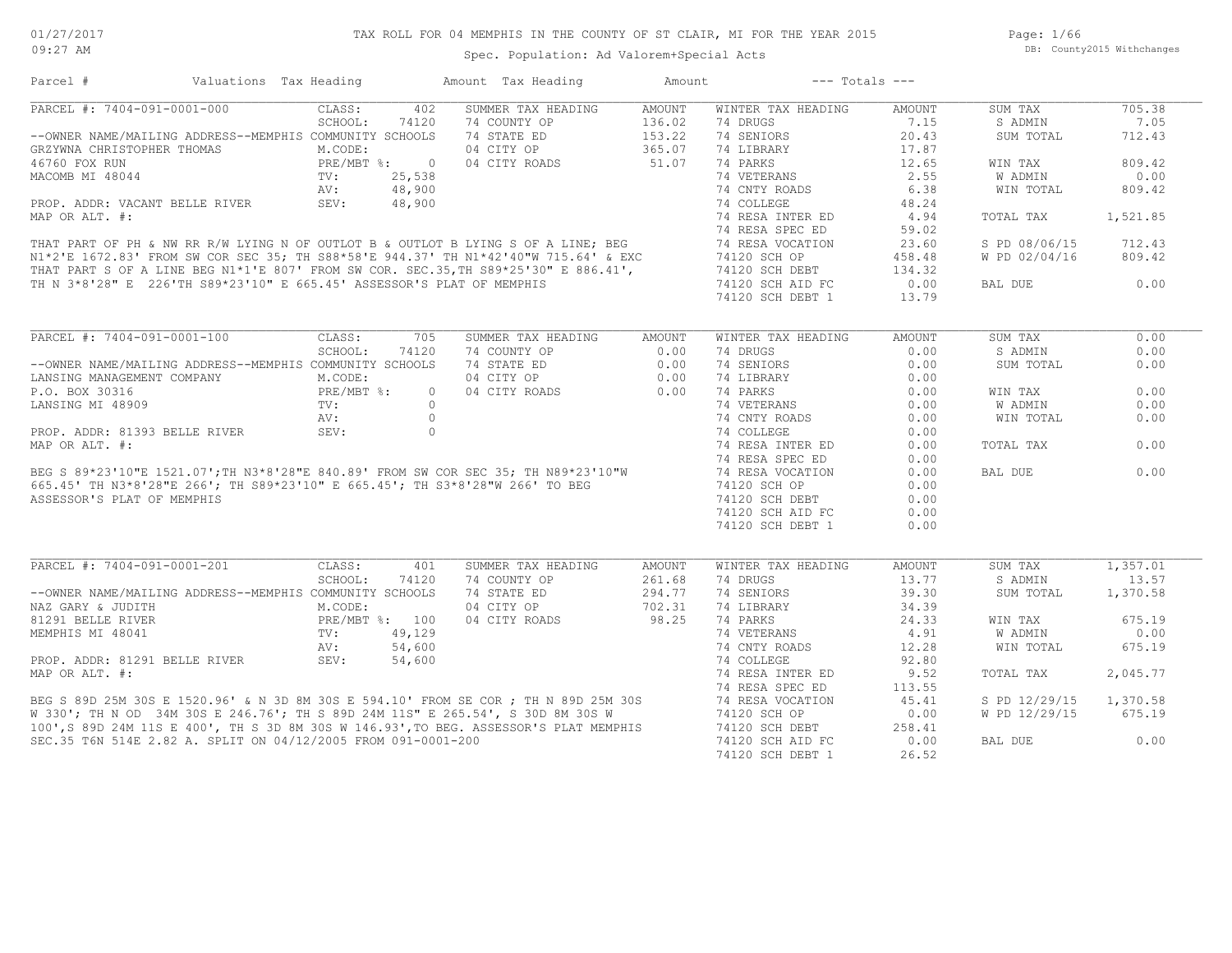Page: 2/66 DB: County2015 Withchanges

| Parcel #                                                                             | Valuations Tax Heading |                | Amount Tax Heading | Amount        | $---$ Totals $---$ |               |               |          |
|--------------------------------------------------------------------------------------|------------------------|----------------|--------------------|---------------|--------------------|---------------|---------------|----------|
| PARCEL #: 7404-091-0001-210                                                          | CLASS:                 | 401            | SUMMER TAX HEADING | <b>AMOUNT</b> | WINTER TAX HEADING | <b>AMOUNT</b> | SUM TAX       | 1,560.62 |
|                                                                                      | SCHOOL:                | 74120          | 74 COUNTY OP       | 300.94        | 74 DRUGS           | 15.83         | S ADMIN       | 15.60    |
| --OWNER NAME/MAILING ADDRESS--MEMPHIS COMMUNITY SCHOOLS                              |                        |                | 74 STATE ED        | 339.00        | 74 SENIORS         | 45.20         | SUM TOTAL     | 1,576.22 |
| WORSWICK KATHERINE F                                                                 | M.CODE:                |                | 04 CITY OP         | 807.68        | 74 LIBRARY         | 39.55         |               |          |
| 81321 BELLE RIVER                                                                    |                        | PRE/MBT %: 100 | 04 CITY ROADS      | 113.00        | 74 PARKS           | 27.99         | WIN TAX       | 776.52   |
| MEMPHIS MI 48041                                                                     | $\text{TV}$ :          | 56,500         |                    |               | 74 VETERANS        | 5.65          | W ADMIN       | 0.00     |
|                                                                                      | AV:                    | 56,500         |                    |               | 74 CNTY ROADS      | 14.12         | WIN TOTAL     | 776.52   |
| PROP. ADDR: 81321 BELLE RIVER                                                        | SEV:                   | 56,500         |                    |               | 74 COLLEGE         | 106.73        |               |          |
| MAP OR ALT. #:                                                                       |                        |                |                    |               | 74 RESA INTER ED   | 10.94         | TOTAL TAX     | 2,352.74 |
|                                                                                      |                        |                |                    |               | 74 RESA SPEC ED    | 130.58        |               |          |
| BEG. S 89D 23M 53S E 1520.96' & N 3D 8M 30S E 741.03' FROM SE COR, TH N 89D 24M 11S  |                        |                |                    |               | 74 RESA VOCATION   | 52.23         | S PD 08/27/15 | 1,576.22 |
| W 400', TH N 3D 8M 30S E 100', TH S 89D 24M 11S 400', S 3D 8M 30S W 100' TO BEG.     |                        |                |                    |               | 74120 SCH OP       | 0.00          | W PD 02/15/16 | 776.52   |
| ASESSOR'S PLAT MEMPHIS SEC.35 T6N R14E .92 A. SPLIT ON 04/12/2005 FROM               |                        |                |                    |               | 74120 SCH DEBT     | 297.19        |               |          |
| 04-091-0001-200                                                                      |                        |                |                    |               | 74120 SCH AID FC   | 0.00          | BAL DUE       | 0.00     |
|                                                                                      |                        |                |                    |               | 74120 SCH DEBT 1   | 30.51         |               |          |
|                                                                                      |                        |                |                    |               |                    |               |               |          |
| PARCEL #: 7404-091-0001-500                                                          | CLASS:                 | 401            | SUMMER TAX HEADING | AMOUNT        | WINTER TAX HEADING | AMOUNT        | SUM TAX       | 1,470.53 |
|                                                                                      | SCHOOL:                | 74120          | 74 COUNTY OP       | 283.57        | 74 DRUGS           | 14.92         | S ADMIN       | 14.70    |
| --OWNER NAME/MAILING ADDRESS--MEMPHIS COMMUNITY SCHOOLS                              |                        |                | 74 STATE ED        | 319.43        | 74 SENIORS         | 42.59         | SUM TOTAL     | 1,485.23 |
| TARAS JOHN A                                                                         | M.CODE:                | 00001          | 04 CITY OP         | 761.06        | 74 LIBRARY         | 37.26         |               |          |
| TARAS-BERNABEL PAMELA M                                                              |                        | PRE/MBT %: 100 | 04 CITY ROADS      | 106.47        | 74 PARKS           | 26.37         | WIN TAX       | 732.92   |
| 81821 BELLE RIVER                                                                    | TV:                    | 53,239         |                    |               | 74 VETERANS        | 5.32          | W ADMIN       | 0.01     |
| MEMPHIS MI 48041                                                                     | AV:                    | 61,400         |                    |               | 74 CNTY ROADS      | 13.30         | WIN TOTAL     | 732.93   |
|                                                                                      | SEV:                   | 61,400         |                    |               | 74 COLLEGE         | 100.57        |               |          |
| PROP. ADDR: 81821 BELLE RIVER                                                        |                        |                |                    |               | 74 RESA INTER ED   | 10.31         | TOTAL TAX     | 2,218.16 |
| MAP OR ALT. #:                                                                       |                        |                |                    |               | 74 RESA SPEC ED    | 123.05        |               |          |
|                                                                                      |                        |                |                    |               | 74 RESA VOCATION   | 49.21         | S PD 08/25/15 | 1,485.23 |
| Parcel A;T6N, R14E, thN 01D 02M 00S E 2677.46' along to the Plat thereof as recorded |                        |                |                    |               | 74120 SCH OP       | 0.00          | W PD 12/30/15 | 732.93   |
| in Liber 51 of Plats, Page 11, St Clair County Records, said Plat being a part of    |                        |                |                    |               | 74120 SCH DEBT     | 280.03        |               |          |
| Section 35, Riley Township (Now the City of Memphis) St Clair County Michigan and    |                        |                |                    |               | 74120 SCH AID FC   | 0.00          | BAL DUE       | 0.00     |
| described as: Commencing at the Southwest corner of said Section 35 to the West 1/4  |                        |                |                    |               | 74120 SCH DEBT 1   | 28.74         |               |          |
| corner of said Section 35; S 88D 23M 30S E 608.38ft along the centerline and         |                        |                |                    |               | CFR                | 1.25          |               |          |
| centerline tangent of Belle River Rd; th S 45D 44M 00S E 414.18 ft along the         |                        |                |                    |               |                    |               |               |          |
| centerline tangent and centerline of said Belle River Rd.; th S 01D 42M 40S e. 47.49 |                        |                |                    |               |                    |               |               |          |

way line of Belle River Rd. to the point of beg.Cont.3.88 acres ft;th S. 88D 58M ooS E.85.00 ft;S. 45D 44M 00S E.202.28 ft;along the South right of along an old fence line;th N 88D 58M 00S W.289.37 ft;th N. 01D 02M 00S E.406.73 ft to the point of Beginning of this description;th cont.S 01D 42M 40S E.668.15 ft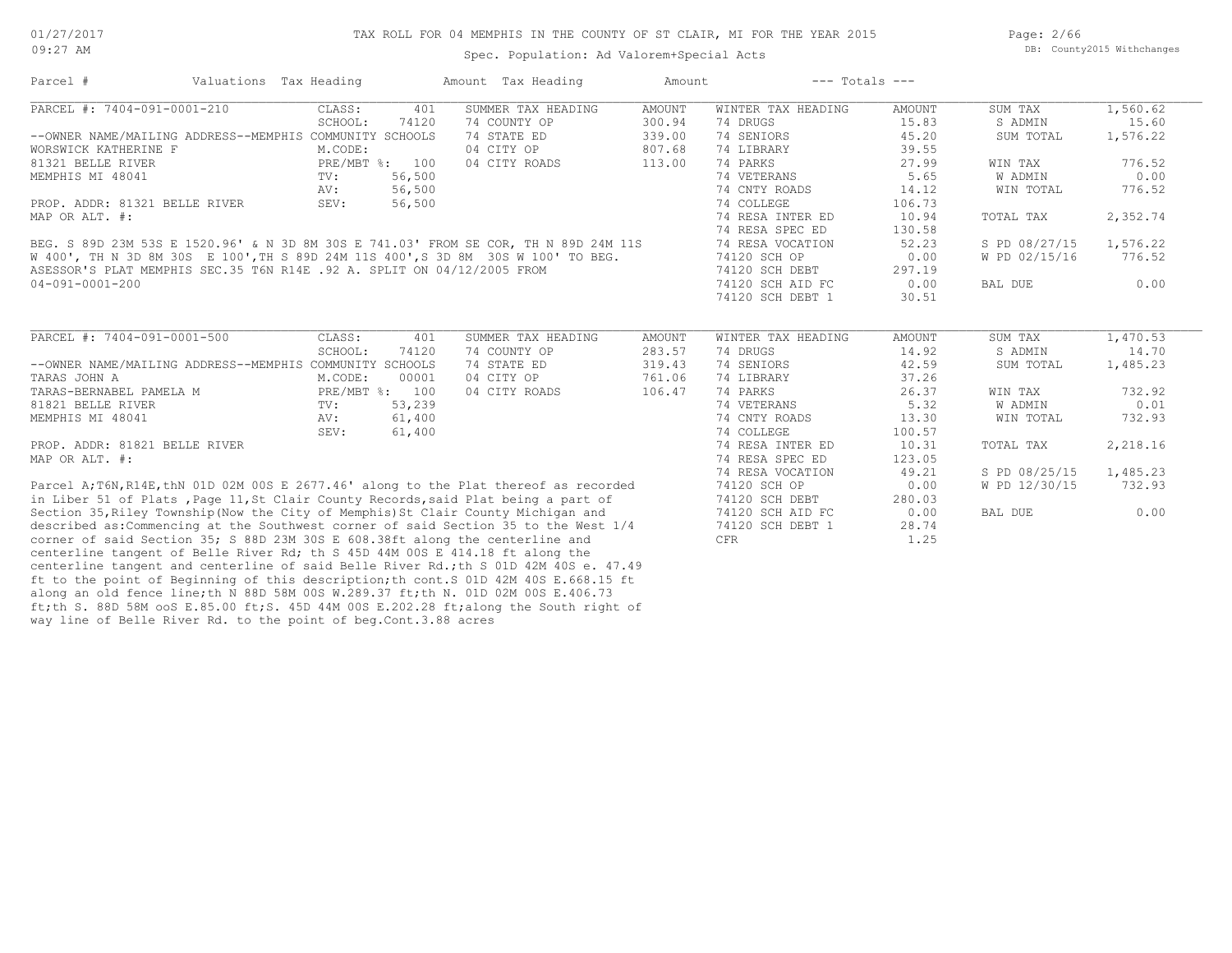#### TAX ROLL FOR 04 MEMPHIS IN THE COUNTY OF ST CLAIR, MI FOR THE YEAR 2015

Spec. Population: Ad Valorem+Special Acts

Page: 3/66 DB: County2015 Withchanges

| Parcel #                                                                          | Valuations Tax Heading |        | Amount Tax Heading | Amount | $---$ Totals $---$ |        |               |        |
|-----------------------------------------------------------------------------------|------------------------|--------|--------------------|--------|--------------------|--------|---------------|--------|
| PARCEL #: 7404-091-0001-600                                                       | CLASS:                 | 402    | SUMMER TAX HEADING | AMOUNT | WINTER TAX HEADING | AMOUNT | SUM TAX       | 237.77 |
|                                                                                   | SCHOOL:                | 74120  | 74 COUNTY OP       | 45.85  | 74 DRUGS           | 2.41   | S ADMIN       | 2.37   |
| --OWNER NAME/MAILING ADDRESS--MEMPHIS COMMUNITY SCHOOLS                           |                        |        | 74 STATE ED        | 51.65  | 74 SENIORS         | 6.88   | SUM TOTAL     | 240.14 |
| TARAS JOHN A                                                                      | M.CODE:                |        | 04 CITY OP         | 123.06 | 74 LIBRARY         | 6.02   |               |        |
| 81821 BELLE RIVER                                                                 | $PRE/MBT$ %:           | 100    | 04 CITY ROADS      | 17.21  | 74 PARKS           | 4.26   | WIN TAX       | 118.26 |
| MEMPHIS MI 48041                                                                  | TV:                    | 8,609  |                    |        | 74 VETERANS        | 0.86   | W ADMIN       | 0.00   |
|                                                                                   | AV:                    | 11,400 |                    |        | 74 CNTY ROADS      | 2.15   | WIN TOTAL     | 118.26 |
| PROP. ADDR: VACANT BELLE RIVER                                                    | SEV:                   | 11,400 |                    |        | 74 COLLEGE         | 16.26  |               |        |
| MAP OR ALT. #:                                                                    |                        |        |                    |        | 74 RESA INTER ED   | 1.66   | TOTAL TAX     | 358.40 |
|                                                                                   |                        |        |                    |        | 74 RESA SPEC ED    | 19.89  |               |        |
| Legal Description: Parcel "B"A parcel of land being a part of Outlot A Assessor's |                        |        |                    |        | 74 RESA VOCATION   | 7.95   | S PD 08/20/15 | 240.14 |
| Plat of Memphis" according to the Plat thereof as recorded in Liber 51 of         |                        |        |                    |        | 74120 SCH OP       | 0.00   | W PD 01/21/16 | 118.26 |
| nlats Page 11 St Clair County Records said Plat being a part of Section 35 Riley  |                        |        |                    |        | $74120$ SCH DRRT   | 45, 28 |               |        |

description.Containing 1.02 Acres. Belle River Rd.and the Arc. of said curve to the left 99.55 ft. to the Beg.of 18S,Chord Bears N.51D 34M 39S W. 99.38 ft)th along the South right of Way line of River Rd.and a point on a curve to the left (Radius=487.99 ft., Delta=11D 41M ft;th N.04D 37M 00S E. 400.00 ft to a point on the South Right of Way line of Belle of this described;th contining S. 01D 02M 00S W. 488.75 ft;th S.88D 58M 00S E.85.00 tangent of said Belle River Road;S 01D 02M 00S W. 59.18ft to the point of beginning tangent of Belle River Road;th S.45D 44M 00S E.64.03 ft along the centerline Section 35;th S. 88D 23M 30S E.608.38 ft along the centerline and centerline E.2676.79 ft along the West line of Section 35 to the West 1/4 corner of said as:Commencing at the Southwest corner of said Section 35, T6N, R14E;th N 01D 02M 00S 74120 SCH DEBT 1 4.64 Township(Now the City of Memphis),St Clair County,Michigan and described 74120 SCH AID FC 0.00 BAL DUE 0.00 plats, Page 11, St Clair County Records, said Plat being a part of Section 35, Riley 74120 SCH DEBT 45.28

| PARCEL #: 7404-091-0002-100                                                          | CLASS:  | 401            | SUMMER TAX HEADING | AMOUNT   | WINTER TAX HEADING | AMOUNT | SUM TAX       | 2,938.94 |
|--------------------------------------------------------------------------------------|---------|----------------|--------------------|----------|--------------------|--------|---------------|----------|
|                                                                                      | SCHOOL: | 74120          | 74 COUNTY OP       | 566.73   | 74 DRUGS           | 29.82  | S ADMIN       | 29.38    |
| --OWNER NAME/MAILING ADDRESS--MEMPHIS COMMUNITY SCHOOLS                              |         |                | 74 STATE ED        | 638.40   | 74 SENIORS         | 85.12  | SUM TOTAL     | 2,968.32 |
| ADDINGTON DARRIN & MELISSA                                                           | M.CODE: |                | 04 CITY OP         | 1,521.01 | 74 LIBRARY         | 74.48  |               |          |
| 81847 BELLE RIVER                                                                    |         | PRE/MBT %: 100 | 04 CITY ROADS      | 212.80   | 74 PARKS           | 52.71  | WIN TAX       | 1,462.38 |
| MEMPHIS MI 48041                                                                     | TV:     | 106,400        |                    |          | 74 VETERANS        | 10.64  | W ADMIN       | 0.00     |
|                                                                                      | AV:     | 106,400        |                    |          | 74 CNTY ROADS      | 26.60  | WIN TOTAL     | 1,462.38 |
| PROP. ADDR: 81847 BELLE RIVER                                                        | SEV:    | 106,400        |                    |          | 74 COLLEGE         | 201.00 |               |          |
| MAP OR ALT. #:                                                                       |         |                |                    |          | 74 RESA INTER ED   | 20.62  | TOTAL TAX     | 4,430.70 |
|                                                                                      |         |                |                    |          | 74 RESA SPEC ED    | 245.92 |               |          |
| T6N R14E CITY OF MEMPHIS COMM AT W1/4 COR SEC 35 TH S88*23'30"E 435.02 ALG CL & CL   |         |                |                    |          | 74 RESA VOCATION   | 98.36  | S PD 08/31/15 | 2,968.32 |
| TANGENT BELLE RIVER RD TO POB TH CONT S88*23'30"E 173.36 FT ALG CL TANGENT TO P I    |         |                |                    |          | 74120 SCH OP       | 0.00   | W PD 02/16/16 | 1,462.38 |
| OF A CURVE TH S 45*44'E 64.03 FT ALG CL TANGENT TH S 01*02'W 739.59', TH N60*16'40"W |         |                |                    |          | 74120 SCH DEBT     | 559.66 |               |          |

OUTLOT A ASSESSOR'S PLAT OF MEMPHIS **1990 COULD A SET ASSESSOR'S PLAT OF MEMPHIS** 74120 SCH DEBT 1 57.45 124.68',TH N 43\*43'54"W 157.09',TH N01\*02'E 613.80' TO POB. 3.568 AC. PART OF 74120 SCH AID FC 0.00 BAL DUE 0.00

| PARCEL #: 7404-091-0003-200                                                         | CLASS:  | 401            | SUMMER TAX HEADING | AMOUNT | WINTER TAX HEADING | AMOUNT | SUM TAX       | 1,818.70 |
|-------------------------------------------------------------------------------------|---------|----------------|--------------------|--------|--------------------|--------|---------------|----------|
|                                                                                     | SCHOOL: | 74120          | 74 COUNTY OP       | 350.71 | 74 DRUGS           | 18.45  | S ADMIN       | 18.18    |
| --OWNER NAME/MAILING ADDRESS--MEMPHIS COMMUNITY SCHOOLS                             |         |                | 74 STATE ED        | 395.06 | 74 SENIORS         | 52.67  | SUM TOTAL     | 1,836.88 |
| ELLIOTT TINA M                                                                      | M.CODE: |                | 04 CITY OP         | 941.25 | 74 LIBRARY         | 46.09  |               |          |
| 81917 BELLE RIVER                                                                   |         | PRE/MBT %: 100 | 04 CITY ROADS      | 131.68 | 74 PARKS           | 32.61  | WIN TAX       | 904.93   |
| MEMPHIS MI 48041                                                                    | TV:     | 65,844         |                    |        | 74 VETERANS        | 6.58   | W ADMIN       | 0.00     |
|                                                                                     | AV:     | 89,200         |                    |        | 74 CNTY ROADS      | 16.46  | WIN TOTAL     | 904.93   |
| PROP. ADDR: 81917 BELLE RIVER                                                       | SEV:    | 89,200         |                    |        | 74 COLLEGE         | 124.38 |               |          |
| MAP OR ALT. #:                                                                      |         |                |                    |        | 74 RESA INTER ED   | 12.76  | TOTAL TAX     | 2,741.81 |
|                                                                                     |         |                |                    |        | 74 RESA SPEC ED    | 152.18 |               |          |
| COMM AT THE W1/4 COR OF SEC 35; T6N R14E; TH S88*23'30"E 115.00 FT ALG THE C/L OF   |         |                |                    |        | 74 RESA VOCATION   | 60.87  | S PD 08/28/15 | 1,836.88 |
| BELLE RIVER RD TO THE POB OF THIS DESC; TH CONT S88*23'30"E 320.02 FT ALG THE C/L & |         |                |                    |        | 74120 SCH OP       | 0.00   | W PD 02/08/16 | 904.93   |
| C/L TANGENT OF BELLE RIVER RD, TH S $01*02'00''$ W $613.80'$ . Th N $52*45'55''$ W  |         |                |                    |        | 74120 SCH DEBT     | 346.33 |               |          |

216.22',TH N 35\*42'10"W 243.30',TH N01\*02'00" 294.33' TO A PT IN THE CL OF BELLE 74120 SCH AID FC 0.00 BAL DUE 0.00

RIVER RD AND THE POB 3.51 A. PART OF OUTLOT A ASSESSOR'S PLAT OF MEMPHIS 74120 SCH DEBT 1 35.55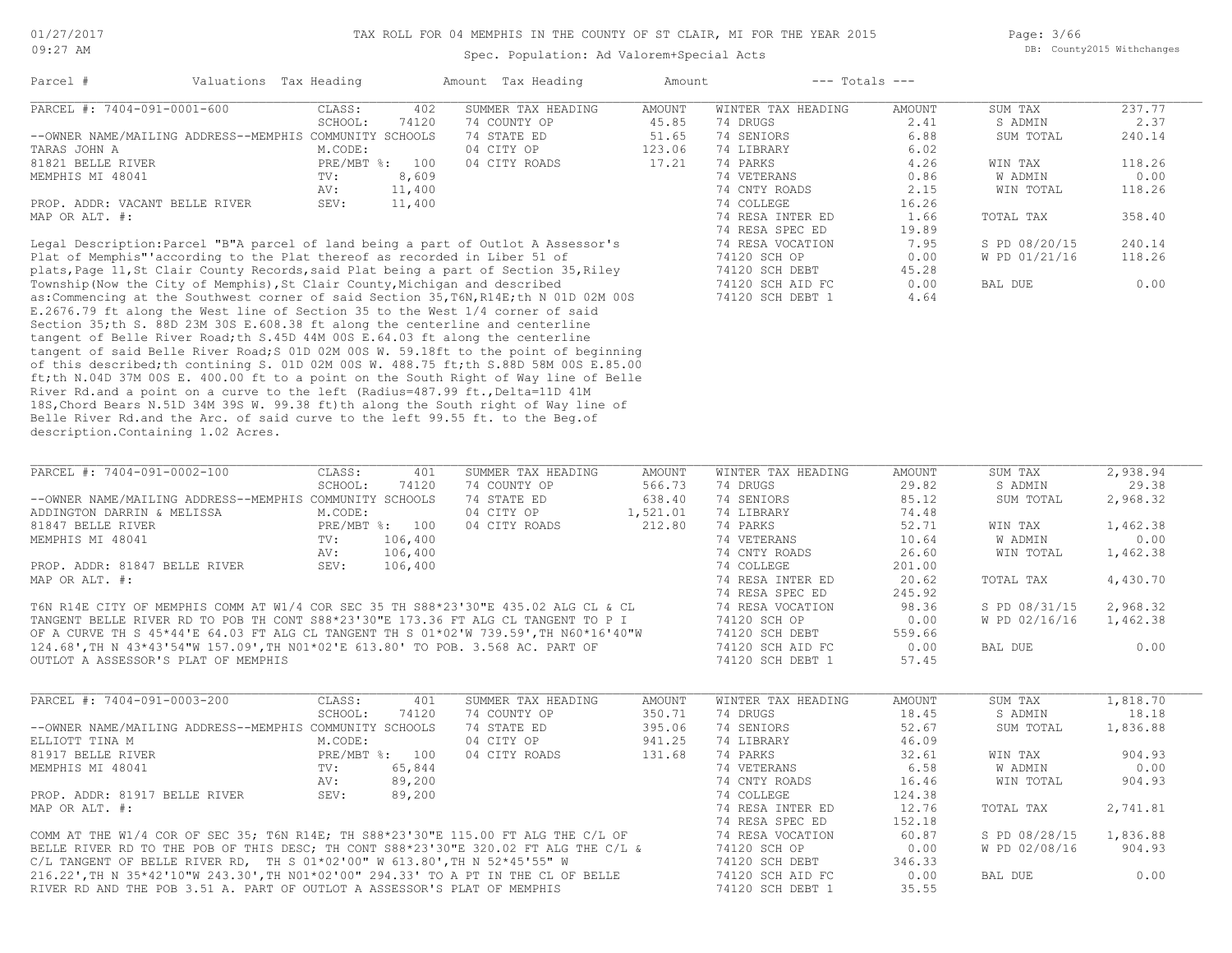Page: 4/66 DB: County2015 Withchanges

## Spec. Population: Ad Valorem+Special Acts

| Parcel #                                                                                                                                                                                                                                   | Valuations Tax Heading   | Amount Tax Heading        | Amount   | $---$ Totals $---$ |               |                |          |
|--------------------------------------------------------------------------------------------------------------------------------------------------------------------------------------------------------------------------------------------|--------------------------|---------------------------|----------|--------------------|---------------|----------------|----------|
| PARCEL #: 7404-091-0003-300                                                                                                                                                                                                                | CLASS:<br>401            | SUMMER TAX HEADING        | AMOUNT   | WINTER TAX HEADING | <b>AMOUNT</b> | SUM TAX        | 2,306.41 |
|                                                                                                                                                                                                                                            | SCHOOL:<br>74120         | 74 COUNTY OP              | 444.76   | 74 DRUGS           | 23.40         | S ADMIN        | 23.06    |
| --OWNER NAME/MAILING ADDRESS--MEMPHIS COMMUNITY SCHOOLS                                                                                                                                                                                    |                          | 74 STATE ED               | 501.00   | 74 SENIORS         | 66.80         | SUM TOTAL      | 2,329.47 |
| GOERTZEN REBECCA                                                                                                                                                                                                                           | M.CODE:<br>00001         | 04 CITY OP                | 1,193.65 | 74 LIBRARY         | 58.45         |                |          |
| 81993 BELLE RIVER                                                                                                                                                                                                                          | PRE/MBT %: 100           | 04 CITY ROADS             | 167.00   | 74 PARKS           | 41.36         | WIN TAX        | 1,147.62 |
| MEMPHIS MI 48041                                                                                                                                                                                                                           | 83,500<br>TV:            |                           |          | 74 VETERANS        | 8.35          | W ADMIN        | 0.00     |
|                                                                                                                                                                                                                                            | 83,500<br>AV:            |                           |          | 74 CNTY ROADS      | 20.87         | WIN TOTAL      | 1,147.62 |
|                                                                                                                                                                                                                                            |                          |                           |          |                    | 157.73        |                |          |
|                                                                                                                                                                                                                                            |                          |                           |          |                    | 16.18         | TOTAL TAX      | 3,477.09 |
|                                                                                                                                                                                                                                            |                          |                           |          |                    | 192.99        |                |          |
|                                                                                                                                                                                                                                            |                          |                           |          |                    | 77.19         | S PD 08/06/15  | 2,329.47 |
|                                                                                                                                                                                                                                            |                          |                           |          |                    | 0.00          | W PD 12/30/15  | 1,147.62 |
|                                                                                                                                                                                                                                            |                          |                           |          |                    | 439.21        |                |          |
|                                                                                                                                                                                                                                            |                          |                           |          |                    | 0.00          | BAL DUE        | 0.00     |
| ROP. ADDR: 81993 BELLE RIVER<br>MAP OR ALT. #:<br>T6N R14E CITY OF MEPHIS BEG AT W 1/4 COR SEC 35 TH S01*02'W1004.63 FT ALG W LINE<br>SEC 35 TH S88*58'E 655.0 FT TH N01*02'E 215.07 FT TH N60*16'40"W 124.68 FT TH<br>N43*43'54"W 157     |                          |                           |          |                    | 45.09         |                |          |
|                                                                                                                                                                                                                                            |                          |                           |          |                    |               |                |          |
| PARCEL #: 7404-092-0001-000                                                                                                                                                                                                                | CLASS:<br>708            | SUMMER TAX HEADING        | AMOUNT   | WINTER TAX HEADING | AMOUNT        | SUM TAX        | 0.00     |
|                                                                                                                                                                                                                                            | SCHOOL:<br>74120         | 74 COUNTY OP              | 0.00     | 74 DRUGS           | 0.00          | S ADMIN        | 0.00     |
| --OWNER NAME/MAILING ADDRESS--MEMPHIS COMMUNITY SCHOOLS                                                                                                                                                                                    |                          | 74 STATE ED               | 0.00     | 74 SENIORS         | 0.00          | SUM TOTAL      | 0.00     |
| FREE METHODIST CHURCH                                                                                                                                                                                                                      | M.CODE:                  | 04 CITY OP                | 0.00     | 74 LIBRARY         | 0.00          |                |          |
| 34361 BORDMAN                                                                                                                                                                                                                              | PRE/MBT %:<br>TV:<br>AV: | 04 CITY ROADS<br>$\circ$  | 0.00     | 74 PARKS           | 0.00          | WIN TAX        | 0.00     |
| MEMPHIS MI 48041                                                                                                                                                                                                                           |                          | $\bigcirc$                |          | 74 VETERANS        | 0.00          | <b>W ADMIN</b> | 0.00     |
|                                                                                                                                                                                                                                            |                          |                           |          |                    | 0.00          | WIN TOTAL      | 0.00     |
|                                                                                                                                                                                                                                            |                          |                           |          |                    | 0.00          |                |          |
|                                                                                                                                                                                                                                            |                          |                           |          |                    | 0.00          | TOTAL TAX      | 0.00     |
|                                                                                                                                                                                                                                            |                          |                           |          |                    | 0.00          |                |          |
|                                                                                                                                                                                                                                            |                          |                           |          |                    | 0.00          | BAL DUE        | 0.00     |
| PROP. ADDR: 34361 BORDMAN<br>MAP OR ALT. #:<br>MAP OR ALT. #:<br>THAT PART OF OUTLOT B; BEG AT SE COR TH N 3 DEG 8 1/2 MIN E 561 FT; TH N 89 DEG 25<br>1/2 MIN E 561 FT; TH N 89 DEG 25<br>1/2 MIN E 561 FT; TH N 89 DEG 25<br>1/2 MIN E 3 |                          |                           |          |                    | 0.00          |                |          |
| FT TO BEG EXC. S 200 FT OF W 120 FT. ASSESSOR'S PLAT OF MEMPHIS                                                                                                                                                                            |                          |                           |          | 74120 SCH DEBT     | 0.00          |                |          |
|                                                                                                                                                                                                                                            |                          |                           |          | 74120 SCH AID FC   | 0.00          |                |          |
|                                                                                                                                                                                                                                            |                          |                           |          | 74120 SCH DEBT 1   | 0.00          |                |          |
|                                                                                                                                                                                                                                            |                          |                           |          |                    |               |                |          |
| PARCEL #: 7404-092-0002-000                                                                                                                                                                                                                | CLASS:<br>704            | SUMMER TAX HEADING        | AMOUNT   | WINTER TAX HEADING | AMOUNT        | SUM TAX        | 0.00     |
|                                                                                                                                                                                                                                            | SCHOOL:<br>74120         | 74 COUNTY OP              | 0.00     | 74 DRUGS           | 0.00          | S ADMIN        | 0.00     |
| --OWNER NAME/MAILING ADDRESS--MEMPHIS COMMUNITY SCHOOLS                                                                                                                                                                                    |                          | 74 STATE ED               | 0.00     | 74 SENIORS         | 0.00          | SUM TOTAL      | 0.00     |
| MEMPHIS COMMUNITY SCHOOLS                                                                                                                                                                                                                  | M.CODE:                  | 04 CITY OP                | 0.00     | 74 LIBRARY         | 0.00          |                |          |
| P.O. BOX 201                                                                                                                                                                                                                               | PRE/MBT %:               | 04 CITY ROADS<br>$\Omega$ | 0.00     | 74 PARKS           | 0.00          | WIN TAX        | 0.00     |
|                                                                                                                                                                                                                                            |                          |                           |          |                    | 0.00          | W ADMIN        | 0.00     |
|                                                                                                                                                                                                                                            |                          |                           |          |                    | 0.00          | WIN TOTAL      | 0.00     |
|                                                                                                                                                                                                                                            |                          |                           |          |                    | 0.00          |                |          |
|                                                                                                                                                                                                                                            |                          |                           |          |                    | 0.00          | TOTAL TAX      | 0.00     |
|                                                                                                                                                                                                                                            |                          |                           |          |                    | 0.00          |                |          |
|                                                                                                                                                                                                                                            |                          |                           |          |                    | 0.00          | BAL DUE        | 0.00     |
|                                                                                                                                                                                                                                            |                          |                           |          |                    | 0.00          |                |          |
|                                                                                                                                                                                                                                            |                          |                           |          |                    | 0.00          |                |          |
|                                                                                                                                                                                                                                            |                          |                           |          |                    | 0.00          |                |          |
|                                                                                                                                                                                                                                            |                          |                           |          |                    | 0.00          |                |          |
|                                                                                                                                                                                                                                            |                          |                           |          |                    |               |                |          |
|                                                                                                                                                                                                                                            |                          |                           |          |                    |               |                |          |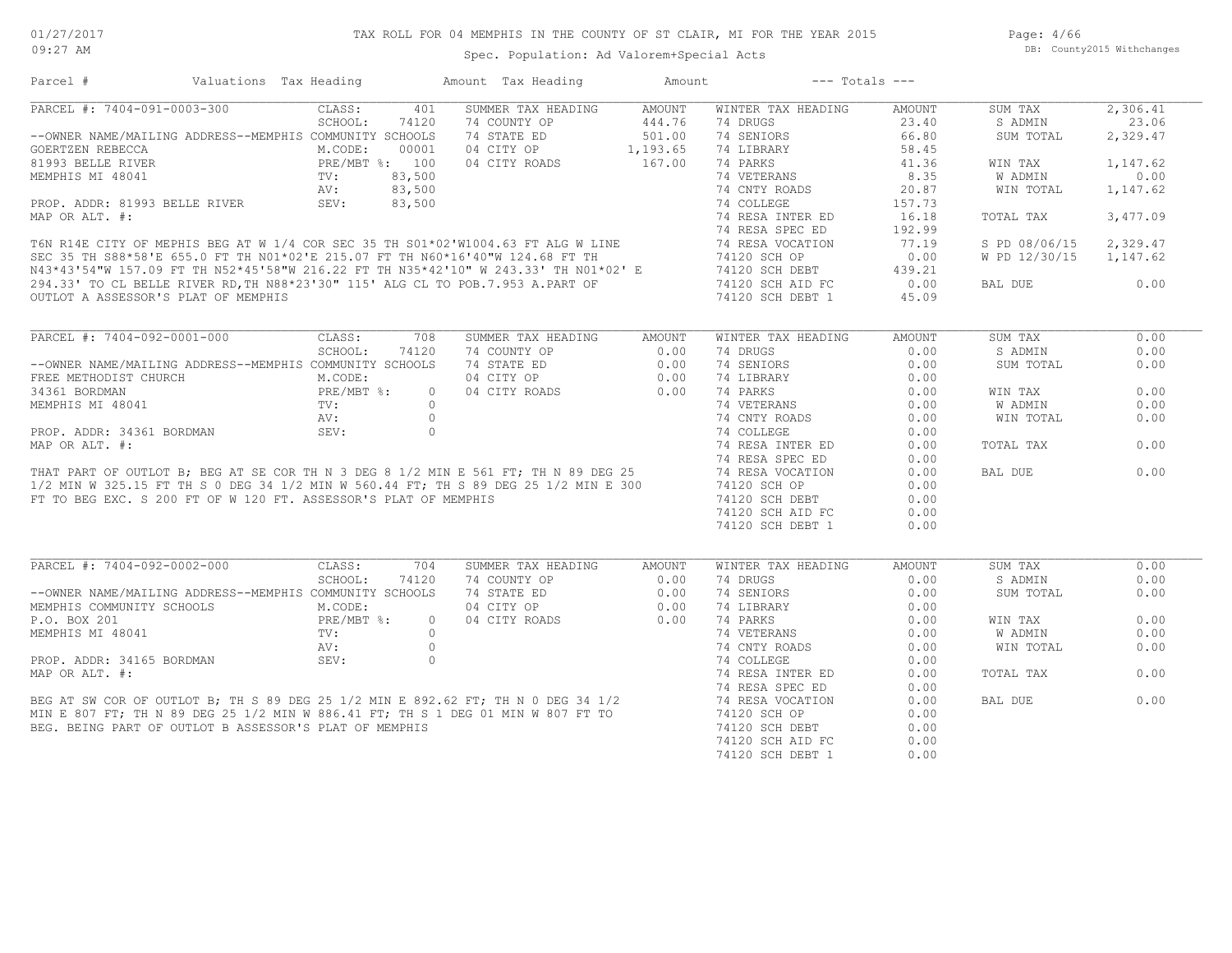## TAX ROLL FOR 04 MEMPHIS IN THE COUNTY OF ST CLAIR, MI FOR THE YEAR 2015

Spec. Population: Ad Valorem+Special Acts

Page: 5/66 DB: County2015 Withchanges

| Parcel #                                                                                                                                                                                                                                                                                                                                                                                                                                                                               | Valuations Tax Heading |         |       | Amount Tax Heading Mount                                                              |        | $---$ Totals $---$                                                                               |                                                     |                        |          |
|----------------------------------------------------------------------------------------------------------------------------------------------------------------------------------------------------------------------------------------------------------------------------------------------------------------------------------------------------------------------------------------------------------------------------------------------------------------------------------------|------------------------|---------|-------|---------------------------------------------------------------------------------------|--------|--------------------------------------------------------------------------------------------------|-----------------------------------------------------|------------------------|----------|
| PARCEL #: 7404-092-0003-000                                                                                                                                                                                                                                                                                                                                                                                                                                                            |                        | CLASS:  | 401   | SUMMER TAX HEADING AMOUNT                                                             |        | WINTER TAX HEADING                                                                               | AMOUNT                                              | SUM TAX                | 1,196.01 |
|                                                                                                                                                                                                                                                                                                                                                                                                                                                                                        |                        |         |       |                                                                                       |        | 74 DRUGS                                                                                         |                                                     | S ADMIN                | 11.96    |
| $\begin{tabular}{lcccccc} \multicolumn{4}{c }{\multicolumn{4}{c}{\multicolumn{4}{c}{\multicolumn{4}{c}{\multicolumn{4}{c}{\multicolumn{4}{c}{\multicolumn{4}{c}{\multicolumn{4}{c}{\multicolumn{4}{c}{\multicolumn{4}{c}{\multicolumn{4}{c}{\multicolumn{4}{c}{\multicolumn{4}{c}{\multicolumn{4}{c}{\multicolumn{4}{c}{\multicolumn{4}{c}{\multicolumn{4}{c}{\multicolumn{4}{c}{\multicolumn{4}{c}{\multicolumn{4}{c}{\multicolumn{4}{c}{\multicolumn{4}{c}{\multicolumn{4}{c}{\mult$ |                        |         |       |                                                                                       |        | 74 SENIORS                                                                                       | ADING<br>$\frac{12.1}{34.64}$<br>$\frac{34.64}{31}$ | SUM TOTAL              | 1,207.97 |
|                                                                                                                                                                                                                                                                                                                                                                                                                                                                                        |                        |         |       |                                                                                       |        |                                                                                                  |                                                     |                        |          |
|                                                                                                                                                                                                                                                                                                                                                                                                                                                                                        |                        |         |       |                                                                                       |        | 74 LIBRARY 30.31<br>74 PARKS 21.45<br>74 VETERANS 4.33<br>74 CNTY ROADS 10.82                    |                                                     | WIN TAX                | 1,372.46 |
|                                                                                                                                                                                                                                                                                                                                                                                                                                                                                        |                        |         |       |                                                                                       |        |                                                                                                  |                                                     | W ADMIN                | 0.00     |
|                                                                                                                                                                                                                                                                                                                                                                                                                                                                                        |                        |         |       |                                                                                       |        |                                                                                                  |                                                     | WIN TOTAL              | 1,372.46 |
|                                                                                                                                                                                                                                                                                                                                                                                                                                                                                        |                        |         |       |                                                                                       |        |                                                                                                  |                                                     |                        |          |
|                                                                                                                                                                                                                                                                                                                                                                                                                                                                                        |                        |         |       |                                                                                       |        |                                                                                                  |                                                     | TOTAL TAX              | 2,580.43 |
|                                                                                                                                                                                                                                                                                                                                                                                                                                                                                        |                        |         |       |                                                                                       |        |                                                                                                  |                                                     |                        |          |
|                                                                                                                                                                                                                                                                                                                                                                                                                                                                                        |                        |         |       |                                                                                       |        |                                                                                                  |                                                     |                        |          |
|                                                                                                                                                                                                                                                                                                                                                                                                                                                                                        |                        |         |       |                                                                                       |        |                                                                                                  |                                                     | S PD 07/13/15 1,207.97 |          |
|                                                                                                                                                                                                                                                                                                                                                                                                                                                                                        |                        |         |       |                                                                                       |        |                                                                                                  |                                                     | W PD 12/10/15 1,372.46 |          |
|                                                                                                                                                                                                                                                                                                                                                                                                                                                                                        |                        |         |       |                                                                                       |        |                                                                                                  |                                                     |                        |          |
|                                                                                                                                                                                                                                                                                                                                                                                                                                                                                        |                        |         |       |                                                                                       |        |                                                                                                  |                                                     | BAL DUE 0.00           |          |
|                                                                                                                                                                                                                                                                                                                                                                                                                                                                                        |                        |         |       |                                                                                       |        | 74120 SCH DEBT 1                                                                                 | 23.38                                               |                        |          |
|                                                                                                                                                                                                                                                                                                                                                                                                                                                                                        |                        |         |       |                                                                                       |        |                                                                                                  |                                                     |                        |          |
| PARCEL #: 7404-093-0001-000 CLASS: 401                                                                                                                                                                                                                                                                                                                                                                                                                                                 |                        |         |       | SUMMER TAX HEADING AMOUNT                                                             |        | WINTER TAX HEADING                                                                               | AMOUNT                                              | SUM TAX                | 0.00     |
|                                                                                                                                                                                                                                                                                                                                                                                                                                                                                        |                        |         |       |                                                                                       |        | 74 DRUGS                                                                                         | 0.00                                                | S ADMIN                | 0.00     |
|                                                                                                                                                                                                                                                                                                                                                                                                                                                                                        |                        |         |       |                                                                                       |        | 74 SENIORS                                                                                       | 0.00                                                | SUM TOTAL              | 0.00     |
|                                                                                                                                                                                                                                                                                                                                                                                                                                                                                        |                        |         |       |                                                                                       |        | 74 LIBRARY 0.00<br>74 PARKS 0.00<br>74 VETERANS 0.00<br>74 CNTY ROADS 0.00<br>74 CNTY ROADS 0.00 |                                                     |                        |          |
|                                                                                                                                                                                                                                                                                                                                                                                                                                                                                        |                        |         |       |                                                                                       |        |                                                                                                  |                                                     | WIN TAX                | 0.00     |
|                                                                                                                                                                                                                                                                                                                                                                                                                                                                                        |                        |         |       |                                                                                       |        |                                                                                                  |                                                     | W ADMIN                | 0.00     |
|                                                                                                                                                                                                                                                                                                                                                                                                                                                                                        |                        |         |       |                                                                                       |        |                                                                                                  |                                                     | WIN TOTAL              | 0.00     |
|                                                                                                                                                                                                                                                                                                                                                                                                                                                                                        |                        |         |       |                                                                                       |        |                                                                                                  |                                                     |                        |          |
|                                                                                                                                                                                                                                                                                                                                                                                                                                                                                        |                        |         |       |                                                                                       |        | 74 COLLEGE                                                                                       | 0.00                                                |                        |          |
|                                                                                                                                                                                                                                                                                                                                                                                                                                                                                        |                        |         |       |                                                                                       |        | 74 RESA INTER ED 0.00                                                                            |                                                     | TOTAL TAX              | 0.00     |
|                                                                                                                                                                                                                                                                                                                                                                                                                                                                                        |                        |         |       |                                                                                       |        | 74 RESA SPEC ED                                                                                  | 0.00                                                |                        |          |
|                                                                                                                                                                                                                                                                                                                                                                                                                                                                                        |                        |         |       |                                                                                       |        | 74 RESA VOCATION                                                                                 | 0.00                                                | BAL DUE                | 0.00     |
|                                                                                                                                                                                                                                                                                                                                                                                                                                                                                        |                        |         |       |                                                                                       |        | 74120 SCH OP                                                                                     | 0.00                                                |                        |          |
|                                                                                                                                                                                                                                                                                                                                                                                                                                                                                        |                        |         |       |                                                                                       |        | 74120 SCH DEBT 0.00                                                                              |                                                     |                        |          |
|                                                                                                                                                                                                                                                                                                                                                                                                                                                                                        |                        |         |       |                                                                                       |        | 74120 SCH AID FC                                                                                 | 0.00                                                |                        |          |
|                                                                                                                                                                                                                                                                                                                                                                                                                                                                                        |                        |         |       |                                                                                       |        | 74120 SCH DEBT 1                                                                                 | 0.00                                                |                        |          |
|                                                                                                                                                                                                                                                                                                                                                                                                                                                                                        |                        |         |       |                                                                                       |        |                                                                                                  |                                                     |                        |          |
| PARCEL #: 7404-093-0002-000 CLASS:                                                                                                                                                                                                                                                                                                                                                                                                                                                     |                        |         | 401   | SUMMER TAX HEADING                                                                    | AMOUNT | WINTER TAX HEADING                                                                               | AMOUNT                                              | SUM TAX                | 908.75   |
|                                                                                                                                                                                                                                                                                                                                                                                                                                                                                        |                        | SCHOOL: | 74120 |                                                                                       |        | 74 DRUGS                                                                                         | 9.22                                                | S ADMIN                | 9.08     |
| --OWNER NAME/MAILING ADDRESS--MEMPHIS COMMUNITY SCHOOLS                                                                                                                                                                                                                                                                                                                                                                                                                                |                        |         |       |                                                                                       |        | 74 SENIORS                                                                                       | 26.32                                               | SUM TOTAL              | 917.83   |
| TREEND JACK & VICTORIA M.CODE: 00012<br>36092 BARTEL STREET PRE/MBT %: 0<br>RICHMOND MI 48062 TV: 32,900<br>PROP. ADDR: 81205 COLE SEV: 32,900                                                                                                                                                                                                                                                                                                                                         |                        |         |       | 74 COUNTY OP 175.24<br>74 STATE ED 197.40<br>04 CITY OP 470.31<br>04 CITY ROADS 65.80 |        | 74 SENIUNU<br>74 LIBRARY 23.03<br>74 PARKS 16.29<br>16.29<br>3.29                                |                                                     |                        |          |
|                                                                                                                                                                                                                                                                                                                                                                                                                                                                                        |                        |         |       |                                                                                       |        |                                                                                                  |                                                     | WIN TAX                | 1,042.81 |
|                                                                                                                                                                                                                                                                                                                                                                                                                                                                                        |                        |         |       |                                                                                       |        |                                                                                                  |                                                     | W ADMIN                | 0.00     |
|                                                                                                                                                                                                                                                                                                                                                                                                                                                                                        |                        |         |       |                                                                                       |        | 74 VETERANS 3.29<br>74 CNTY ROADS 8.22                                                           |                                                     |                        |          |
|                                                                                                                                                                                                                                                                                                                                                                                                                                                                                        |                        |         |       |                                                                                       |        |                                                                                                  |                                                     | WIN TOTAL              | 1,042.81 |
|                                                                                                                                                                                                                                                                                                                                                                                                                                                                                        |                        |         |       |                                                                                       |        | 74 COLLEGE                                                                                       | 62.15                                               |                        |          |
|                                                                                                                                                                                                                                                                                                                                                                                                                                                                                        |                        |         |       |                                                                                       |        | 74 RESA INTER ED 6.37                                                                            |                                                     | TOTAL TAX              | 1,960.64 |
|                                                                                                                                                                                                                                                                                                                                                                                                                                                                                        |                        |         |       |                                                                                       |        | 74 RESA SPEC ED                                                                                  | 76.04                                               |                        |          |
| RICHMOND MI 48062<br>RICHMOND MI 48062<br>PROP. ADDR: 81205 COLE<br>MAP OR ALT. #:<br>N 90 FT OF S 155 FT MEAS ON W LOT LINE OF OUTLOT C ASSESSORS PLAT OF MEMPHIS                                                                                                                                                                                                                                                                                                                     |                        |         |       |                                                                                       |        | 74 RESA VOCATION                                                                                 | 30.41                                               | S PD 08/27/15          | 917.83   |
|                                                                                                                                                                                                                                                                                                                                                                                                                                                                                        |                        |         |       |                                                                                       |        | 74120 SCH OP                                                                                     | 590.66                                              | W PD 12/30/15 1,042.81 |          |
|                                                                                                                                                                                                                                                                                                                                                                                                                                                                                        |                        |         |       |                                                                                       |        | 74120 SCH DEBT                                                                                   | 173.05                                              |                        |          |
|                                                                                                                                                                                                                                                                                                                                                                                                                                                                                        |                        |         |       |                                                                                       |        | 74120 SCH AID FC                                                                                 | 0.00                                                | BAL DUE                | 0.00     |
|                                                                                                                                                                                                                                                                                                                                                                                                                                                                                        |                        |         |       |                                                                                       |        | 74120 SCH DEBT 1                                                                                 | 17.76                                               |                        |          |
|                                                                                                                                                                                                                                                                                                                                                                                                                                                                                        |                        |         |       |                                                                                       |        |                                                                                                  |                                                     |                        |          |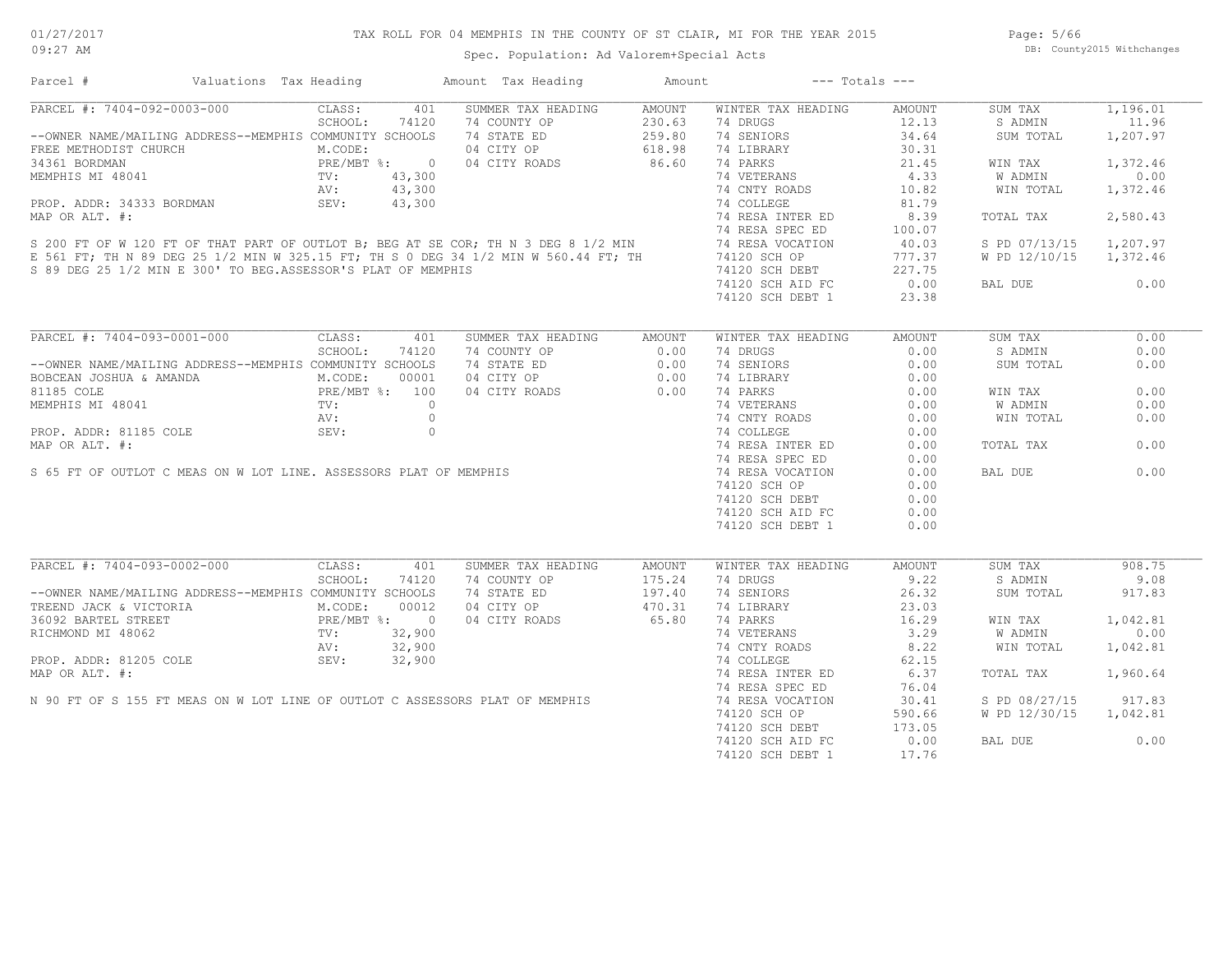Page: 6/66 DB: County2015 Withchanges

| Parcel #                                                                                                                                                                                                                             | Valuations Tax Heading | Amount Tax Heading        | Amount                         |                        | $---$ Totals $---$ |               |          |
|--------------------------------------------------------------------------------------------------------------------------------------------------------------------------------------------------------------------------------------|------------------------|---------------------------|--------------------------------|------------------------|--------------------|---------------|----------|
| PARCEL #: 7404-093-0003-001                                                                                                                                                                                                          | CLASS:                 | 401<br>SUMMER TAX HEADING | AMOUNT                         | WINTER TAX HEADING     | AMOUNT             | SUM TAX       | 1,428.22 |
|                                                                                                                                                                                                                                      | SCHOOL:                | 74120<br>74 COUNTY OP     | 275.41                         | 74 DRUGS               | 14.49              | S ADMIN       | 14.28    |
| --OWNER NAME/MAILING ADDRESS--MEMPHIS COMMUNITY SCHOOLS                                                                                                                                                                              |                        | 74 STATE ED               | 310.24                         | 74 SENIORS             | 41.36              | SUM TOTAL     | 1,442.50 |
| MARNON EDWARD JR                                                                                                                                                                                                                     | M.CODE:                | 04 CITY OP                | 739.16                         | 74 LIBRARY             | 36.19              |               |          |
| P.O. BOX 594                                                                                                                                                                                                                         | PRE/MBT %: 100         | 04 CITY ROADS             | 103.41                         | 74 PARKS               | 25.61              | WIN TAX       | 710.63   |
| MEMPHIS MI 48041                                                                                                                                                                                                                     | TV:                    | 51,707                    |                                | 74 VETERANS            | 5.17               | W ADMIN       | 0.00     |
|                                                                                                                                                                                                                                      | 74,000<br>AV:          |                           |                                | 74 CNTY ROADS          | 12.92              | WIN TOTAL     | 710.63   |
| PROP. ADDR: 81500 COLE                                                                                                                                                                                                               | SEV:<br>74,000         |                           |                                | 74 COLLEGE             | 97.67              |               |          |
| MAP OR ALT. #:                                                                                                                                                                                                                       |                        |                           |                                | 74 RESA INTER ED       | 10.02              | TOTAL TAX     | 2,153.13 |
|                                                                                                                                                                                                                                      |                        |                           |                                | 74 RESA SPEC ED        | 119.51             |               |          |
| COMM AT THE NW CORN OF OUTLOT C; TH ALG THE N LINE OF OUTLOT C S85*21'00"E 91.69 FT                                                                                                                                                  |                        |                           |                                | 74 RESA VOCATION       | 47.80              | S PD 09/08/15 | 1,442.50 |
| TO THE POB; TH S85*21'00"E 19.31FT TO A PT OF CURVATURE; TH 288.99FT ALG A CURVE                                                                                                                                                     |                        |                           |                                | 74120 SCH OP           | 0.00               | W PD 02/01/16 | 710.63   |
|                                                                                                                                                                                                                                      |                        |                           |                                |                        |                    |               |          |
| CONCAVE TO THE N, HAVING A RADIUS OF 4,978.31 FT, A CENTRAL ANGLE OF 04*03'36", AND A CHORD OF S87*22'54"E 288.93 FT; TH S01*44'40"W 351.32FT; TH N88*47'42"W 120.21 FT; TH N01*44'40"E 13.29FT TO A PT OF CURVATURE; TH 101.        |                        |                           |                                | 74120 SCH DEBT         | 271.97             |               |          |
|                                                                                                                                                                                                                                      |                        |                           |                                | 74120 SCH AID FC       | 0.00               | BAL DUE       | 0.00     |
|                                                                                                                                                                                                                                      |                        |                           |                                | 74120 SCH DEBT 1 27.92 |                    |               |          |
| N37*01'48"W 69.51 FT; TH N24*44'18"W 324.39 FT TO POB. 1.71 AC                                                                                                                                                                       |                        |                           |                                |                        |                    |               |          |
|                                                                                                                                                                                                                                      |                        |                           |                                |                        |                    |               |          |
| PARCEL #: 7404-093-0003-010                                                                                                                                                                                                          | CLASS:                 | 402<br>SUMMER TAX HEADING | AMOUNT                         | WINTER TAX HEADING     | AMOUNT             | SUM TAX       | 227.52   |
|                                                                                                                                                                                                                                      | SCHOOL:                | 74120<br>74 COUNTY OP     | 43.87                          | 74 DRUGS               | 2.30               | S ADMIN       | 2,27     |
| --OWNER NAME/MAILING ADDRESS--MEMPHIS COMMUNITY SCHOOLS                                                                                                                                                                              |                        | 74 STATE ED               | $49.42$<br>$117.76$<br>$16.47$ | 74 SENIORS             | 6.59               | SUM TOTAL     | 229.79   |
| MARNON EDWARD JR                                                                                                                                                                                                                     | M.CODE:                | 04 CITY OP                |                                | 74 LIBRARY             | 5.76               |               |          |
| P.O. BOX 594                                                                                                                                                                                                                         | $PRE/MBT$ %: 100       | 04 CITY ROADS             | 16.47                          | 74 PARKS               | 4.08               | WIN TAX       | 113.17   |
| MEMPHIS MI 48041                                                                                                                                                                                                                     |                        | 8,238                     |                                | 74 VETERANS            | 0.82               | W ADMIN       | 0.00     |
|                                                                                                                                                                                                                                      | 13,500<br>AV:          |                           |                                | 74 CNTY ROADS          | 2.05               | WIN TOTAL     | 113.17   |
| PROP. ADDR: COLE VACANT                                                                                                                                                                                                              | SEV:<br>13,500         |                           |                                | 74 COLLEGE             | 15.56              |               |          |
| MAP OR ALT. #:                                                                                                                                                                                                                       |                        |                           |                                | 74 RESA INTER ED       | 1.59               | TOTAL TAX     | 342.96   |
|                                                                                                                                                                                                                                      |                        |                           |                                |                        |                    |               |          |
|                                                                                                                                                                                                                                      |                        |                           |                                | 74 RESA SPEC ED        | 19.04              |               |          |
| BEF AT THE NW CORN OF OUTLOT C, TH S86*21'00"W 91.69 FT; TH S24*44'18"e 324.39 FT<br>TO A PT OF CURV; TH 62.59 FT ALG A CURVE CONCAVE TO THE EAST, HAVING A RADIUS OF 35<br>FT, A CENTRAL ANGLE OF 102*27'05", AND A CHORD OF S08*33 |                        |                           |                                | 74 RESA VOCATION       | 7.61               | S PD 09/08/15 | 229.79   |
|                                                                                                                                                                                                                                      |                        |                           |                                | 74120 SCH OP           | 0.00               | W PD 02/01/16 | 113.17   |
|                                                                                                                                                                                                                                      |                        |                           |                                | 74120 SCH DEBT         | 43.33              |               |          |
|                                                                                                                                                                                                                                      |                        |                           |                                | 74120 SCH AID FC       | 0.00               | BAL DUE       | 0.00     |
| 1.45 AC                                                                                                                                                                                                                              |                        |                           |                                | 74120 SCH DEBT 1       | 4.44               |               |          |
|                                                                                                                                                                                                                                      |                        |                           |                                |                        |                    |               |          |
| PARCEL #: 7404-093-0004-000                                                                                                                                                                                                          | CLASS:                 | 401<br>SUMMER TAX HEADING | AMOUNT                         | WINTER TAX HEADING     | AMOUNT             | SUM TAX       | 1,783.74 |
|                                                                                                                                                                                                                                      | SCHOOL:                | 74120<br>74 COUNTY OP     | 343.97                         | 74 DRUGS               | 18.10              | S ADMIN       | 17.83    |
| --OWNER NAME/MAILING ADDRESS--MEMPHIS COMMUNITY SCHOOLS                                                                                                                                                                              |                        | 74 STATE ED               | 387.46                         | 74 SENIORS             | 51.66              | SUM TOTAL     | 1,801.57 |
| URICK DENNIS M                                                                                                                                                                                                                       | M.CODE:                | 04 CITY OP                | 923.16                         | 74 LIBRARY             | 45.20              |               |          |
| P.O. BOX 567                                                                                                                                                                                                                         | PRE/MBT %: 100         | 04 CITY ROADS             | 129.15                         | 74 PARKS               | 31.99              | WIN TAX       | 887.54   |
| MEMPHIS MI 48041                                                                                                                                                                                                                     | TV:                    | 64,578                    |                                | 74 VETERANS            | 6.45               | W ADMIN       | 0.00     |
|                                                                                                                                                                                                                                      | AV:                    | 66,100                    |                                | 74 CNTY ROADS          | 16.14              | WIN TOTAL     | 887.54   |
| PROP. ADDR: 81250 COLE                                                                                                                                                                                                               | SEV:                   | 66,100                    |                                | 74 COLLEGE             | 121.99             |               |          |
| MAP OR ALT. #:                                                                                                                                                                                                                       |                        |                           |                                | 74 RESA INTER ED       | 12.51              | TOTAL TAX     | 2,689.11 |
|                                                                                                                                                                                                                                      |                        |                           |                                | 74 RESA SPEC ED        | 149.25             |               |          |
| S 100 FT MEAS ON E LOT LINE OF E 198 FT OF OULOT C. ASSESSORS PLAT OF MEMPHIS                                                                                                                                                        |                        |                           |                                | 74 RESA VOCATION       | 59.70              | S PD 08/25/15 | 1,801.57 |
|                                                                                                                                                                                                                                      |                        |                           |                                | 74120 SCH OP           | 0.00               | W PD 01/22/16 | 887.54   |
|                                                                                                                                                                                                                                      |                        |                           |                                | 74120 SCH DEBT         | 339.68             |               |          |
|                                                                                                                                                                                                                                      |                        |                           |                                | 74120 SCH AID FC       | 0.00               | BAL DUE       | 0.00     |
|                                                                                                                                                                                                                                      |                        |                           |                                |                        |                    |               |          |
|                                                                                                                                                                                                                                      |                        |                           |                                | 74120 SCH DEBT 1       | 34.87              |               |          |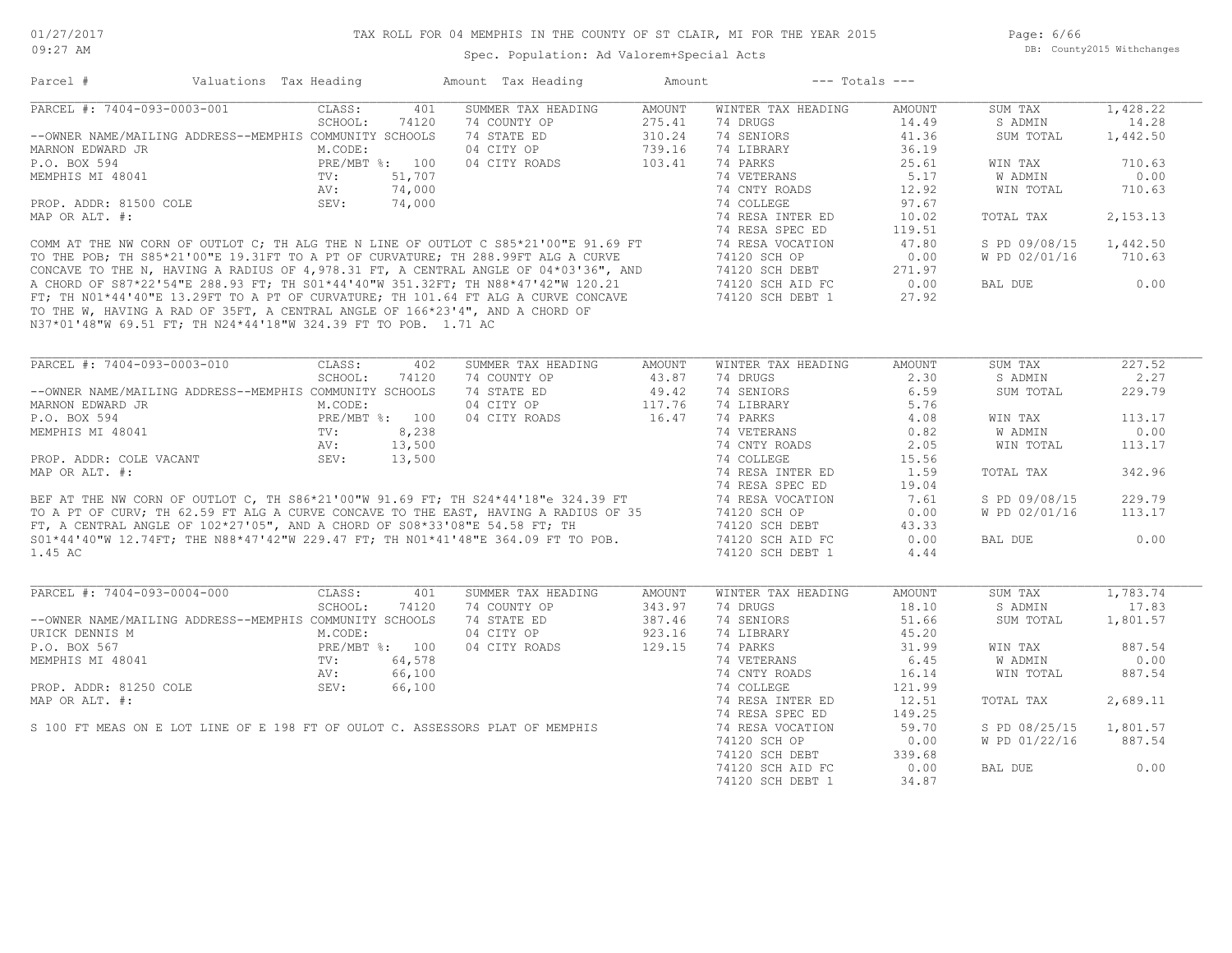## TAX ROLL FOR 04 MEMPHIS IN THE COUNTY OF ST CLAIR, MI FOR THE YEAR 2015

Spec. Population: Ad Valorem+Special Acts

Page: 7/66 DB: County2015 Withchanges

| Parcel #                                                                                                                                    | Valuations Tax Heading                     |         |        | Amount Tax Heading | Amount |                    | $---$ Totals $---$ |               |          |
|---------------------------------------------------------------------------------------------------------------------------------------------|--------------------------------------------|---------|--------|--------------------|--------|--------------------|--------------------|---------------|----------|
| PARCEL #: 7404-093-0005-000                                                                                                                 |                                            | CLASS:  | 401    | SUMMER TAX HEADING | AMOUNT | WINTER TAX HEADING | AMOUNT             | SUM TAX       | 1,381.08 |
|                                                                                                                                             |                                            | SCHOOL: | 74120  | 74 COUNTY OP       | 266.32 | 74 DRUGS           | 14.01              | S ADMIN       | 13.81    |
| --OWNER NAME/MAILING ADDRESS--MEMPHIS COMMUNITY SCHOOLS                                                                                     |                                            |         |        | 74 STATE ED        | 300.00 | 74 SENIORS         | 40.00              | SUM TOTAL     | 1,394.89 |
| REINHARD BRENDAN J & JOHN F M.CODE: 00011<br>81299 COLE PRE/MBT %: 100<br>MEMPHIS MI 48041 TV: 50,000<br>PROP. ADDR: 81299 COLE SEV: 50,000 |                                            |         |        | 04 CITY OP         | 714.76 | 74 LIBRARY         | 35.00              |               |          |
|                                                                                                                                             |                                            |         |        | 04 CITY ROADS      | 100.00 | 74 PARKS           | 24.77              | WIN TAX       | 687.20   |
|                                                                                                                                             |                                            |         |        |                    |        | 74 VETERANS        | 5.00               | W ADMIN       | 0.00     |
|                                                                                                                                             |                                            |         |        |                    |        | 74 CNTY ROADS      | 12.50              | WIN TOTAL     | 687.20   |
|                                                                                                                                             |                                            |         |        |                    |        |                    |                    |               |          |
|                                                                                                                                             |                                            |         |        |                    |        | 74 COLLEGE         | 94.45              |               |          |
| MAP OR ALT. #:                                                                                                                              |                                            |         |        |                    |        | 74 RESA INTER ED   | 9.69               | TOTAL TAX     | 2,082.09 |
|                                                                                                                                             |                                            |         |        |                    |        | 74 RESA SPEC ED    | 115.56             |               |          |
| N 100 FT OF S 355 FT MEAS ON W LOT LINE OF W 229 FT OF OUTLOT C. ASSESSORS PLAT OF                                                          |                                            |         |        |                    |        | 74 RESA VOCATION   | 46.22              | S PD 07/15/15 | 1,394.89 |
| MEMPHIS                                                                                                                                     |                                            |         |        |                    |        | 74120 SCH OP       | 0.00               | W PD 12/14/15 | 687.20   |
|                                                                                                                                             |                                            |         |        |                    |        | 74120 SCH DEBT     | 263.00             |               |          |
|                                                                                                                                             |                                            |         |        |                    |        | 74120 SCH AID FC   | 0.00               | BAL DUE       | 0.00     |
|                                                                                                                                             |                                            |         |        |                    |        | 74120 SCH DEBT 1   | 27.00              |               |          |
|                                                                                                                                             |                                            |         |        |                    |        |                    |                    |               |          |
| PARCEL #: 7404-093-0006-000                                                                                                                 |                                            | CLASS:  | 401    | SUMMER TAX HEADING | AMOUNT | WINTER TAX HEADING | <b>AMOUNT</b>      | SUM TAX       | 911.51   |
|                                                                                                                                             |                                            | SCHOOL: | 74120  | 74 COUNTY OP       | 175.77 | 74 DRUGS           | 9.24               | S ADMIN       | 9.11     |
| --OWNER NAME/MAILING ADDRESS--MEMPHIS COMMUNITY SCHOOLS                                                                                     |                                            |         |        | 74 STATE ED        | 198.00 | 74 SENIORS         | 26.40              | SUM TOTAL     | 920.62   |
| PIONTKOWSKI SCOTT T                                                                                                                         |                                            |         |        | 04 CITY OP         | 471.74 | 74 LIBRARY         | 23.10              |               |          |
| 81245 COLE                                                                                                                                  |                                            |         |        | 04 CITY ROADS      | 66.00  | 74 PARKS           | 16.34              | WIN TAX       | 453.53   |
| MEMPHIS MI 48041                                                                                                                            |                                            |         |        |                    |        | 74 VETERANS        | 3.30               | W ADMIN       | 0.00     |
|                                                                                                                                             |                                            |         |        |                    |        | 74 CNTY ROADS      |                    |               |          |
|                                                                                                                                             |                                            |         |        |                    |        |                    | 8.25               | WIN TOTAL     | 453.53   |
| PROP. ADDR: 81245 COLE                                                                                                                      |                                            | SEV:    | 33,000 |                    |        | 74 COLLEGE         | 62.34              |               |          |
|                                                                                                                                             |                                            |         |        |                    |        | 74 RESA INTER ED   | 6.39               | TOTAL TAX     | 1,374.15 |
| MAP OR ALT. #:<br>MAP OR ALT. #:<br>N 100 FT OF S 255 FT; MEAS ON W LOT LINE OF OUTLOT C EXC E 248 FT THEREOF ASSESSORS                     |                                            |         |        |                    |        | 74 RESA SPEC ED    | 76.27              |               |          |
|                                                                                                                                             |                                            |         |        |                    |        | 74 RESA VOCATION   | 30.50              | S PD 07/08/15 | 920.62   |
| PLAT OF MEMPHIS                                                                                                                             |                                            |         |        |                    |        | 74120 SCH OP       | 0.00               | W PD 12/07/15 | 453.53   |
|                                                                                                                                             |                                            |         |        |                    |        | 74120 SCH DEBT     | 173.58             |               |          |
|                                                                                                                                             |                                            |         |        |                    |        | 74120 SCH AID FC   | 0.00               | BAL DUE       | 0.00     |
|                                                                                                                                             |                                            |         |        |                    |        | 74120 SCH DEBT 1   | 17.82              |               |          |
|                                                                                                                                             |                                            |         |        |                    |        |                    |                    |               |          |
| PARCEL #: 7404-093-0007-000                                                                                                                 |                                            | CLASS:  | 401    | SUMMER TAX HEADING | AMOUNT | WINTER TAX HEADING | <b>AMOUNT</b>      | SUM TAX       | 1,248.59 |
|                                                                                                                                             |                                            | SCHOOL: | 74120  | 74 COUNTY OP       | 240.77 | 74 DRUGS           | 12.67              | S ADMIN       | 12.48    |
| --OWNER NAME/MAILING ADDRESS--MEMPHIS COMMUNITY SCHOOLS                                                                                     |                                            |         |        | 74 STATE ED        | 271.22 | 74 SENIORS         | 36.16              | SUM TOTAL     | 1,261.07 |
| PILKEY WILLIAM                                                                                                                              |                                            | M.CODE: |        | 04 CITY OP         | 646.20 | 74 LIBRARY         | 31.64              |               |          |
| 81300 COLE                                                                                                                                  |                                            |         |        | 04 CITY ROADS      | 90.40  | 74 PARKS           | 22.39              | WIN TAX       | 621.28   |
| MEMPHIS MI 48041                                                                                                                            | PRE/MBT %: 100<br>TV: 45,204<br>NV: 45,900 |         |        |                    |        | 74 VETERANS        | 4.52               |               | 0.00     |
|                                                                                                                                             |                                            |         |        |                    |        |                    |                    | W ADMIN       |          |
|                                                                                                                                             |                                            | AV:     | 45,900 |                    |        | 74 CNTY ROADS      | 11.30              | WIN TOTAL     | 621.28   |
|                                                                                                                                             |                                            |         | 45,900 |                    |        | 74 COLLEGE         | 85.39              |               |          |
| MAP OR ALT. #:                                                                                                                              |                                            |         |        |                    |        | 74 RESA INTER ED   | 8.76               | TOTAL TAX     | 1,882.35 |
|                                                                                                                                             |                                            |         |        |                    |        | 74 RESA SPEC ED    | 104.48             |               |          |
| N 100 FT MEAS ON E LOT LINE OF S 200 FT OF E 198 FT OF OUTLOT C. ASSESSORS PLAT OF                                                          |                                            |         |        |                    |        | 74 RESA VOCATION   | 41.79              | S PD 07/07/15 | 1,261.07 |
| MEMPHIS                                                                                                                                     |                                            |         |        |                    |        | 74120 SCH OP       | 0.00               | W PD 01/04/16 | 621.28   |
|                                                                                                                                             |                                            |         |        |                    |        | 74120 SCH DEBT     | 237.77             |               |          |
|                                                                                                                                             |                                            |         |        |                    |        | 74120 SCH AID FC   | 0.00               | BAL DUE       | 0.00     |
|                                                                                                                                             |                                            |         |        |                    |        | 74120 SCH DEBT 1   | 24.41              |               |          |
|                                                                                                                                             |                                            |         |        |                    |        |                    |                    |               |          |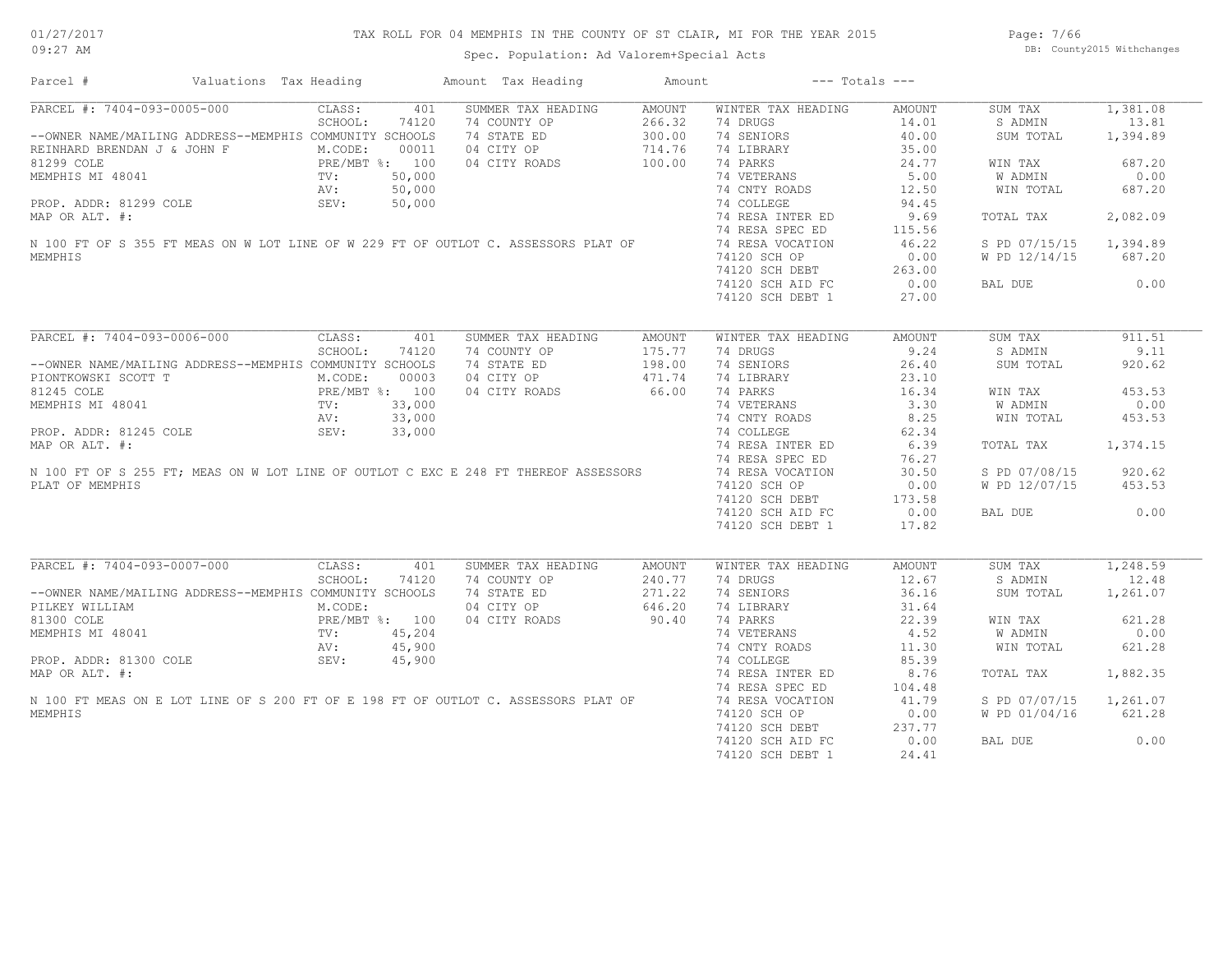## TAX ROLL FOR 04 MEMPHIS IN THE COUNTY OF ST CLAIR, MI FOR THE YEAR 2015

Spec. Population: Ad Valorem+Special Acts

Page: 8/66 DB: County2015 Withchanges

| SUMMER TAX HEADING<br>WINTER TAX HEADING<br>1,338.31<br>CLASS:<br>401<br><b>AMOUNT</b><br><b>AMOUNT</b><br>SUM TAX<br>SCHOOL:<br>74120<br>74 COUNTY OP<br>258.07<br>74 DRUGS<br>13.58<br>S ADMIN<br>13.38<br>290.71<br>74 SENIORS<br>38.76<br>1,351.69<br>--OWNER NAME/MAILING ADDRESS--MEMPHIS COMMUNITY SCHOOLS<br>74 STATE ED<br>SUM TOTAL<br>M.CODE:<br>04 CITY OP<br>692.63<br>74 LIBRARY<br>33.91<br>96.90<br>24.00<br>665.89<br>P.O. BOX 51<br>PRE/MBT %: 100<br>04 CITY ROADS<br>74 PARKS<br>WIN TAX<br>74 VETERANS<br>4.84<br>0.00<br>MEMPHIS MI 48041<br>48,452<br>W ADMIN<br>TV:<br>50,700<br>74 CNTY ROADS<br>12.11<br>665.89<br>AV:<br>WIN TOTAL<br>PROP. ADDR: 81350 COLE<br>SEV:<br>50,700<br>74 COLLEGE<br>91.53<br>74 RESA INTER ED<br>9.38<br>2,017.58<br>MAP OR ALT. #:<br>TOTAL TAX<br>74 RESA SPEC ED<br>111.98<br>N 100 FT MEAS ON E LOT LINE OF S 300 FT OF E 198 FT OF OUTLOT C. ASSESSORS PLAT OF<br>1,351.69<br>74 RESA VOCATION<br>44.79<br>S PD 07/07/15<br>74120 SCH OP<br>0.00<br>665.89<br>W PD 02/24/16<br>74120 SCH DEBT<br>254.85<br>0.00<br>0.00<br>74120 SCH AID FC<br>BAL DUE<br>26.16<br>74120 SCH DEBT 1<br>PARCEL #: 7404-093-0009-000<br>1,231.93<br>CLASS:<br>401<br>SUMMER TAX HEADING<br><b>AMOUNT</b><br>WINTER TAX HEADING<br><b>AMOUNT</b><br>SUM TAX<br>237.56<br>12.50<br>12.31<br>SCHOOL:<br>74120<br>74 COUNTY OP<br>74 DRUGS<br>S ADMIN<br>267.60<br>74 SENIORS<br>35.68<br>1,244.24<br>--OWNER NAME/MAILING ADDRESS--MEMPHIS COMMUNITY SCHOOLS<br>74 STATE ED<br>SUM TOTAL<br>M.CODE:<br>04 CITY OP<br>637.57<br>31.22<br>LETT RANDY D & PEGGY A<br>74 LIBRARY<br>89.20<br>22.09<br>12762 FLYNN ROAD<br>PRE/MBT %: 0<br>TV: 44,600<br>04 CITY ROADS<br>74 PARKS<br>1,413.68<br>WIN TAX<br>0.00<br>74 VETERANS<br>4.46<br>W ADMIN<br>44,600<br>11.15<br>74 CNTY ROADS<br>WIN TOTAL<br>1,413.68<br>AV:<br>PROP. ADDR: 81325 COLE<br>SEV:<br>44,600<br>74 COLLEGE<br>84.25<br>2,657.92<br>MAP OR ALT. #:<br>74 RESA INTER ED<br>8.64<br>TOTAL TAX<br>74 RESA SPEC ED<br>103.08<br>N 100 FT OF S 455 FT; MEAS ON W LOT LINE OF W 229 FT OF OUTLOT C. ASSESSORS PLAT OF<br>74 RESA VOCATION<br>41.23<br>S PD 08/21/15<br>1,244.24<br>MEMPHIS<br>74120 SCH OP<br>800.71<br>W PD 02/08/16<br>1,413.68<br>74120 SCH DEBT<br>234.59<br>0.00<br>0.00<br>74120 SCH AID FC<br>BAL DUE<br>74120 SCH DEBT 1<br>24.08<br>1,673.87<br>CLASS:<br>SUM TAX<br>401<br>SUMMER TAX HEADING<br>AMOUNT<br>WINTER TAX HEADING<br><b>AMOUNT</b><br>16.73<br>SCHOOL:<br>74120<br>74 COUNTY OP<br>322.78<br>74 DRUGS<br>16.98<br>S ADMIN<br>--OWNER NAME/MAILING ADDRESS--MEMPHIS COMMUNITY SCHOOLS<br>74 STATE ED<br>363.60<br>74 SENIORS<br>48.48<br>SUM TOTAL<br>1,690.60<br>866.29<br>M.CODE:<br>04 CITY OP<br>74 LIBRARY<br>42.42<br>121.20<br>PRE/MBT %: 100<br>04 CITY ROADS<br>30.02<br>832.87<br>74 PARKS<br>WIN TAX<br>60,600<br>74 VETERANS<br>6.06<br>0.00<br>TV:<br>W ADMIN<br>AV:<br>60,600<br>74 CNTY ROADS<br>15.15<br>WIN TOTAL<br>832.87<br>60,600<br>PROP. ADDR: 81375 COLE<br>SEV:<br>74 COLLEGE<br>114.47<br>MAP OR ALT. #:<br>74 RESA INTER ED<br>11.74<br>2,523.47<br>TOTAL TAX<br>74 RESA SPEC ED<br>140.06<br>N 100 FT OF S 555 FT; MEAS ON W LOT LINE OF W 229 FT OF OUTLOT C. ASSESSORS PLAT OF<br>74 RESA VOCATION<br>56.02<br>S PD 08/14/15<br>1,690.60<br>74120 SCH OP<br>0.00<br>W PD 02/01/16<br>832.87<br>74120 SCH DEBT<br>318.75<br>0.00<br>74120 SCH AID FC<br>0.00<br>BAL DUE | Parcel #                    | Valuations Tax Heading | Amount Tax Heading | Amount | $---$ Totals $---$ |       |  |
|---------------------------------------------------------------------------------------------------------------------------------------------------------------------------------------------------------------------------------------------------------------------------------------------------------------------------------------------------------------------------------------------------------------------------------------------------------------------------------------------------------------------------------------------------------------------------------------------------------------------------------------------------------------------------------------------------------------------------------------------------------------------------------------------------------------------------------------------------------------------------------------------------------------------------------------------------------------------------------------------------------------------------------------------------------------------------------------------------------------------------------------------------------------------------------------------------------------------------------------------------------------------------------------------------------------------------------------------------------------------------------------------------------------------------------------------------------------------------------------------------------------------------------------------------------------------------------------------------------------------------------------------------------------------------------------------------------------------------------------------------------------------------------------------------------------------------------------------------------------------------------------------------------------------------------------------------------------------------------------------------------------------------------------------------------------------------------------------------------------------------------------------------------------------------------------------------------------------------------------------------------------------------------------------------------------------------------------------------------------------------------------------------------------------------------------------------------------------------------------------------------------------------------------------------------------------------------------------------------------------------------------------------------------------------------------------------------------------------------------------------------------------------------------------------------------------------------------------------------------------------------------------------------------------------------------------------------------------------------------------------------------------------------------------------------------------------------------------------------------------------------------------------------------------------------------------------------------------------------------------------------------------------------------------------------------------------------------------------------------------------------------------------------------------------------------------|-----------------------------|------------------------|--------------------|--------|--------------------|-------|--|
|                                                                                                                                                                                                                                                                                                                                                                                                                                                                                                                                                                                                                                                                                                                                                                                                                                                                                                                                                                                                                                                                                                                                                                                                                                                                                                                                                                                                                                                                                                                                                                                                                                                                                                                                                                                                                                                                                                                                                                                                                                                                                                                                                                                                                                                                                                                                                                                                                                                                                                                                                                                                                                                                                                                                                                                                                                                                                                                                                                                                                                                                                                                                                                                                                                                                                                                                                                                                                                             | PARCEL #: 7404-093-0008-000 |                        |                    |        |                    |       |  |
|                                                                                                                                                                                                                                                                                                                                                                                                                                                                                                                                                                                                                                                                                                                                                                                                                                                                                                                                                                                                                                                                                                                                                                                                                                                                                                                                                                                                                                                                                                                                                                                                                                                                                                                                                                                                                                                                                                                                                                                                                                                                                                                                                                                                                                                                                                                                                                                                                                                                                                                                                                                                                                                                                                                                                                                                                                                                                                                                                                                                                                                                                                                                                                                                                                                                                                                                                                                                                                             |                             |                        |                    |        |                    |       |  |
|                                                                                                                                                                                                                                                                                                                                                                                                                                                                                                                                                                                                                                                                                                                                                                                                                                                                                                                                                                                                                                                                                                                                                                                                                                                                                                                                                                                                                                                                                                                                                                                                                                                                                                                                                                                                                                                                                                                                                                                                                                                                                                                                                                                                                                                                                                                                                                                                                                                                                                                                                                                                                                                                                                                                                                                                                                                                                                                                                                                                                                                                                                                                                                                                                                                                                                                                                                                                                                             |                             |                        |                    |        |                    |       |  |
|                                                                                                                                                                                                                                                                                                                                                                                                                                                                                                                                                                                                                                                                                                                                                                                                                                                                                                                                                                                                                                                                                                                                                                                                                                                                                                                                                                                                                                                                                                                                                                                                                                                                                                                                                                                                                                                                                                                                                                                                                                                                                                                                                                                                                                                                                                                                                                                                                                                                                                                                                                                                                                                                                                                                                                                                                                                                                                                                                                                                                                                                                                                                                                                                                                                                                                                                                                                                                                             | LONG CONNIE M               |                        |                    |        |                    |       |  |
|                                                                                                                                                                                                                                                                                                                                                                                                                                                                                                                                                                                                                                                                                                                                                                                                                                                                                                                                                                                                                                                                                                                                                                                                                                                                                                                                                                                                                                                                                                                                                                                                                                                                                                                                                                                                                                                                                                                                                                                                                                                                                                                                                                                                                                                                                                                                                                                                                                                                                                                                                                                                                                                                                                                                                                                                                                                                                                                                                                                                                                                                                                                                                                                                                                                                                                                                                                                                                                             |                             |                        |                    |        |                    |       |  |
|                                                                                                                                                                                                                                                                                                                                                                                                                                                                                                                                                                                                                                                                                                                                                                                                                                                                                                                                                                                                                                                                                                                                                                                                                                                                                                                                                                                                                                                                                                                                                                                                                                                                                                                                                                                                                                                                                                                                                                                                                                                                                                                                                                                                                                                                                                                                                                                                                                                                                                                                                                                                                                                                                                                                                                                                                                                                                                                                                                                                                                                                                                                                                                                                                                                                                                                                                                                                                                             |                             |                        |                    |        |                    |       |  |
|                                                                                                                                                                                                                                                                                                                                                                                                                                                                                                                                                                                                                                                                                                                                                                                                                                                                                                                                                                                                                                                                                                                                                                                                                                                                                                                                                                                                                                                                                                                                                                                                                                                                                                                                                                                                                                                                                                                                                                                                                                                                                                                                                                                                                                                                                                                                                                                                                                                                                                                                                                                                                                                                                                                                                                                                                                                                                                                                                                                                                                                                                                                                                                                                                                                                                                                                                                                                                                             |                             |                        |                    |        |                    |       |  |
|                                                                                                                                                                                                                                                                                                                                                                                                                                                                                                                                                                                                                                                                                                                                                                                                                                                                                                                                                                                                                                                                                                                                                                                                                                                                                                                                                                                                                                                                                                                                                                                                                                                                                                                                                                                                                                                                                                                                                                                                                                                                                                                                                                                                                                                                                                                                                                                                                                                                                                                                                                                                                                                                                                                                                                                                                                                                                                                                                                                                                                                                                                                                                                                                                                                                                                                                                                                                                                             |                             |                        |                    |        |                    |       |  |
|                                                                                                                                                                                                                                                                                                                                                                                                                                                                                                                                                                                                                                                                                                                                                                                                                                                                                                                                                                                                                                                                                                                                                                                                                                                                                                                                                                                                                                                                                                                                                                                                                                                                                                                                                                                                                                                                                                                                                                                                                                                                                                                                                                                                                                                                                                                                                                                                                                                                                                                                                                                                                                                                                                                                                                                                                                                                                                                                                                                                                                                                                                                                                                                                                                                                                                                                                                                                                                             |                             |                        |                    |        |                    |       |  |
|                                                                                                                                                                                                                                                                                                                                                                                                                                                                                                                                                                                                                                                                                                                                                                                                                                                                                                                                                                                                                                                                                                                                                                                                                                                                                                                                                                                                                                                                                                                                                                                                                                                                                                                                                                                                                                                                                                                                                                                                                                                                                                                                                                                                                                                                                                                                                                                                                                                                                                                                                                                                                                                                                                                                                                                                                                                                                                                                                                                                                                                                                                                                                                                                                                                                                                                                                                                                                                             |                             |                        |                    |        |                    |       |  |
|                                                                                                                                                                                                                                                                                                                                                                                                                                                                                                                                                                                                                                                                                                                                                                                                                                                                                                                                                                                                                                                                                                                                                                                                                                                                                                                                                                                                                                                                                                                                                                                                                                                                                                                                                                                                                                                                                                                                                                                                                                                                                                                                                                                                                                                                                                                                                                                                                                                                                                                                                                                                                                                                                                                                                                                                                                                                                                                                                                                                                                                                                                                                                                                                                                                                                                                                                                                                                                             |                             |                        |                    |        |                    |       |  |
|                                                                                                                                                                                                                                                                                                                                                                                                                                                                                                                                                                                                                                                                                                                                                                                                                                                                                                                                                                                                                                                                                                                                                                                                                                                                                                                                                                                                                                                                                                                                                                                                                                                                                                                                                                                                                                                                                                                                                                                                                                                                                                                                                                                                                                                                                                                                                                                                                                                                                                                                                                                                                                                                                                                                                                                                                                                                                                                                                                                                                                                                                                                                                                                                                                                                                                                                                                                                                                             |                             |                        |                    |        |                    |       |  |
|                                                                                                                                                                                                                                                                                                                                                                                                                                                                                                                                                                                                                                                                                                                                                                                                                                                                                                                                                                                                                                                                                                                                                                                                                                                                                                                                                                                                                                                                                                                                                                                                                                                                                                                                                                                                                                                                                                                                                                                                                                                                                                                                                                                                                                                                                                                                                                                                                                                                                                                                                                                                                                                                                                                                                                                                                                                                                                                                                                                                                                                                                                                                                                                                                                                                                                                                                                                                                                             | MEMPHIS                     |                        |                    |        |                    |       |  |
|                                                                                                                                                                                                                                                                                                                                                                                                                                                                                                                                                                                                                                                                                                                                                                                                                                                                                                                                                                                                                                                                                                                                                                                                                                                                                                                                                                                                                                                                                                                                                                                                                                                                                                                                                                                                                                                                                                                                                                                                                                                                                                                                                                                                                                                                                                                                                                                                                                                                                                                                                                                                                                                                                                                                                                                                                                                                                                                                                                                                                                                                                                                                                                                                                                                                                                                                                                                                                                             |                             |                        |                    |        |                    |       |  |
|                                                                                                                                                                                                                                                                                                                                                                                                                                                                                                                                                                                                                                                                                                                                                                                                                                                                                                                                                                                                                                                                                                                                                                                                                                                                                                                                                                                                                                                                                                                                                                                                                                                                                                                                                                                                                                                                                                                                                                                                                                                                                                                                                                                                                                                                                                                                                                                                                                                                                                                                                                                                                                                                                                                                                                                                                                                                                                                                                                                                                                                                                                                                                                                                                                                                                                                                                                                                                                             |                             |                        |                    |        |                    |       |  |
|                                                                                                                                                                                                                                                                                                                                                                                                                                                                                                                                                                                                                                                                                                                                                                                                                                                                                                                                                                                                                                                                                                                                                                                                                                                                                                                                                                                                                                                                                                                                                                                                                                                                                                                                                                                                                                                                                                                                                                                                                                                                                                                                                                                                                                                                                                                                                                                                                                                                                                                                                                                                                                                                                                                                                                                                                                                                                                                                                                                                                                                                                                                                                                                                                                                                                                                                                                                                                                             |                             |                        |                    |        |                    |       |  |
|                                                                                                                                                                                                                                                                                                                                                                                                                                                                                                                                                                                                                                                                                                                                                                                                                                                                                                                                                                                                                                                                                                                                                                                                                                                                                                                                                                                                                                                                                                                                                                                                                                                                                                                                                                                                                                                                                                                                                                                                                                                                                                                                                                                                                                                                                                                                                                                                                                                                                                                                                                                                                                                                                                                                                                                                                                                                                                                                                                                                                                                                                                                                                                                                                                                                                                                                                                                                                                             |                             |                        |                    |        |                    |       |  |
|                                                                                                                                                                                                                                                                                                                                                                                                                                                                                                                                                                                                                                                                                                                                                                                                                                                                                                                                                                                                                                                                                                                                                                                                                                                                                                                                                                                                                                                                                                                                                                                                                                                                                                                                                                                                                                                                                                                                                                                                                                                                                                                                                                                                                                                                                                                                                                                                                                                                                                                                                                                                                                                                                                                                                                                                                                                                                                                                                                                                                                                                                                                                                                                                                                                                                                                                                                                                                                             |                             |                        |                    |        |                    |       |  |
|                                                                                                                                                                                                                                                                                                                                                                                                                                                                                                                                                                                                                                                                                                                                                                                                                                                                                                                                                                                                                                                                                                                                                                                                                                                                                                                                                                                                                                                                                                                                                                                                                                                                                                                                                                                                                                                                                                                                                                                                                                                                                                                                                                                                                                                                                                                                                                                                                                                                                                                                                                                                                                                                                                                                                                                                                                                                                                                                                                                                                                                                                                                                                                                                                                                                                                                                                                                                                                             |                             |                        |                    |        |                    |       |  |
|                                                                                                                                                                                                                                                                                                                                                                                                                                                                                                                                                                                                                                                                                                                                                                                                                                                                                                                                                                                                                                                                                                                                                                                                                                                                                                                                                                                                                                                                                                                                                                                                                                                                                                                                                                                                                                                                                                                                                                                                                                                                                                                                                                                                                                                                                                                                                                                                                                                                                                                                                                                                                                                                                                                                                                                                                                                                                                                                                                                                                                                                                                                                                                                                                                                                                                                                                                                                                                             |                             |                        |                    |        |                    |       |  |
|                                                                                                                                                                                                                                                                                                                                                                                                                                                                                                                                                                                                                                                                                                                                                                                                                                                                                                                                                                                                                                                                                                                                                                                                                                                                                                                                                                                                                                                                                                                                                                                                                                                                                                                                                                                                                                                                                                                                                                                                                                                                                                                                                                                                                                                                                                                                                                                                                                                                                                                                                                                                                                                                                                                                                                                                                                                                                                                                                                                                                                                                                                                                                                                                                                                                                                                                                                                                                                             |                             |                        |                    |        |                    |       |  |
|                                                                                                                                                                                                                                                                                                                                                                                                                                                                                                                                                                                                                                                                                                                                                                                                                                                                                                                                                                                                                                                                                                                                                                                                                                                                                                                                                                                                                                                                                                                                                                                                                                                                                                                                                                                                                                                                                                                                                                                                                                                                                                                                                                                                                                                                                                                                                                                                                                                                                                                                                                                                                                                                                                                                                                                                                                                                                                                                                                                                                                                                                                                                                                                                                                                                                                                                                                                                                                             |                             |                        |                    |        |                    |       |  |
|                                                                                                                                                                                                                                                                                                                                                                                                                                                                                                                                                                                                                                                                                                                                                                                                                                                                                                                                                                                                                                                                                                                                                                                                                                                                                                                                                                                                                                                                                                                                                                                                                                                                                                                                                                                                                                                                                                                                                                                                                                                                                                                                                                                                                                                                                                                                                                                                                                                                                                                                                                                                                                                                                                                                                                                                                                                                                                                                                                                                                                                                                                                                                                                                                                                                                                                                                                                                                                             |                             |                        |                    |        |                    |       |  |
|                                                                                                                                                                                                                                                                                                                                                                                                                                                                                                                                                                                                                                                                                                                                                                                                                                                                                                                                                                                                                                                                                                                                                                                                                                                                                                                                                                                                                                                                                                                                                                                                                                                                                                                                                                                                                                                                                                                                                                                                                                                                                                                                                                                                                                                                                                                                                                                                                                                                                                                                                                                                                                                                                                                                                                                                                                                                                                                                                                                                                                                                                                                                                                                                                                                                                                                                                                                                                                             | SAWYER MI 49125             |                        |                    |        |                    |       |  |
|                                                                                                                                                                                                                                                                                                                                                                                                                                                                                                                                                                                                                                                                                                                                                                                                                                                                                                                                                                                                                                                                                                                                                                                                                                                                                                                                                                                                                                                                                                                                                                                                                                                                                                                                                                                                                                                                                                                                                                                                                                                                                                                                                                                                                                                                                                                                                                                                                                                                                                                                                                                                                                                                                                                                                                                                                                                                                                                                                                                                                                                                                                                                                                                                                                                                                                                                                                                                                                             |                             |                        |                    |        |                    |       |  |
|                                                                                                                                                                                                                                                                                                                                                                                                                                                                                                                                                                                                                                                                                                                                                                                                                                                                                                                                                                                                                                                                                                                                                                                                                                                                                                                                                                                                                                                                                                                                                                                                                                                                                                                                                                                                                                                                                                                                                                                                                                                                                                                                                                                                                                                                                                                                                                                                                                                                                                                                                                                                                                                                                                                                                                                                                                                                                                                                                                                                                                                                                                                                                                                                                                                                                                                                                                                                                                             |                             |                        |                    |        |                    |       |  |
|                                                                                                                                                                                                                                                                                                                                                                                                                                                                                                                                                                                                                                                                                                                                                                                                                                                                                                                                                                                                                                                                                                                                                                                                                                                                                                                                                                                                                                                                                                                                                                                                                                                                                                                                                                                                                                                                                                                                                                                                                                                                                                                                                                                                                                                                                                                                                                                                                                                                                                                                                                                                                                                                                                                                                                                                                                                                                                                                                                                                                                                                                                                                                                                                                                                                                                                                                                                                                                             |                             |                        |                    |        |                    |       |  |
|                                                                                                                                                                                                                                                                                                                                                                                                                                                                                                                                                                                                                                                                                                                                                                                                                                                                                                                                                                                                                                                                                                                                                                                                                                                                                                                                                                                                                                                                                                                                                                                                                                                                                                                                                                                                                                                                                                                                                                                                                                                                                                                                                                                                                                                                                                                                                                                                                                                                                                                                                                                                                                                                                                                                                                                                                                                                                                                                                                                                                                                                                                                                                                                                                                                                                                                                                                                                                                             |                             |                        |                    |        |                    |       |  |
|                                                                                                                                                                                                                                                                                                                                                                                                                                                                                                                                                                                                                                                                                                                                                                                                                                                                                                                                                                                                                                                                                                                                                                                                                                                                                                                                                                                                                                                                                                                                                                                                                                                                                                                                                                                                                                                                                                                                                                                                                                                                                                                                                                                                                                                                                                                                                                                                                                                                                                                                                                                                                                                                                                                                                                                                                                                                                                                                                                                                                                                                                                                                                                                                                                                                                                                                                                                                                                             |                             |                        |                    |        |                    |       |  |
|                                                                                                                                                                                                                                                                                                                                                                                                                                                                                                                                                                                                                                                                                                                                                                                                                                                                                                                                                                                                                                                                                                                                                                                                                                                                                                                                                                                                                                                                                                                                                                                                                                                                                                                                                                                                                                                                                                                                                                                                                                                                                                                                                                                                                                                                                                                                                                                                                                                                                                                                                                                                                                                                                                                                                                                                                                                                                                                                                                                                                                                                                                                                                                                                                                                                                                                                                                                                                                             |                             |                        |                    |        |                    |       |  |
|                                                                                                                                                                                                                                                                                                                                                                                                                                                                                                                                                                                                                                                                                                                                                                                                                                                                                                                                                                                                                                                                                                                                                                                                                                                                                                                                                                                                                                                                                                                                                                                                                                                                                                                                                                                                                                                                                                                                                                                                                                                                                                                                                                                                                                                                                                                                                                                                                                                                                                                                                                                                                                                                                                                                                                                                                                                                                                                                                                                                                                                                                                                                                                                                                                                                                                                                                                                                                                             |                             |                        |                    |        |                    |       |  |
|                                                                                                                                                                                                                                                                                                                                                                                                                                                                                                                                                                                                                                                                                                                                                                                                                                                                                                                                                                                                                                                                                                                                                                                                                                                                                                                                                                                                                                                                                                                                                                                                                                                                                                                                                                                                                                                                                                                                                                                                                                                                                                                                                                                                                                                                                                                                                                                                                                                                                                                                                                                                                                                                                                                                                                                                                                                                                                                                                                                                                                                                                                                                                                                                                                                                                                                                                                                                                                             |                             |                        |                    |        |                    |       |  |
|                                                                                                                                                                                                                                                                                                                                                                                                                                                                                                                                                                                                                                                                                                                                                                                                                                                                                                                                                                                                                                                                                                                                                                                                                                                                                                                                                                                                                                                                                                                                                                                                                                                                                                                                                                                                                                                                                                                                                                                                                                                                                                                                                                                                                                                                                                                                                                                                                                                                                                                                                                                                                                                                                                                                                                                                                                                                                                                                                                                                                                                                                                                                                                                                                                                                                                                                                                                                                                             |                             |                        |                    |        |                    |       |  |
|                                                                                                                                                                                                                                                                                                                                                                                                                                                                                                                                                                                                                                                                                                                                                                                                                                                                                                                                                                                                                                                                                                                                                                                                                                                                                                                                                                                                                                                                                                                                                                                                                                                                                                                                                                                                                                                                                                                                                                                                                                                                                                                                                                                                                                                                                                                                                                                                                                                                                                                                                                                                                                                                                                                                                                                                                                                                                                                                                                                                                                                                                                                                                                                                                                                                                                                                                                                                                                             |                             |                        |                    |        |                    |       |  |
|                                                                                                                                                                                                                                                                                                                                                                                                                                                                                                                                                                                                                                                                                                                                                                                                                                                                                                                                                                                                                                                                                                                                                                                                                                                                                                                                                                                                                                                                                                                                                                                                                                                                                                                                                                                                                                                                                                                                                                                                                                                                                                                                                                                                                                                                                                                                                                                                                                                                                                                                                                                                                                                                                                                                                                                                                                                                                                                                                                                                                                                                                                                                                                                                                                                                                                                                                                                                                                             |                             |                        |                    |        |                    |       |  |
|                                                                                                                                                                                                                                                                                                                                                                                                                                                                                                                                                                                                                                                                                                                                                                                                                                                                                                                                                                                                                                                                                                                                                                                                                                                                                                                                                                                                                                                                                                                                                                                                                                                                                                                                                                                                                                                                                                                                                                                                                                                                                                                                                                                                                                                                                                                                                                                                                                                                                                                                                                                                                                                                                                                                                                                                                                                                                                                                                                                                                                                                                                                                                                                                                                                                                                                                                                                                                                             | PARCEL #: 7404-093-0010-000 |                        |                    |        |                    |       |  |
|                                                                                                                                                                                                                                                                                                                                                                                                                                                                                                                                                                                                                                                                                                                                                                                                                                                                                                                                                                                                                                                                                                                                                                                                                                                                                                                                                                                                                                                                                                                                                                                                                                                                                                                                                                                                                                                                                                                                                                                                                                                                                                                                                                                                                                                                                                                                                                                                                                                                                                                                                                                                                                                                                                                                                                                                                                                                                                                                                                                                                                                                                                                                                                                                                                                                                                                                                                                                                                             |                             |                        |                    |        |                    |       |  |
|                                                                                                                                                                                                                                                                                                                                                                                                                                                                                                                                                                                                                                                                                                                                                                                                                                                                                                                                                                                                                                                                                                                                                                                                                                                                                                                                                                                                                                                                                                                                                                                                                                                                                                                                                                                                                                                                                                                                                                                                                                                                                                                                                                                                                                                                                                                                                                                                                                                                                                                                                                                                                                                                                                                                                                                                                                                                                                                                                                                                                                                                                                                                                                                                                                                                                                                                                                                                                                             |                             |                        |                    |        |                    |       |  |
|                                                                                                                                                                                                                                                                                                                                                                                                                                                                                                                                                                                                                                                                                                                                                                                                                                                                                                                                                                                                                                                                                                                                                                                                                                                                                                                                                                                                                                                                                                                                                                                                                                                                                                                                                                                                                                                                                                                                                                                                                                                                                                                                                                                                                                                                                                                                                                                                                                                                                                                                                                                                                                                                                                                                                                                                                                                                                                                                                                                                                                                                                                                                                                                                                                                                                                                                                                                                                                             | FORCE PATRICK               |                        |                    |        |                    |       |  |
|                                                                                                                                                                                                                                                                                                                                                                                                                                                                                                                                                                                                                                                                                                                                                                                                                                                                                                                                                                                                                                                                                                                                                                                                                                                                                                                                                                                                                                                                                                                                                                                                                                                                                                                                                                                                                                                                                                                                                                                                                                                                                                                                                                                                                                                                                                                                                                                                                                                                                                                                                                                                                                                                                                                                                                                                                                                                                                                                                                                                                                                                                                                                                                                                                                                                                                                                                                                                                                             | 81375 COLE                  |                        |                    |        |                    |       |  |
|                                                                                                                                                                                                                                                                                                                                                                                                                                                                                                                                                                                                                                                                                                                                                                                                                                                                                                                                                                                                                                                                                                                                                                                                                                                                                                                                                                                                                                                                                                                                                                                                                                                                                                                                                                                                                                                                                                                                                                                                                                                                                                                                                                                                                                                                                                                                                                                                                                                                                                                                                                                                                                                                                                                                                                                                                                                                                                                                                                                                                                                                                                                                                                                                                                                                                                                                                                                                                                             | MEMPHIS MI 48041            |                        |                    |        |                    |       |  |
|                                                                                                                                                                                                                                                                                                                                                                                                                                                                                                                                                                                                                                                                                                                                                                                                                                                                                                                                                                                                                                                                                                                                                                                                                                                                                                                                                                                                                                                                                                                                                                                                                                                                                                                                                                                                                                                                                                                                                                                                                                                                                                                                                                                                                                                                                                                                                                                                                                                                                                                                                                                                                                                                                                                                                                                                                                                                                                                                                                                                                                                                                                                                                                                                                                                                                                                                                                                                                                             |                             |                        |                    |        |                    |       |  |
|                                                                                                                                                                                                                                                                                                                                                                                                                                                                                                                                                                                                                                                                                                                                                                                                                                                                                                                                                                                                                                                                                                                                                                                                                                                                                                                                                                                                                                                                                                                                                                                                                                                                                                                                                                                                                                                                                                                                                                                                                                                                                                                                                                                                                                                                                                                                                                                                                                                                                                                                                                                                                                                                                                                                                                                                                                                                                                                                                                                                                                                                                                                                                                                                                                                                                                                                                                                                                                             |                             |                        |                    |        |                    |       |  |
|                                                                                                                                                                                                                                                                                                                                                                                                                                                                                                                                                                                                                                                                                                                                                                                                                                                                                                                                                                                                                                                                                                                                                                                                                                                                                                                                                                                                                                                                                                                                                                                                                                                                                                                                                                                                                                                                                                                                                                                                                                                                                                                                                                                                                                                                                                                                                                                                                                                                                                                                                                                                                                                                                                                                                                                                                                                                                                                                                                                                                                                                                                                                                                                                                                                                                                                                                                                                                                             |                             |                        |                    |        |                    |       |  |
|                                                                                                                                                                                                                                                                                                                                                                                                                                                                                                                                                                                                                                                                                                                                                                                                                                                                                                                                                                                                                                                                                                                                                                                                                                                                                                                                                                                                                                                                                                                                                                                                                                                                                                                                                                                                                                                                                                                                                                                                                                                                                                                                                                                                                                                                                                                                                                                                                                                                                                                                                                                                                                                                                                                                                                                                                                                                                                                                                                                                                                                                                                                                                                                                                                                                                                                                                                                                                                             |                             |                        |                    |        |                    |       |  |
|                                                                                                                                                                                                                                                                                                                                                                                                                                                                                                                                                                                                                                                                                                                                                                                                                                                                                                                                                                                                                                                                                                                                                                                                                                                                                                                                                                                                                                                                                                                                                                                                                                                                                                                                                                                                                                                                                                                                                                                                                                                                                                                                                                                                                                                                                                                                                                                                                                                                                                                                                                                                                                                                                                                                                                                                                                                                                                                                                                                                                                                                                                                                                                                                                                                                                                                                                                                                                                             |                             |                        |                    |        |                    |       |  |
|                                                                                                                                                                                                                                                                                                                                                                                                                                                                                                                                                                                                                                                                                                                                                                                                                                                                                                                                                                                                                                                                                                                                                                                                                                                                                                                                                                                                                                                                                                                                                                                                                                                                                                                                                                                                                                                                                                                                                                                                                                                                                                                                                                                                                                                                                                                                                                                                                                                                                                                                                                                                                                                                                                                                                                                                                                                                                                                                                                                                                                                                                                                                                                                                                                                                                                                                                                                                                                             |                             |                        |                    |        |                    |       |  |
|                                                                                                                                                                                                                                                                                                                                                                                                                                                                                                                                                                                                                                                                                                                                                                                                                                                                                                                                                                                                                                                                                                                                                                                                                                                                                                                                                                                                                                                                                                                                                                                                                                                                                                                                                                                                                                                                                                                                                                                                                                                                                                                                                                                                                                                                                                                                                                                                                                                                                                                                                                                                                                                                                                                                                                                                                                                                                                                                                                                                                                                                                                                                                                                                                                                                                                                                                                                                                                             | MEMPHIS                     |                        |                    |        |                    |       |  |
|                                                                                                                                                                                                                                                                                                                                                                                                                                                                                                                                                                                                                                                                                                                                                                                                                                                                                                                                                                                                                                                                                                                                                                                                                                                                                                                                                                                                                                                                                                                                                                                                                                                                                                                                                                                                                                                                                                                                                                                                                                                                                                                                                                                                                                                                                                                                                                                                                                                                                                                                                                                                                                                                                                                                                                                                                                                                                                                                                                                                                                                                                                                                                                                                                                                                                                                                                                                                                                             |                             |                        |                    |        |                    |       |  |
|                                                                                                                                                                                                                                                                                                                                                                                                                                                                                                                                                                                                                                                                                                                                                                                                                                                                                                                                                                                                                                                                                                                                                                                                                                                                                                                                                                                                                                                                                                                                                                                                                                                                                                                                                                                                                                                                                                                                                                                                                                                                                                                                                                                                                                                                                                                                                                                                                                                                                                                                                                                                                                                                                                                                                                                                                                                                                                                                                                                                                                                                                                                                                                                                                                                                                                                                                                                                                                             |                             |                        |                    |        |                    |       |  |
|                                                                                                                                                                                                                                                                                                                                                                                                                                                                                                                                                                                                                                                                                                                                                                                                                                                                                                                                                                                                                                                                                                                                                                                                                                                                                                                                                                                                                                                                                                                                                                                                                                                                                                                                                                                                                                                                                                                                                                                                                                                                                                                                                                                                                                                                                                                                                                                                                                                                                                                                                                                                                                                                                                                                                                                                                                                                                                                                                                                                                                                                                                                                                                                                                                                                                                                                                                                                                                             |                             |                        |                    |        | 74120 SCH DEBT 1   | 32.72 |  |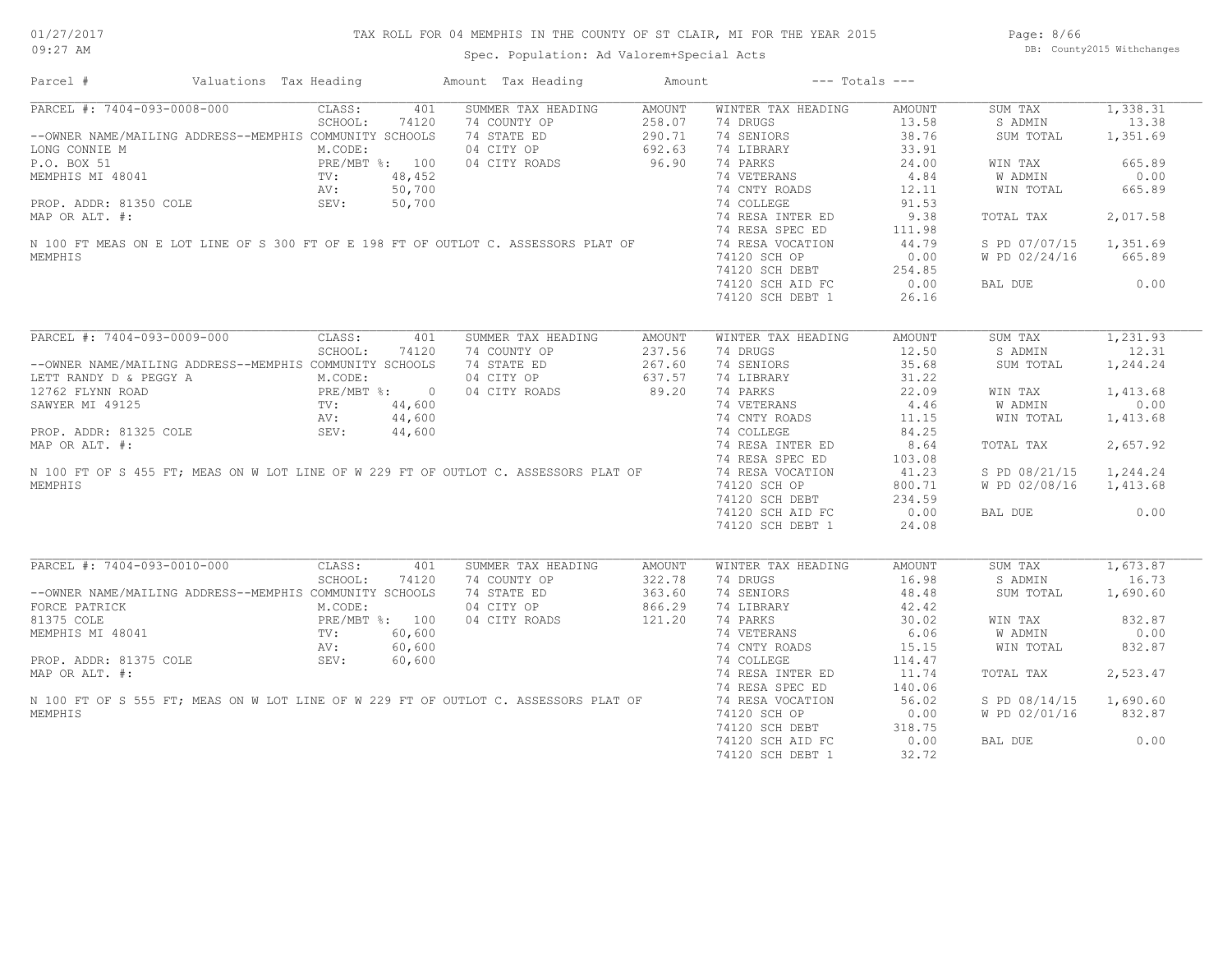## TAX ROLL FOR 04 MEMPHIS IN THE COUNTY OF ST CLAIR, MI FOR THE YEAR 2015

Spec. Population: Ad Valorem+Special Acts

Page: 9/66 DB: County2015 Withchanges

| Parcel #                                                                    | Valuations Tax Heading | Amount Tax Heading          | Amount           |                        | $---$ Totals $---$ |                      |                   |
|-----------------------------------------------------------------------------|------------------------|-----------------------------|------------------|------------------------|--------------------|----------------------|-------------------|
| PARCEL #: 7404-093-0011-000                                                 | CLASS:<br>401          | SUMMER TAX HEADING          | <b>AMOUNT</b>    | WINTER TAX HEADING     | <b>AMOUNT</b>      | SUM TAX              | 1,618.63          |
| --OWNER NAME/MAILING ADDRESS--MEMPHIS COMMUNITY SCHOOLS                     | SCHOOL:<br>74120       | 74 COUNTY OP<br>74 STATE ED | 312.13<br>351.60 | 74 DRUGS<br>74 SENIORS | 16.42<br>46.88     | S ADMIN<br>SUM TOTAL | 16.18<br>1,634.81 |
| HAWKINS RENEE                                                               | M.CODE:<br>00001       | 04 CITY OP                  | 837.70           | 74 LIBRARY             | 41.02              |                      |                   |
| 48441 FORBES                                                                | PRE/MBT %: 100         | 04 CITY ROADS               | 117.20           | 74 PARKS               | 29.03              | WIN TAX              | 805.39            |
| NEW BALTIMORE MI 48047                                                      | 58,600<br>TV:          |                             |                  | 74 VETERANS            | 5.86               | W ADMIN              | 0.00              |
|                                                                             | 58,600<br>AV:          |                             |                  | 74 CNTY ROADS          | 14.65              | WIN TOTAL            | 805.39            |
| PROP. ADDR: 81380 COLE                                                      | SEV:<br>58,600         |                             |                  | 74 COLLEGE             | 110.70             |                      |                   |
| MAP OR ALT. #:                                                              |                        |                             |                  | 74 RESA INTER ED       | 11.35              | TOTAL TAX            | 2,440.20          |
|                                                                             |                        |                             |                  | 74 RESA SPEC ED        | 135.44             |                      |                   |
| N 100 FT OF S 400 FT OF E 198 FT OF OUTLOT C & E 78 FT LYING N OF S 400 FT. |                        |                             |                  | 74 RESA VOCATION       | 54.17              | S PD 08/25/15        | 1,634.81          |
| ASSESSORS PLAT OF MEMPHIS                                                   |                        |                             |                  | 74120 SCH OP           | 0.00               | W PD 12/30/15        | 805.39            |
|                                                                             |                        |                             |                  | 74120 SCH DEBT         | 308.23             |                      |                   |
|                                                                             |                        |                             |                  |                        | 0.00               | BAL DUE              | 0.00              |
|                                                                             |                        |                             |                  | 74120 SCH AID FC       |                    |                      |                   |
|                                                                             |                        |                             |                  | 74120 SCH DEBT 1       | 31.64              |                      |                   |
| PARCEL #: 7404-094-0001-000                                                 | CLASS:<br>401          | SUMMER TAX HEADING          | <b>AMOUNT</b>    | WINTER TAX HEADING     | <b>AMOUNT</b>      | SUM TAX              | 2,367.18          |
|                                                                             | SCHOOL:<br>74120       | 74 COUNTY OP                | 456.48           | 74 DRUGS               | 24.02              | S ADMIN              | 23.67             |
| --OWNER NAME/MAILING ADDRESS--MEMPHIS COMMUNITY SCHOOLS                     |                        | 74 STATE ED                 | 514.20           | 74 SENIORS             | 68.56              | SUM TOTAL            | 2,390.85          |
|                                                                             | M.CODE:                | 04 CITY OP                  | 1,225.10         | 74 LIBRARY             | 59.99              |                      |                   |
| RAYMOND HARRISON REVOC TRUST                                                |                        |                             |                  |                        |                    |                      |                   |
| P.O. BOX 501                                                                | PRE/MBT %: 100         | 04 CITY ROADS               | 171.40           | 74 PARKS               | 42.45              | WIN TAX              | 1,177.84          |
| MEMPHIS MI 48041                                                            | 85,700<br>TV:          |                             |                  | 74 VETERANS            | 8.57               | W ADMIN              | 0.00              |
|                                                                             | 85,700<br>AV:          |                             |                  | 74 CNTY ROADS          | 21.42              | WIN TOTAL            | 1,177.84          |
| PROP. ADDR: 35411 BORDMAN                                                   | SEV:<br>85,700         |                             |                  | 74 COLLEGE             | 161.89             |                      |                   |
| MAP OR ALT. #:                                                              |                        |                             |                  | 74 RESA INTER ED       | 16.60              | TOTAL TAX            | 3,568.69          |
|                                                                             |                        |                             |                  | 74 RESA SPEC ED        | 198.07             |                      |                   |
| OUTLOT D ASSESSORS PLAT OF MEMPHIS                                          |                        |                             |                  | 74 RESA VOCATION       | 79.22              | S PD 08/25/15        | 2,390.85          |
|                                                                             |                        |                             |                  | 74120 SCH OP           | 0.00               | W PD 02/04/16        | 1,177.84          |
|                                                                             |                        |                             |                  | 74120 SCH DEBT         | 450.78             |                      |                   |
|                                                                             |                        |                             |                  | 74120 SCH AID FC       | 0.00               | BAL DUE              | 0.00              |
|                                                                             |                        |                             |                  | 74120 SCH DEBT 1       | 46.27              |                      |                   |
|                                                                             |                        |                             |                  |                        |                    |                      |                   |
| PARCEL #: 7404-100-0001-000                                                 | CLASS:<br>401          | SUMMER TAX HEADING          | AMOUNT           | WINTER TAX HEADING     | <b>AMOUNT</b>      | SUM TAX              | 1,505.38          |
|                                                                             | SCHOOL:<br>74120       | 74 COUNTY OP                | 290.29           | 74 DRUGS               | 15.27              | S ADMIN              | 15.05             |
| --OWNER NAME/MAILING ADDRESS--MEMPHIS COMMUNITY SCHOOLS                     |                        | 74 STATE ED                 | 327.00           | 74 SENIORS             | 43.60              | SUM TOTAL            | 1,520.43          |
| OUIGLY DENNIS P & SUSAN E                                                   | M.CODE:                | 04 CITY OP                  | 779.09           | 74 LIBRARY             | 38.15              |                      |                   |
| 81755 BELLE RIVER                                                           | PRE/MBT %: 100         | 04 CITY ROADS               | 109.00           | 74 PARKS               | 26.99              | WIN TAX              | 749.03            |
| MEMPHIS MI 48041                                                            | 54,500<br>TV:          |                             |                  | 74 VETERANS            | 5.45               | W ADMIN              | 0.00              |
|                                                                             | AV:<br>54,500          |                             |                  | 74 CNTY ROADS          | 13.62              | WIN TOTAL            | 749.03            |
| PROP. ADDR: 81755 BELLE RIVER                                               | AV:<br>SEV:<br>54,500  |                             |                  | 74 COLLEGE             | 102.95             |                      |                   |
| MAP OR ALT. #:                                                              |                        |                             |                  | 74 RESA INTER ED       | 10.56              | TOTAL TAX            | 2,269.46          |
|                                                                             |                        |                             |                  | 74 RESA SPEC ED        | 125.96             |                      |                   |
| LOT 1 ASSESSORS PLAT OF MEMPHIS                                             |                        |                             |                  | 74 RESA VOCATION       | 50.38              | S PD 07/20/15        | 1,520.43          |
|                                                                             |                        |                             |                  | 74120 SCH OP           | 0.00               | W PD 12/11/15        | 749.03            |
|                                                                             |                        |                             |                  | 74120 SCH DEBT         | 286.67             |                      |                   |
|                                                                             |                        |                             |                  | 74120 SCH AID FC       | 0.00               | BAL DUE              | 0.00              |
|                                                                             |                        |                             |                  | 74120 SCH DEBT 1       | 29.43              |                      |                   |
|                                                                             |                        |                             |                  |                        |                    |                      |                   |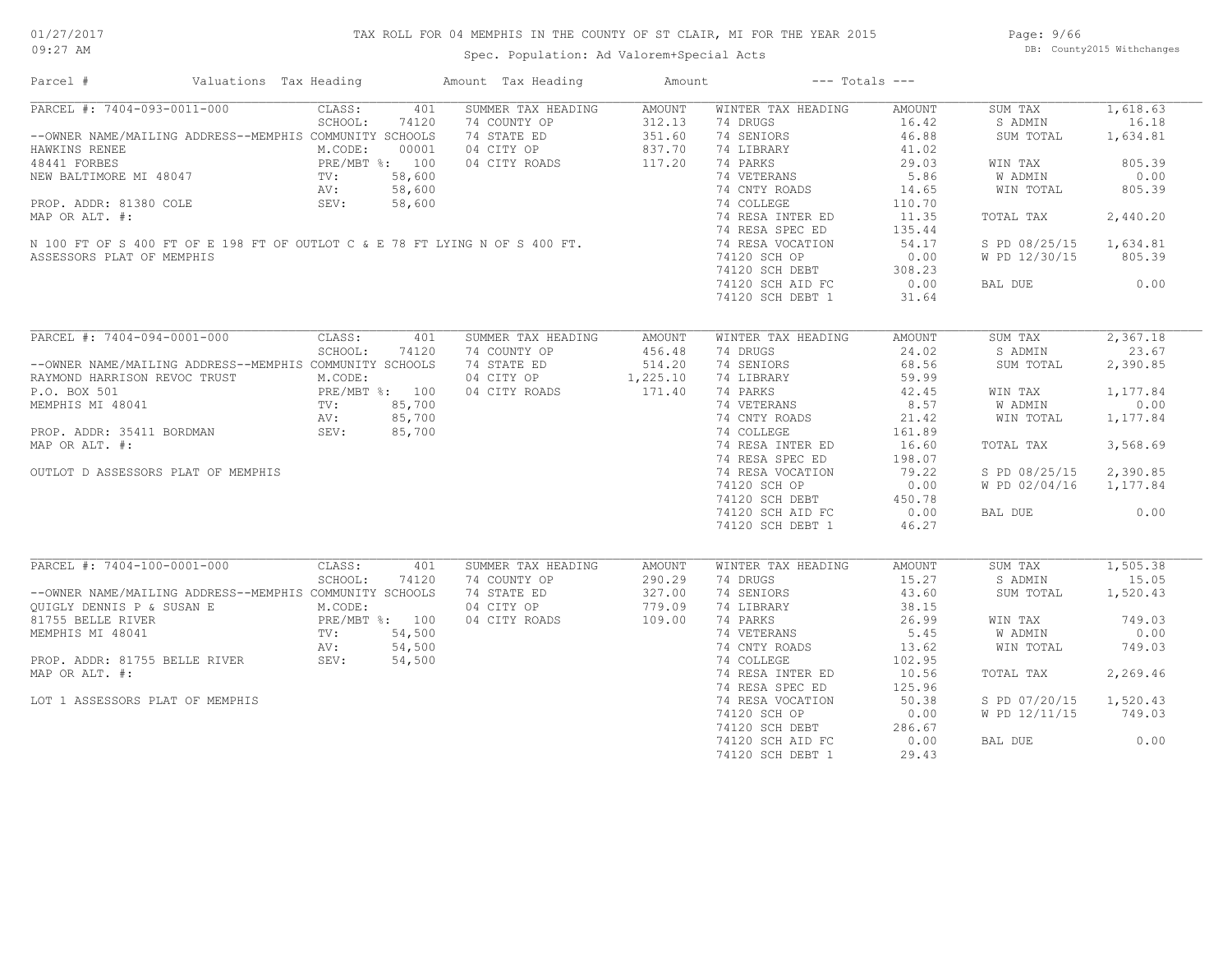Page: 10/66 DB: County2015 Withchanges

| Parcel #                                                                              | Valuations Tax Heading |                |                | Amount Tax Heading | Amount        | $---$ Totals $---$ |        |               |          |
|---------------------------------------------------------------------------------------|------------------------|----------------|----------------|--------------------|---------------|--------------------|--------|---------------|----------|
| PARCEL #: 7404-100-0002-001                                                           | CLASS:                 |                | 402            | SUMMER TAX HEADING | <b>AMOUNT</b> | WINTER TAX HEADING | AMOUNT | SUM TAX       | 786.11   |
|                                                                                       | SCHOOL:                |                | 74120          | 74 COUNTY OP       | 151.59        | 74 DRUGS           | 7.97   | S ADMIN       | 7.86     |
| --OWNER NAME/MAILING ADDRESS--MEMPHIS COMMUNITY SCHOOLS                               |                        |                |                | 74 STATE ED        | 170.76        | 74 SENIORS         | 22.76  | SUM TOTAL     | 793.97   |
| APOLLO GROUP, LLC                                                                     | M.CODE:                |                |                | 04 CITY OP         | 406.84        | 74 LIBRARY         | 19.92  |               |          |
| ROBYN CAMILLERI                                                                       |                        | PRE/MBT %:     | $\overline{0}$ | 04 CITY ROADS      | 56.92         | 74 PARKS           | 14.09  | WIN TAX       | 902.03   |
| 16601 E 13 MILE                                                                       | TV:                    |                | 28,460         |                    |               | 74 VETERANS        | 2.84   | W ADMIN       | 0.00     |
|                                                                                       |                        |                |                |                    |               |                    |        |               |          |
| FRASER MI 48026                                                                       | AV:                    |                | 28,460         |                    |               | 74 CNTY ROADS      | 7.11   | WIN TOTAL     | 902.03   |
|                                                                                       | SEV:                   |                | 28,460         |                    |               | 74 COLLEGE         | 53.76  |               |          |
| PROP. ADDR: 81631 BELLE RIVER                                                         |                        |                |                |                    |               | 74 RESA INTER ED   | 5.51   | TOTAL TAX     | 1,696.00 |
| MAP OR ALT. #:                                                                        |                        |                |                |                    |               | 74 RESA SPEC ED    | 65.77  |               |          |
|                                                                                       |                        |                |                |                    |               | 74 RESA VOCATION   | 26.31  | S PD 08/10/15 | 793.97   |
| PART OF LOT 2 "ASSESSORS PLAT OF MEMPHIS" BEING PART OF THE SW I/4 OF SEC 35, T6N     |                        |                |                |                    |               | 74120 SCH OP       | 510.94 | W PD 12/30/15 | 902.03   |
| R14E, RILEY TWP. ST CLAIR CTY DESC AS BEG AT NW COR OF LOT 2, TH 290.12 FT ALG W      |                        |                |                |                    |               | 74120 SCH DEBT     | 149.69 |               |          |
| LINE OF BELLE RIVER ROAD ALG THE ARC OF CURVE THAT IS CONCAVE TO THE NE, RAD          |                        |                |                |                    |               | 74120 SCH AID FC   | 0.00   | BAL DUE       | 0.00     |
| =605.92 FT, CA=27DEG 26' 01", WHOSE CORD BEARS S.44 DEG 03' 51" E. 287.36 FT, TH S 16 |                        |                |                |                    |               | 74120 SCH DEBT 1   | 15.36  |               |          |
| DEG 39'10" W 124.13 FT, TH S 26 DEG 00' 00" W, 170 FT TO A PT ON LINE EST IN A        |                        |                |                |                    |               |                    |        |               |          |
| SURVEY BY COLLINS ENGINEERING RECORDED IN LIBER 3, PG 137; TH ALG SAID LINE, N82      |                        |                |                |                    |               |                    |        |               |          |
| DEG 48' 40" W. 76.35 FT TO SW COR OF LOT 2; TH ALG W LINE OF SAID LOT N 01 DEG 42'    |                        |                |                |                    |               |                    |        |               |          |
| 40" W 468.85 FT TO POB. CONTAINIG 1.253 AC SUBJECT TO EASEMENTS AND RESTRICTIONS OF   |                        |                |                |                    |               |                    |        |               |          |
|                                                                                       |                        |                |                |                    |               |                    |        |               |          |
| RECORD.                                                                               |                        |                |                |                    |               |                    |        |               |          |
|                                                                                       |                        |                |                |                    |               |                    |        |               |          |
| PARCEL #: 7404-100-0002-010                                                           | CLASS:                 |                | 703            | SUMMER TAX HEADING | AMOUNT        | WINTER TAX HEADING | AMOUNT | SUM TAX       | 0.00     |
|                                                                                       | SCHOOL:                |                | 74120          | 74 COUNTY OP       | 0.00          | 74 DRUGS           | 0.00   | S ADMIN       | 0.00     |
| --OWNER NAME/MAILING ADDRESS--MEMPHIS COMMUNITY SCHOOLS                               |                        |                |                | 74 STATE ED        | 0.00          | 74 SENIORS         | 0.00   | SUM TOTAL     | 0.00     |
| CITY OF MEMPHIS                                                                       | M.CODE:                |                |                | 04 CITY OP         | 0.00          | 74 LIBRARY         | 0.00   |               |          |
|                                                                                       |                        |                |                |                    |               |                    |        |               |          |
| 35095 POTTER                                                                          |                        | PRE/MBT %:     | $\circ$        | 04 CITY ROADS      | 0.00          | 74 PARKS           | 0.00   | WIN TAX       | 0.00     |
| MEMPHIS MI 48041                                                                      | TV:                    |                | $\circ$        |                    |               | 74 VETERANS        | 0.00   | W ADMIN       | 0.00     |
|                                                                                       | AV:                    |                | $\circ$        |                    |               | 74 CNTY ROADS      | 0.00   | WIN TOTAL     | 0.00     |
| PROP. ADDR: 81631 BELLE RIVER                                                         | SEV:                   |                | $\circ$        |                    |               | 74 COLLEGE         | 0.00   |               |          |
| MAP OR ALT. #:                                                                        |                        |                |                |                    |               | 74 RESA INTER ED   | 0.00   | TOTAL TAX     | 0.00     |
|                                                                                       |                        |                |                |                    |               | 74 RESA SPEC ED    | 0.00   |               |          |
| LOT 2 ASSESSORS PLAT OF MEMPHIS ALSO THAT PART OF OLD P.M. RR R/W IN NE 1/4 OF SW     |                        |                |                |                    |               | 74 RESA VOCATION   | 0.00   | BAL DUE       | 0.00     |
| 1/4 W OF BELLE RIVER RD. SEC 35 T6N R14E                                              |                        |                |                |                    |               | 74120 SCH OP       | 0.00   |               |          |
|                                                                                       |                        |                |                |                    |               | 74120 SCH DEBT     | 0.00   |               |          |
|                                                                                       |                        |                |                |                    |               | 74120 SCH AID FC   | 0.00   |               |          |
|                                                                                       |                        |                |                |                    |               | 74120 SCH DEBT 1   | 0.00   |               |          |
|                                                                                       |                        |                |                |                    |               |                    |        |               |          |
|                                                                                       |                        |                |                |                    |               |                    |        |               |          |
| PARCEL #: 7404-100-0003-000                                                           | CLASS:                 |                | 401            | SUMMER TAX HEADING | <b>AMOUNT</b> | WINTER TAX HEADING | AMOUNT | SUM TAX       | 2,497.00 |
|                                                                                       | SCHOOL:                |                | 74120          | 74 COUNTY OP       | 481.51        | 74 DRUGS           | 25.33  | S ADMIN       | 24.97    |
| --OWNER NAME/MAILING ADDRESS--MEMPHIS COMMUNITY SCHOOLS                               |                        |                |                | 74 STATE ED        | 542.40        | 74 SENIORS         | 72.32  | SUM TOTAL     | 2,521.97 |
| WILSON LAWRENCE                                                                       | M.CODE:                |                |                | 04 CITY OP         | 1,292.29      | 74 LIBRARY         | 63.28  |               |          |
| 81521 BELLE RIVER                                                                     |                        | PRE/MBT %: 100 |                | 04 CITY ROADS      | 180.80        | 74 PARKS           | 44.78  | WIN TAX       | 1,242.45 |
| MEMPHIS MI 48041                                                                      | TV:                    |                | 90,400         |                    |               | 74 VETERANS        | 9.04   | W ADMIN       | 0.00     |
|                                                                                       | AV:                    |                | 90,400         |                    |               | 74 CNTY ROADS      | 22.60  | WIN TOTAL     | 1,242.45 |
| PROP. ADDR: 81521 BELLE RIVER                                                         | SEV:                   |                | 90,400         |                    |               | 74 COLLEGE         | 170.77 |               |          |
|                                                                                       |                        |                |                |                    |               |                    |        |               |          |
| MAP OR ALT. #:                                                                        |                        |                |                |                    |               | 74 RESA INTER ED   | 17.51  | TOTAL TAX     | 3,764.42 |
|                                                                                       |                        |                |                |                    |               | 74 RESA SPEC ED    | 208.94 |               |          |
| LOT 3 ASSESSORS PLAT OF MEMPHIS                                                       |                        |                |                |                    |               | 74 RESA VOCATION   | 83.57  | S PD 08/10/15 | 2,521.97 |
|                                                                                       |                        |                |                |                    |               | 74120 SCH OP       | 0.00   | W PD 01/04/16 | 1,242.45 |
|                                                                                       |                        |                |                |                    |               | 74120 SCH DEBT     | 475.50 |               |          |
|                                                                                       |                        |                |                |                    |               | 74120 SCH AID FC   | 0.00   | BAL DUE       | 0.00     |
|                                                                                       |                        |                |                |                    |               | 74120 SCH DEBT 1   | 48.81  |               |          |
|                                                                                       |                        |                |                |                    |               |                    |        |               |          |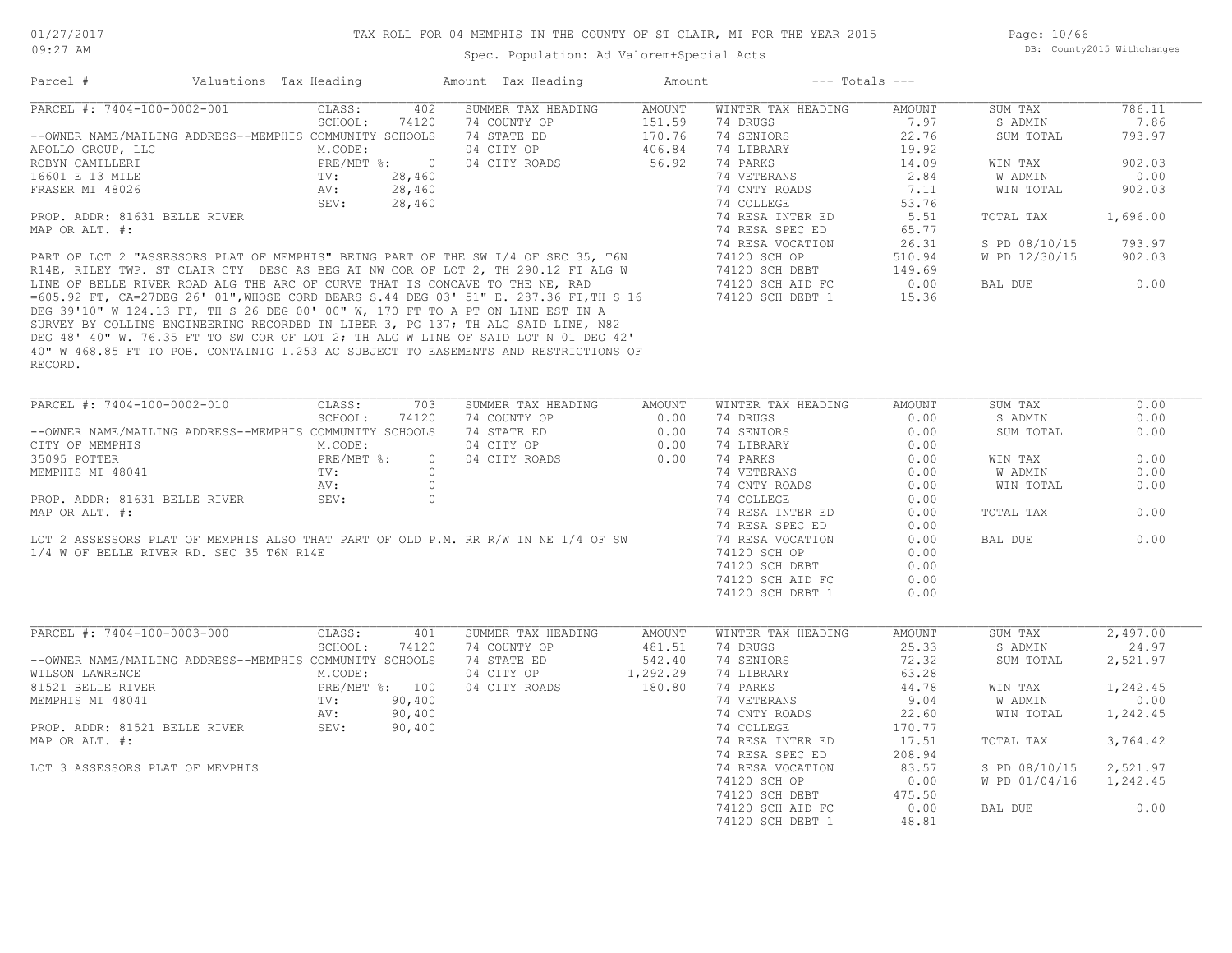## TAX ROLL FOR 04 MEMPHIS IN THE COUNTY OF ST CLAIR, MI FOR THE YEAR 2015

Spec. Population: Ad Valorem+Special Acts

Page: 11/66 DB: County2015 Withchanges

| Parcel #                                                                                                                                                                                                                                                  | Valuations Tax Heading |                                                                      |                                                     | Amount Tax Heading                                                               | Amount                                         |                                                                                                                                                                                 | $---$ Totals $---$                                                                                |                                                                                                         |                                                                                   |
|-----------------------------------------------------------------------------------------------------------------------------------------------------------------------------------------------------------------------------------------------------------|------------------------|----------------------------------------------------------------------|-----------------------------------------------------|----------------------------------------------------------------------------------|------------------------------------------------|---------------------------------------------------------------------------------------------------------------------------------------------------------------------------------|---------------------------------------------------------------------------------------------------|---------------------------------------------------------------------------------------------------------|-----------------------------------------------------------------------------------|
| PARCEL #: 7404-100-0004-000<br>--OWNER NAME/MAILING ADDRESS--MEMPHIS COMMUNITY SCHOOLS<br>WESSEL MICHAEL & BEATRICE E<br>P.O. BOX 117<br>MEMPHIS MI 48041<br>PROP. ADDR: 81181 BELLE RIVER<br>MAP OR ALT. #:<br>LOT 4 EXC N 75' ASSESSORS PLAT OF MEMPHIS |                        | CLASS:<br>SCHOOL:<br>M.CODE:<br>PRE/MBT %: 100<br>TV:<br>AV:<br>SEV: | 401<br>74120<br>00001<br>60,100<br>60,100<br>60,100 | SUMMER TAX HEADING<br>74 COUNTY OP<br>74 STATE ED<br>04 CITY OP<br>04 CITY ROADS | AMOUNT<br>320.12<br>360.60<br>859.14<br>120.20 | WINTER TAX HEADING<br>74 DRUGS<br>74 SENIORS<br>74 LIBRARY<br>74 PARKS<br>74 VETERANS<br>74 CNTY ROADS<br>74 COLLEGE<br>74 RESA INTER ED<br>74 RESA SPEC ED<br>74 RESA VOCATION | AMOUNT<br>16.84<br>48.08<br>42.07<br>29.77<br>6.01<br>15.02<br>113.53<br>11.64<br>138.90<br>55.56 | SUM TAX<br>S ADMIN<br>SUM TOTAL<br>WIN TAX<br><b>W ADMIN</b><br>WIN TOTAL<br>TOTAL TAX<br>S PD 08/25/15 | 1,660.06<br>16.60<br>1,676.66<br>825.99<br>0.00<br>825.99<br>2,502.65<br>1,676.66 |
|                                                                                                                                                                                                                                                           |                        |                                                                      |                                                     |                                                                                  |                                                | 74120 SCH OP<br>74120 SCH DEBT<br>74120 SCH AID FC<br>74120 SCH DEBT 1                                                                                                          | 0.00<br>316.12<br>0.00<br>32.45                                                                   | W PD 12/30/15<br>BAL DUE                                                                                | 825.99<br>0.00                                                                    |
| PARCEL #: 7404-100-0004-250<br>--OWNER NAME/MAILING ADDRESS--MEMPHIS COMMUNITY SCHOOLS                                                                                                                                                                    |                        | CLASS:<br>SCHOOL:                                                    | 401<br>74120                                        | SUMMER TAX HEADING<br>74 COUNTY OP<br>74 STATE ED                                | <b>AMOUNT</b><br>272.18<br>306.60              | WINTER TAX HEADING<br>74 DRUGS<br>74 SENIORS                                                                                                                                    | <b>AMOUNT</b><br>14.32<br>40.88                                                                   | SUM TAX<br>S ADMIN<br>SUM TOTAL                                                                         | 1,411.46<br>14.11<br>1,425.57                                                     |
| POKREFKY JOANN<br>81221 BELLE RIVER<br>MEMPHIS MI 48041<br>PROP. ADDR: 81221 BELLE RIVER                                                                                                                                                                  |                        | M.CODE:<br>PRE/MBT %: 100<br>TV:<br>AV:<br>SEV:                      | 51,100<br>51,100<br>51,100                          | 04 CITY OP<br>04 CITY ROADS                                                      | 730.48<br>102.20                               | 74 LIBRARY<br>74 PARKS<br>74 VETERANS<br>74 CNTY ROADS<br>74 COLLEGE                                                                                                            | 35.77<br>25.31<br>5.11<br>12.77<br>96.53                                                          | WIN TAX<br>W ADMIN<br>WIN TOTAL                                                                         | 702.30<br>0.00<br>702.30                                                          |
| MAP OR ALT. #:<br>N 75' OF LOT 4 ASSESSORS PLAT OF MEMPHIS                                                                                                                                                                                                |                        |                                                                      |                                                     |                                                                                  |                                                | 74 RESA INTER ED<br>74 RESA SPEC ED<br>74 RESA VOCATION                                                                                                                         | 9.90<br>118.10<br>47.24                                                                           | TOTAL TAX<br>S PD 08/19/15                                                                              | 2,127.87<br>1,425.57                                                              |
|                                                                                                                                                                                                                                                           |                        |                                                                      |                                                     |                                                                                  |                                                | 74120 SCH OP<br>74120 SCH DEBT<br>74120 SCH AID FC                                                                                                                              | 0.00<br>268.78<br>0.00                                                                            | W PD 01/20/16<br>BAL DUE                                                                                | 702.30<br>0.00                                                                    |
|                                                                                                                                                                                                                                                           |                        |                                                                      |                                                     |                                                                                  |                                                | 74120 SCH DEBT 1                                                                                                                                                                | 27.59                                                                                             |                                                                                                         |                                                                                   |
| PARCEL #: 7404-100-0005-000<br>--OWNER NAME/MAILING ADDRESS--MEMPHIS COMMUNITY SCHOOLS                                                                                                                                                                    |                        | CLASS:<br>SCHOOL:                                                    | 401<br>74120                                        | SUMMER TAX HEADING<br>74 COUNTY OP<br>74 STATE ED                                | <b>AMOUNT</b><br>265.79<br>299.40              | WINTER TAX HEADING<br>74 DRUGS<br>74 SENIORS                                                                                                                                    | <b>AMOUNT</b><br>13.98<br>39.92                                                                   | SUM TAX<br>S ADMIN<br>SUM TOTAL                                                                         | 1,378.32<br>13.78<br>1,392.10                                                     |
| GRIFFIN DANIEL S & MICHELLE M<br>PO BOX 130<br>MARINE CITY MI 48039                                                                                                                                                                                       |                        | M.CODE:<br>PRE/MBT %: 100<br>TV:<br>AV:                              | 49,900<br>49,900                                    | 04 CITY OP<br>04 CITY ROADS                                                      | 713.33<br>99.80                                | 74 LIBRARY<br>74 PARKS<br>74 VETERANS<br>74 CNTY ROADS                                                                                                                          | 34.93<br>24.72<br>4.99<br>12.47                                                                   | WIN TAX<br>W ADMIN<br>WIN TOTAL                                                                         | 685.81<br>0.00<br>685.81                                                          |
| PROP. ADDR: 81145 BELLE RIVER<br>MAP OR ALT. #:                                                                                                                                                                                                           |                        | SEV:                                                                 | 49,900                                              |                                                                                  |                                                | 74 COLLEGE<br>74 RESA INTER ED<br>74 RESA SPEC ED                                                                                                                               | 94.26<br>9.67<br>115.33                                                                           | TOTAL TAX                                                                                               | 2,077.91                                                                          |
| LOT 5 ASSESSORS PLAT OF MEMPHIS                                                                                                                                                                                                                           |                        |                                                                      |                                                     |                                                                                  |                                                | 74 RESA VOCATION<br>74120 SCH OP<br>74120 SCH DEBT                                                                                                                              | 46.13<br>0.00<br>262.47                                                                           | S PD 08/31/15<br>W PD 02/12/16                                                                          | 1,392.10<br>685.81                                                                |
|                                                                                                                                                                                                                                                           |                        |                                                                      |                                                     |                                                                                  |                                                | 74120 SCH AID FC<br>74120 SCH DEBT 1                                                                                                                                            | 0.00<br>26.94                                                                                     | BAL DUE                                                                                                 | 0.00                                                                              |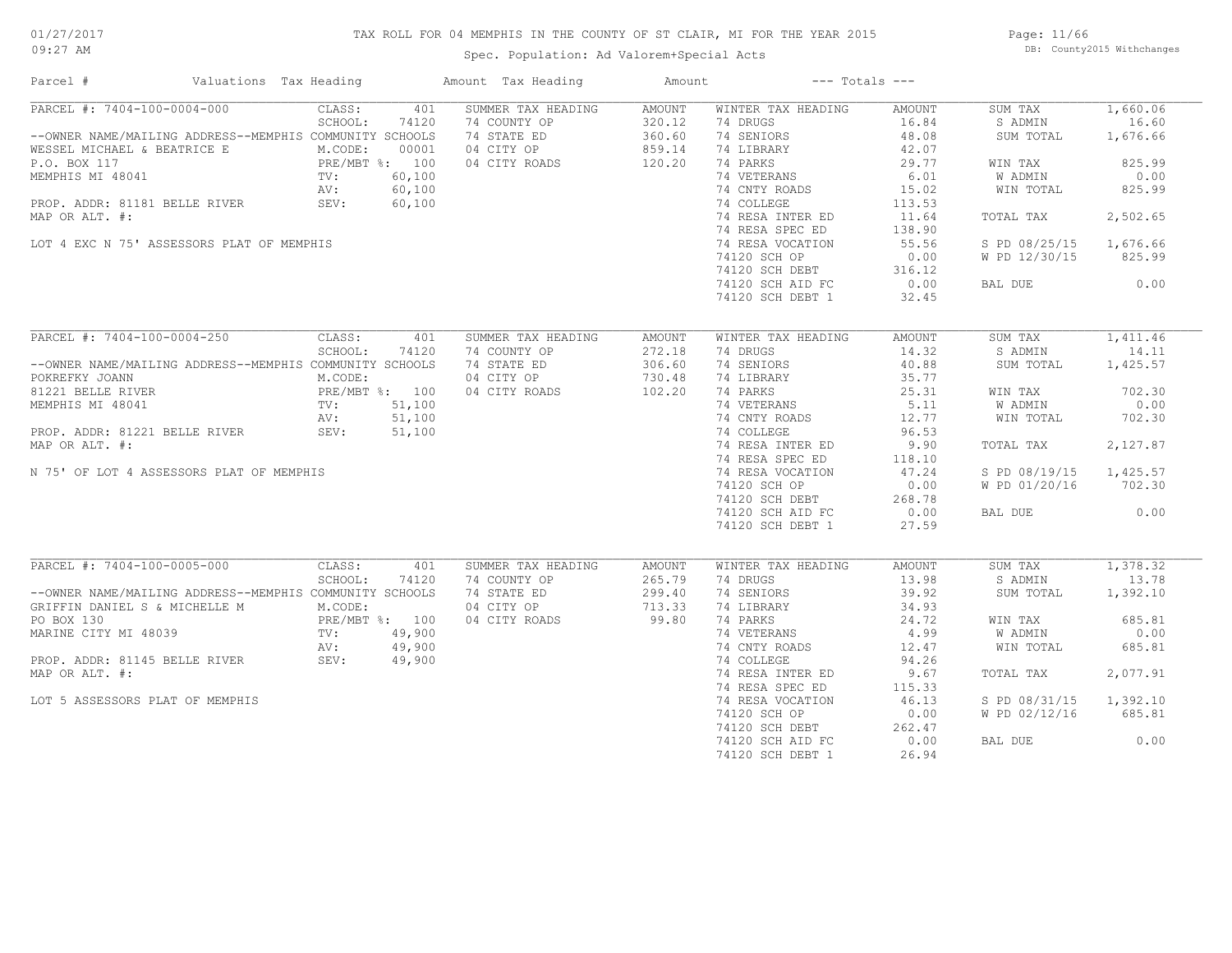## TAX ROLL FOR 04 MEMPHIS IN THE COUNTY OF ST CLAIR, MI FOR THE YEAR 2015

Spec. Population: Ad Valorem+Special Acts

Page: 12/66 DB: County2015 Withchanges

| Parcel #                                                                                                                                                                                                                      | Valuations Tax Heading |                                                                      |                                                     | Amount Tax Heading                                                               | Amount                                                |                                                                                                                                                                                                 | $---$ Totals $---$                                                                                       |                                                                                                                   |                                                                                             |
|-------------------------------------------------------------------------------------------------------------------------------------------------------------------------------------------------------------------------------|------------------------|----------------------------------------------------------------------|-----------------------------------------------------|----------------------------------------------------------------------------------|-------------------------------------------------------|-------------------------------------------------------------------------------------------------------------------------------------------------------------------------------------------------|----------------------------------------------------------------------------------------------------------|-------------------------------------------------------------------------------------------------------------------|---------------------------------------------------------------------------------------------|
| PARCEL #: 7404-100-0006-000<br>--OWNER NAME/MAILING ADDRESS--MEMPHIS COMMUNITY SCHOOLS<br>SOCIA STEVEN<br>34417 BORDMAN<br>MEMPHIS MI 48041<br>PROP. ADDR: 34417 BORDMAN<br>MAP OR ALT. #:<br>LOT 6 ASSESSORS PLAT OF MEMPHIS |                        | CLASS:<br>SCHOOL:<br>M.CODE:<br>PRE/MBT %: 100<br>TV:<br>AV:<br>SEV: | 401<br>74120<br>00001<br>52,600<br>52,600<br>52,600 | SUMMER TAX HEADING<br>74 COUNTY OP<br>74 STATE ED<br>04 CITY OP<br>04 CITY ROADS | <b>AMOUNT</b><br>280.17<br>315.60<br>751.93<br>105.20 | WINTER TAX HEADING<br>74 DRUGS<br>74 SENIORS<br>74 LIBRARY<br>74 PARKS<br>74 VETERANS<br>74 CNTY ROADS<br>74 COLLEGE<br>74 RESA INTER ED<br>74 RESA SPEC ED<br>74 RESA VOCATION<br>74120 SCH OP | AMOUNT<br>14.74<br>42.08<br>36.82<br>26.05<br>5.26<br>13.15<br>99.36<br>10.19<br>121.57<br>48.62<br>0.00 | SUM TAX<br>S ADMIN<br>SUM TOTAL<br>WIN TAX<br>W ADMIN<br>WIN TOTAL<br>TOTAL TAX<br>S PD 08/14/15<br>W PD 12/30/15 | 1,452.90<br>14.52<br>1,467.42<br>722.91<br>0.00<br>722.91<br>2,190.33<br>1,467.42<br>722.91 |
|                                                                                                                                                                                                                               |                        |                                                                      |                                                     |                                                                                  |                                                       | 74120 SCH DEBT<br>74120 SCH AID FC<br>74120 SCH DEBT 1                                                                                                                                          | 276.67<br>0.00<br>28.40                                                                                  | BAL DUE                                                                                                           | 0.00                                                                                        |
| PARCEL #: 7404-100-0007-000<br>--OWNER NAME/MAILING ADDRESS--MEMPHIS COMMUNITY SCHOOLS<br>JPMORGAN CHASE BANK NATIONAL ASSOC                                                                                                  |                        | CLASS:<br>SCHOOL:<br>M.CODE:                                         | 401<br>74120<br>00001                               | SUMMER TAX HEADING<br>74 COUNTY OP<br>74 STATE ED<br>04 CITY OP                  | <b>AMOUNT</b><br>240.75<br>271.20<br>646.14           | WINTER TAX HEADING<br>74 DRUGS<br>74 SENIORS<br>74 LIBRARY                                                                                                                                      | AMOUNT<br>12.66<br>36.16<br>31.64                                                                        | SUM TAX<br>S ADMIN<br>SUM TOTAL                                                                                   | 1,328.49<br>13.28<br>1,341.77                                                               |
| 7255 BAYMEADOWS WAY<br>JACKSONVILLE FL 32256<br>PROP. ADDR: 34441 BORDMAN                                                                                                                                                     |                        | PRE/MBT %: 100<br>TV:<br>AV:<br>SEV:                                 | 45,200<br>45,200<br>45,200                          | 04 CITY ROADS<br>003                                                             | 90.40<br>80.00                                        | 74 PARKS<br>74 VETERANS<br>74 CNTY ROADS<br>74 COLLEGE                                                                                                                                          | 22.39<br>4.52<br>11.30<br>85.38                                                                          | WIN TAX<br>W ADMIN<br>WIN TOTAL                                                                                   | 621.20<br>0.00<br>621.20                                                                    |
| MAP OR ALT. #:<br>LOT 7 ASSESSORS PLAT OF MEMPHIS                                                                                                                                                                             |                        |                                                                      |                                                     |                                                                                  |                                                       | 74 RESA INTER ED<br>74 RESA SPEC ED<br>74 RESA VOCATION<br>74120 SCH OP                                                                                                                         | 8.75<br>104.47<br>41.78<br>0.00                                                                          | TOTAL TAX<br>S PD 08/25/15<br>W PD 02/29/16                                                                       | 1,962.97<br>1,341.77<br>621.20                                                              |
|                                                                                                                                                                                                                               |                        |                                                                      |                                                     |                                                                                  |                                                       | 74120 SCH DEBT<br>74120 SCH AID FC<br>74120 SCH DEBT 1                                                                                                                                          | 237.75<br>0.00<br>24.40                                                                                  | BAL DUE                                                                                                           | 0.00                                                                                        |
| PARCEL #: 7404-100-0008-000<br>--OWNER NAME/MAILING ADDRESS--MEMPHIS COMMUNITY SCHOOLS                                                                                                                                        |                        | CLASS:<br>SCHOOL:                                                    | 401<br>74120                                        | SUMMER TAX HEADING<br>74 COUNTY OP<br>74 STATE ED                                | AMOUNT<br>190.15<br>214.20                            | WINTER TAX HEADING<br>74 DRUGS<br>74 SENIORS                                                                                                                                                    | <b>AMOUNT</b><br>10.00<br>28.56                                                                          | SUM TAX<br>S ADMIN<br>SUM TOTAL                                                                                   | 986.09<br>9.86<br>995.95                                                                    |
| BAUMAN DONALD & SANDRA<br>81115 BELLE RIVER<br>MEMPHIS MI 48041                                                                                                                                                               |                        | M.CODE:<br>PRE/MBT %: 100<br>PRE/M<br>TV:<br>AV:<br>SEV:             | 35,700<br>35,700                                    | 04 CITY OP<br>04 CITY ROADS                                                      | 510.34<br>71.40                                       | 74 LIBRARY<br>74 PARKS<br>74 VETERANS<br>74 CNTY ROADS                                                                                                                                          | 24.99<br>17.68<br>3.57<br>8.92                                                                           | WIN TAX<br>W ADMIN<br>WIN TOTAL                                                                                   | 490.63<br>0.00<br>490.63                                                                    |
| PROP. ADDR: 81115 BELLE RIVER<br>MAP OR ALT. #:                                                                                                                                                                               |                        |                                                                      | 35,700                                              |                                                                                  |                                                       | 74 COLLEGE<br>74 RESA INTER ED<br>74 RESA SPEC ED                                                                                                                                               | 67.44<br>6.91<br>82.51                                                                                   | TOTAL TAX                                                                                                         | 1,486.58                                                                                    |
| LOT 8 ASSESSORS PLAT OF MEMPHIS                                                                                                                                                                                               |                        |                                                                      |                                                     |                                                                                  |                                                       | 74 RESA VOCATION<br>74120 SCH OP<br>74120 SCH DEBT                                                                                                                                              | 33.00<br>0.00<br>187.78                                                                                  | S PD 08/19/15<br>W PD 01/07/16                                                                                    | 995.95<br>490.63                                                                            |
|                                                                                                                                                                                                                               |                        |                                                                      |                                                     |                                                                                  |                                                       | 74120 SCH AID FC<br>74120 SCH DEBT 1                                                                                                                                                            | 0.00<br>19.27                                                                                            | BAL DUE                                                                                                           | 0.00                                                                                        |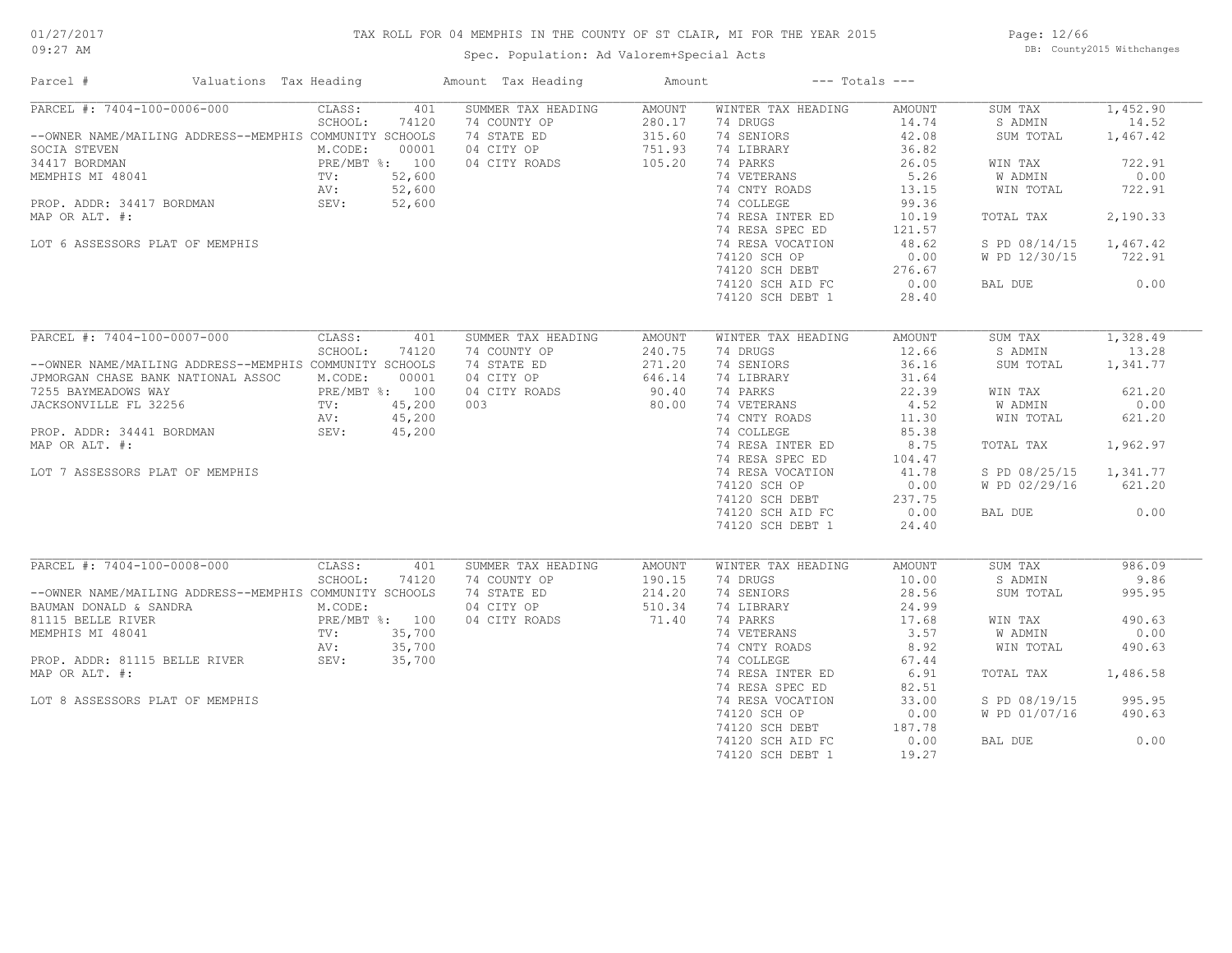## TAX ROLL FOR 04 MEMPHIS IN THE COUNTY OF ST CLAIR, MI FOR THE YEAR 2015

Spec. Population: Ad Valorem+Special Acts

Page: 13/66 DB: County2015 Withchanges

| Parcel #                                                                                                                                                                                                                               | Valuations Tax Heading |                                                                      |                                                     | Amount Tax Heading                                                                                                                                                                       | Amount                                        |                                                                                                                                                                                                                                                           | $---$ Totals $---$                                                                                                                      |                                                                                                                                     |                                                                                                     |
|----------------------------------------------------------------------------------------------------------------------------------------------------------------------------------------------------------------------------------------|------------------------|----------------------------------------------------------------------|-----------------------------------------------------|------------------------------------------------------------------------------------------------------------------------------------------------------------------------------------------|-----------------------------------------------|-----------------------------------------------------------------------------------------------------------------------------------------------------------------------------------------------------------------------------------------------------------|-----------------------------------------------------------------------------------------------------------------------------------------|-------------------------------------------------------------------------------------------------------------------------------------|-----------------------------------------------------------------------------------------------------|
| PARCEL #: 7404-100-0009-000<br>--OWNER NAME/MAILING ADDRESS--MEMPHIS COMMUNITY SCHOOLS<br>BEDKER STACEY<br>81079 BELLE RIVER<br>MEMPHIS MI 48041<br>PROP. ADDR: 81079 BELLE RIVER<br>MAP OR ALT. #:<br>LOT 9 ASSESSORS PLAT OF MEMPHIS |                        | CLASS:<br>SCHOOL:<br>M.CODE:<br>PRE/MBT %: 100<br>TV:<br>AV:<br>SEV: | 401<br>74120<br>00001<br>38,700<br>38,700<br>38,700 | SUMMER TAX HEADING<br>74 COUNTY OP<br>74 STATE ED<br>04 CITY OP<br>04 CITY ROADS                                                                                                         | AMOUNT<br>206.13<br>232.20<br>553.22<br>77.40 | WINTER TAX HEADING<br>74 DRUGS<br>74 SENIORS<br>74 LIBRARY<br>74 PARKS<br>74 VETERANS<br>74 CNTY ROADS<br>74 COLLEGE<br>74 RESA INTER ED<br>74 RESA SPEC ED<br>74 RESA VOCATION<br>74120 SCH OP<br>74120 SCH DEBT<br>74120 SCH AID FC<br>74120 SCH DEBT 1 | <b>AMOUNT</b><br>10.84<br>30.96<br>27.09<br>19.17<br>3.87<br>9.67<br>73.10<br>7.50<br>89.44<br>35.77<br>0.00<br>203.56<br>0.00<br>20.89 | SUM TAX<br>S ADMIN<br>SUM TOTAL<br>WIN TAX<br><b>W ADMIN</b><br>WIN TOTAL<br>TOTAL TAX<br>S PD 08/25/15<br>W PD 12/30/15<br>BAL DUE | 1,068.95<br>10.68<br>1,079.63<br>531.86<br>0.00<br>531.86<br>1,611.49<br>1,079.63<br>531.86<br>0.00 |
| PARCEL #: 7404-100-0010-000                                                                                                                                                                                                            |                        | CLASS:                                                               | 401                                                 | SUMMER TAX HEADING                                                                                                                                                                       | <b>AMOUNT</b>                                 | WINTER TAX HEADING                                                                                                                                                                                                                                        | <b>AMOUNT</b>                                                                                                                           | SUM TAX                                                                                                                             | 922.56                                                                                              |
| --OWNER NAME/MAILING ADDRESS--MEMPHIS COMMUNITY SCHOOLS<br>EUCLID JOSEPH GOUIN III<br>81049 BELLE RIVER<br>MEMPHIS MI 48041<br>PROP. ADDR: 81049 BELLE RIVER<br>MAP OR ALT. #:<br>LOT 10 ASSESSORS PLAT OF MEMPHIS                     |                        | SCHOOL:<br>M.CODE:<br>PRE/MBT %: 100<br>TV:<br>AV:<br>SEV:           | 74120<br>33,400<br>33,400<br>33,400                 | 74 COUNTY OP<br>74 STATE ED<br>04 CITY OP<br>04 CITY ROADS                                                                                                                               | 177.90<br>200.40<br>477.46<br>66.80           | 74 DRUGS<br>74 SENIORS<br>74 LIBRARY<br>74 PARKS<br>74 VETERANS<br>74 CNTY ROADS<br>74 COLLEGE<br>74 RESA INTER ED<br>74 RESA SPEC ED<br>74 RESA VOCATION<br>74120 SCH OP<br>74120 SCH DEBT<br>74120 SCH AID FC<br>74120 SCH DEBT 1                       | 9.36<br>26.72<br>23.38<br>16.54<br>3.34<br>8.35<br>63.09<br>6.47<br>77.19<br>30.87<br>0.00<br>175.68<br>0.00<br>18.03                   | S ADMIN<br>S INTRST<br>SUM TOTAL<br>WIN TAX<br>W ADMIN<br>WIN TOTAL<br>TOTAL TAX<br>BAL DUE                                         | 9.22<br>55.35<br>987.13<br>459.02<br>0.00<br>459.02<br>1,446.15<br>1,446.15                         |
| PARCEL #: 7404-100-0011-000<br>--OWNER NAME/MAILING ADDRESS--MEMPHIS COMMUNITY SCHOOLS<br>NIKODIM ROBERT W & MARY K                                                                                                                    |                        | CLASS:<br>SCHOOL:<br>M.CODE:                                         | 201<br>74120                                        | SUMMER TAX HEADING<br>74 COUNTY OP<br>74 STATE ED<br>04 CITY OP                                                                                                                          | <b>AMOUNT</b><br>233.24<br>262.73<br>625.97   | WINTER TAX HEADING<br>74 DRUGS<br>74 SENIORS<br>74 LIBRARY                                                                                                                                                                                                | <b>AMOUNT</b><br>12.27<br>35.03<br>30.65                                                                                                | SUM TAX<br>S ADMIN<br>SUM TOTAL                                                                                                     | 1,209.51<br>12.09<br>1,221.60                                                                       |
| 81611 MAIN<br>MEMPHIS MI 48041<br>PROP. ADDR: 81611 MAIN                                                                                                                                                                               |                        | PRE/MBT %: 0<br>TV:<br>AV:<br>SEV:                                   | 43,789<br>44,000<br>44,000                          | 04 CITY ROADS                                                                                                                                                                            | 87.57                                         | 74 PARKS<br>74 VETERANS<br>74 CNTY ROADS<br>74 COLLEGE                                                                                                                                                                                                    | 21.69<br>4.37<br>10.94<br>82.72                                                                                                         | WIN TAX<br>W ADMIN<br>WIN TOTAL                                                                                                     | 1,387.95<br>0.00<br>1,387.95                                                                        |
| MAP OR ALT. #:                                                                                                                                                                                                                         |                        |                                                                      |                                                     | MAP OR ALT. #:<br>THAT PART OF LOT 11 LYING N & E OF A LINE BEG; S 1 DEG 02 MIN W 101.93 FT FROM NE<br>COR OF LOT; TH N 89 DEG 27 MIN W 490.7 FT; TH N 13 DEG 04 MIN W 141.6 FT TO N LOT |                                               | 74 RESA INTER ED<br>74 RESA SPEC ED                                                                                                                                                                                                                       | 8.48<br>101.20                                                                                                                          | TOTAL TAX                                                                                                                           | 2,609.55                                                                                            |
|                                                                                                                                                                                                                                        |                        |                                                                      |                                                     | COR OF LOT; TH N 89 DEG 27 MIN W 490.7 FT; TH N 13 DEG 04 MIN W 141.6 FT TO N LOT                                                                                                        |                                               | 74 RESA VOCATION<br>74120 SCH OP                                                                                                                                                                                                                          | 40.48<br>786.15                                                                                                                         | S PD 08/28/15<br>W PD 02/16/16                                                                                                      | 1,221.60<br>1,387.95                                                                                |
| LINE. ASSESSOR PLAT OF MEMPHIS                                                                                                                                                                                                         |                        |                                                                      |                                                     |                                                                                                                                                                                          |                                               | 74120 SCH DEBT<br>74120 SCH AID FC<br>74120 SCH DEBT 1                                                                                                                                                                                                    | 230.33<br>0.00<br>23.64                                                                                                                 | BAL DUE                                                                                                                             | 0.00                                                                                                |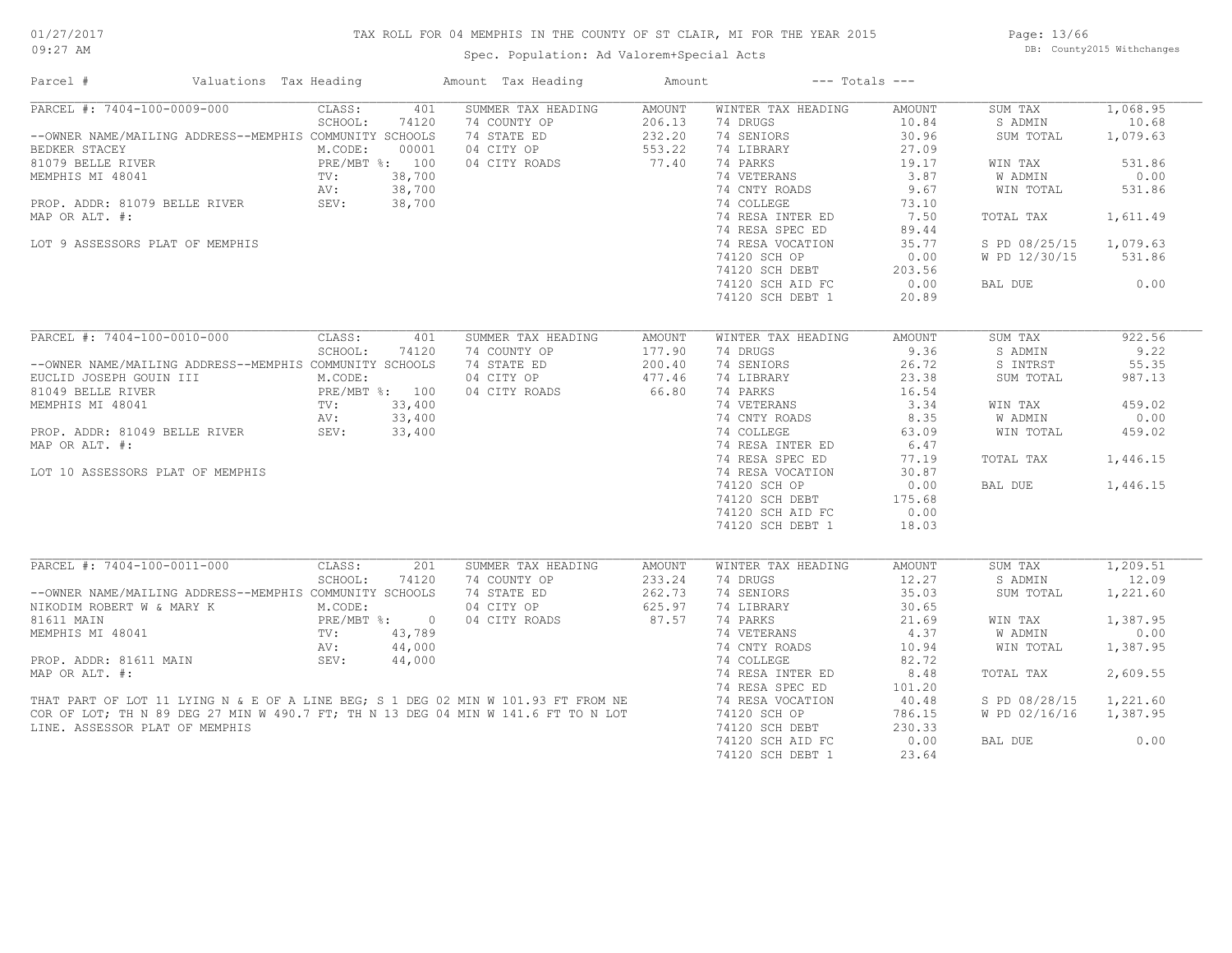## TAX ROLL FOR 04 MEMPHIS IN THE COUNTY OF ST CLAIR, MI FOR THE YEAR 2015

Spec. Population: Ad Valorem+Special Acts

Page: 14/66 DB: County2015 Withchanges

| Parcel #                                                                                                                                                                                                                                                                                                                                                                     | Valuations Tax Heading |         |         | Amount Tax Heading                                           | Amount        | $---$ Totals $---$           |          |                        |           |
|------------------------------------------------------------------------------------------------------------------------------------------------------------------------------------------------------------------------------------------------------------------------------------------------------------------------------------------------------------------------------|------------------------|---------|---------|--------------------------------------------------------------|---------------|------------------------------|----------|------------------------|-----------|
| $PARCH$ #: 7404-100-0012-000                                                                                                                                                                                                                                                                                                                                                 |                        | CLASS:  | 301     | SUMMER TAX HEADING                                           | AMOUNT        | WINTER TAX HEADING           | AMOUNT   | SUM TAX                | 3,585.29  |
|                                                                                                                                                                                                                                                                                                                                                                              |                        | SCHOOL: | 74120   | 74 COUNTY OP                                                 | 691.37        | 74 DRUGS                     | 36.38    | S ADMIN                | 35.85     |
| --OWNER NAME/MAILING ADDRESS--MEMPHIS COMMUNITY SCHOOLS                                                                                                                                                                                                                                                                                                                      |                        |         |         | 74 STATE ED                                                  | 778.80        | 74 SENIORS                   | 103.84   | SUM TOTAL              | 3,621.14  |
| DONATO CHRISTOPHER C JR<br>81600 BELLE RIVER<br>MEMPHIS MI 48041 TV: 129,800<br>AV: 129,800                                                                                                                                                                                                                                                                                  |                        |         |         |                                                              |               | 74 LIBRARY                   | 90.86    |                        |           |
|                                                                                                                                                                                                                                                                                                                                                                              |                        |         |         | 04 CITY OP 1,855.52<br>04 CITY ROADS 259.60<br>04 CITY ROADS |               | 74 PARKS                     | 64.30    | WIN TAX                | 4, 114.31 |
|                                                                                                                                                                                                                                                                                                                                                                              |                        |         |         |                                                              |               | 74 VETERANS                  | 12.98    | W ADMIN                | 0.00      |
|                                                                                                                                                                                                                                                                                                                                                                              |                        |         | 129,800 |                                                              |               | 74 CNTY ROADS                | 32.45    | WIN TOTAL              | 4, 114.31 |
| AV:<br>PROP. ADDR: 81600 BELLE RIVER SEV: SEV:                                                                                                                                                                                                                                                                                                                               |                        |         | 129,800 |                                                              |               | 74 COLLEGE                   | 245.20   |                        |           |
| PROP. ADDR: 81600 BELLE RIVER SEV: 129,800 74 COLLEGE 74 COLLEGE 74 COLLEGE 74 COLLEGE 74 COLLEGE 74 RESA INTER ED<br>THAT PART OF LOT 11 LYING WLY OF A LINE BEG ON S LOT LINE DIST S 85 DEG 8 MIN E 523 74 RESA SPEC ED<br>FIFT                                                                                                                                            |                        |         |         |                                                              |               |                              |          |                        |           |
|                                                                                                                                                                                                                                                                                                                                                                              |                        |         |         |                                                              |               |                              | 25.15    | TOTAL TAX              | 7,735.45  |
|                                                                                                                                                                                                                                                                                                                                                                              |                        |         |         |                                                              |               |                              | 300.00   |                        |           |
|                                                                                                                                                                                                                                                                                                                                                                              |                        |         |         |                                                              |               |                              | 120.00   | S PD 08/28/15          | 3,621.14  |
|                                                                                                                                                                                                                                                                                                                                                                              |                        |         |         |                                                              |               |                              | 2,330.32 | W PD 12/30/15          | 4, 114.31 |
| ASSESSORS PLAT OF MEMPHIS                                                                                                                                                                                                                                                                                                                                                    |                        |         |         |                                                              |               | 74120 SCH DEBT 682.74        |          |                        |           |
|                                                                                                                                                                                                                                                                                                                                                                              |                        |         |         |                                                              |               | 74120 SCH AID FC             | 0.00     | BAL DUE                | 0.00      |
|                                                                                                                                                                                                                                                                                                                                                                              |                        |         |         |                                                              |               | 74120 SCH DEBT 1             | 70.09    |                        |           |
|                                                                                                                                                                                                                                                                                                                                                                              |                        |         |         |                                                              |               |                              |          |                        |           |
| PARCEL #: 7404-100-0013-000                                                                                                                                                                                                                                                                                                                                                  |                        | CLASS:  | 401     | SUMMER TAX HEADING                                           | <b>AMOUNT</b> | WINTER TAX HEADING           | AMOUNT   | SUM TAX                | 1,500.09  |
|                                                                                                                                                                                                                                                                                                                                                                              |                        | SCHOOL: | 74120   | 74 COUNTY OP                                                 | 289.27        | 74 DRUGS                     | 15.22    | S ADMIN                | 15.00     |
| --OWNER NAME/MAILING ADDRESS--MEMPHIS COMMUNITY SCHOOLS                                                                                                                                                                                                                                                                                                                      |                        |         |         | 74 STATE ED                                                  | 325.85        | 74 SENIORS                   | 43.44    | SUM TOTAL              | 1,515.09  |
| YOUNG PATRICIA                                                                                                                                                                                                                                                                                                                                                               |                        | M.CODE: |         | 04 CITY OP                                                   | 776.36        | 74 LIBRARY                   | 38.01    |                        |           |
|                                                                                                                                                                                                                                                                                                                                                                              |                        |         |         | 04 CITY ROADS                                                | 108.61        | 74 PARKS                     | 26.90    | WIN TAX                | 746.38    |
|                                                                                                                                                                                                                                                                                                                                                                              |                        |         |         | TV: $54,309$<br>AV: $62,200$<br>SEV: $62,200$                |               |                              | 5.43     | <b>W ADMIN</b>         | 0.00      |
| 34240 PRATT<br>MEMPHIS MI 48041<br>MEMPHIS MI 48041<br>PRE/MBT %: 54,309<br>PROP. ADDR: 81500 BELLE RIVER<br>SEV: 62,200<br>SEV: 62,200                                                                                                                                                                                                                                      |                        |         |         |                                                              |               | 74 VETERANS<br>74 CNTY ROADS |          |                        |           |
|                                                                                                                                                                                                                                                                                                                                                                              |                        |         |         |                                                              |               |                              | 13.57    | WIN TOTAL              | 746.38    |
|                                                                                                                                                                                                                                                                                                                                                                              |                        |         |         |                                                              |               | 74 COLLEGE                   | 102.59   |                        |           |
| MAP OR ALT. #:                                                                                                                                                                                                                                                                                                                                                               |                        |         |         |                                                              |               | 74 RESA INTER ED             | 10.52    | TOTAL TAX              | 2,261.47  |
|                                                                                                                                                                                                                                                                                                                                                                              |                        |         |         |                                                              |               | 74 RESA SPEC ED              | 125.52   |                        |           |
| LOT 12 ASSESSORS PLAT OF MEMPHIS                                                                                                                                                                                                                                                                                                                                             |                        |         |         |                                                              |               | 74 RESA VOCATION             | 50.20    | S PD 09/11/15 1,515.09 |           |
|                                                                                                                                                                                                                                                                                                                                                                              |                        |         |         |                                                              |               | 74120 SCH OP                 | 0.00     | W PD 02/04/16          | 746.38    |
|                                                                                                                                                                                                                                                                                                                                                                              |                        |         |         |                                                              |               | 74120 SCH DEBT               | 285.66   |                        |           |
|                                                                                                                                                                                                                                                                                                                                                                              |                        |         |         |                                                              |               | 74120 SCH AID FC             | 0.00     | BAL DUE                | 0.00      |
|                                                                                                                                                                                                                                                                                                                                                                              |                        |         |         |                                                              |               | 74120 SCH DEBT 1             | 29.32    |                        |           |
|                                                                                                                                                                                                                                                                                                                                                                              |                        |         |         |                                                              |               |                              |          |                        |           |
| PARCEL #: 7404-100-0014-000                                                                                                                                                                                                                                                                                                                                                  |                        | CLASS:  | 201     | SUMMER TAX HEADING                                           | AMOUNT        | WINTER TAX HEADING           | AMOUNT   | SUM TAX                | 1,657.30  |
|                                                                                                                                                                                                                                                                                                                                                                              |                        | SCHOOL: | 74120   | 74 COUNTY OP                                                 | 319.59        | 74 DRUGS                     | 16.81    | S ADMIN                | 16.57     |
| --OWNER NAME/MAILING ADDRESS--MEMPHIS COMMUNITY SCHOOLS                                                                                                                                                                                                                                                                                                                      |                        |         |         | 74 STATE ED                                                  | 360.00        | 74 SENIORS                   | 48.00    | SUM TOTAL              | 1,673.87  |
|                                                                                                                                                                                                                                                                                                                                                                              |                        |         |         | 04 CITY OP                                                   | 857.71        | 74 LIBRARY                   | 42.00    |                        |           |
| <b>3</b> & JP MANAGEMENT INC<br>FO BOX 146<br>EMMETT MI 48022<br>PO POP. ADDR: 81545 MAIN<br>POP. ADDR: 81545 MAIN<br>POP. ADDR: 81545 MAIN<br>POP. ADDR: 81545 MAIN<br>POP. 60,000                                                                                                                                                                                          |                        |         |         | 04 CITY ROADS                                                | 120.00        | 74 PARKS                     | 29.72    | WIN TAX                | 1,901.82  |
|                                                                                                                                                                                                                                                                                                                                                                              |                        |         |         |                                                              |               | 74 VETERANS                  | 6.00     | W ADMIN                | 0.00      |
|                                                                                                                                                                                                                                                                                                                                                                              |                        |         |         |                                                              |               |                              |          |                        |           |
|                                                                                                                                                                                                                                                                                                                                                                              |                        |         |         |                                                              |               |                              | 15.00    | WIN TOTAL              | 1,901.82  |
| $\begin{array}{lllllllllllllllllllllll} \textsc{EMMET} & \textsc{MI 48022} & \textsc{TV:} & \textsc{ou, you} & \textsc{14.01} & \textsc{14.01} & \textsc{14.01} & \textsc{14.01} & \textsc{14.01} & \textsc{14.01} & \textsc{14.01} & \textsc{14.01} & \textsc{14.01} & \textsc{14.01} & \textsc{14.01} & \textsc{14.01} & \textsc{14.01} & \textsc{14.01} & \textsc{14.01}$ |                        |         |         |                                                              |               |                              | 113.34   |                        |           |
|                                                                                                                                                                                                                                                                                                                                                                              |                        |         |         |                                                              |               |                              | 11.62    | TOTAL TAX              | 3,575.69  |
|                                                                                                                                                                                                                                                                                                                                                                              |                        |         |         |                                                              |               |                              | 138.67   |                        |           |
|                                                                                                                                                                                                                                                                                                                                                                              |                        |         |         |                                                              |               |                              | 55.47    | S PD 08/13/15          | 1,673.87  |
|                                                                                                                                                                                                                                                                                                                                                                              |                        |         |         |                                                              |               | 74120 SCH OP 1,077.19        |          | W PD 12/30/15          | 1,901.82  |
| 46.48 FT & LOT 13 ASSESSORS PLAT OF MEMPHIS                                                                                                                                                                                                                                                                                                                                  |                        |         |         |                                                              |               | 74120 SCH DEBT               | 315.60   |                        |           |
|                                                                                                                                                                                                                                                                                                                                                                              |                        |         |         |                                                              |               | 74120 SCH AID FC             | 0.00     | BAL DUE                | 0.00      |
|                                                                                                                                                                                                                                                                                                                                                                              |                        |         |         |                                                              |               | 74120 SCH DEBT 1             | 32.40    |                        |           |
|                                                                                                                                                                                                                                                                                                                                                                              |                        |         |         |                                                              |               |                              |          |                        |           |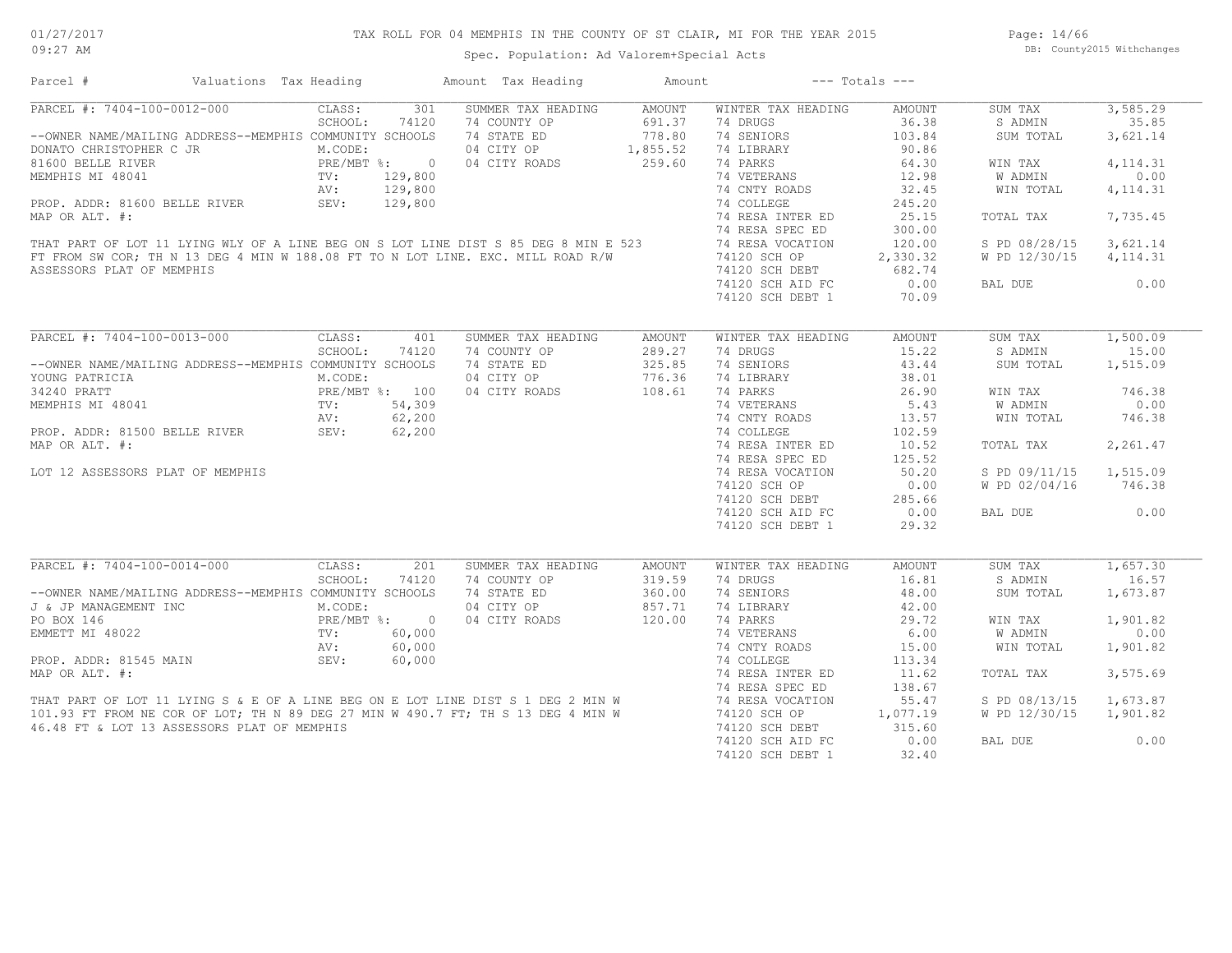## TAX ROLL FOR 04 MEMPHIS IN THE COUNTY OF ST CLAIR, MI FOR THE YEAR 2015

Spec. Population: Ad Valorem+Special Acts

Page: 15/66 DB: County2015 Withchanges

| Parcel #                                                | Valuations Tax Heading         | Amount Tax Heading | Amount        |                    | $---$ Totals $---$ |                |           |
|---------------------------------------------------------|--------------------------------|--------------------|---------------|--------------------|--------------------|----------------|-----------|
| PARCEL #: 7404-100-0015-000                             | CLASS:<br>202                  | SUMMER TAX HEADING | AMOUNT        | WINTER TAX HEADING | AMOUNT             | SUM TAX        | 119.78    |
|                                                         | SCHOOL:<br>74120               | 74 COUNTY OP       | 23.10         | 74 DRUGS           | 1.21               | S ADMIN        | 1.19      |
| --OWNER NAME/MAILING ADDRESS--MEMPHIS COMMUNITY SCHOOLS |                                | 74 STATE ED        | 26.02         | 74 SENIORS         | 3.46               | SUM TOTAL      | 120.97    |
| RAYMOND HARRISON REVOC TRUST                            | M.CODE:                        | 04 CITY OP         | 61.99         | 74 LIBRARY         | 3.03               |                |           |
| P.O. BOX 501                                            | $PRE/MBT$ %:<br>$\overline{0}$ | 04 CITY ROADS      | 8.67          | 74 PARKS           | 2.14               | WIN TAX        | 137.41    |
| MEMPHIS MI 48041                                        | 4,337<br>TV:                   |                    |               | 74 VETERANS        | 0.43               | <b>W ADMIN</b> | 0.00      |
|                                                         | AV:<br>22,300                  |                    |               | 74 CNTY ROADS      | 1.08               | WIN TOTAL      | 137.41    |
| PROP. ADDR: 81475 MAIN                                  | SEV:<br>22,300                 |                    |               | 74 COLLEGE         | 8.19               |                |           |
| MAP OR ALT. #:                                          |                                |                    |               | 74 RESA INTER ED   | 0.84               | TOTAL TAX      | 258.38    |
|                                                         |                                |                    |               | 74 RESA SPEC ED    | 10.02              |                |           |
| LOT 14 ASSESSORS PLAT OF MEMPHIS                        |                                |                    |               | 74 RESA VOCATION   | 4.00               | S PD 08/25/15  | 120.97    |
|                                                         |                                |                    |               |                    | 77.86              |                | 137.41    |
|                                                         |                                |                    |               | 74120 SCH OP       | 22.81              | W PD 02/04/16  |           |
|                                                         |                                |                    |               | 74120 SCH DEBT     |                    |                |           |
|                                                         |                                |                    |               | 74120 SCH AID FC   | 0.00               | BAL DUE        | 0.00      |
|                                                         |                                |                    |               | 74120 SCH DEBT 1   | 2.34               |                |           |
|                                                         |                                |                    |               |                    |                    |                |           |
| PARCEL #: 7404-100-0016-000                             | CLASS:<br>401                  | SUMMER TAX HEADING | <b>AMOUNT</b> | WINTER TAX HEADING | <b>AMOUNT</b>      | SUM TAX        | 1,397.66  |
|                                                         | SCHOOL:<br>74120               | 74 COUNTY OP       | 269.52        | 74 DRUGS           | 14.18              | S ADMIN        | 13.97     |
| --OWNER NAME/MAILING ADDRESS--MEMPHIS COMMUNITY SCHOOLS |                                | 74 STATE ED        | 303.60        | 74 SENIORS         | 40.48              | SUM TOTAL      | 1,411.63  |
| GUOIN MARGARET E                                        | M.CODE:                        | 04 CITY OP         | 723.34        | 74 LIBRARY         | 35.42              |                |           |
| P.O. BOX 522                                            | PRE/MBT %: 100                 | 04 CITY ROADS      | 101.20        | 74 PARKS           | 25.06              | WIN TAX        | 695.42    |
| MEMPHIS MI 48041                                        | 50,600<br>TV:                  |                    |               | 74 VETERANS        | 5.06               | W ADMIN        | 0.00      |
|                                                         | AV:<br>50,600                  |                    |               | 74 CNTY ROADS      | 12.65              | WIN TOTAL      | 695.42    |
| PROP. ADDR: 81420 BELLE RIVER                           | SEV:<br>50,600                 |                    |               | 74 COLLEGE         | 95.58              |                |           |
| MAP OR ALT. #:                                          |                                |                    |               | 74 RESA INTER ED   | 9.80               | TOTAL TAX      | 2,107.05  |
|                                                         |                                |                    |               | 74 RESA SPEC ED    | 116.95             |                |           |
| LOT 15 ASSESSORS PLAT OF MEMPHIS                        |                                |                    |               | 74 RESA VOCATION   | 46.77              | S PD 08/26/15  | 1,411.63  |
|                                                         |                                |                    |               | 74120 SCH OP       | 0.00               | W PD 02/02/16  | 695.42    |
|                                                         |                                |                    |               | 74120 SCH DEBT     | 266.15             |                |           |
|                                                         |                                |                    |               |                    |                    |                |           |
|                                                         |                                |                    |               | 74120 SCH AID FC   | 0.00               | BAL DUE        | 0.00      |
|                                                         |                                |                    |               | 74120 SCH DEBT 1   | 27.32              |                |           |
| PARCEL #: 7404-100-0017-000                             | CLASS:<br>401                  | SUMMER TAX HEADING | <b>AMOUNT</b> | WINTER TAX HEADING | <b>AMOUNT</b>      | SUM TAX        | 1, 273.36 |
|                                                         | SCHOOL:<br>74120               | 74 COUNTY OP       | 245.55        | 74 DRUGS           | 12.92              | S ADMIN        | 12.73     |
| --OWNER NAME/MAILING ADDRESS--MEMPHIS COMMUNITY SCHOOLS |                                | 74 STATE ED        | 276.60        |                    | 36.88              |                |           |
|                                                         |                                |                    |               | 74 SENIORS         |                    | SUM TOTAL      | 1,286.09  |
| LANDON EDWARD E & COREY E                               | M.CODE:<br>00001               | 04 CITY OP         | 659.01        | 74 LIBRARY         | 32.27              |                |           |
| 81390 BELLE RIVER                                       | PRE/MBT %: 100                 | 04 CITY ROADS      | 92.20         | 74 PARKS           | 22.83              | WIN TAX        | 633.57    |
| MEMPHIS MI 48041                                        | 46,100<br>TV:                  |                    |               | 74 VETERANS        | 4.61               | W ADMIN        | 0.00      |
|                                                         | 46,100<br>AV:                  |                    |               | 74 CNTY ROADS      | 11.52              | WIN TOTAL      | 633.57    |
| PROP. ADDR: 81390 BELLE RIVER                           | SEV:<br>46,100                 |                    |               | 74 COLLEGE         | 87.08              |                |           |
| MAP OR ALT. #:                                          |                                |                    |               | 74 RESA INTER ED   | 8.93               | TOTAL TAX      | 1,919.66  |
|                                                         |                                |                    |               | 74 RESA SPEC ED    | 106.55             |                |           |
| LOT 16 ASSESSORS PLAT OF MEMPHIS                        |                                |                    |               | 74 RESA VOCATION   | 42.61              | S PD 09/24/15  | 1,286.09  |
|                                                         |                                |                    |               | 74120 SCH OP       | 0.00               | W PD 12/22/15  | 633.57    |
|                                                         |                                |                    |               | 74120 SCH DEBT     | 242.48             |                |           |
|                                                         |                                |                    |               | 74120 SCH AID FC   | 0.00               | BAL DUE        | 0.00      |
|                                                         |                                |                    |               | 74120 SCH DEBT 1   | 24.89              |                |           |
|                                                         |                                |                    |               |                    |                    |                |           |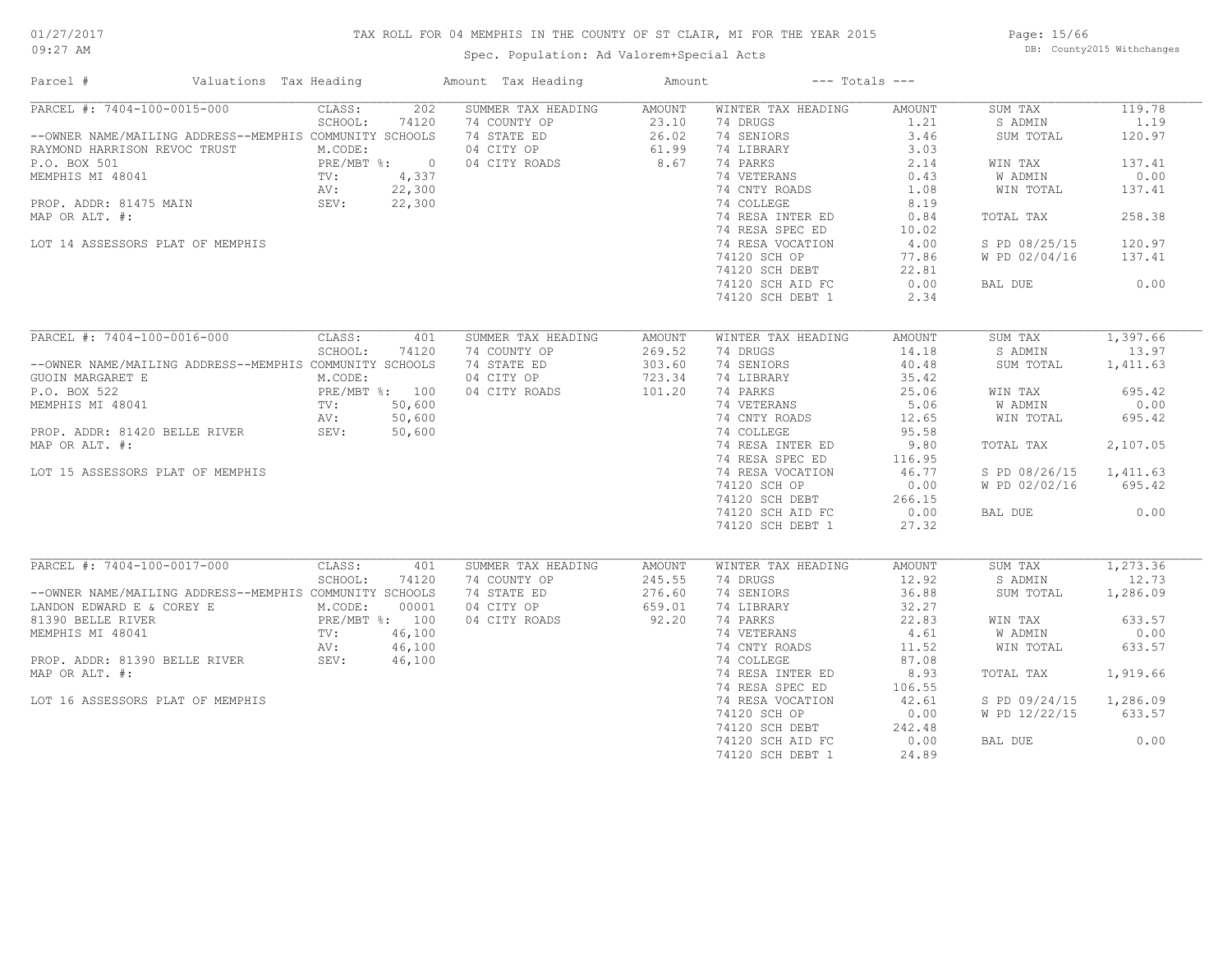## TAX ROLL FOR 04 MEMPHIS IN THE COUNTY OF ST CLAIR, MI FOR THE YEAR 2015

Spec. Population: Ad Valorem+Special Acts

Page: 16/66 DB: County2015 Withchanges

| Parcel #                                                                        | Valuations Tax Heading                                       | Amount Tax Heading        | Amount        |                    | $---$ Totals $---$ |                |          |
|---------------------------------------------------------------------------------|--------------------------------------------------------------|---------------------------|---------------|--------------------|--------------------|----------------|----------|
| PARCEL #: 7404-100-0018-000                                                     | CLASS:                                                       | 401<br>SUMMER TAX HEADING | <b>AMOUNT</b> | WINTER TAX HEADING | AMOUNT             | SUM TAX        | 1,198.78 |
|                                                                                 | SCHOOL:<br>74120                                             | 74 COUNTY OP              | 231.17        | 74 DRUGS           | 12.16              | S ADMIN        | 11.98    |
| --OWNER NAME/MAILING ADDRESS--MEMPHIS COMMUNITY SCHOOLS                         |                                                              | 74 STATE ED               | 260.40        | 74 SENIORS         | 34.72              | SUM TOTAL      | 1,210.76 |
| BISCORNER WILLIAM & ROBIN                                                       | M.CODE:<br>00001                                             | 04 CITY OP                | 620.41        | 74 LIBRARY         | 30.38              |                |          |
| 81350 BELLE RIVER                                                               |                                                              | 04 CITY ROADS             | 86.80         | 74 PARKS           | 21.50              | WIN TAX        | 596.48   |
| MEMPHIS MI 48041                                                                | PRE/MBT %: 100<br>TV: 43,400                                 |                           |               | 74 VETERANS        | 4.34               | W ADMIN        | 0.00     |
|                                                                                 | AV:<br>43,400                                                |                           |               | 74 CNTY ROADS      | 10.85              | WIN TOTAL      | 596.48   |
| PROP. ADDR: 81350 BELLE RIVER                                                   | SEV:<br>43,400                                               |                           |               | 74 COLLEGE         | 81.98              |                |          |
| MAP OR ALT. #:                                                                  |                                                              |                           |               | 74 RESA INTER ED   | 8.41               | TOTAL TAX      | 1,807.24 |
|                                                                                 |                                                              |                           |               | 74 RESA SPEC ED    | 100.31             |                |          |
| LOT 17 EXC S 60 FT OF W 132 FT & EXC E 70 FT THEREOF. ASSESSORS PLAT OF MEMPHIS |                                                              |                           |               | 74 RESA VOCATION   | 40.12              | S PD 08/25/15  | 1,210.76 |
|                                                                                 |                                                              |                           |               | 74120 SCH OP       | 0.00               | W PD 12/30/15  | 596.48   |
|                                                                                 |                                                              |                           |               | 74120 SCH DEBT     | 228.28             |                |          |
|                                                                                 |                                                              |                           |               | 74120 SCH AID FC   | 0.00               | BAL DUE        | 0.00     |
|                                                                                 |                                                              |                           |               | 74120 SCH DEBT 1   | 23.43              |                |          |
|                                                                                 |                                                              |                           |               |                    |                    |                |          |
| PARCEL #: 7404-100-0018-250                                                     | CLASS:                                                       | 401<br>SUMMER TAX HEADING | <b>AMOUNT</b> | WINTER TAX HEADING | AMOUNT             | SUM TAX        | 966.75   |
|                                                                                 | SCHOOL:<br>74120                                             | 74 COUNTY OP              | 186.42        | 74 DRUGS           | 9.81               | S ADMIN        | 9.66     |
| --OWNER NAME/MAILING ADDRESS--MEMPHIS COMMUNITY SCHOOLS                         |                                                              | 74 STATE ED               | 210.00        | 74 SENIORS         | 28.00              | SUM TOTAL      | 976.41   |
| KAUZLARICH TERRY                                                                | M.CODE:                                                      | 04 CITY OP                | 500.33        | 74 LIBRARY         | 24.50              |                |          |
| 81300 BELLE RIVER                                                               | PRE/MBT %: 100                                               | 04 CITY ROADS             | 70.00         | 74 PARKS           | 17.33              |                | 481.02   |
|                                                                                 |                                                              |                           |               |                    |                    | WIN TAX        |          |
| MEMPHIS MI 48041                                                                | 35,000<br>$\text{TV}$ :                                      |                           |               | 74 VETERANS        | 3.50               | W ADMIN        | 0.00     |
|                                                                                 | 35,000<br>AV:                                                |                           |               | 74 CNTY ROADS      | 8.75               | WIN TOTAL      | 481.02   |
| PROP. ADDR: 81300 BELLE RIVER                                                   | SEV:<br>35,000                                               |                           |               | 74 COLLEGE         | 66.11              |                |          |
| MAP OR ALT. #:                                                                  |                                                              |                           |               | 74 RESA INTER ED   | 6.78               | TOTAL TAX      | 1,457.43 |
|                                                                                 |                                                              |                           |               | 74 RESA SPEC ED    | 80.89              |                |          |
| S 60 FT OF W 132 FT OF LOT 17 ASSESSORS PLAT OF MEMPHIS                         |                                                              |                           |               | 74 RESA VOCATION   | 32.35              | S PD 08/31/15  | 976.41   |
|                                                                                 |                                                              |                           |               | 74120 SCH OP       | 0.00               | W PD 02/10/16  | 481.02   |
|                                                                                 |                                                              |                           |               | 74120 SCH DEBT     | 184.10             |                |          |
|                                                                                 |                                                              |                           |               | 74120 SCH AID FC   | 0.00               | BAL DUE        | 0.00     |
|                                                                                 |                                                              |                           |               | 74120 SCH DEBT 1   | 18.90              |                |          |
|                                                                                 |                                                              |                           |               |                    |                    |                |          |
| PARCEL #: 7404-100-0018-500                                                     | CLASS:                                                       | 401<br>SUMMER TAX HEADING | <b>AMOUNT</b> | WINTER TAX HEADING | AMOUNT             | SUM TAX        | 1,613.10 |
|                                                                                 | SCHOOL:<br>74120                                             | 74 COUNTY OP              | 311.06        | 74 DRUGS           | 16.36              | S ADMIN        | 16.13    |
| --OWNER NAME/MAILING ADDRESS--MEMPHIS COMMUNITY SCHOOLS                         |                                                              | 74 STATE ED               | 350.40        | 74 SENIORS         | 46.72              | SUM TOTAL      | 1,629.23 |
| OUESNELLE RACHEL & MICHAEL                                                      | M.CODE:                                                      | 04 CITY OP                | 834.84        | 74 LIBRARY         | 40.88              |                |          |
| 34655 MAPLE                                                                     | PRE/MBT %: 100<br>PRE/MBT %: 100<br>TV: 58,400<br>AV: 58,400 | 04 CITY ROADS             | 116.80        | 74 PARKS           | 28.93              | WIN TAX        | 802.63   |
| MEMPHIS MI 48041                                                                |                                                              |                           |               | 74 VETERANS        | 5.84               | <b>W ADMIN</b> | 0.00     |
|                                                                                 | AV:<br>58,400                                                |                           |               | 74 CNTY ROADS      | 14.60              | WIN TOTAL      | 802.63   |
| PROP. ADDR: 34655 MAPLE                                                         | SEV:<br>58,400                                               |                           |               | 74 COLLEGE         | 110.32             |                |          |
| MAP OR ALT. #:                                                                  |                                                              |                           |               | 74 RESA INTER ED   | 11.31              | TOTAL TAX      | 2,431.86 |
|                                                                                 |                                                              |                           |               | 74 RESA SPEC ED    | 134.97             |                |          |
| E 70 FT OF LOT 17 ASSESSORS PLAT OF MEMPHIS                                     |                                                              |                           |               | 74 RESA VOCATION   | 53.99              | S PD 07/17/15  | 1,629.23 |
|                                                                                 |                                                              |                           |               | 74120 SCH OP       | 0.00               | W PD 01/25/16  | 802.63   |
|                                                                                 |                                                              |                           |               | 74120 SCH DEBT     | 307.18             |                |          |
|                                                                                 |                                                              |                           |               | 74120 SCH AID FC   | 0.00               | BAL DUE        | 0.00     |
|                                                                                 |                                                              |                           |               | 74120 SCH DEBT 1   | 31.53              |                |          |
|                                                                                 |                                                              |                           |               |                    |                    |                |          |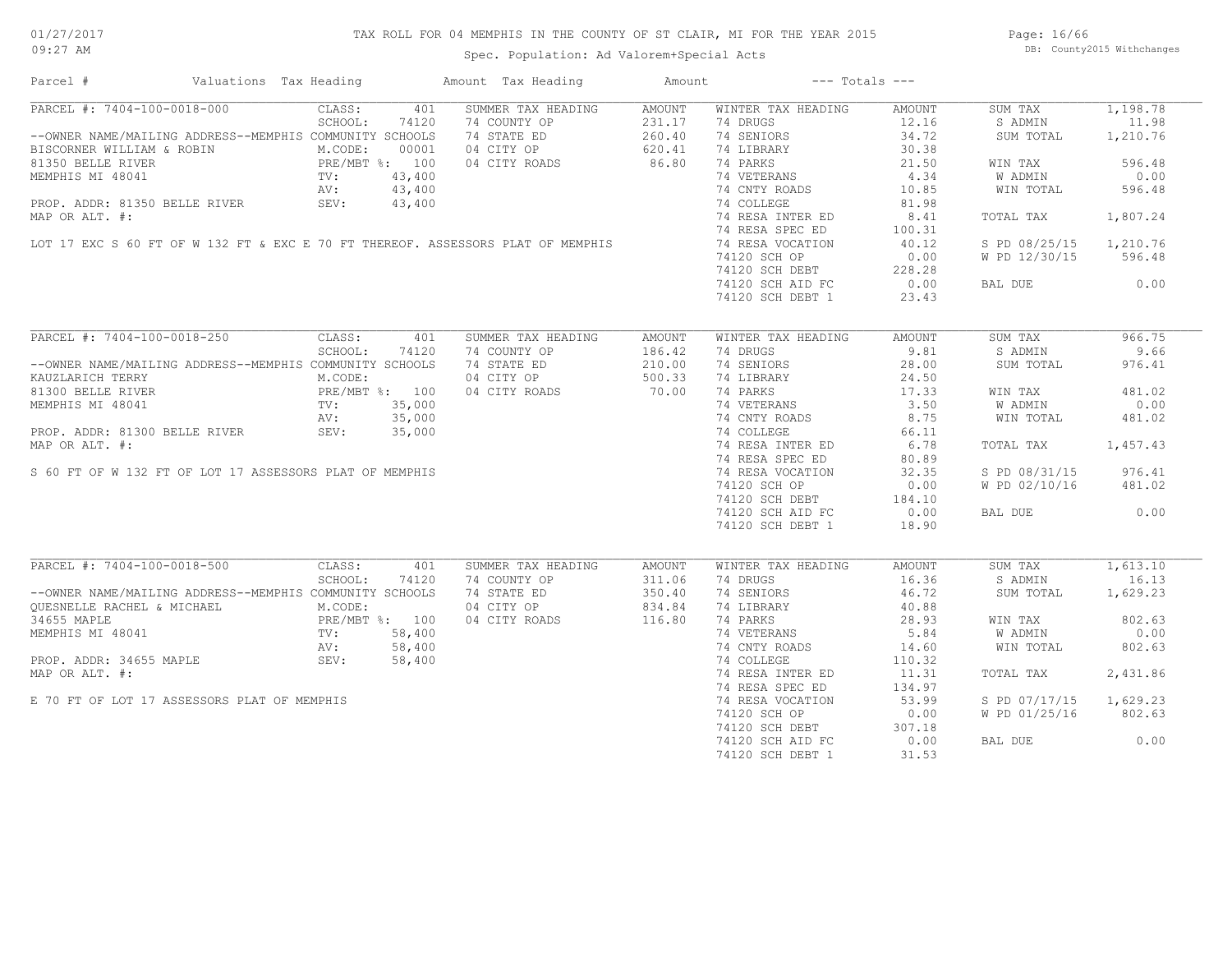## TAX ROLL FOR 04 MEMPHIS IN THE COUNTY OF ST CLAIR, MI FOR THE YEAR 2015

Spec. Population: Ad Valorem+Special Acts

Page: 17/66 DB: County2015 Withchanges

| Parcel #                                                                            | Valuations Tax Heading | Amount Tax Heading | Amount        |                    | $---$ Totals $---$ |               |          |
|-------------------------------------------------------------------------------------|------------------------|--------------------|---------------|--------------------|--------------------|---------------|----------|
| PARCEL #: 7404-100-0019-000                                                         | CLASS:<br>401          | SUMMER TAX HEADING | <b>AMOUNT</b> | WINTER TAX HEADING | <b>AMOUNT</b>      | SUM TAX       | 1,496.68 |
|                                                                                     | SCHOOL:<br>74120       | 74 COUNTY OP       | 288.61        | 74 DRUGS           | 15.18              | S ADMIN       | 14.96    |
| --OWNER NAME/MAILING ADDRESS--MEMPHIS COMMUNITY SCHOOLS                             |                        | 74 STATE ED        | 325.11        | 74 SENIORS         | 43.34              | SUM TOTAL     | 1,511.64 |
| SEXTON ROBERT D JR                                                                  | M.CODE:<br>00001       | 04 CITY OP         | 774.59        | 74 LIBRARY         | 37.92              |               |          |
| 34675 MAPLE                                                                         | PRE/MBT %: 100         | 04 CITY ROADS      | 108.37        | 74 PARKS           | 26.84              | WIN TAX       | 744.67   |
| MEMPHIS MI 48041                                                                    | 54,185<br>TV:          |                    |               | 74 VETERANS        | 5.41               | W ADMIN       | 0.00     |
|                                                                                     | 65,400<br>AV:          |                    |               | 74 CNTY ROADS      | 13.54              | WIN TOTAL     | 744.67   |
| PROP. ADDR: 34675 MAPLE                                                             | SEV:<br>65,400         |                    |               | 74 COLLEGE         | 102.36             |               |          |
| MAP OR ALT. #:                                                                      |                        |                    |               | 74 RESA INTER ED   | 10.50              | TOTAL TAX     | 2,256.31 |
|                                                                                     |                        |                    |               | 74 RESA SPEC ED    | 125.23             |               |          |
| LOT 18 ASSESSORS PLAT OF MEMPHIS                                                    |                        |                    |               | 74 RESA VOCATION   | 50.09              | S PD 08/25/15 | 1,511.64 |
|                                                                                     |                        |                    |               | 74120 SCH OP       | 0.00               | W PD 12/30/15 | 744.67   |
|                                                                                     |                        |                    |               | 74120 SCH DEBT     | 285.01             |               |          |
|                                                                                     |                        |                    |               | 74120 SCH AID FC   | 0.00               | BAL DUE       | 0.00     |
|                                                                                     |                        |                    |               | 74120 SCH DEBT 1   | 29.25              |               |          |
|                                                                                     |                        |                    |               |                    |                    |               |          |
| PARCEL #: 7404-100-0020-000                                                         | CLASS:<br>401          | SUMMER TAX HEADING | <b>AMOUNT</b> | WINTER TAX HEADING | <b>AMOUNT</b>      | SUM TAX       | 1,190.49 |
|                                                                                     | SCHOOL:<br>74120       | 74 COUNTY OP       | 229.57        | 74 DRUGS           | 12.08              | S ADMIN       | 11.90    |
| --OWNER NAME/MAILING ADDRESS--MEMPHIS COMMUNITY SCHOOLS                             |                        | 74 STATE ED        | 258.60        | 74 SENIORS         | 34.48              | SUM TOTAL     | 1,202.39 |
| SMITH PAMELA                                                                        | M.CODE:<br>00001       | 04 CITY OP         | 616.12        | 74 LIBRARY         | 30.17              |               |          |
| ZAMBO ROBERT                                                                        | PRE/MBT %: 100         | 04 CITY ROADS      | 86.20         | 74 PARKS           | 21.35              | WIN TAX       | 592.35   |
| 34711 MAPLE                                                                         | TV:<br>43,100          |                    |               | 74 VETERANS        | 4.31               | W ADMIN       | 0.00     |
| MEMPHIS MI 48041                                                                    | 43,100<br>AV:          |                    |               | 74 CNTY ROADS      | 10.77              | WIN TOTAL     | 592.35   |
|                                                                                     | SEV:<br>43,100         |                    |               | 74 COLLEGE         | 81.42              |               |          |
|                                                                                     |                        |                    |               |                    | 8.35               |               | 1,794.74 |
| PROP. ADDR: 34711 MAPLE                                                             |                        |                    |               | 74 RESA INTER ED   |                    | TOTAL TAX     |          |
| MAP OR ALT. #:                                                                      |                        |                    |               | 74 RESA SPEC ED    | 99.61              |               |          |
|                                                                                     |                        |                    |               | 74 RESA VOCATION   | 39.84              | S PD 08/25/15 | 1,202.39 |
| LOT 19 ASSESSORS PLAT OF MEMPHIS                                                    |                        |                    |               | 74120 SCH OP       | 0.00               | W PD 12/30/15 | 592.35   |
|                                                                                     |                        |                    |               | 74120 SCH DEBT     | 226.70             |               |          |
|                                                                                     |                        |                    |               | 74120 SCH AID FC   | 0.00               | BAL DUE       | 0.00     |
|                                                                                     |                        |                    |               | 74120 SCH DEBT 1   | 23.27              |               |          |
|                                                                                     |                        |                    |               |                    |                    |               |          |
| PARCEL #: 7404-100-0021-000                                                         | CLASS:<br>401          | SUMMER TAX HEADING | AMOUNT        | WINTER TAX HEADING | <b>AMOUNT</b>      | SUM TAX       | 1,096.58 |
|                                                                                     | SCHOOL:<br>74120       | 74 COUNTY OP       | 211.46        | 74 DRUGS           | 11.12              | S ADMIN       | 10.96    |
| --OWNER NAME/MAILING ADDRESS--MEMPHIS COMMUNITY SCHOOLS                             |                        | 74 STATE ED        | 238.20        | 74 SENIORS         | 31.76              | S INTRST      | 65.79    |
| PETTINATO JEREMY JOHN                                                               | M.CODE:                | 04 CITY OP         | 567.52        | 74 LIBRARY         | 27.79              | SUM TOTAL     | 1,173.33 |
| 34741 MAPLE                                                                         | PRE/MBT %: 100         | 04 CITY ROADS      | 79.40         | 74 PARKS           | 19.66              |               |          |
| MEMPHIS MI 48041                                                                    | 39,700<br>TV:          |                    |               | 74 VETERANS        | 3.97               | WIN TAX       | 545.60   |
|                                                                                     | AV:<br>39,700          |                    |               | 74 CNTY ROADS      | 9.92               | W ADMIN       | 0.00     |
| PROP. ADDR: 34741 MAPLE                                                             | 39,700<br>SEV:         |                    |               | 74 COLLEGE         | 74.99              | WIN TOTAL     | 545.60   |
| MAP OR ALT. #:                                                                      |                        |                    |               | 74 RESA INTER ED   | 7.69               |               |          |
|                                                                                     |                        |                    |               | 74 RESA SPEC ED    | 91.75              | TOTAL TAX     | 1,718.93 |
| LOT 20 EXC THAT PART OF E OF A LINE; BEG 6 FT W OF SE COR & RUNS N 1 DEG 24 1/2 MIN |                        |                    |               | 74 RESA VOCATION   | 36.70              |               |          |
| E 134.56 FT. ASSESSORS PLAT OF MEMPHIS                                              |                        |                    |               | 74120 SCH OP       | 0.00               | BAL DUE       | 1,718.93 |
|                                                                                     |                        |                    |               | 74120 SCH DEBT     | 208.82             |               |          |
|                                                                                     |                        |                    |               | 74120 SCH AID FC   | 0.00               |               |          |
|                                                                                     |                        |                    |               | 74120 SCH DEBT 1   | 21.43              |               |          |
|                                                                                     |                        |                    |               |                    |                    |               |          |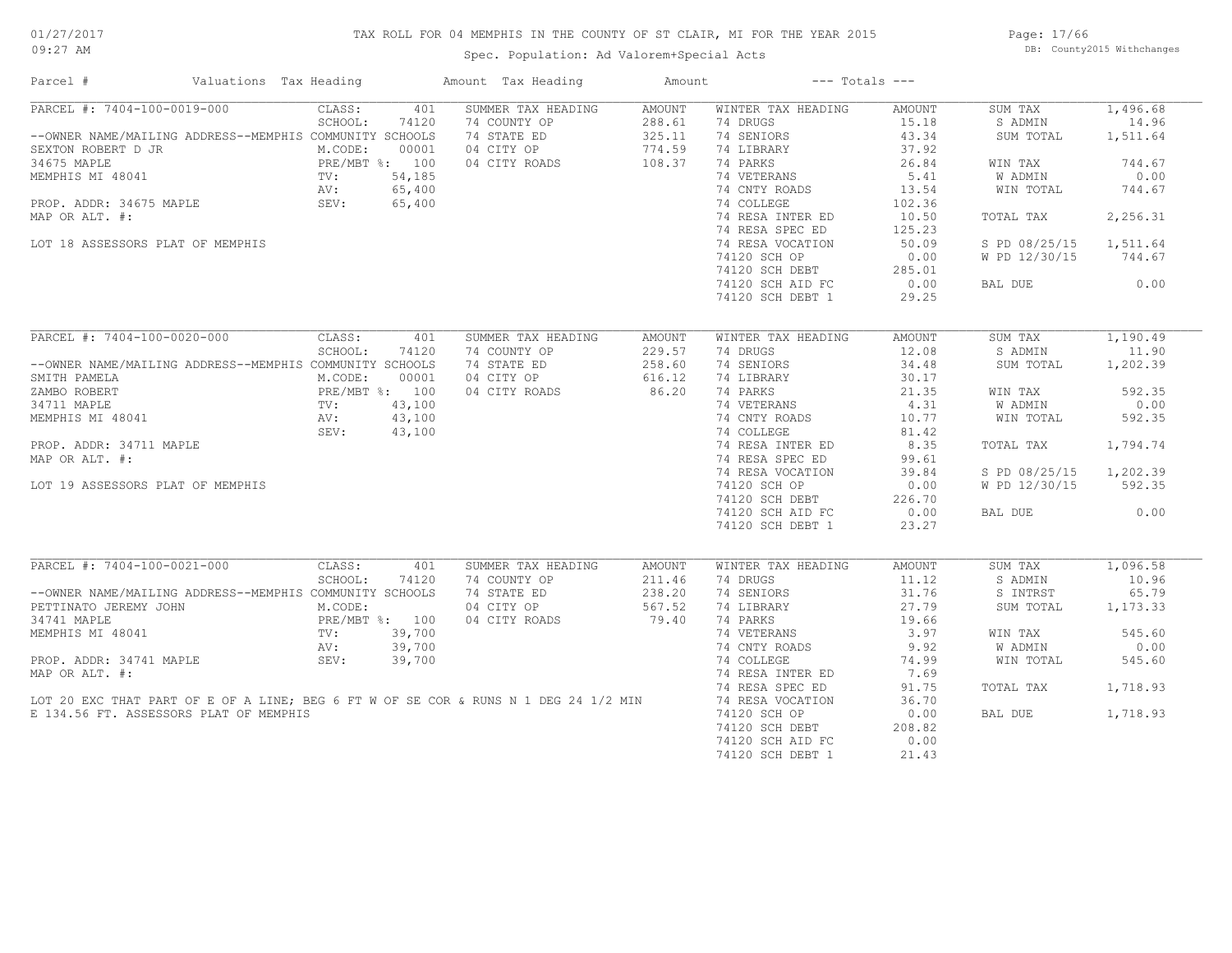## TAX ROLL FOR 04 MEMPHIS IN THE COUNTY OF ST CLAIR, MI FOR THE YEAR 2015

Spec. Population: Ad Valorem+Special Acts

Page: 18/66 DB: County2015 Withchanges

| PARCEL #: 7404-100-0022-000<br>CLASS:<br>401<br>SUMMER TAX HEADING<br>AMOUNT<br>WINTER TAX HEADING<br>AMOUNT<br>SUM TAX                                                                                                                        | 1,834.07 |
|------------------------------------------------------------------------------------------------------------------------------------------------------------------------------------------------------------------------------------------------|----------|
|                                                                                                                                                                                                                                                |          |
| SCHOOL:<br>74120<br>74 COUNTY OP<br>353.67<br>74 DRUGS<br>18.61<br>S ADMIN                                                                                                                                                                     | 18.34    |
| --OWNER NAME/MAILING ADDRESS--MEMPHIS COMMUNITY SCHOOLS<br>74 STATE ED<br>398.40<br>74 SENIORS<br>53.12<br>SUM TOTAL                                                                                                                           | 1,852.41 |
| 04 CITY OP<br>74 LIBRARY<br>46.48<br>949.20<br>MORGAN ALVIN & DOROTHY M.CODE:<br>P.O. BOX 34 PRE/MBT %: 100<br>MEMPHIS MI 48041 TV: 66,400<br>PROP. ADDR: 34795 MAPLE SEV: 66,400                                                              |          |
| 04 CITY ROADS<br>132.80<br>74 PARKS<br>32.89<br>WIN TAX                                                                                                                                                                                        | 912.59   |
| 74 VETERANS<br>6.64<br>W ADMIN                                                                                                                                                                                                                 | 0.00     |
| 74 CNTY ROADS<br>16.60<br>WIN TOTAL                                                                                                                                                                                                            | 912.59   |
| 74 COLLEGE<br>125.43                                                                                                                                                                                                                           |          |
| MAP OR ALT. #:<br>74 RESA INTER ED<br>12.86<br>TOTAL TAX                                                                                                                                                                                       | 2,765.00 |
| 74 RESA SPEC ED<br>153.47                                                                                                                                                                                                                      |          |
| 74 RESA VOCATION<br>61.38<br>S PD 08/19/15                                                                                                                                                                                                     | 1,852.41 |
| THAT PART OF LOT 21 LYING E OF A LINE DESC AS BEG ON N LOT LINE 64 FT E OF NW COR;<br>TH S TO A PTE ON S LINE 59 FT E OF SW COR OF LOT. ASSESSORS PLAT OF MEMPHIS                                                                              | 912.59   |
| 74120 SCH OP<br>0.00<br>W PD 12/30/15                                                                                                                                                                                                          |          |
| 74120 SCH DEBT<br>349.26                                                                                                                                                                                                                       |          |
| 74120 SCH AID FC<br>0.00<br>BAL DUE                                                                                                                                                                                                            | 0.00     |
| 74120 SCH DEBT 1<br>35.85                                                                                                                                                                                                                      |          |
| PARCEL #: 7404-100-0023-000<br>CLASS:<br>401<br>SUMMER TAX HEADING<br>AMOUNT<br>WINTER TAX HEADING<br>AMOUNT<br>SUM TAX                                                                                                                        | 1,345.18 |
| SCHOOL:<br>13.65<br>S ADMIN<br>74120<br>74 COUNTY OP<br>74 DRUGS                                                                                                                                                                               | 13.45    |
| 259.40                                                                                                                                                                                                                                         |          |
| 74 SENIORS<br>38.96<br>--OWNER NAME/MAILING ADDRESS--MEMPHIS COMMUNITY SCHOOLS<br>74 STATE ED<br>292.20<br>SUM TOTAL                                                                                                                           | 1,358.63 |
| 04 CITY OP<br>696.18<br>74 LIBRARY<br>34.09<br>STOCKS JOSHUA & SHARON<br>M.CODE: 00003<br>PRE/MBT %: 100<br>11<br>TV: 48,700<br>AV: 48,700                                                                                                     |          |
| 97.40<br>74 PARKS<br>34765 MAPLE<br>04 CITY ROADS<br>24.12<br>WIN TAX                                                                                                                                                                          | 669.31   |
| MEMPHIS MI 48041<br>74 VETERANS<br>4.87<br>W ADMIN                                                                                                                                                                                             | 0.00     |
| 74 CNTY ROADS<br>12.17<br>WIN TOTAL                                                                                                                                                                                                            | 669.31   |
| 74 COLLEGE<br>91.99<br>PROP. ADDR: 34765 MAPLE<br>SEV:<br>48,700                                                                                                                                                                               |          |
| 9.43<br>TOTAL TAX                                                                                                                                                                                                                              | 2,027.94 |
| MAP OR ALT. #:<br>PART OF LOTS 20 & 21 BEG AT SW COR LOT 21; TH N 89 DEG 25 1/2 MIN W 6 FT; TH N 1 74 RESA INTER ED<br>PART OF LOTS 20 & 21 BEG AT SW COR LOT 21; TH N 89 DEG 25 1/2 MIN W 6 FT; TH N 1 74 RESA SPEC ED<br>DEG 24 1/<br>112.56 |          |
| S PD 07/08/15<br>45.02                                                                                                                                                                                                                         | 1,358.63 |
| 0.00<br>W PD 12/07/15                                                                                                                                                                                                                          | 669.31   |
| S LOT LINE, TH W 59' TO BEG. ASSESSORS PLAT OF MEMPHIS<br>74120 SCH DEBT<br>256.16                                                                                                                                                             |          |
| 0.00<br>74120 SCH AID FC<br>BAL DUE                                                                                                                                                                                                            | 0.00     |
| 74120 SCH DEBT 1<br>26.29                                                                                                                                                                                                                      |          |
|                                                                                                                                                                                                                                                |          |
| PARCEL #: 7404-100-0024-000<br>CLASS:<br>201<br>SUMMER TAX HEADING<br>AMOUNT<br>WINTER TAX HEADING<br>AMOUNT<br>SUM TAX                                                                                                                        | 1,145.19 |
| SCHOOL:<br>74120<br>74 COUNTY OP<br>220.83<br>74 DRUGS<br>11.62<br>S ADMIN                                                                                                                                                                     | 11.45    |
| 248.76<br>33.16<br>--OWNER NAME/MAILING ADDRESS--MEMPHIS COMMUNITY SCHOOLS<br>74 STATE ED<br>74 SENIORS<br>SUM TOTAL                                                                                                                           | 1,156.64 |
| RAYMOND HARRISON REVOC TRUST<br>04 CITY OP<br>592.68<br>74 LIBRARY<br>29.02<br>M.CODE:                                                                                                                                                         |          |
| 82.92<br>04 CITY ROADS<br>74 PARKS<br>20.53<br>WIN TAX                                                                                                                                                                                         | 1,314.10 |
| P.O. BOX 501<br>MEMPHIS MI 48041<br>PROP. ADDR: 81475 MAIN<br>PROP. ADDR: 81475 MAIN<br>BE/Y: 65,200<br>SEV: 65,200<br>74 VETERANS<br>4.14<br>W ADMIN                                                                                          | 0.00     |
| 74 CNTY ROADS<br>10.36<br>WIN TOTAL                                                                                                                                                                                                            | 1,314.10 |
|                                                                                                                                                                                                                                                |          |
| 78.32<br>74 COLLEGE                                                                                                                                                                                                                            |          |
| MAP OR ALT. #:<br>74 RESA INTER ED<br>8.03<br>TOTAL TAX                                                                                                                                                                                        | 2,470.74 |
| 74 RESA SPEC ED<br>95.82                                                                                                                                                                                                                       |          |
| LOT 22 ASSESSORS PLAT OF MEMPHIS<br>74 RESA VOCATION<br>38.32<br>S PD 08/25/15                                                                                                                                                                 | 1,156.64 |
| 74120 SCH OP<br>744.33<br>W PD 02/04/16                                                                                                                                                                                                        | 1,314.10 |
| 218.07<br>74120 SCH DEBT                                                                                                                                                                                                                       |          |
| 0.00<br>74120 SCH AID FC<br>BAL DUE                                                                                                                                                                                                            | 0.00     |
| 22.38<br>74120 SCH DEBT 1                                                                                                                                                                                                                      |          |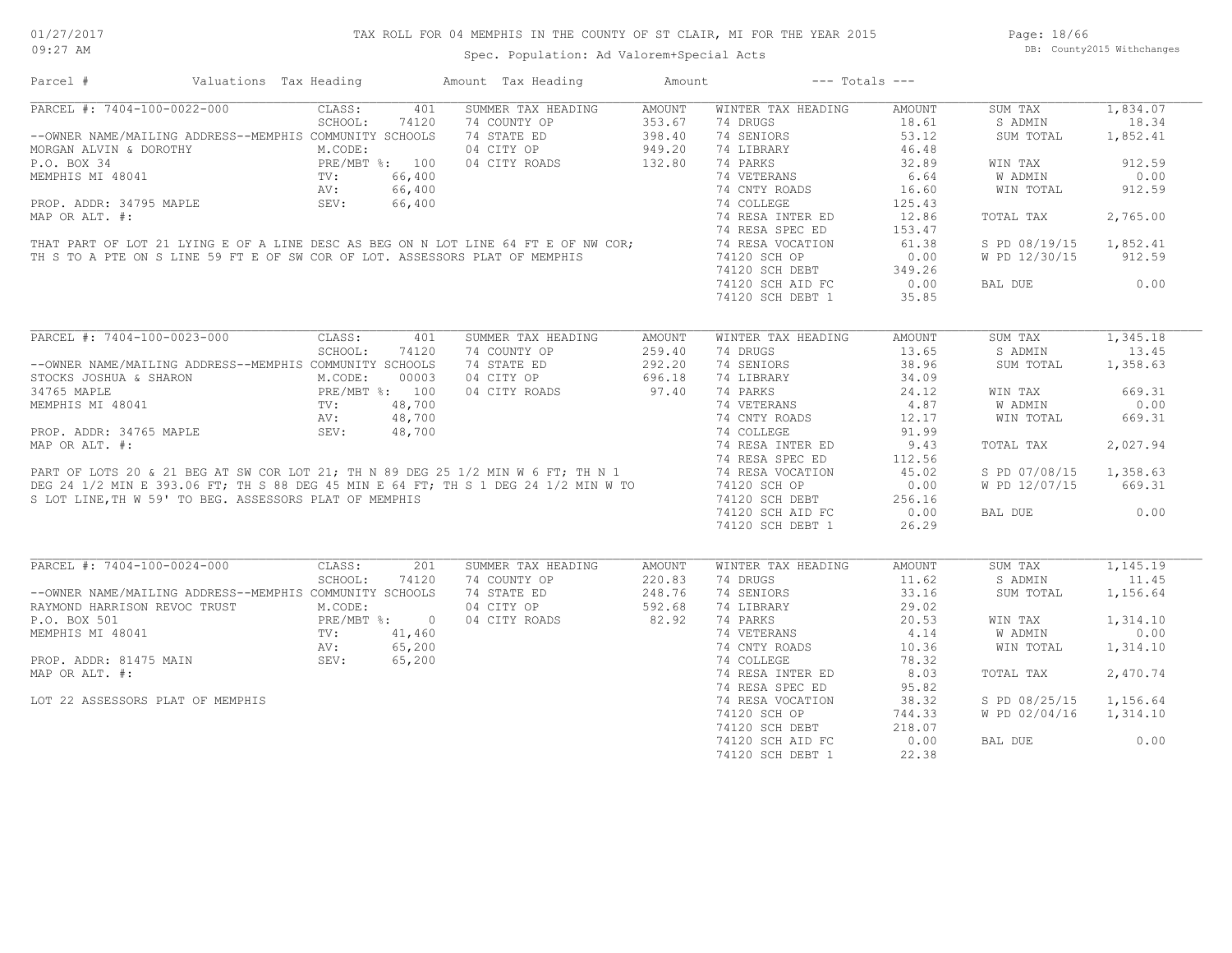## TAX ROLL FOR 04 MEMPHIS IN THE COUNTY OF ST CLAIR, MI FOR THE YEAR 2015

Spec. Population: Ad Valorem+Special Acts

Page: 19/66 DB: County2015 Withchanges

| Parcel #<br>Valuations Tax Heading                      |                  | Amount Tax Heading | Amount        |                    | $---$ Totals $---$ |               |          |
|---------------------------------------------------------|------------------|--------------------|---------------|--------------------|--------------------|---------------|----------|
| PARCEL #: 7404-100-0025-000                             | 401<br>CLASS:    | SUMMER TAX HEADING | <b>AMOUNT</b> | WINTER TAX HEADING | AMOUNT             | SUM TAX       | 859.03   |
|                                                         | SCHOOL:<br>74120 | 74 COUNTY OP       | 165.65        | 74 DRUGS           | 8.71               | S ADMIN       | 8.59     |
| --OWNER NAME/MAILING ADDRESS--MEMPHIS COMMUNITY SCHOOLS |                  | 74 STATE ED        | 186.60        | 74 SENIORS         | 24.88              | S INTRST      | 51.54    |
| WINIARSKI RODNEY & JENNIFER                             | M.CODE:          | 04 CITY OP         | 444.58        | 74 LIBRARY         | 21.77              | SUM TOTAL     | 919.16   |
| 34825 MAPLE                                             | PRE/MBT %: 0     | 04 CITY ROADS      | 62.20         | 74 PARKS           | 15.40              |               |          |
| MEMPHIS MI 48041                                        | 31,100<br>$TV$ : |                    |               | 74 VETERANS        | 3.11               | WIN TAX       | 985.75   |
|                                                         | 31,100<br>AV:    |                    |               | 74 CNTY ROADS      | 7.77               | W ADMIN       | 0.00     |
| PROP. ADDR: 34825 MAPLE                                 | SEV:<br>31,100   |                    |               | 74 COLLEGE         | 58.75              | WIN TOTAL     | 985.75   |
| MAP OR ALT. #:                                          |                  |                    |               | 74 RESA INTER ED   | 6.02               |               |          |
|                                                         |                  |                    |               | 74 RESA SPEC ED    | 71.88              | TOTAL TAX     | 1,904.91 |
| LOT 23 ASSESSORS PLAT OF MEMPHIS                        |                  |                    |               | 74 RESA VOCATION   | 28.75              |               |          |
|                                                         |                  |                    |               | 74120 SCH OP       | 558.34             | BAL DUE       | 1,904.91 |
|                                                         |                  |                    |               |                    |                    |               |          |
|                                                         |                  |                    |               | 74120 SCH DEBT     | 163.58             |               |          |
|                                                         |                  |                    |               | 74120 SCH AID FC   | 0.00               |               |          |
|                                                         |                  |                    |               | 74120 SCH DEBT 1   | 16.79              |               |          |
| PARCEL #: 7404-100-0026-000                             | CLASS:<br>401    | SUMMER TAX HEADING | <b>AMOUNT</b> | WINTER TAX HEADING | AMOUNT             | SUM TAX       | 1,262.31 |
|                                                         |                  |                    |               | 74 DRUGS           | 12.80              |               | 12.62    |
|                                                         | SCHOOL:<br>74120 | 74 COUNTY OP       | 243.42        |                    |                    | S ADMIN       |          |
| --OWNER NAME/MAILING ADDRESS--MEMPHIS COMMUNITY SCHOOLS |                  | 74 STATE ED        | 274.20        | 74 SENIORS         | 36.56              | SUM TOTAL     | 1,274.93 |
| ST JOHN LUANNE                                          | M.CODE:<br>00001 | 04 CITY OP         | 653.29        | 74 LIBRARY         | 31.99              |               |          |
| 34620 MAPLE                                             | PRE/MBT %: 100   | 04 CITY ROADS      | 91.40         | 74 PARKS           | 22.63              | WIN TAX       | 628.06   |
| MEMPHIS MI 48041                                        | TV:<br>45,700    |                    |               | 74 VETERANS        | 4.57               | W ADMIN       | 0.00     |
|                                                         | 45,700<br>AV:    |                    |               | 74 CNTY ROADS      | 11.42              | WIN TOTAL     | 628.06   |
| PROP. ADDR: 34620 MAPLE                                 | SEV:<br>45,700   |                    |               | 74 COLLEGE         | 86.33              |               |          |
| MAP OR ALT. #:                                          |                  |                    |               | 74 RESA INTER ED   | 8.85               | TOTAL TAX     | 1,902.99 |
|                                                         |                  |                    |               | 74 RESA SPEC ED    | 105.62             |               |          |
| N 99.75 FT OF LOT 24 ASSESSORS PLAT OF MEMPHIS          |                  |                    |               | 74 RESA VOCATION   | 42.24              | S PD 08/25/15 | 1,274.93 |
|                                                         |                  |                    |               | 74120 SCH OP       | 0.00               | W PD 12/30/15 | 628.06   |
|                                                         |                  |                    |               | 74120 SCH DEBT     | 240.38             |               |          |
|                                                         |                  |                    |               |                    |                    |               | 0.00     |
|                                                         |                  |                    |               | 74120 SCH AID FC   | 0.00               | BAL DUE       |          |
|                                                         |                  |                    |               | 74120 SCH DEBT 1   | 24.67              |               |          |
| PARCEL #: 7404-100-0027-000                             | CLASS:<br>401    | SUMMER TAX HEADING | AMOUNT        | WINTER TAX HEADING | AMOUNT             | SUM TAX       | 1,143.53 |
|                                                         | SCHOOL:<br>74120 | 74 COUNTY OP       | 220.51        | 74 DRUGS           | 11.60              | S ADMIN       | 11.43    |
| --OWNER NAME/MAILING ADDRESS--MEMPHIS COMMUNITY SCHOOLS |                  | 74 STATE ED        | 248.40        | 74 SENIORS         | 33.12              |               | 1,154.96 |
|                                                         |                  |                    |               |                    |                    | SUM TOTAL     |          |
| WALSH KENNETH & THERESA                                 | M.CODE:<br>00001 | 04 CITY OP         | 591.82        | 74 LIBRARY         | 28.98              |               |          |
| 81220 BELLE RIVER                                       | PRE/MBT %: 100   | 04 CITY ROADS      | 82.80         | 74 PARKS           | 20.50              | WIN TAX       | 568.97   |
| MEMPHIS MI 48041                                        | 41,400<br>TV:    |                    |               | 74 VETERANS        | 4.14               | W ADMIN       | 0.00     |
|                                                         | AV:<br>41,400    |                    |               | 74 CNTY ROADS      | 10.35              | WIN TOTAL     | 568.97   |
| PROP. ADDR: 81220 BELLE RIVER                           | 41,400<br>SEV:   |                    |               | 74 COLLEGE         | 78.20              |               |          |
| MAP OR ALT. #:                                          |                  |                    |               | 74 RESA INTER ED   | 8.02               | TOTAL TAX     | 1,723.93 |
|                                                         |                  |                    |               | 74 RESA SPEC ED    | 95.68              |               |          |
| S 90 FT OF LOT 24 ASSESSORS PLAT OF MEMPHIS             |                  |                    |               | 74 RESA VOCATION   | 38.27              | S PD 08/25/15 | 1,154.96 |
|                                                         |                  |                    |               | 74120 SCH OP       | 0.00               | W PD 12/30/15 | 568.97   |
|                                                         |                  |                    |               | 74120 SCH DEBT     | 217.76             |               |          |
|                                                         |                  |                    |               | 74120 SCH AID FC   | 0.00               | BAL DUE       | 0.00     |
|                                                         |                  |                    |               | 74120 SCH DEBT 1   | 22.35              |               |          |
|                                                         |                  |                    |               |                    |                    |               |          |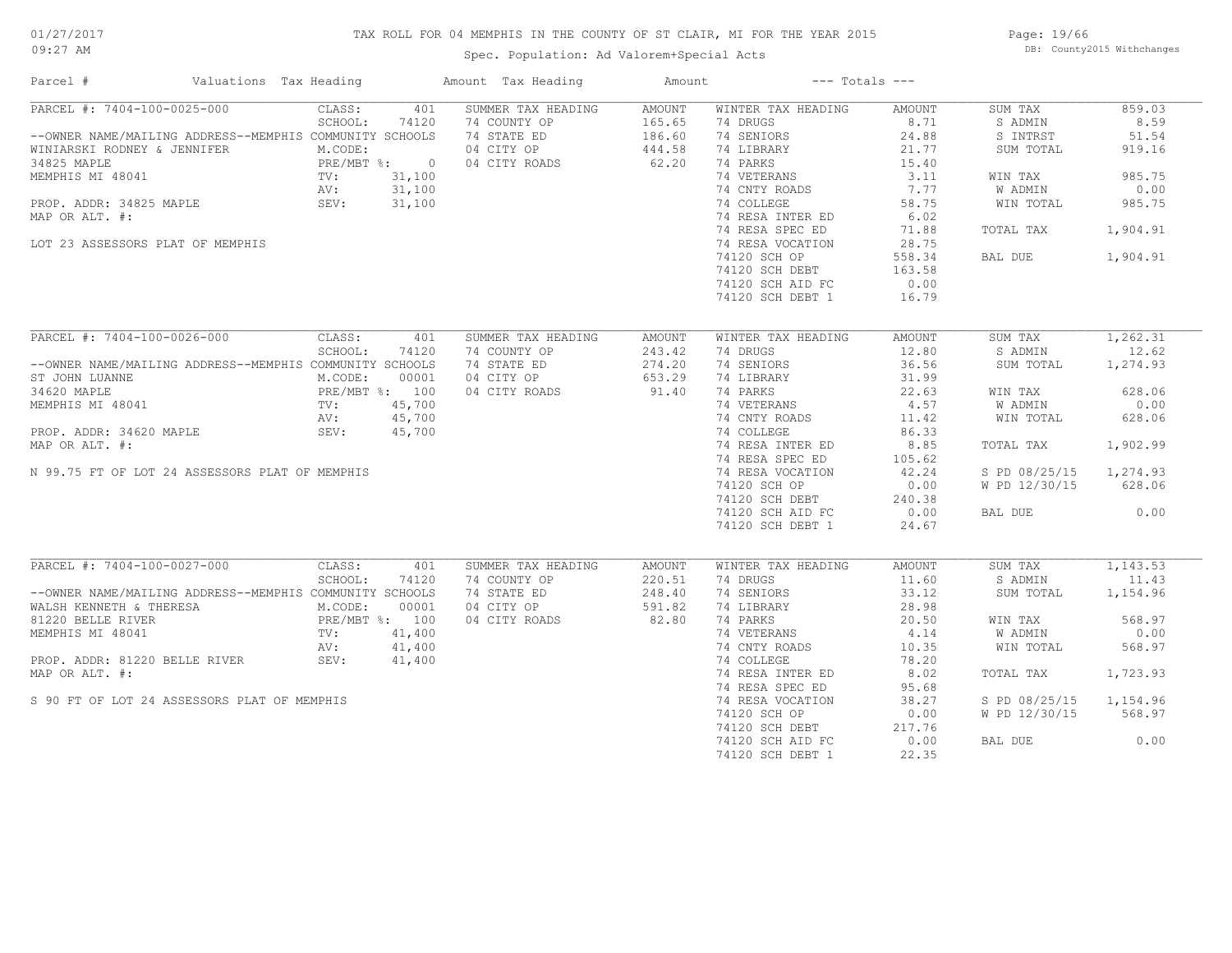## TAX ROLL FOR 04 MEMPHIS IN THE COUNTY OF ST CLAIR, MI FOR THE YEAR 2015

Spec. Population: Ad Valorem+Special Acts

Page: 20/66 DB: County2015 Withchanges

| Parcel #                                                                                                                                                                                                                                  | Valuations Tax Heading |                                                                                                                              | Amount Tax Heading                                                                                        | Amount                                        |                                                                                                                                                                                                                                                           | $---$ Totals $---$                                                                                                                          |                                                                                                                              |                                                                                                           |
|-------------------------------------------------------------------------------------------------------------------------------------------------------------------------------------------------------------------------------------------|------------------------|------------------------------------------------------------------------------------------------------------------------------|-----------------------------------------------------------------------------------------------------------|-----------------------------------------------|-----------------------------------------------------------------------------------------------------------------------------------------------------------------------------------------------------------------------------------------------------------|---------------------------------------------------------------------------------------------------------------------------------------------|------------------------------------------------------------------------------------------------------------------------------|-----------------------------------------------------------------------------------------------------------|
| PARCEL #: 7404-100-0028-000<br>--OWNER NAME/MAILING ADDRESS--MEMPHIS COMMUNITY SCHOOLS<br>HANNON GERALD & LINDA<br>P.O. BOX 493<br>MEMPHIS MI 48041<br>PROP. ADDR: 34660 MAPLE<br>MAP OR ALT. #:                                          |                        | CLASS:<br>SCHOOL:<br>74120<br>M.CODE:<br>$PRE/MBT$ %:<br>34,600<br>TV:<br>34,600<br>AV:<br>SEV:<br>34,600                    | 401<br>SUMMER TAX HEADING<br>74 COUNTY OP<br>74 STATE ED<br>04 CITY OP<br>$\overline{0}$<br>04 CITY ROADS | AMOUNT<br>184.29<br>207.60<br>494.61<br>69.20 | WINTER TAX HEADING<br>74 DRUGS<br>74 SENIORS<br>74 LIBRARY<br>74 PARKS<br>74 VETERANS<br>74 CNTY ROADS<br>74 COLLEGE<br>74 RESA INTER ED<br>74 RESA SPEC ED                                                                                               | AMOUNT<br>9.69<br>27.68<br>24.22<br>17.14<br>3.46<br>8.65<br>65.36<br>6.70<br>79.97                                                         | SUM TAX<br>S ADMIN<br>SUM TOTAL<br>WIN TAX<br>W ADMIN<br>WIN TOTAL<br>TOTAL TAX                                              | 955.70<br>9.55<br>965.25<br>1,096.70<br>0.00<br>1,096.70<br>2,061.95                                      |
| LOT 25 ASSESSORS PLAT OF MEMPHIS                                                                                                                                                                                                          |                        |                                                                                                                              |                                                                                                           |                                               | 74 RESA VOCATION<br>74120 SCH OP<br>74120 SCH DEBT<br>74120 SCH AID FC<br>74120 SCH DEBT 1                                                                                                                                                                | 31.98<br>621.18<br>181.99<br>0.00<br>18.68                                                                                                  | S PD 08/17/15<br>W PD 01/22/16<br>BAL DUE                                                                                    | 965.25<br>1,096.70<br>0.00                                                                                |
| PARCEL #: 7404-100-0029-000<br>--OWNER NAME/MAILING ADDRESS--MEMPHIS COMMUNITY SCHOOLS<br>HANNON GERALD & LINDA L<br>P.O. BOX 493<br>MEMPHIS MI 48041<br>PROP. ADDR: 34684 MAPLE<br>MAP OR ALT. #:<br>LOT 26 ASSESSORS PLAT OF MEMPHIS    |                        | CLASS:<br>SCHOOL:<br>74120<br>M.CODE:<br>PRE/MBT %:<br>TV:<br>43,950<br>61,900<br>AV:<br>SEV:<br>61,900                      | 401<br>SUMMER TAX HEADING<br>74 COUNTY OP<br>74 STATE ED<br>04 CITY OP<br>04 CITY ROADS<br>$\overline{0}$ | AMOUNT<br>234.09<br>263.70<br>628.27<br>87.90 | WINTER TAX HEADING<br>74 DRUGS<br>74 SENIORS<br>74 LIBRARY<br>74 PARKS<br>74 VETERANS<br>74 CNTY ROADS<br>74 COLLEGE<br>74 RESA INTER ED<br>74 RESA SPEC ED<br>74 RESA VOCATION<br>74120 SCH OP<br>74120 SCH DEBT<br>74120 SCH AID FC<br>74120 SCH DEBT 1 | <b>AMOUNT</b><br>12.31<br>35.16<br>30.76<br>21.77<br>4.39<br>10.98<br>83.02<br>8.51<br>101.58<br>40.63<br>789.04<br>231.17<br>0.00<br>23.73 | SUM TAX<br>S ADMIN<br>SUM TOTAL<br>WIN TAX<br>W ADMIN<br>WIN TOTAL<br>TOTAL TAX<br>S PD 08/17/15<br>W PD 01/22/16<br>BAL DUE | 1,213.96<br>12.13<br>1,226.09<br>1,393.05<br>0.00<br>1,393.05<br>2,619.14<br>1,226.09<br>1,393.05<br>0.00 |
| PARCEL #: 7404-100-0030-000<br>--OWNER NAME/MAILING ADDRESS--MEMPHIS COMMUNITY SCHOOLS<br>OSTROWSKI KEVIN P.<br>34720 MAPLE<br>MEMPHIS MI 48041<br>PROP. ADDR: 34720 MAPLE<br>MAP OR ALT. #:<br>E 1/2 OF LOT 27 ASSESSORS PLAT OF MEMPHIS |                        | CLASS:<br>SCHOOL:<br>74120<br>M.CODE:<br>00012<br>PRE/MBT %:<br>$\sim$ 0<br>36,400<br>TV:<br>36,400<br>AV:<br>SEV:<br>36,400 | 401<br>SUMMER TAX HEADING<br>74 COUNTY OP<br>74 STATE ED<br>04 CITY OP<br>04 CITY ROADS                   | AMOUNT<br>193.88<br>218.40<br>520.34<br>72.80 | WINTER TAX HEADING<br>74 DRUGS<br>74 SENIORS<br>74 LIBRARY<br>74 PARKS<br>74 VETERANS<br>74 CNTY ROADS<br>74 COLLEGE<br>74 RESA INTER ED<br>74 RESA SPEC ED<br>74 RESA VOCATION<br>74120 SCH OP<br>74120 SCH DEBT<br>74120 SCH AID FC<br>74120 SCH DEBT 1 | <b>AMOUNT</b><br>10.20<br>29.12<br>25.48<br>18.03<br>3.64<br>9.10<br>68.76<br>7.05<br>84.13<br>33.65<br>653.49<br>191.46<br>0.00<br>19.65   | SUM TAX<br>S ADMIN<br>SUM TOTAL<br>WIN TAX<br>W ADMIN<br>WIN TOTAL<br>TOTAL TAX<br>S PD 08/27/15<br>W PD 12/30/15<br>BAL DUE | 1,005.42<br>10.05<br>1,015.47<br>1,153.76<br>0.00<br>1,153.76<br>2,169.23<br>1,015.47<br>1,153.76<br>0.00 |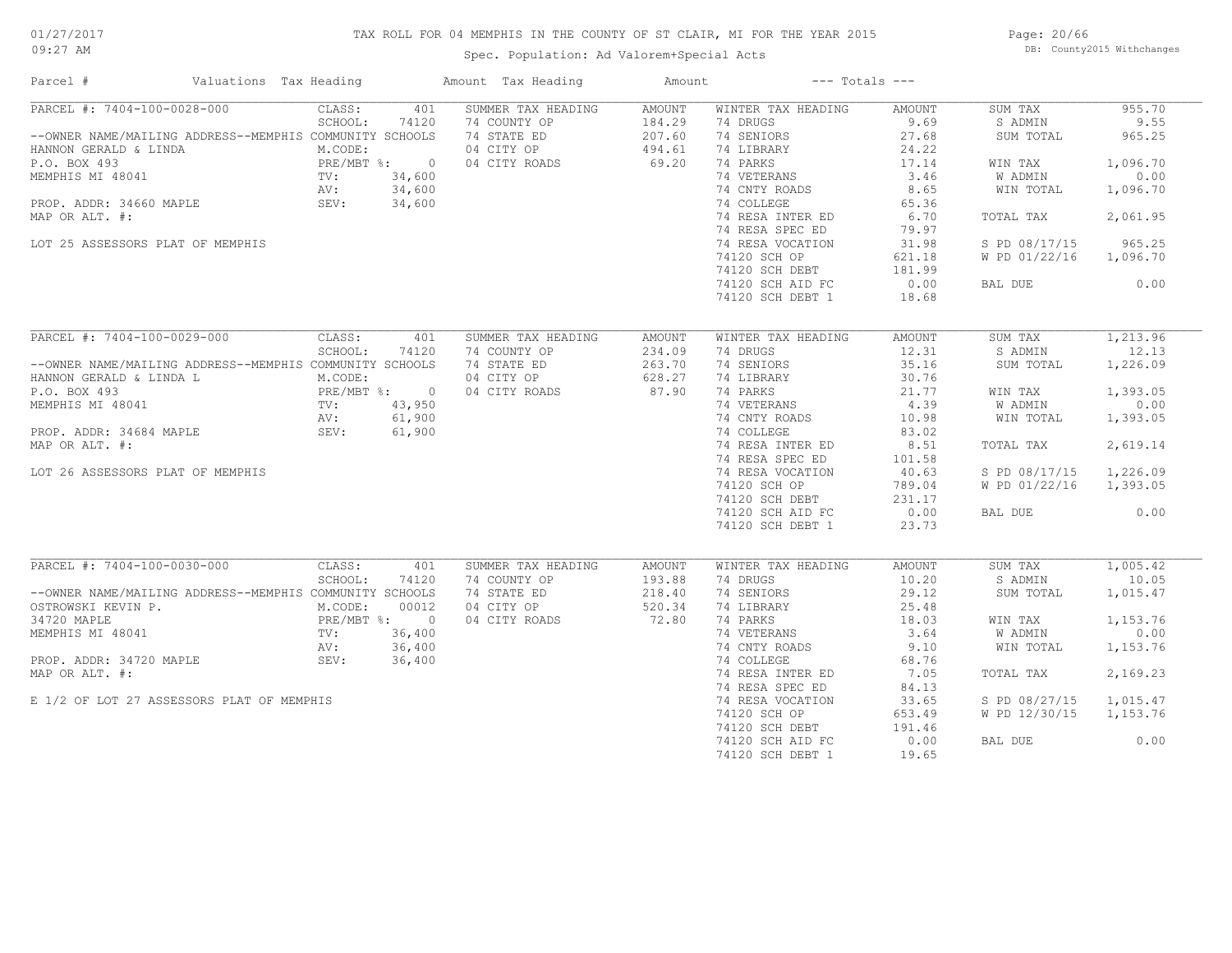## TAX ROLL FOR 04 MEMPHIS IN THE COUNTY OF ST CLAIR, MI FOR THE YEAR 2015

Spec. Population: Ad Valorem+Special Acts

Page: 21/66 DB: County2015 Withchanges

| Parcel #                                                                                                                    | Valuations Tax Heading                     |            |                | Amount Tax Heading                                                                                                  | Amount        |                    | $---$ Totals $---$ |                        |          |
|-----------------------------------------------------------------------------------------------------------------------------|--------------------------------------------|------------|----------------|---------------------------------------------------------------------------------------------------------------------|---------------|--------------------|--------------------|------------------------|----------|
| PARCEL #: 7404-100-0031-000                                                                                                 |                                            | CLASS:     | 402            | SUMMER TAX HEADING                                                                                                  | AMOUNT        | WINTER TAX HEADING | AMOUNT             | SUM TAX                | 157.87   |
|                                                                                                                             |                                            | SCHOOL:    | 74120          | 74 COUNTY OP                                                                                                        | 30.44         | 74 DRUGS           | 1.60               | S ADMIN                | 1.57     |
| --OWNER NAME/MAILING ADDRESS--MEMPHIS COMMUNITY SCHOOLS                                                                     |                                            |            |                | 74 STATE ED                                                                                                         |               | 34.29 74 SENIORS   | 4.57               | SUM TOTAL              | 159.44   |
| HANNON GERALD & LINDA                                                                                                       |                                            | M.CODE:    |                | 04 CITY OP                                                                                                          | 81.71         | 74 LIBRARY         | 4.00               |                        |          |
| P.O. BOX 493<br>MEMPHIS MI 48041<br>P.O. BOX 493<br>MEMPHIS MI 48041<br>PROP. ADDR: 34720 MAPLE<br>SEV: 7,000<br>SEV: 7,000 |                                            |            |                | 04 CITY ROADS                                                                                                       | 11.43         | 74 PARKS           | 2.83               | WIN TAX                | 181.13   |
|                                                                                                                             |                                            |            |                |                                                                                                                     |               | 74 VETERANS        | 0.57               | W ADMIN                | 0.00     |
|                                                                                                                             |                                            |            |                |                                                                                                                     |               | 74 CNTY ROADS      | 1.42               | WIN TOTAL              | 181.13   |
|                                                                                                                             |                                            |            |                |                                                                                                                     |               | 74 COLLEGE         | 10.79              |                        |          |
| MAP OR ALT. #:                                                                                                              |                                            |            |                |                                                                                                                     |               | 74 RESA INTER ED   | 1.10               | TOTAL TAX              | 340.57   |
|                                                                                                                             |                                            |            |                |                                                                                                                     |               | 74 RESA SPEC ED    | 13.21              |                        |          |
|                                                                                                                             |                                            |            |                |                                                                                                                     |               |                    |                    |                        |          |
| W 1/2 OF LOT 27 ASSESSORS PLAT OF MEMPHIS                                                                                   |                                            |            |                |                                                                                                                     |               | 74 RESA VOCATION   | 5.28               | S PD 08/17/15          | 159.44   |
|                                                                                                                             |                                            |            |                |                                                                                                                     |               | 74120 SCH OP       | 102.62             | W PD 01/22/16          | 181.13   |
|                                                                                                                             |                                            |            |                |                                                                                                                     |               | 74120 SCH DEBT     | 30.06              |                        |          |
|                                                                                                                             |                                            |            |                |                                                                                                                     |               | 74120 SCH AID FC   | 0.00               | BAL DUE                | 0.00     |
|                                                                                                                             |                                            |            |                |                                                                                                                     |               | 74120 SCH DEBT 1   | 3.08               |                        |          |
|                                                                                                                             |                                            |            |                |                                                                                                                     |               |                    |                    |                        |          |
| PARCEL #: 7404-100-0032-000                                                                                                 |                                            | CLASS:     | 401            | SUMMER TAX HEADING                                                                                                  | <b>AMOUNT</b> | WINTER TAX HEADING | AMOUNT             | SUM TAX                | 1,132.48 |
|                                                                                                                             |                                            | SCHOOL:    | 74120          | 74 COUNTY OP                                                                                                        | 218.38        | 74 DRUGS           | 11.49              | S ADMIN                | 11.32    |
| --OWNER NAME/MAILING ADDRESS--MEMPHIS COMMUNITY SCHOOLS                                                                     |                                            |            |                | 74 STATE ED                                                                                                         | 246.00        | 74 SENIORS         | 32.80              | SUM TOTAL              | 1,143.80 |
| FURLIN LOUIS & PATRICIA                                                                                                     |                                            | M.CODE:    |                | 04 CITY OP                                                                                                          | 586.10        | 74 LIBRARY         | 28.70              |                        |          |
| P.O. BOX 406                                                                                                                | PRE/MBT %: 100<br>TV: 41,000<br>AV: 41,000 |            |                | 04 CITY ROADS                                                                                                       | 82.00         | 74 PARKS           | 20.31              | WIN TAX                | 563.50   |
| MEMPHIS MI 48041                                                                                                            |                                            |            |                |                                                                                                                     |               | 74 VETERANS        | 4.10               | W ADMIN                | 0.00     |
|                                                                                                                             |                                            |            |                |                                                                                                                     |               | 74 CNTY ROADS      | 10.25              | WIN TOTAL              | 563.50   |
| PROP. ADDR: 34730 MAPLE                                                                                                     |                                            | SEV:       | 41,000         |                                                                                                                     |               | 74 COLLEGE         | 77.45              |                        |          |
|                                                                                                                             |                                            |            |                |                                                                                                                     |               | 74 RESA INTER ED   | 7.94               | TOTAL TAX              | 1,707.30 |
|                                                                                                                             |                                            |            |                |                                                                                                                     |               |                    |                    |                        |          |
|                                                                                                                             |                                            |            |                | MAP OR ALT. #:<br>MAP OR ALT. #:<br>LOT 28 BEING 49.35 FT E & W AS PER CIRCUIT COURT DECREE 8-126 ASSESSORS PLAT OF |               | 74 RESA SPEC ED    | 94.76              |                        |          |
|                                                                                                                             |                                            |            |                |                                                                                                                     |               | 74 RESA VOCATION   | 37.90              | S PD 08/17/15 1,143.80 |          |
| MEMPHIS                                                                                                                     |                                            |            |                |                                                                                                                     |               | 74120 SCH OP       | 0.00               | W PD 12/29/15          | 563.50   |
|                                                                                                                             |                                            |            |                |                                                                                                                     |               | 74120 SCH DEBT     | 215.66             |                        |          |
|                                                                                                                             |                                            |            |                |                                                                                                                     |               | 74120 SCH AID FC   | 0.00               | BAL DUE                | 0.00     |
|                                                                                                                             |                                            |            |                |                                                                                                                     |               | 74120 SCH DEBT 1   | 22.14              |                        |          |
|                                                                                                                             |                                            |            |                |                                                                                                                     |               |                    |                    |                        |          |
| PARCEL #: 7404-100-0033-000                                                                                                 |                                            | CLASS:     | 708            | SUMMER TAX HEADING                                                                                                  | <b>AMOUNT</b> | WINTER TAX HEADING | AMOUNT             | SUM TAX                | 0.00     |
|                                                                                                                             |                                            | SCHOOL:    | 74120          | 74 COUNTY OP                                                                                                        | 0.00          | 74 DRUGS           | 0.00               | S ADMIN                | 0.00     |
| --OWNER NAME/MAILING ADDRESS--MEMPHIS COMMUNITY SCHOOLS                                                                     |                                            |            |                | 74 STATE ED 0.00                                                                                                    |               | 74 SENIORS         | 0.00               | SUM TOTAL              | 0.00     |
| FIRST UNITED METHODIST CHURCH                                                                                               |                                            | M.CODE:    |                | 04 CITY OP                                                                                                          | 0.00          | 74 LIBRARY         | 0.00               |                        |          |
| P.O. BOX 29                                                                                                                 |                                            | PRE/MBT %: | $\overline{0}$ | 04 CITY ROADS                                                                                                       | 0.00          | 74 PARKS           | 0.00               | WIN TAX                | 0.00     |
| MEMPHIS MI 48041                                                                                                            |                                            | TV:        | $\circ$        |                                                                                                                     |               | 74 VETERANS        | 0.00               | W ADMIN                | 0.00     |
|                                                                                                                             |                                            | AV:        | $\overline{0}$ |                                                                                                                     |               | 74 CNTY ROADS      | 0.00               | WIN TOTAL              | 0.00     |
| PROP. ADDR: 34750 MAPLE/81265 CHURCH SEV:                                                                                   |                                            |            | $\circ$        |                                                                                                                     |               | 74 COLLEGE         | 0.00               |                        |          |
| MAP OR ALT. #:                                                                                                              |                                            |            |                |                                                                                                                     |               | 74 RESA INTER ED   | 0.00               | TOTAL TAX              | 0.00     |
|                                                                                                                             |                                            |            |                |                                                                                                                     |               | 74 RESA SPEC ED    | 0.00               |                        |          |
| LOTS 29-30 ASSESSORS PLAT OF MEMPHIS                                                                                        |                                            |            |                |                                                                                                                     |               | 74 RESA VOCATION   | 0.00               | BAL DUE                | 0.00     |
|                                                                                                                             |                                            |            |                |                                                                                                                     |               | 74120 SCH OP       | 0.00               |                        |          |
|                                                                                                                             |                                            |            |                |                                                                                                                     |               | 74120 SCH DEBT     | 0.00               |                        |          |
|                                                                                                                             |                                            |            |                |                                                                                                                     |               |                    | 0.00               |                        |          |
|                                                                                                                             |                                            |            |                |                                                                                                                     |               | 74120 SCH AID FC   |                    |                        |          |
|                                                                                                                             |                                            |            |                |                                                                                                                     |               | 74120 SCH DEBT 1   | 0.00               |                        |          |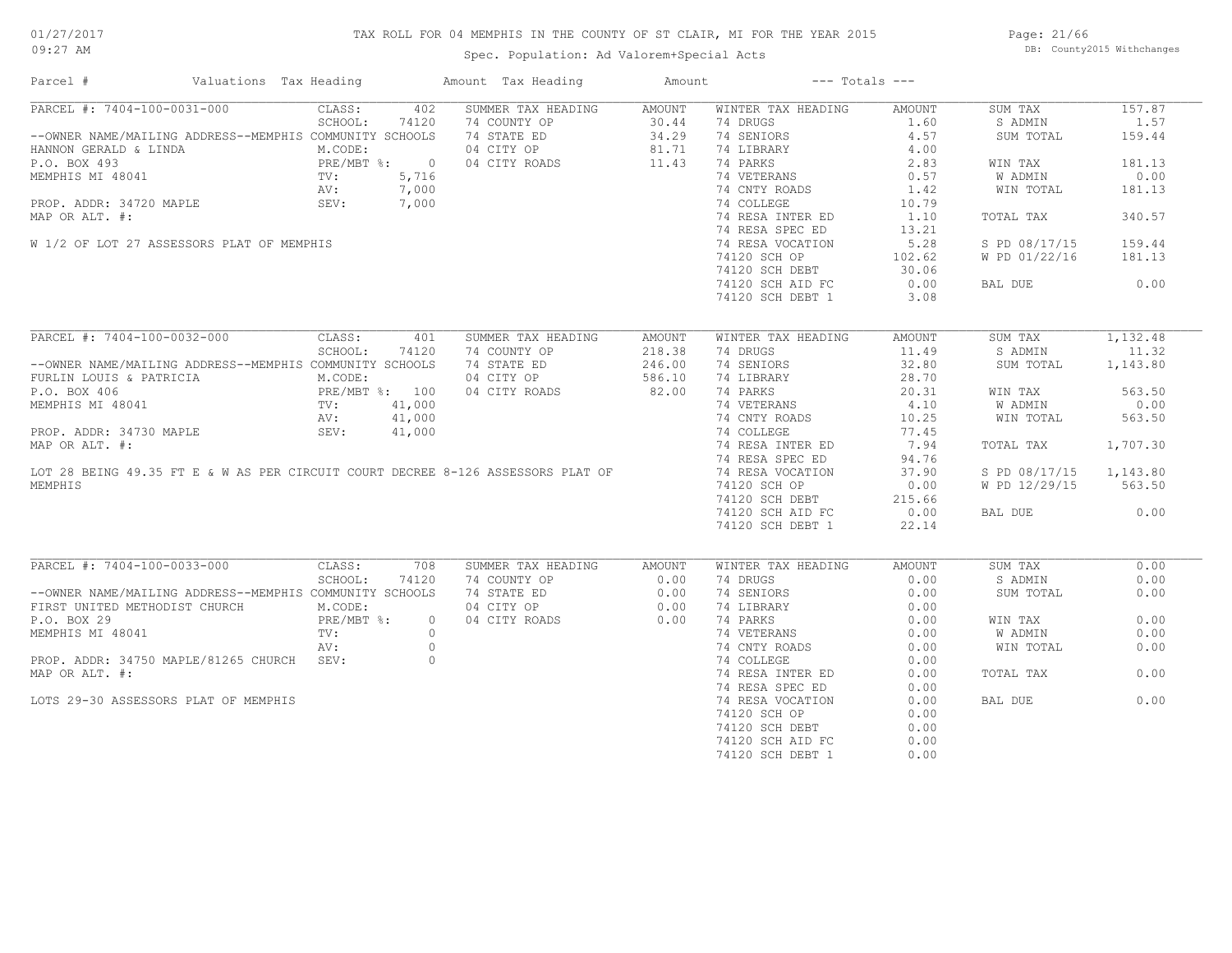## TAX ROLL FOR 04 MEMPHIS IN THE COUNTY OF ST CLAIR, MI FOR THE YEAR 2015

Spec. Population: Ad Valorem+Special Acts

Page: 22/66 DB: County2015 Withchanges

| Parcel #                                                | Valuations Tax Heading       | Amount Tax Heading | Amount        |                    | $---$ Totals $---$ |               |           |
|---------------------------------------------------------|------------------------------|--------------------|---------------|--------------------|--------------------|---------------|-----------|
| PARCEL #: 7404-100-0034-000                             | CLASS:<br>401                | SUMMER TAX HEADING | <b>AMOUNT</b> | WINTER TAX HEADING | AMOUNT             | SUM TAX       | 1,312.02  |
|                                                         | SCHOOL:<br>74120             | 74 COUNTY OP       | 253.00        | 74 DRUGS           | 13.31              | S ADMIN       | 13.12     |
| --OWNER NAME/MAILING ADDRESS--MEMPHIS COMMUNITY SCHOOLS |                              | 74 STATE ED        | 285.00        | 74 SENIORS         | 38.00              | SUM TOTAL     | 1,325.14  |
| DREWEK ROBERT J                                         | M.CODE:<br>00001             | 04 CITY OP         | 679.02        | 74 LIBRARY         | 33.25              |               |           |
| 81235 CHURCH                                            | PRE/MBT %: 100               | 04 CITY ROADS      | 95.00         | 74 PARKS           | 23.53              | WIN TAX       | 652.83    |
| MEMPHIS MI 48041                                        | TV:<br>47,500                |                    |               | 74 VETERANS        | 4.75               | W ADMIN       | 0.00      |
|                                                         | 47,500<br>AV:                |                    |               | 74 CNTY ROADS      | 11.87              | WIN TOTAL     | 652.83    |
| PROP. ADDR: 81235 CHURCH                                | SEV:<br>47,500               |                    |               | 74 COLLEGE         | 89.73              |               |           |
| MAP OR ALT. #:                                          |                              |                    |               | 74 RESA INTER ED   | 9.20               | TOTAL TAX     | 1,977.97  |
|                                                         |                              |                    |               | 74 RESA SPEC ED    | 109.78             |               |           |
| LOT 31 ASSESSORS PLAT OF MEMPHIS                        |                              |                    |               | 74 RESA VOCATION   | 43.91              | S PD 08/25/15 | 1,325.14  |
|                                                         |                              |                    |               | 74120 SCH OP       | 0.00               | W PD 12/30/15 | 652.83    |
|                                                         |                              |                    |               | 74120 SCH DEBT     | 249.85             |               |           |
|                                                         |                              |                    |               | 74120 SCH AID FC   | 0.00               | BAL DUE       | 0.00      |
|                                                         |                              |                    |               | 74120 SCH DEBT 1   | 25.65              |               |           |
|                                                         |                              |                    |               |                    |                    |               |           |
|                                                         |                              |                    |               |                    |                    |               |           |
| PARCEL #: 7404-100-0035-000                             | CLASS:<br>401                | SUMMER TAX HEADING | <b>AMOUNT</b> | WINTER TAX HEADING | <b>AMOUNT</b>      | SUM TAX       | 1,654.53  |
|                                                         | SCHOOL:<br>74120             | 74 COUNTY OP       | 319.05        | 74 DRUGS           | 16.78              | S ADMIN       | 16.54     |
| --OWNER NAME/MAILING ADDRESS--MEMPHIS COMMUNITY SCHOOLS |                              | 74 STATE ED        | 359.40        | 74 SENIORS         | 47.92              | SUM TOTAL     | 1,671.07  |
| WALSH NICKOLAS & SARA                                   | M.CODE:                      | 04 CITY OP         | 856.28        | 74 LIBRARY         | 41.93              |               |           |
| 81170 BELLE RIVER                                       | PRE/MBT %: 100               | 04 CITY ROADS      | 119.80        | 74 PARKS           | 29.67              | WIN TAX       | 823.23    |
| MEMPHIS MI 48041                                        | TV:<br>59,900                |                    |               | 74 VETERANS        | 5.99               | W ADMIN       | 0.00      |
|                                                         | 59,900<br>AV:                |                    |               | 74 CNTY ROADS      | 14.97              | WIN TOTAL     | 823.23    |
| PROP. ADDR: 81170 BELLE RIVER                           | SEV: 59,900                  |                    |               | 74 COLLEGE         | 113.15             |               |           |
| MAP OR ALT. #:                                          |                              |                    |               | 74 RESA INTER ED   | 11.60              | TOTAL TAX     | 2,494.30  |
|                                                         |                              |                    |               | 74 RESA SPEC ED    | 138.44             |               |           |
| LOT 32 ASSESSORS PLAT OF MEMPHIS                        |                              |                    |               | 74 RESA VOCATION   | 55.37              | S PD 08/10/15 | 1,671.07  |
|                                                         |                              |                    |               | 74120 SCH OP       | 0.00               |               |           |
|                                                         |                              |                    |               | 74120 SCH DEBT     | 315.07             | BAL DUE       | 823.23    |
|                                                         |                              |                    |               | 74120 SCH AID FC   | 0.00               |               |           |
|                                                         |                              |                    |               | 74120 SCH DEBT 1   | 32.34              |               |           |
|                                                         |                              |                    |               |                    |                    |               |           |
| PARCEL #: 7404-100-0036-000                             |                              |                    |               |                    |                    |               | 1,102.10  |
|                                                         | CLASS:<br>401                | SUMMER TAX HEADING | <b>AMOUNT</b> | WINTER TAX HEADING | <b>AMOUNT</b>      | SUM TAX       |           |
|                                                         | SCHOOL:<br>74120             | 74 COUNTY OP       | 212.52        | 74 DRUGS           | 11.18              | S ADMIN       | 11.02     |
| --OWNER NAME/MAILING ADDRESS--MEMPHIS COMMUNITY SCHOOLS |                              | 74 STATE ED        | 239.40        | 74 SENIORS         | 31.92              | SUM TOTAL     | 1, 113.12 |
| PHILLIPS MARILYN                                        | M.CODE:                      | 04 CITY OP         | 570.38        | 74 LIBRARY         | 27.93              |               |           |
| 81112 BELLE RIVER                                       | PRE/MBT %: 0                 | 04 CITY ROADS      | 79.80         | 74 PARKS           | 19.76              | WIN TAX       | 1,264.69  |
| MEMPHIS MI 48041                                        | 39,900<br>TV:                |                    |               | 74 VETERANS        | 3.99               | W ADMIN       | 0.00      |
|                                                         | 39,900<br>AV:<br>AV:<br>SEV: |                    |               | 74 CNTY ROADS      | 9.97               | WIN TOTAL     | 1,264.69  |
| PROP. ADDR: 81140 BELLE RIVER                           | 39,900                       |                    |               | 74 COLLEGE         | 75.37              |               |           |
| MAP OR ALT. #:                                          |                              |                    |               | 74 RESA INTER ED   | 7.73               | TOTAL TAX     | 2,377.81  |
|                                                         |                              |                    |               | 74 RESA SPEC ED    | 92.22              |               |           |
| LOT 33 ASSESSORS PLAT OF MEMPHIS                        |                              |                    |               | 74 RESA VOCATION   | 36.88              | S PD 08/26/15 | 1,113.12  |
|                                                         |                              |                    |               | 74120 SCH OP       | 716.33             | W PD 02/10/16 | 1,264.69  |
|                                                         |                              |                    |               | 74120 SCH DEBT     | 209.87             |               |           |
|                                                         |                              |                    |               | 74120 SCH AID FC   | 0.00               | BAL DUE       | 0.00      |
|                                                         |                              |                    |               | 74120 SCH DEBT 1   | 21.54              |               |           |
|                                                         |                              |                    |               |                    |                    |               |           |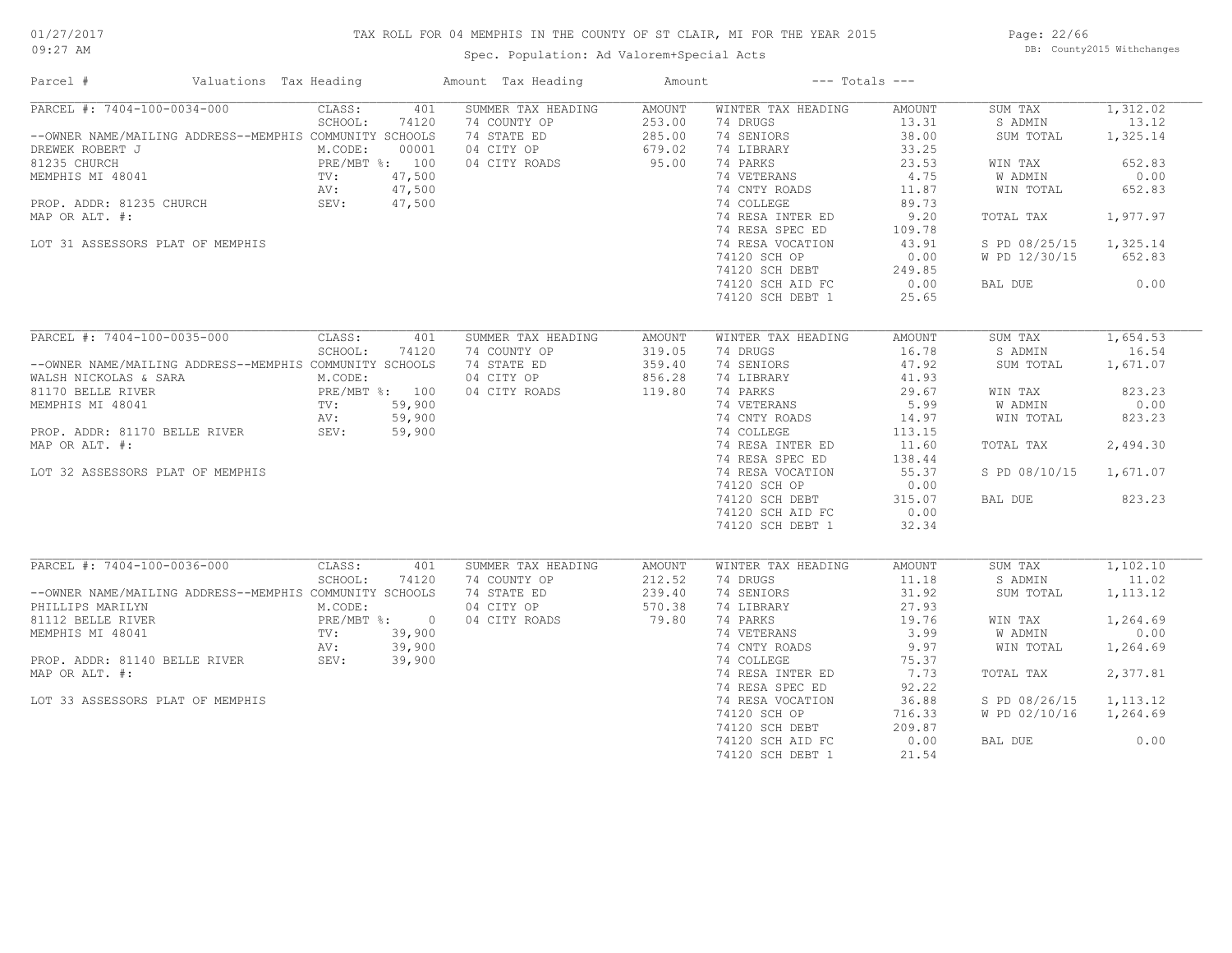## TAX ROLL FOR 04 MEMPHIS IN THE COUNTY OF ST CLAIR, MI FOR THE YEAR 2015

Spec. Population: Ad Valorem+Special Acts

Page: 23/66 DB: County2015 Withchanges

| Parcel #                                                                                                                                                                                                                                       | Valuations Tax Heading |         |       | Amount Tax Heading                                                                     | Amount | $---$ Totals $---$                                                                                             |                                                          |                        |          |
|------------------------------------------------------------------------------------------------------------------------------------------------------------------------------------------------------------------------------------------------|------------------------|---------|-------|----------------------------------------------------------------------------------------|--------|----------------------------------------------------------------------------------------------------------------|----------------------------------------------------------|------------------------|----------|
| PARCEL #: 7404-100-0037-000 CLASS: 401 SUMMER TAX HEADING AMOUNT                                                                                                                                                                               |                        |         |       |                                                                                        |        | WINTER TAX HEADING                                                                                             |                                                          | SUM TAX                | 1,557.86 |
|                                                                                                                                                                                                                                                |                        | SCHOOL: | 74120 |                                                                                        |        | 74 DRUGS                                                                                                       |                                                          | S ADMIN                | 15.57    |
| --OWNER NAME/MAILING ADDRESS--MEMPHIS COMMUNITY SCHOOLS                                                                                                                                                                                        |                        |         |       | 74 COUNTY OP 300.41<br>74 STATE ED 338.40<br>04 CITY OP 806.25<br>04 CITY ROADS 112.80 |        | 74 SENIORS                                                                                                     | $\frac{15AD1N}{45.12}$<br>45.12<br>$\frac{45.12}{29.48}$ | SUM TOTAL              | 1,573.43 |
| PHILLIPS ROBERT II M.CODE:<br>81112 BELLE RIVER PRE/MBT %: 100<br>MEMPHIS MI 48041 TV: 56,400<br>PROP. ADDR: 81112 BELLE RIVER SEV: 56,400                                                                                                     |                        |         |       |                                                                                        |        | 74 LIBRARY<br>74 LIBRARY<br>74 PARKS<br>74 VETERANS<br>74 CNTY ROADS<br>74 CNTY ROADS<br>14.10                 |                                                          |                        |          |
|                                                                                                                                                                                                                                                |                        |         |       |                                                                                        |        |                                                                                                                |                                                          | WIN TAX                | 775.15   |
| MEMPHIS MI 48041<br>MEMPHIS MI 48041<br>PROP. ADDR: 81112 BELLE RIVER<br>MAP OR ALT. #:<br>LOT 34 & N 5 FT OF LOT 35 EXC E 134 FT THEREOF. ASSESSORS PLAT OF MEMPHIS<br>MAP OR ALT. #:<br>LOT 34 & N 5 FT OF LOT 35 EXC E 134 FT THEREOF.      |                        |         |       |                                                                                        |        |                                                                                                                |                                                          | W ADMIN                | 0.00     |
|                                                                                                                                                                                                                                                |                        |         |       |                                                                                        |        |                                                                                                                |                                                          | WIN TOTAL              | 775.15   |
|                                                                                                                                                                                                                                                |                        |         |       |                                                                                        |        |                                                                                                                |                                                          |                        |          |
|                                                                                                                                                                                                                                                |                        |         |       |                                                                                        |        | 74 RESA INTER ED                                                                                               | 106.54                                                   |                        |          |
|                                                                                                                                                                                                                                                |                        |         |       |                                                                                        |        |                                                                                                                | 10.93                                                    | TOTAL TAX              | 2,348.58 |
|                                                                                                                                                                                                                                                |                        |         |       |                                                                                        |        |                                                                                                                | 130.35                                                   |                        |          |
|                                                                                                                                                                                                                                                |                        |         |       |                                                                                        |        |                                                                                                                | 52.14                                                    | S PD 08/26/15 1,573.43 |          |
|                                                                                                                                                                                                                                                |                        |         |       |                                                                                        |        | 74120 SCH OP                                                                                                   | 0.00                                                     | W PD 02/10/16 775.15   |          |
|                                                                                                                                                                                                                                                |                        |         |       |                                                                                        |        | 74120 SCH DEBT<br>74120 SCH DEBT 296.66<br>74120 SCH AID FC 0.00                                               |                                                          |                        |          |
|                                                                                                                                                                                                                                                |                        |         |       |                                                                                        |        |                                                                                                                |                                                          | BAL DUE 0.00           |          |
|                                                                                                                                                                                                                                                |                        |         |       |                                                                                        |        | 74120 SCH DEBT 1                                                                                               | 30.45                                                    |                        |          |
|                                                                                                                                                                                                                                                |                        |         |       |                                                                                        |        |                                                                                                                |                                                          |                        |          |
| 3CHOOL: 74120 74 COUNTY OF 31.91<br>2CHOOL: 74120 74 COUNTY OF 31.91<br>2CHOOL: 74120 74 COUNTY OF 31.91<br>2SLAME BELLE RIVER<br>2SLAME BELLE RIVER<br>2SLAME BELLE RIVER<br>2SLAME BELLE RIVER<br>2SCAME BELLE RIVER<br>2NODE: 04 CITY ROADS |                        |         |       |                                                                                        |        | WINTER TAX HEADING                                                                                             | AMOUNT                                                   | SUM TAX                | 165.49   |
|                                                                                                                                                                                                                                                |                        |         |       |                                                                                        |        | 74 DRUGS And The Second State State State State State State State State State State State State State State St | 1.67                                                     | S ADMIN                | 1.65     |
|                                                                                                                                                                                                                                                |                        |         |       |                                                                                        |        | 74 SENIORS                                                                                                     | 4.79                                                     | SUM TOTAL              | 167.14   |
|                                                                                                                                                                                                                                                |                        |         |       |                                                                                        |        |                                                                                                                |                                                          |                        |          |
|                                                                                                                                                                                                                                                |                        |         |       |                                                                                        |        | 74 LIBRARY 4.19<br>74 PARKS 2.96<br>74 VETERANS 2.96<br>74 CNTY ROADS 1.49                                     |                                                          | WIN TAX                | 82.27    |
| MEMPHIS MI 48041<br>MEMPHIS MI 48041<br>PROP. ADDR: 81080 BELLE RIVER<br>MAP OR ALT. #:<br>LOT 35 EXC E 134 FT & EXC N 5 FT OF THE REMAINDER. ASSESSORS PLAT OF MEMPHIS<br>MAP OR ALT. #:<br>LOT 35 EXC E 134 FT & EXC N 5 FT OF THE REMAI     |                        |         |       |                                                                                        |        |                                                                                                                |                                                          |                        |          |
|                                                                                                                                                                                                                                                |                        |         |       |                                                                                        |        |                                                                                                                |                                                          | W ADMIN                | 0.00     |
|                                                                                                                                                                                                                                                |                        |         |       |                                                                                        |        |                                                                                                                |                                                          | WIN TOTAL              | 82.27    |
|                                                                                                                                                                                                                                                |                        |         |       |                                                                                        |        |                                                                                                                | 11.31                                                    |                        |          |
|                                                                                                                                                                                                                                                |                        |         |       |                                                                                        |        | 74 RESA INTER ED 1.16                                                                                          |                                                          | TOTAL TAX              | 249.41   |
|                                                                                                                                                                                                                                                |                        |         |       |                                                                                        |        |                                                                                                                | 13.84                                                    |                        |          |
|                                                                                                                                                                                                                                                |                        |         |       |                                                                                        |        |                                                                                                                | 5.53                                                     | S PD 08/26/15          | 167.14   |
|                                                                                                                                                                                                                                                |                        |         |       |                                                                                        |        | 74120 SCH OP                                                                                                   | 0.00                                                     | W PD 02/10/16 82.27    |          |
|                                                                                                                                                                                                                                                |                        |         |       |                                                                                        |        | 74120 SCH DEBT<br>74120 SCH DEBT 31.51<br>74120 SCH AID FC 0.00                                                |                                                          |                        |          |
|                                                                                                                                                                                                                                                |                        |         |       |                                                                                        |        |                                                                                                                |                                                          | BAL DUE                | 0.00     |
|                                                                                                                                                                                                                                                |                        |         |       |                                                                                        |        | 74120 SCH DEBT 1                                                                                               | 3.23                                                     |                        |          |
|                                                                                                                                                                                                                                                |                        |         |       |                                                                                        |        |                                                                                                                |                                                          |                        |          |
| PARCEL #: 7404-100-0039-000 CLASS:                                                                                                                                                                                                             |                        |         | 401   | SUMMER TAX HEADING                                                                     | AMOUNT | WINTER TAX HEADING                                                                                             | AMOUNT                                                   | SUM TAX                | 773.40   |
|                                                                                                                                                                                                                                                |                        | SCHOOL: | 74120 |                                                                                        |        | 74 DRUGS                                                                                                       | 7.84                                                     | S ADMIN                | 7.73     |
| --OWNER NAME/MAILING ADDRESS--MEMPHIS COMMUNITY SCHOOLS                                                                                                                                                                                        |                        |         |       |                                                                                        |        | 74 SENIORS                                                                                                     | 22.40                                                    | SUM TOTAL              | 781.13   |
|                                                                                                                                                                                                                                                |                        |         |       |                                                                                        |        |                                                                                                                |                                                          |                        |          |
| BENNETT CHARLES W ALCODE: 00001<br>34625 BORDMAN ROAD PRE/MBT $\frac{8}{100001}$<br>MEMPHIS MI 48041 TV: 28,000<br>PROP. ADDR: 34625 BORDMAN SEV: 28,000                                                                                       |                        |         |       | 74 COUNTY OP 149.14<br>74 STATE ED 168.00<br>04 CITY OP 400.26<br>04 CITY ROADS 56.00  |        | 74 SENTONS<br>74 LIBRARY 19.60<br>74 PARKS 13.87<br>2.80                                                       |                                                          |                        |          |
|                                                                                                                                                                                                                                                |                        |         |       |                                                                                        |        |                                                                                                                |                                                          | WIN TAX                | 887.49   |
|                                                                                                                                                                                                                                                |                        |         |       |                                                                                        |        | 74 VETERANS 2.80<br>74 CNTY ROADS 7.00                                                                         |                                                          | W ADMIN                | 0.00     |
|                                                                                                                                                                                                                                                |                        |         |       |                                                                                        |        |                                                                                                                |                                                          | WIN TOTAL              | 887.49   |
|                                                                                                                                                                                                                                                |                        |         |       |                                                                                        |        | 74 COLLEGE                                                                                                     | 52.89                                                    |                        |          |
| MAP OR ALT. #:                                                                                                                                                                                                                                 |                        |         |       |                                                                                        |        | 74 RESA INTER ED 5.42                                                                                          |                                                          | TOTAL TAX              | 1,668.62 |
|                                                                                                                                                                                                                                                |                        |         |       |                                                                                        |        | 74 RESA SPEC ED                                                                                                | 64.71                                                    |                        |          |
| LOT 36 ASSESSORS PLAT OF MEMPHIS                                                                                                                                                                                                               |                        |         |       |                                                                                        |        | 74 RESA VOCATION                                                                                               | 25.88                                                    | S PD 08/25/15          | 781.13   |
|                                                                                                                                                                                                                                                |                        |         |       |                                                                                        |        | 74120 SCH OP                                                                                                   | 502.68                                                   | W PD 12/30/15          | 887.49   |
|                                                                                                                                                                                                                                                |                        |         |       |                                                                                        |        | 74120 SCH DEBT                                                                                                 | 147.28                                                   |                        |          |
|                                                                                                                                                                                                                                                |                        |         |       |                                                                                        |        | 74120 SCH AID FC                                                                                               | 0.00                                                     | BAL DUE                | 0.00     |
|                                                                                                                                                                                                                                                |                        |         |       |                                                                                        |        |                                                                                                                | 15.12                                                    |                        |          |
|                                                                                                                                                                                                                                                |                        |         |       |                                                                                        |        | 74120 SCH DEBT 1                                                                                               |                                                          |                        |          |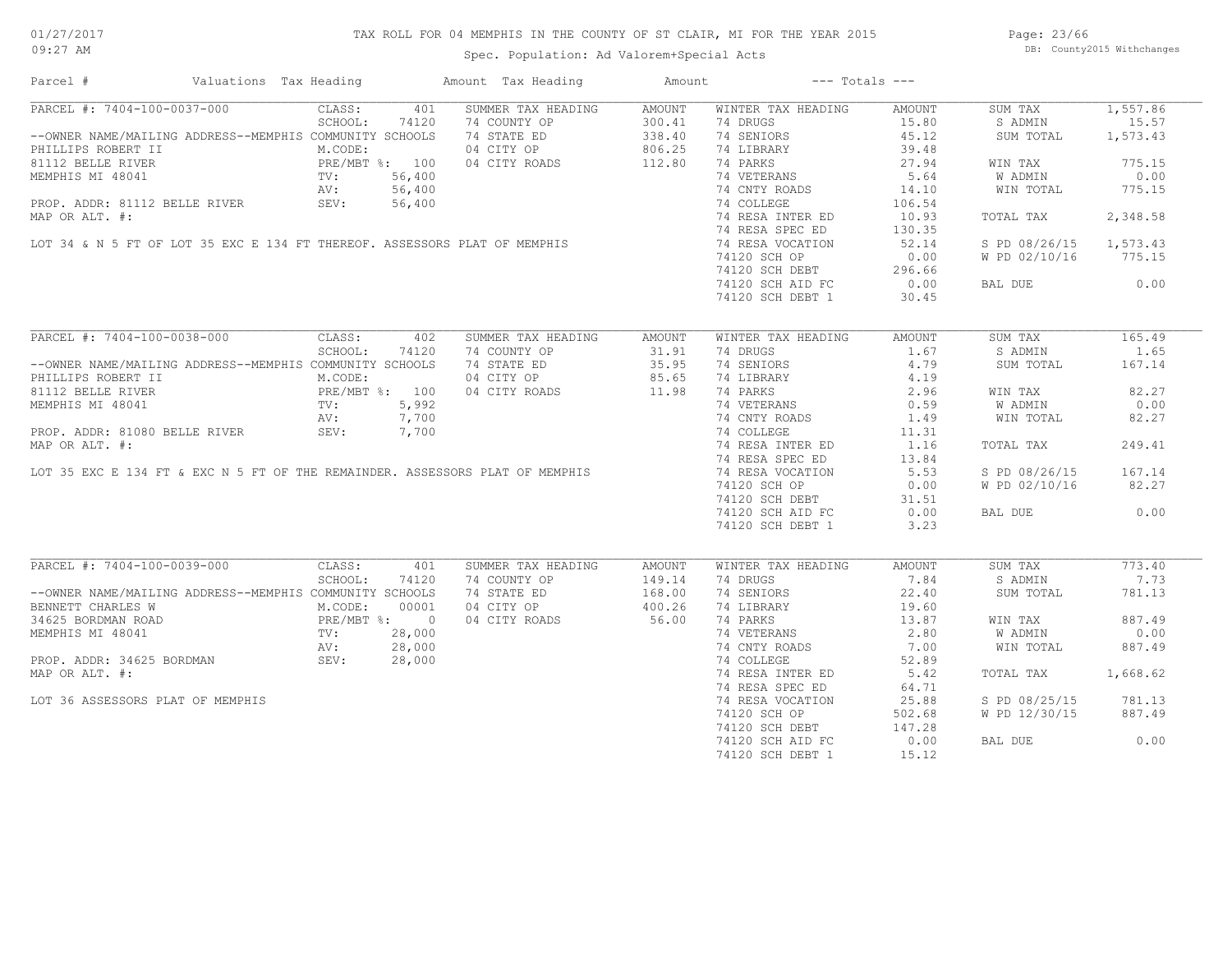## TAX ROLL FOR 04 MEMPHIS IN THE COUNTY OF ST CLAIR, MI FOR THE YEAR 2015

Spec. Population: Ad Valorem+Special Acts

Page: 24/66 DB: County2015 Withchanges

| Parcel #                                                | Valuations Tax Heading         | Amount Tax Heading | Amount        |                    | $---$ Totals $---$ |               |          |
|---------------------------------------------------------|--------------------------------|--------------------|---------------|--------------------|--------------------|---------------|----------|
| PARCEL #: 7404-100-0040-000                             | 401<br>CLASS:                  | SUMMER TAX HEADING | <b>AMOUNT</b> | WINTER TAX HEADING | <b>AMOUNT</b>      | SUM TAX       | 1,055.15 |
|                                                         | SCHOOL:<br>74120               | 74 COUNTY OP       | 203.47        | 74 DRUGS           | 10.70              | S ADMIN       | 10.55    |
| --OWNER NAME/MAILING ADDRESS--MEMPHIS COMMUNITY SCHOOLS |                                | 74 STATE ED        | 229.20        | 74 SENIORS         | 30.56              | SUM TOTAL     | 1,065.70 |
| FISER PATRICIA                                          | M.CODE:                        | 04 CITY OP         | 546.08        | 74 LIBRARY         | 26.74              |               |          |
| 34649 BORDMAN                                           | PRE/MBT %: 75                  | 04 CITY ROADS      | 76.40         | 74 PARKS           | 18.92              | WIN TAX       | 696.45   |
| MEMPHIS MI 48041                                        | 38,200<br>TV:                  |                    |               | 74 VETERANS        | 3.82               | W ADMIN       | 0.00     |
|                                                         | 38,200<br>AV:                  |                    |               | 74 CNTY ROADS      | 9.55               | WIN TOTAL     | 696.45   |
| PROP. ADDR: 34649 BORDMAN                               | SEV:<br>38,200                 |                    |               | 74 COLLEGE         | 72.16              |               |          |
| MAP OR ALT. #:                                          |                                |                    |               | 74 RESA INTER ED   | 7.40               | TOTAL TAX     | 1,762.15 |
|                                                         |                                |                    |               | 74 RESA SPEC ED    | 88.29              |               |          |
| LOT 37 ASSESSORS PLAT OF MEMPHIS                        |                                |                    |               | 74 RESA VOCATION   | 35.31              | S PD 08/19/15 | 1,065.70 |
|                                                         |                                |                    |               | 74120 SCH OP       | 171.45             |               |          |
|                                                         |                                |                    |               | 74120 SCH DEBT     | 200.93             | BAL DUE       | 696.45   |
|                                                         |                                |                    |               | 74120 SCH AID FC   | 0.00               |               |          |
|                                                         |                                |                    |               | 74120 SCH DEBT 1   | 20.62              |               |          |
|                                                         |                                |                    |               |                    |                    |               |          |
| PARCEL #: 7404-100-0041-000                             | 201<br>CLASS:                  | SUMMER TAX HEADING | AMOUNT        | WINTER TAX HEADING | <b>AMOUNT</b>      | SUM TAX       | 1,850.65 |
|                                                         | SCHOOL:<br>74120               | 74 COUNTY OP       | 356.87        | 74 DRUGS           | 18.78              | S ADMIN       | 18.50    |
| --OWNER NAME/MAILING ADDRESS--MEMPHIS COMMUNITY SCHOOLS |                                | 74 STATE ED        | 402.00        | 74 SENIORS         | 53.60              | S INTRST      | 111.04   |
| KENDALL GARY & JUDY                                     | M.CODE:                        | 04 CITY OP         | 957.78        | 74 LIBRARY         | 46.90              | SUM TOTAL     | 1,980.19 |
| 1021 RILEY CENTER ROAD                                  | $PRE/MBT$ %:<br>$\overline{0}$ | 04 CITY ROADS      | 134.00        | 74 PARKS           | 33.19              |               |          |
| RILEY MI 48041                                          | TV:<br>67,000                  |                    |               | 74 VETERANS        | 6.70               | WIN TAX       | 2,123.71 |
|                                                         | 67,000<br>AV:                  |                    |               | 74 CNTY ROADS      | 16.75              | W ADMIN       | 0.00     |
| PROP. ADDR: 34699 BORDMAN                               | SEV:<br>67,000                 |                    |               | 74 COLLEGE         | 126.56             | WIN TOTAL     | 2,123.71 |
| MAP OR ALT. #:                                          |                                |                    |               | 74 RESA INTER ED   | 12.98              |               |          |
|                                                         |                                |                    |               | 74 RESA SPEC ED    | 154.85             | TOTAL TAX     | 4,103.90 |
| LOT 38 & E 134 FT OF LOT 35 ASSESSORS PLAT OF MEMPHIS   |                                |                    |               | 74 RESA VOCATION   | 61.94              |               |          |
|                                                         |                                |                    |               | 74120 SCH OP       | 1,202.86           | BAL DUE       | 4,103.90 |
|                                                         |                                |                    |               |                    |                    |               |          |
|                                                         |                                |                    |               | 74120 SCH DEBT     | 352.42             |               |          |
|                                                         |                                |                    |               | 74120 SCH AID FC   | 0.00               |               |          |
|                                                         |                                |                    |               | 74120 SCH DEBT 1   | 36.18              |               |          |
|                                                         |                                |                    |               |                    |                    |               |          |
| PARCEL #: 7404-100-0042-000                             | CLASS:<br>401                  | SUMMER TAX HEADING | AMOUNT        | WINTER TAX HEADING | <b>AMOUNT</b>      | SUM TAX       | 1,817.51 |
|                                                         | SCHOOL:<br>74120               | 74 COUNTY OP       | 350.48        | 74 DRUGS           | 18.44              | S ADMIN       | 18.17    |
| --OWNER NAME/MAILING ADDRESS--MEMPHIS COMMUNITY SCHOOLS |                                | 74 STATE ED        | 394.80        | 74 SENIORS         | 52.64              | SUM TOTAL     | 1,835.68 |
| KOCH SHANE M & TERI A                                   | M.CODE:<br>00001               | 04 CITY OP         | 940.63        | 74 LIBRARY         | 46.06              |               |          |
| P.O. BOX 36                                             | PRE/MBT %: 100                 | 04 CITY ROADS      | 131.60        | 74 PARKS           | 32.59              | WIN TAX       | 904.35   |
| MEMPHIS MI 48041                                        | 65,800<br>TV:                  |                    |               | 74 VETERANS        | 6.58               | W ADMIN       | 0.00     |
|                                                         | 65,800<br>AV:                  |                    |               | 74 CNTY ROADS      | 16.45              | WIN TOTAL     | 904.35   |
| PROP. ADDR: 81195 CHURCH                                | 65,800<br>SEV:                 |                    |               | 74 COLLEGE         | 124.30             |               |          |
| MAP OR ALT. #:                                          |                                |                    |               | 74 RESA INTER ED   | 12.75              | TOTAL TAX     | 2,740.03 |
|                                                         |                                |                    |               | 74 RESA SPEC ED    | 152.08             |               |          |
| LOT 39 ASSESSORS PLAT OF MEMPHIS                        |                                |                    |               | 74 RESA VOCATION   | 60.83              | S PD 08/31/15 | 1,835.68 |
|                                                         |                                |                    |               | 74120 SCH OP       | 0.00               | W PD 12/30/15 | 904.35   |
|                                                         |                                |                    |               | 74120 SCH DEBT     | 346.10             |               |          |
|                                                         |                                |                    |               | 74120 SCH AID FC   | 0.00               | BAL DUE       | 0.00     |
|                                                         |                                |                    |               | 74120 SCH DEBT 1   | 35.53              |               |          |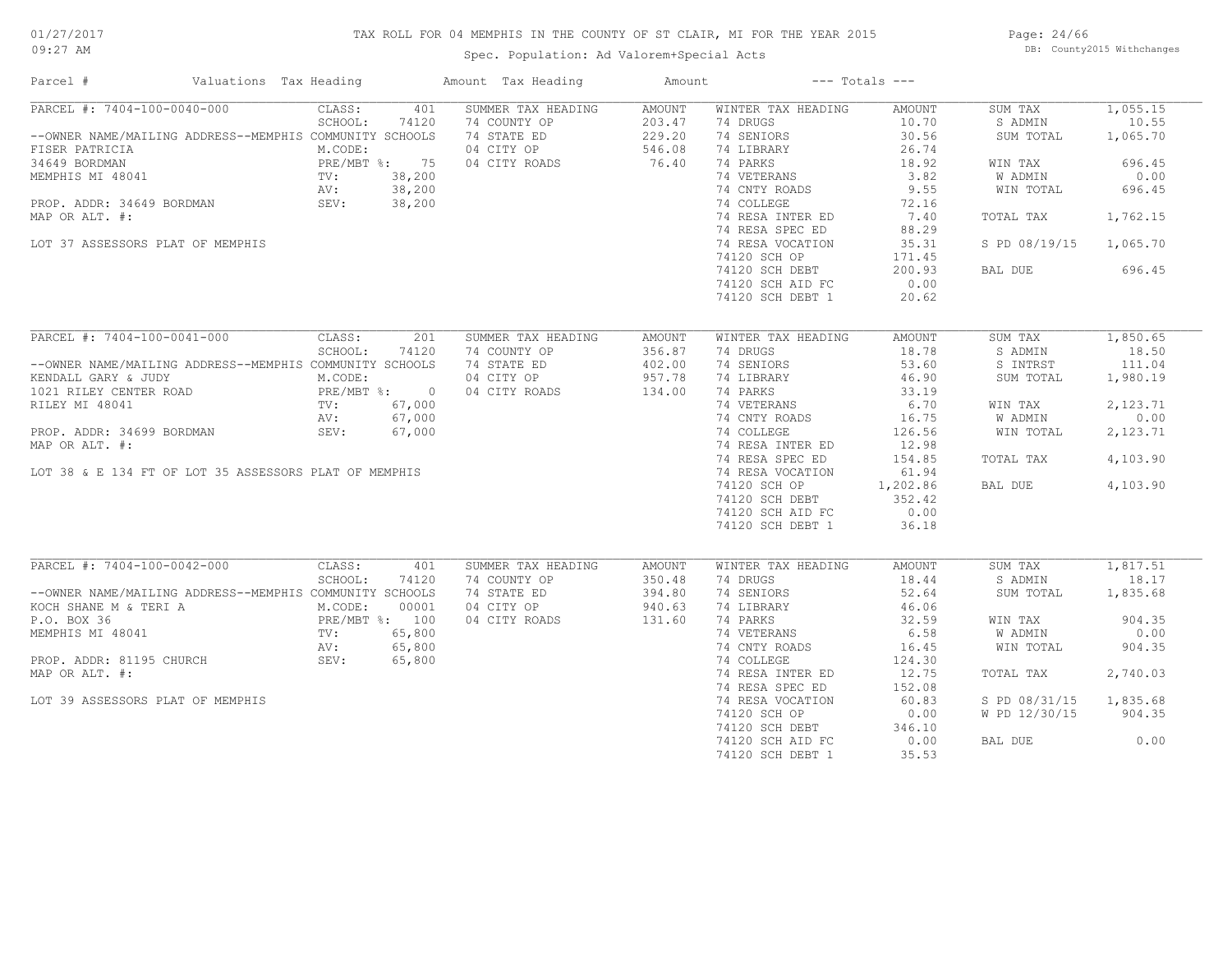## TAX ROLL FOR 04 MEMPHIS IN THE COUNTY OF ST CLAIR, MI FOR THE YEAR 2015

Spec. Population: Ad Valorem+Special Acts

Page: 25/66 DB: County2015 Withchanges

| Valuations Tax Heading<br>Parcel #                      |                                            | Amount Tax Heading | Amount        | $---$ Totals $---$ |        |               |          |
|---------------------------------------------------------|--------------------------------------------|--------------------|---------------|--------------------|--------|---------------|----------|
| PARCEL #: 7404-100-0043-000                             | CLASS:<br>401                              | SUMMER TAX HEADING | <b>AMOUNT</b> | WINTER TAX HEADING | AMOUNT | SUM TAX       | 1,784.15 |
|                                                         | SCHOOL:<br>74120                           | 74 COUNTY OP       | 344.05        | 74 DRUGS           | 18.10  | S ADMIN       | 17.84    |
| --OWNER NAME/MAILING ADDRESS--MEMPHIS COMMUNITY SCHOOLS |                                            | 74 STATE ED        | 387.55        | 74 SENIORS         | 51.67  | SUM TOTAL     | 1,801.99 |
| ZWIESELE EDWARD                                         | M.CODE:<br>00001                           | 04 CITY OP         | 923.37        | 74 LIBRARY         | 45.21  |               |          |
| 81155 CHURCH ST.                                        | PRE/MBT %: 100<br>PRE/N<br>TV:<br>AV:      | 04 CITY ROADS      | 129.18        | 74 PARKS           | 31.99  | WIN TAX       | 887.72   |
| MEMPHIS MI 48041                                        | 64,593                                     |                    |               | 74 VETERANS        | 6.45   | W ADMIN       | 0.00     |
|                                                         | 68,200                                     |                    |               | 74 CNTY ROADS      | 16.14  | WIN TOTAL     | 887.72   |
| PROP. ADDR: 81155 CHURCH                                | SEV:<br>68,200                             |                    |               | 74 COLLEGE         | 122.02 |               |          |
| MAP OR ALT. #:                                          |                                            |                    |               | 74 RESA INTER ED   | 12.51  | TOTAL TAX     | 2,689.71 |
|                                                         |                                            |                    |               | 74 RESA SPEC ED    | 149.29 |               |          |
| LOT 40 ASSESSORS PLAT OF MEMPHIS                        |                                            |                    |               | 74 RESA VOCATION   | 59.71  | S PD 08/25/15 | 1,801.99 |
|                                                         |                                            |                    |               | 74120 SCH OP       | 0.00   | W PD 12/30/15 | 2,047.37 |
|                                                         |                                            |                    |               | 74120 SCH DEBT     | 339.75 |               |          |
|                                                         |                                            |                    |               | 74120 SCH AID FC   | 0.00   | BAL DUE       | 0.00     |
|                                                         |                                            |                    |               | 74120 SCH DEBT 1   | 34.88  |               |          |
|                                                         |                                            |                    |               |                    |        |               |          |
| PARCEL #: 7404-100-0044-000                             | CLASS:<br>401                              | SUMMER TAX HEADING | <b>AMOUNT</b> | WINTER TAX HEADING | AMOUNT | SUM TAX       | 1,624.66 |
|                                                         |                                            |                    |               |                    |        |               |          |
|                                                         | SCHOOL:<br>74120                           | 74 COUNTY OP       | 313.29        | 74 DRUGS           | 16.48  | S ADMIN       | 16.24    |
| --OWNER NAME/MAILING ADDRESS--MEMPHIS COMMUNITY SCHOOLS |                                            | 74 STATE ED        | 352.91        | 74 SENIORS         | 47.05  | SUM TOTAL     | 1,640.90 |
| DEANER WILLIAM & SHIRLEY                                | M.CODE:                                    | 04 CITY OP         | 840.83        | 74 LIBRARY         | 41.17  |               |          |
| P.O. BOX 4                                              | PRE/MBT %: 100<br>TV: 58,819<br>AV: 60,800 | 04 CITY ROADS      | 117.63        | 74 PARKS           | 29.13  | WIN TAX       | 808.36   |
| MEMPHIS MI 48041                                        |                                            |                    |               | 74 VETERANS        | 5.88   | W ADMIN       | 0.00     |
|                                                         |                                            |                    |               | 74 CNTY ROADS      | 14.70  | WIN TOTAL     | 808.36   |
| PROP. ADDR: 34715 BORDMAN                               | SEV:<br>60,800                             |                    |               | 74 COLLEGE         | 111,11 |               |          |
| MAP OR ALT. #:                                          |                                            |                    |               | 74 RESA INTER ED   | 11.39  | TOTAL TAX     | 2,449.26 |
|                                                         |                                            |                    |               | 74 RESA SPEC ED    | 135.94 |               |          |
| LOT 41 ASSESSORS PLAT OF MEMPHIS                        |                                            |                    |               | 74 RESA VOCATION   | 54.37  | S PD 07/17/15 | 1,640.90 |
|                                                         |                                            |                    |               | 74120 SCH OP       | 0.00   | W PD 12/07/15 | 808.36   |
|                                                         |                                            |                    |               | 74120 SCH DEBT     | 309.38 |               |          |
|                                                         |                                            |                    |               | 74120 SCH AID FC   | 0.00   | BAL DUE       | 0.00     |
|                                                         |                                            |                    |               | 74120 SCH DEBT 1   | 31.76  |               |          |
|                                                         |                                            |                    |               |                    |        |               |          |
| $\overline{\text{PARCH}}$ #: 7404-100-0045-000          | CLASS:<br>401                              | SUMMER TAX HEADING | <b>AMOUNT</b> | WINTER TAX HEADING | AMOUNT | SUM TAX       | 1,323.07 |
|                                                         | SCHOOL:<br>74120                           | 74 COUNTY OP       | 255.13        | 74 DRUGS           | 13.42  | S ADMIN       | 13.23    |
| --OWNER NAME/MAILING ADDRESS--MEMPHIS COMMUNITY SCHOOLS |                                            | 74 STATE ED        | 287.40        | 74 SENIORS         | 38.32  | SUM TOTAL     | 1,336.30 |
| MERRITT KEITH A & ELIZABETH M                           | M.CODE:                                    | 04 CITY OP         | 684.74        | 74 LIBRARY         | 33.53  |               |          |
| 34733 BORDMAN                                           | PRE/MBT %: 100<br>TV: 47,900               | 04 CITY ROADS      | 95.80         | 74 PARKS           | 23.72  | WIN TAX       | 658.31   |
| MEMPHIS MI 48041                                        |                                            |                    |               | 74 VETERANS        | 4.79   | W ADMIN       | 0.00     |
|                                                         | 47,900<br>AV:                              |                    |               | 74 CNTY ROADS      | 11.97  | WIN TOTAL     | 658.31   |
| PROP. ADDR: 34733 BORDMAN                               | SEV:<br>47,900                             |                    |               | 74 COLLEGE         | 90.48  |               |          |
| MAP OR ALT. #:                                          |                                            |                    |               | 74 RESA INTER ED   | 9.28   | TOTAL TAX     | 1,994.61 |
|                                                         |                                            |                    |               | 74 RESA SPEC ED    | 110.71 |               |          |
| LOT 42 ASSESSORS PLAT OF MEMPHIS                        |                                            |                    |               | 74 RESA VOCATION   | 44.28  | S PD 08/28/15 | 1,336.30 |
|                                                         |                                            |                    |               | 74120 SCH OP       | 0.00   | W PD 02/12/16 | 658.31   |
|                                                         |                                            |                    |               | 74120 SCH DEBT     | 251.95 |               |          |
|                                                         |                                            |                    |               | 74120 SCH AID FC   | 0.00   | BAL DUE       | 0.00     |
|                                                         |                                            |                    |               | 74120 SCH DEBT 1   | 25.86  |               |          |
|                                                         |                                            |                    |               |                    |        |               |          |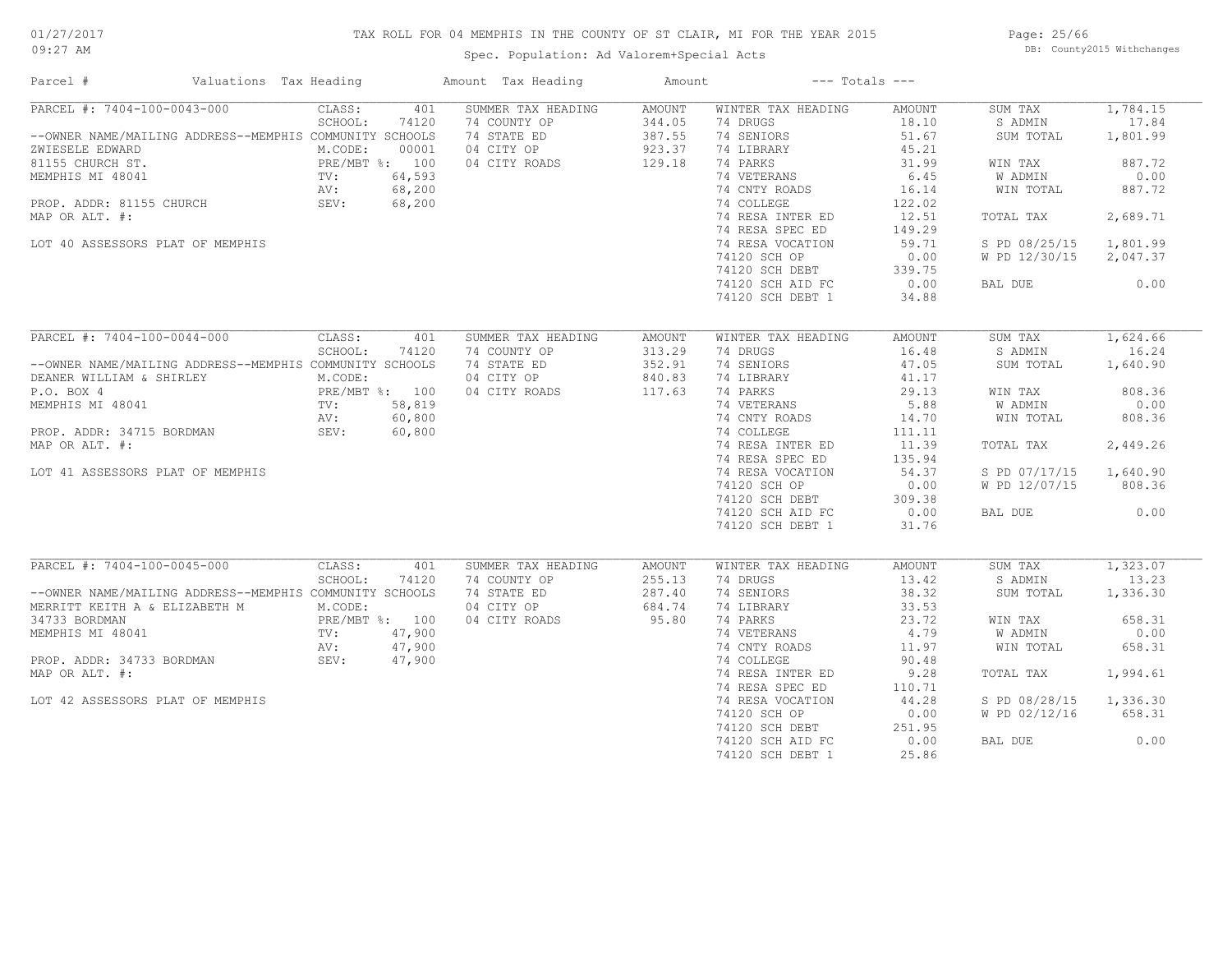## TAX ROLL FOR 04 MEMPHIS IN THE COUNTY OF ST CLAIR, MI FOR THE YEAR 2015

Spec. Population: Ad Valorem+Special Acts

Page: 26/66 DB: County2015 Withchanges

| Parcel #                                                                                                                                                                                                                                                   | Valuations Tax Heading |         |       | Amount Tax Heading                           | Amount |                                      | $---$ Totals $---$ |                        |          |
|------------------------------------------------------------------------------------------------------------------------------------------------------------------------------------------------------------------------------------------------------------|------------------------|---------|-------|----------------------------------------------|--------|--------------------------------------|--------------------|------------------------|----------|
| PARCEL #: 7404-100-0046-000 CLASS:                                                                                                                                                                                                                         |                        |         | 201   | SUMMER TAX HEADING                           | AMOUNT | WINTER TAX HEADING                   | AMOUNT             | SUM TAX                | 4,311.75 |
|                                                                                                                                                                                                                                                            |                        | SCHOOL: | 74120 | 74 COUNTY OP                                 |        | 831.46 74 DRUGS<br>936.60 74 SENIORS | 43.75              | S ADMIN                | 43.11    |
|                                                                                                                                                                                                                                                            |                        |         |       |                                              |        |                                      | 124.88             | SUM TOTAL              | 4,354.86 |
|                                                                                                                                                                                                                                                            |                        |         |       | 04 CITY OP 2, 231.49<br>04 CITY ROADS 312.20 |        | 74 LIBRARY                           | 109.27             |                        |          |
|                                                                                                                                                                                                                                                            |                        |         |       |                                              |        | 74 PARKS                             | 77.33              | WIN TAX                | 4,947.95 |
|                                                                                                                                                                                                                                                            |                        |         |       |                                              |        | 74 VETERANS                          | 15.61              | W ADMIN                | 0.00     |
|                                                                                                                                                                                                                                                            |                        |         |       |                                              |        | 74 CNTY ROADS                        | 39.02              | WIN TOTAL              | 4,947.95 |
|                                                                                                                                                                                                                                                            |                        |         |       |                                              |        | 74 COLLEGE                           | 294.88             |                        |          |
|                                                                                                                                                                                                                                                            |                        |         |       |                                              |        | 74 RESA INTER ED                     | 30.25              | TOTAL TAX              | 9,302.81 |
|                                                                                                                                                                                                                                                            |                        |         |       |                                              |        | 74 RESA SPEC ED                      | 360.79             |                        |          |
| MAP OR ALT. #:<br>MAP OR ALT. #:<br>LOT 43 EXC N 55 FT OF THAT PART LYING E OF W LINE OF LOT 46 EXTD SLY. ASSESSORS                                                                                                                                        |                        |         |       |                                              |        | 74 RESA VOCATION                     | 144.31             | S PD 07/30/15 4,354.86 |          |
|                                                                                                                                                                                                                                                            |                        |         |       |                                              |        | 74120 SCH OP                         | 2,802.49           | W PD 12/14/15 4,947.95 |          |
|                                                                                                                                                                                                                                                            |                        |         |       |                                              |        |                                      |                    |                        |          |
| PLAT OF MEMPHIS                                                                                                                                                                                                                                            |                        |         |       |                                              |        | 74120 SCH DEBT 821.08                |                    |                        |          |
|                                                                                                                                                                                                                                                            |                        |         |       |                                              |        | 74120 SCH AID FC                     | 0.00               | BAL DUE                | 0.00     |
|                                                                                                                                                                                                                                                            |                        |         |       |                                              |        | 74120 SCH DEBT 1                     | 84.29              |                        |          |
| PARCEL #: 7404-100-0047-000                                                                                                                                                                                                                                |                        | CLASS:  | 402   | SUMMER TAX HEADING                           | AMOUNT | WINTER TAX HEADING                   | AMOUNT             | SUM TAX                | 86.24    |
|                                                                                                                                                                                                                                                            |                        | SCHOOL: | 74120 | 74 COUNTY OP                                 | 16.63  | 74 DRUGS                             | 0.87               | S ADMIN                | 0.86     |
| --OWNER NAME/MAILING ADDRESS--MEMPHIS COMMUNITY SCHOOLS                                                                                                                                                                                                    |                        |         |       | 74 STATE ED                                  | 18.73  | 74 SENIORS                           | 2.49               | S INTRST               | 5.17     |
| BIRKETT ROBERT                                                                                                                                                                                                                                             |                        | M.CODE: |       | 04 CITY OP                                   | 44.64  | 74 LIBRARY                           | 2.18               | SUM TOTAL              | 92.27    |
| BIRKETT ROBERT<br>P.O. BOX 542<br>MEMPHIS MI 48041<br>TV: 3,123<br>AV: 4,300<br>AV: 4,300                                                                                                                                                                  |                        |         |       | 04 CITY ROADS                                | 6.24   | 74 PARKS                             | 1.54               |                        |          |
| MEMPHIS MI 48041<br>MEMPHIS MI 48041<br>PROP. ADDR: VACANT<br>MAP OR ALT. #:<br>Sev: 4,300<br>MAP OR ALT. #:<br>Sev: 4,300<br>MAP OR ALT. #:<br>Sev: 4,300<br>MAP OR ALT. #:<br>Sev: 4,300<br>T4 RESA NORES<br>T4 RESA NORES<br>T4 RESA NORES<br>T4 RESA N |                        |         |       |                                              |        |                                      | 0.31               |                        | 42.85    |
|                                                                                                                                                                                                                                                            |                        |         |       |                                              |        | 74 CNTY ROADS 0.78                   |                    | WIN TAX                |          |
|                                                                                                                                                                                                                                                            |                        |         |       |                                              |        |                                      |                    | W ADMIN                | 0.00     |
|                                                                                                                                                                                                                                                            |                        |         |       |                                              |        |                                      | 5.89               | WIN TOTAL              | 42.85    |
|                                                                                                                                                                                                                                                            |                        |         |       |                                              |        |                                      | 0.60               |                        |          |
|                                                                                                                                                                                                                                                            |                        |         |       |                                              |        |                                      | 7.21               | TOTAL TAX              | 135.12   |
|                                                                                                                                                                                                                                                            |                        |         |       |                                              |        |                                      | 2.88               |                        |          |
| LOT 46 EXTD SLY. ASSESSORS PLAT OF MEMPHIS                                                                                                                                                                                                                 |                        |         |       |                                              |        | 74120 SCH OP                         | 0.00               | BAL DUE                | 135.12   |
|                                                                                                                                                                                                                                                            |                        |         |       |                                              |        | 74120 SCH DEBT                       | 16.42              |                        |          |
|                                                                                                                                                                                                                                                            |                        |         |       |                                              |        | 74120 SCH AID FC                     | 0.00               |                        |          |
|                                                                                                                                                                                                                                                            |                        |         |       |                                              |        | 74120 SCH DEBT 1                     | 1.68               |                        |          |
| PARCEL #: 7404-100-0048-000 CLASS:                                                                                                                                                                                                                         |                        |         | 401   | SUMMER TAX HEADING                           | AMOUNT | WINTER TAX HEADING                   | AMOUNT             | SUM TAX                | 832.39   |
|                                                                                                                                                                                                                                                            |                        | SCHOOL: | 74120 | 74 COUNTY OP                                 | 160.51 | 74 DRUGS                             | 8.44               | S ADMIN                | 8.32     |
| --OWNER NAME/MAILING ADDRESS--MEMPHIS COMMUNITY SCHOOLS                                                                                                                                                                                                    |                        |         |       | 74 STATE ED                                  | 180.81 | 74 SENIORS                           | 24.10              | SUM TOTAL              | 840.71   |
| TROMBLEY GARRY & C                                                                                                                                                                                                                                         |                        | M.CODE: |       | 04 CITY OP                                   | 430.80 | 74 LIBRARY                           | 21.09              |                        |          |
| PROPERTY AND THE METALLY AND THE METALLY SUBDISTING TO A BOX 150 PREAMBT \$: 100<br>MEMPHIS MI 48041 TV: 30,136<br>PROP. ADDR: 81139 CHURCH SEV: 41,000                                                                                                    |                        |         |       | 04 CITY ROADS                                | 60.27  | 74 PARKS                             | 14.92              | WIN TAX                | 414.14   |
|                                                                                                                                                                                                                                                            |                        |         |       |                                              |        | 74 VETERANS                          | 3.01               | W ADMIN                | 0.00     |
|                                                                                                                                                                                                                                                            |                        |         |       |                                              |        |                                      | 7.53               | WIN TOTAL              | 414.14   |
|                                                                                                                                                                                                                                                            |                        |         |       |                                              |        | 74 CNTY ROADS                        |                    |                        |          |
|                                                                                                                                                                                                                                                            |                        |         |       |                                              |        | 74 COLLEGE                           | 56.92              |                        |          |
| MAP OR ALT. #:                                                                                                                                                                                                                                             |                        |         |       |                                              |        | 74 RESA INTER ED                     | 5.84               | TOTAL TAX              | 1,254.85 |
|                                                                                                                                                                                                                                                            |                        |         |       |                                              |        | 74 RESA SPEC ED                      | 69.65              |                        |          |
| LOT 44 ASSESSORS PLAT OF MEMPHIS                                                                                                                                                                                                                           |                        |         |       | 41,000<br>41,000<br>41,000                   |        | 74 RESA VOCATION                     | 27.86              | S PD 08/21/15          | 840.71   |
|                                                                                                                                                                                                                                                            |                        |         |       |                                              |        | 74120 SCH OP                         | 0.00               | W PD 01/06/16          | 414.14   |
|                                                                                                                                                                                                                                                            |                        |         |       |                                              |        | $74120$ SCH DEBT                     | 158.51             |                        |          |
|                                                                                                                                                                                                                                                            |                        |         |       |                                              |        | 74120 SCH AID FC                     | 0.00               | BAL DUE                | 0.00     |
|                                                                                                                                                                                                                                                            |                        |         |       |                                              |        | 74120 SCH DEBT 1                     | 16.27              |                        |          |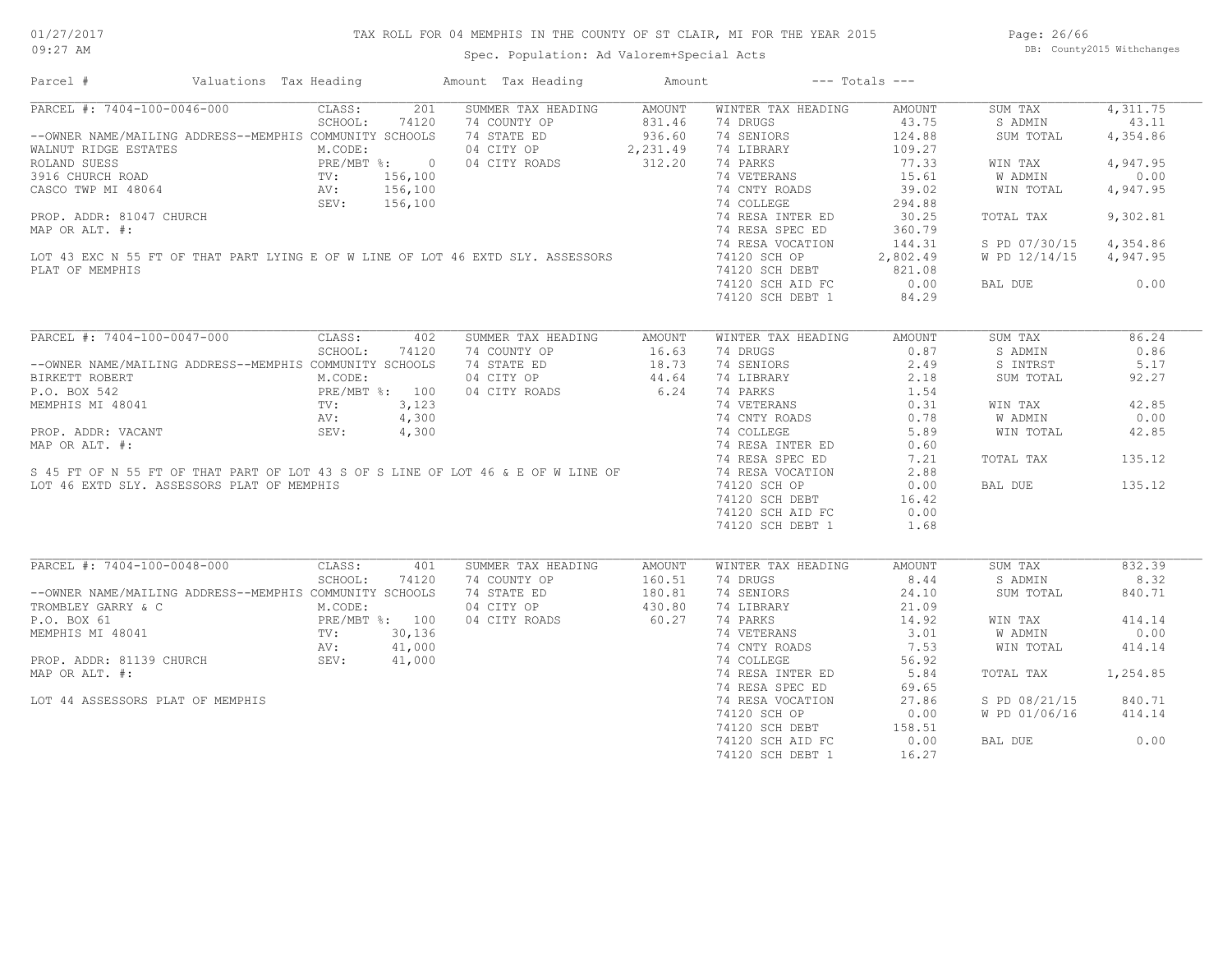## 01/27/2017

## TAX ROLL FOR 04 MEMPHIS IN THE COUNTY OF ST CLAIR, MI FOR THE YEAR 2015

09:27 AM

## Spec. Population: Ad Valorem+Special Acts

Page: 27/66 DB: County2015 Withchanges

| Parcel #<br>Valuations Tax Heading                                            |                                                | Amount Tax Heading | Amount |                    | $---$ Totals $---$    |               |          |
|-------------------------------------------------------------------------------|------------------------------------------------|--------------------|--------|--------------------|-----------------------|---------------|----------|
| PARCEL #: 7404-100-0049-000                                                   | CLASS:<br>401                                  | SUMMER TAX HEADING | AMOUNT | WINTER TAX HEADING | AMOUNT                | SUM TAX       | 809.31   |
|                                                                               | SCHOOL:<br>74120                               | 74 COUNTY OP       | 156.06 | 74 DRUGS           | 8.21                  | S ADMIN       | 8.09     |
| --OWNER NAME/MAILING ADDRESS--MEMPHIS COMMUNITY SCHOOLS                       |                                                | 74 STATE ED        | 175.80 | 74 SENIORS         | 23.44                 | SUM TOTAL     | 817.40   |
| WEHRUM TAMMY J                                                                | M.CODE:                                        | 04 CITY OP         | 418.85 | 74 LIBRARY         | 20.51                 |               |          |
| 81111 CHURCH                                                                  | PRE/MBT %: 100<br>PRE/ME<br>TV:<br>AV:<br>SEV: | 04 CITY ROADS      | 58.60  | 74 PARKS           | 14.51                 | WIN TAX       | 402.67   |
| MEMPHIS MI 48041                                                              | 29,300                                         |                    |        | 74 VETERANS        | 2.93                  | W ADMIN       | 0.00     |
|                                                                               | 29,300                                         |                    |        | 74 CNTY ROADS      | 7.32                  | WIN TOTAL     | 402.67   |
| PROP. ADDR: 81111 CHURCH                                                      | 29,300                                         |                    |        | 74 COLLEGE         | 55.35                 |               |          |
| MAP OR ALT. #:                                                                |                                                |                    |        | 74 RESA INTER ED   | 5.67                  | TOTAL TAX     | 1,220.07 |
|                                                                               |                                                |                    |        | 74 RESA SPEC ED    | 67.72                 |               |          |
| LOT 45 ASSESSORS PLAT OF MEMPHIS                                              |                                                |                    |        | 74 RESA VOCATION   | 27.08                 | S PD 07/21/15 | 817.40   |
|                                                                               |                                                |                    |        | 74120 SCH OP       | 0.00                  | W PD 02/10/16 | 402.67   |
|                                                                               |                                                |                    |        |                    |                       |               |          |
|                                                                               |                                                |                    |        | 74120 SCH DEBT     | 154.11<br>$1.1 + 4.1$ |               |          |
|                                                                               |                                                |                    |        | 74120 SCH AID FC   |                       | BAL DUE       | 0.00     |
|                                                                               |                                                |                    |        | 74120 SCH DEBT 1   | 15.82                 |               |          |
| PARCEL #: 7404-100-0050-000                                                   | CLASS:<br>401                                  | SUMMER TAX HEADING | AMOUNT | WINTER TAX HEADING | <b>AMOUNT</b>         | SUM TAX       | 754.07   |
|                                                                               | SCHOOL:<br>74120                               | 74 COUNTY OP       | 145.41 | 74 DRUGS           | 7.65                  | S ADMIN       | 7.54     |
|                                                                               |                                                | 74 STATE ED        |        | 74 SENIORS         | 21.84                 |               | 45.24    |
| --OWNER NAME/MAILING ADDRESS--MEMPHIS COMMUNITY SCHOOLS                       |                                                |                    | 163.80 |                    |                       | S INTRST      |          |
| BIRKETT ROBERT & K                                                            | M.CODE:                                        | 04 CITY OP         | 390.26 | 74 LIBRARY         | 19.11                 | SUM TOTAL     | 806.85   |
| P.O. BOX 542                                                                  | PRE/MBT %: 100<br>TV: 27,300<br>AV: 27,300     | 04 CITY ROADS      | 54.60  | 74 PARKS           | 13.52                 |               |          |
| MEMPHIS MI 48041                                                              |                                                |                    |        | 74 VETERANS        | 2.73                  | WIN TAX       | 375.18   |
|                                                                               |                                                |                    |        | 74 CNTY ROADS      | 6.82                  | W ADMIN       | 0.00     |
| PROP. ADDR: 81079 CHURCH                                                      | SEV:<br>27,300                                 |                    |        | 74 COLLEGE         | 51.57                 | WIN TOTAL     | 375.18   |
| MAP OR ALT. #:                                                                |                                                |                    |        | 74 RESA INTER ED   | 5.29                  |               |          |
|                                                                               |                                                |                    |        | 74 RESA SPEC ED    | 63.09                 | TOTAL TAX     | 1,182.03 |
| LOT 46 & N 10 FT OF THAT PART OF LOT 43 LYING E OF W LINE OF LOT 46 EXTD SLY. |                                                |                    |        | 74 RESA VOCATION   | 25.23                 |               |          |
| ASSESSORS PLAT OF MEMPHIS                                                     |                                                |                    |        | 74120 SCH OP       | 0.00                  | BAL DUE       | 1,182.03 |
|                                                                               |                                                |                    |        | 74120 SCH DEBT     | 143.59                |               |          |
|                                                                               |                                                |                    |        | 74120 SCH AID FC   | 0.00                  |               |          |
|                                                                               |                                                |                    |        | 74120 SCH DEBT 1   | 14.74                 |               |          |
|                                                                               |                                                |                    |        |                    |                       |               |          |
| PARCEL #: 7404-100-0051-000                                                   | CLASS:<br>401                                  | SUMMER TAX HEADING | AMOUNT | WINTER TAX HEADING | AMOUNT                | SUM TAX       | 1,347.94 |
|                                                                               | SCHOOL:<br>74120                               | 74 COUNTY OP       | 259.93 | 74 DRUGS           | 13.67                 | S ADMIN       | 13.47    |
| --OWNER NAME/MAILING ADDRESS--MEMPHIS COMMUNITY SCHOOLS                       |                                                | 74 STATE ED        | 292.80 | 74 SENIORS         | 39.04                 | SUM TOTAL     | 1,361.41 |
| MOTTE ROSALIE                                                                 | M.CODE:                                        | 04 CITY OP         | 697.61 | 74 LIBRARY         | 34.16                 |               |          |
| P.O. BOX 590                                                                  |                                                | 04 CITY ROADS      | 97.60  | 74 PARKS           | 24.17                 | WIN TAX       | 670.68   |
| MEMPHIS MI 48041                                                              | PRE/MBT %: 100<br>TV: 48,800                   |                    |        | 74 VETERANS        | 4.88                  | W ADMIN       | 0.00     |
|                                                                               | AV:<br>48,800                                  |                    |        | 74 CNTY ROADS      | 12.20                 | WIN TOTAL     | 670.68   |
| SEV:<br>PROP. ADDR: 81220 CHURCH                                              | 48,800                                         |                    |        | 74 COLLEGE         | 92.18                 |               |          |
| MAP OR ALT. #:                                                                |                                                |                    |        | 74 RESA INTER ED   | 9.45                  | TOTAL TAX     | 2,032.09 |
|                                                                               |                                                |                    |        | 74 RESA SPEC ED    |                       |               |          |
|                                                                               |                                                |                    |        |                    | 112.79                |               |          |
| S 1/2 OF LOT 47 ASSESSORS PLAT OF MEMPHIS                                     |                                                |                    |        | 74 RESA VOCATION   | 45.11                 | S PD 07/20/15 | 1,361.41 |
|                                                                               |                                                |                    |        | 74120 SCH OP       | 0.00                  | W PD 01/04/16 | 670.68   |
|                                                                               |                                                |                    |        | 74120 SCH DEBT     | 256.68                |               |          |
|                                                                               |                                                |                    |        | 74120 SCH AID FC   | 0.00                  | BAL DUE       | 0.00     |
|                                                                               |                                                |                    |        | 74120 SCH DEBT 1   | 26.35                 |               |          |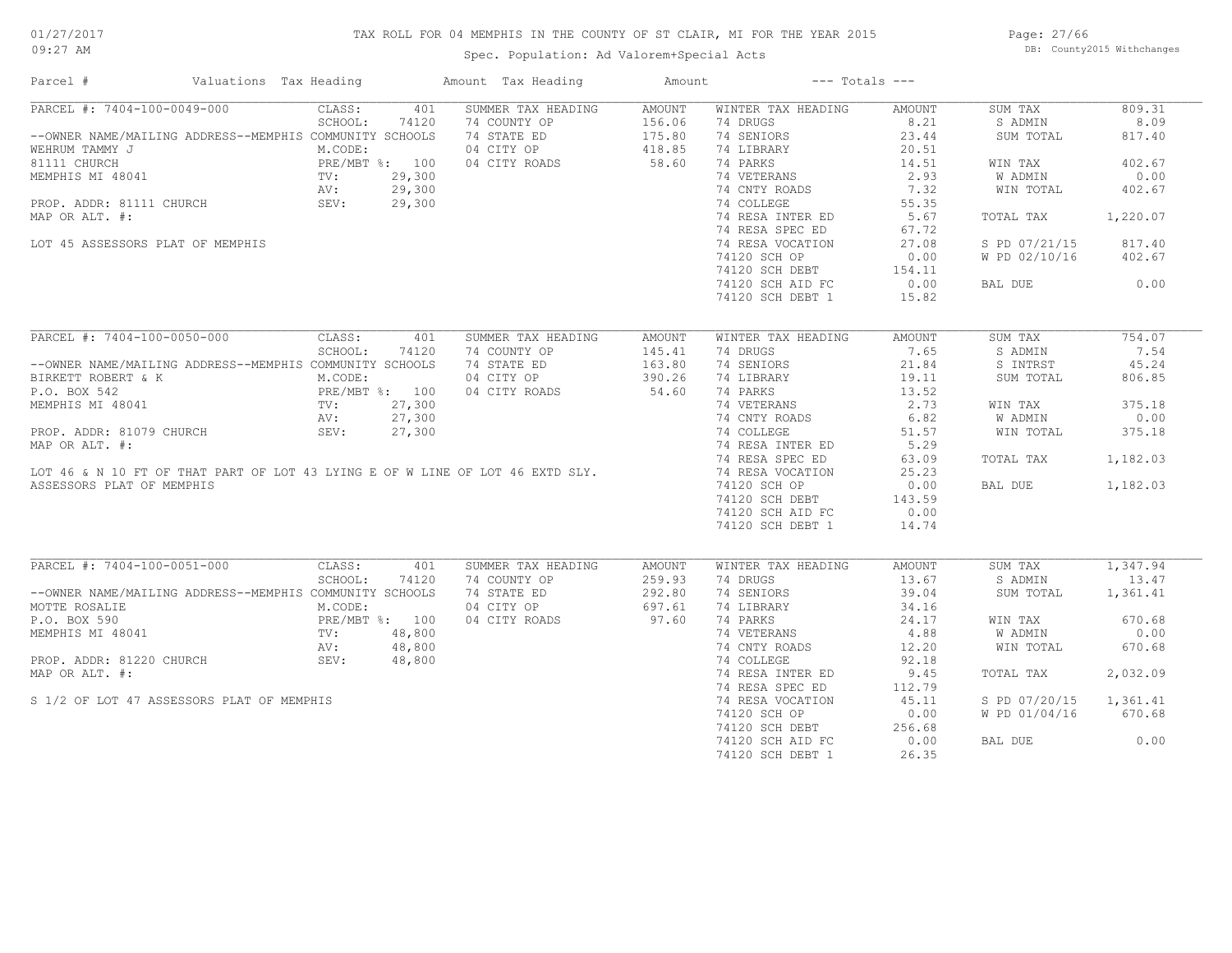Page: 28/66 DB: County2015 Withchanges

| Parcel #                      | Valuations Tax Heading                                                                                           |         |       | Amount Tax Heading                                                                                                                                                                                                                                                                          | Amount             | $---$ Totals $---$                                                             |                  |                        |           |
|-------------------------------|------------------------------------------------------------------------------------------------------------------|---------|-------|---------------------------------------------------------------------------------------------------------------------------------------------------------------------------------------------------------------------------------------------------------------------------------------------|--------------------|--------------------------------------------------------------------------------|------------------|------------------------|-----------|
| PARCEL #: 7404-100-0052-000   |                                                                                                                  | CLASS:  | 401   | SUMMER TAX HEADING AMOUNT                                                                                                                                                                                                                                                                   |                    | WINTER TAX HEADING                                                             | AMOUNT           | SUM TAX                | 1,306.50  |
|                               |                                                                                                                  | SCHOOL: | 74120 |                                                                                                                                                                                                                                                                                             |                    | 74 DRUGS                                                                       |                  | S ADMIN                | 13.06     |
|                               | --OWNER NAME/MAILING ADDRESS--MEMPHIS COMMUNITY SCHOOLS                                                          |         |       | 74 COUNTY OP 251.94<br>74 STATE ED 283.80<br>04 CITY OP 676.16<br>04 CITY ROADS 94.60                                                                                                                                                                                                       |                    | 74 SENIORS                                                                     | $37.84$<br>37.84 | SUM TOTAL              | 1,319.56  |
|                               |                                                                                                                  |         |       |                                                                                                                                                                                                                                                                                             |                    | 74 LIBRARY                                                                     | 33.11            |                        |           |
|                               | DAVIS TAMMY R<br>81260 CHURCH<br>MEMPHIS MI 48041 (1991) PRE/MBT 8: 100<br>TV: 47,300<br>NEMPHIS MI 48041 (1992) |         |       |                                                                                                                                                                                                                                                                                             |                    | 74 PARKS                                                                       | 23.43            | WIN TAX                | 650.06    |
|                               |                                                                                                                  |         |       |                                                                                                                                                                                                                                                                                             |                    |                                                                                |                  | W ADMIN                | 0.00      |
|                               |                                                                                                                  |         |       |                                                                                                                                                                                                                                                                                             |                    | 74 VETERANS 4.73<br>74 CNTY ROADS 11.82                                        |                  | WIN TOTAL              | 650.06    |
|                               |                                                                                                                  |         |       |                                                                                                                                                                                                                                                                                             |                    |                                                                                | 89.35            |                        |           |
|                               |                                                                                                                  |         |       |                                                                                                                                                                                                                                                                                             |                    | 74 RESA INTER ED                                                               | 9.16             | TOTAL TAX              | 1,969.62  |
|                               |                                                                                                                  |         |       |                                                                                                                                                                                                                                                                                             |                    |                                                                                | 109.32           |                        |           |
|                               |                                                                                                                  |         |       |                                                                                                                                                                                                                                                                                             |                    |                                                                                | 109.32<br>43.72  | S PD 07/27/15 1,319.56 |           |
|                               |                                                                                                                  |         |       |                                                                                                                                                                                                                                                                                             |                    |                                                                                | 0.00             | W PD 12/21/15          | 650.06    |
|                               |                                                                                                                  |         |       |                                                                                                                                                                                                                                                                                             |                    |                                                                                |                  |                        |           |
|                               | 57.20'TO POB. ASSESSORS PLAT OF MEMPHIS                                                                          |         |       |                                                                                                                                                                                                                                                                                             |                    | 74120 SCH DEBT                                                                 | 248.79           |                        |           |
|                               |                                                                                                                  |         |       |                                                                                                                                                                                                                                                                                             |                    | 74120 SCH AID FC                                                               | 0.00             | BAL DUE                | 0.00      |
|                               |                                                                                                                  |         |       |                                                                                                                                                                                                                                                                                             |                    | 74120 SCH DEBT 1                                                               | 25.54            |                        |           |
|                               |                                                                                                                  |         |       |                                                                                                                                                                                                                                                                                             |                    |                                                                                |                  |                        |           |
|                               | PARCEL #: 7404-100-0053-000 CLASS:                                                                               |         | 401   | SUMMER TAX HEADING                                                                                                                                                                                                                                                                          | AMOUNT             | WINTER TAX HEADING                                                             | AMOUNT           | SUM TAX                | 1,080.00  |
|                               |                                                                                                                  | SCHOOL: | 74120 | 74 COUNTY OP                                                                                                                                                                                                                                                                                | 208.26             | 74 DRUGS                                                                       | 10.95            | S ADMIN                | 10.80     |
|                               | --OWNER NAME/MAILING ADDRESS--MEMPHIS COMMUNITY SCHOOLS                                                          |         |       | 74 STATE ED                                                                                                                                                                                                                                                                                 | 234.60             | 74 SENIORS                                                                     | 31.28            | SUM TOTAL              | 1,090.80  |
| LAMBERSON MARK D & RACHELLE L | RACHELLE L<br>FRACHELLE L<br>M.CODE: 00003<br>PRE/MBT %: 100<br>TV: 39,100<br>AV: 39,100                         |         |       | 04 CITY OP                                                                                                                                                                                                                                                                                  | 558.94             | 74 LIBRARY                                                                     | 27.37            |                        |           |
| P.O. BOX 265                  |                                                                                                                  |         |       | 04 CITY ROADS                                                                                                                                                                                                                                                                               | 78.20              | $74 \text{ PARKS}$<br>74 LIBRARY 27.37<br>74 PARKS 19.37<br>74 CNTY ROADS 9.77 |                  | WIN TAX                | 537.36    |
|                               |                                                                                                                  |         |       |                                                                                                                                                                                                                                                                                             |                    |                                                                                |                  | W ADMIN                | 0.00      |
|                               |                                                                                                                  |         |       |                                                                                                                                                                                                                                                                                             |                    |                                                                                |                  | WIN TOTAL              | 537.36    |
|                               |                                                                                                                  |         |       |                                                                                                                                                                                                                                                                                             |                    |                                                                                | 73.86            |                        |           |
|                               |                                                                                                                  |         |       |                                                                                                                                                                                                                                                                                             |                    | 74 RESA INTER ED 7.57<br>74 RESA SPEC ED 90.37                                 |                  | TOTAL TAX              | 1,628.16  |
|                               |                                                                                                                  |         |       |                                                                                                                                                                                                                                                                                             |                    |                                                                                | 90.37            |                        |           |
|                               |                                                                                                                  |         |       | P.O. BOX 265<br>MEMPHIS MI 48041<br>PROP. ADDR: 81190 CHURCH<br>MAP OR ALT. #:<br>LOT 48 AND THE NORTHERLY 4.00 FEET OF LOT 49 ASSESSORS PLAT OF MEMPHIS<br>$\begin{array}{ccc}\n & 39,100 \\  & 39,100 \\  & 39,100\n\end{array}$ AV:<br>$\begin{array}{ccc}\n & 39,100 \\  & 74 \\  & 74$ |                    |                                                                                | 36.14            | S PD 07/24/15 1,090.80 |           |
|                               |                                                                                                                  |         |       |                                                                                                                                                                                                                                                                                             |                    | 74120 SCH OP                                                                   | 0.00             | W PD 12/07/15 537.36   |           |
|                               |                                                                                                                  |         |       |                                                                                                                                                                                                                                                                                             |                    | 74120 SCH DEBT<br>74120 SCH DEBT 205.66<br>74120 SCH AID FC 0.00               |                  |                        |           |
|                               |                                                                                                                  |         |       |                                                                                                                                                                                                                                                                                             |                    |                                                                                |                  | BAL DUE                | 0.00      |
|                               |                                                                                                                  |         |       |                                                                                                                                                                                                                                                                                             |                    | 74120 SCH DEBT 1                                                               | 21.11            |                        |           |
|                               |                                                                                                                  |         |       |                                                                                                                                                                                                                                                                                             |                    |                                                                                |                  |                        |           |
|                               | PARCEL #: 7404-100-0054-000 CLASS:                                                                               |         | 401   | SUMMER TAX HEADING                                                                                                                                                                                                                                                                          | AMOUNT             | WINTER TAX HEADING                                                             | AMOUNT           | SUM TAX                | 1, 236.25 |
|                               |                                                                                                                  | SCHOOL: | 74120 | 74 COUNTY OP                                                                                                                                                                                                                                                                                | 238.39             | 74 DRUGS                                                                       | 12.54            | S ADMIN                | 12.36     |
|                               | --OWNER NAME/MAILING ADDRESS--MEMPHIS COMMUNITY SCHOOLS                                                          |         |       | 74 STATE ED                                                                                                                                                                                                                                                                                 |                    | 74 SENIORS                                                                     | 35.80            | SUM TOTAL              | 1,248.61  |
|                               |                                                                                                                  |         |       | 04 CITY OP                                                                                                                                                                                                                                                                                  | $268.54$<br>639.81 | 74 LIBRARY                                                                     | 31.32            |                        |           |
|                               |                                                                                                                  |         |       | 04 CITY ROADS                                                                                                                                                                                                                                                                               | 89.51              | 74 PARKS                                                                       |                  | WIN TAX                | 615.09    |
|                               |                                                                                                                  |         |       |                                                                                                                                                                                                                                                                                             |                    |                                                                                | $22.17$<br>4.47  | W ADMIN                | 0.00      |
|                               |                                                                                                                  |         |       |                                                                                                                                                                                                                                                                                             |                    |                                                                                |                  |                        |           |
|                               |                                                                                                                  |         |       |                                                                                                                                                                                                                                                                                             |                    | 74 CNTY ROADS 11.18                                                            |                  | WIN TOTAL              | 615.09    |
|                               |                                                                                                                  |         |       |                                                                                                                                                                                                                                                                                             |                    |                                                                                | 84.55            |                        |           |
|                               |                                                                                                                  |         |       |                                                                                                                                                                                                                                                                                             |                    | 74 RESA INTER ED<br>74 RESA SPEC ED                                            | 8.67             | TOTAL TAX              | 1,863.70  |
|                               |                                                                                                                  |         |       |                                                                                                                                                                                                                                                                                             |                    |                                                                                | 103.44           |                        |           |
|                               |                                                                                                                  |         |       |                                                                                                                                                                                                                                                                                             |                    |                                                                                |                  |                        |           |
|                               |                                                                                                                  |         |       |                                                                                                                                                                                                                                                                                             |                    |                                                                                |                  | S PD 07/09/15 1,248.61 |           |
|                               |                                                                                                                  |         |       |                                                                                                                                                                                                                                                                                             |                    | 74120 SCH OP                                                                   | 41.37<br>0.00    | W PD 12/15/15 615.09   |           |
|                               |                                                                                                                  |         |       |                                                                                                                                                                                                                                                                                             |                    |                                                                                |                  |                        |           |
|                               |                                                                                                                  |         |       |                                                                                                                                                                                                                                                                                             |                    | 74120 SCH DEBT 235.42<br>74120 SCH AID FC 0.00                                 |                  | BAL DUE                | 0.00      |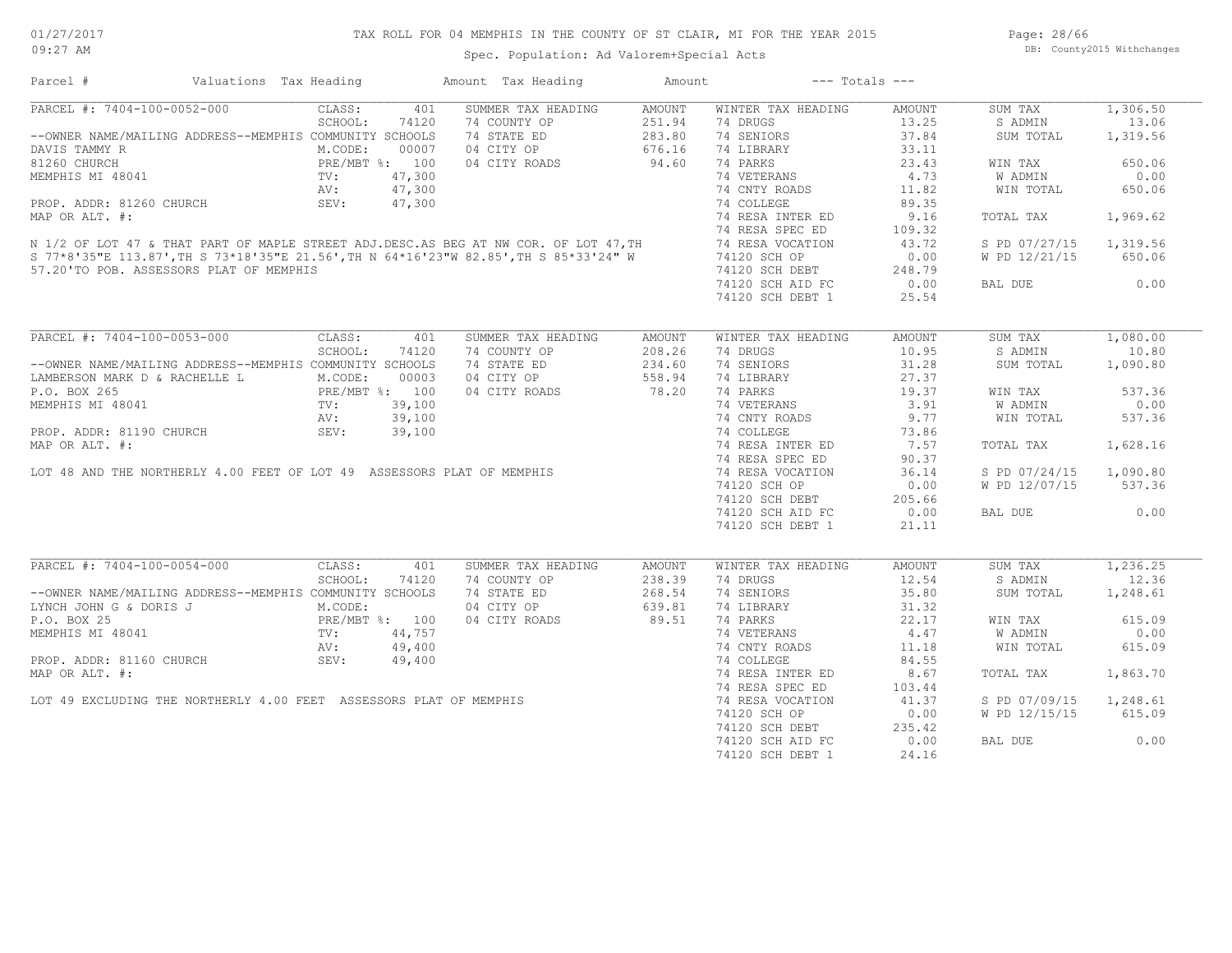## TAX ROLL FOR 04 MEMPHIS IN THE COUNTY OF ST CLAIR, MI FOR THE YEAR 2015

Spec. Population: Ad Valorem+Special Acts

Page: 29/66 DB: County2015 Withchanges

| Parcel #                                                | Valuations Tax Heading       | Amount Tax Heading | Amount | $---$ Totals $---$ |               |               |        |
|---------------------------------------------------------|------------------------------|--------------------|--------|--------------------|---------------|---------------|--------|
| PARCEL #: 7404-100-0055-000                             | 704<br>CLASS:                | SUMMER TAX HEADING | AMOUNT | WINTER TAX HEADING | AMOUNT        | SUM TAX       | 0.00   |
|                                                         | SCHOOL:<br>74120             | 74 COUNTY OP       | 0.00   | 74 DRUGS           | 0.00          | S ADMIN       | 0.00   |
| --OWNER NAME/MAILING ADDRESS--MEMPHIS COMMUNITY SCHOOLS |                              | 74 STATE ED        | 0.00   | 74 SENIORS         | 0.00          | SUM TOTAL     | 0.00   |
| MEMPHIS COMMUNITY SCHOOLS                               | M.CODE:                      | 04 CITY OP         | 0.00   | 74 LIBRARY         | 0.00          |               |        |
| P.O. BOX 201                                            | PRE/MBT %:<br>TV:<br>$\circ$ | 04 CITY ROADS      | 0.00   | 74 PARKS           | 0.00          | WIN TAX       | 0.00   |
| MEMPHIS MI 48041                                        | $\circ$                      |                    |        | 74 VETERANS        | 0.00          | W ADMIN       | 0.00   |
|                                                         | AV:<br>$\circ$               |                    |        | 74 CNTY ROADS      | 0.00          | WIN TOTAL     | 0.00   |
| PROP. ADDR: VACANT BUS LOT                              | SEV:<br>$\overline{0}$       |                    |        | 74 COLLEGE         | 0.00          |               |        |
| MAP OR ALT. #:                                          |                              |                    |        | 74 RESA INTER ED   | 0.00          | TOTAL TAX     | 0.00   |
|                                                         |                              |                    |        | 74 RESA SPEC ED    | 0.00          |               |        |
| LOT 50 ASSESSOR PLAT OF MEMPHIS                         |                              |                    |        | 74 RESA VOCATION   | 0.00          | BAL DUE       | 0.00   |
|                                                         |                              |                    |        | 74120 SCH OP       | 0.00          |               |        |
|                                                         |                              |                    |        | 74120 SCH DEBT     | 0.00          |               |        |
|                                                         |                              |                    |        | 74120 SCH AID FC   | 0.00          |               |        |
|                                                         |                              |                    |        | 74120 SCH DEBT 1   | 0.00          |               |        |
|                                                         |                              |                    |        |                    |               |               |        |
| PARCEL #: 7404-100-0056-000                             | 704<br>CLASS:                | SUMMER TAX HEADING | AMOUNT | WINTER TAX HEADING | AMOUNT        | SUM TAX       | 0.00   |
|                                                         | SCHOOL:<br>74120             | 74 COUNTY OP       | 0.00   | 74 DRUGS           | 0.00          | S ADMIN       | 0.00   |
| --OWNER NAME/MAILING ADDRESS--MEMPHIS COMMUNITY SCHOOLS |                              | 74 STATE ED        | 0.00   | 74 SENIORS         | 0.00          | SUM TOTAL     | 0.00   |
| MEMPHIS COMMUNITY SCHOOL                                | M.CODE:                      | 04 CITY OP         | 0.00   | 74 LIBRARY         | 0.00          |               |        |
| P.O. BOX 201                                            | PRE/MBT %:<br>$\Omega$       | 04 CITY ROADS      | 0.00   | 74 PARKS           | 0.00          | WIN TAX       | 0.00   |
| MEMPHIS MI 48041                                        | TV:<br>$\circ$               |                    |        | 74 VETERANS        | 0.00          | W ADMIN       | 0.00   |
|                                                         | $\circ$<br>AV:               |                    |        | 74 CNTY ROADS      | 0.00          | WIN TOTAL     | 0.00   |
| PROP. ADDR: 34841 BORDMAN                               | SEV:<br>$\circ$              |                    |        | 74 COLLEGE         | 0.00          |               |        |
| MAP OR ALT. #:                                          |                              |                    |        | 74 RESA INTER ED   | 0.00          | TOTAL TAX     | 0.00   |
|                                                         |                              |                    |        | 74 RESA SPEC ED    | 0.00          |               |        |
| LOT 51 ASSESSORS PLAT OF MEMPHIS                        |                              |                    |        | 74 RESA VOCATION   | 0.00          | BAL DUE       | 0.00   |
|                                                         |                              |                    |        | 74120 SCH OP       | 0.00          |               |        |
|                                                         |                              |                    |        | 74120 SCH DEBT     | 0.00          |               |        |
|                                                         |                              |                    |        | 74120 SCH AID FC   | 0.00          |               |        |
|                                                         |                              |                    |        | 74120 SCH DEBT 1   | 0.00          |               |        |
|                                                         |                              |                    |        |                    |               |               |        |
| PARCEL #: 7404-100-0057-000                             | CLASS:<br>202                | SUMMER TAX HEADING | AMOUNT | WINTER TAX HEADING | <b>AMOUNT</b> | SUM TAX       | 118.76 |
|                                                         | SCHOOL:<br>74120             | 74 COUNTY OP       | 22.90  | 74 DRUGS           | 1.20          | S ADMIN       | 1.18   |
| --OWNER NAME/MAILING ADDRESS--MEMPHIS COMMUNITY SCHOOLS |                              | 74 STATE ED        | 25.80  | 74 SENIORS         | 3.44          | SUM TOTAL     | 119.94 |
| VAN HAVERBECK HENRY & C TRUST                           | M.CODE:                      | 04 CITY OP         | 61.46  | 74 LIBRARY         | 3.01          |               |        |
| 71875 MEMPHIS RIDGE RD                                  | PRE/MBT %: 0                 | 04 CITY ROADS      | 8.60   | 74 PARKS           | 2.13          | WIN TAX       | 136.25 |
| RICHMOND MI 48062                                       | $\texttt{TV}$ :<br>4,300     |                    |        | 74 VETERANS        | 0.43          | W ADMIN       | 0.00   |
|                                                         | 4,300<br>AV:                 |                    |        | 74 CNTY ROADS      | 1.07          | WIN TOTAL     | 136.25 |
| PROP. ADDR: VACANT BORDMAN                              | SEV:<br>4,300                |                    |        | 74 COLLEGE         | 8.12          |               |        |
| MAP OR ALT. #:                                          |                              |                    |        | 74 RESA INTER ED   | 0.83          | TOTAL TAX     | 256.19 |
|                                                         |                              |                    |        | 74 RESA SPEC ED    | 9.93          |               |        |
| LOT 52 ASSESSORS PLAT OF MEMPHIS                        |                              |                    |        | 74 RESA VOCATION   | 3.97          | S PD 07/08/15 | 119.94 |
|                                                         |                              |                    |        |                    | 77.19         | W PD 01/28/16 | 136.25 |
|                                                         |                              |                    |        | 74120 SCH OP       | 22.61         |               |        |
|                                                         |                              |                    |        | 74120 SCH DEBT     |               |               |        |
|                                                         |                              |                    |        | 74120 SCH AID FC   | 0.00          | BAL DUE       | 0.00   |
|                                                         |                              |                    |        | 74120 SCH DEBT 1   | 2.32          |               |        |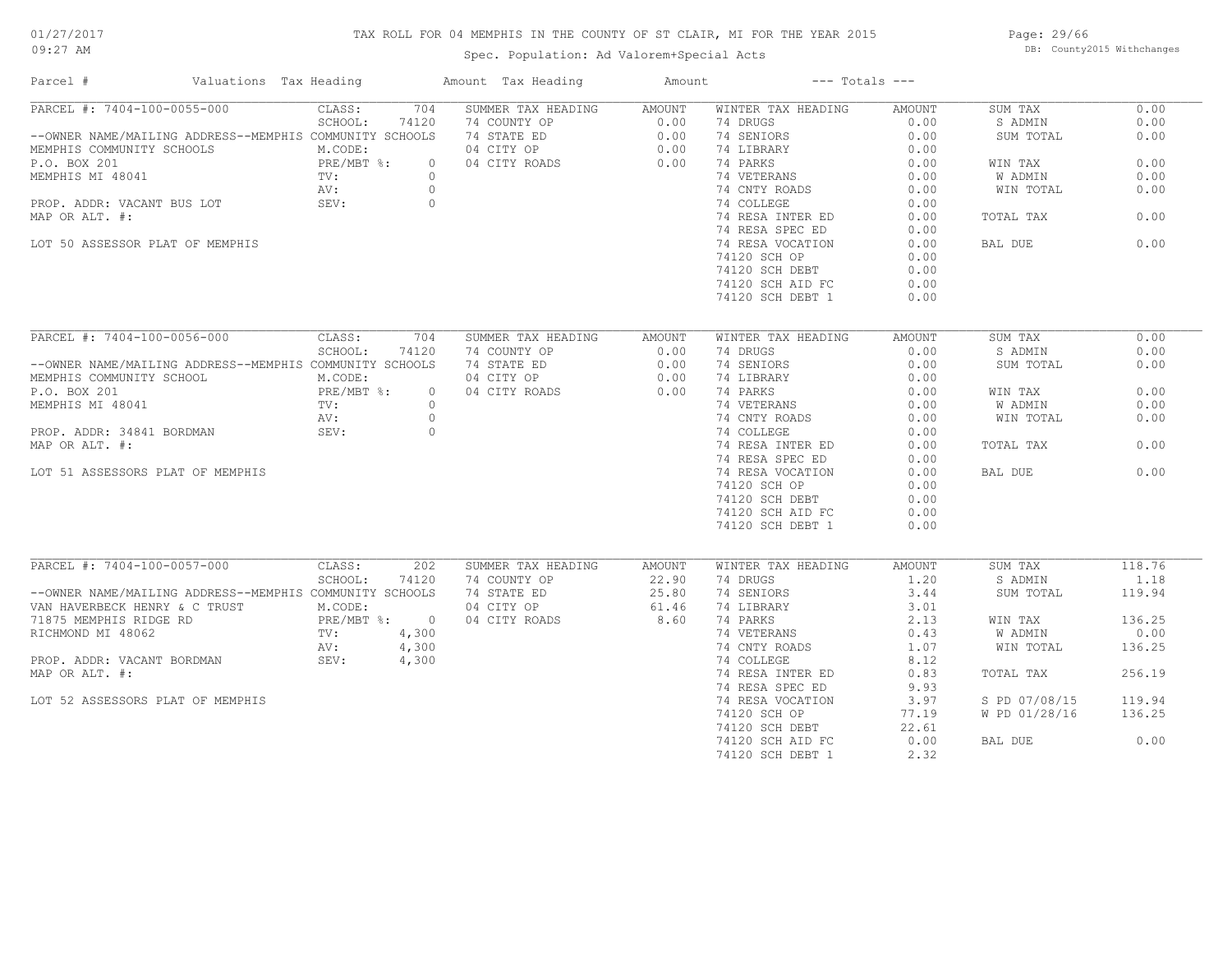# 01/27/2017

## TAX ROLL FOR 04 MEMPHIS IN THE COUNTY OF ST CLAIR, MI FOR THE YEAR 2015

09:27 AM

## Spec. Population: Ad Valorem+Special Acts

Page: 30/66 DB: County2015 Withchanges

| Parcel #                                                                                                                                            | Valuations Tax Heading                                                                                 | Amount Tax Heading                                             | Amount |                                    | $---$ Totals $---$ |                     |          |
|-----------------------------------------------------------------------------------------------------------------------------------------------------|--------------------------------------------------------------------------------------------------------|----------------------------------------------------------------|--------|------------------------------------|--------------------|---------------------|----------|
| PARCEL #: 7404-100-0058-000                                                                                                                         | CLASS:                                                                                                 | 201<br>SUMMER TAX HEADING                                      | AMOUNT | WINTER TAX HEADING                 | AMOUNT             | SUM TAX             | 520.20   |
|                                                                                                                                                     | SCHOOL:                                                                                                | 74120                                                          |        | 74 DRUGS                           | 5.27               | S ADMIN             | 5.20     |
| --OWNER NAME/MAILING ADDRESS--MEMPHIS COMMUNITY SCHOOLS                                                                                             |                                                                                                        | 74 COUNTY OP 100.31<br>74 STATE ED 113.00<br>04 CITY OP 269.23 |        | 74 SENIORS                         | 15.06              | SUM TOTAL           | 525.40   |
| VAN HAVERBECK HENRY & C TRUST                                                                                                                       | M.CODE:                                                                                                |                                                                |        | 74 LIBRARY                         | 13.18              |                     |          |
| 71875 MEMPHIS RIDGE RD<br>RICHMOND MI 48062<br>RICHMOND MI 48062  RICHMOND MI 48062  TV: 18,834  AV: 21,100  PROP. ADDR: 34823 BORDMAN  SEV: 21,100 |                                                                                                        | 04 CITY ROADS                                                  | 37.66  | 74 PARKS                           | 9.33               | WIN TAX             | 596.94   |
|                                                                                                                                                     |                                                                                                        |                                                                |        | 74 VETERANS                        | 1.88               | W ADMIN             | 0.00     |
|                                                                                                                                                     |                                                                                                        | $21,100$<br>21,100                                             |        | 74 CNTY ROADS                      | 4.70               | WIN TOTAL           | 596.94   |
|                                                                                                                                                     |                                                                                                        |                                                                |        | 74 COLLEGE                         | 35.57              |                     |          |
| MAP OR ALT. #:                                                                                                                                      |                                                                                                        |                                                                |        | 74 RESA INTER ED                   | 3.65               | TOTAL TAX           | 1,122.34 |
|                                                                                                                                                     |                                                                                                        |                                                                |        | 74 RESA SPEC ED                    | 43.53              |                     |          |
|                                                                                                                                                     |                                                                                                        |                                                                |        |                                    |                    |                     | 525.40   |
| LOT 53 ASSESSORS PLAT OF MEMPHIS                                                                                                                    |                                                                                                        |                                                                |        | 74 RESA VOCATION                   | 17.41              | S PD 07/08/15       |          |
|                                                                                                                                                     |                                                                                                        |                                                                |        | 74120 SCH OP                       | 338.13             | W PD 01/28/16       | 596.94   |
|                                                                                                                                                     |                                                                                                        |                                                                |        | 74120 SCH DEBT                     | 99.06              |                     |          |
|                                                                                                                                                     |                                                                                                        |                                                                |        | 74120 SCH AID FC                   | 0.00               | BAL DUE             | 0.00     |
|                                                                                                                                                     |                                                                                                        |                                                                |        | 74120 SCH DEBT 1                   | 10.17              |                     |          |
|                                                                                                                                                     |                                                                                                        |                                                                |        |                                    |                    |                     |          |
| PARCEL #: 7404-100-0059-000                                                                                                                         | CLASS:                                                                                                 | 401<br>SUMMER TAX HEADING                                      | AMOUNT | WINTER TAX HEADING                 | AMOUNT             | SUM TAX             | 903.22   |
|                                                                                                                                                     | SCHOOL:                                                                                                | 74 COUNTY OP<br>74120                                          | 174.17 | 74 DRUGS                           | 9.16               | S ADMIN             | 9.03     |
| --OWNER NAME/MAILING ADDRESS--MEMPHIS COMMUNITY SCHOOLS                                                                                             | LING ADDRESS<br>HEID M.CODE:<br>PRE/MBT %: 100<br>TV: 32,700<br>AV: 32,700<br>AV: 32,700<br>AV: 32,700 | 74 STATE ED                                                    | 196.20 | 74 SENIORS                         | 26.16              | S INTRST            | 50.90    |
| LOCRICCHIO ADELHEID                                                                                                                                 |                                                                                                        | 04 CITY OP                                                     | 467.45 | 74 LIBRARY                         | 22.89              | SUM TOTAL           | 963.15   |
| 34844 MAPLE                                                                                                                                         |                                                                                                        | 04 CITY ROADS                                                  | 65.40  | 74 PARKS                           | 16.19              |                     |          |
| PROP. ADDR: 34844 MAPLE<br>MAP OR ALT. #:<br>LOT 54, AND THE W'LY.16.75 FEET. OF LOT 55 THEREOF, IN ASSESSORS PLAT OF MEMPHIS                       |                                                                                                        |                                                                |        | 74 VETERANS                        | 3.27               | WIN TAX             | 449.39   |
|                                                                                                                                                     |                                                                                                        |                                                                |        | 74 CNTY ROADS                      | 8.17               | W ADMIN             | 0.00     |
|                                                                                                                                                     |                                                                                                        |                                                                |        | 74 COLLEGE                         | 61.77              | WIN TOTAL           | 449.39   |
|                                                                                                                                                     |                                                                                                        |                                                                |        | 74 RESA INTER ED                   | 6.33               |                     |          |
|                                                                                                                                                     |                                                                                                        |                                                                |        | 74 RESA SPEC ED                    | 75.57              | TOTAL TAX 1,412.54  |          |
|                                                                                                                                                     |                                                                                                        |                                                                |        |                                    |                    |                     |          |
|                                                                                                                                                     |                                                                                                        |                                                                |        | 74 RESA VOCATION                   | 30.23              |                     |          |
|                                                                                                                                                     |                                                                                                        |                                                                |        | 74120 SCH OP                       | 0.00               | S PD 01/11/16 63.87 |          |
|                                                                                                                                                     |                                                                                                        |                                                                |        | 74120 SCH DEBT<br>74120 SCH AID FC | 172.00             |                     |          |
|                                                                                                                                                     |                                                                                                        |                                                                |        | 74120 SCH AID FC                   | 0.00               | BAL DUE             | 1,348.67 |
|                                                                                                                                                     |                                                                                                        |                                                                |        | 74120 SCH DEBT 1                   | 17.65              |                     |          |
| PARCEL #: 7404-100-0060-000                                                                                                                         | CLASS:                                                                                                 | SUMMER TAX HEADING<br>401                                      | AMOUNT | WINTER TAX HEADING                 | AMOUNT             | SUM TAX             | 850.74   |
|                                                                                                                                                     | SCHOOL:                                                                                                | 74120                                                          |        | 74 DRUGS                           | 8.63               | S ADMIN             | 8.50     |
| --OWNER NAME/MAILING ADDRESS--MEMPHIS COMMUNITY SCHOOLS                                                                                             |                                                                                                        |                                                                |        | 74 SENIORS                         | 24.64              | SUM TOTAL           | 859.24   |
|                                                                                                                                                     |                                                                                                        |                                                                |        |                                    |                    |                     |          |
| GONZALEZ FRANCISCO                                                                                                                                  | M.CODE:                                                                                                | 00001                                                          |        | 74 LIBRARY                         | 21.56              |                     |          |
| 34860 MAPLE<br>MEMPHIS MI 48041 (PRE/MBT %: 100<br>MEMPHIS MI 48041 (PV: 30,800                                                                     |                                                                                                        | 04 CITY ROADS                                                  | 61.60  | 74 PARKS                           | 15.25              | WIN TAX             | 423.28   |
|                                                                                                                                                     |                                                                                                        |                                                                |        | 74 VETERANS                        | 3.08               | W ADMIN             | 0.00     |
|                                                                                                                                                     |                                                                                                        |                                                                |        | 74 CNTY ROADS                      | 7.70               | WIN TOTAL           | 423.28   |
|                                                                                                                                                     |                                                                                                        |                                                                |        | 74 COLLEGE                         | 58.18              |                     |          |
|                                                                                                                                                     |                                                                                                        |                                                                |        | 74 RESA INTER ED                   | 5.96               | TOTAL TAX           | 1,282.52 |
|                                                                                                                                                     |                                                                                                        |                                                                |        | 74 RESA SPEC ED                    | 71.18              |                     |          |
|                                                                                                                                                     |                                                                                                        |                                                                |        | 74 RESA VOCATION                   | 28.47              | S PD 08/25/15       | 859.24   |
| PIDENTILS MI 48041<br>PROP. ADDR: 34860 MAPLE<br>MAP OR ALT. #:<br>LOT 55, EXCEPT THE W,LY 16.75 IN SAID "ASSESSORS PLAT OF MEMPHIS"                |                                                                                                        |                                                                |        | 74120 SCH OP                       | 0.00               | W PD 12/30/15       | 423.28   |
|                                                                                                                                                     |                                                                                                        |                                                                |        | 74120 SCH DEBT                     | 162.00             |                     |          |
|                                                                                                                                                     |                                                                                                        |                                                                |        | 74120 SCH AID FC                   | 0.00               | BAL DUE             | 0.00     |
|                                                                                                                                                     |                                                                                                        |                                                                |        | 74120 SCH DEBT 1                   | 16.63              |                     |          |
|                                                                                                                                                     |                                                                                                        |                                                                |        |                                    |                    |                     |          |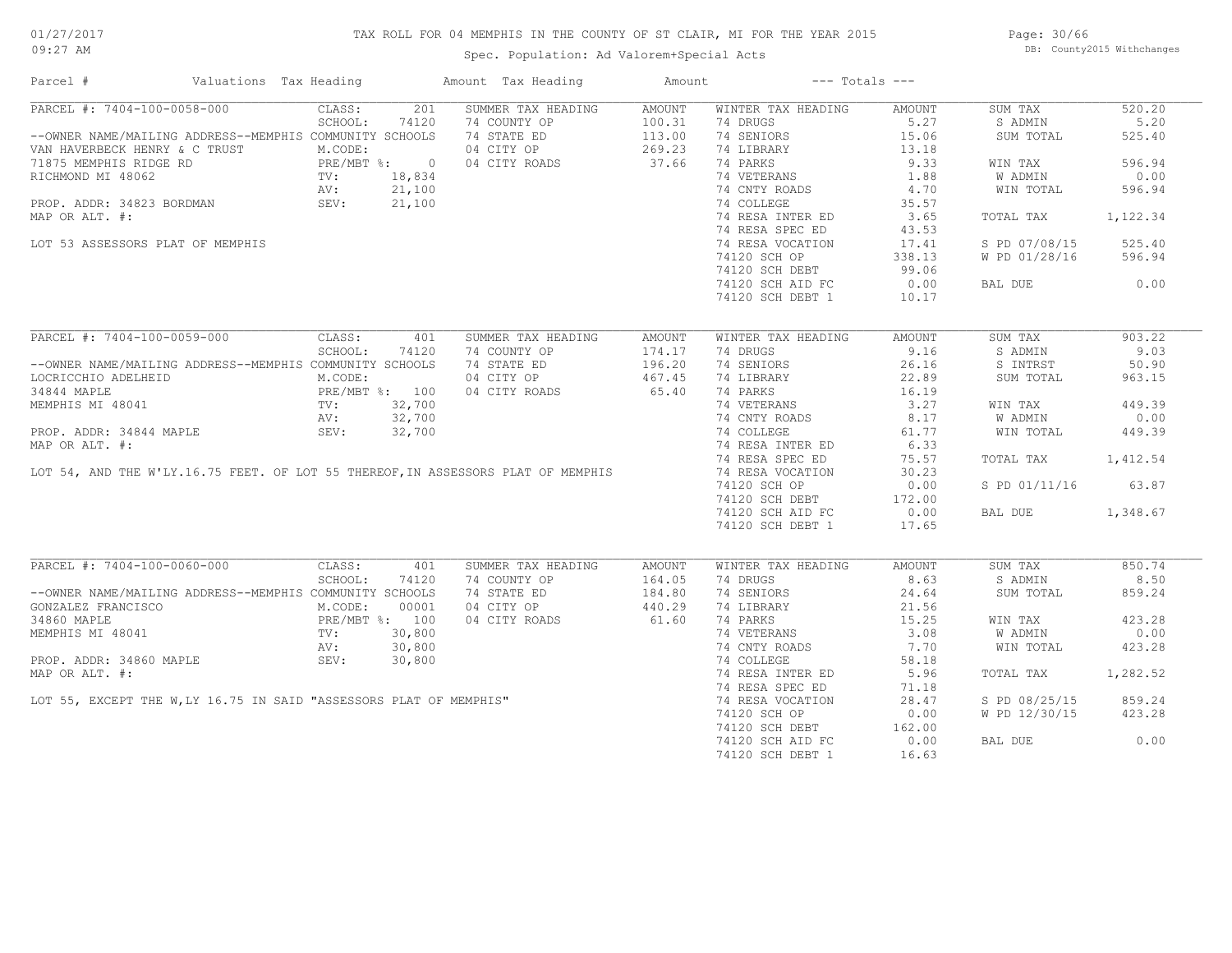## TAX ROLL FOR 04 MEMPHIS IN THE COUNTY OF ST CLAIR, MI FOR THE YEAR 2015

Spec. Population: Ad Valorem+Special Acts

Page: 31/66 DB: County2015 Withchanges

|                                                                                                                                                                                                                                                                                                                                                                  | Valuations Tax Heading |                |                    |               |                    |               |                |          |
|------------------------------------------------------------------------------------------------------------------------------------------------------------------------------------------------------------------------------------------------------------------------------------------------------------------------------------------------------------------|------------------------|----------------|--------------------|---------------|--------------------|---------------|----------------|----------|
| PARCEL #: 7404-100-0061-000                                                                                                                                                                                                                                                                                                                                      | CLASS:                 | 401            | SUMMER TAX HEADING | <b>AMOUNT</b> | WINTER TAX HEADING | <b>AMOUNT</b> | SUM TAX        | 1,284.41 |
|                                                                                                                                                                                                                                                                                                                                                                  | SCHOOL:                | 74120          | 74 COUNTY OP       | 247.68        | 74 DRUGS           | 13.03         | S ADMIN        | 12.84    |
| --OWNER NAME/MAILING ADDRESS--MEMPHIS COMMUNITY SCHOOLS                                                                                                                                                                                                                                                                                                          |                        |                | 74 STATE ED        | 279.00        | 74 SENIORS         | 37.20         | SUM TOTAL      | 1,297.25 |
| SCHNEIDER ERIC & SUSAN                                                                                                                                                                                                                                                                                                                                           | M.CODE:                |                | 04 CITY OP         | 664.73        | 74 LIBRARY         | 32.55         |                |          |
| P.O. BOX 416                                                                                                                                                                                                                                                                                                                                                     |                        | PRE/MBT %: 100 | 04 CITY ROADS      | 93.00         | 74 PARKS           | 23.03         | WIN TAX        | 639.08   |
| MEMPHIS MI 48041                                                                                                                                                                                                                                                                                                                                                 | TV:                    | 46,500         |                    |               | 74 VETERANS        | 4.65          | <b>W ADMIN</b> | 0.00     |
|                                                                                                                                                                                                                                                                                                                                                                  | AV:                    | 46,500         |                    |               | 74 CNTY ROADS      | 11.62         | WIN TOTAL      | 639.08   |
| PROP. ADDR: 81171 MAIN                                                                                                                                                                                                                                                                                                                                           | SEV:                   | 46,500         |                    |               | 74 COLLEGE         | 87.84         |                |          |
| MAP OR ALT. #:                                                                                                                                                                                                                                                                                                                                                   |                        |                |                    |               | 74 RESA INTER ED   | 9.01          | TOTAL TAX      | 1,936.33 |
|                                                                                                                                                                                                                                                                                                                                                                  |                        |                |                    |               | 74 RESA SPEC ED    | 107.47        |                |          |
| Lot 56 AND THAT PART OF LOT 57, Assessor Plat of Memphis Sec 35 T6 N, R14 E.ST CLAIR                                                                                                                                                                                                                                                                             |                        |                |                    |               | 74 RESA VOCATION   | 42.98         | S PD 07/13/15  | 1,297.25 |
| COUNTY MICHIGAN Desc. as Follows: NORTH-SOUTH OUARTER LINE OF SAID SEC. 35, Being                                                                                                                                                                                                                                                                                |                        |                |                    |               | 74120 SCH OP       | 0.00          | W PD 01/05/16  | 639.08   |
| N.00-49'30 "E. 402.02 feet from the south quarter corner of said sec. 35; thence                                                                                                                                                                                                                                                                                 |                        |                |                    |               | 74120 SCH DEBT     | 244.59        |                |          |
| N.00-49'30"E. 15.67 FT THENCE N.89-25'-30"W., THENCE N.2-24'-43"W.17.35                                                                                                                                                                                                                                                                                          |                        |                |                    |               | 74120 SCH AID FC   | 0.00          | BAL DUE        | 0.00     |
| FT.THENCEN.0-53'-32"W89.88FT.THENCE N.65-02'-30"W 81.59 FT.S.0-49'-30"                                                                                                                                                                                                                                                                                           |                        |                |                    |               | 74120 SCH DEBT 1   | 25.11         |                |          |
|                                                                                                                                                                                                                                                                                                                                                                  |                        |                |                    |               |                    |               |                |          |
|                                                                                                                                                                                                                                                                                                                                                                  |                        |                |                    |               |                    |               |                |          |
|                                                                                                                                                                                                                                                                                                                                                                  |                        |                |                    |               |                    |               |                |          |
|                                                                                                                                                                                                                                                                                                                                                                  |                        |                |                    |               |                    |               |                |          |
|                                                                                                                                                                                                                                                                                                                                                                  |                        |                |                    |               |                    |               |                |          |
| 123.56'FEET;THS00-49'30"W.0.33.0 FEET; THENCE S. 89-25'-30"E. 104.58 FEET; TO THE<br>POINT BEG.ASSESSOR'S PLAT OF THE CITY OF MEMPHIS, ST CLAIR COUNTY, MICHIGAN.<br>CONTAINING 0.25 ACRES, MORE OR LESS, SUBJECT TO EASEMENTS OF RECORD.                                                                                                                        |                        |                |                    |               |                    |               |                |          |
| PARCEL #: 7404-100-0062-000                                                                                                                                                                                                                                                                                                                                      | CLASS:                 | 201            | SUMMER TAX HEADING | <b>AMOUNT</b> | WINTER TAX HEADING | <b>AMOUNT</b> | SUM TAX        | 3,190.82 |
|                                                                                                                                                                                                                                                                                                                                                                  | SCHOOL:                | 74120          | 74 COUNTY OP       | 615.31        | 74 DRUGS           | 32.37         | S ADMIN        | 31.90    |
| --OWNER NAME/MAILING ADDRESS--MEMPHIS COMMUNITY SCHOOLS                                                                                                                                                                                                                                                                                                          |                        |                | 74 STATE ED        | 693.11        | 74 SENIORS         | 92.41         | SUM TOTAL      | 3,222.72 |
|                                                                                                                                                                                                                                                                                                                                                                  | M.CODE:                |                | 04 CITY OP         | 1,651.37      | 74 LIBRARY         | 80.86         |                |          |
|                                                                                                                                                                                                                                                                                                                                                                  | PRE/MBT %:             | $\overline{0}$ | 04 CITY ROADS      | 231.03        | 74 PARKS           | 57.22         | WIN TAX        | 3,661.59 |
| CSB BANK<br>P.O. BOX 128<br>CAPAC MI 48014                                                                                                                                                                                                                                                                                                                       | TV:                    | 115,519        |                    |               | 74 VETERANS        | 11.55         | W ADMIN        | 0.00     |
|                                                                                                                                                                                                                                                                                                                                                                  | AV:                    | 116,300        |                    |               | 74 CNTY ROADS      | 28.87         | WIN TOTAL      | 3,661.59 |
| PROP. ADDR: 81111 MAIN                                                                                                                                                                                                                                                                                                                                           | SEV:                   | 116,300        |                    |               | 74 COLLEGE         | 218.22        |                |          |
|                                                                                                                                                                                                                                                                                                                                                                  |                        |                |                    |               | 74 RESA INTER ED   | 22.38         | TOTAL TAX      | 6,884.31 |
|                                                                                                                                                                                                                                                                                                                                                                  |                        |                |                    |               | 74 RESA SPEC ED    | 266.99        |                |          |
|                                                                                                                                                                                                                                                                                                                                                                  |                        |                |                    |               | 74 RESA VOCATION   | 106.79        | S PD 08/31/15  | 3,222.72 |
|                                                                                                                                                                                                                                                                                                                                                                  |                        |                |                    |               | 74120 SCH OP       | 2,073.93      | W PD 02/05/16  | 3,661.59 |
|                                                                                                                                                                                                                                                                                                                                                                  |                        |                |                    |               | 74120 SCH DEBT     | 607.62        |                |          |
| MAP OR ALT. #:<br>BEG AT THE SE CORNER OF LOT 57, ASSESSOR'S PLAT OF MEMPHIS, ACCORDING TO THE PLAT<br>THEREOF AS RECORDED IN LIBER 51 OF PLATS, PAGE 11, ST. CLAIR CO RECORDS, SEC 35,<br>T6N, RANGE 14 E, ST. CLAIR CO, MI; BEING N OO*49'30" E 230.0 FT FROM THE SOUTH<br>QUARTER CORNER OF SAID SEC 35; TH N 00*49'30" E 172.02 FT ALONG THE E BOUNDARY LINE |                        |                |                    |               | 74120 SCH AID FC   | 0.00          | BAL DUE        | 0.00     |
| OF LOT 57; TH N 89*25'30" W 104.53 FT; TH N 00*49'30" E 33.0 FT; TH N 89*25'30" W                                                                                                                                                                                                                                                                                |                        |                |                    |               | 74120 SCH DEBT 1   | 62.38         |                |          |
| 120.44 FT; TH S 00*49'30" W 205.0 FT; TH S 89*25'30" E 224.97 FT TO THE BEG; ALL                                                                                                                                                                                                                                                                                 |                        |                |                    |               |                    |               |                |          |

| PARCEL #: 7404-100-0063-000                             | CLASS:       | 202            | SUMMER TAX HEADING | AMOUNT | WINTER TAX HEADING | AMOUNT | SUM TAX       | 11.33 |
|---------------------------------------------------------|--------------|----------------|--------------------|--------|--------------------|--------|---------------|-------|
|                                                         | SCHOOL:      | 74120          | 74 COUNTY OP       | 2.18   | 74 DRUGS           | 0.11   | S ADMIN       | 0.11  |
| --OWNER NAME/MAILING ADDRESS--MEMPHIS COMMUNITY SCHOOLS |              |                | 74 STATE ED        | 2.46   | 74 SENIORS         | 0.32   | SUM TOTAL     | 11.44 |
| VARGA PAVLE & MIRA LIVING TRUST                         | M.CODE:      |                | 04 CITY OP         | 5.87   | 74 LIBRARY         | 0.28   |               |       |
| 66011 LOWE PLANK                                        | $PRE/MBT$ %: | $\overline{0}$ | 04 CITY ROADS      | 0.82   | 74 PARKS           | 0.20   | WIN TAX       | 12.95 |
| LENOX MI 48050                                          | TV:          | 411            |                    |        | 74 VETERANS        | 0.04   | W ADMIN       | 0.00  |
|                                                         | AV:          | 1,600          |                    |        | 74 CNTY ROADS      | 0.10   | WIN TOTAL     | 12.95 |
| PROP. ADDR: 81059 MAIN                                  | SEV:         | 1,600          |                    |        | 74 COLLEGE         | 0.77   |               |       |
| MAP OR ALT. #:                                          |              |                |                    |        | 74 RESA INTER ED   | 0.07   | TOTAL TAX     | 24.39 |
|                                                         |              |                |                    |        | 74 RESA SPEC ED    | 0.94   |               |       |
| LOT 58 ASSESSORS PLAT OF MEMPHIS                        |              |                |                    |        | 74 RESA VOCATION   | 0.37   | S PD 08/21/15 | 11.44 |
|                                                         |              |                |                    |        | 74120 SCH OP       | 7.37   | W PD 01/28/16 | 12.95 |
|                                                         |              |                |                    |        | 74120 SCH DEBT     | 2.16   |               |       |
|                                                         |              |                |                    |        | 74120 SCH AID FC   | 0.00   | BAL DUE       | 0.00  |
|                                                         |              |                |                    |        | 74120 SCH DEBT 1   | 0.22   |               |       |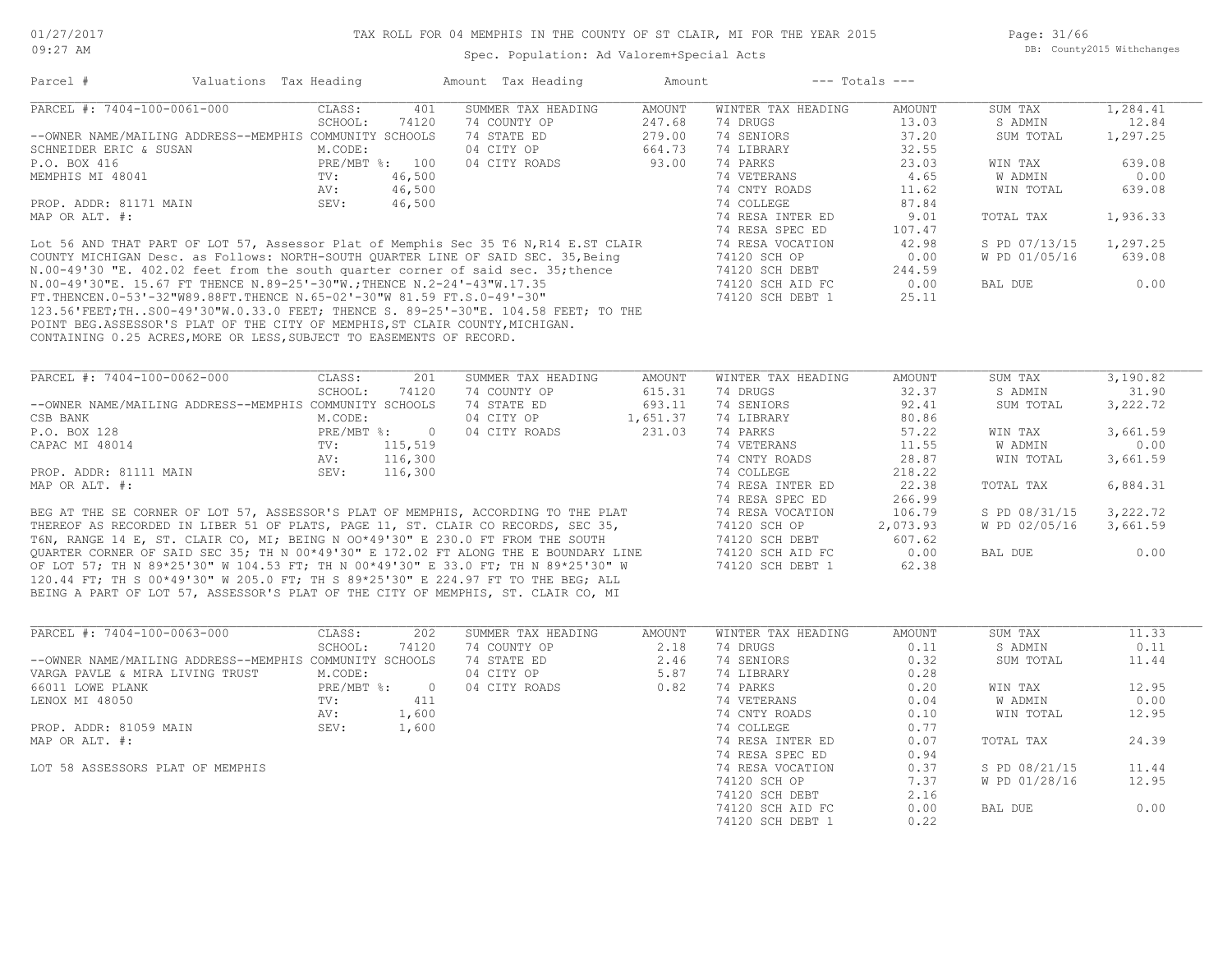## TAX ROLL FOR 04 MEMPHIS IN THE COUNTY OF ST CLAIR, MI FOR THE YEAR 2015

Spec. Population: Ad Valorem+Special Acts

Page: 32/66 DB: County2015 Withchanges

| Parcel #                                                                                                                                       | Valuations Tax Heading |              |                | Amount Tax Heading                                                                   | Amount                                       |                    | $---$ Totals $---$ |                |        |
|------------------------------------------------------------------------------------------------------------------------------------------------|------------------------|--------------|----------------|--------------------------------------------------------------------------------------|----------------------------------------------|--------------------|--------------------|----------------|--------|
| PARCEL #: 7404-100-0064-000                                                                                                                    |                        | CLASS:       | 202            | SUMMER TAX HEADING                                                                   | AMOUNT                                       | WINTER TAX HEADING | AMOUNT             | SUM TAX        | 25.61  |
|                                                                                                                                                |                        | SCHOOL:      | 74120          | 74 COUNTY OP                                                                         |                                              | 74 DRUGS           | 0.26               | S ADMIN        | 0.25   |
| --OWNER NAME/MAILING ADDRESS--MEMPHIS COMMUNITY SCHOOLS                                                                                        |                        |              |                | 74 STATE ED                                                                          | $4.94$<br>5.56                               | 74 SENIORS         | 0.74               | SUM TOTAL      | 25.86  |
| VARGA PAVLE & MIRA LIVING TRUST                                                                                                                |                        | M.CODE:      |                | 04 CITY OP                                                                           |                                              | 74 LIBRARY         | 0.64               |                |        |
| 66011 LOWE PLANK                                                                                                                               |                        | PRE/MBT %:   | $\overline{0}$ | 04 CITY ROADS                                                                        | $\begin{array}{c} 13.26 \\ 1.85 \end{array}$ | 74 PARKS           | 0.45               | WIN TAX        | 29.36  |
| LENOX MI 48050                                                                                                                                 | PRE/I<br>TV:<br>AV:    |              | 928            |                                                                                      |                                              | 74 VETERANS        | 0.09               | <b>W ADMIN</b> | 0.00   |
|                                                                                                                                                |                        |              | 3,600          |                                                                                      |                                              | 74 CNTY ROADS      | 0.23               | WIN TOTAL      | 29.36  |
| PROP. ADDR: 81059 MAIN                                                                                                                         |                        | SEV:         | 3,600          |                                                                                      |                                              | 74 COLLEGE         | 1.75               |                |        |
| MAP OR ALT. #:                                                                                                                                 |                        |              |                |                                                                                      |                                              | 74 RESA INTER ED   | 0.17               | TOTAL TAX      | 55.22  |
|                                                                                                                                                |                        |              |                |                                                                                      |                                              | 74 RESA SPEC ED    | 2.14               |                |        |
|                                                                                                                                                |                        |              |                |                                                                                      |                                              |                    |                    |                | 25.86  |
| LOT 59 ASSESSORS PLAT OF MEMPHIS                                                                                                               |                        |              |                |                                                                                      |                                              | 74 RESA VOCATION   | 0.85               | S PD 08/21/15  |        |
|                                                                                                                                                |                        |              |                |                                                                                      |                                              | 74120 SCH OP       | 16.66              | W PD 01/28/16  | 29.36  |
|                                                                                                                                                |                        |              |                |                                                                                      |                                              | 74120 SCH DEBT     | 4.88               |                |        |
|                                                                                                                                                |                        |              |                |                                                                                      |                                              | 74120 SCH AID FC   | 0.00               | BAL DUE        | 0.00   |
|                                                                                                                                                |                        |              |                |                                                                                      |                                              | 74120 SCH DEBT 1   | 0.50               |                |        |
|                                                                                                                                                |                        |              |                |                                                                                      |                                              |                    |                    |                |        |
| PARCEL #: 7404-100-0065-000                                                                                                                    |                        | CLASS:       | 202            | SUMMER TAX HEADING                                                                   | <b>AMOUNT</b>                                | WINTER TAX HEADING | <b>AMOUNT</b>      | SUM TAX        | 63.52  |
|                                                                                                                                                |                        | SCHOOL:      | 74120          | 74 COUNTY OP                                                                         | 12.25                                        | 74 DRUGS           | 0.64               | S ADMIN        | 0.63   |
| --OWNER NAME/MAILING ADDRESS--MEMPHIS COMMUNITY SCHOOLS                                                                                        |                        |              |                | 74 STATE ED                                                                          | 13.80                                        | 74 SENIORS         | 1.84               | SUM TOTAL      | 64.15  |
| VARGA PAVLE & MIRA LIVING TRUST                                                                                                                |                        | M.CODE:      |                | 04 CITY OP                                                                           | 32.87                                        | 74 LIBRARY         | 1.61               |                |        |
| 66011 LOWE PLANK                                                                                                                               |                        | PRE/MBT %: 0 |                | 04 CITY ROADS                                                                        | 4.60                                         | 74 PARKS           | 1.13               | WIN TAX        | 72.85  |
|                                                                                                                                                | PRE/I<br>TV:<br>AV:    |              |                |                                                                                      |                                              | 74 VETERANS        |                    |                |        |
| LENOX MI 48050                                                                                                                                 |                        |              | 2,300          |                                                                                      |                                              |                    | 0.23               | W ADMIN        | 0.00   |
|                                                                                                                                                |                        |              | 2,300          |                                                                                      |                                              | 74 CNTY ROADS      | 0.57               | WIN TOTAL      | 72.85  |
| PROP. ADDR: 81059 MAIN                                                                                                                         | SEV:                   |              | 2,300          |                                                                                      |                                              | 74 COLLEGE         | 4.34               |                |        |
| MAP OR ALT. #:                                                                                                                                 |                        |              |                |                                                                                      |                                              | 74 RESA INTER ED   | 0.44               | TOTAL TAX      | 137.00 |
|                                                                                                                                                |                        |              |                |                                                                                      |                                              | 74 RESA SPEC ED    | 5.31               |                |        |
| LOT 60 ASSESSORS PLAT OF MEMPHIS                                                                                                               |                        |              |                |                                                                                      |                                              | 74 RESA VOCATION   | 2.12               | S PD 08/21/15  | 64.15  |
|                                                                                                                                                |                        |              |                |                                                                                      |                                              | 74120 SCH OP       | 41.29              | W PD 01/28/16  | 72.85  |
|                                                                                                                                                |                        |              |                |                                                                                      |                                              | 74120 SCH DEBT     | 12.09              |                |        |
|                                                                                                                                                |                        |              |                |                                                                                      |                                              | 74120 SCH AID FC   | 0.00               | BAL DUE        | 0.00   |
|                                                                                                                                                |                        |              |                |                                                                                      |                                              | 74120 SCH DEBT 1   | 1.24               |                |        |
|                                                                                                                                                |                        |              |                |                                                                                      |                                              |                    |                    |                |        |
| PARCEL #: 7404-100-0066-000                                                                                                                    |                        | CLASS:       | 201            | SUMMER TAX HEADING                                                                   | <b>AMOUNT</b>                                | WINTER TAX HEADING | AMOUNT             | SUM TAX        | 319.90 |
|                                                                                                                                                |                        | SCHOOL:      | 74120          | 74 COUNTY OP                                                                         | 61.69                                        | 74 DRUGS           | 3.24               | S ADMIN        | 3.19   |
| --OWNER NAME/MAILING ADDRESS--MEMPHIS COMMUNITY SCHOOLS                                                                                        |                        |              |                | 74 STATE ED                                                                          | 69.49                                        | 74 SENIORS         | 9.26               | SUM TOTAL      | 323.09 |
| FINLAY RANDALL S & CAMILLE<br>20779 - 32 MILE ROAD BRE/MBT %: 0<br>20779 - 32 MILE ROAD BRE/MBT %: 0<br>20779 - 32 MILE ROAD BRE/MBT %: 11,582 |                        |              |                | 04 CITY OP                                                                           | 165.56                                       | 74 LIBRARY         | 8.10               |                |        |
|                                                                                                                                                |                        |              |                | 04 CITY ROADS                                                                        | 23.16                                        | 74 PARKS           | 5.73               | WIN TAX        | 367.04 |
|                                                                                                                                                |                        |              |                |                                                                                      |                                              | 74 VETERANS        | 1.15               | <b>W ADMIN</b> | 0.00   |
|                                                                                                                                                |                        | AV:          | 11,900         |                                                                                      |                                              | 74 CNTY ROADS      | 2.89               | WIN TOTAL      | 367.04 |
| PROP. ADDR: 34833 BORDMAN                                                                                                                      |                        | SEV:         | 11,900         |                                                                                      |                                              | 74 COLLEGE         | 21.87              |                |        |
|                                                                                                                                                |                        |              |                |                                                                                      |                                              |                    |                    |                | 690.13 |
| MAP OR ALT. #:                                                                                                                                 |                        |              |                |                                                                                      |                                              | 74 RESA INTER ED   | 2.24               | TOTAL TAX      |        |
|                                                                                                                                                |                        |              |                |                                                                                      |                                              | 74 RESA SPEC ED    | 26.76              |                |        |
|                                                                                                                                                |                        |              |                | LOT 61 ASSESSORS PLAT OF MEMPHIS, according to the plat thereof as recorded in Liber |                                              | 74 RESA VOCATION   | 10.70              | S PD 07/27/15  | 323.09 |
| 51 of Plats, Page 11, St Clair County Register of Deeds Office.                                                                                |                        |              |                |                                                                                      |                                              | 74120 SCH OP       | 207.93             | W PD 12/21/15  | 367.04 |
|                                                                                                                                                |                        |              |                |                                                                                      |                                              | 74120 SCH DEBT     | 60.92              |                |        |
|                                                                                                                                                |                        |              |                |                                                                                      |                                              | 74120 SCH AID FC   | 0.00               | BAL DUE        | 0.00   |
|                                                                                                                                                |                        |              |                |                                                                                      |                                              | 74120 SCH DEBT 1   | 6.25               |                |        |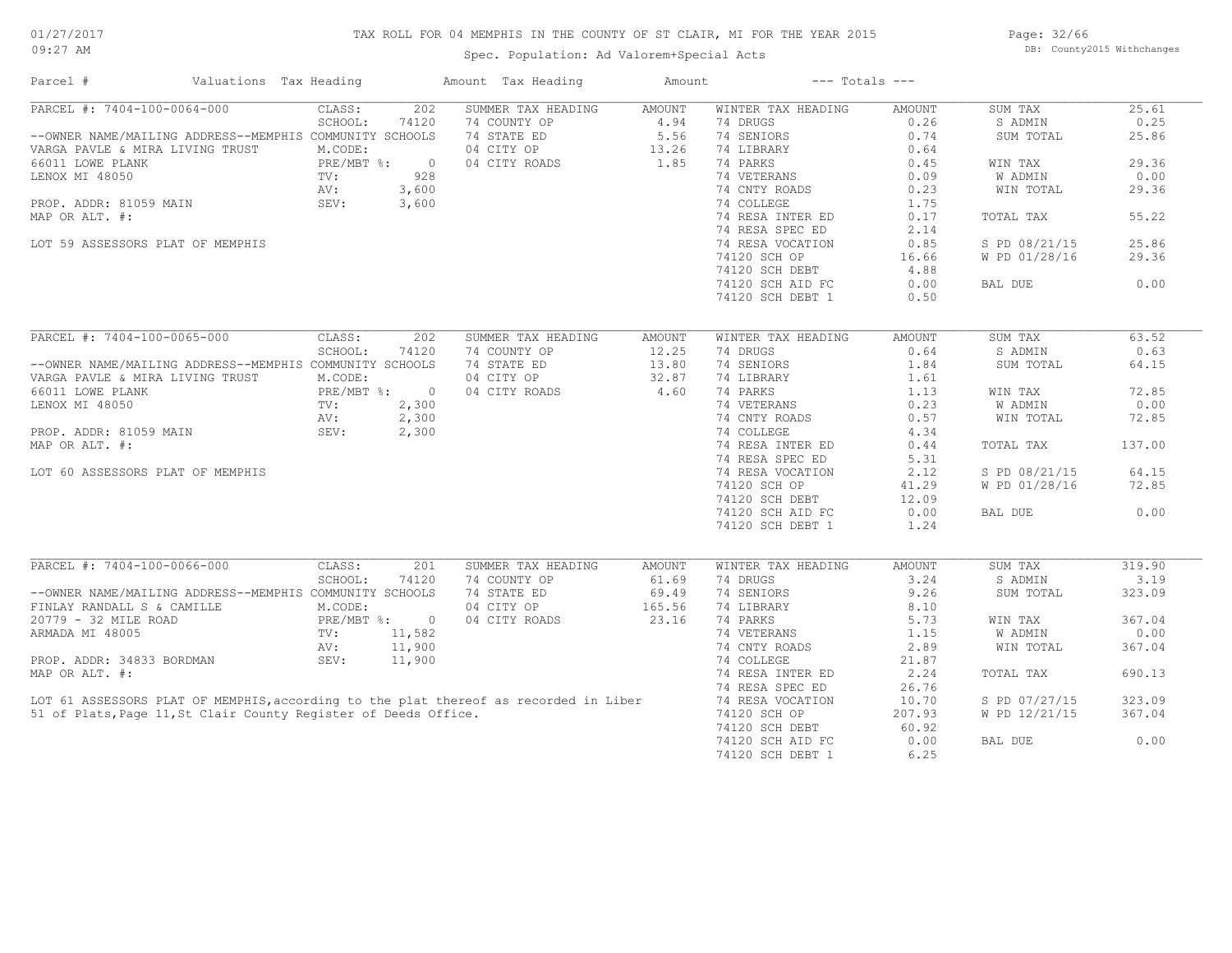## TAX ROLL FOR 04 MEMPHIS IN THE COUNTY OF ST CLAIR, MI FOR THE YEAR 2015

Spec. Population: Ad Valorem+Special Acts

Page: 33/66 DB: County2015 Withchanges

| Parcel #                                                | Valuations Tax Heading       | Amount Tax Heading | Amount           | $---$ Totals $---$ |        |               |          |
|---------------------------------------------------------|------------------------------|--------------------|------------------|--------------------|--------|---------------|----------|
| PARCEL #: 7404-100-0067-000                             | CLASS:<br>704                | SUMMER TAX HEADING | AMOUNT           | WINTER TAX HEADING | AMOUNT | SUM TAX       | 0.00     |
|                                                         | SCHOOL:<br>74120             | 74 COUNTY OP       | 0.00             | 74 DRUGS           | 0.00   | S ADMIN       | 0.00     |
| --OWNER NAME/MAILING ADDRESS--MEMPHIS COMMUNITY SCHOOLS |                              | 74 STATE ED        | 0.00             | 74 SENIORS         | 0.00   | SUM TOTAL     | 0.00     |
| MEMPHIS COMMUNITY SCHOOLS                               | M.CODE:                      | 04 CITY OP         | 0.00             | 74 LIBRARY         | 0.00   |               |          |
| P.O. BOX 201                                            | PRE/MBT %:<br>TV:<br>$\circ$ | 04 CITY ROADS      | 0.00             | 74 PARKS           | 0.00   | WIN TAX       | 0.00     |
| MEMPHIS MI 48041                                        | $\circ$                      |                    |                  | 74 VETERANS        | 0.00   | W ADMIN       | 0.00     |
|                                                         | AV:<br>$\circ$               |                    |                  | 74 CNTY ROADS      | 0.00   | WIN TOTAL     | 0.00     |
| PROP. ADDR: 34165 BORDMAN                               | SEV:<br>$\overline{0}$       |                    |                  | 74 COLLEGE         | 0.00   |               |          |
| MAP OR ALT. #:                                          |                              |                    |                  | 74 RESA INTER ED   | 0.00   | TOTAL TAX     | 0.00     |
|                                                         |                              |                    |                  | 74 RESA SPEC ED    | 0.00   |               |          |
| LOT 62 ASSESSORS PLAT OF MEMPHIS                        |                              |                    |                  | 74 RESA VOCATION   | 0.00   | BAL DUE       | 0.00     |
|                                                         |                              |                    |                  | 74120 SCH OP       | 0.00   |               |          |
|                                                         |                              |                    |                  | 74120 SCH DEBT     | 0.00   |               |          |
|                                                         |                              |                    |                  | 74120 SCH AID FC   | 0.00   |               |          |
|                                                         |                              |                    |                  |                    |        |               |          |
|                                                         |                              |                    |                  | 74120 SCH DEBT 1   | 0.00   |               |          |
| PARCEL #: 7404-100-0068-000                             | 201<br>CLASS:                | SUMMER TAX HEADING |                  | WINTER TAX HEADING | AMOUNT | SUM TAX       | 979.47   |
|                                                         | SCHOOL:<br>74120             | 74 COUNTY OP       | AMOUNT<br>169.38 | 74 DRUGS           | 8.91   | S ADMIN       | 8.78     |
|                                                         |                              |                    |                  |                    |        |               |          |
| --OWNER NAME/MAILING ADDRESS--MEMPHIS COMMUNITY SCHOOLS |                              | 74 STATE ED        | 190.80           | 74 SENIORS         | 25.44  | SUM TOTAL     | 988.25   |
| KOLLINGER NORMAN J LIVING TRUST                         | M.CODE:                      | 04 CITY OP         | 454.59           | 74 LIBRARY         | 22.26  |               |          |
| P.O. BOX 677                                            | PRE/MBT %: 0                 | 04 CITY ROADS      | 63.60            | 74 PARKS           | 15.75  | WIN TAX       | 1,007.94 |
| MEMPHIS MI 48041                                        | TV:<br>31,800                | 6                  | 32.10            | 74 VETERANS        | 3.18   | W ADMIN       | 0.00     |
|                                                         | 31,800<br>AV:                | $4\phantom{0}$     | 34.50            | 74 CNTY ROADS      | 7.95   | WIN TOTAL     | 1,007.94 |
| PROP. ADDR: 81560 MAIN                                  | SEV:                         | 31,800 01          | 34.50            | 74 COLLEGE         | 60.07  |               |          |
| MAP OR ALT. #:                                          |                              |                    |                  | 74 RESA INTER ED   | 6.16   | TOTAL TAX     | 1,996.19 |
|                                                         |                              |                    |                  | 74 RESA SPEC ED    | 73.49  |               |          |
| LOT 63 ASSESSORS PLAT OF MEMPHIS                        |                              |                    |                  | 74 RESA VOCATION   | 29.39  | S PD 12/30/15 | 988.25   |
|                                                         |                              |                    |                  | 74120 SCH OP       | 570.91 | W PD 12/30/15 | 1,007.94 |
|                                                         |                              |                    |                  | 74120 SCH DEBT     | 167.26 |               |          |
|                                                         |                              |                    |                  | 74120 SCH AID FC   | 0.00   | BAL DUE       | 0.00     |
|                                                         |                              |                    |                  | 74120 SCH DEBT 1   | 17.17  |               |          |
|                                                         |                              |                    |                  |                    |        |               |          |
| PARCEL #: 7404-100-0069-000                             | CLASS:<br>201                | SUMMER TAX HEADING | AMOUNT           | WINTER TAX HEADING | AMOUNT | SUM TAX       | 352.68   |
|                                                         | SCHOOL:<br>74120             | 74 COUNTY OP       | 68.01            | 74 DRUGS           | 3.57   | S ADMIN       | 3.52     |
| --OWNER NAME/MAILING ADDRESS--MEMPHIS COMMUNITY SCHOOLS |                              | 74 STATE ED        | 76.61            | 74 SENIORS         | 10.21  | SUM TOTAL     | 356.20   |
| KOLLINGER NORMAN A LIVING TRUST                         | M.CODE:                      | 04 CITY OP         | 182.53           | 74 LIBRARY         | 8.93   |               |          |
| 10568 ALPINE ROAD                                       | PRE/MBT %: 0                 | 04 CITY ROADS      | 25.53            | 74 PARKS           | 6.32   | WIN TAX       | 404.68   |
| RILEY TWP MI 48041                                      | $\text{TV}$ :<br>12,769      |                    |                  | 74 VETERANS        | 1.27   | W ADMIN       | 0.00     |
|                                                         | 42,000<br>AV:                |                    |                  | 74 CNTY ROADS      | 3.19   | WIN TOTAL     | 404.68   |
| PROP. ADDR: 81300 MAIN                                  | SEV:<br>42,000               |                    |                  | 74 COLLEGE         | 24.12  |               |          |
| MAP OR ALT. #:                                          |                              |                    |                  | 74 RESA INTER ED   | 2.47   | TOTAL TAX     | 760.88   |
|                                                         |                              |                    |                  | 74 RESA SPEC ED    | 29.51  |               |          |
|                                                         |                              |                    |                  |                    |        |               |          |
| LOTS 64,65,68 & 69 ASSESSORS PLAT OF MEMPHIS            |                              |                    |                  | 74 RESA VOCATION   | 11.80  | S PD 09/14/15 | 356.20   |
|                                                         |                              |                    |                  | 74120 SCH OP       | 229.24 | W PD 12/30/15 | 404.68   |
|                                                         |                              |                    |                  | 74120 SCH DEBT     | 67.16  |               |          |
|                                                         |                              |                    |                  | 74120 SCH AID FC   | 0.00   | BAL DUE       | 0.00     |
|                                                         |                              |                    |                  | 74120 SCH DEBT 1   | 6.89   |               |          |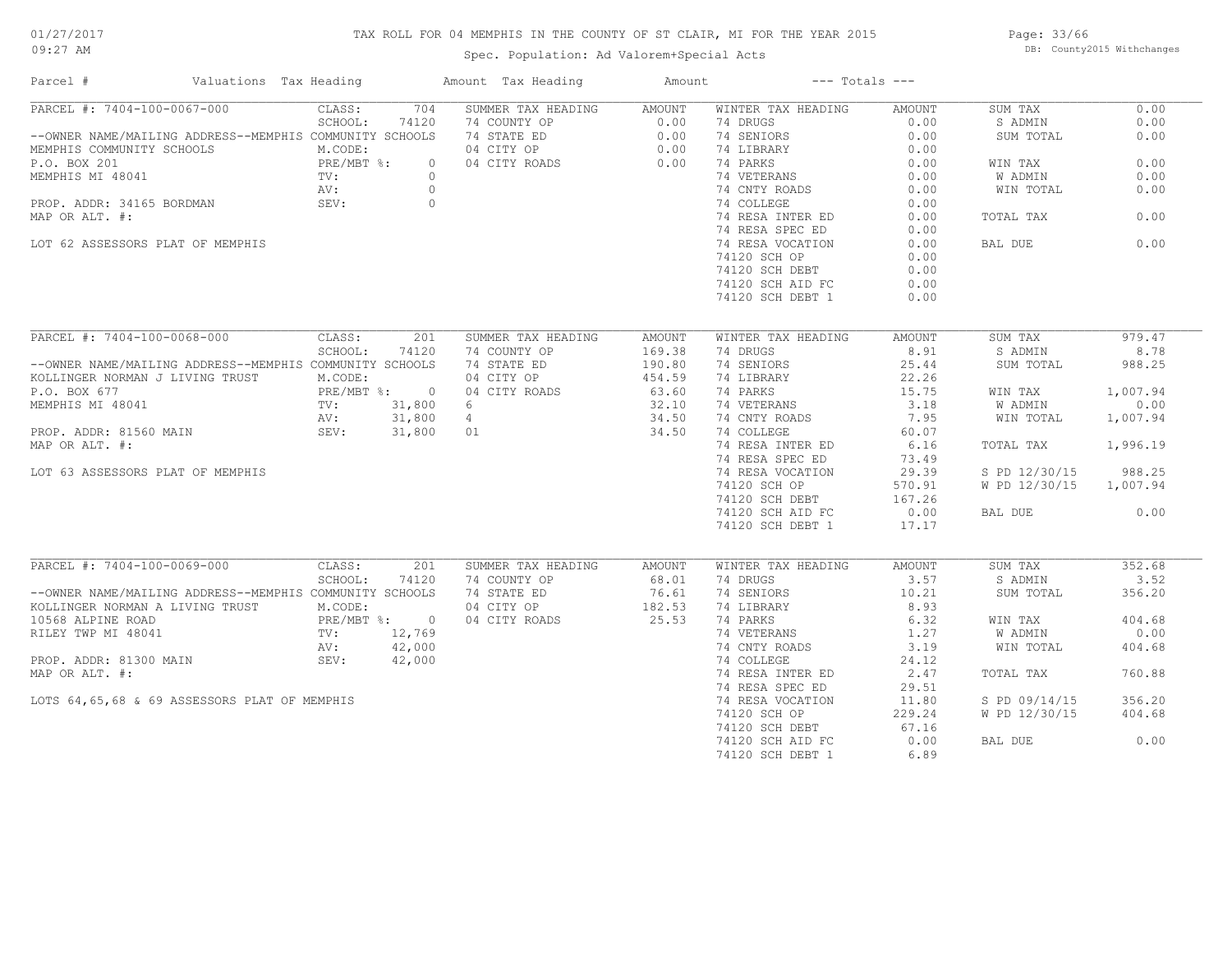## TAX ROLL FOR 04 MEMPHIS IN THE COUNTY OF ST CLAIR, MI FOR THE YEAR 2015

Spec. Population: Ad Valorem+Special Acts

Page: 34/66 DB: County2015 Withchanges

| Parcel #                                                                                                                                                                                                                                                                                                                                                                                                                          | Valuations Tax Heading                                                      | Amount Tax Heading | Amount        |                    | $---$ Totals $---$ |                |          |
|-----------------------------------------------------------------------------------------------------------------------------------------------------------------------------------------------------------------------------------------------------------------------------------------------------------------------------------------------------------------------------------------------------------------------------------|-----------------------------------------------------------------------------|--------------------|---------------|--------------------|--------------------|----------------|----------|
| PARCEL #: 7404-100-0070-000                                                                                                                                                                                                                                                                                                                                                                                                       | CLASS:<br>401                                                               | SUMMER TAX HEADING | AMOUNT        | WINTER TAX HEADING | AMOUNT             | SUM TAX        | 1,121.85 |
|                                                                                                                                                                                                                                                                                                                                                                                                                                   | SCHOOL:<br>74120                                                            | 74 COUNTY OP       | 216.33        | 74 DRUGS           | 11.38              | S ADMIN        | 11.21    |
| --OWNER NAME/MAILING ADDRESS--MEMPHIS COMMUNITY SCHOOLS                                                                                                                                                                                                                                                                                                                                                                           |                                                                             | 74 STATE ED        | 243.69        | 74 SENIORS         | 32.49              | SUM TOTAL      | 1,133.06 |
| WOLOSION ROBERT A & K                                                                                                                                                                                                                                                                                                                                                                                                             | M.CODE:<br>00001                                                            | 04 CITY OP         | 580.60        | 74 LIBRARY         | 28.43              |                |          |
| $\begin{tabular}{l l l l} \multicolumn{1}{c}{\textbf{P.O. BOX 446}} & \multicolumn{1}{c}{\textbf{PRE/MBT 8: 100}} \\ \multicolumn{1}{c}{\textbf{MEMPHIS MI 48041}} & \multicolumn{1}{c}{\textbf{PRE/MBT 8: 100}} \\ \multicolumn{1}{c}{\textbf{NEWPHIS MI 48041}} & \multicolumn{1}{c}{\textbf{TV:} & \textbf{40,615}} \\ \multicolumn{1}{c}{\textbf{PROP. ADDR: 35049 MAPLE}} & \multicolumn{1}{c}{\textbf{SEV:} & \textbf{43,7$ |                                                                             | 04 CITY ROADS      | 81.23         | 74 PARKS           | 20.12              | WIN TAX        | 558.19   |
|                                                                                                                                                                                                                                                                                                                                                                                                                                   |                                                                             |                    |               | 74 VETERANS        | 4.06               | W ADMIN        | 0.00     |
|                                                                                                                                                                                                                                                                                                                                                                                                                                   |                                                                             |                    |               | 74 CNTY ROADS      | 10.15              | WIN TOTAL      | 558.19   |
|                                                                                                                                                                                                                                                                                                                                                                                                                                   |                                                                             |                    |               | 74 COLLEGE         | 76.72              |                |          |
| MAP OR ALT. #:                                                                                                                                                                                                                                                                                                                                                                                                                    |                                                                             |                    |               | 74 RESA INTER ED   | 7.87               | TOTAL TAX      | 1,691.25 |
|                                                                                                                                                                                                                                                                                                                                                                                                                                   |                                                                             |                    |               | 74 RESA SPEC ED    | 93.87              |                |          |
| E 90 FT OF LOT 66 ASSESSORS PLAT OF MEMPHIS                                                                                                                                                                                                                                                                                                                                                                                       |                                                                             |                    |               | 74 RESA VOCATION   | 37.54              | S PD 08/25/15  | 1,133.06 |
|                                                                                                                                                                                                                                                                                                                                                                                                                                   |                                                                             |                    |               | 74120 SCH OP       | 0.00               | W PD 12/30/15  | 558.19   |
|                                                                                                                                                                                                                                                                                                                                                                                                                                   |                                                                             |                    |               | 74120 SCH DEBT     | 213.63             |                |          |
|                                                                                                                                                                                                                                                                                                                                                                                                                                   |                                                                             |                    |               | 74120 SCH AID FC   | 0.00               | BAL DUE        | 0.00     |
|                                                                                                                                                                                                                                                                                                                                                                                                                                   |                                                                             |                    |               | 74120 SCH DEBT 1   | 21.93              |                |          |
|                                                                                                                                                                                                                                                                                                                                                                                                                                   |                                                                             |                    |               |                    |                    |                |          |
| PARCEL #: 7404-100-0071-000                                                                                                                                                                                                                                                                                                                                                                                                       | CLASS:<br>401                                                               | SUMMER TAX HEADING | <b>AMOUNT</b> | WINTER TAX HEADING | AMOUNT             | SUM TAX        | 963.99   |
|                                                                                                                                                                                                                                                                                                                                                                                                                                   | SCHOOL:<br>74120                                                            | 74 COUNTY OP       | 185.89        | 74 DRUGS           | 9.78               | S ADMIN        | 9.63     |
| --OWNER NAME/MAILING ADDRESS--MEMPHIS COMMUNITY SCHOOLS                                                                                                                                                                                                                                                                                                                                                                           |                                                                             | 74 STATE ED        | 209.40        | 74 SENIORS         | 27.92              | SUM TOTAL      | 973.62   |
| CAMAJ DODA                                                                                                                                                                                                                                                                                                                                                                                                                        | M.CODE:                                                                     | 04 CITY OP         | 498.90        | 74 LIBRARY         | 24.43              |                |          |
| 2313 DARREN DR                                                                                                                                                                                                                                                                                                                                                                                                                    |                                                                             | 04 CITY ROADS      | 69.80         | 74 PARKS           | 17.28              | WIN TAX        | 1,106.19 |
| WASHINGTON MI 48094                                                                                                                                                                                                                                                                                                                                                                                                               | PRE/MBT %: 0<br>8094 TV: 34,900<br>TV: 24,900                               |                    |               | 74 VETERANS        | 3.49               | W ADMIN        | 0.00     |
|                                                                                                                                                                                                                                                                                                                                                                                                                                   | 34,900                                                                      |                    |               | 74 CNTY ROADS      | 8.72               | WIN TOTAL      |          |
|                                                                                                                                                                                                                                                                                                                                                                                                                                   | AV:                                                                         |                    |               |                    |                    |                | 1,106.19 |
| PROP. ADDR: 81160 MAIN                                                                                                                                                                                                                                                                                                                                                                                                            | SEV:<br>34,900                                                              |                    |               | 74 COLLEGE         | 65.92              |                |          |
| MAP OR ALT. #:                                                                                                                                                                                                                                                                                                                                                                                                                    |                                                                             |                    |               | 74 RESA INTER ED   | 6.76               | TOTAL TAX      | 2,079.81 |
|                                                                                                                                                                                                                                                                                                                                                                                                                                   |                                                                             |                    |               | 74 RESA SPEC ED    | 80.66              |                |          |
| LOT 66 EXC E 90 FT. ASSESSORS PLAT OF MEMPHIS                                                                                                                                                                                                                                                                                                                                                                                     |                                                                             |                    |               | 74 RESA VOCATION   | 32.26              | S PD 07/21/15  | 973.62   |
|                                                                                                                                                                                                                                                                                                                                                                                                                                   |                                                                             |                    |               | 74120 SCH OP       | 626.56             | W PD 02/04/16  | 1,106.19 |
|                                                                                                                                                                                                                                                                                                                                                                                                                                   |                                                                             |                    |               | 74120 SCH DEBT     | 183.57             |                |          |
|                                                                                                                                                                                                                                                                                                                                                                                                                                   |                                                                             |                    |               | 74120 SCH AID FC   | 0.00               | BAL DUE        | 0.00     |
|                                                                                                                                                                                                                                                                                                                                                                                                                                   |                                                                             |                    |               | 74120 SCH DEBT 1   | 18.84              |                |          |
|                                                                                                                                                                                                                                                                                                                                                                                                                                   |                                                                             |                    |               |                    |                    |                |          |
| PARCEL #: 7404-100-0072-000                                                                                                                                                                                                                                                                                                                                                                                                       | CLASS:<br>401                                                               | SUMMER TAX HEADING | <b>AMOUNT</b> | WINTER TAX HEADING | AMOUNT             | SUM TAX        | 649.15   |
|                                                                                                                                                                                                                                                                                                                                                                                                                                   | SCHOOL:<br>74120                                                            | 74 COUNTY OP       | 125.18        | 74 DRUGS           | 6.58               | S ADMIN        | 6.49     |
| --OWNER NAME/MAILING ADDRESS--MEMPHIS COMMUNITY SCHOOLS                                                                                                                                                                                                                                                                                                                                                                           |                                                                             | 74 STATE ED        | 141.01        | 74 SENIORS         | 18.80              | SUM TOTAL      | 655.64   |
| CRYDERMAN KATHY A                                                                                                                                                                                                                                                                                                                                                                                                                 | M.CODE:                                                                     | 04 CITY OP         | 335.96        | 74 LIBRARY         | 16.45              |                |          |
| P.O. BOX 65                                                                                                                                                                                                                                                                                                                                                                                                                       | PRE/MBT %: 100<br>PRE/MBT %: 100<br>TV: 23,502<br>AV: 36,300<br>SEV: 36,300 | 04 CITY ROADS      | 47.00         | 74 PARKS           | 11.64              | WIN TAX        | 322.98   |
| ARMADA MI 48005                                                                                                                                                                                                                                                                                                                                                                                                                   |                                                                             |                    |               | 74 VETERANS        | 2.35               | <b>W ADMIN</b> | 0.00     |
|                                                                                                                                                                                                                                                                                                                                                                                                                                   |                                                                             |                    |               | 74 CNTY ROADS      | 5.87               | WIN TOTAL      | 322.98   |
| PROP. ADDR: 35085 MAPLE                                                                                                                                                                                                                                                                                                                                                                                                           |                                                                             |                    |               | 74 COLLEGE         | 44.39              |                |          |
| MAP OR ALT. #:                                                                                                                                                                                                                                                                                                                                                                                                                    |                                                                             |                    |               | 74 RESA INTER ED   | 4.55               | TOTAL TAX      | 978.62   |
|                                                                                                                                                                                                                                                                                                                                                                                                                                   |                                                                             |                    |               | 74 RESA SPEC ED    | 54.32              |                |          |
| LOT 67 ASSESSORS PLAT OF MEMPHIS                                                                                                                                                                                                                                                                                                                                                                                                  |                                                                             |                    |               | 74 RESA VOCATION   | 21.72              | S PD 07/24/15  | 655.64   |
|                                                                                                                                                                                                                                                                                                                                                                                                                                   |                                                                             |                    |               | 74120 SCH OP       | 0.00               | W PD 12/17/15  | 322.98   |
|                                                                                                                                                                                                                                                                                                                                                                                                                                   |                                                                             |                    |               | 74120 SCH DEBT     | 123.62             |                |          |
|                                                                                                                                                                                                                                                                                                                                                                                                                                   |                                                                             |                    |               | 74120 SCH AID FC   | 0.00               | BAL DUE        | 0.00     |
|                                                                                                                                                                                                                                                                                                                                                                                                                                   |                                                                             |                    |               | 74120 SCH DEBT 1   | 12.69              |                |          |
|                                                                                                                                                                                                                                                                                                                                                                                                                                   |                                                                             |                    |               |                    |                    |                |          |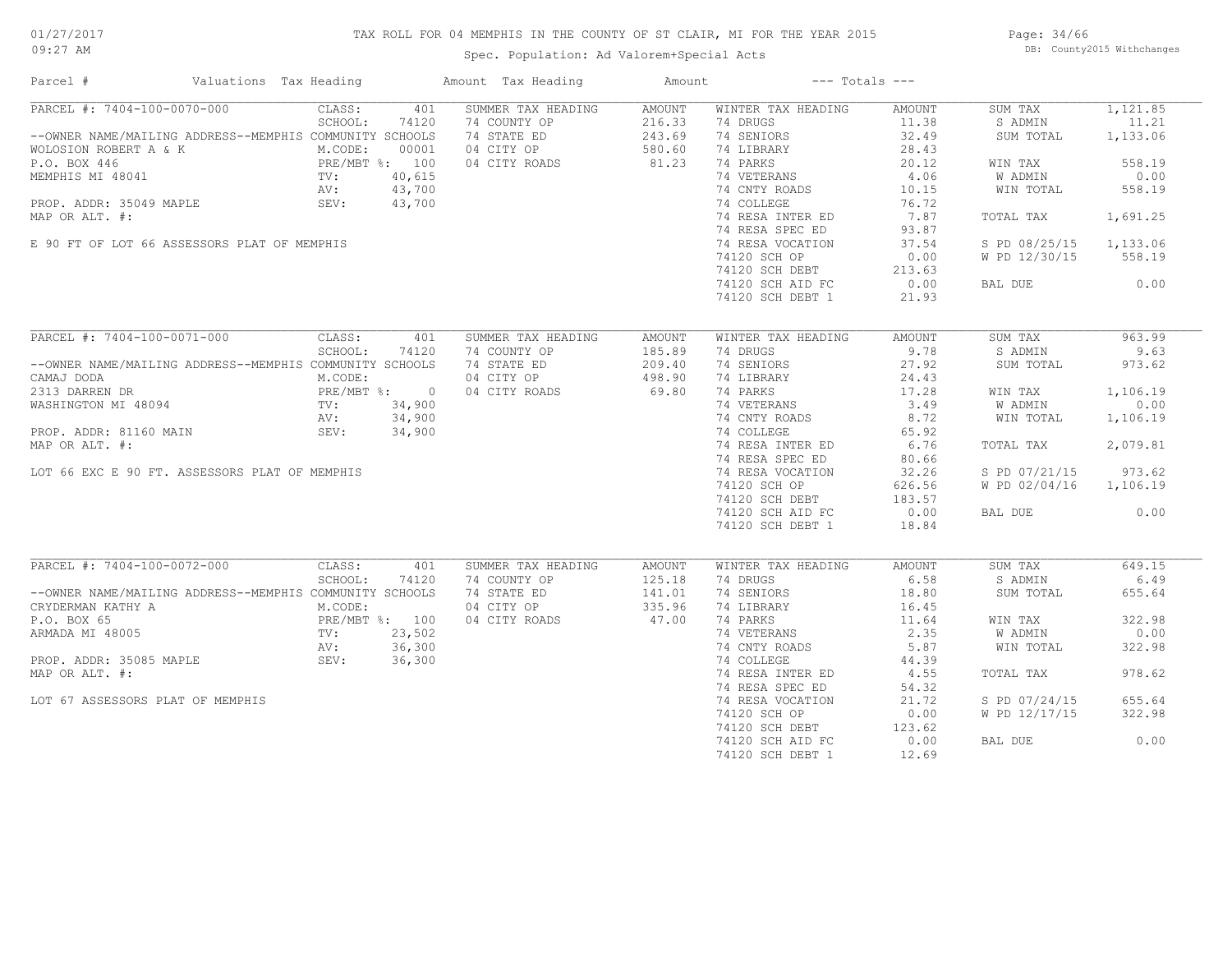## TAX ROLL FOR 04 MEMPHIS IN THE COUNTY OF ST CLAIR, MI FOR THE YEAR 2015

Spec. Population: Ad Valorem+Special Acts

Page: 35/66 DB: County2015 Withchanges

| Parcel #                                                                                                                                                                                                                                                                                                                                                                                                                             | Valuations Tax Heading |         |       | Amount Tax Heading                                                                                                          | Amount                                      |                                              | $---$ Totals $---$ |               |          |
|--------------------------------------------------------------------------------------------------------------------------------------------------------------------------------------------------------------------------------------------------------------------------------------------------------------------------------------------------------------------------------------------------------------------------------------|------------------------|---------|-------|-----------------------------------------------------------------------------------------------------------------------------|---------------------------------------------|----------------------------------------------|--------------------|---------------|----------|
| PARCEL #: 7404-100-0073-000 CLASS:                                                                                                                                                                                                                                                                                                                                                                                                   |                        |         |       | 402 SUMMER TAX HEADING AMOUNT                                                                                               |                                             | WINTER TAX HEADING                           | AMOUNT             | SUM TAX       | 5.72     |
|                                                                                                                                                                                                                                                                                                                                                                                                                                      |                        | SCHOOL: | 74120 |                                                                                                                             |                                             |                                              | 0.05               | S ADMIN       | 0.05     |
| --OWNER NAME/MAILING ADDRESS--MEMPHIS COMMUNITY SCHOOLS                                                                                                                                                                                                                                                                                                                                                                              |                        |         |       | 74 COUNTY OP<br>74 STATE ED<br>74 STATE ED<br>804 CITY OP<br>74 COUNTY OP<br>74 LIBRARY<br>804 CITY ROADS<br>80.41 24 PARKS |                                             |                                              | 0.16               | SUM TOTAL     | 5.77     |
|                                                                                                                                                                                                                                                                                                                                                                                                                                      |                        |         |       |                                                                                                                             |                                             |                                              | 0.14               |               |          |
|                                                                                                                                                                                                                                                                                                                                                                                                                                      |                        |         |       |                                                                                                                             |                                             |                                              | 0.10               | WIN TAX       | 2.82     |
|                                                                                                                                                                                                                                                                                                                                                                                                                                      |                        |         |       |                                                                                                                             |                                             | 74 VETERANS                                  | 0.02               | W ADMIN       | 0.00     |
|                                                                                                                                                                                                                                                                                                                                                                                                                                      |                        |         |       |                                                                                                                             |                                             | 74 CNTY ROADS                                | 0.05               | WIN TOTAL     | 2.82     |
| PROP. ADDR: 81180 DURFEE AL WATER WAY SEV: 2,100                                                                                                                                                                                                                                                                                                                                                                                     |                        |         |       |                                                                                                                             |                                             | 74 COLLEGE                                   | 0.39               |               |          |
| MAP OR ALT. #:                                                                                                                                                                                                                                                                                                                                                                                                                       |                        |         |       |                                                                                                                             |                                             | 74 RESA INTER ED                             | 0.04               | TOTAL TAX     | 8.59     |
|                                                                                                                                                                                                                                                                                                                                                                                                                                      |                        |         |       |                                                                                                                             |                                             | 74 RESA SPEC ED                              | 0.48               |               |          |
| LOT 70 ASSESSORS PLAT OF MEMPHIS                                                                                                                                                                                                                                                                                                                                                                                                     |                        |         |       |                                                                                                                             |                                             | 74 RESA VOCATION                             | 0.19               | S PD 08/14/15 | 5.77     |
|                                                                                                                                                                                                                                                                                                                                                                                                                                      |                        |         |       |                                                                                                                             |                                             | 74120 SCH OP                                 | 0.00               | W PD 12/09/15 | 2.82     |
|                                                                                                                                                                                                                                                                                                                                                                                                                                      |                        |         |       |                                                                                                                             |                                             |                                              |                    |               |          |
|                                                                                                                                                                                                                                                                                                                                                                                                                                      |                        |         |       |                                                                                                                             |                                             | 74120 SCH DEBT 1.09<br>74120 SCH AID FC 0.00 |                    | BAL DUE       | 0.00     |
|                                                                                                                                                                                                                                                                                                                                                                                                                                      |                        |         |       |                                                                                                                             |                                             | 74120 SCH DEBT 1                             | 0.11               |               |          |
|                                                                                                                                                                                                                                                                                                                                                                                                                                      |                        |         |       |                                                                                                                             |                                             |                                              |                    |               |          |
| PARCEL #: 7404-100-0074-000                                                                                                                                                                                                                                                                                                                                                                                                          |                        | CLASS:  | 401   | SUMMER TAX HEADING                                                                                                          | AMOUNT                                      | WINTER TAX HEADING                           | AMOUNT             | SUM TAX       | 859.72   |
|                                                                                                                                                                                                                                                                                                                                                                                                                                      |                        | SCHOOL: | 74120 | 74 COUNTY OP                                                                                                                |                                             | 74 DRUGS                                     | 8.72               | S ADMIN       | 8.59     |
|                                                                                                                                                                                                                                                                                                                                                                                                                                      |                        |         |       |                                                                                                                             | $165.78$<br>$186.75$<br>$444.94$<br>$62.25$ |                                              |                    |               |          |
| --OWNER NAME/MAILING ADDRESS--MEMPHIS COMMUNITY SCHOOLS                                                                                                                                                                                                                                                                                                                                                                              |                        |         |       | 74 STATE ED                                                                                                                 |                                             | 74 SENIORS                                   | 24.90              | SUM TOTAL     | 868.31   |
| $\begin{tabular}{l l l l l} \multicolumn{1}{c}{\texttt{BRUSCA} \texttt{ MARK} & \texttt{I}} & \texttt{M.CODE:} \\ \multicolumn{1}{c}{\texttt{P.O. BOX 506}} & \multicolumn{1}{c}{\texttt{PRE/MBT}} $: & 100$ \\ \multicolumn{1}{c}{\texttt{MEMPHIS} \texttt{MI 48041}} & \multicolumn{1}{c}{\texttt{TV:}} & 31,125 \\ \multicolumn{1}{c}{\texttt{AV:}} & 35,800 \\ \multicolumn{1}{c}{\texttt{PROP.} \texttt{ADDR: 81180 DURFEE}} &$ |                        |         |       | 04 CITY OP                                                                                                                  |                                             | 74 LIBRARY<br>$74$ PARKS                     | 21.78              |               |          |
|                                                                                                                                                                                                                                                                                                                                                                                                                                      |                        |         |       | 04 CITY ROADS                                                                                                               |                                             |                                              | 15.41              | WIN TAX       | 427.73   |
|                                                                                                                                                                                                                                                                                                                                                                                                                                      |                        |         |       |                                                                                                                             |                                             | 74 VETERANS<br>74 CNTY ROADS                 | 3.11               | W ADMIN       | 0.00     |
|                                                                                                                                                                                                                                                                                                                                                                                                                                      |                        |         |       |                                                                                                                             |                                             |                                              | 7.78               | WIN TOTAL     | 427.73   |
|                                                                                                                                                                                                                                                                                                                                                                                                                                      |                        |         |       |                                                                                                                             |                                             | 74 COLLEGE                                   | 58.79              |               |          |
| MAP OR ALT. #:                                                                                                                                                                                                                                                                                                                                                                                                                       |                        |         |       |                                                                                                                             |                                             | 74 RESA INTER ED 6.03                        |                    | TOTAL TAX     | 1,296.04 |
|                                                                                                                                                                                                                                                                                                                                                                                                                                      |                        |         |       |                                                                                                                             |                                             | 74 RESA SPEC ED                              | 71.93              |               |          |
| LOT 71 ASSESSORS PLAT OF MEMPHIS                                                                                                                                                                                                                                                                                                                                                                                                     |                        |         |       |                                                                                                                             |                                             | 74 RESA VOCATION                             | 28.77              | S PD 08/14/15 | 868.31   |
|                                                                                                                                                                                                                                                                                                                                                                                                                                      |                        |         |       |                                                                                                                             |                                             | 74120 SCH OP                                 | 0.00               | W PD 12/09/15 | 427.73   |
|                                                                                                                                                                                                                                                                                                                                                                                                                                      |                        |         |       |                                                                                                                             |                                             | 74120 SCH DEBT                               | 163.71             |               |          |
|                                                                                                                                                                                                                                                                                                                                                                                                                                      |                        |         |       |                                                                                                                             |                                             | 74120 SCH AID FC                             | 0.00               | BAL DUE       | 0.00     |
|                                                                                                                                                                                                                                                                                                                                                                                                                                      |                        |         |       |                                                                                                                             |                                             | 74120 SCH DEBT 1                             | 16.80              |               |          |
|                                                                                                                                                                                                                                                                                                                                                                                                                                      |                        |         |       |                                                                                                                             |                                             |                                              |                    |               |          |
| PARCEL #: 7404-100-0075-000 CLASS:                                                                                                                                                                                                                                                                                                                                                                                                   |                        |         | 402   | SUMMER TAX HEADING                                                                                                          | AMOUNT                                      | WINTER TAX HEADING                           | AMOUNT             | SUM TAX       | 12.21    |
|                                                                                                                                                                                                                                                                                                                                                                                                                                      |                        | SCHOOL: | 74120 | 74 COUNTY OP<br>74 STATE ED<br>74 STATE ED<br>2.65<br>04 CITY ROADS<br>0.88                                                 |                                             | 74 DRUGS                                     | 0.12               | S ADMIN       | 0.12     |
| --OWNER NAME/MAILING ADDRESS--MEMPHIS COMMUNITY SCHOOLS                                                                                                                                                                                                                                                                                                                                                                              |                        |         |       |                                                                                                                             |                                             | 74 SENIORS                                   | 0.35               | SUM TOTAL     | 12.33    |
| POWERS HOWARD & NINA<br>POWERS HOWARD & NINA<br>P.O. BOX 102<br>P.O. BOX 102<br>MEMPHIS MI 48041<br>TV:<br>AV: 10,200<br>PROP. ADDR: DURFEE VACANT<br>SEV: 10,200                                                                                                                                                                                                                                                                    |                        |         |       |                                                                                                                             |                                             | 74 LIBRARY<br>74 PARKS                       | 0.31               |               |          |
|                                                                                                                                                                                                                                                                                                                                                                                                                                      |                        |         |       |                                                                                                                             |                                             |                                              | 0.21               | WIN TAX       | 6.03     |
|                                                                                                                                                                                                                                                                                                                                                                                                                                      |                        |         |       |                                                                                                                             |                                             | 74 VETERANS                                  | 0.04               | W ADMIN       | 0.00     |
|                                                                                                                                                                                                                                                                                                                                                                                                                                      |                        |         |       |                                                                                                                             |                                             | 74 CNTY ROADS                                | 0.11               | WIN TOTAL     | 6.03     |
|                                                                                                                                                                                                                                                                                                                                                                                                                                      |                        |         |       |                                                                                                                             |                                             | 74 COLLEGE                                   | 0.83               |               |          |
| MAP OR ALT. #:                                                                                                                                                                                                                                                                                                                                                                                                                       |                        |         |       |                                                                                                                             |                                             | 74 RESA INTER ED                             | 0.08               | TOTAL TAX     | 18.36    |
|                                                                                                                                                                                                                                                                                                                                                                                                                                      |                        |         |       |                                                                                                                             |                                             | 74 RESA SPEC ED                              | 1.02               |               |          |
| LOT 72 EXC N 66 FT THEREOF. ASSESSORS PLAT OF MEMPHIS                                                                                                                                                                                                                                                                                                                                                                                |                        |         |       |                                                                                                                             |                                             | 74 RESA VOCATION                             | 0.40               | S PD 08/12/15 | 12.33    |
|                                                                                                                                                                                                                                                                                                                                                                                                                                      |                        |         |       |                                                                                                                             |                                             | 74120 SCH OP                                 | 0.00               | W PD 12/28/15 | 6.03     |
|                                                                                                                                                                                                                                                                                                                                                                                                                                      |                        |         |       |                                                                                                                             |                                             | 74120 SCH DEBT                               | 2.33               |               |          |
|                                                                                                                                                                                                                                                                                                                                                                                                                                      |                        |         |       |                                                                                                                             |                                             | 74120 SCH AID FC                             | 0.00               | BAL DUE       | 0.00     |
|                                                                                                                                                                                                                                                                                                                                                                                                                                      |                        |         |       |                                                                                                                             |                                             | 74120 SCH DEBT 1                             | 0.23               |               |          |
|                                                                                                                                                                                                                                                                                                                                                                                                                                      |                        |         |       |                                                                                                                             |                                             |                                              |                    |               |          |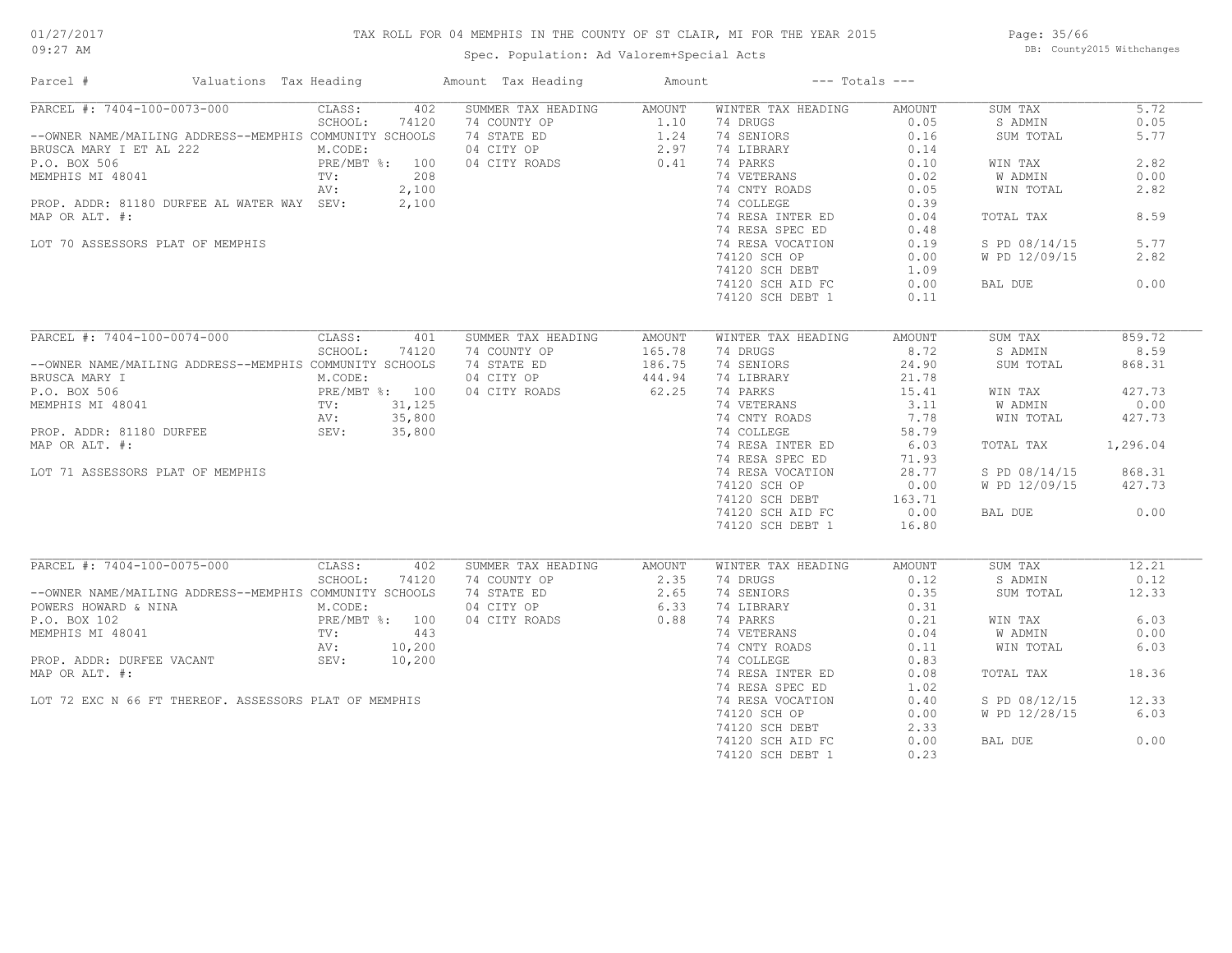## TAX ROLL FOR 04 MEMPHIS IN THE COUNTY OF ST CLAIR, MI FOR THE YEAR 2015

Spec. Population: Ad Valorem+Special Acts

Page: 36/66 DB: County2015 Withchanges

| Parcel #                                                                                                                                                                             | Valuations Tax Heading                               | Amount Tax Heading                     | Amount        | $---$ Totals $---$ |        |                        |          |
|--------------------------------------------------------------------------------------------------------------------------------------------------------------------------------------|------------------------------------------------------|----------------------------------------|---------------|--------------------|--------|------------------------|----------|
| PARCEL #: 7404-100-0076-000                                                                                                                                                          | CLASS:<br>401                                        | SUMMER TAX HEADING                     | AMOUNT        | WINTER TAX HEADING | AMOUNT | SUM TAX                | 193.34   |
|                                                                                                                                                                                      | SCHOOL:<br>74120                                     | 74 COUNTY OP                           | 37.28         | 74 DRUGS           | 1.96   | S ADMIN                | 1.93     |
| --OWNER NAME/MAILING ADDRESS--MEMPHIS COMMUNITY SCHOOLS                                                                                                                              |                                                      | 74 STATE ED                            | 42.00         | 74 SENIORS         | 5.60   | SUM TOTAL              | 195.27   |
| TURNER DWIGHT & FRANCES                                                                                                                                                              | M.CODE:                                              | 04 CITY OP                             | 100.06        | 74 LIBRARY         | 4.90   |                        |          |
| P.O. BOX 436<br>MEMPHIS MI 48041<br>P.O. BOX 436<br>MEMPHIS MI 48041<br>P.O. BOX 436<br>MEMPHIS MI 48041<br>P.O. BOX 436<br>PRE/MBT %: 7,000<br>AV: 7,000<br>RV: 7,000<br>SEV: 7,000 |                                                      | 04 CITY ROADS                          | 14.00         | 74 PARKS           | 3.46   | WIN TAX                | 221.85   |
|                                                                                                                                                                                      |                                                      |                                        |               | 74 VETERANS        | 0.70   | W ADMIN                | 0.00     |
|                                                                                                                                                                                      |                                                      |                                        |               | 74 CNTY ROADS      | 1.75   | WIN TOTAL              | 221.85   |
|                                                                                                                                                                                      |                                                      |                                        |               | 74 COLLEGE         | 13.22  |                        |          |
| MAP OR ALT. #:                                                                                                                                                                       |                                                      |                                        |               | 74 RESA INTER ED   | 1.35   | TOTAL TAX              | 417.12   |
|                                                                                                                                                                                      |                                                      |                                        |               | 74 RESA SPEC ED    | 16.17  |                        |          |
| N 66 FT OF LOT 72 ASSESSORS PLAT OF MEMPHIS                                                                                                                                          |                                                      | $\frac{1}{7}$ , 000<br>$\frac{1}{100}$ |               | 74 RESA VOCATION   | 6.47   | S PD 08/24/15          | 195.27   |
|                                                                                                                                                                                      |                                                      |                                        |               | 74120 SCH OP       | 125.67 | W PD 02/11/16          | 221.85   |
|                                                                                                                                                                                      |                                                      |                                        |               | 74120 SCH DEBT     | 36.82  |                        |          |
|                                                                                                                                                                                      |                                                      |                                        |               | 74120 SCH AID FC   | 0.00   | BAL DUE                | 0.00     |
|                                                                                                                                                                                      |                                                      |                                        |               | 74120 SCH DEBT 1   | 3.78   |                        |          |
|                                                                                                                                                                                      |                                                      |                                        |               |                    |        |                        |          |
| PARCEL #: 7404-100-0077-000                                                                                                                                                          | CLASS:<br>401                                        | SUMMER TAX HEADING                     | <b>AMOUNT</b> | WINTER TAX HEADING | AMOUNT | SUM TAX                | 1,093.81 |
|                                                                                                                                                                                      | SCHOOL:<br>74120                                     | 74 COUNTY OP                           | 210.92        | 74 DRUGS           | 11.09  | S ADMIN                | 10.93    |
| --OWNER NAME/MAILING ADDRESS--MEMPHIS COMMUNITY SCHOOLS                                                                                                                              |                                                      | 74 STATE ED                            | 237.60        | 74 SENIORS         | 31.68  | SUM TOTAL              | 1,104.74 |
| BAERWOLF JOHN R                                                                                                                                                                      | M.CODE:<br>00001                                     | 04 CITY OP                             | 566.09        | 74 LIBRARY         | 27.72  |                        |          |
| 35125 BORDMAN                                                                                                                                                                        | --- --<br>PRE/MBT %: 100<br>TV: 39,600<br>AV: 39,600 | 04 CITY ROADS                          | 79.20         | 74 PARKS           | 19.61  | WIN TAX                | 544.23   |
| MEMPHIS MI 48041                                                                                                                                                                     |                                                      |                                        |               | 74 VETERANS        | 3.96   | W ADMIN                | 0.00     |
|                                                                                                                                                                                      | 39,600<br>AV:                                        |                                        |               | 74 CNTY ROADS      | 9.90   | WIN TOTAL              | 544.23   |
| PROP. ADDR: 35125 BORDMAN                                                                                                                                                            | SEV:<br>39,600                                       |                                        |               | 74 COLLEGE         | 74.80  |                        |          |
|                                                                                                                                                                                      |                                                      |                                        |               |                    |        |                        |          |
| MAP OR ALT. #:                                                                                                                                                                       |                                                      |                                        |               | 74 RESA INTER ED   | 7.67   | TOTAL TAX              | 1,648.97 |
|                                                                                                                                                                                      |                                                      |                                        |               | 74 RESA SPEC ED    | 91.52  |                        |          |
| S 117' OF E 115' OF LOT 73 EXC W 15' OF S 110' ASSESSORS PLAT OF MEMPHIS                                                                                                             |                                                      |                                        |               | 74 RESA VOCATION   | 36.61  | S PD 08/25/15 1,104.74 |          |
|                                                                                                                                                                                      |                                                      |                                        |               | 74120 SCH OP       | 0.00   | W PD 12/30/15          | 544.23   |
|                                                                                                                                                                                      |                                                      |                                        |               | 74120 SCH DEBT     | 208.29 |                        |          |
|                                                                                                                                                                                      |                                                      |                                        |               | 74120 SCH AID FC   | 0.00   | BAL DUE                | 0.00     |
|                                                                                                                                                                                      |                                                      |                                        |               | 74120 SCH DEBT 1   | 21.38  |                        |          |
| PARCEL #: 7404-100-0078-000                                                                                                                                                          | CLASS:<br>401                                        | SUMMER TAX HEADING                     | <b>AMOUNT</b> | WINTER TAX HEADING | AMOUNT | SUM TAX                | 850.74   |
|                                                                                                                                                                                      | SCHOOL:                                              |                                        |               | 74 DRUGS           | 8.63   |                        | 8.50     |
|                                                                                                                                                                                      | 74120                                                | 74 COUNTY OP                           | 164.05        |                    |        | S ADMIN                |          |
| --OWNER NAME/MAILING ADDRESS--MEMPHIS COMMUNITY SCHOOLS                                                                                                                              |                                                      | 74 STATE ED                            | 184.80        | 74 SENIORS         | 24.64  | S INTRST               | 51.04    |
| ROSS TIMOTHY                                                                                                                                                                         | M.CODE:<br>00005                                     | 04 CITY OP                             | 440.29        | 74 LIBRARY         | 21.56  | SUM TOTAL              | 910.28   |
| P.O. BOX 531                                                                                                                                                                         | PRE/MBT $\frac{2}{30}$ 200                           | 04 CITY ROADS                          | 61.60         | 74 PARKS           | 15.25  |                        |          |
| MEMPHIS MI 48041                                                                                                                                                                     | 30,800<br>TV:                                        |                                        |               | 74 VETERANS        | 3.08   | WIN TAX                | 423.28   |
|                                                                                                                                                                                      |                                                      |                                        |               | 74 CNTY ROADS      | 7.70   | W ADMIN                | 0.00     |
|                                                                                                                                                                                      |                                                      |                                        |               | 74 COLLEGE         | 58.18  | WIN TOTAL              | 423.28   |
|                                                                                                                                                                                      |                                                      |                                        |               | 74 RESA INTER ED   | 5.96   |                        |          |
|                                                                                                                                                                                      |                                                      |                                        |               | 74 RESA SPEC ED    | 71.18  | TOTAL TAX              | 1,333.56 |
|                                                                                                                                                                                      |                                                      |                                        |               | 74 RESA VOCATION   | 28.47  |                        |          |
|                                                                                                                                                                                      |                                                      |                                        |               | 74120 SCH OP       | 0.00   | W PD 01/19/16          | 423.28   |
|                                                                                                                                                                                      |                                                      |                                        |               | 74120 SCH DEBT     | 162.00 |                        |          |
|                                                                                                                                                                                      |                                                      |                                        |               | 74120 SCH AID FC   | 0.00   | BAL DUE                | 910.28   |
| S 100 FT OF N 141 FT OF E 85 FT OF LOT 73 ASSESSORS PLAT OF MEMPHIS                                                                                                                  |                                                      |                                        |               | 74120 SCH DEBT 1   | 16.63  |                        |          |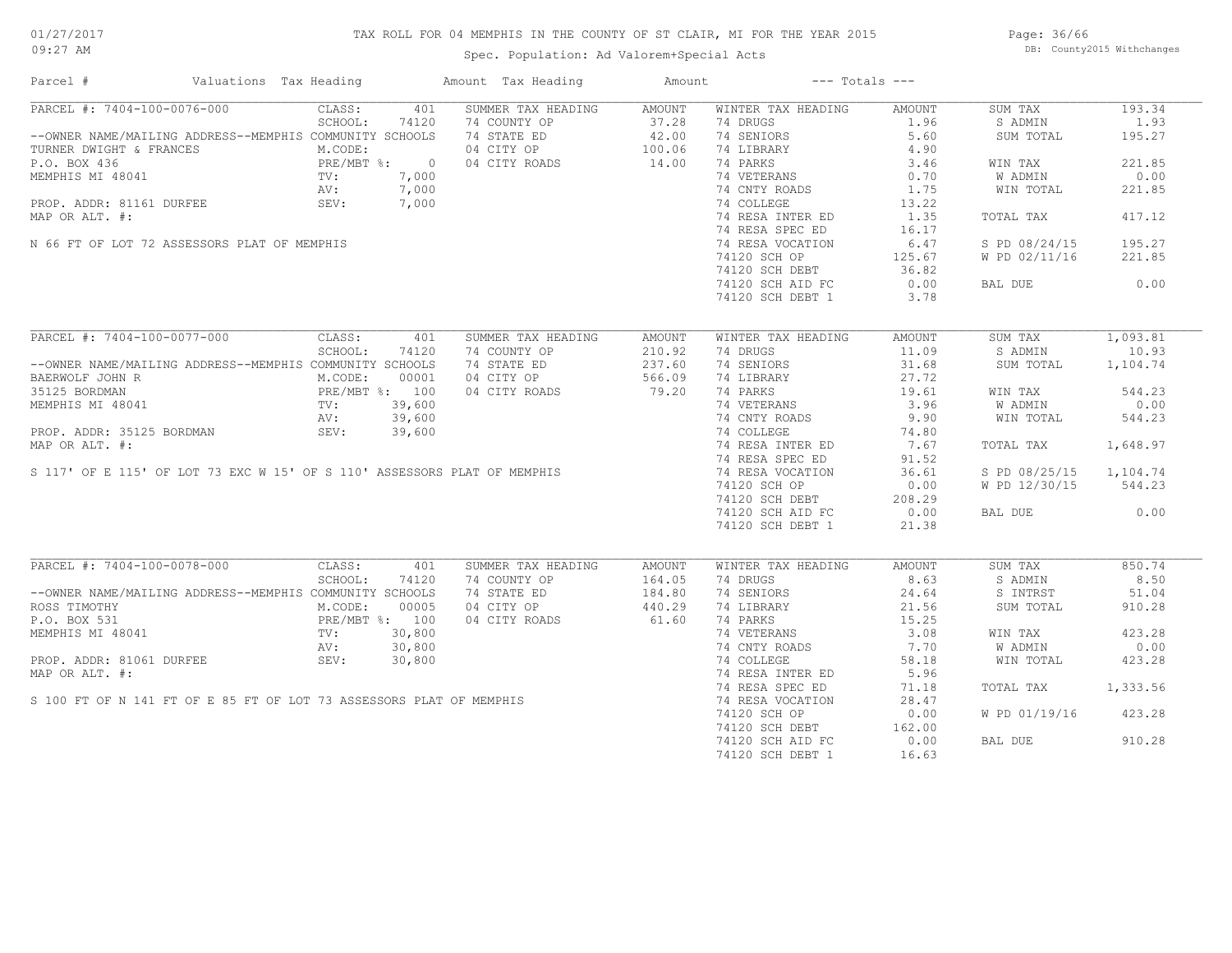## TAX ROLL FOR 04 MEMPHIS IN THE COUNTY OF ST CLAIR, MI FOR THE YEAR 2015

Spec. Population: Ad Valorem+Special Acts

Page: 37/66 DB: County2015 Withchanges

| Parcel #                                                                                                                                                                                                                                   | Valuations Tax Heading                                    | Amount Tax Heading                                                                                                                                       | Amount         | $---$ Totals $---$ |        |               |          |
|--------------------------------------------------------------------------------------------------------------------------------------------------------------------------------------------------------------------------------------------|-----------------------------------------------------------|----------------------------------------------------------------------------------------------------------------------------------------------------------|----------------|--------------------|--------|---------------|----------|
| PARCEL #: 7404-100-0078-100                                                                                                                                                                                                                | CLASS:<br>402                                             | SUMMER TAX HEADING                                                                                                                                       | AMOUNT         | WINTER TAX HEADING | AMOUNT | SUM TAX       | 8.27     |
|                                                                                                                                                                                                                                            | 74120<br>SCHOOL:                                          | 74 COUNTY OP<br>74 COUNTY OP<br>74 STATE ED<br>74 STATE ED<br>74 SENIORS<br>74 LIBRARY<br>74 LIBRARY<br>74 LIBRARY<br>74 LIBRARY<br>74 PARKS<br>74 PARKS | 1.59           | 74 DRUGS           | 0.08   | S ADMIN       | 0.08     |
| --OWNER NAME/MAILING ADDRESS--MEMPHIS COMMUNITY SCHOOLS                                                                                                                                                                                    |                                                           |                                                                                                                                                          |                |                    | 0.24   | SUM TOTAL     | 8.35     |
| GERLACH LARRY/COLLEEN                                                                                                                                                                                                                      | M.CODE:                                                   |                                                                                                                                                          |                |                    | 0.21   |               |          |
| 376 MEMPHIS RIDGE RD                                                                                                                                                                                                                       | PRE/MBT %:<br>TV:<br>$\overline{0}$                       |                                                                                                                                                          |                |                    | 0.14   | WIN TAX       | 9.45     |
| RILEY MI 48041                                                                                                                                                                                                                             | 300                                                       |                                                                                                                                                          |                | 74 VETERANS        | 0.03   | W ADMIN       | 0.00     |
|                                                                                                                                                                                                                                            | 300                                                       |                                                                                                                                                          |                | 74 CNTY ROADS      | 0.07   | WIN TOTAL     | 9.45     |
|                                                                                                                                                                                                                                            | 300                                                       |                                                                                                                                                          |                | 74 COLLEGE         | 0.56   |               |          |
| MAP OR ALT. #:                                                                                                                                                                                                                             |                                                           |                                                                                                                                                          |                | 74 RESA INTER ED   | 0.05   | TOTAL TAX     | 17.80    |
|                                                                                                                                                                                                                                            |                                                           |                                                                                                                                                          |                | 74 RESA SPEC ED    | 0.69   |               |          |
| Default Legal Description                                                                                                                                                                                                                  |                                                           |                                                                                                                                                          |                | 74 RESA VOCATION   | 0.27   | S PD 02/17/16 | 8.35     |
|                                                                                                                                                                                                                                            |                                                           |                                                                                                                                                          |                | 74120 SCH OP       | 5.38   | W PD 02/17/16 | 9.45     |
|                                                                                                                                                                                                                                            |                                                           |                                                                                                                                                          |                |                    |        |               |          |
|                                                                                                                                                                                                                                            |                                                           |                                                                                                                                                          |                | 74120 SCH DEBT     | 1.57   |               |          |
|                                                                                                                                                                                                                                            |                                                           |                                                                                                                                                          |                | 74120 SCH AID FC   | 0.00   | BAL DUE       | 0.00     |
|                                                                                                                                                                                                                                            |                                                           |                                                                                                                                                          |                | 74120 SCH DEBT 1   | 0.16   |               |          |
|                                                                                                                                                                                                                                            |                                                           |                                                                                                                                                          |                |                    |        |               |          |
| PARCEL #: 7404-100-0079-000                                                                                                                                                                                                                | 201<br>CLASS:                                             | SUMMER TAX HEADING                                                                                                                                       | AMOUNT         | WINTER TAX HEADING | AMOUNT | SUM TAX       | 637.02   |
|                                                                                                                                                                                                                                            | SCHOOL:<br>74120                                          | 74 COUNTY OP                                                                                                                                             | 122.84         | 74 DRUGS           | 6.46   | S ADMIN       | 6.37     |
| --OWNER NAME/MAILING ADDRESS--MEMPHIS COMMUNITY SCHOOLS                                                                                                                                                                                    |                                                           | 74 STATE ED                                                                                                                                              | 138.37         | 74 SENIORS         | 18.45  | SUM TOTAL     | 643.39   |
| CHEVALIER ANTHONY & PATRICIA                                                                                                                                                                                                               | RICIA M.CODE:<br>PRE/MBT %: 0<br>TV: 23,063<br>AV: 23,500 | 04 CITY OP                                                                                                                                               | 329.69         | 74 LIBRARY         | 16.14  |               |          |
| 268 RILEY CENTER ROAD                                                                                                                                                                                                                      |                                                           | 04 CITY ROADS                                                                                                                                            | 46.12          | 74 PARKS           | 11.42  | WIN TAX       | 730.98   |
| RILEY MI 48041<br>ROP. ADDR: 35093 BORDMAN<br>MAP OR ALT. #:<br>E 55 FT OF W 65 FT OF S 110 FT OF LOT 73 ASSESSORS PLAT OF MEMPHIS<br>PROP. ADDR: 35093 BORDMAN<br>E 55 FT OF W 65 FT OF S 110 FT OF LOT 73 ASSESSORS PLAT OF MEMPHIS<br>P |                                                           |                                                                                                                                                          |                |                    | 2.30   | W ADMIN       | 0.00     |
|                                                                                                                                                                                                                                            |                                                           |                                                                                                                                                          |                |                    | 5.76   | WIN TOTAL     | 730.98   |
|                                                                                                                                                                                                                                            |                                                           |                                                                                                                                                          |                |                    | 43.56  |               |          |
|                                                                                                                                                                                                                                            |                                                           |                                                                                                                                                          |                |                    | 4.46   | TOTAL TAX     | 1,374.37 |
|                                                                                                                                                                                                                                            |                                                           |                                                                                                                                                          |                |                    | 53.30  |               |          |
|                                                                                                                                                                                                                                            |                                                           |                                                                                                                                                          |                |                    |        |               |          |
|                                                                                                                                                                                                                                            |                                                           |                                                                                                                                                          |                |                    | 21.32  | S PD 08/31/15 | 643.39   |
|                                                                                                                                                                                                                                            |                                                           |                                                                                                                                                          |                |                    | 414.05 | W PD 02/18/16 | 730.98   |
|                                                                                                                                                                                                                                            |                                                           |                                                                                                                                                          |                | $74120$ SCH DEBT   | 121.31 |               |          |
|                                                                                                                                                                                                                                            |                                                           |                                                                                                                                                          |                | 74120 SCH AID FC   | 0.00   | BAL DUE       | 0.00     |
|                                                                                                                                                                                                                                            |                                                           |                                                                                                                                                          |                | 74120 SCH DEBT 1   | 12.45  |               |          |
|                                                                                                                                                                                                                                            |                                                           |                                                                                                                                                          |                |                    |        |               |          |
| PARCEL #: 7404-100-0080-000                                                                                                                                                                                                                | CLASS:<br>202                                             | SUMMER TAX HEADING                                                                                                                                       | AMOUNT         | WINTER TAX HEADING | AMOUNT | SUM TAX       | 65.52    |
|                                                                                                                                                                                                                                            | SCHOOL:<br>74120                                          | 74 COUNTY OP                                                                                                                                             | 12.63          | 74 DRUGS           | 0.66   | S ADMIN       | 0.65     |
| --OWNER NAME/MAILING ADDRESS--MEMPHIS COMMUNITY SCHOOLS                                                                                                                                                                                    |                                                           | 74 STATE ED                                                                                                                                              |                | 74 SENIORS         | 1.89   | SUM TOTAL     | 66.17    |
| LUDEMAN DONALD C & SHAWN M.CODE:                                                                                                                                                                                                           |                                                           | 04 CITY OP                                                                                                                                               | 14.23<br>33.92 | 74 LIBRARY         | 1.66   |               |          |
| 72878 TEAL CT                                                                                                                                                                                                                              | PRE/MBT %: 0                                              | 04 CITY ROADS                                                                                                                                            | 4.74           | 74 PARKS           | 1,17   | WIN TAX       | 75.16    |
| ROMEO MI 48065                                                                                                                                                                                                                             | TV:<br>2,373                                              |                                                                                                                                                          |                | 74 VETERANS        | 0.23   | W ADMIN       | 0.00     |
|                                                                                                                                                                                                                                            | 9,000<br>AV:                                              |                                                                                                                                                          |                | 74 CNTY ROADS      | 0.59   | WIN TOTAL     | 75.16    |
| PROP. ADDR: 35065 BORDMAN                                                                                                                                                                                                                  | SEV:<br>9,000                                             |                                                                                                                                                          |                | 74 COLLEGE         | 4.48   |               |          |
| MAP OR ALT. #:<br>MAP OR ALT. #:<br>PART OF LOT 73 DESCRIBE AS: BEG AT SW COR OF LOT 73; TH N 190 FT TH E 50 FT; TH S<br>80 FT; TH W 40 FT; TH S 110 FT; TH W 10 FT TO BEG. ASSESSORS PLAT OF MEMPHIS 74 RESA VOCATION<br>80 FT; TH W      |                                                           |                                                                                                                                                          |                |                    | 0.45   | TOTAL TAX     | 141.33   |
|                                                                                                                                                                                                                                            |                                                           |                                                                                                                                                          |                |                    | 5.48   |               |          |
|                                                                                                                                                                                                                                            |                                                           |                                                                                                                                                          |                |                    | 2.19   | S PD 11/16/15 | 66.17    |
|                                                                                                                                                                                                                                            |                                                           |                                                                                                                                                          |                |                    | 42.60  |               |          |
|                                                                                                                                                                                                                                            |                                                           |                                                                                                                                                          |                | 74120 SCH DEBT     | 12.48  | BAL DUE       | 75.16    |
|                                                                                                                                                                                                                                            |                                                           |                                                                                                                                                          |                |                    |        |               |          |
|                                                                                                                                                                                                                                            |                                                           |                                                                                                                                                          |                | 74120 SCH AID FC   | 0.00   |               |          |
|                                                                                                                                                                                                                                            |                                                           |                                                                                                                                                          |                | 74120 SCH DEBT 1   | 1.28   |               |          |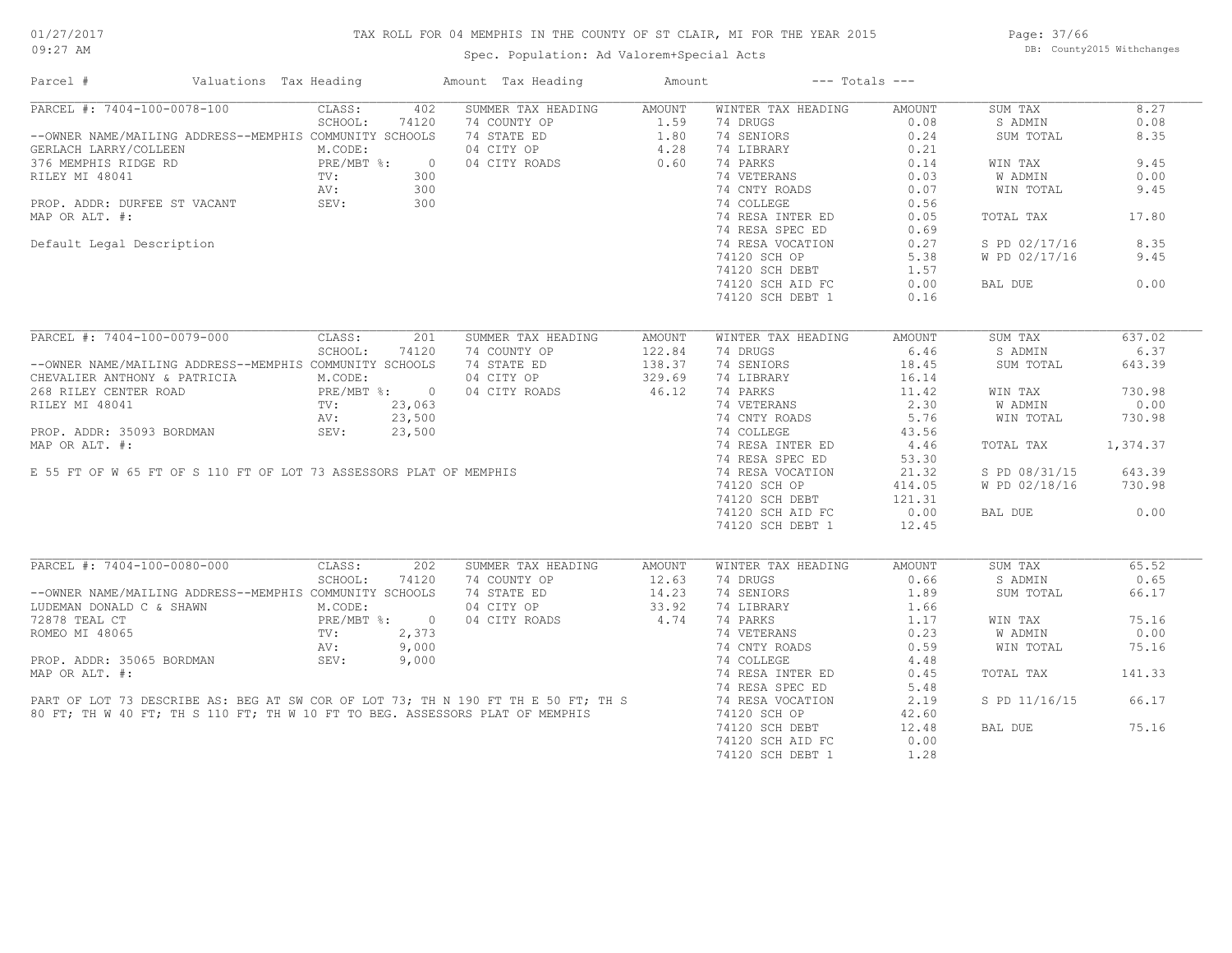## TAX ROLL FOR 04 MEMPHIS IN THE COUNTY OF ST CLAIR, MI FOR THE YEAR 2015

Spec. Population: Ad Valorem+Special Acts

Page: 38/66 DB: County2015 Withchanges

| Parcel #                                                                                                                                                                         | Valuations Tax Heading |                   |        | Amount Tax Heading | Amount          | $---$ Totals $---$             |        |                        |          |
|----------------------------------------------------------------------------------------------------------------------------------------------------------------------------------|------------------------|-------------------|--------|--------------------|-----------------|--------------------------------|--------|------------------------|----------|
| PARCEL #: 7404-100-0081-000                                                                                                                                                      | CLASS:                 |                   | 401    | SUMMER TAX HEADING | AMOUNT          | WINTER TAX HEADING             | AMOUNT | SUM TAX                | 1,060.85 |
|                                                                                                                                                                                  |                        | SCHOOL:           | 74120  | 74 COUNTY OP       | 204.57          | 74 DRUGS                       | 10.76  | S ADMIN                | 10.60    |
| --OWNER NAME/MAILING ADDRESS--MEMPHIS COMMUNITY SCHOOLS                                                                                                                          |                        |                   |        | 74 STATE ED        | 230.44          | 74 SENIORS                     | 30.72  | SUM TOTAL              | 1,071.45 |
| CROSS JAMES                                                                                                                                                                      |                        | M.CODE:           |        | 04 CITY OP         | 549.03          | 74 LIBRARY                     | 26.88  |                        |          |
| P.O. BOX 372<br>MEMPHIS MI 48041<br>PRE/MBT %: 100<br>PROP. ADDR: 81100 DURFEE<br>MAR OP ALT #: 40,800<br>PROP. ADDR: 81100 DURFEE<br>AV: 40,800<br>MAR OP ALT #:                |                        |                   |        | 04 CITY ROADS      | 549.03<br>76.81 | 74 PARKS                       | 19.02  | WIN TAX                | 527.83   |
|                                                                                                                                                                                  |                        |                   |        |                    |                 | 74 VETERANS                    | 3.84   | W ADMIN                | 0.00     |
|                                                                                                                                                                                  |                        |                   |        |                    |                 | 74 CNTY ROADS                  | 9.60   | WIN TOTAL              | 527.83   |
|                                                                                                                                                                                  |                        |                   |        |                    |                 |                                |        |                        |          |
|                                                                                                                                                                                  |                        |                   |        |                    |                 | 74 COLLEGE                     | 72.55  |                        |          |
| MAP OR ALT. #:                                                                                                                                                                   |                        |                   |        |                    |                 | 74 RESA INTER ED               | 7.44   | TOTAL TAX              | 1,599.28 |
|                                                                                                                                                                                  |                        |                   |        |                    |                 | 74 RESA SPEC ED                | 88.77  |                        |          |
| LOT 74 ASSESSORS PLAT OF MEMPHIS                                                                                                                                                 |                        |                   |        |                    |                 | 74 RESA VOCATION               | 35.50  | S PD 12/07/15 1,071.45 |          |
|                                                                                                                                                                                  |                        |                   |        |                    |                 | 74120 SCH OP                   | 0.00   | W PD 01/05/16          | 527.83   |
|                                                                                                                                                                                  |                        |                   |        |                    |                 | 74120 SCH DEBT                 | 202.02 |                        |          |
|                                                                                                                                                                                  |                        |                   |        |                    |                 | 74120 SCH AID FC               | 0.00   | BAL DUE                | 0.00     |
|                                                                                                                                                                                  |                        |                   |        |                    |                 | 74120 SCH DEBT 1               | 20.73  |                        |          |
|                                                                                                                                                                                  |                        |                   |        |                    |                 |                                |        |                        |          |
| PARCEL #: 7404-100-0084-001                                                                                                                                                      |                        | CLASS:            | 401    | SUMMER TAX HEADING | AMOUNT          | WINTER TAX HEADING             | AMOUNT | SUM TAX                | 1,568.18 |
|                                                                                                                                                                                  |                        | SCHOOL:           | 74120  | 74 COUNTY OP       | 302.40          | 74 DRUGS                       | 15.91  | S ADMIN                | 15.68    |
| --OWNER NAME/MAILING ADDRESS--MEMPHIS COMMUNITY SCHOOLS                                                                                                                          |                        |                   |        | 74 STATE ED        | 340.64          | 74 SENIORS                     | 45.41  | SUM TOTAL              | 1,583.86 |
|                                                                                                                                                                                  |                        |                   |        |                    |                 |                                | 39.74  |                        |          |
|                                                                                                                                                                                  |                        |                   |        | 04 CITY OP         | 811.60          | 74 LIBRARY                     |        |                        |          |
|                                                                                                                                                                                  |                        |                   |        | 04 CITY ROADS      | 113.54          | 74 PARKS                       | 28.12  | WIN TAX                | 780.27   |
|                                                                                                                                                                                  |                        |                   |        |                    |                 | 74 VETERANS<br>74 CNTY ROADS   | 5.67   | W ADMIN                | 0.00     |
|                                                                                                                                                                                  |                        |                   |        |                    |                 |                                | 14.19  | WIN TOTAL              | 780.27   |
| PROP. ADDR: 35181 BORDMAN                                                                                                                                                        | SEV:                   |                   | 57,400 |                    |                 | 74 COLLEGE                     | 107.25 |                        |          |
|                                                                                                                                                                                  |                        |                   |        |                    |                 | 74 RESA INTER ED               | 11.00  | TOTAL TAX              | 2,364.13 |
| PROP. ADDR: 33161 DORDERIN<br>MAP OR ALT. #:<br>19 RESA INTER ED<br>19 RESA SPEC ED<br>19 RESA VOCATION<br>19 RESA VOCATION<br>19 RESA VOCATION<br>19 RESA VOCATION              |                        |                   |        |                    |                 |                                | 131.22 |                        |          |
|                                                                                                                                                                                  |                        |                   |        |                    |                 |                                | 52.48  | S PD 08/26/15 1,583.86 |          |
| OF MEMPHIS                                                                                                                                                                       |                        |                   |        |                    |                 | 74120 SCH OP                   | 0.00   | W PD 12/18/15 780.27   |          |
|                                                                                                                                                                                  |                        |                   |        |                    |                 | 74120 SCH DEBT                 | 298.63 |                        |          |
|                                                                                                                                                                                  |                        |                   |        |                    |                 | 74120 SCH AID FC               | 0.00   | BAL DUE                | 0.00     |
|                                                                                                                                                                                  |                        |                   |        |                    |                 |                                |        |                        |          |
|                                                                                                                                                                                  |                        |                   |        |                    |                 | 74120 SCH DEBT 1               | 30.65  |                        |          |
| PARCEL #: 7404-100-0085-000                                                                                                                                                      |                        |                   |        | SUMMER TAX HEADING |                 |                                |        |                        | 1,875.51 |
|                                                                                                                                                                                  |                        | CLASS:<br>SCHOOL: | 401    | 74 COUNTY OP       | <b>AMOUNT</b>   | WINTER TAX HEADING<br>74 DRUGS | AMOUNT | SUM TAX                | 18.75    |
|                                                                                                                                                                                  |                        |                   | 74120  |                    | 361.66          |                                | 19.03  | S ADMIN                |          |
| --OWNER NAME/MAILING ADDRESS--MEMPHIS COMMUNITY SCHOOLS                                                                                                                          |                        |                   |        | 74 STATE ED        | 407.40          | 74 SENIORS                     | 54.32  | SUM TOTAL              | 1,894.26 |
| LAVERY JOSEPH P & LINDA R<br>M.CODE:<br>35221 BORDMAN<br>MEMPHIS MI 48041<br>PRE/MBT %: 100<br>NEMPHIS MI 48041<br>PRE/MBT %: 67,900<br>PROP. ADDR: 35221 BORDMAN<br>SEV: 67,900 |                        |                   |        | 04 CITY OP         | 970.65          | 74 LIBRARY                     | 47.53  |                        |          |
|                                                                                                                                                                                  |                        |                   |        | 04 CITY ROADS      | 135.80          | 74 PARKS                       | 33.63  | WIN TAX                | 933.19   |
|                                                                                                                                                                                  |                        |                   |        |                    |                 | 74 VETERANS                    | 6.79   | W ADMIN                | 0.00     |
|                                                                                                                                                                                  |                        |                   |        |                    |                 | 74 CNTY ROADS                  | 16.97  | WIN TOTAL              | 933.19   |
|                                                                                                                                                                                  |                        |                   |        |                    |                 | 74 COLLEGE                     | 128.26 |                        |          |
| MAP OR ALT. #:                                                                                                                                                                   |                        |                   |        |                    |                 | 74 RESA INTER ED               | 13.15  | TOTAL TAX              | 2,827.45 |
|                                                                                                                                                                                  |                        |                   |        |                    |                 | 74 RESA SPEC ED                | 156.93 |                        |          |
| E 68 FT OF LOTS 76 & 78 ASSESSORS PLAT OF MEMPHIS                                                                                                                                |                        |                   |        |                    |                 | 74 RESA VOCATION               | 62.77  | S PD 08/31/15 1,894.26 |          |
|                                                                                                                                                                                  |                        |                   |        |                    |                 | 74120 SCH OP                   | 0.00   | W PD 02/15/16          | 933.19   |
|                                                                                                                                                                                  |                        |                   |        |                    |                 |                                | 357.15 |                        |          |
|                                                                                                                                                                                  |                        |                   |        |                    |                 | 74120 SCH DEBT                 |        |                        |          |
|                                                                                                                                                                                  |                        |                   |        |                    |                 | 74120 SCH AID FC               | 0.00   | BAL DUE                | 0.00     |
|                                                                                                                                                                                  |                        |                   |        |                    |                 | 74120 SCH DEBT 1               | 36.66  |                        |          |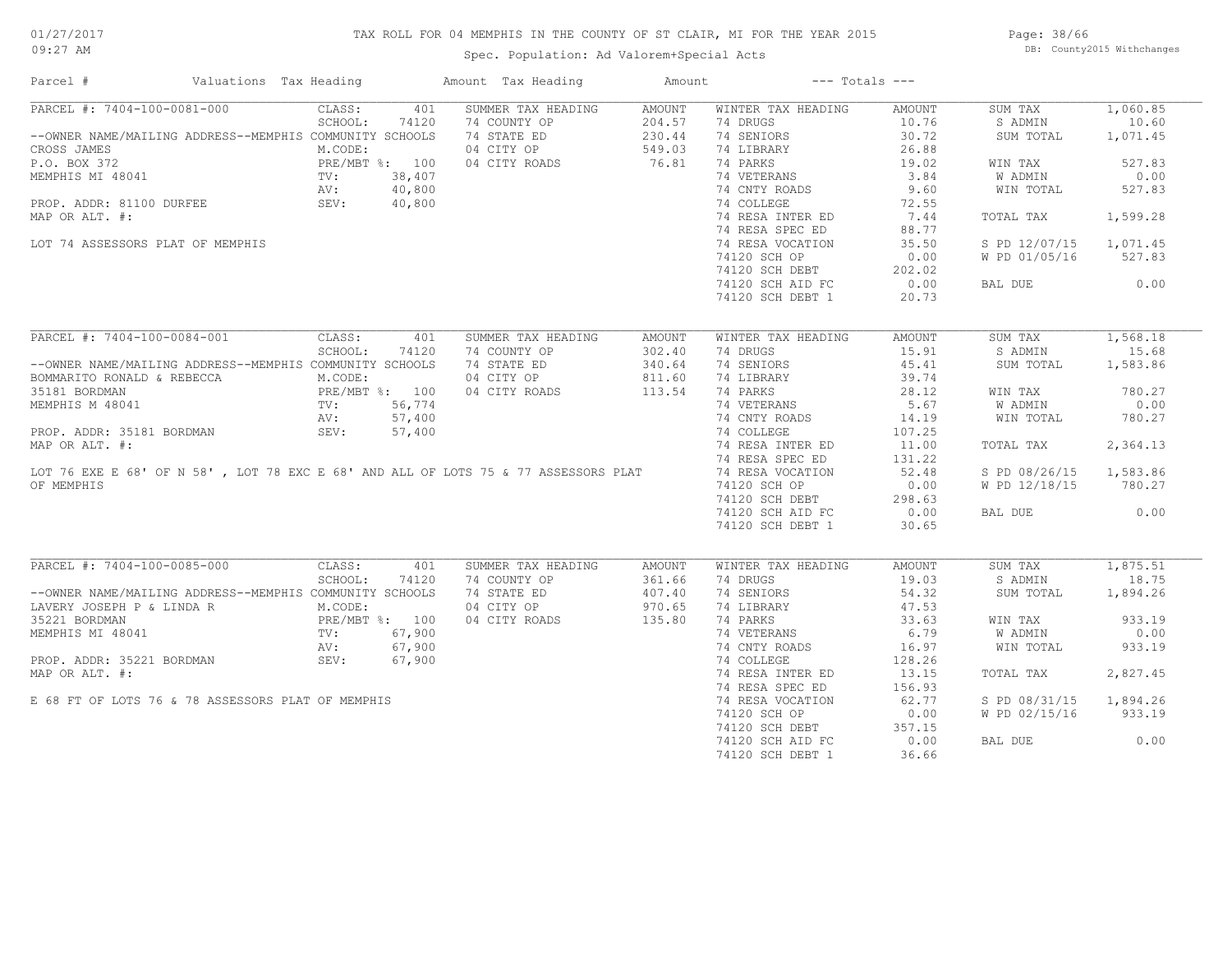## TAX ROLL FOR 04 MEMPHIS IN THE COUNTY OF ST CLAIR, MI FOR THE YEAR 2015

Spec. Population: Ad Valorem+Special Acts

Page: 39/66 DB: County2015 Withchanges

| Parcel #                                                | Valuations Tax Heading                     |                                            |        | Amount Tax Heading | Amount        |                    | $---$ Totals $---$ |               |          |
|---------------------------------------------------------|--------------------------------------------|--------------------------------------------|--------|--------------------|---------------|--------------------|--------------------|---------------|----------|
| PARCEL #: 7404-100-0086-000                             |                                            | CLASS:                                     | 401    | SUMMER TAX HEADING | AMOUNT        | WINTER TAX HEADING | AMOUNT             | SUM TAX       | 826.84   |
|                                                         |                                            | SCHOOL:                                    | 74120  | 74 COUNTY OP       | 159.44        | 74 DRUGS           | 8.39               | S ADMIN       | 8.26     |
| --OWNER NAME/MAILING ADDRESS--MEMPHIS COMMUNITY SCHOOLS |                                            |                                            |        | 74 STATE ED        | 179.61        | 74 SENIORS         | 23.94              | S INTRST      | 49.61    |
| DIAZ JUSTEN & CARPO PATRICIA                            |                                            | M.CODE:                                    |        | 04 CITY OP         | 427.92        | 74 LIBRARY         | 20.95              | SUM TOTAL     | 884.71   |
| 35241 BORDMAN                                           |                                            | PRE/MBT %: 100<br>TV: 29,935<br>AV: 31,500 |        | 04 CITY ROADS      | 59.87         | 74 PARKS           | 14.82              |               |          |
| MEMPHIS MI 48041                                        |                                            |                                            |        |                    |               | 74 VETERANS        | 2.99               | WIN TAX       | 411.38   |
|                                                         |                                            |                                            |        |                    |               | 74 CNTY ROADS      | 7.48               | W ADMIN       | 0.00     |
| PROP. ADDR: 35241 BORDMAN                               |                                            | SEV:                                       | 31,500 |                    |               | 74 COLLEGE         | 56.55              | WIN TOTAL     | 411.38   |
| MAP OR ALT. #:                                          |                                            |                                            |        |                    |               | 74 RESA INTER ED   | 5.80               |               |          |
|                                                         |                                            |                                            |        |                    |               | 74 RESA SPEC ED    |                    |               |          |
|                                                         |                                            |                                            |        |                    |               |                    | 69.18              | TOTAL TAX     | 1,296.09 |
| LOT 79 ASSESSORS PLAT OF MEMPHIS                        |                                            |                                            |        |                    |               | 74 RESA VOCATION   | 27.67              |               |          |
|                                                         |                                            |                                            |        |                    |               | 74120 SCH OP       | 0.00               | BAL DUE       | 1,296.09 |
|                                                         |                                            |                                            |        |                    |               | 74120 SCH DEBT     | 157.45             |               |          |
|                                                         |                                            |                                            |        |                    |               | 74120 SCH AID FC   | 0.00               |               |          |
|                                                         |                                            |                                            |        |                    |               | 74120 SCH DEBT 1   | 16.16              |               |          |
|                                                         |                                            |                                            |        |                    |               |                    |                    |               |          |
| PARCEL #: 7404-100-0087-000                             |                                            | CLASS:                                     | 401    | SUMMER TAX HEADING | <b>AMOUNT</b> | WINTER TAX HEADING | <b>AMOUNT</b>      | SUM TAX       | 820.36   |
|                                                         |                                            | SCHOOL:                                    | 74120  | 74 COUNTY OP       | 158.19        | 74 DRUGS           | 8.32               | S ADMIN       | 8.20     |
| --OWNER NAME/MAILING ADDRESS--MEMPHIS COMMUNITY SCHOOLS |                                            |                                            |        | 74 STATE ED        | 178.20        | 74 SENIORS         | 23.76              | SUM TOTAL     | 828.56   |
| CROFF ADAM & REBECCA                                    |                                            | M.CODE:                                    |        | 04 CITY OP         | 424.57        | 74 LIBRARY         | 20.79              |               |          |
|                                                         |                                            |                                            |        |                    |               |                    |                    |               |          |
| 35285 BORDMAN                                           |                                            |                                            |        | 04 CITY ROADS      | 59.40         | 74 PARKS           | 14.71              | WIN TAX       | 408.16   |
| MEMPHIS MI 48041                                        | PRE/MBT %: 100<br>TV: 29,700<br>AV: 29,700 |                                            |        |                    |               | 74 VETERANS        | 2.97               | W ADMIN       | 0.00     |
|                                                         |                                            |                                            |        |                    |               | 74 CNTY ROADS      | 7.42               | WIN TOTAL     | 408.16   |
| PROP. ADDR: 35285 BORDMAN                               |                                            | SEV: 29,700                                |        |                    |               | 74 COLLEGE         | 56.10              |               |          |
| MAP OR ALT. #:                                          |                                            |                                            |        |                    |               | 74 RESA INTER ED   | 5.75               | TOTAL TAX     | 1,236.72 |
|                                                         |                                            |                                            |        |                    |               | 74 RESA SPEC ED    | 68.64              |               |          |
| LOT 80 ASSESSORS PLAT OF MEMPHIS                        |                                            |                                            |        |                    |               | 74 RESA VOCATION   | 27.45              | S PD 08/28/15 | 828.56   |
|                                                         |                                            |                                            |        |                    |               | 74120 SCH OP       | 0.00               | W PD 12/11/15 | 408.16   |
|                                                         |                                            |                                            |        |                    |               | 74120 SCH DEBT     | 156.22             |               |          |
|                                                         |                                            |                                            |        |                    |               | 74120 SCH AID FC   | 0.00               | BAL DUE       | 0.00     |
|                                                         |                                            |                                            |        |                    |               |                    |                    |               |          |
|                                                         |                                            |                                            |        |                    |               | 74120 SCH DEBT 1   | 16.03              |               |          |
|                                                         |                                            |                                            |        |                    |               |                    |                    |               |          |
| PARCEL #: 7404-100-0088-000                             |                                            | CLASS:                                     | 401    | SUMMER TAX HEADING | <b>AMOUNT</b> | WINTER TAX HEADING | AMOUNT             | SUM TAX       | 1,234.68 |
|                                                         |                                            | SCHOOL:                                    | 74120  | 74 COUNTY OP       | 238.09        | 74 DRUGS           | 12.52              | S ADMIN       | 12.34    |
| --OWNER NAME/MAILING ADDRESS--MEMPHIS COMMUNITY SCHOOLS |                                            |                                            |        | 74 STATE ED        | 268.20        | 74 SENIORS         | 35.76              | SUM TOTAL     | 1,247.02 |
| FRENCH SHARON ET AL                                     |                                            | M.CODE:                                    | 00005  | 04 CITY OP         | 638.99        | 74 LIBRARY         | 31.29              |               |          |
| 81081 COLE                                              | PRE/MBT %: 100<br>TV: 44,700               |                                            |        | 04 CITY ROADS      | 89.40         | 74 PARKS           | 22.14              | WIN TAX       | 614.33   |
| MEMPHIS MI 48041                                        |                                            |                                            |        |                    |               | 74 VETERANS        | 4.47               | W ADMIN       | 0.00     |
|                                                         |                                            | AV:                                        | 44,700 |                    |               | 74 CNTY ROADS      | 11.17              | WIN TOTAL     | 614.33   |
| PROP. ADDR: 81081 COLE                                  |                                            | SEV:                                       | 44,700 |                    |               | 74 COLLEGE         | 84.44              |               |          |
| MAP OR ALT. #:                                          |                                            |                                            |        |                    |               | 74 RESA INTER ED   | 8.66               | TOTAL TAX     | 1,861.35 |
|                                                         |                                            |                                            |        |                    |               | 74 RESA SPEC ED    | 103.31             |               |          |
|                                                         |                                            |                                            |        |                    |               |                    |                    |               |          |
| S 75 FT OF LOT 81 ASSESSORS PLAT OF MEMPHIS             |                                            |                                            |        |                    |               | 74 RESA VOCATION   | 41.32              | S PD 08/21/15 | 1,247.02 |
|                                                         |                                            |                                            |        |                    |               | 74120 SCH OP       | 0.00               | W PD 02/01/16 | 614.33   |
|                                                         |                                            |                                            |        |                    |               | 74120 SCH DEBT     | 235.12             |               |          |
|                                                         |                                            |                                            |        |                    |               | 74120 SCH AID FC   | 0.00               | BAL DUE       | 0.00     |
|                                                         |                                            |                                            |        |                    |               | 74120 SCH DEBT 1   | 24.13              |               |          |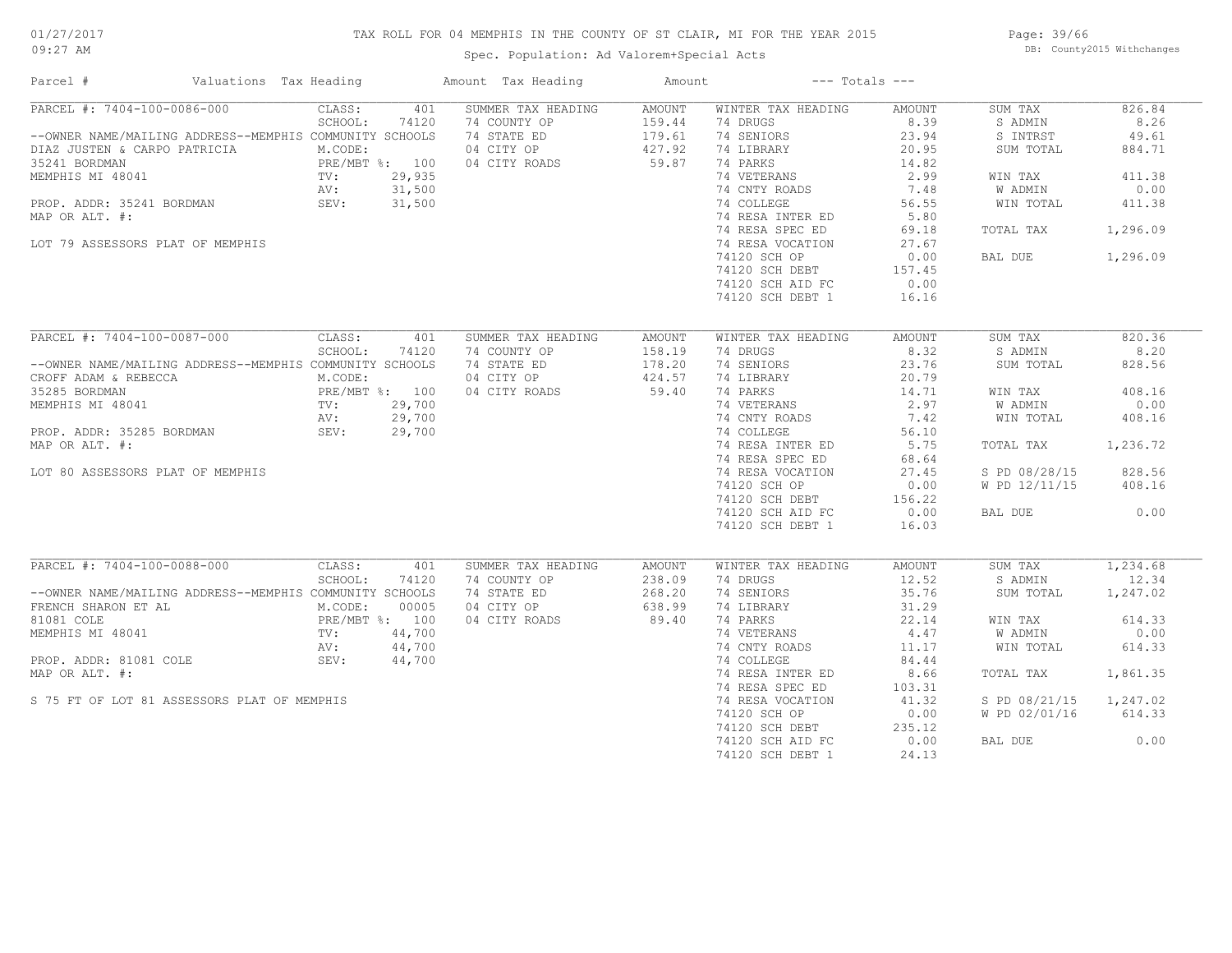## TAX ROLL FOR 04 MEMPHIS IN THE COUNTY OF ST CLAIR, MI FOR THE YEAR 2015

Spec. Population: Ad Valorem+Special Acts

Page: 40/66 DB: County2015 Withchanges

| Parcel #                                                                                                                                                                                        | Valuations Tax Heading                             |         |       | Amount Tax Heading | Amount        |                    | $---$ Totals $---$ |               |          |
|-------------------------------------------------------------------------------------------------------------------------------------------------------------------------------------------------|----------------------------------------------------|---------|-------|--------------------|---------------|--------------------|--------------------|---------------|----------|
| PARCEL #: 7404-100-0089-000                                                                                                                                                                     |                                                    | CLASS:  | 401   | SUMMER TAX HEADING | AMOUNT        | WINTER TAX HEADING | AMOUNT             | SUM TAX       | 1,176.67 |
|                                                                                                                                                                                                 |                                                    | SCHOOL: | 74120 | 74 COUNTY OP       | 226.90        | 74 DRUGS           | 11.94              | S ADMIN       | 11.76    |
| --OWNER NAME/MAILING ADDRESS--MEMPHIS COMMUNITY SCHOOLS                                                                                                                                         |                                                    |         |       | 74 STATE ED        | 255.60        | 74 SENIORS         | 34.08              | SUM TOTAL     | 1,188.43 |
| DAVENPORT KELLY L                                                                                                                                                                               |                                                    | M.CODE: | 00001 | 04 CITY OP         | 608.97        | 74 LIBRARY         | 29.82              |               |          |
| 81095 COLE                                                                                                                                                                                      | PRE/MBT %: 100<br>TV: 42,600<br>5 COLE 3EV: 42,600 |         |       | 04 CITY ROADS      | 85.20         | 74 PARKS           | 21.10              | WIN TAX       | 585.48   |
| MEMPHIS MI 48041                                                                                                                                                                                |                                                    |         |       |                    |               | 74 VETERANS        | 4.26               | W ADMIN       | 0.00     |
|                                                                                                                                                                                                 |                                                    |         |       |                    |               | 74 CNTY ROADS      | 10.65              | WIN TOTAL     | 585.48   |
| PROP. ADDR: 81095 COLE                                                                                                                                                                          |                                                    |         |       |                    |               | 74 COLLEGE         | 80.47              |               |          |
| MAP OR ALT. #:                                                                                                                                                                                  |                                                    |         |       |                    |               | 74 RESA INTER ED   | 8.25               | TOTAL TAX     | 1,773.91 |
|                                                                                                                                                                                                 |                                                    |         |       |                    |               | 74 RESA SPEC ED    | 98.46              |               |          |
| N 75 FT OF S 150 FT OF LOT 81 ASSESSORS PLAT OF MEMPHIS                                                                                                                                         |                                                    |         |       |                    |               | 74 RESA VOCATION   | 39.38              | S PD 08/25/15 | 1,188.43 |
|                                                                                                                                                                                                 |                                                    |         |       |                    |               | 74120 SCH OP       | 0.00               | W PD 12/30/15 | 585.48   |
|                                                                                                                                                                                                 |                                                    |         |       |                    |               | 74120 SCH DEBT     | 224.07             |               |          |
|                                                                                                                                                                                                 |                                                    |         |       |                    |               | 74120 SCH AID FC   | 224.07             |               | 0.00     |
|                                                                                                                                                                                                 |                                                    |         |       |                    |               |                    |                    | BAL DUE       |          |
|                                                                                                                                                                                                 |                                                    |         |       |                    |               | 74120 SCH DEBT 1   | 23.00              |               |          |
| PARCEL #: 7404-100-0090-000                                                                                                                                                                     |                                                    | CLASS:  | 401   | SUMMER TAX HEADING | <b>AMOUNT</b> | WINTER TAX HEADING | AMOUNT             | SUM TAX       | 944.65   |
|                                                                                                                                                                                                 |                                                    | SCHOOL: | 74120 | 74 COUNTY OP       | 182.16        | 74 DRUGS           | 9.58               | S ADMIN       | 9.44     |
| --OWNER NAME/MAILING ADDRESS--MEMPHIS COMMUNITY SCHOOLS                                                                                                                                         |                                                    |         |       | 74 STATE ED        | 205.20        | 74 SENIORS         | 27.36              | SUM TOTAL     | 954.09   |
| CUSUMANO EVAN T                                                                                                                                                                                 |                                                    | M.CODE: | 00001 | 04 CITY OP         | 488.89        | 74 LIBRARY         | 23.94              |               |          |
| 81121 COLE                                                                                                                                                                                      | PRE/MBT %: 100<br>TV: 34,200<br>AV: 34,200         |         |       | 04 CITY ROADS      | 68.40         | 74 PARKS           | 16.94              | WIN TAX       | 470.01   |
|                                                                                                                                                                                                 |                                                    |         |       |                    |               | 74 VETERANS        | 3.42               | W ADMIN       | 0.00     |
|                                                                                                                                                                                                 |                                                    |         |       |                    |               | 74 CNTY ROADS      | 8.55               | WIN TOTAL     | 470.01   |
|                                                                                                                                                                                                 |                                                    |         |       |                    |               |                    |                    |               |          |
|                                                                                                                                                                                                 |                                                    |         |       |                    |               | 74 COLLEGE         | 64.60              |               |          |
|                                                                                                                                                                                                 |                                                    |         |       |                    |               | 74 RESA INTER ED   | 6.62               | TOTAL TAX     | 1,424.10 |
|                                                                                                                                                                                                 |                                                    |         |       |                    |               | 74 RESA SPEC ED    | 79.04              |               |          |
| 81121 COLE<br>MEMPHIS MI 48041 TV: 34,200<br>PROP. ADDR: 81121 COLE AV: 34,200<br>AV: 34,200<br>AV: 34,200<br>MAP OR ALT. #:<br>LOT 81 EXC N 63.75 FT & EXC S 150 FT. ASSESSORS PLAT OF MEMPHIS |                                                    |         |       |                    |               | 74 RESA VOCATION   | 31.61              | S PD 08/25/15 | 954.09   |
|                                                                                                                                                                                                 |                                                    |         |       |                    |               | 74120 SCH OP       | 0.00               | W PD 12/30/15 | 470.01   |
|                                                                                                                                                                                                 |                                                    |         |       |                    |               | 74120 SCH DEBT     | 179.89             |               |          |
|                                                                                                                                                                                                 |                                                    |         |       |                    |               | 74120 SCH AID FC   | 0.00               | BAL DUE       | 0.00     |
|                                                                                                                                                                                                 |                                                    |         |       |                    |               | 74120 SCH DEBT 1   | 18.46              |               |          |
| PARCEL #: 7404-100-0091-000                                                                                                                                                                     |                                                    | CLASS:  |       |                    |               |                    |                    |               | 897.70   |
|                                                                                                                                                                                                 |                                                    |         | 401   | SUMMER TAX HEADING | AMOUNT        | WINTER TAX HEADING | AMOUNT<br>9.10     | SUM TAX       |          |
|                                                                                                                                                                                                 |                                                    | SCHOOL: | 74120 | 74 COUNTY OP       | 173.11        | 74 DRUGS           |                    | S ADMIN       | 8.97     |
| --OWNER NAME/MAILING ADDRESS--MEMPHIS COMMUNITY SCHOOLS                                                                                                                                         |                                                    |         |       | 74 STATE ED        | 195.00        | 74 SENIORS         | 26.00              | SUM TOTAL     | 906.67   |
| TITUS SUZANNE                                                                                                                                                                                   |                                                    | M.CODE: | 00001 | 04 CITY OP         | 464.59        | 74 LIBRARY         | 22.75              |               |          |
|                                                                                                                                                                                                 |                                                    |         |       | 04 CITY ROADS      | 65.00         | 74 PARKS           | 16.10              | WIN TAX       | 446.65   |
|                                                                                                                                                                                                 |                                                    |         |       |                    |               | 74 VETERANS        | 3.25               | W ADMIN       | 0.00     |
|                                                                                                                                                                                                 |                                                    |         |       |                    |               | 74 CNTY ROADS      | 8.12               | WIN TOTAL     | 446.65   |
| 81165 COLE<br>MEMPHIS MI 48041 PRE/MBT %: 100<br>PROP. ADDR: 81165 COLE<br>PROP. ADDR: 81165 COLE<br>SEV: 32,500                                                                                |                                                    |         |       |                    |               | 74 COLLEGE         | 61.39              |               |          |
| MAP OR ALT. #:                                                                                                                                                                                  |                                                    |         |       |                    |               | 74 RESA INTER ED   | 6.29               | TOTAL TAX     | 1,353.32 |
|                                                                                                                                                                                                 |                                                    |         |       |                    |               | 74 RESA SPEC ED    | 75.11              |               |          |
| N 63.75 FT OF LOT 81 ASSESSORS PLAT OF MEMPHIS                                                                                                                                                  |                                                    |         |       |                    |               | 74 RESA VOCATION   | 30.04              | S PD 08/25/15 | 906.67   |
|                                                                                                                                                                                                 |                                                    |         |       |                    |               | 74120 SCH OP       | 0.00               | W PD 12/30/15 | 446.65   |
|                                                                                                                                                                                                 |                                                    |         |       |                    |               | 74120 SCH DEBT     | 170.95             |               |          |
|                                                                                                                                                                                                 |                                                    |         |       |                    |               | 74120 SCH AID FC   | 0.00               | BAL DUE       | 0.00     |
|                                                                                                                                                                                                 |                                                    |         |       |                    |               | 74120 SCH DEBT 1   | 17.55              |               |          |
|                                                                                                                                                                                                 |                                                    |         |       |                    |               |                    |                    |               |          |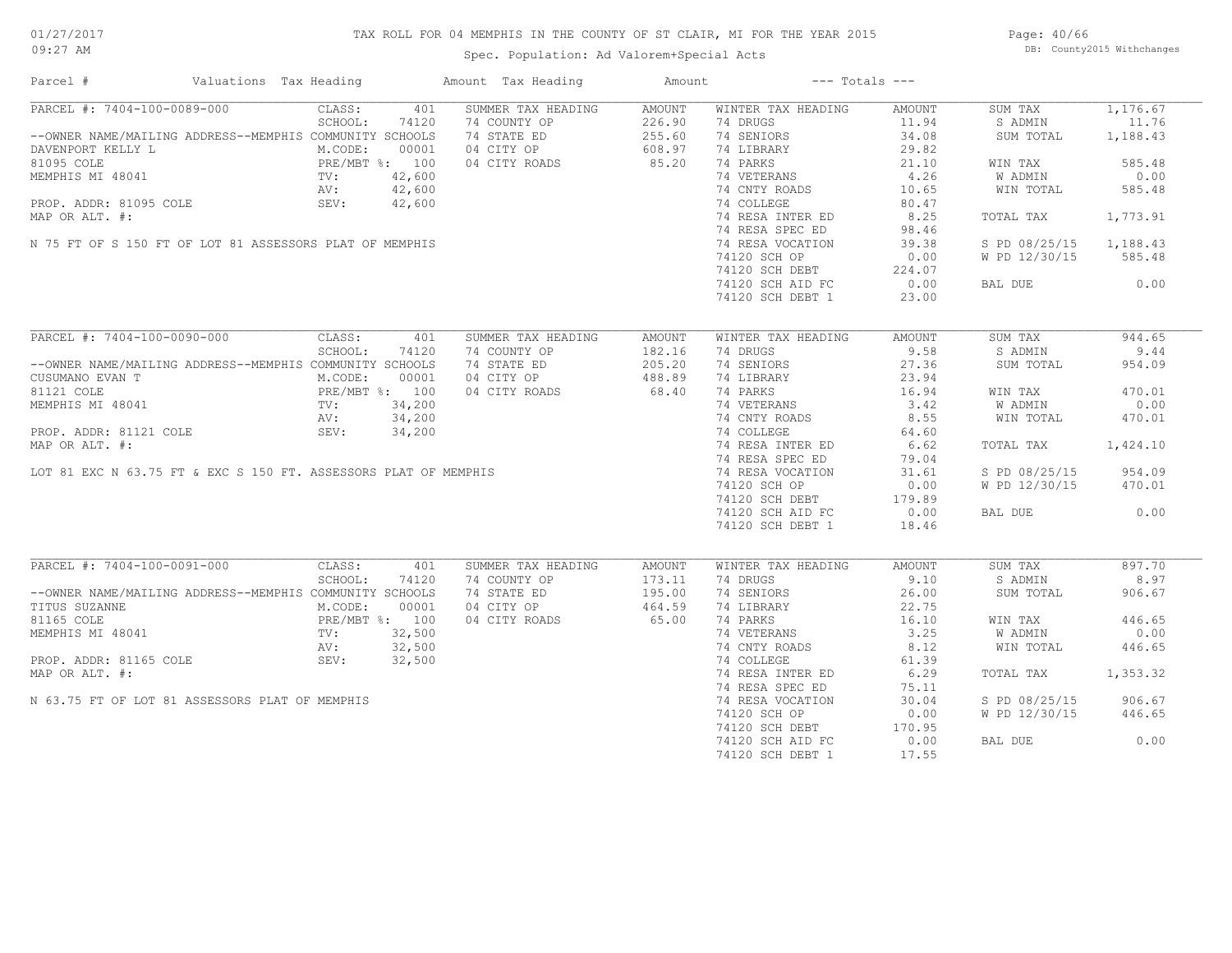## TAX ROLL FOR 04 MEMPHIS IN THE COUNTY OF ST CLAIR, MI FOR THE YEAR 2015

Spec. Population: Ad Valorem+Special Acts

Page: 41/66 DB: County2015 Withchanges

| Parcel #                                                   | Valuations Tax Heading |                              |        | Amount Tax Heading                                                                                                                                      | Amount        |                    | $---$ Totals $---$ |                |          |
|------------------------------------------------------------|------------------------|------------------------------|--------|---------------------------------------------------------------------------------------------------------------------------------------------------------|---------------|--------------------|--------------------|----------------|----------|
| PARCEL #: 7404-100-0092-000                                |                        | CLASS:                       | 401    | SUMMER TAX HEADING                                                                                                                                      | <b>AMOUNT</b> | WINTER TAX HEADING | AMOUNT             | SUM TAX        | 1,041.33 |
|                                                            |                        | SCHOOL:                      | 74120  | 74 COUNTY OP                                                                                                                                            | 200.80        | 74 DRUGS           | 10.56              | S ADMIN        | 10.41    |
| --OWNER NAME/MAILING ADDRESS--MEMPHIS COMMUNITY SCHOOLS    |                        |                              |        | 74 STATE ED                                                                                                                                             | 226.20        | 74 SENIORS         | 30.16              | SUM TOTAL      | 1,051.74 |
| JELINEK CHRISTOPHER/MARY BETH                              |                        | M.CODE:                      | 00001  | 04 CITY OP                                                                                                                                              | 538.93        | 74 LIBRARY         | 26.39              |                |          |
| 35750 PRATT                                                |                        | PRE/MBT %: 0                 |        | 04 CITY ROADS                                                                                                                                           | 75.40         | 74 PARKS           | 18.67              | WIN TAX        | 1,194.94 |
| MEMPHIS MI 48041                                           |                        | TV:                          | 37,700 |                                                                                                                                                         |               | 74 VETERANS        | 3.77               | <b>W ADMIN</b> | 0.00     |
|                                                            |                        | AV:                          | 37,700 |                                                                                                                                                         |               | 74 CNTY ROADS      | 9.42               | WIN TOTAL      | 1,194.94 |
| PROP. ADDR: 81100 COLE                                     |                        | SEV:                         | 37,700 |                                                                                                                                                         |               | 74 COLLEGE         | 71.21              |                |          |
| MAP OR ALT. #:                                             |                        |                              |        |                                                                                                                                                         |               | 74 RESA INTER ED   | 7.30               | TOTAL TAX      | 2,246.68 |
|                                                            |                        |                              |        |                                                                                                                                                         |               | 74 RESA SPEC ED    | 87.13              |                |          |
|                                                            |                        |                              |        |                                                                                                                                                         |               | 74 RESA VOCATION   | 34.85              | S PD 08/25/15  | 1,051.74 |
|                                                            |                        |                              |        | PARCEL A. THE N. 112.5 OF THE S. 225 FT OF LOT 82 OF ASSESSOR'S PLAT OF MEMPHIS (L.51, P.11), SAID PLAT BEING LOCATED IN SEC.35, ST CLAIR COUNTY, MICH. |               | 74120 SCH OP       | 676.83             | W PD 12/30/15  | 1,194.94 |
|                                                            |                        |                              |        |                                                                                                                                                         |               | 74120 SCH DEBT     | 198.30             |                |          |
|                                                            |                        |                              |        |                                                                                                                                                         |               |                    |                    |                | 0.00     |
|                                                            |                        |                              |        |                                                                                                                                                         |               | 74120 SCH AID FC   | 0.00               | BAL DUE        |          |
|                                                            |                        |                              |        |                                                                                                                                                         |               | 74120 SCH DEBT 1   | 20.35              |                |          |
| PARCEL #: 7404-100-0092-100                                |                        |                              |        |                                                                                                                                                         |               |                    |                    |                |          |
|                                                            |                        | CLASS:                       | 401    | SUMMER TAX HEADING                                                                                                                                      | <b>AMOUNT</b> | WINTER TAX HEADING | <b>AMOUNT</b>      | SUM TAX        | 1,930.76 |
|                                                            |                        | SCHOOL:                      | 74120  | 74 COUNTY OP                                                                                                                                            | 372.32        | 74 DRUGS           | 19.59              | S ADMIN        | 19.30    |
| --OWNER NAME/MAILING ADDRESS--MEMPHIS COMMUNITY SCHOOLS    |                        |                              |        | 74 STATE ED                                                                                                                                             | 419.40        | 74 SENIORS         | 55.92              | SUM TOTAL      | 1,950.06 |
| BROWN DAVID ALLAN                                          |                        | M.CODE:                      | 00001  | 04 CITY OP                                                                                                                                              | 999.24        | 74 LIBRARY         | 48.93              |                |          |
| 81080 COLE                                                 |                        | PRE/MBT %: 100<br>TV: 69,900 |        | 04 CITY ROADS                                                                                                                                           | 139.80        | 74 PARKS           | 34.62              | WIN TAX        | 960.68   |
| MEMPHIS MI 48041                                           |                        |                              |        |                                                                                                                                                         |               | 74 VETERANS        | 6.99               | W ADMIN        | 0.00     |
|                                                            |                        | AV:                          | 69,900 |                                                                                                                                                         |               | 74 CNTY ROADS      | 17.47              | WIN TOTAL      | 960.68   |
| PROP. ADDR: 81080 COLE                                     |                        | SEV:                         | 69,900 |                                                                                                                                                         |               | 74 COLLEGE         | 132.04             |                |          |
| MAP OR ALT. #:                                             |                        |                              |        |                                                                                                                                                         |               | 74 RESA INTER ED   | 13.54              | TOTAL TAX      | 2,910.74 |
|                                                            |                        |                              |        |                                                                                                                                                         |               | 74 RESA SPEC ED    | 161.55             |                |          |
|                                                            |                        |                              |        | PARCEL B THE S. 112.5 FT OF LOT 82, "ASSESSOR'S PLAT OF MEMPHIS" (L.51 P. 11),                                                                          |               | 74 RESA VOCATION   | 64.62              | S PD 08/25/15  | 1,950.06 |
| SAID PLAT BEING LOCATED IN SEC. 35, ST CLAIR COUNTY, MICH. |                        |                              |        |                                                                                                                                                         |               | 74120 SCH OP       | 0.00               | W PD 12/30/15  | 960.68   |
|                                                            |                        |                              |        |                                                                                                                                                         |               | 74120 SCH DEBT     | 367.67             |                |          |
|                                                            |                        |                              |        |                                                                                                                                                         |               | 74120 SCH AID FC   | 0.00               | BAL DUE        | 0.00     |
|                                                            |                        |                              |        |                                                                                                                                                         |               | 74120 SCH DEBT 1   | 37.74              |                |          |
|                                                            |                        |                              |        |                                                                                                                                                         |               |                    |                    |                |          |
| PARCEL #: 7404-100-0093-000                                |                        | CLASS:                       | 401    | SUMMER TAX HEADING                                                                                                                                      | AMOUNT        | WINTER TAX HEADING | AMOUNT             | SUM TAX        | 1,126.96 |
|                                                            |                        | SCHOOL:                      | 74120  | 74 COUNTY OP                                                                                                                                            | 217.32        | 74 DRUGS           | 11.43              | S ADMIN        | 11.26    |
| --OWNER NAME/MAILING ADDRESS--MEMPHIS COMMUNITY SCHOOLS    |                        |                              |        | 74 STATE ED                                                                                                                                             | 244.80        | 74 SENIORS         | 32.64              | S INTRST       | 67.62    |
| KEHOE THERESA A                                            |                        | M.CODE:                      | 00001  | 04 CITY OP                                                                                                                                              | 583.24        | 74 LIBRARY         | 28.56              | SUM TOTAL      | 1,205.84 |
| 81220 COLE                                                 |                        | PRE/MBT %: 0                 |        | 04 CITY ROADS                                                                                                                                           | 81.60         | 74 PARKS           | 20.21              |                |          |
| MEMPHIS MI 48041                                           |                        | $\text{TV}$ :                | 40,800 |                                                                                                                                                         |               | 74 VETERANS        | 4.08               | WIN TAX        | 1,293.22 |
|                                                            |                        | AV:                          | 40,800 |                                                                                                                                                         |               | 74 CNTY ROADS      | 10.20              | W ADMIN        | 0.00     |
| PROP. ADDR: 81220 COLE                                     |                        |                              |        |                                                                                                                                                         |               |                    | 77.07              |                |          |
|                                                            |                        | SEV:                         | 40,800 |                                                                                                                                                         |               | 74 COLLEGE         |                    | WIN TOTAL      | 1,293.22 |
| MAP OR ALT. #:                                             |                        |                              |        |                                                                                                                                                         |               | 74 RESA INTER ED   | 7.90               |                |          |
|                                                            |                        |                              |        |                                                                                                                                                         |               | 74 RESA SPEC ED    | 94.30              | TOTAL TAX      | 2,499.06 |
| N 75 FT OF LOT 82 ASSESSORS PLAT OF MEMPHIS                |                        |                              |        |                                                                                                                                                         |               | 74 RESA VOCATION   | 37.71              |                |          |
|                                                            |                        |                              |        |                                                                                                                                                         |               | 74120 SCH OP       | 732.49             | W PD 12/30/15  | 560.73   |
|                                                            |                        |                              |        |                                                                                                                                                         |               | 74120 SCH DEBT     | 214.60             |                |          |
|                                                            |                        |                              |        |                                                                                                                                                         |               | 74120 SCH AID FC   | 0.00               | BAL DUE        | 1,938.33 |
|                                                            |                        |                              |        |                                                                                                                                                         |               | 74120 SCH DEBT 1   | 22.03              |                |          |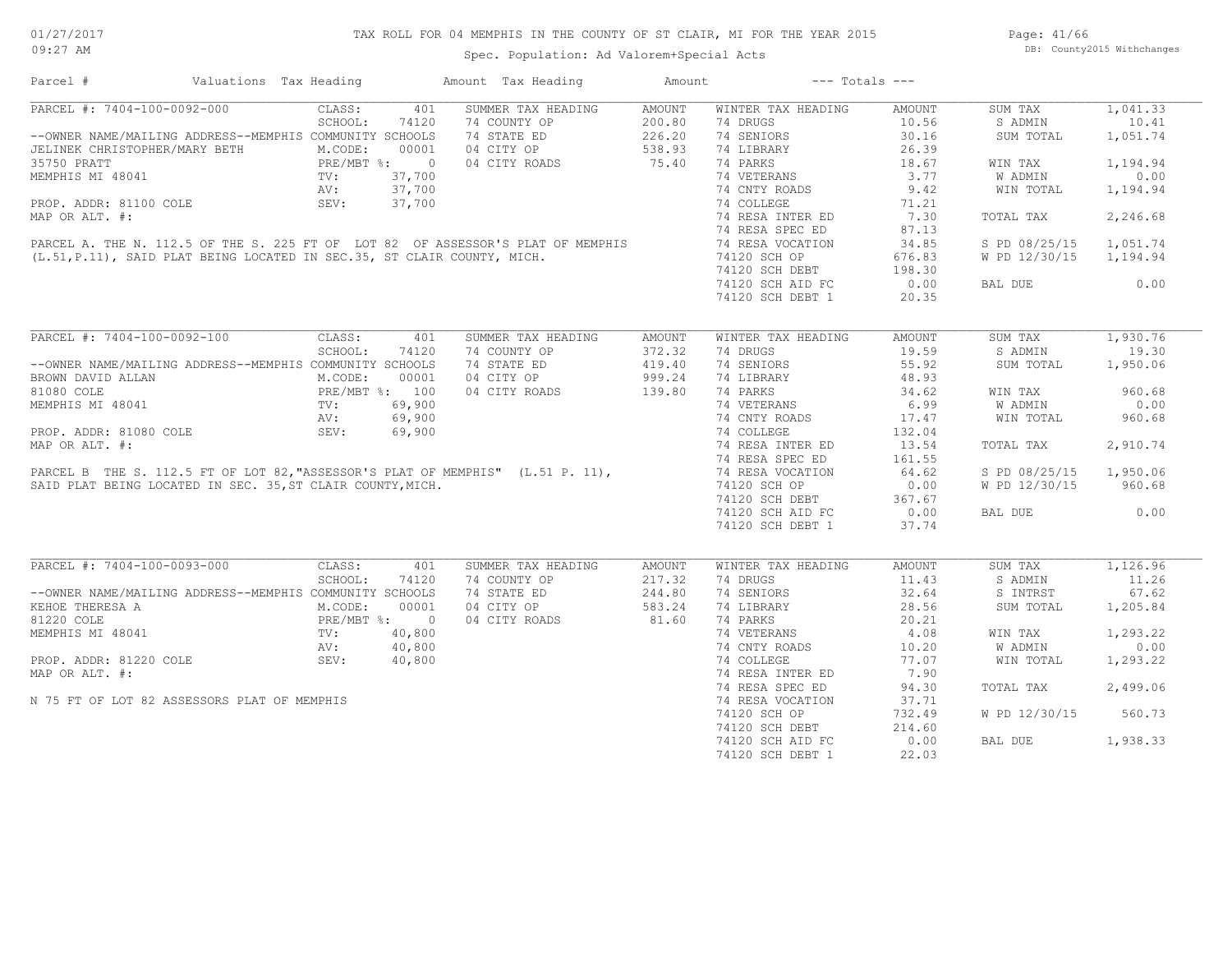## TAX ROLL FOR 04 MEMPHIS IN THE COUNTY OF ST CLAIR, MI FOR THE YEAR 2015

Spec. Population: Ad Valorem+Special Acts

Page: 42/66 DB: County2015 Withchanges

| Parcel #                         | Valuations Tax Heading                                                                                                                                                                 |       | Amount Tax Heading | Amount | $---$ Totals $---$           |        |                        |          |
|----------------------------------|----------------------------------------------------------------------------------------------------------------------------------------------------------------------------------------|-------|--------------------|--------|------------------------------|--------|------------------------|----------|
| PARCEL #: 7404-100-0094-000      | CLASS:                                                                                                                                                                                 | 401   | SUMMER TAX HEADING | AMOUNT | WINTER TAX HEADING           | AMOUNT | SUM TAX                | 1,524.72 |
|                                  | SCHOOL:                                                                                                                                                                                | 74120 | 74 COUNTY OP       | 294.02 | 74 DRUGS                     | 15.47  | S ADMIN                | 15.24    |
|                                  | --OWNER NAME/MAILING ADDRESS--MEMPHIS COMMUNITY SCHOOLS                                                                                                                                |       | 74 STATE ED        | 331.20 | 74 SENIORS                   | 44.16  | SUM TOTAL              | 1,539.96 |
|                                  | PATRONE RONALD L/CHRISTINA M<br>PATRONE RONALD L/CHRISTINA M<br>81180 COLE<br>PRE/MBT %: 100<br>MEMPHIS MI 48041<br>TV: 55,200<br>PROP. ADDR: 81180 COLE<br>SEV: 55,200<br>SEV: 55,200 |       | 04 CITY OP         | 789.10 | 74 LIBRARY                   | 38.64  |                        |          |
|                                  |                                                                                                                                                                                        |       | 04 CITY ROADS      | 110.40 | 74 PARKS                     | 27.34  | WIN TAX                | 758.65   |
|                                  |                                                                                                                                                                                        |       |                    |        | 74 VETERANS                  | 5.52   | W ADMIN                | 0.00     |
|                                  |                                                                                                                                                                                        |       |                    |        | 74 CNTY ROADS                | 13.80  | WIN TOTAL              | 758.65   |
|                                  |                                                                                                                                                                                        |       |                    |        | 74 COLLEGE                   | 104.27 |                        |          |
| MAP OR ALT. #:                   |                                                                                                                                                                                        |       |                    |        | 74 RESA INTER ED             | 10.69  | TOTAL TAX              | 2,298.61 |
|                                  |                                                                                                                                                                                        |       |                    |        | 74 RESA SPEC ED              |        |                        |          |
|                                  |                                                                                                                                                                                        |       |                    |        |                              | 127.58 |                        |          |
|                                  | S 140' of N 215' of LOT 82 ASSESSORS PLAT OF MEMPHIS                                                                                                                                   |       |                    |        | 74 RESA VOCATION             | 51.03  | S PD 08/25/15 1,539.96 |          |
|                                  |                                                                                                                                                                                        |       |                    |        | 74120 SCH OP                 | 0.00   | W PD 12/30/15          | 758.65   |
|                                  |                                                                                                                                                                                        |       |                    |        | 74120 SCH DEBT               | 290.35 |                        |          |
|                                  |                                                                                                                                                                                        |       |                    |        | 74120 SCH AID FC             | 0.00   | BAL DUE                | 0.00     |
|                                  |                                                                                                                                                                                        |       |                    |        | 74120 SCH DEBT 1             | 29.80  |                        |          |
|                                  |                                                                                                                                                                                        |       |                    |        |                              |        |                        |          |
| PARCEL #: 7404-100-0095-000      | CLASS:                                                                                                                                                                                 | 401   | SUMMER TAX HEADING | AMOUNT | WINTER TAX HEADING           | AMOUNT | SUM TAX                | 1,126.96 |
|                                  | SCHOOL:                                                                                                                                                                                | 74120 | 74 COUNTY OP       | 217.32 | 74 DRUGS                     | 11.43  | S ADMIN                | 11.26    |
|                                  | --OWNER NAME/MAILING ADDRESS--MEMPHIS COMMUNITY SCHOOLS                                                                                                                                |       | 74 STATE ED        | 244.80 | 74 SENIORS                   | 32.64  | S INTRST               | 67.62    |
|                                  | NEW CARL D & DEBORAH L<br>M.CODE: 00005<br>81010 COLE<br>MEMPHIS MI 48041<br>TV: 40,800<br>PROP. ADDR: 81010 COLE<br>MAP OR ALT #.<br>MAP OR ALT #.<br>AV: 40,800<br>MAP OR ALT #.     |       | 04 CITY OP         | 583.24 | 74 LIBRARY                   | 28.56  | SUM TOTAL              | 1,205.84 |
|                                  |                                                                                                                                                                                        |       | 04 CITY ROADS      | 81.60  | 74 PARKS                     | 20.21  |                        |          |
|                                  |                                                                                                                                                                                        |       |                    |        |                              | 4.08   | WIN TAX                | 560.73   |
|                                  |                                                                                                                                                                                        |       |                    |        | 74 VETERANS<br>74 CNTY ROADS | 10.20  | W ADMIN                | 0.00     |
|                                  |                                                                                                                                                                                        |       |                    |        | 74 COLLEGE                   |        |                        |          |
|                                  |                                                                                                                                                                                        |       |                    |        |                              | 77.07  | WIN TOTAL              | 560.73   |
| MAP OR ALT. #:                   |                                                                                                                                                                                        |       |                    |        | 74 RESA INTER ED             | 7.90   |                        |          |
|                                  |                                                                                                                                                                                        |       |                    |        | 74 RESA SPEC ED              | 94.30  | TOTAL TAX              | 1,766.57 |
| LOT 83 ASSESSORS PLAT OF MEMPHIS |                                                                                                                                                                                        |       |                    |        | 74 RESA VOCATION             | 37.71  |                        |          |
|                                  |                                                                                                                                                                                        |       |                    |        | 74120 SCH OP                 | 0.00   | W PD 12/30/15          | 560.73   |
|                                  |                                                                                                                                                                                        |       |                    |        | 74120 SCH DEBT               | 214.60 |                        |          |
|                                  |                                                                                                                                                                                        |       |                    |        | 74120 SCH AID FC             | 0.00   | BAL DUE                | 1,205.84 |
|                                  |                                                                                                                                                                                        |       |                    |        | 74120 SCH DEBT 1             | 22.03  |                        |          |
|                                  |                                                                                                                                                                                        |       |                    |        |                              |        |                        |          |
| PARCEL #: 7404-100-0096-000      | CLASS:                                                                                                                                                                                 | 401   | SUMMER TAX HEADING | AMOUNT | WINTER TAX HEADING           | AMOUNT | SUM TAX                | 1,074.48 |
|                                  | SCHOOL:                                                                                                                                                                                | 74120 | 74 COUNTY OP       | 207.20 | 74 DRUGS                     | 10.90  | S ADMIN                | 10.74    |
|                                  | --OWNER NAME/MAILING ADDRESS--MEMPHIS COMMUNITY SCHOOLS                                                                                                                                |       | 74 STATE ED        | 233.40 | 74 SENIORS                   | 31.12  | SUM TOTAL              | 1,085.22 |
| RECTOR LISA                      | M.CODE: 00001<br>I PRE/MBT %: 100<br>9041 TV: 38,900<br>TV: 38,900                                                                                                                     |       | 04 CITY OP         | 556.08 | 74 LIBRARY                   | 27.23  |                        |          |
| 35375 BORDMAN                    |                                                                                                                                                                                        |       | 04 CITY ROADS      | 77.80  | 74 PARKS                     | 19.27  | WIN TAX                | 534.61   |
| MEMPHIS MI 48041                 |                                                                                                                                                                                        |       |                    |        | 74 VETERANS                  | 3.89   | W ADMIN                | 0.00     |
|                                  |                                                                                                                                                                                        |       |                    |        | 74 CNTY ROADS                | 9.72   | WIN TOTAL              | 534.61   |
|                                  | RV: 38,900<br>PROP. ADDR: 35375 BORDMAN SEV: 38,900                                                                                                                                    |       |                    |        | 74 COLLEGE                   | 73.48  |                        |          |
| MAP OR ALT. #:                   |                                                                                                                                                                                        |       |                    |        | 74 RESA INTER ED             | 7.53   | TOTAL TAX              | 1,619.83 |
|                                  |                                                                                                                                                                                        |       |                    |        | 74 RESA SPEC ED              | 89.90  |                        |          |
|                                  |                                                                                                                                                                                        |       |                    |        |                              |        |                        |          |
| LOT 84 ASSESSORS PLAT OF MEMPHIS |                                                                                                                                                                                        |       |                    |        | 74 RESA VOCATION             | 35.96  | S PD 08/25/15          | 1,085.22 |
|                                  |                                                                                                                                                                                        |       |                    |        | 74120 SCH OP                 | 0.00   | W PD 12/30/15          | 534.61   |
|                                  |                                                                                                                                                                                        |       |                    |        | 74120 SCH DEBT               | 204.61 |                        |          |
|                                  |                                                                                                                                                                                        |       |                    |        | 74120 SCH AID FC             | 0.00   | BAL DUE                | 0.00     |
|                                  |                                                                                                                                                                                        |       |                    |        | 74120 SCH DEBT 1             | 21.00  |                        |          |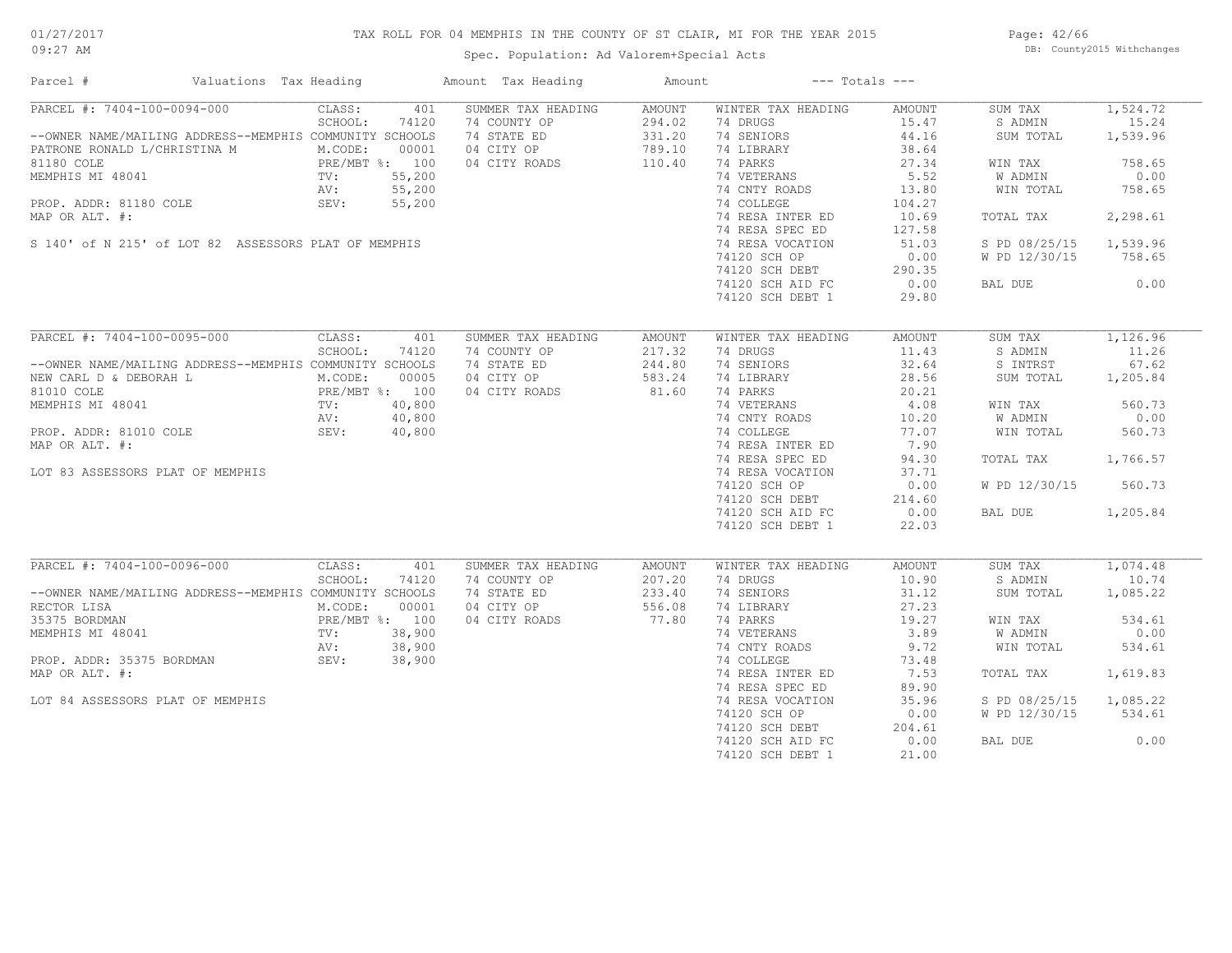## TAX ROLL FOR 04 MEMPHIS IN THE COUNTY OF ST CLAIR, MI FOR THE YEAR 2015

Spec. Population: Ad Valorem+Special Acts

Page: 43/66 DB: County2015 Withchanges

| Parcel #                                                                     | Valuations Tax Heading       | Amount Tax Heading | Amount |                    | $---$ Totals $---$ |               |          |
|------------------------------------------------------------------------------|------------------------------|--------------------|--------|--------------------|--------------------|---------------|----------|
| PARCEL #: 7404-100-0097-000                                                  | CLASS:<br>401                | SUMMER TAX HEADING | AMOUNT | WINTER TAX HEADING | AMOUNT             | SUM TAX       | 1,527.48 |
|                                                                              | SCHOOL:<br>74120             | 74 COUNTY OP       | 294.55 | 74 DRUGS           | 15.50              | S ADMIN       | 15.27    |
| --OWNER NAME/MAILING ADDRESS--MEMPHIS COMMUNITY SCHOOLS                      |                              | 74 STATE ED        | 331.80 | 74 SENIORS         | 44.24              | SUM TOTAL     | 1,542.75 |
| SPOUTZ KEVIN & CHRISTINE                                                     | M.CODE:                      | 04 CITY OP         | 790.53 | 74 LIBRARY         | 38.71              |               |          |
| 35801 BORDMAN                                                                | PRE/MBT %: 100               | 04 CITY ROADS      | 110.60 | 74 PARKS           | 27.39              | WIN TAX       | 760.02   |
| MEMPHIS MI 48041                                                             | PRE/<br>TV:<br>AV:<br>55,300 |                    |        | 74 VETERANS        | 5.53               | W ADMIN       | 0.00     |
|                                                                              | 55,300                       |                    |        | 74 CNTY ROADS      | 13.82              | WIN TOTAL     | 760.02   |
| PROP. ADDR: 35801 BORDMAN                                                    | SEV:<br>55,300               |                    |        | 74 COLLEGE         | 104.46             |               |          |
| MAP OR ALT. #:                                                               |                              |                    |        | 74 RESA INTER ED   | 10.71              | TOTAL TAX     | 2,302.77 |
|                                                                              |                              |                    |        | 74 RESA SPEC ED    | 127.81             |               |          |
| LOT 85 ASSESSORS PLAT OF MEMPHIS                                             |                              |                    |        |                    | 51.12              |               |          |
|                                                                              |                              |                    |        | 74 RESA VOCATION   |                    | S PD 09/21/15 | 1,542.75 |
|                                                                              |                              |                    |        | 74120 SCH OP       | 0.00               | W PD 02/16/16 | 760.02   |
|                                                                              |                              |                    |        | 74120 SCH DEBT     | 290.87             |               |          |
|                                                                              |                              |                    |        | 74120 SCH AID FC   | 0.00               | BAL DUE       | 0.00     |
|                                                                              |                              |                    |        | 74120 SCH DEBT 1   | 29.86              |               |          |
|                                                                              |                              |                    |        |                    |                    |               |          |
| PARCEL #: 7404-100-0098-000                                                  | CLASS:<br>401                | SUMMER TAX HEADING | AMOUNT | WINTER TAX HEADING | AMOUNT             | SUM TAX       | 1,248.49 |
|                                                                              | SCHOOL:<br>74120             | 74 COUNTY OP       | 240.75 | 74 DRUGS           | 12.66              | S ADMIN       | 12.48    |
| --OWNER NAME/MAILING ADDRESS--MEMPHIS COMMUNITY SCHOOLS                      |                              | 74 STATE ED        | 271.20 | 74 SENIORS         | 36.16              | SUM TOTAL     | 1,260.97 |
| HOLLOMAN CECILIA E                                                           | M.CODE:<br>00001             | 04 CITY OP         | 646.14 | 74 LIBRARY         | 31.64              |               |          |
|                                                                              |                              | 04 CITY ROADS      | 90.40  | 74 PARKS           | 22.39              | WIN TAX       | 1,432.68 |
| 4655 PORTOFINO WAY # 202 PRE/MBT %: 0<br>WEST PALM BEACH FL 33402 TV: 45,200 |                              |                    |        | 74 VETERANS        | 4.52               | W ADMIN       | 0.00     |
|                                                                              | 45,200<br>AV:                |                    |        | 74 CNTY ROADS      | 11.30              | WIN TOTAL     | 1,432.68 |
| PROP. ADDR: 35845 BORDMAN                                                    | SEV:<br>45,200               |                    |        | 74 COLLEGE         | 85.38              |               |          |
| MAP OR ALT. #:                                                               |                              |                    |        | 74 RESA INTER ED   | 8.75               | TOTAL TAX     | 2,693.65 |
|                                                                              |                              |                    |        |                    |                    |               |          |
|                                                                              |                              |                    |        | 74 RESA SPEC ED    | 104.47             |               |          |
| LOT 86 & 87 ASSESSORS PLAT OF MEMPHIS                                        |                              |                    |        | 74 RESA VOCATION   | 41.78              | S PD 08/25/15 | 1,260.97 |
|                                                                              |                              |                    |        | 74120 SCH OP       | 811.48             | W PD 12/30/15 | 1,432.68 |
|                                                                              |                              |                    |        | 74120 SCH DEBT     | 237.75             |               |          |
|                                                                              |                              |                    |        | 74120 SCH AID FC   | 0.00               | BAL DUE       | 0.00     |
|                                                                              |                              |                    |        | 74120 SCH DEBT 1   | 24.40              |               |          |
|                                                                              |                              |                    |        |                    |                    |               |          |
| PARCEL #: 7404-743-0001-000                                                  | CLASS:<br>201                | SUMMER TAX HEADING | AMOUNT | WINTER TAX HEADING | AMOUNT             | SUM TAX       | 1,510.90 |
|                                                                              | SCHOOL:<br>74120             | 74 COUNTY OP       | 291.35 | 74 DRUGS           | 15.33              | S ADMIN       | 15.10    |
| --OWNER NAME/MAILING ADDRESS--MEMPHIS COMMUNITY SCHOOLS                      |                              | 74 STATE ED        | 328.20 | 74 SENIORS         | 43.76              | SUM TOTAL     | 1,526.00 |
| VARGA MIROSLAVA                                                              | M.CODE:                      | 04 CITY OP         | 781.95 | 74 LIBRARY         | 38.29              |               |          |
| 66011 LOWE PLANK                                                             | PRE/MBT %:<br>$\overline{0}$ | 04 CITY ROADS      | 109.40 | 74 PARKS           | 27.09              | WIN TAX       | 1,733.82 |
| NEW HAVEN MI 48050                                                           | 54,700<br>TV:                |                    |        | 74 VETERANS        | 5.47               | W ADMIN       | 0.00     |
|                                                                              | 54,700<br>AV:                |                    |        | 74 CNTY ROADS      | 13.67              | WIN TOTAL     | 1,733.82 |
| PROP. ADDR: 81057 MAIN                                                       | SEV:<br>54,700               |                    |        | 74 COLLEGE         | 103.33             |               |          |
| MAP OR ALT. #:                                                               |                              |                    |        | 74 RESA INTER ED   | 10.60              | TOTAL TAX     | 3,259.82 |
|                                                                              |                              |                    |        | 74 RESA SPEC ED    | 126.42             |               |          |
|                                                                              |                              |                    |        |                    |                    |               |          |
| LOT 1 S.P. SPAFFORD'S ADDITION TO MEMPHIS VILLAGE                            |                              |                    |        | 74 RESA VOCATION   | 50.57              | S PD 08/27/15 | 1,526.00 |
|                                                                              |                              |                    |        | 74120 SCH OP       | 982.04             | W PD 12/28/15 | 1,733.82 |
|                                                                              |                              |                    |        | 74120 SCH DEBT     | 287.72             |               |          |
|                                                                              |                              |                    |        | 74120 SCH AID FC   | 0.00               | BAL DUE       | 0.00     |
|                                                                              |                              |                    |        | 74120 SCH DEBT 1   | 29.53              |               |          |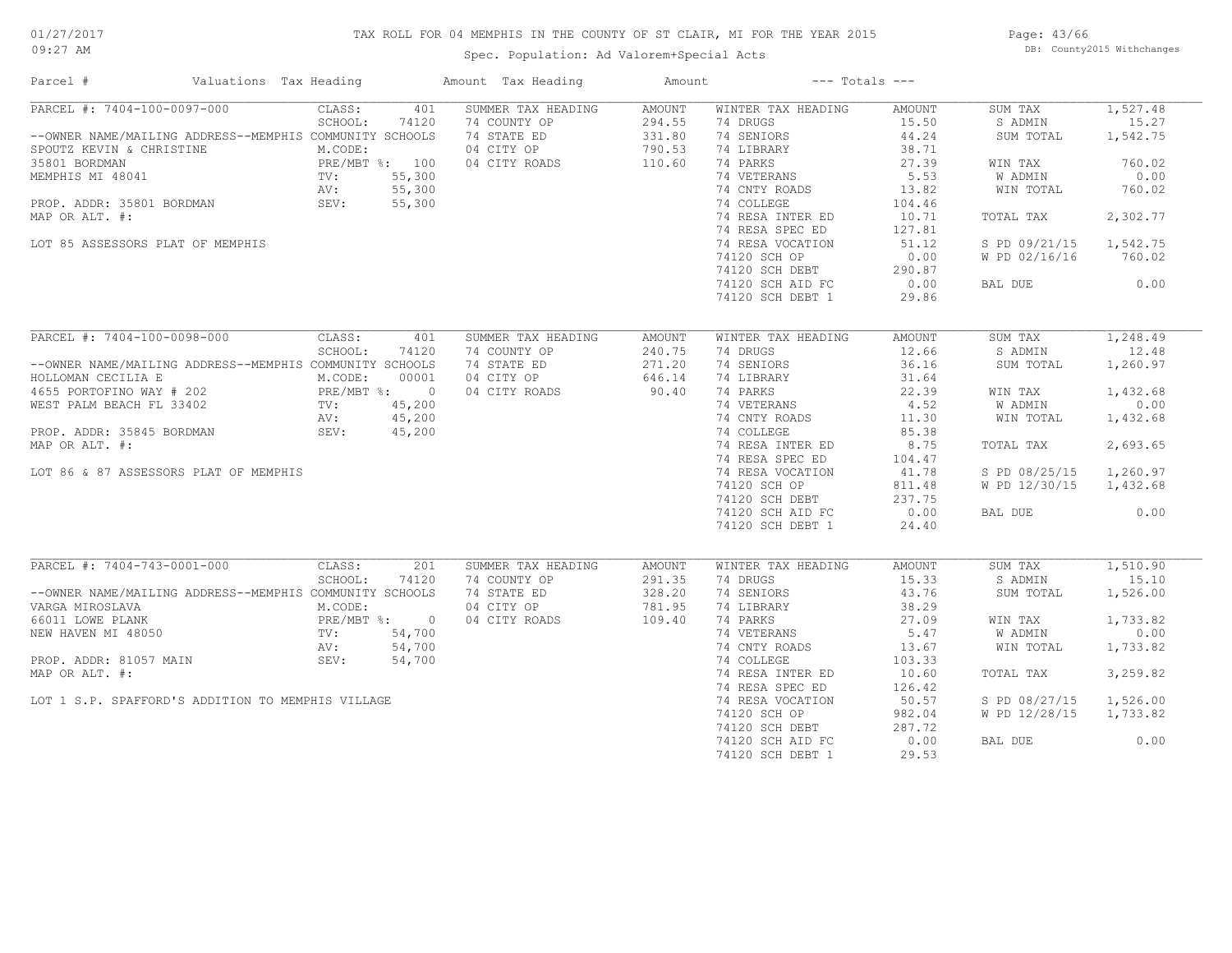## TAX ROLL FOR 04 MEMPHIS IN THE COUNTY OF ST CLAIR, MI FOR THE YEAR 2015

Spec. Population: Ad Valorem+Special Acts

Page: 44/66 DB: County2015 Withchanges

| Parcel #                                                                                                                             | Valuations Tax Heading | Amount Tax Heading       | Amount | $---$ Totals $---$ |               |               |          |
|--------------------------------------------------------------------------------------------------------------------------------------|------------------------|--------------------------|--------|--------------------|---------------|---------------|----------|
| PARCEL #: 7404-743-0002-000                                                                                                          | CLASS:<br>201          | SUMMER TAX HEADING       | AMOUNT | WINTER TAX HEADING | AMOUNT        | SUM TAX       | 235.70   |
|                                                                                                                                      | SCHOOL:<br>74120       | 74 COUNTY OP             | 45.45  | 74 DRUGS           | 2.39          | S ADMIN       | 2.35     |
| --OWNER NAME/MAILING ADDRESS--MEMPHIS COMMUNITY SCHOOLS                                                                              |                        | 74 STATE ED              | 51.20  | 74 SENIORS         | 6.82          | SUM TOTAL     | 238.05   |
| VARGA MIROSLAVA                                                                                                                      | M.CODE:                | 04 CITY OP               | 121.99 | 74 LIBRARY         | 5.97          |               |          |
| FRE/MBT %: 0<br>66011 LOWE PLANK PRE/MBT %: 0<br>LENOX MI 48050 TV: 8,534<br>PROP. ADDR: 81047 MAIN SEV: 8,700                       |                        | 04 CITY ROADS            | 17.06  | 74 PARKS           | 4.22          | WIN TAX       | 270.44   |
|                                                                                                                                      |                        |                          |        | 74 VETERANS        | 0.85          | W ADMIN       | 0.00     |
|                                                                                                                                      |                        |                          |        | 74 CNTY ROADS      | 2.13          | WIN TOTAL     | 270.44   |
|                                                                                                                                      |                        |                          |        | 74 COLLEGE         | 16.12         |               |          |
| MAP OR ALT. #:                                                                                                                       |                        |                          |        | 74 RESA INTER ED   | 1.65          | TOTAL TAX     | 508.49   |
|                                                                                                                                      |                        |                          |        | 74 RESA SPEC ED    | 19.72         |               |          |
| LOT 2 S.P. SPAFFORD'S ADDITION TO MEMPHIS VILLAGE                                                                                    |                        |                          |        |                    |               |               | 238.05   |
|                                                                                                                                      |                        |                          |        | 74 RESA VOCATION   | 7.88          | S PD 08/21/15 |          |
|                                                                                                                                      |                        |                          |        | 74120 SCH OP       | 153.21        | W PD 01/28/16 | 270.44   |
|                                                                                                                                      |                        |                          |        | 74120 SCH DEBT     | 44.88         |               |          |
|                                                                                                                                      |                        |                          |        | 74120 SCH AID FC   | 0.00          | BAL DUE       | 0.00     |
|                                                                                                                                      |                        | $534$ , $700$<br>, $700$ |        | 74120 SCH DEBT 1   | 4.60          |               |          |
|                                                                                                                                      |                        |                          |        |                    |               |               |          |
| PARCEL #: 7404-743-0003-000                                                                                                          | CLASS:<br>202          | SUMMER TAX HEADING       | AMOUNT | WINTER TAX HEADING | <b>AMOUNT</b> | SUM TAX       | 476.60   |
|                                                                                                                                      | SCHOOL:<br>74120       | 74 COUNTY OP             | 91.90  | 74 DRUGS           | 4.83          | S ADMIN       | 4.76     |
| --OWNER NAME/MAILING ADDRESS--MEMPHIS COMMUNITY SCHOOLS                                                                              |                        | 74 STATE ED              | 103.53 | 74 SENIORS         | 13.80         | SUM TOTAL     | 481.36   |
| VARGA PAVLE & MIRA LIVING TRUST                                                                                                      | M.CODE:                | 04 CITY OP               | 246.66 | 74 LIBRARY         | 12.07         |               |          |
| 66011 LOWE PLANK                                                                                                                     | PRE/MBT %: 0           | 04 CITY ROADS            | 34.51  | 74 PARKS           | 8.54          | WIN TAX       | 546.88   |
| LENOX MI 48050                                                                                                                       | TV: 17,255             |                          |        | 74 VETERANS        | 1.72          | W ADMIN       | 0.00     |
|                                                                                                                                      | 17,900<br>AV:          |                          |        | 74 CNTY ROADS      | 4.31          | WIN TOTAL     | 546.88   |
| PROP. ADDR: 34875 BORDMAN/81121 MAIN SEV:                                                                                            | 17,900                 |                          |        | 74 COLLEGE         | 32.59         |               |          |
| MAP OR ALT. #:                                                                                                                       |                        |                          |        | 74 RESA INTER ED   | 3.34          | TOTAL TAX     | 1,028.24 |
|                                                                                                                                      |                        |                          |        | 74 RESA SPEC ED    | 39.88         |               |          |
|                                                                                                                                      |                        |                          |        |                    |               |               |          |
| LOT 3 TO 7 INC; ALSO INC THAT PART OF VAC ALLEY LYING S OF N LINE S 5 FT LOT 3 EXT                                                   |                        |                          |        | 74 RESA VOCATION   | 15.95         | S PD 08/21/15 | 481.36   |
| W TO LOT 6S.P. SPAFFORD'S ADDITION TO MEMPHIS VILLAGE                                                                                |                        |                          |        | 74120 SCH OP       | 309.78        | W PD 01/28/16 | 546.88   |
|                                                                                                                                      |                        |                          |        | 74120 SCH DEBT     | 90.76         |               |          |
|                                                                                                                                      |                        |                          |        | 74120 SCH AID FC   | 0.00          | BAL DUE       | 0.00     |
|                                                                                                                                      |                        |                          |        | 74120 SCH DEBT 1   | 9.31          |               |          |
|                                                                                                                                      |                        |                          |        |                    |               |               |          |
| PARCEL #: 7404-743-0004-000                                                                                                          | CLASS:<br>202          | SUMMER TAX HEADING       | AMOUNT | WINTER TAX HEADING | AMOUNT        | SUM TAX       | 232.89   |
|                                                                                                                                      | SCHOOL:<br>74120       | 74 COUNTY OP             | 44.91  | 74 DRUGS           | 2.36          | S ADMIN       | 2.32     |
| --OWNER NAME/MAILING ADDRESS--MEMPHIS COMMUNITY SCHOOLS                                                                              |                        | 74 STATE ED 50.59        |        | 74 SENIORS         | 6.74          | SUM TOTAL     | 235.21   |
| VARGA PAVLE & MIRA LIVING TRUST                                                                                                      | M.CODE:                | 04 CITY OP               | 120.53 | 74 LIBRARY         | 5.90          |               |          |
|                                                                                                                                      |                        | 04 CITY ROADS            | 16.86  | 74 PARKS           | 4.17          | WIN TAX       | 267.21   |
|                                                                                                                                      |                        |                          |        | 74 VETERANS        | 0.84          | W ADMIN       | 0.00     |
|                                                                                                                                      |                        |                          |        | 74 CNTY ROADS      | 2.10          | WIN TOTAL     | 267.21   |
| 66011 LOWE PLANK<br>LENOX MI 48050<br>LENOX MI 48050<br>PROP. ADDR: 34855 BORDMAN<br>PROP. ADDR: 34855 BORDMAN<br>SEV: 8,500<br>8500 |                        |                          |        | 74 COLLEGE         | 15.92         |               |          |
| EROP. ADDR: 34855 BORDMAN<br>MAP OR ALT. #:<br>LOT 8 S.P. SPAFFORDS ADDITION TO MEMPHIS VILLAGE                                      |                        |                          |        | 74 RESA INTER ED   | 1.63          | TOTAL TAX     | 502.42   |
|                                                                                                                                      |                        |                          |        | 74 RESA SPEC ED    | 19.48         |               |          |
|                                                                                                                                      |                        |                          |        | 74 RESA VOCATION   | 7.79          | S PD 08/21/15 | 235.21   |
|                                                                                                                                      |                        |                          |        | 74120 SCH OP       | 151.38        | W PD 12/28/15 | 267.21   |
|                                                                                                                                      |                        |                          |        | 74120 SCH DEBT     | 44.35         |               |          |
|                                                                                                                                      |                        |                          |        | 74120 SCH AID FC   | 0.00          | BAL DUE       | 0.00     |
|                                                                                                                                      |                        |                          |        |                    | 4.55          |               |          |
|                                                                                                                                      |                        |                          |        | 74120 SCH DEBT 1   |               |               |          |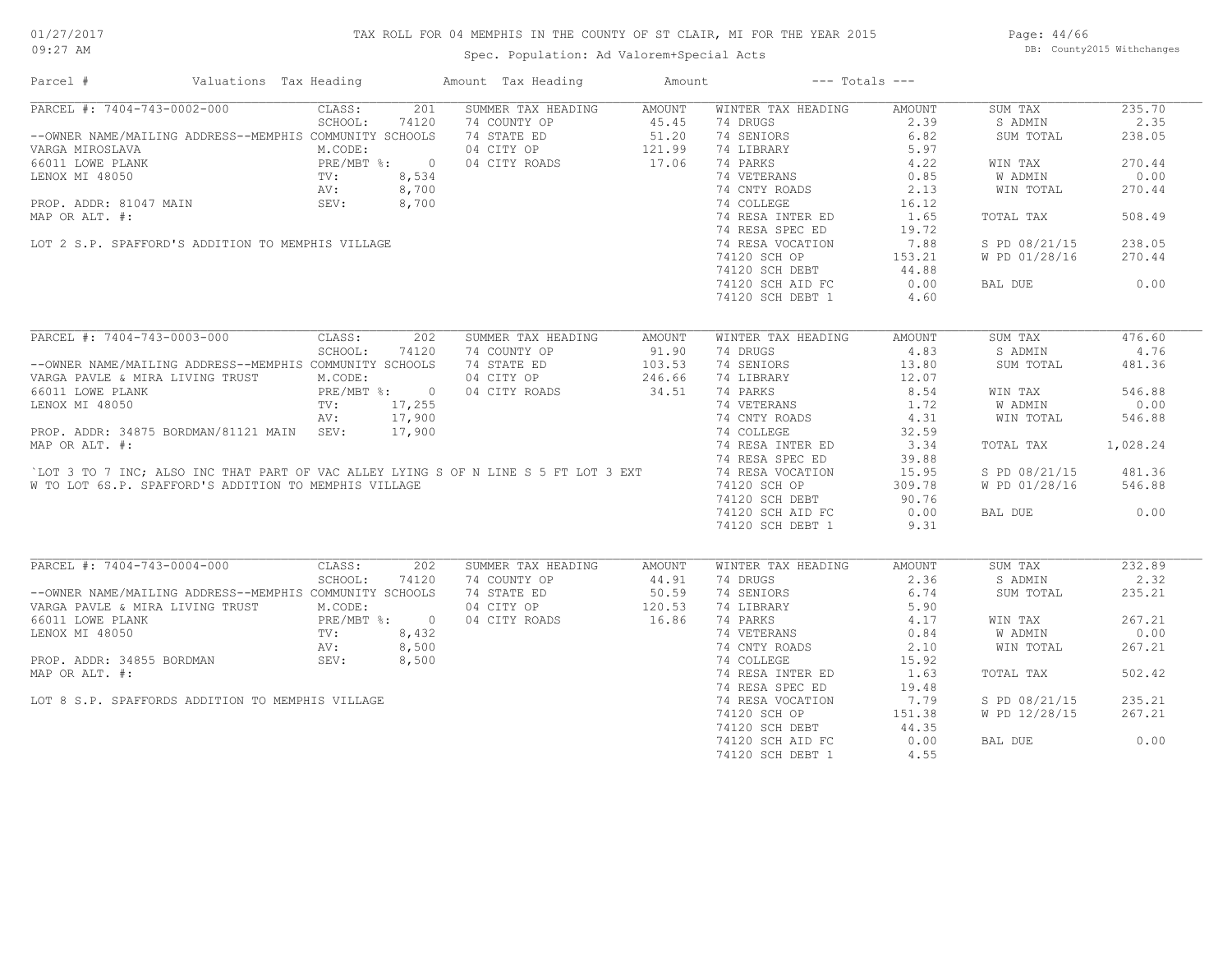## TAX ROLL FOR 04 MEMPHIS IN THE COUNTY OF ST CLAIR, MI FOR THE YEAR 2015

Spec. Population: Ad Valorem+Special Acts

Page: 45/66 DB: County2015 Withchanges

| PARCEL #: 7404-743-0005-000<br>202<br>SUMMER TAX HEADING<br>WINTER TAX HEADING<br>CLASS:<br>AMOUNT<br>AMOUNT<br>SUM TAX<br>151.08<br>SCHOOL:<br>74120<br>74 DRUGS<br>1.53<br>1.51<br>S ADMIN<br>74 COUNTY OP<br>74 STATE ED 32.82<br>04 CITY OP 78.19<br>04 CITY ROADS 10.94<br>--OWNER NAME/MAILING ADDRESS--MEMPHIS COMMUNITY SCHOOLS<br>74 SENIORS<br>4.37<br>SUM TOTAL<br>152.59<br>M.CODE:<br>74 LIBRARY<br>3.82<br>VARGA PAVLE & MIRA LIVING TRUST<br>PRE/MBT %: 0<br>PRE/MBT %: 0<br>TV: 5,470<br>N SEV: 11,500<br>SEV: 11,500<br>74 PARKS<br>2.70<br>173.32<br>66011 LOWE PLANK<br>WIN TAX<br>74 VETERANS<br>0.54<br>W ADMIN<br>0.00<br>LENOX MI 48050<br>SEV: 11,500<br>LOT 9 EXC W 48 FT THEREOF. S.P. SPAFFORD'S ADDITION TO MEMPHIS VILLAGE<br>74 CNTY ROADS<br>1.36<br>WIN TOTAL<br>173.32<br>74 COLLEGE<br>10.33<br>74 RESA INTER ED<br>325.91<br>1.06<br>TOTAL TAX<br>74 RESA SPEC ED<br>12.64<br>74 RESA VOCATION<br>152.59<br>5.05<br>S PD 08/21/15<br>74120 SCH OP<br>98.20<br>W PD 12/28/15<br>173.32<br>74120 SCH DEBT<br>28.77<br>74120 SCH AID FC<br>0.00<br>0.00<br>BAL DUE<br>74120 SCH DEBT 1<br>2.95<br>PARCEL #: 7404-743-0006-000<br>CLASS:<br>704<br>SUMMER TAX HEADING<br>WINTER TAX HEADING<br>SUM TAX<br>0.00<br>AMOUNT<br>AMOUNT<br>SCHOOL:<br>74120<br>74 COUNTY OP<br>0.00<br>74 DRUGS<br>0.00<br>S ADMIN<br>0.00<br>0.00<br>--OWNER NAME/MAILING ADDRESS--MEMPHIS COMMUNITY SCHOOLS<br>74 STATE ED<br>74 SENIORS<br>0.00<br>SUM TOTAL<br>0.00<br>04 CITY OP<br>0.00<br>M.CODE:<br>74 LIBRARY<br>0.00<br>04 CITY ROADS 0.00<br>$\begin{array}{ll}\n\text{PRE/MBT} & \text{*:} \\ \text{TV:} \\ \text{TV:} \\ \text{N.} \\ \end{array}$<br>74 PARKS<br>0.00<br>0.00<br>$\overline{0}$<br>WIN TAX<br>74 VETERANS<br>0.00<br>0.00<br>W ADMIN<br>MEMPHIS MI 48041<br>PROP. ADDR: 34165 BORDMAN<br>MAP OR ALT. #:<br>W 48 FT OF LOT 9 S. P. SPAFFORDS ADDITION TO MEMPHIS VILLAGE<br>74 CNTY ROADS<br>74 COLLEGE<br>0.00<br>WIN TOTAL<br>0.00<br>0.00<br>74 RESA INTER ED<br>0.00<br>0.00<br>TOTAL TAX<br>74 RESA SPEC ED<br>0.00<br>0.00<br>74 RESA VOCATION<br>0.00<br>BAL DUE<br>74120 SCH OP<br>0.00<br>74120 SCH DEBT<br>0.00<br>74120 SCH AID FC<br>0.00<br>74120 SCH DEBT 1<br>0.00<br>PARCEL #: 7404-748-0001-000<br>CLASS:<br>867.32<br>201<br>SUMMER TAX HEADING<br>AMOUNT<br>WINTER TAX HEADING<br>AMOUNT<br>SUM TAX<br>8.80<br>8.67<br>SCHOOL:<br>74120<br>74 COUNTY OP<br>167.25<br>74 DRUGS<br>S ADMIN<br>--OWNER NAME/MAILING ADDRESS--MEMPHIS COMMUNITY SCHOOLS<br>74 STATE ED<br>74 SENIORS<br>25.12<br>875.99<br>SUM TOTAL<br>188.40<br>448.87<br>LUDEMAN DONALD C & SHAWN M $M$ . CODE:<br>04 CITY OP<br>74 LIBRARY<br>21.98<br>PRE/MBT %: 0<br>04 CITY ROADS<br>62.80<br>74 PARKS<br>995.26<br>15.55<br>WIN TAX<br>31,400<br>74 VETERANS<br>3.14<br>W ADMIN<br>0.00<br>TV:<br>31,400<br>74 CNTY ROADS<br>7.85<br>995.26<br>AV:<br>WIN TOTAL<br>PROP. ADDR: 35065 BORDMAN SEV:<br>31,400<br>74 COLLEGE<br>59.31<br>6.08<br>MAP OR ALT. #:<br>74 RESA INTER ED<br>1,871.25<br>TOTAL TAX<br>74 RESA SPEC ED<br>72.57<br>LOT 2 & E 20 FT OF LOT 3 & E 80 FT OF S 30 FT OF LOT 18 & LOT 1 F E SPENCERS<br>74 RESA VOCATION<br>29.02<br>S PD 11/16/15<br>875.99<br>ADDITION TO THE VILLAGE OF MEMPHIS<br>74120 SCH OP<br>563.73<br>74120 SCH DEBT<br>165.16<br>995.26<br>BAL DUE<br>74120 SCH AID FC<br>0.00<br>74120 SCH DEBT 1<br>16.95 | Valuations Tax Heading<br>Parcel # | Amount Tax Heading | Amount | $---$ Totals $---$ |  |
|---------------------------------------------------------------------------------------------------------------------------------------------------------------------------------------------------------------------------------------------------------------------------------------------------------------------------------------------------------------------------------------------------------------------------------------------------------------------------------------------------------------------------------------------------------------------------------------------------------------------------------------------------------------------------------------------------------------------------------------------------------------------------------------------------------------------------------------------------------------------------------------------------------------------------------------------------------------------------------------------------------------------------------------------------------------------------------------------------------------------------------------------------------------------------------------------------------------------------------------------------------------------------------------------------------------------------------------------------------------------------------------------------------------------------------------------------------------------------------------------------------------------------------------------------------------------------------------------------------------------------------------------------------------------------------------------------------------------------------------------------------------------------------------------------------------------------------------------------------------------------------------------------------------------------------------------------------------------------------------------------------------------------------------------------------------------------------------------------------------------------------------------------------------------------------------------------------------------------------------------------------------------------------------------------------------------------------------------------------------------------------------------------------------------------------------------------------------------------------------------------------------------------------------------------------------------------------------------------------------------------------------------------------------------------------------------------------------------------------------------------------------------------------------------------------------------------------------------------------------------------------------------------------------------------------------------------------------------------------------------------------------------------------------------------------------------------------------------------------------------------------------------------------------------------------------------------------------------------------------------------------------------------------------------------------------------------------------------------------------------------------------|------------------------------------|--------------------|--------|--------------------|--|
|                                                                                                                                                                                                                                                                                                                                                                                                                                                                                                                                                                                                                                                                                                                                                                                                                                                                                                                                                                                                                                                                                                                                                                                                                                                                                                                                                                                                                                                                                                                                                                                                                                                                                                                                                                                                                                                                                                                                                                                                                                                                                                                                                                                                                                                                                                                                                                                                                                                                                                                                                                                                                                                                                                                                                                                                                                                                                                                                                                                                                                                                                                                                                                                                                                                                                                                                                                                       |                                    |                    |        |                    |  |
|                                                                                                                                                                                                                                                                                                                                                                                                                                                                                                                                                                                                                                                                                                                                                                                                                                                                                                                                                                                                                                                                                                                                                                                                                                                                                                                                                                                                                                                                                                                                                                                                                                                                                                                                                                                                                                                                                                                                                                                                                                                                                                                                                                                                                                                                                                                                                                                                                                                                                                                                                                                                                                                                                                                                                                                                                                                                                                                                                                                                                                                                                                                                                                                                                                                                                                                                                                                       |                                    |                    |        |                    |  |
|                                                                                                                                                                                                                                                                                                                                                                                                                                                                                                                                                                                                                                                                                                                                                                                                                                                                                                                                                                                                                                                                                                                                                                                                                                                                                                                                                                                                                                                                                                                                                                                                                                                                                                                                                                                                                                                                                                                                                                                                                                                                                                                                                                                                                                                                                                                                                                                                                                                                                                                                                                                                                                                                                                                                                                                                                                                                                                                                                                                                                                                                                                                                                                                                                                                                                                                                                                                       |                                    |                    |        |                    |  |
|                                                                                                                                                                                                                                                                                                                                                                                                                                                                                                                                                                                                                                                                                                                                                                                                                                                                                                                                                                                                                                                                                                                                                                                                                                                                                                                                                                                                                                                                                                                                                                                                                                                                                                                                                                                                                                                                                                                                                                                                                                                                                                                                                                                                                                                                                                                                                                                                                                                                                                                                                                                                                                                                                                                                                                                                                                                                                                                                                                                                                                                                                                                                                                                                                                                                                                                                                                                       |                                    |                    |        |                    |  |
|                                                                                                                                                                                                                                                                                                                                                                                                                                                                                                                                                                                                                                                                                                                                                                                                                                                                                                                                                                                                                                                                                                                                                                                                                                                                                                                                                                                                                                                                                                                                                                                                                                                                                                                                                                                                                                                                                                                                                                                                                                                                                                                                                                                                                                                                                                                                                                                                                                                                                                                                                                                                                                                                                                                                                                                                                                                                                                                                                                                                                                                                                                                                                                                                                                                                                                                                                                                       |                                    |                    |        |                    |  |
|                                                                                                                                                                                                                                                                                                                                                                                                                                                                                                                                                                                                                                                                                                                                                                                                                                                                                                                                                                                                                                                                                                                                                                                                                                                                                                                                                                                                                                                                                                                                                                                                                                                                                                                                                                                                                                                                                                                                                                                                                                                                                                                                                                                                                                                                                                                                                                                                                                                                                                                                                                                                                                                                                                                                                                                                                                                                                                                                                                                                                                                                                                                                                                                                                                                                                                                                                                                       |                                    |                    |        |                    |  |
|                                                                                                                                                                                                                                                                                                                                                                                                                                                                                                                                                                                                                                                                                                                                                                                                                                                                                                                                                                                                                                                                                                                                                                                                                                                                                                                                                                                                                                                                                                                                                                                                                                                                                                                                                                                                                                                                                                                                                                                                                                                                                                                                                                                                                                                                                                                                                                                                                                                                                                                                                                                                                                                                                                                                                                                                                                                                                                                                                                                                                                                                                                                                                                                                                                                                                                                                                                                       |                                    |                    |        |                    |  |
|                                                                                                                                                                                                                                                                                                                                                                                                                                                                                                                                                                                                                                                                                                                                                                                                                                                                                                                                                                                                                                                                                                                                                                                                                                                                                                                                                                                                                                                                                                                                                                                                                                                                                                                                                                                                                                                                                                                                                                                                                                                                                                                                                                                                                                                                                                                                                                                                                                                                                                                                                                                                                                                                                                                                                                                                                                                                                                                                                                                                                                                                                                                                                                                                                                                                                                                                                                                       |                                    |                    |        |                    |  |
|                                                                                                                                                                                                                                                                                                                                                                                                                                                                                                                                                                                                                                                                                                                                                                                                                                                                                                                                                                                                                                                                                                                                                                                                                                                                                                                                                                                                                                                                                                                                                                                                                                                                                                                                                                                                                                                                                                                                                                                                                                                                                                                                                                                                                                                                                                                                                                                                                                                                                                                                                                                                                                                                                                                                                                                                                                                                                                                                                                                                                                                                                                                                                                                                                                                                                                                                                                                       |                                    |                    |        |                    |  |
|                                                                                                                                                                                                                                                                                                                                                                                                                                                                                                                                                                                                                                                                                                                                                                                                                                                                                                                                                                                                                                                                                                                                                                                                                                                                                                                                                                                                                                                                                                                                                                                                                                                                                                                                                                                                                                                                                                                                                                                                                                                                                                                                                                                                                                                                                                                                                                                                                                                                                                                                                                                                                                                                                                                                                                                                                                                                                                                                                                                                                                                                                                                                                                                                                                                                                                                                                                                       |                                    |                    |        |                    |  |
|                                                                                                                                                                                                                                                                                                                                                                                                                                                                                                                                                                                                                                                                                                                                                                                                                                                                                                                                                                                                                                                                                                                                                                                                                                                                                                                                                                                                                                                                                                                                                                                                                                                                                                                                                                                                                                                                                                                                                                                                                                                                                                                                                                                                                                                                                                                                                                                                                                                                                                                                                                                                                                                                                                                                                                                                                                                                                                                                                                                                                                                                                                                                                                                                                                                                                                                                                                                       |                                    |                    |        |                    |  |
|                                                                                                                                                                                                                                                                                                                                                                                                                                                                                                                                                                                                                                                                                                                                                                                                                                                                                                                                                                                                                                                                                                                                                                                                                                                                                                                                                                                                                                                                                                                                                                                                                                                                                                                                                                                                                                                                                                                                                                                                                                                                                                                                                                                                                                                                                                                                                                                                                                                                                                                                                                                                                                                                                                                                                                                                                                                                                                                                                                                                                                                                                                                                                                                                                                                                                                                                                                                       |                                    |                    |        |                    |  |
|                                                                                                                                                                                                                                                                                                                                                                                                                                                                                                                                                                                                                                                                                                                                                                                                                                                                                                                                                                                                                                                                                                                                                                                                                                                                                                                                                                                                                                                                                                                                                                                                                                                                                                                                                                                                                                                                                                                                                                                                                                                                                                                                                                                                                                                                                                                                                                                                                                                                                                                                                                                                                                                                                                                                                                                                                                                                                                                                                                                                                                                                                                                                                                                                                                                                                                                                                                                       |                                    |                    |        |                    |  |
|                                                                                                                                                                                                                                                                                                                                                                                                                                                                                                                                                                                                                                                                                                                                                                                                                                                                                                                                                                                                                                                                                                                                                                                                                                                                                                                                                                                                                                                                                                                                                                                                                                                                                                                                                                                                                                                                                                                                                                                                                                                                                                                                                                                                                                                                                                                                                                                                                                                                                                                                                                                                                                                                                                                                                                                                                                                                                                                                                                                                                                                                                                                                                                                                                                                                                                                                                                                       |                                    |                    |        |                    |  |
|                                                                                                                                                                                                                                                                                                                                                                                                                                                                                                                                                                                                                                                                                                                                                                                                                                                                                                                                                                                                                                                                                                                                                                                                                                                                                                                                                                                                                                                                                                                                                                                                                                                                                                                                                                                                                                                                                                                                                                                                                                                                                                                                                                                                                                                                                                                                                                                                                                                                                                                                                                                                                                                                                                                                                                                                                                                                                                                                                                                                                                                                                                                                                                                                                                                                                                                                                                                       |                                    |                    |        |                    |  |
|                                                                                                                                                                                                                                                                                                                                                                                                                                                                                                                                                                                                                                                                                                                                                                                                                                                                                                                                                                                                                                                                                                                                                                                                                                                                                                                                                                                                                                                                                                                                                                                                                                                                                                                                                                                                                                                                                                                                                                                                                                                                                                                                                                                                                                                                                                                                                                                                                                                                                                                                                                                                                                                                                                                                                                                                                                                                                                                                                                                                                                                                                                                                                                                                                                                                                                                                                                                       |                                    |                    |        |                    |  |
|                                                                                                                                                                                                                                                                                                                                                                                                                                                                                                                                                                                                                                                                                                                                                                                                                                                                                                                                                                                                                                                                                                                                                                                                                                                                                                                                                                                                                                                                                                                                                                                                                                                                                                                                                                                                                                                                                                                                                                                                                                                                                                                                                                                                                                                                                                                                                                                                                                                                                                                                                                                                                                                                                                                                                                                                                                                                                                                                                                                                                                                                                                                                                                                                                                                                                                                                                                                       |                                    |                    |        |                    |  |
|                                                                                                                                                                                                                                                                                                                                                                                                                                                                                                                                                                                                                                                                                                                                                                                                                                                                                                                                                                                                                                                                                                                                                                                                                                                                                                                                                                                                                                                                                                                                                                                                                                                                                                                                                                                                                                                                                                                                                                                                                                                                                                                                                                                                                                                                                                                                                                                                                                                                                                                                                                                                                                                                                                                                                                                                                                                                                                                                                                                                                                                                                                                                                                                                                                                                                                                                                                                       |                                    |                    |        |                    |  |
|                                                                                                                                                                                                                                                                                                                                                                                                                                                                                                                                                                                                                                                                                                                                                                                                                                                                                                                                                                                                                                                                                                                                                                                                                                                                                                                                                                                                                                                                                                                                                                                                                                                                                                                                                                                                                                                                                                                                                                                                                                                                                                                                                                                                                                                                                                                                                                                                                                                                                                                                                                                                                                                                                                                                                                                                                                                                                                                                                                                                                                                                                                                                                                                                                                                                                                                                                                                       |                                    |                    |        |                    |  |
|                                                                                                                                                                                                                                                                                                                                                                                                                                                                                                                                                                                                                                                                                                                                                                                                                                                                                                                                                                                                                                                                                                                                                                                                                                                                                                                                                                                                                                                                                                                                                                                                                                                                                                                                                                                                                                                                                                                                                                                                                                                                                                                                                                                                                                                                                                                                                                                                                                                                                                                                                                                                                                                                                                                                                                                                                                                                                                                                                                                                                                                                                                                                                                                                                                                                                                                                                                                       |                                    |                    |        |                    |  |
|                                                                                                                                                                                                                                                                                                                                                                                                                                                                                                                                                                                                                                                                                                                                                                                                                                                                                                                                                                                                                                                                                                                                                                                                                                                                                                                                                                                                                                                                                                                                                                                                                                                                                                                                                                                                                                                                                                                                                                                                                                                                                                                                                                                                                                                                                                                                                                                                                                                                                                                                                                                                                                                                                                                                                                                                                                                                                                                                                                                                                                                                                                                                                                                                                                                                                                                                                                                       | MEMPHIS COMMUNITY SCHOOLS          |                    |        |                    |  |
|                                                                                                                                                                                                                                                                                                                                                                                                                                                                                                                                                                                                                                                                                                                                                                                                                                                                                                                                                                                                                                                                                                                                                                                                                                                                                                                                                                                                                                                                                                                                                                                                                                                                                                                                                                                                                                                                                                                                                                                                                                                                                                                                                                                                                                                                                                                                                                                                                                                                                                                                                                                                                                                                                                                                                                                                                                                                                                                                                                                                                                                                                                                                                                                                                                                                                                                                                                                       | P.O. BOX 201                       |                    |        |                    |  |
|                                                                                                                                                                                                                                                                                                                                                                                                                                                                                                                                                                                                                                                                                                                                                                                                                                                                                                                                                                                                                                                                                                                                                                                                                                                                                                                                                                                                                                                                                                                                                                                                                                                                                                                                                                                                                                                                                                                                                                                                                                                                                                                                                                                                                                                                                                                                                                                                                                                                                                                                                                                                                                                                                                                                                                                                                                                                                                                                                                                                                                                                                                                                                                                                                                                                                                                                                                                       |                                    |                    |        |                    |  |
|                                                                                                                                                                                                                                                                                                                                                                                                                                                                                                                                                                                                                                                                                                                                                                                                                                                                                                                                                                                                                                                                                                                                                                                                                                                                                                                                                                                                                                                                                                                                                                                                                                                                                                                                                                                                                                                                                                                                                                                                                                                                                                                                                                                                                                                                                                                                                                                                                                                                                                                                                                                                                                                                                                                                                                                                                                                                                                                                                                                                                                                                                                                                                                                                                                                                                                                                                                                       |                                    |                    |        |                    |  |
|                                                                                                                                                                                                                                                                                                                                                                                                                                                                                                                                                                                                                                                                                                                                                                                                                                                                                                                                                                                                                                                                                                                                                                                                                                                                                                                                                                                                                                                                                                                                                                                                                                                                                                                                                                                                                                                                                                                                                                                                                                                                                                                                                                                                                                                                                                                                                                                                                                                                                                                                                                                                                                                                                                                                                                                                                                                                                                                                                                                                                                                                                                                                                                                                                                                                                                                                                                                       |                                    |                    |        |                    |  |
|                                                                                                                                                                                                                                                                                                                                                                                                                                                                                                                                                                                                                                                                                                                                                                                                                                                                                                                                                                                                                                                                                                                                                                                                                                                                                                                                                                                                                                                                                                                                                                                                                                                                                                                                                                                                                                                                                                                                                                                                                                                                                                                                                                                                                                                                                                                                                                                                                                                                                                                                                                                                                                                                                                                                                                                                                                                                                                                                                                                                                                                                                                                                                                                                                                                                                                                                                                                       |                                    |                    |        |                    |  |
|                                                                                                                                                                                                                                                                                                                                                                                                                                                                                                                                                                                                                                                                                                                                                                                                                                                                                                                                                                                                                                                                                                                                                                                                                                                                                                                                                                                                                                                                                                                                                                                                                                                                                                                                                                                                                                                                                                                                                                                                                                                                                                                                                                                                                                                                                                                                                                                                                                                                                                                                                                                                                                                                                                                                                                                                                                                                                                                                                                                                                                                                                                                                                                                                                                                                                                                                                                                       |                                    |                    |        |                    |  |
|                                                                                                                                                                                                                                                                                                                                                                                                                                                                                                                                                                                                                                                                                                                                                                                                                                                                                                                                                                                                                                                                                                                                                                                                                                                                                                                                                                                                                                                                                                                                                                                                                                                                                                                                                                                                                                                                                                                                                                                                                                                                                                                                                                                                                                                                                                                                                                                                                                                                                                                                                                                                                                                                                                                                                                                                                                                                                                                                                                                                                                                                                                                                                                                                                                                                                                                                                                                       |                                    |                    |        |                    |  |
|                                                                                                                                                                                                                                                                                                                                                                                                                                                                                                                                                                                                                                                                                                                                                                                                                                                                                                                                                                                                                                                                                                                                                                                                                                                                                                                                                                                                                                                                                                                                                                                                                                                                                                                                                                                                                                                                                                                                                                                                                                                                                                                                                                                                                                                                                                                                                                                                                                                                                                                                                                                                                                                                                                                                                                                                                                                                                                                                                                                                                                                                                                                                                                                                                                                                                                                                                                                       |                                    |                    |        |                    |  |
|                                                                                                                                                                                                                                                                                                                                                                                                                                                                                                                                                                                                                                                                                                                                                                                                                                                                                                                                                                                                                                                                                                                                                                                                                                                                                                                                                                                                                                                                                                                                                                                                                                                                                                                                                                                                                                                                                                                                                                                                                                                                                                                                                                                                                                                                                                                                                                                                                                                                                                                                                                                                                                                                                                                                                                                                                                                                                                                                                                                                                                                                                                                                                                                                                                                                                                                                                                                       |                                    |                    |        |                    |  |
|                                                                                                                                                                                                                                                                                                                                                                                                                                                                                                                                                                                                                                                                                                                                                                                                                                                                                                                                                                                                                                                                                                                                                                                                                                                                                                                                                                                                                                                                                                                                                                                                                                                                                                                                                                                                                                                                                                                                                                                                                                                                                                                                                                                                                                                                                                                                                                                                                                                                                                                                                                                                                                                                                                                                                                                                                                                                                                                                                                                                                                                                                                                                                                                                                                                                                                                                                                                       |                                    |                    |        |                    |  |
|                                                                                                                                                                                                                                                                                                                                                                                                                                                                                                                                                                                                                                                                                                                                                                                                                                                                                                                                                                                                                                                                                                                                                                                                                                                                                                                                                                                                                                                                                                                                                                                                                                                                                                                                                                                                                                                                                                                                                                                                                                                                                                                                                                                                                                                                                                                                                                                                                                                                                                                                                                                                                                                                                                                                                                                                                                                                                                                                                                                                                                                                                                                                                                                                                                                                                                                                                                                       |                                    |                    |        |                    |  |
|                                                                                                                                                                                                                                                                                                                                                                                                                                                                                                                                                                                                                                                                                                                                                                                                                                                                                                                                                                                                                                                                                                                                                                                                                                                                                                                                                                                                                                                                                                                                                                                                                                                                                                                                                                                                                                                                                                                                                                                                                                                                                                                                                                                                                                                                                                                                                                                                                                                                                                                                                                                                                                                                                                                                                                                                                                                                                                                                                                                                                                                                                                                                                                                                                                                                                                                                                                                       |                                    |                    |        |                    |  |
|                                                                                                                                                                                                                                                                                                                                                                                                                                                                                                                                                                                                                                                                                                                                                                                                                                                                                                                                                                                                                                                                                                                                                                                                                                                                                                                                                                                                                                                                                                                                                                                                                                                                                                                                                                                                                                                                                                                                                                                                                                                                                                                                                                                                                                                                                                                                                                                                                                                                                                                                                                                                                                                                                                                                                                                                                                                                                                                                                                                                                                                                                                                                                                                                                                                                                                                                                                                       |                                    |                    |        |                    |  |
|                                                                                                                                                                                                                                                                                                                                                                                                                                                                                                                                                                                                                                                                                                                                                                                                                                                                                                                                                                                                                                                                                                                                                                                                                                                                                                                                                                                                                                                                                                                                                                                                                                                                                                                                                                                                                                                                                                                                                                                                                                                                                                                                                                                                                                                                                                                                                                                                                                                                                                                                                                                                                                                                                                                                                                                                                                                                                                                                                                                                                                                                                                                                                                                                                                                                                                                                                                                       |                                    |                    |        |                    |  |
|                                                                                                                                                                                                                                                                                                                                                                                                                                                                                                                                                                                                                                                                                                                                                                                                                                                                                                                                                                                                                                                                                                                                                                                                                                                                                                                                                                                                                                                                                                                                                                                                                                                                                                                                                                                                                                                                                                                                                                                                                                                                                                                                                                                                                                                                                                                                                                                                                                                                                                                                                                                                                                                                                                                                                                                                                                                                                                                                                                                                                                                                                                                                                                                                                                                                                                                                                                                       |                                    |                    |        |                    |  |
|                                                                                                                                                                                                                                                                                                                                                                                                                                                                                                                                                                                                                                                                                                                                                                                                                                                                                                                                                                                                                                                                                                                                                                                                                                                                                                                                                                                                                                                                                                                                                                                                                                                                                                                                                                                                                                                                                                                                                                                                                                                                                                                                                                                                                                                                                                                                                                                                                                                                                                                                                                                                                                                                                                                                                                                                                                                                                                                                                                                                                                                                                                                                                                                                                                                                                                                                                                                       |                                    |                    |        |                    |  |
|                                                                                                                                                                                                                                                                                                                                                                                                                                                                                                                                                                                                                                                                                                                                                                                                                                                                                                                                                                                                                                                                                                                                                                                                                                                                                                                                                                                                                                                                                                                                                                                                                                                                                                                                                                                                                                                                                                                                                                                                                                                                                                                                                                                                                                                                                                                                                                                                                                                                                                                                                                                                                                                                                                                                                                                                                                                                                                                                                                                                                                                                                                                                                                                                                                                                                                                                                                                       |                                    |                    |        |                    |  |
|                                                                                                                                                                                                                                                                                                                                                                                                                                                                                                                                                                                                                                                                                                                                                                                                                                                                                                                                                                                                                                                                                                                                                                                                                                                                                                                                                                                                                                                                                                                                                                                                                                                                                                                                                                                                                                                                                                                                                                                                                                                                                                                                                                                                                                                                                                                                                                                                                                                                                                                                                                                                                                                                                                                                                                                                                                                                                                                                                                                                                                                                                                                                                                                                                                                                                                                                                                                       | 72878 TEAL CT                      |                    |        |                    |  |
|                                                                                                                                                                                                                                                                                                                                                                                                                                                                                                                                                                                                                                                                                                                                                                                                                                                                                                                                                                                                                                                                                                                                                                                                                                                                                                                                                                                                                                                                                                                                                                                                                                                                                                                                                                                                                                                                                                                                                                                                                                                                                                                                                                                                                                                                                                                                                                                                                                                                                                                                                                                                                                                                                                                                                                                                                                                                                                                                                                                                                                                                                                                                                                                                                                                                                                                                                                                       | ROMEO MI 48065                     |                    |        |                    |  |
|                                                                                                                                                                                                                                                                                                                                                                                                                                                                                                                                                                                                                                                                                                                                                                                                                                                                                                                                                                                                                                                                                                                                                                                                                                                                                                                                                                                                                                                                                                                                                                                                                                                                                                                                                                                                                                                                                                                                                                                                                                                                                                                                                                                                                                                                                                                                                                                                                                                                                                                                                                                                                                                                                                                                                                                                                                                                                                                                                                                                                                                                                                                                                                                                                                                                                                                                                                                       |                                    |                    |        |                    |  |
|                                                                                                                                                                                                                                                                                                                                                                                                                                                                                                                                                                                                                                                                                                                                                                                                                                                                                                                                                                                                                                                                                                                                                                                                                                                                                                                                                                                                                                                                                                                                                                                                                                                                                                                                                                                                                                                                                                                                                                                                                                                                                                                                                                                                                                                                                                                                                                                                                                                                                                                                                                                                                                                                                                                                                                                                                                                                                                                                                                                                                                                                                                                                                                                                                                                                                                                                                                                       |                                    |                    |        |                    |  |
|                                                                                                                                                                                                                                                                                                                                                                                                                                                                                                                                                                                                                                                                                                                                                                                                                                                                                                                                                                                                                                                                                                                                                                                                                                                                                                                                                                                                                                                                                                                                                                                                                                                                                                                                                                                                                                                                                                                                                                                                                                                                                                                                                                                                                                                                                                                                                                                                                                                                                                                                                                                                                                                                                                                                                                                                                                                                                                                                                                                                                                                                                                                                                                                                                                                                                                                                                                                       |                                    |                    |        |                    |  |
|                                                                                                                                                                                                                                                                                                                                                                                                                                                                                                                                                                                                                                                                                                                                                                                                                                                                                                                                                                                                                                                                                                                                                                                                                                                                                                                                                                                                                                                                                                                                                                                                                                                                                                                                                                                                                                                                                                                                                                                                                                                                                                                                                                                                                                                                                                                                                                                                                                                                                                                                                                                                                                                                                                                                                                                                                                                                                                                                                                                                                                                                                                                                                                                                                                                                                                                                                                                       |                                    |                    |        |                    |  |
|                                                                                                                                                                                                                                                                                                                                                                                                                                                                                                                                                                                                                                                                                                                                                                                                                                                                                                                                                                                                                                                                                                                                                                                                                                                                                                                                                                                                                                                                                                                                                                                                                                                                                                                                                                                                                                                                                                                                                                                                                                                                                                                                                                                                                                                                                                                                                                                                                                                                                                                                                                                                                                                                                                                                                                                                                                                                                                                                                                                                                                                                                                                                                                                                                                                                                                                                                                                       |                                    |                    |        |                    |  |
|                                                                                                                                                                                                                                                                                                                                                                                                                                                                                                                                                                                                                                                                                                                                                                                                                                                                                                                                                                                                                                                                                                                                                                                                                                                                                                                                                                                                                                                                                                                                                                                                                                                                                                                                                                                                                                                                                                                                                                                                                                                                                                                                                                                                                                                                                                                                                                                                                                                                                                                                                                                                                                                                                                                                                                                                                                                                                                                                                                                                                                                                                                                                                                                                                                                                                                                                                                                       |                                    |                    |        |                    |  |
|                                                                                                                                                                                                                                                                                                                                                                                                                                                                                                                                                                                                                                                                                                                                                                                                                                                                                                                                                                                                                                                                                                                                                                                                                                                                                                                                                                                                                                                                                                                                                                                                                                                                                                                                                                                                                                                                                                                                                                                                                                                                                                                                                                                                                                                                                                                                                                                                                                                                                                                                                                                                                                                                                                                                                                                                                                                                                                                                                                                                                                                                                                                                                                                                                                                                                                                                                                                       |                                    |                    |        |                    |  |
|                                                                                                                                                                                                                                                                                                                                                                                                                                                                                                                                                                                                                                                                                                                                                                                                                                                                                                                                                                                                                                                                                                                                                                                                                                                                                                                                                                                                                                                                                                                                                                                                                                                                                                                                                                                                                                                                                                                                                                                                                                                                                                                                                                                                                                                                                                                                                                                                                                                                                                                                                                                                                                                                                                                                                                                                                                                                                                                                                                                                                                                                                                                                                                                                                                                                                                                                                                                       |                                    |                    |        |                    |  |
|                                                                                                                                                                                                                                                                                                                                                                                                                                                                                                                                                                                                                                                                                                                                                                                                                                                                                                                                                                                                                                                                                                                                                                                                                                                                                                                                                                                                                                                                                                                                                                                                                                                                                                                                                                                                                                                                                                                                                                                                                                                                                                                                                                                                                                                                                                                                                                                                                                                                                                                                                                                                                                                                                                                                                                                                                                                                                                                                                                                                                                                                                                                                                                                                                                                                                                                                                                                       |                                    |                    |        |                    |  |
|                                                                                                                                                                                                                                                                                                                                                                                                                                                                                                                                                                                                                                                                                                                                                                                                                                                                                                                                                                                                                                                                                                                                                                                                                                                                                                                                                                                                                                                                                                                                                                                                                                                                                                                                                                                                                                                                                                                                                                                                                                                                                                                                                                                                                                                                                                                                                                                                                                                                                                                                                                                                                                                                                                                                                                                                                                                                                                                                                                                                                                                                                                                                                                                                                                                                                                                                                                                       |                                    |                    |        |                    |  |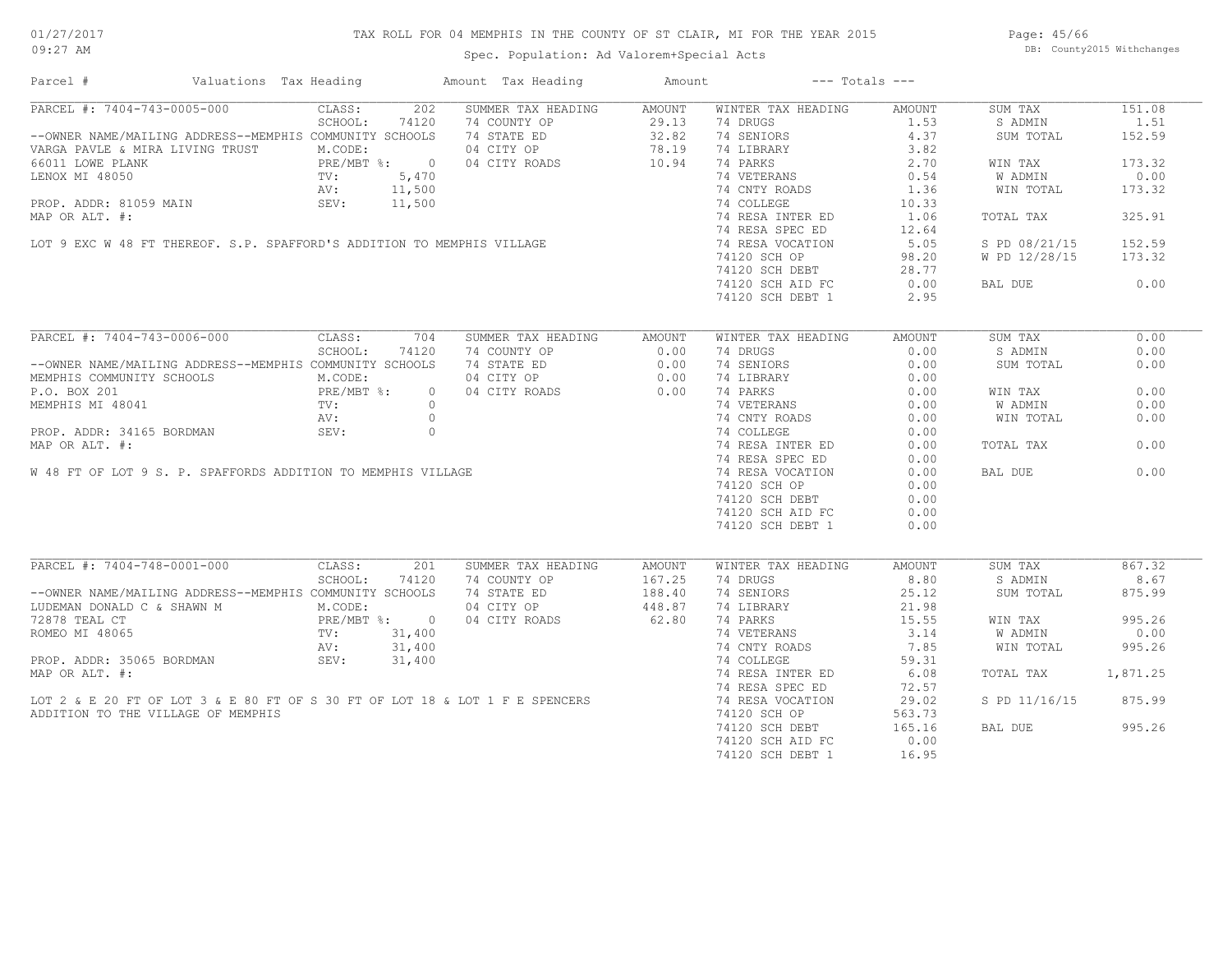## TAX ROLL FOR 04 MEMPHIS IN THE COUNTY OF ST CLAIR, MI FOR THE YEAR 2015

Spec. Population: Ad Valorem+Special Acts

Page: 46/66 DB: County2015 Withchanges

| Parcel #                                                                                                                                                                                                                             | Valuations Tax Heading                                                                                                                                                         | Amount Tax Heading | Amount        |                    | $---$ Totals $---$ |                        |          |
|--------------------------------------------------------------------------------------------------------------------------------------------------------------------------------------------------------------------------------------|--------------------------------------------------------------------------------------------------------------------------------------------------------------------------------|--------------------|---------------|--------------------|--------------------|------------------------|----------|
| PARCEL #: 7404-748-0002-000                                                                                                                                                                                                          | 201<br>CLASS:                                                                                                                                                                  | SUMMER TAX HEADING | AMOUNT        | WINTER TAX HEADING | AMOUNT             | SUM TAX                | 680.78   |
|                                                                                                                                                                                                                                      | SCHOOL:<br>74120                                                                                                                                                               | 74 COUNTY OP       | 116.35        | 74 DRUGS           | 6.12               | S ADMIN                | 6.03     |
| --OWNER NAME/MAILING ADDRESS--MEMPHIS COMMUNITY SCHOOLS                                                                                                                                                                              |                                                                                                                                                                                | 74 STATE ED        | 131.06        | 74 SENIORS         | 17.47              | SUM TOTAL              | 686.81   |
| BRODERICK WALTER ELLIOTT III & ROB M.CODE:                                                                                                                                                                                           | 00003                                                                                                                                                                          | 04 CITY OP         | 312.26        | 74 LIBRARY         | 15.29              |                        |          |
| P.O. BOX 84                                                                                                                                                                                                                          | PRE/MBT %: 0<br>TV: 21,844                                                                                                                                                     | 04 CITY ROADS      | 43.68         | 74 PARKS           | 10.82              | WIN TAX                | 692.34   |
| MEMPHIS MI 48041                                                                                                                                                                                                                     | 21,844                                                                                                                                                                         | $\overline{4}$     | 34.50         | 74 VETERANS        | 2.18               | W ADMIN                | 0.00     |
|                                                                                                                                                                                                                                      | AV:                                                                                                                                                                            | 21,900 01          | 10.83         | 74 CNTY ROADS      | 5.46               | WIN TOTAL              | 692.34   |
| PROP. ADDR: 35049 BORDMAN                                                                                                                                                                                                            | SEV:                                                                                                                                                                           | $21,900$ 6         | 32.10         | 74 COLLEGE         | 41.26              |                        |          |
| MAP OR ALT. #:                                                                                                                                                                                                                       |                                                                                                                                                                                |                    |               | 74 RESA INTER ED   | 4.23               | TOTAL TAX              | 1,379.15 |
|                                                                                                                                                                                                                                      |                                                                                                                                                                                |                    |               | 74 RESA SPEC ED    | 50.48              |                        |          |
| W 10 FT OF LOT 3 & LOT 4 & E 10 FT OF LOT 5 & W 50 FT OF E 130 FT OF S 30 FT OF LOT                                                                                                                                                  |                                                                                                                                                                                |                    |               | 74 RESA VOCATION   | 20.19              | S PD 07/08/15          | 686.81   |
| 18 F E SPENCERS ADDITION TO THE VILLAGE OF MEMPHIS                                                                                                                                                                                   |                                                                                                                                                                                |                    |               | 74120 SCH OP       | 392.16             | W PD 12/07/15          | 692.34   |
|                                                                                                                                                                                                                                      |                                                                                                                                                                                |                    |               |                    |                    |                        |          |
|                                                                                                                                                                                                                                      |                                                                                                                                                                                |                    |               | 74120 SCH DEBT     | 114.89             |                        |          |
|                                                                                                                                                                                                                                      |                                                                                                                                                                                |                    |               | 74120 SCH AID FC   | 0.00               | BAL DUE                | 0.00     |
|                                                                                                                                                                                                                                      |                                                                                                                                                                                |                    |               | 74120 SCH DEBT 1   | 11.79              |                        |          |
|                                                                                                                                                                                                                                      |                                                                                                                                                                                |                    |               |                    |                    |                        |          |
| PARCEL #: 7404-748-0003-000                                                                                                                                                                                                          | CLASS:<br>201                                                                                                                                                                  | SUMMER TAX HEADING | <b>AMOUNT</b> | WINTER TAX HEADING | <b>AMOUNT</b>      | SUM TAX                | 1,579.96 |
|                                                                                                                                                                                                                                      | SCHOOL:<br>74120                                                                                                                                                               | 74 COUNTY OP       | 304.67        | 74 DRUGS           | 16.03              | S ADMIN                | 15.79    |
| --OWNER NAME/MAILING ADDRESS--MEMPHIS COMMUNITY SCHOOLS                                                                                                                                                                              |                                                                                                                                                                                | 74 STATE ED        | 343.20        | 74 SENIORS         | 45.76              | SUM TOTAL              | 1,595.75 |
| MANCHIK SR MICHAEL & THERESA C                                                                                                                                                                                                       | $\begin{array}{cccc}\n\texttt{\&} \texttt{THERESA} & C & M.\texttt{CODE}: & 00007 \\  & PRE/MBT & \texttt{\&} 0 & 0007 \\  & TVI: & 57,200 \\  & & N'I: & 50,200\n\end{array}$ | 04 CITY OP         | 817.69        | 74 LIBRARY         | 40.04              |                        |          |
| 37682 30 MILE RD                                                                                                                                                                                                                     |                                                                                                                                                                                | 04 CITY ROADS      | 114.40        | 74 PARKS           | 28.33              | WIN TAX                | 1,813.06 |
| LENOX MI 48050                                                                                                                                                                                                                       |                                                                                                                                                                                |                    |               | 74 VETERANS        | 5.72               | W ADMIN                | 0.00     |
|                                                                                                                                                                                                                                      | 58,500<br>AV:                                                                                                                                                                  |                    |               | 74 CNTY ROADS      | 14.30              | WIN TOTAL              | 1,813.06 |
| PROP. ADDR: 35005 BORDMAN                                                                                                                                                                                                            | SEV:<br>58,500                                                                                                                                                                 |                    |               | 74 COLLEGE         | 108.05             |                        |          |
|                                                                                                                                                                                                                                      |                                                                                                                                                                                |                    |               |                    | 11.08              | TOTAL TAX              | 3,408.81 |
|                                                                                                                                                                                                                                      |                                                                                                                                                                                |                    |               |                    | 132.20             |                        |          |
| PROP. ADDR: 35005 BORDMAN SEV: 56,500<br>MAP OR ALT. #: 74 RESA INTER ED<br>W 20 FT LOT 5 & 6 TO 12 INC & S 14 FT LOT 13 & LOT 18 EXC N 54 FT ALSO EXC E 130 FT 74 RESA SPEC ED<br>W 20 FT LOT 5 & 6 TO 12 INC & S 14 FT LOT 13 & LO |                                                                                                                                                                                |                    |               |                    |                    |                        |          |
|                                                                                                                                                                                                                                      |                                                                                                                                                                                |                    |               |                    | 52.88              | S PD 07/27/15          | 1,595.75 |
| OF S 30 FT LOT 18 F E SPENCERS ADDITION TO THE VILLAGE OF MEMPHIS                                                                                                                                                                    |                                                                                                                                                                                |                    |               | 74120 SCH OP       | 1,026.92           | W PD 12/21/15 1,813.06 |          |
|                                                                                                                                                                                                                                      |                                                                                                                                                                                |                    |               | 74120 SCH DEBT     | 300.87             |                        |          |
|                                                                                                                                                                                                                                      |                                                                                                                                                                                |                    |               | 74120 SCH AID FC   | 0.00               | BAL DUE                | 0.00     |
|                                                                                                                                                                                                                                      |                                                                                                                                                                                |                    |               | 74120 SCH DEBT 1   | 30.88              |                        |          |
|                                                                                                                                                                                                                                      |                                                                                                                                                                                |                    |               |                    |                    |                        |          |
| PARCEL #: 7404-748-0004-000                                                                                                                                                                                                          | CLASS:<br>401                                                                                                                                                                  | SUMMER TAX HEADING | <b>AMOUNT</b> | WINTER TAX HEADING | <b>AMOUNT</b>      | SUM TAX                | 1,756.81 |
|                                                                                                                                                                                                                                      | SCHOOL:<br>74120                                                                                                                                                               | 74 COUNTY OP       | 338.78        | 74 DRUGS           | 17.82              | S ADMIN                | 17.56    |
| --OWNER NAME/MAILING ADDRESS--MEMPHIS COMMUNITY SCHOOLS                                                                                                                                                                              |                                                                                                                                                                                | 74 STATE ED        | 381.61        | 74 SENIORS         | 50.88              | SUM TOTAL              | 1,774.37 |
| CHENEY ANDY & BRENDA                                                                                                                                                                                                                 | M.CODE:<br>00001                                                                                                                                                               | 04 CITY OP         | 909.22        | 74 LIBRARY         | 44.52              |                        |          |
| 81120 MAIN                                                                                                                                                                                                                           |                                                                                                                                                                                | 04 CITY ROADS      | 127.20        | 74 PARKS           | 31.50              | WIN TAX                | 874.14   |
| MEMPHIS MI 48041                                                                                                                                                                                                                     |                                                                                                                                                                                |                    |               | 74 VETERANS        | 6.36               | W ADMIN                | 0.00     |
|                                                                                                                                                                                                                                      | PRE/MBT %: 100<br>PRE/MBT %: 100<br>TV: 63,603<br>AV: 66,400                                                                                                                   |                    |               | 74 CNTY ROADS      | 15.90              | WIN TOTAL              | 874.14   |
|                                                                                                                                                                                                                                      |                                                                                                                                                                                |                    |               | 74 COLLEGE         | 120.15             |                        |          |
| PROP. ADDR: 81120 MAIN<br>MAP OR ALT. #:<br>N 16 FT LOT 13 & LOTS 14,15,16 & N 54 FT OF LOT 18 F E SPENCER'S ADDITION TO THE                                                                                                         |                                                                                                                                                                                |                    |               | 74 RESA INTER ED   | 12.32              | TOTAL TAX              | 2,648.51 |
|                                                                                                                                                                                                                                      |                                                                                                                                                                                |                    |               | 74 RESA SPEC ED    | 147.00             |                        |          |
|                                                                                                                                                                                                                                      |                                                                                                                                                                                |                    |               | 74 RESA VOCATION   | 58.80              | S PD 08/14/15          | 1,774.37 |
| VILLAGE OF MEMPHIS                                                                                                                                                                                                                   |                                                                                                                                                                                |                    |               | 74120 SCH OP       | 0.00               | W PD 12/30/15          | 874.14   |
|                                                                                                                                                                                                                                      |                                                                                                                                                                                |                    |               | 74120 SCH DEBT     | 334.55             |                        |          |
|                                                                                                                                                                                                                                      |                                                                                                                                                                                |                    |               |                    |                    |                        | 0.00     |
|                                                                                                                                                                                                                                      |                                                                                                                                                                                |                    |               | 74120 SCH AID FC   | 0.00               | BAL DUE                |          |
|                                                                                                                                                                                                                                      |                                                                                                                                                                                |                    |               | 74120 SCH DEBT 1   | 34.34              |                        |          |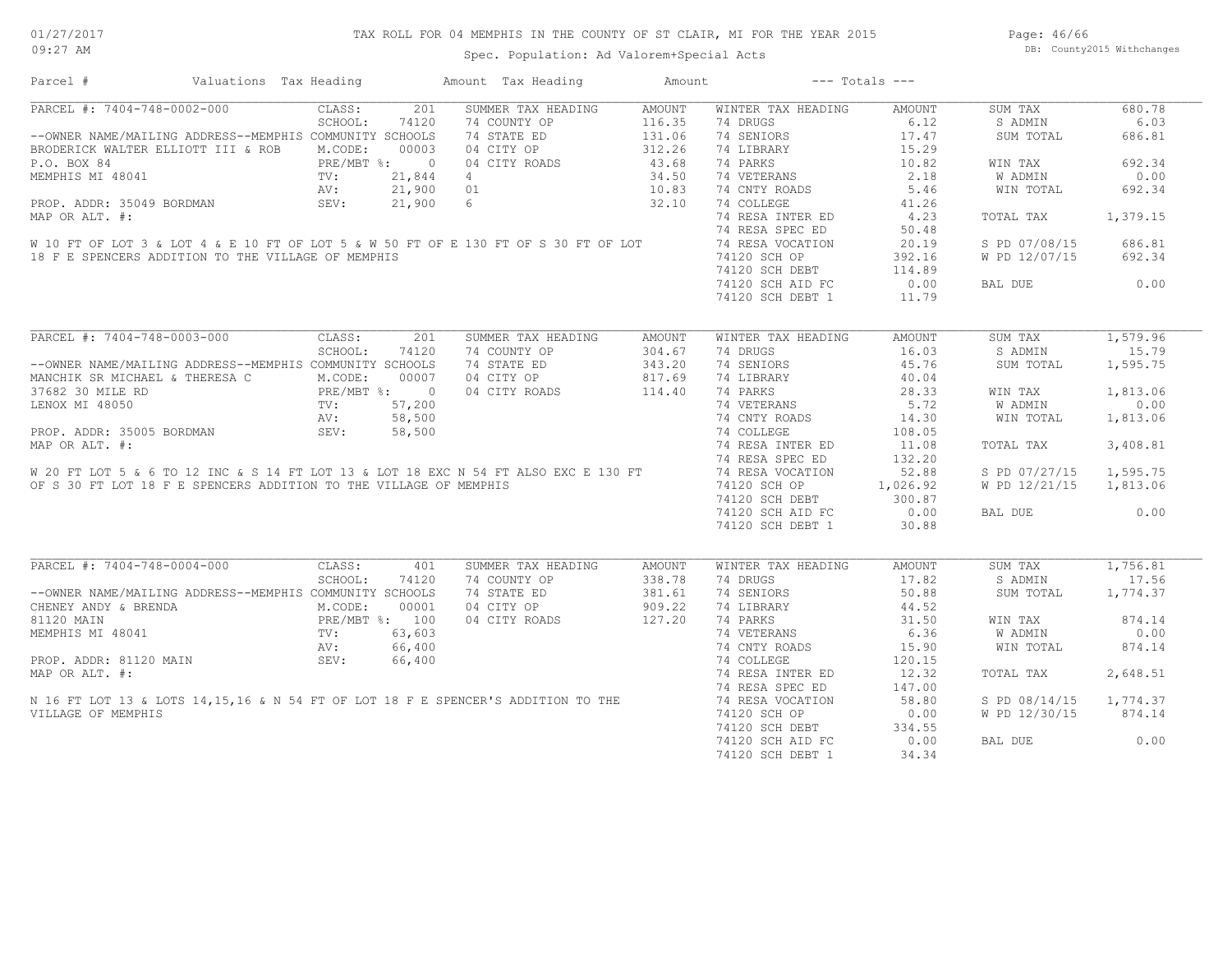## TAX ROLL FOR 04 MEMPHIS IN THE COUNTY OF ST CLAIR, MI FOR THE YEAR 2015

Spec. Population: Ad Valorem+Special Acts

Page: 47/66 DB: County2015 Withchanges

| Parcel #                                                                                                                                                                                                                          | Valuations Tax Heading |                                                                      |                                               | Amount Tax Heading                                                               | Amount                                               |                                                                                                                                                                                                                                                           | $---$ Totals $---$                                                                                                                           |                                                                                                                              |                                                                                                    |
|-----------------------------------------------------------------------------------------------------------------------------------------------------------------------------------------------------------------------------------|------------------------|----------------------------------------------------------------------|-----------------------------------------------|----------------------------------------------------------------------------------|------------------------------------------------------|-----------------------------------------------------------------------------------------------------------------------------------------------------------------------------------------------------------------------------------------------------------|----------------------------------------------------------------------------------------------------------------------------------------------|------------------------------------------------------------------------------------------------------------------------------|----------------------------------------------------------------------------------------------------|
| PARCEL #: 7404-748-0005-000<br>--OWNER NAME/MAILING ADDRESS--MEMPHIS COMMUNITY SCHOOLS<br>POWERS HOWARD & NINA<br>P.O. BOX 102<br>MEMPHIS MI 48041<br>PROP. ADDR: 35080 MAPLE<br>MAP OR ALT. #:                                   |                        | CLASS:<br>SCHOOL:<br>M.CODE:<br>PRE/MBT %: 100<br>TV:<br>AV:<br>SEV: | 401<br>74120<br>47,600<br>47,600<br>47,600    | SUMMER TAX HEADING<br>74 COUNTY OP<br>74 STATE ED<br>04 CITY OP<br>04 CITY ROADS | <b>AMOUNT</b><br>253.54<br>285.60<br>680.45<br>95.20 | WINTER TAX HEADING<br>74 DRUGS<br>74 SENIORS<br>74 LIBRARY<br>74 PARKS<br>74 VETERANS<br>74 CNTY ROADS<br>74 COLLEGE<br>74 RESA INTER ED<br>74 RESA SPEC ED                                                                                               | AMOUNT<br>13.34<br>38.08<br>33.32<br>23.58<br>4.76<br>11.90<br>89.92<br>9.22<br>110.01                                                       | SUM TAX<br>S ADMIN<br>SUM TOTAL<br>WIN TAX<br>W ADMIN<br>WIN TOTAL<br>TOTAL TAX                                              | 1,314.79<br>13.14<br>1,327.93<br>654.20<br>0.00<br>654.20<br>1,982.13                              |
| LOT 17 F E SPENCERS ADDITION TO THE VILLAGE OF MEMPHIS                                                                                                                                                                            |                        |                                                                      |                                               |                                                                                  |                                                      | 74 RESA VOCATION<br>74120 SCH OP<br>74120 SCH DEBT<br>74120 SCH AID FC<br>74120 SCH DEBT 1                                                                                                                                                                | 44.00<br>0.00<br>250.37<br>0.00<br>25.70                                                                                                     | S PD 08/12/15<br>W PD 12/28/15<br>BAL DUE                                                                                    | 1,327.93<br>654.20<br>0.00                                                                         |
| PARCEL #: 7404-760-0001-000<br>--OWNER NAME/MAILING ADDRESS--MEMPHIS COMMUNITY SCHOOLS<br>KUS THOMAS<br>258 MEMPHIS RIDGE RD<br>RILEY MI 48041<br>PROP. ADDR: VACANT MAIN<br>MAP OR ALT. #:<br>LOT 1 SUPERVISORS BELLE RIVER PLAT |                        | CLASS:<br>SCHOOL:<br>M.CODE:<br>PRE/MBT %: 100<br>TV:<br>AV:<br>SEV: | 402<br>74120<br>20,068<br>27,700<br>27,700    | SUMMER TAX HEADING<br>74 COUNTY OP<br>74 STATE ED<br>04 CITY OP<br>04 CITY ROADS | <b>AMOUNT</b><br>106.89<br>120.40<br>286.87<br>40.13 | WINTER TAX HEADING<br>74 DRUGS<br>74 SENIORS<br>74 LIBRARY<br>74 PARKS<br>74 VETERANS<br>74 CNTY ROADS<br>74 COLLEGE<br>74 RESA INTER ED<br>74 RESA SPEC ED<br>74 RESA VOCATION<br>74120 SCH OP<br>74120 SCH DEBT<br>74120 SCH AID FC<br>74120 SCH DEBT 1 | AMOUNT<br>5.62<br>16.05<br>14.04<br>9.94<br>2.00<br>5.01<br>37.91<br>3.88<br>46.38<br>18.55<br>0.00<br>105.55<br>0.00<br>10.83               | SUM TAX<br>S ADMIN<br>SUM TOTAL<br>WIN TAX<br>W ADMIN<br>WIN TOTAL<br>TOTAL TAX<br>S PD 08/17/15<br>W PD 01/15/16<br>BAL DUE | 554.29<br>5.54<br>559.83<br>275.76<br>0.00<br>275.76<br>835.59<br>559.83<br>275.76<br>0.00         |
| PARCEL #: 7404-760-0002-000<br>--OWNER NAME/MAILING ADDRESS--MEMPHIS COMMUNITY SCHOOLS<br>CUCCIHARA JAMES<br>81900 MAIN<br>MEMPHIS MI 48041<br>PROP. ADDR: 81900 MAIN<br>MAP OR ALT. #:<br>LOT 2 SUPERVISORS BELLE RIVER PLAT     |                        | CLASS:<br>SCHOOL:<br>M.CODE:<br>PRE/MBT %: 0<br>TV:<br>AV:<br>SEV:   | 301<br>74120<br>168,984<br>207,600<br>207,600 | SUMMER TAX HEADING<br>74 COUNTY OP<br>74 STATE ED<br>04 CITY OP<br>04 CITY ROADS | AMOUNT<br>900.09<br>1,013.90<br>2,415.67<br>337.96   | WINTER TAX HEADING<br>74 DRUGS<br>74 SENIORS<br>74 LIBRARY<br>74 PARKS<br>74 VETERANS<br>74 CNTY ROADS<br>74 COLLEGE<br>74 RESA INTER ED<br>74 RESA SPEC ED<br>74 RESA VOCATION<br>74120 SCH OP<br>74120 SCH DEBT<br>74120 SCH AID FC<br>74120 SCH DEBT 1 | AMOUNT<br>47.36<br>135.18<br>118.28<br>83.71<br>16.89<br>42.24<br>319.22<br>32.74<br>390.57<br>156.22<br>3,033.80<br>888.85<br>0.00<br>91.25 | SUM TAX<br>S ADMIN<br>SUM TOTAL<br>WIN TAX<br><b>W ADMIN</b><br>WIN TOTAL<br>TOTAL TAX<br>S PD 07/21/15<br>BAL DUE           | 4,667.62<br>46.67<br>4,714.29<br>5,356.31<br>0.00<br>5,356.31<br>10,070.60<br>4,714.29<br>5,356.31 |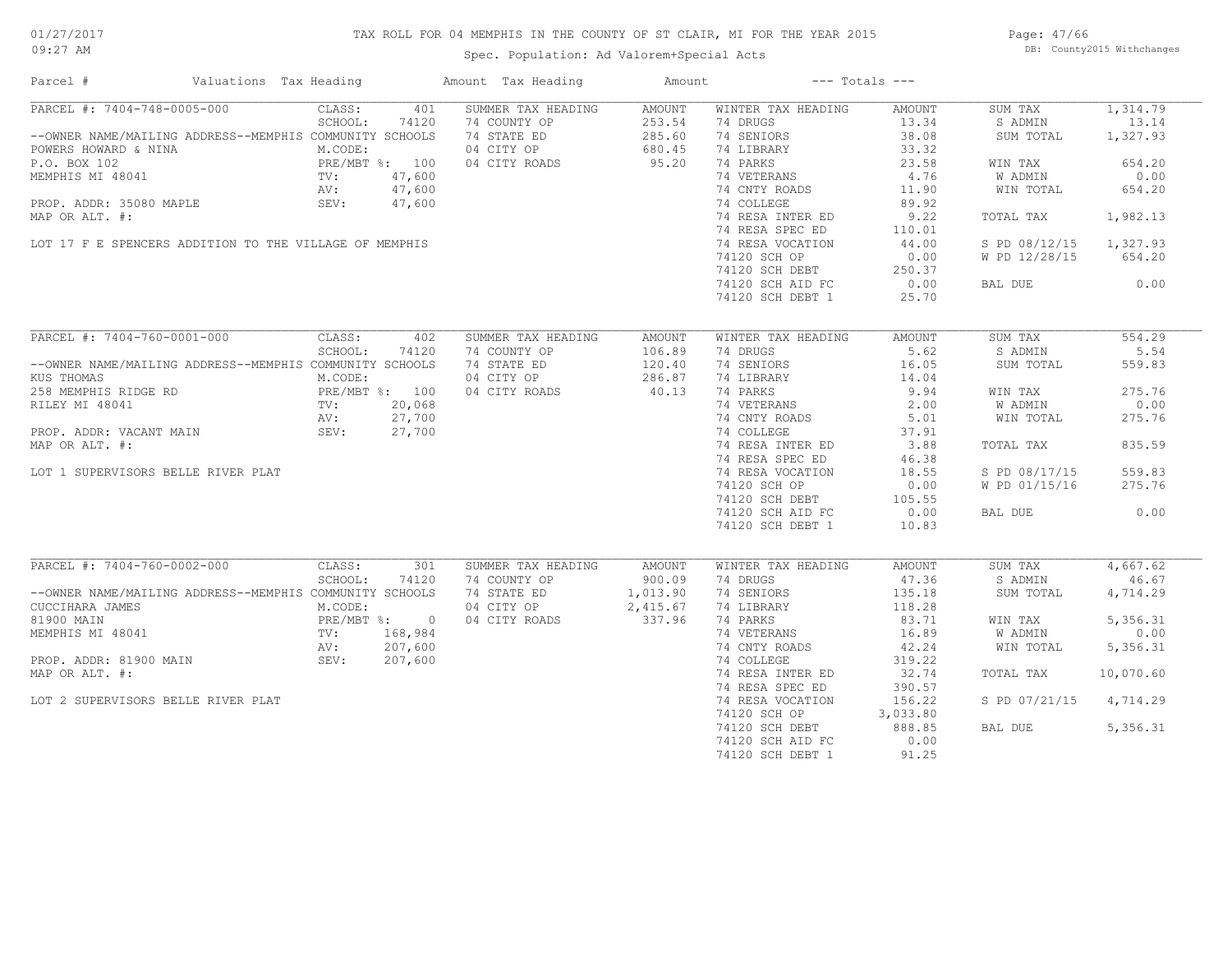## TAX ROLL FOR 04 MEMPHIS IN THE COUNTY OF ST CLAIR, MI FOR THE YEAR 2015

Spec. Population: Ad Valorem+Special Acts

Page: 48/66 DB: County2015 Withchanges

| Parcel #                                                                                                                                                                                                                             | Valuations Tax Heading | Amount Tax Heading | $---$ Totals $---$<br>Amount |                    |               |               |          |
|--------------------------------------------------------------------------------------------------------------------------------------------------------------------------------------------------------------------------------------|------------------------|--------------------|------------------------------|--------------------|---------------|---------------|----------|
| PARCEL #: 7404-760-0003-000                                                                                                                                                                                                          | CLASS:<br>401          | SUMMER TAX HEADING | <b>AMOUNT</b>                | WINTER TAX HEADING | AMOUNT        | SUM TAX       | 1,799.15 |
|                                                                                                                                                                                                                                      | SCHOOL:<br>74120       | 74 COUNTY OP       | 346.94                       | 74 DRUGS           | 18.25         | S ADMIN       | 17.99    |
| --OWNER NAME/MAILING ADDRESS--MEMPHIS COMMUNITY SCHOOLS                                                                                                                                                                              |                        | 74 STATE ED        | 390.81                       | 74 SENIORS         | 52.10         | SUM TOTAL     | 1,817.14 |
| POWELL PAULINE T & THORNTON M                                                                                                                                                                                                        | M.CODE:<br>00001       | 04 CITY OP         | 931.13                       | 74 LIBRARY         | 45.59         |               |          |
| 81840 MAIN                                                                                                                                                                                                                           | PRE/MBT %: 100         | 04 CITY ROADS      | 130.27                       | 74 PARKS           | 32.26         | WIN TAX       | 895.18   |
| MEMPHIS MI 48041                                                                                                                                                                                                                     | 65,136<br>TV:          |                    |                              | 74 VETERANS        | 6.51          | W ADMIN       | 0.00     |
|                                                                                                                                                                                                                                      | 65,400<br>AV:          |                    |                              | 74 CNTY ROADS      | 16.28         | WIN TOTAL     | 895.18   |
| PROP. ADDR: 81840 MAIN                                                                                                                                                                                                               | SEV:<br>65,400         |                    |                              | 74 COLLEGE         | 123.04        |               |          |
| MAP OR ALT. #:                                                                                                                                                                                                                       |                        |                    |                              | 74 RESA INTER ED   | 12.62         | TOTAL TAX     | 2,712.32 |
|                                                                                                                                                                                                                                      |                        |                    |                              | 74 RESA SPEC ED    | 150.54        |               |          |
| LOT 3 SUPERVISORS BELLE RIVER PLAT                                                                                                                                                                                                   |                        |                    |                              | 74 RESA VOCATION   | 60.21         | S PD 08/31/15 | 1,817.14 |
|                                                                                                                                                                                                                                      |                        |                    |                              | 74120 SCH OP       | 0.00          | W PD 12/30/15 | 895.18   |
|                                                                                                                                                                                                                                      |                        |                    |                              |                    |               |               |          |
|                                                                                                                                                                                                                                      |                        |                    |                              | 74120 SCH DEBT     | 342.61        |               |          |
|                                                                                                                                                                                                                                      |                        |                    |                              | 74120 SCH AID FC   | 0.00          | BAL DUE       | 0.00     |
|                                                                                                                                                                                                                                      |                        |                    |                              | 74120 SCH DEBT 1   | 35.17         |               |          |
|                                                                                                                                                                                                                                      |                        |                    |                              |                    |               |               |          |
| PARCEL #: 7404-760-0004-000                                                                                                                                                                                                          | CLASS:<br>401          | SUMMER TAX HEADING | <b>AMOUNT</b>                | WINTER TAX HEADING | <b>AMOUNT</b> | SUM TAX       | 1,085.53 |
|                                                                                                                                                                                                                                      | SCHOOL:<br>74120       | 74 COUNTY OP       | 209.33                       | 74 DRUGS           | 11.01         | S ADMIN       | 10.85    |
| --OWNER NAME/MAILING ADDRESS--MEMPHIS COMMUNITY SCHOOLS                                                                                                                                                                              |                        | 74 STATE ED        | 235.80                       | 74 SENIORS         | 31.44         | SUM TOTAL     | 1,096.38 |
| DIAZ JOHN M & JEANNIE                                                                                                                                                                                                                | M.CODE:                | 04 CITY OP         | 561.80                       | 74 LIBRARY         | 27.51         |               |          |
| 81800 MAIN                                                                                                                                                                                                                           | PRE/MBT %: 100         | 04 CITY ROADS      | 78.60                        | 74 PARKS           | 19.46         | WIN TAX       | 540.11   |
| MEMPHIS MI 48041                                                                                                                                                                                                                     | 39,300<br>TV:          |                    |                              | 74 VETERANS        | 3.93          | W ADMIN       | 0.00     |
|                                                                                                                                                                                                                                      | 39,300<br>AV:          |                    |                              | 74 CNTY ROADS      | 9.82          | WIN TOTAL     | 540.11   |
| PROP. ADDR: 81800 MAIN                                                                                                                                                                                                               | SEV:<br>39,300         |                    |                              | 74 COLLEGE         | 74.24         |               |          |
| MAP OR ALT. #:                                                                                                                                                                                                                       |                        |                    |                              | 74 RESA INTER ED   | 7.61          | TOTAL TAX     | 1,636.49 |
|                                                                                                                                                                                                                                      |                        |                    |                              | 74 RESA SPEC ED    | 90.83         |               |          |
| LOT 4 SUPERVISORS BELLE RIVER PLAT                                                                                                                                                                                                   |                        |                    |                              | 74 RESA VOCATION   | 36.33         | S PD 09/29/15 | 1,096.38 |
|                                                                                                                                                                                                                                      |                        |                    |                              | 74120 SCH OP       | 0.00          | W PD 02/16/16 | 540.11   |
|                                                                                                                                                                                                                                      |                        |                    |                              | 74120 SCH DEBT     | 206.71        |               |          |
|                                                                                                                                                                                                                                      |                        |                    |                              | 74120 SCH AID FC   | 0.00          | BAL DUE       | 0.00     |
|                                                                                                                                                                                                                                      |                        |                    |                              | 74120 SCH DEBT 1   | 21.22         |               |          |
|                                                                                                                                                                                                                                      |                        |                    |                              |                    |               |               |          |
| PARCEL #: 7404-760-0005-001                                                                                                                                                                                                          | CLASS:<br>401          | SUMMER TAX HEADING | AMOUNT                       | WINTER TAX HEADING | <b>AMOUNT</b> | SUM TAX       | 1,922.47 |
|                                                                                                                                                                                                                                      | SCHOOL:<br>74120       | 74 COUNTY OP       | 370.72                       | 74 DRUGS           | 19.50         | S ADMIN       | 19.22    |
| --OWNER NAME/MAILING ADDRESS--MEMPHIS COMMUNITY SCHOOLS                                                                                                                                                                              |                        | 74 STATE ED        | 417.60                       | 74 SENIORS         | 55.68         | SUM TOTAL     | 1,941.69 |
| LATOUF LAWRENCE S & RETA Y                                                                                                                                                                                                           | M.CODE:<br>00012       | 04 CITY OP         | 994.95                       | 74 LIBRARY         | 48.72         |               |          |
|                                                                                                                                                                                                                                      |                        |                    |                              |                    |               |               |          |
| 81780 MAIN                                                                                                                                                                                                                           | PRE/MBT %: 100         | 04 CITY ROADS      | 139.20                       | 74 PARKS           | 34.47         | WIN TAX       | 956.56   |
| MEMPHIS MI 48041                                                                                                                                                                                                                     | 69,600<br>TV:          |                    |                              | 74 VETERANS        | 6.96          | W ADMIN       | 0.00     |
|                                                                                                                                                                                                                                      | 69,600<br>AV:          |                    |                              | 74 CNTY ROADS      | 17.40         | WIN TOTAL     | 956.56   |
| PROP. ADDR: 81780 MAIN                                                                                                                                                                                                               | SEV:<br>69,600         |                    |                              | 74 COLLEGE         | 131.48        |               |          |
| MAP OR ALT. #:                                                                                                                                                                                                                       |                        |                    |                              | 74 RESA INTER ED   | 13.48         | TOTAL TAX     | 2,898.25 |
|                                                                                                                                                                                                                                      |                        |                    |                              | 74 RESA SPEC ED    | 160.86        |               |          |
|                                                                                                                                                                                                                                      |                        |                    |                              | 74 RESA VOCATION   | 64.34         | S PD 08/27/15 | 1,941.69 |
| PART OF LOT 5, Described as Beg.th N OD 53M 37S E. 146.85' From sw cor. Lot 5; th<br>N.OD 53M 37S E. 97.00' th S. 89D 03M 37S E. 1069.14' ; th S 13D 53M 06S W.<br>99.53'; th N 89D 03M 37S W. 1046.77' to Beg. Supervisors Belle Ri |                        |                    |                              | 74120 SCH OP       | 0.00          | W PD 12/30/15 | 956.56   |
|                                                                                                                                                                                                                                      |                        |                    |                              | 74120 SCH DEBT     | 366.09        |               |          |
| Split on 08/24/2006 from 04-760-0005-000,04-760-0005-250;                                                                                                                                                                            |                        |                    |                              | 74120 SCH AID FC   | 0.00          | BAL DUE       | 0.00     |
|                                                                                                                                                                                                                                      |                        |                    |                              | 74120 SCH DEBT 1   | 37.58         |               |          |
|                                                                                                                                                                                                                                      |                        |                    |                              |                    |               |               |          |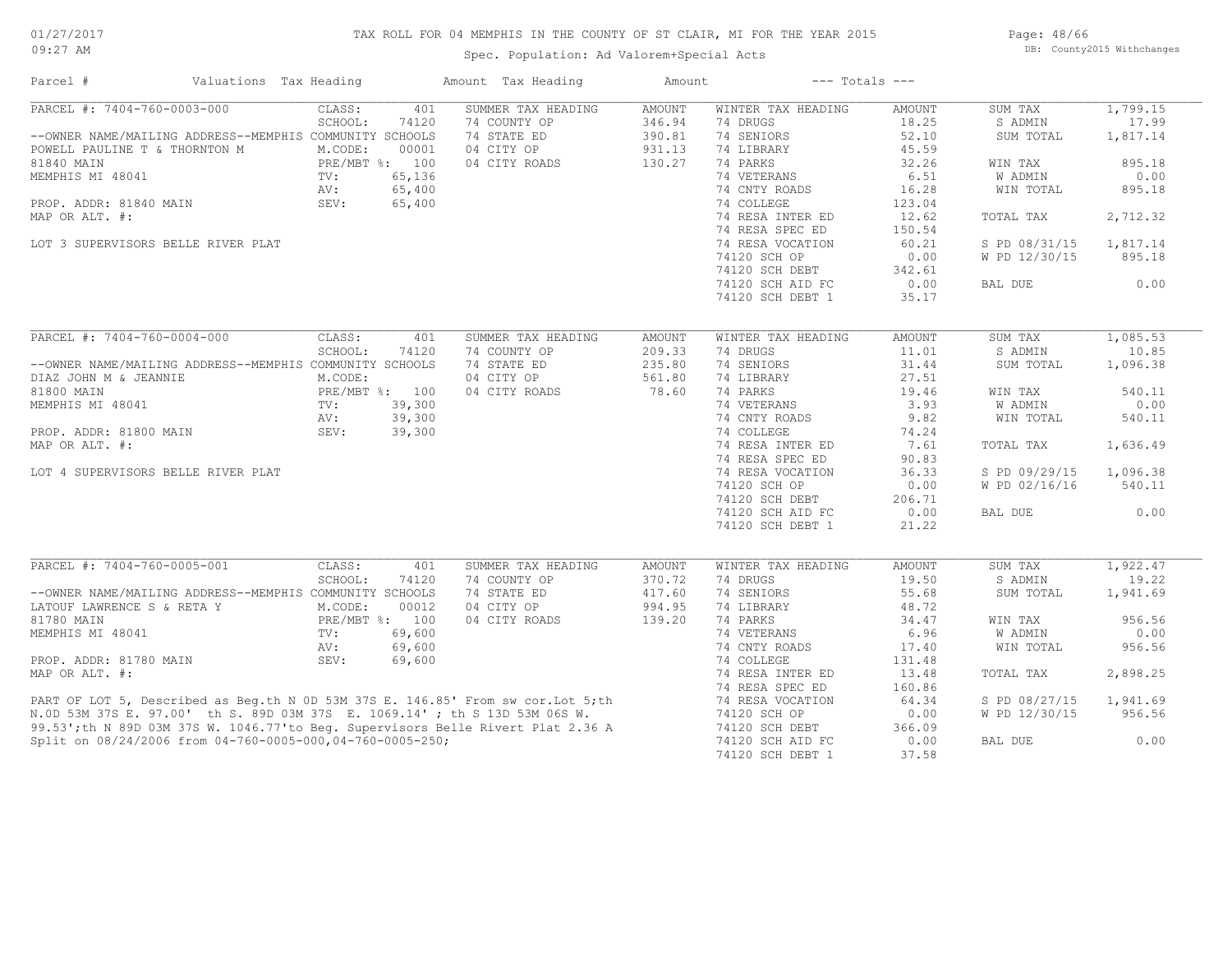## TAX ROLL FOR 04 MEMPHIS IN THE COUNTY OF ST CLAIR, MI FOR THE YEAR 2015

Spec. Population: Ad Valorem+Special Acts

Page: 49/66 DB: County2015 Withchanges

| Parcel #                                                                                                                                                                                                                            | Valuations Tax Heading |                |         | Amount Tax Heading                                                                                                                                                                                                           | Amount        |                    | $---$ Totals $---$ |               |          |
|-------------------------------------------------------------------------------------------------------------------------------------------------------------------------------------------------------------------------------------|------------------------|----------------|---------|------------------------------------------------------------------------------------------------------------------------------------------------------------------------------------------------------------------------------|---------------|--------------------|--------------------|---------------|----------|
| PARCEL #: 7404-760-0005-252                                                                                                                                                                                                         |                        | CLASS:         | 401     | SUMMER TAX HEADING                                                                                                                                                                                                           | <b>AMOUNT</b> | WINTER TAX HEADING | AMOUNT             | SUM TAX       | 1,135.24 |
|                                                                                                                                                                                                                                     |                        | SCHOOL:        | 74120   | 74 COUNTY OP                                                                                                                                                                                                                 | 218.91        | 74 DRUGS           | 11.52              | S ADMIN       | 11.35    |
| --OWNER NAME/MAILING ADDRESS--MEMPHIS COMMUNITY SCHOOLS                                                                                                                                                                             |                        |                |         | 74 STATE ED                                                                                                                                                                                                                  | 246.60        | 74 SENIORS         | 32.88              | S INTRST      | 68.11    |
| RESCHKE, NICOLE ET AL.                                                                                                                                                                                                              |                        | M.CODE:        |         | 04 CITY OP                                                                                                                                                                                                                   | 587.53        | 74 LIBRARY         | 28.77              | SUM TOTAL     | 1,214.70 |
| 81750 MAIN ST.                                                                                                                                                                                                                      |                        | PRE/MBT %: 100 |         | 04 CITY ROADS                                                                                                                                                                                                                | 82.20         | 74 PARKS           | 20.36              |               |          |
| MEMPHIS MI 48041                                                                                                                                                                                                                    |                        | TV:            | 41,100  |                                                                                                                                                                                                                              |               | 74 VETERANS        | 4.11               | WIN TAX       | 564.86   |
|                                                                                                                                                                                                                                     |                        | AV:            | 41,100  |                                                                                                                                                                                                                              |               | 74 CNTY ROADS      | 10.27              | W ADMIN       | 0.00     |
| PROP. ADDR: 81750 MAIN                                                                                                                                                                                                              |                        | SEV:           | 41,100  |                                                                                                                                                                                                                              |               | 74 COLLEGE         | 77.64              | WIN TOTAL     | 564.86   |
| MAP OR ALT. #:                                                                                                                                                                                                                      |                        |                |         |                                                                                                                                                                                                                              |               | 74 RESA INTER ED   | 7.96               |               |          |
|                                                                                                                                                                                                                                     |                        |                |         |                                                                                                                                                                                                                              |               | 74 RESA SPEC ED    | 94.99              | TOTAL TAX     | 1,779.56 |
|                                                                                                                                                                                                                                     |                        |                |         | S 165' OF W 396' OF LOT 5 EXC BEG N OD 53M 37S E 146.85' FROM SW COR OF LOT 5, TH S<br>89D 3M 37S E 396', TH N OD 53M 37S E 16.70', TH N 88D 51M 3S W 396', TH S OD 53M<br>379 W 19 15' TO PRO SUPPLYISONIS PILL RIVING ILLE |               | 74 RESA VOCATION   | 37.99              |               |          |
|                                                                                                                                                                                                                                     |                        |                |         |                                                                                                                                                                                                                              |               | 74120 SCH OP       | 0.00               | BAL DUE       | 1,779.56 |
| 37S W 18.15' TO BEG SUPERVISOR'S BELLE RIVER PLAT                                                                                                                                                                                   |                        |                |         |                                                                                                                                                                                                                              |               | 74120 SCH DEBT     | 216.18             |               |          |
|                                                                                                                                                                                                                                     |                        |                |         |                                                                                                                                                                                                                              |               | 74120 SCH AID FC   | 0.00               |               |          |
|                                                                                                                                                                                                                                     |                        |                |         |                                                                                                                                                                                                                              |               | 74120 SCH DEBT 1   | 22.19              |               |          |
|                                                                                                                                                                                                                                     |                        |                |         |                                                                                                                                                                                                                              |               |                    |                    |               |          |
| PARCEL #: 7404-760-0005-260                                                                                                                                                                                                         |                        | CLASS:         | 703     | SUMMER TAX HEADING                                                                                                                                                                                                           | AMOUNT        | WINTER TAX HEADING | AMOUNT             | SUM TAX       | 0.00     |
|                                                                                                                                                                                                                                     |                        | SCHOOL:        | 74120   | 74 COUNTY OP                                                                                                                                                                                                                 | 0.00          | 74 DRUGS           | 0.00               | S ADMIN       | 0.00     |
| --OWNER NAME/MAILING ADDRESS--MEMPHIS COMMUNITY SCHOOLS                                                                                                                                                                             |                        |                |         | 74 STATE ED                                                                                                                                                                                                                  | 0.00          | 74 SENIORS         | 0.00               | SUM TOTAL     | 0.00     |
|                                                                                                                                                                                                                                     |                        |                |         | 04 CITY OP                                                                                                                                                                                                                   | 0.00          | 74 LIBRARY         | 0.00               |               |          |
| CITY OF MEMPHIS<br>35095 POTTER PO BOX 28<br>MEMPHIS MI 48041-0028<br>TV:<br>NU.                                                                                                                                                    |                        |                | $\circ$ | 04 CITY ROADS                                                                                                                                                                                                                | 0.00          | 74 PARKS           | 0.00               | WIN TAX       | 0.00     |
|                                                                                                                                                                                                                                     |                        |                |         |                                                                                                                                                                                                                              |               |                    |                    |               |          |
|                                                                                                                                                                                                                                     |                        |                | $\circ$ |                                                                                                                                                                                                                              |               | 74 VETERANS        | 0.00               | W ADMIN       | 0.00     |
|                                                                                                                                                                                                                                     |                        | AV:            | $\circ$ |                                                                                                                                                                                                                              |               | 74 CNTY ROADS      | 0.00               | WIN TOTAL     | 0.00     |
| PROP. ADDR:                                                                                                                                                                                                                         |                        | SEV:           | $\circ$ |                                                                                                                                                                                                                              |               | 74 COLLEGE         | 0.00               |               |          |
| MAP OR ALT. #:                                                                                                                                                                                                                      |                        |                |         |                                                                                                                                                                                                                              |               | 74 RESA INTER ED   | 0.00               | TOTAL TAX     | 0.00     |
|                                                                                                                                                                                                                                     |                        |                |         |                                                                                                                                                                                                                              |               | 74 RESA SPEC ED    | 0.00               |               |          |
|                                                                                                                                                                                                                                     |                        |                |         |                                                                                                                                                                                                                              |               |                    | 0.00               | BAL DUE       | 0.00     |
|                                                                                                                                                                                                                                     |                        |                |         |                                                                                                                                                                                                                              |               |                    | 0.00               |               |          |
|                                                                                                                                                                                                                                     |                        |                |         |                                                                                                                                                                                                                              |               |                    | 0.00               |               |          |
|                                                                                                                                                                                                                                     |                        |                |         |                                                                                                                                                                                                                              |               |                    | 0.00               |               |          |
| BEG S 88D 51M 3S E 396' FROM SW COR LOT 5, TH S 88D 51M 3S E 616.05', TH N 13D 53M 44' RESA VOCATION<br>6S E 220.14', TH N 89D 3M 37S W 561.48', TH S 0D 56M 23S W 64', TH N 89D 3M 37S W 74 RESA VOCATION<br>104', TH S 0D 53M 37S |                        |                |         |                                                                                                                                                                                                                              |               |                    | 0.00               |               |          |
| RIVER PLAT SPLIT PER SHERIFF DEED 3816-908;3815-877                                                                                                                                                                                 |                        |                |         |                                                                                                                                                                                                                              |               |                    |                    |               |          |
|                                                                                                                                                                                                                                     |                        |                |         |                                                                                                                                                                                                                              |               |                    |                    |               |          |
| PARCEL #: 7404-760-0006-000                                                                                                                                                                                                         |                        | CLASS:         | 401     | SUMMER TAX HEADING                                                                                                                                                                                                           | AMOUNT        | WINTER TAX HEADING | AMOUNT             | SUM TAX       | 1,168.40 |
|                                                                                                                                                                                                                                     |                        | SCHOOL:        | 74120   | 74 COUNTY OP                                                                                                                                                                                                                 | 225.31        | 74 DRUGS           | 11.85              | S ADMIN       | 11.68    |
| --OWNER NAME/MAILING ADDRESS--MEMPHIS COMMUNITY SCHOOLS                                                                                                                                                                             |                        |                |         | 74 STATE ED                                                                                                                                                                                                                  | 253.80        | 74 SENIORS         | 33.84              | SUM TOTAL     | 1,180.08 |
| FOSS JERRY                                                                                                                                                                                                                          |                        | M.CODE:        |         | 04 CITY OP                                                                                                                                                                                                                   | 604.69        | 74 LIBRARY         | 29.61              |               |          |
| 81700 MAIN                                                                                                                                                                                                                          |                        | PRE/MBT %: 100 |         | 04 CITY ROADS                                                                                                                                                                                                                | 84.60         | 74 PARKS           | 20.95              | WIN TAX       | 581.33   |
| MEMPHIS MI 48041                                                                                                                                                                                                                    |                        | TV:            | 42,300  |                                                                                                                                                                                                                              |               | 74 VETERANS        | 4.23               | W ADMIN       | 0.00     |
|                                                                                                                                                                                                                                     |                        | AV:            |         |                                                                                                                                                                                                                              |               | 74 CNTY ROADS      | 10.57              | WIN TOTAL     | 581.33   |
| PROP. ADDR: 81700 MAIN                                                                                                                                                                                                              |                        | SEV:           |         |                                                                                                                                                                                                                              |               | 74 COLLEGE         | 79.90              |               |          |
| MAP OR ALT. #:                                                                                                                                                                                                                      |                        |                |         |                                                                                                                                                                                                                              |               | 74 RESA INTER ED   | 8.19               | TOTAL TAX     | 1,761.41 |
|                                                                                                                                                                                                                                     |                        |                |         | $42,300$<br>$42,300$<br>$42,300$                                                                                                                                                                                             |               | 74 RESA SPEC ED    | 97.76              |               |          |
| LOT 6 SUPERVISORS BELLE RIVER PLAT                                                                                                                                                                                                  |                        |                |         |                                                                                                                                                                                                                              |               | 74 RESA VOCATION   | 39.10              | S PD 08/28/15 | 1,180.08 |
|                                                                                                                                                                                                                                     |                        |                |         |                                                                                                                                                                                                                              |               | 74120 SCH OP       | 0.00               | W PD 02/11/16 | 581.33   |
|                                                                                                                                                                                                                                     |                        |                |         |                                                                                                                                                                                                                              |               | 74120 SCH DEBT     | 222.49             |               |          |
|                                                                                                                                                                                                                                     |                        |                |         |                                                                                                                                                                                                                              |               | 74120 SCH AID FC   | 0.00               | BAL DUE       | 0.00     |
|                                                                                                                                                                                                                                     |                        |                |         |                                                                                                                                                                                                                              |               | 74120 SCH DEBT 1   | 22.84              |               |          |
|                                                                                                                                                                                                                                     |                        |                |         |                                                                                                                                                                                                                              |               |                    |                    |               |          |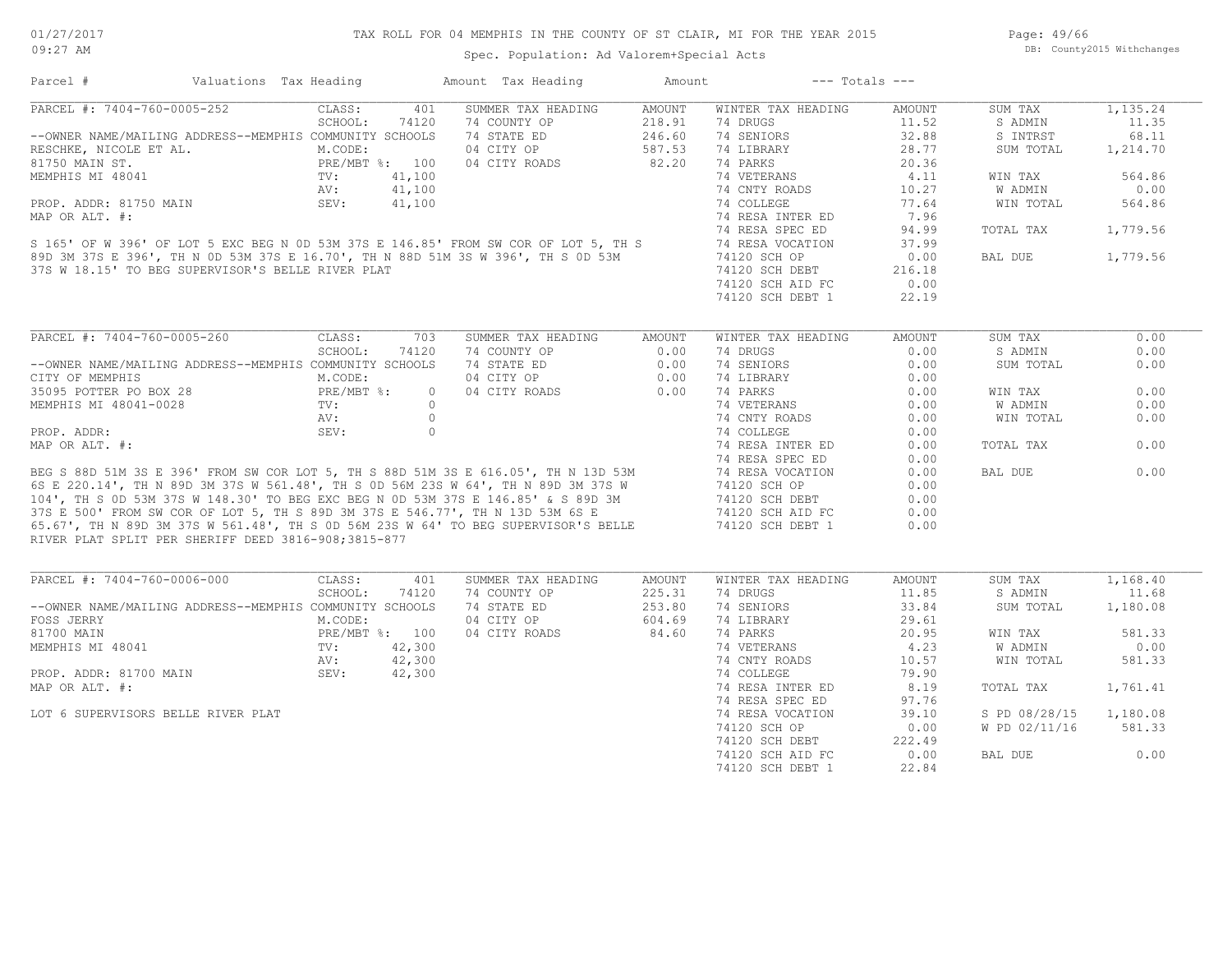## TAX ROLL FOR 04 MEMPHIS IN THE COUNTY OF ST CLAIR, MI FOR THE YEAR 2015

Spec. Population: Ad Valorem+Special Acts

Page: 50/66 DB: County2015 Withchanges

| Parcel #                                                                                                                                                                                                                                | Valuations Tax Heading       |         |       | Amount Tax Heading Mount                                                                                                                                                                                   |                                             | $---$ Totals $---$                                                                                                                           |                            |                        |             |
|-----------------------------------------------------------------------------------------------------------------------------------------------------------------------------------------------------------------------------------------|------------------------------|---------|-------|------------------------------------------------------------------------------------------------------------------------------------------------------------------------------------------------------------|---------------------------------------------|----------------------------------------------------------------------------------------------------------------------------------------------|----------------------------|------------------------|-------------|
| PARCEL #: 7404-760-0007-000                                                                                                                                                                                                             |                              | CLASS:  |       | 703 SUMMER TAX HEADING AMOUNT                                                                                                                                                                              |                                             | WINTER TAX HEADING                                                                                                                           | AMOUNT                     | SUM TAX                | 0.00        |
|                                                                                                                                                                                                                                         |                              |         |       | -0007-000<br>SCHOOL: 74120 74 COUNTY OP 0.00 74 DRUGS<br>NG ADDRESS--MEMPHIS COMMUNITY SCHOOLS 74 STATE ED 0.00 74 SENIORS<br>M.CODE: 04 CITY OP 0.00 74 LIBRARY<br>PRE/MBT %: 04 CITY ROADS 0.00 74 PARKS |                                             |                                                                                                                                              |                            | S ADMIN                | 0.00        |
| --OWNER NAME/MAILING ADDRESS--MEMPHIS COMMUNITY SCHOOLS                                                                                                                                                                                 |                              |         |       |                                                                                                                                                                                                            |                                             |                                                                                                                                              | $0.00$<br>$0.00$           | SUM TOTAL              | 0.00        |
| CITY OF MEMPHIS                                                                                                                                                                                                                         |                              |         |       |                                                                                                                                                                                                            |                                             | 14 SENDARY<br>14 LIBRARY 0.000<br>14 PARKS 0.000<br>14 COLLEGE 0.000<br>14 COLLEGE 0.000<br>14 RESA INTER ED 0.000<br>14 RESA INTER ED 0.000 |                            |                        |             |
| 35095 POTTER                                                                                                                                                                                                                            |                              |         |       |                                                                                                                                                                                                            |                                             |                                                                                                                                              |                            | WIN TAX                | 0.00        |
|                                                                                                                                                                                                                                         |                              |         |       |                                                                                                                                                                                                            |                                             |                                                                                                                                              |                            | W ADMIN                | 0.00        |
|                                                                                                                                                                                                                                         |                              |         |       |                                                                                                                                                                                                            |                                             |                                                                                                                                              |                            | WIN TOTAL              | 0.00        |
|                                                                                                                                                                                                                                         |                              |         |       |                                                                                                                                                                                                            |                                             |                                                                                                                                              |                            |                        |             |
|                                                                                                                                                                                                                                         |                              |         |       |                                                                                                                                                                                                            |                                             |                                                                                                                                              |                            |                        | 0.00        |
|                                                                                                                                                                                                                                         |                              |         |       |                                                                                                                                                                                                            |                                             |                                                                                                                                              |                            | TOTAL TAX              |             |
|                                                                                                                                                                                                                                         |                              |         |       |                                                                                                                                                                                                            |                                             |                                                                                                                                              | 0.00                       |                        |             |
|                                                                                                                                                                                                                                         |                              |         |       |                                                                                                                                                                                                            |                                             |                                                                                                                                              | 0.00                       | BAL DUE                | $\sim$ 0.00 |
|                                                                                                                                                                                                                                         |                              |         |       |                                                                                                                                                                                                            |                                             |                                                                                                                                              | 0.00                       |                        |             |
| RIVER PLAT                                                                                                                                                                                                                              |                              |         |       |                                                                                                                                                                                                            |                                             | 74120 SCH DEBT                                                                                                                               | 0.00                       |                        |             |
|                                                                                                                                                                                                                                         |                              |         |       |                                                                                                                                                                                                            |                                             | 74120 SCH AID FC                                                                                                                             | 0.00                       |                        |             |
|                                                                                                                                                                                                                                         |                              |         |       |                                                                                                                                                                                                            |                                             | 74120 SCH DEBT 1                                                                                                                             | 0.00                       |                        |             |
|                                                                                                                                                                                                                                         |                              |         |       |                                                                                                                                                                                                            |                                             |                                                                                                                                              |                            |                        |             |
| PARCEL #: 7404-760-0008-000 CLASS: 402 SUMMER TAX HEADING AMOUNT                                                                                                                                                                        |                              |         |       |                                                                                                                                                                                                            |                                             | WINTER TAX HEADING                                                                                                                           | AMOUNT                     | SUM TAX                | 607.12      |
|                                                                                                                                                                                                                                         |                              | SCHOOL: |       | 74120 74 COUNTY OP<br>74 COUNTY OP<br>74 STATE ED<br>74 STATE ED<br>74 SENIORS<br>74 SENIORS<br>74 LIBRARY<br>74 LIBRARY<br>74 CITY ROADS<br>74 PARKS                                                      |                                             |                                                                                                                                              | 6.16                       | S ADMIN                | 6.07        |
| --OWNER NAME/MAILING ADDRESS--MEMPHIS COMMUNITY SCHOOLS 74 STATE ED                                                                                                                                                                     |                              |         |       |                                                                                                                                                                                                            |                                             |                                                                                                                                              | 17.58                      | SUM TOTAL              | 613.19      |
| JOHNSTON JOHN R                                                                                                                                                                                                                         | M.CODE:                      |         |       |                                                                                                                                                                                                            |                                             | 74 SENIORS<br>74 LIBRARY 15.38<br>74 PARKS 10.88<br>74 CNTY ROADS 5.49<br>74 CNTY ROADS 5.49<br>71 COLLEGE 41.52                             |                            |                        |             |
| 33711 BOARDMAN RD                                                                                                                                                                                                                       |                              |         |       | PRE/MBT %: 0 04 CITY ROADS<br>TV: 21,980<br>AV: 21,980                                                                                                                                                     |                                             |                                                                                                                                              |                            | WIN TAX                | 696.65      |
|                                                                                                                                                                                                                                         |                              |         |       |                                                                                                                                                                                                            |                                             |                                                                                                                                              |                            | W ADMIN                | 0.00        |
|                                                                                                                                                                                                                                         |                              |         |       |                                                                                                                                                                                                            |                                             |                                                                                                                                              |                            | WIN TOTAL              | 696.65      |
|                                                                                                                                                                                                                                         |                              |         |       |                                                                                                                                                                                                            |                                             |                                                                                                                                              |                            |                        |             |
|                                                                                                                                                                                                                                         |                              |         |       |                                                                                                                                                                                                            |                                             | 74 RESA INTER ED 4.25                                                                                                                        |                            | TOTAL TAX 1,309.84     |             |
|                                                                                                                                                                                                                                         |                              |         |       |                                                                                                                                                                                                            |                                             |                                                                                                                                              |                            |                        |             |
|                                                                                                                                                                                                                                         |                              |         |       |                                                                                                                                                                                                            |                                             |                                                                                                                                              | 50.80                      |                        |             |
|                                                                                                                                                                                                                                         |                              |         |       |                                                                                                                                                                                                            |                                             |                                                                                                                                              | 20.32                      | S PD 08/31/15 613.19   |             |
| SUPERVISORS BELLE RIVER PLAT                                                                                                                                                                                                            |                              |         |       |                                                                                                                                                                                                            |                                             | 74120 SCH OP                                                                                                                                 | 394.61                     | W PD 01/12/16 696.65   |             |
|                                                                                                                                                                                                                                         |                              |         |       |                                                                                                                                                                                                            |                                             | 74120 SCH DEBT 115.61<br>74120 SCH AID FC 0.00                                                                                               |                            |                        |             |
|                                                                                                                                                                                                                                         |                              |         |       |                                                                                                                                                                                                            |                                             | 74120 SCH AID FC                                                                                                                             | 0.00                       | BAL DUE                | 0.00        |
|                                                                                                                                                                                                                                         |                              |         |       |                                                                                                                                                                                                            |                                             | 74120 SCH DEBT 1                                                                                                                             | 11.86                      |                        |             |
|                                                                                                                                                                                                                                         |                              |         |       |                                                                                                                                                                                                            |                                             |                                                                                                                                              |                            |                        |             |
| PARCEL #: 7404-760-0009-000 CLASS:                                                                                                                                                                                                      |                              |         | 401   | SUMMER TAX HEADING AMOUNT                                                                                                                                                                                  |                                             | WINTER TAX HEADING                                                                                                                           | AMOUNT                     | SUM TAX 1,030.28       |             |
|                                                                                                                                                                                                                                         |                              | SCHOOL: | 74120 | 74 COUNTY OP                                                                                                                                                                                               | $198.67$<br>$223.80$<br>$533.21$<br>$74.60$ | 74 DRUGS                                                                                                                                     | 10.45                      | S ADMIN                | 10.30       |
| --OWNER NAME/MAILING ADDRESS--MEMPHIS COMMUNITY SCHOOLS                                                                                                                                                                                 |                              |         |       | 74 STATE ED                                                                                                                                                                                                |                                             | 74 SENIORS                                                                                                                                   | 29.84                      | SUM TOTAL              | 1,040.58    |
| KING ROSEMARY                                                                                                                                                                                                                           | M.CODE:                      |         |       | 04 CITY OP                                                                                                                                                                                                 |                                             | 74 LIBRARY                                                                                                                                   | 26.11<br>$18.47$<br>$3.73$ |                        |             |
| 81921 MAIN                                                                                                                                                                                                                              | PRE/MBT %: 100<br>TV: 37,300 |         |       | 04 CITY ROADS                                                                                                                                                                                              |                                             | 74 PARKS                                                                                                                                     |                            | WIN TAX                | 512.62      |
|                                                                                                                                                                                                                                         |                              |         |       |                                                                                                                                                                                                            |                                             |                                                                                                                                              |                            | W ADMIN                | 0.00        |
|                                                                                                                                                                                                                                         |                              |         |       |                                                                                                                                                                                                            |                                             | 74 CNTY ROADS 9.32                                                                                                                           |                            | WIN TOTAL              | 512.62      |
|                                                                                                                                                                                                                                         |                              |         |       |                                                                                                                                                                                                            |                                             |                                                                                                                                              | 70.46                      |                        |             |
| MEMPHIS MI 48041<br>MEMPHIS MI 48041<br>PROP. ADDR: 81921 MAIN MIN SEV: 37,300<br>MAP OR ALT. #: 74 RESA INTERED<br>E 165 FT OF LOT 9 EXC N 179 FT & EXC S 300 FT SUPERVISORS BELLE RIVER PLAT 74 RESA INTERED<br>E 165 FT OF LOT 9 EXC |                              |         |       |                                                                                                                                                                                                            |                                             | 74 RESA INTER ED 7.22<br>74 RESA SPEC ED 86.21                                                                                               |                            | TOTAL TAX              | 1,553.20    |
|                                                                                                                                                                                                                                         |                              |         |       |                                                                                                                                                                                                            |                                             |                                                                                                                                              | 86.21                      |                        |             |
|                                                                                                                                                                                                                                         |                              |         |       |                                                                                                                                                                                                            |                                             |                                                                                                                                              | 34.48                      | S PD 08/11/15 1,040.58 |             |
|                                                                                                                                                                                                                                         |                              |         |       |                                                                                                                                                                                                            |                                             | 74120 SCH OP                                                                                                                                 | 0.00                       | W PD 02/09/16 512.62   |             |
|                                                                                                                                                                                                                                         |                              |         |       |                                                                                                                                                                                                            |                                             |                                                                                                                                              |                            |                        |             |
|                                                                                                                                                                                                                                         |                              |         |       |                                                                                                                                                                                                            |                                             | 74120 SCH DEBT 196.19<br>74120 SCH AID FC 0.00                                                                                               |                            | BAL DUE                | 0.00        |
|                                                                                                                                                                                                                                         |                              |         |       |                                                                                                                                                                                                            |                                             | 74120 SCH DEBT 1                                                                                                                             | 20.14                      |                        |             |
|                                                                                                                                                                                                                                         |                              |         |       |                                                                                                                                                                                                            |                                             |                                                                                                                                              |                            |                        |             |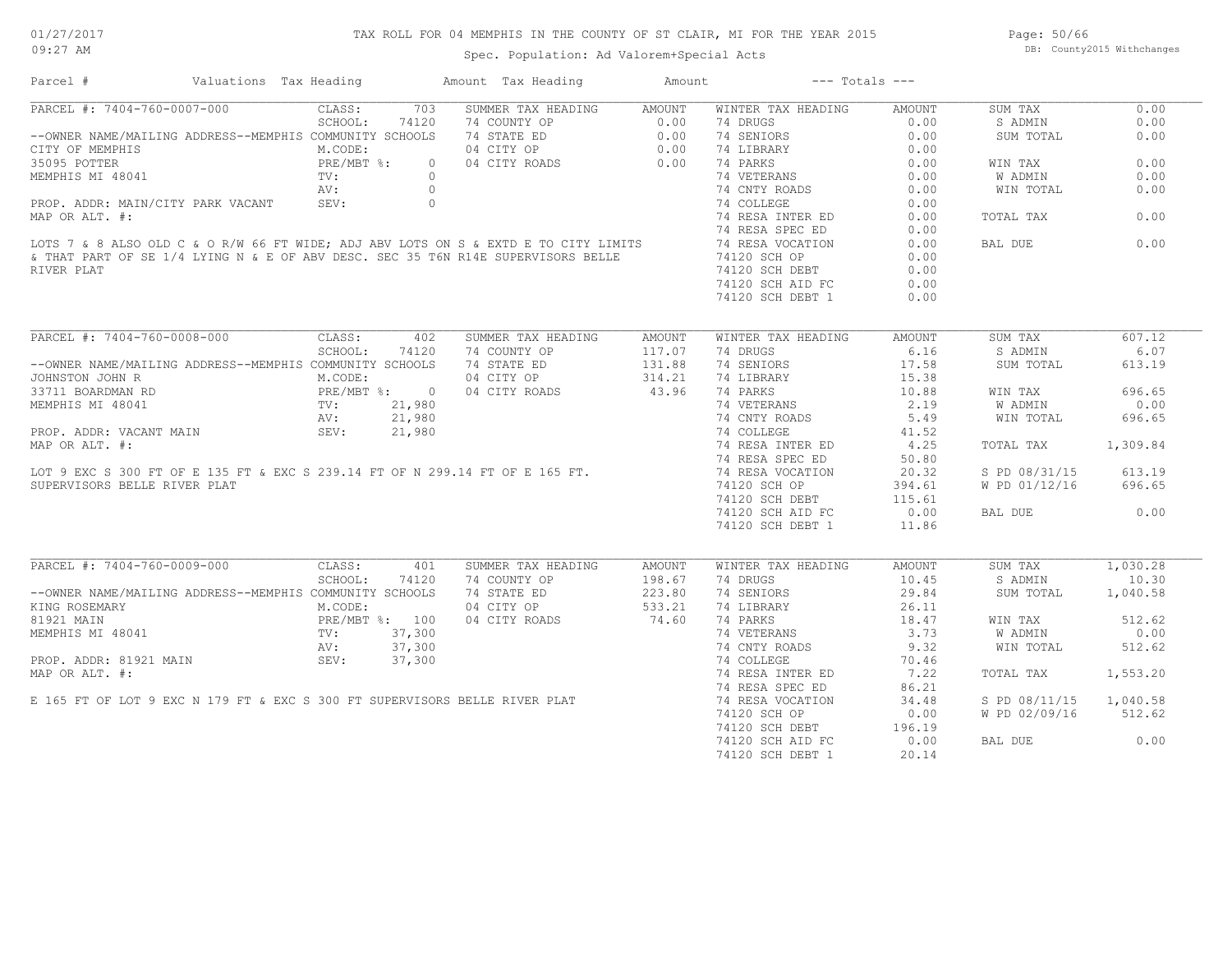## TAX ROLL FOR 04 MEMPHIS IN THE COUNTY OF ST CLAIR, MI FOR THE YEAR 2015

Spec. Population: Ad Valorem+Special Acts

Page: 51/66 DB: County2015 Withchanges

| PARCEL #: 7404-760-0010-000<br>CLASS: 401 SUMMER TAX HEADING<br>WINTER TAX HEADING<br>1,057.90<br>AMOUNT<br>AMOUNT<br>SUM TAX<br>SCHOOL:<br>74120<br>74 COUNTY OP<br>74 STATE ED<br>74 STATE ED<br>229.80<br>04 CITY ROADS<br>76.60<br>74 DRUGS<br>10.73<br>S ADMIN<br>10.57<br>74 STATE ED<br>30.64<br>1,068.47<br>--OWNER NAME/MAILING ADDRESS--MEMPHIS COMMUNITY SCHOOLS<br>74 SENIORS<br>SUM TOTAL<br>74 LIBRARY 26.81<br>74 PARKS 26.81<br>74 VETERANS 3.83<br>74 CNTY ROADS 9.57<br>1999)<br>1999 - LARKIN DEBORAH M.CODE:<br>1999 - M.CODE:<br>1999 - M.CODE:<br>1999 - M.CODE:<br>1999 - M.CODE:<br>1999 - M.CODE:<br>1999 - M.CODE:<br>1999 - M.CODE:<br>1999 - M.CODE:<br>1999 - M.CODE:<br>1999 - M.CODE:<br>299,300<br>299,300<br>299,30<br>526.37<br>WIN TAX<br>W ADMIN<br>0.00<br>MEMPHIS MIN ST<br>MEMPHIS MI 48041<br>MEMPHIS MI 48041<br>MEMPHIS MI 48041<br>MEMPHIS MI 48041<br>MRP OR ALIT. #:<br>MAP OR ALIT. #:<br>MAP OR ALIT. #:<br>MAP OR ALIT. #:<br>MAP OR ALIT. #:<br>MAP OR ALIT. #:<br>MAP OR ALIT. #:<br>MAP OR ALIT. #:<br>WIN TOTAL<br>526.37<br>74 COLLEGE<br>72.35<br>74 COLLEGE 72.35<br>74 RESA INTER ED 7.42<br>74 RESA INTER ED 7.42<br>TOTAL TAX<br>1,594.84<br>74 RESA SPEC ED<br>88.52<br>35.40<br>S PD 08/17/15 1,068.47<br>74120 SCH OP<br>0.00<br>W PD 02/18/16 526.37<br>74120 SCH DEBT 201.45<br>74120 SCH AID FC 0.00<br>BAL DUE 0.00<br>74120 SCH DEBT 1<br>20.68<br>787.21<br>SUM TAX<br>$\begin{tabular}{lcccccc} -\text{OWNER} \text{ NAME} / \text{MALING} & \text{SCHOOL}: & 74120 & 74 \text{ COMMER} \text{ TAX HEADING} & \text{AMOUNT} & \text{WINTER} \text{ TAX HEADING} & \text{AMOUNT} \\ --\text{OWNER} \text{ NAME} / \text{MALING} & \text{ADDRESS} --\text{MEMPHIS} \text{ COMMUNITY} & \text{SEHOOLS} & 74 \text{ OUNTY OP} & 151.80 & 74 \text{ DRUGS} & 7.98 \\ \text{KIZY THOMAS H & & & & & & & & & & & & & & & & & & & & & & &$<br>7.87<br>S ADMIN<br>SUM TOTAL<br>795.08<br>903.33<br>WIN TAX<br>74 PAKNS<br>74 VETERANS 2.85<br>74 CNTY ROADS 7.12<br>11 CNTY ROADS 53.83<br>W ADMIN<br>0.00<br>WIN TOTAL<br>903.33<br>74 RESA INTER ED 5.52<br>74 RESA SPEC ED 65.87<br>TOTAL TAX 1,698.41<br>74 RESA VOCATION<br>74120 SCH OP<br>26.34<br>S PD 08/17/15 795.08<br>W PD 01/28/16<br>511.66<br>903.33<br>74120 SCH DEBT 149.91<br>74120 SCH AID FC 0.00<br>BAL DUE 0.00<br>74120 SCH DEBT 1<br>15.39<br>PARCEL #: 7404-760-0012-000 CLASS:<br>SUM TAX 1,425.27<br>401<br>SUMMER TAX HEADING<br>WINTER TAX HEADING<br>AMOUNT<br>AMOUNT<br>SCHOOL: 74120<br>74 COUNTY OP 274.84<br>74 STATE ED 309.60<br>04 CITY OP 737.63<br>04 CITY ROADS 103.20<br>74 DRUGS<br>14.46<br>S ADMIN<br>14.25<br>--OWNER NAME/MAILING ADDRESS--MEMPHIS COMMUNITY SCHOOLS<br>SUM TOTAL<br>1,439.52<br>44.46<br>74 LIBRARY 41.28<br>74 PARKS 36.12<br>74 PARKS 25.56<br>74 CNTY ROADS 12.90<br>74 COLLEGE 97.47<br>74 RESA TNTEP TO<br>CUCCHIARA JAMES D<br>CUCCHIARA JAMES D<br>RE/MBT %: 0<br>MEMPHIS MI 48041 TV: 51,600<br>PROP. ADDR: 81811 MAIN SEV: 51,600<br>1,635.56<br>WIN TAX<br>W ADMIN<br>0.00<br>MEMPHIS MI 48041<br>PROP. ADDR: 81811 MAIN<br>MAP OR ALT. #:<br>S 150 FT OF E 135 FT OF LOT 9 SUPERVISORS BELLE RIVER PLAT<br>1,635.56<br>WIN TOTAL<br>3,075.08<br>.<br>74 RESA INTER ED<br>74 RESA SPEC ED<br>10.00<br>TOTAL TAX<br>119.26<br>74 RESA VOCATION<br>47.70<br>S PD 07/23/15 1,439.52<br>74 RESA VOCATION<br>74120 SCH OP<br>926.38<br>74120 SCH DEBT 271.41<br>74120 SCH AID FC 0.00<br>BAL DUE 1,635.56<br>74120 SCH DEBT 1<br>27.86 | Parcel # | Valuations Tax Heading | Amount Tax Heading Mount | $---$ Totals $---$ |  |  |
|-----------------------------------------------------------------------------------------------------------------------------------------------------------------------------------------------------------------------------------------------------------------------------------------------------------------------------------------------------------------------------------------------------------------------------------------------------------------------------------------------------------------------------------------------------------------------------------------------------------------------------------------------------------------------------------------------------------------------------------------------------------------------------------------------------------------------------------------------------------------------------------------------------------------------------------------------------------------------------------------------------------------------------------------------------------------------------------------------------------------------------------------------------------------------------------------------------------------------------------------------------------------------------------------------------------------------------------------------------------------------------------------------------------------------------------------------------------------------------------------------------------------------------------------------------------------------------------------------------------------------------------------------------------------------------------------------------------------------------------------------------------------------------------------------------------------------------------------------------------------------------------------------------------------------------------------------------------------------------------------------------------------------------------------------------------------------------------------------------------------------------------------------------------------------------------------------------------------------------------------------------------------------------------------------------------------------------------------------------------------------------------------------------------------------------------------------------------------------------------------------------------------------------------------------------------------------------------------------------------------------------------------------------------------------------------------------------------------------------------------------------------------------------------------------------------------------------------------------------------------------------------------------------------------------------------------------------------------------------------------------------------------------------------------------------------------------------------------------------------------------------------------------------------------------------------------------------------------------------------------------------------------------------------------------------------------------------------------------------------------------------------------------------------------------------------------------------------------------------------------------------------------------|----------|------------------------|--------------------------|--------------------|--|--|
|                                                                                                                                                                                                                                                                                                                                                                                                                                                                                                                                                                                                                                                                                                                                                                                                                                                                                                                                                                                                                                                                                                                                                                                                                                                                                                                                                                                                                                                                                                                                                                                                                                                                                                                                                                                                                                                                                                                                                                                                                                                                                                                                                                                                                                                                                                                                                                                                                                                                                                                                                                                                                                                                                                                                                                                                                                                                                                                                                                                                                                                                                                                                                                                                                                                                                                                                                                                                                                                                                                                       |          |                        |                          |                    |  |  |
|                                                                                                                                                                                                                                                                                                                                                                                                                                                                                                                                                                                                                                                                                                                                                                                                                                                                                                                                                                                                                                                                                                                                                                                                                                                                                                                                                                                                                                                                                                                                                                                                                                                                                                                                                                                                                                                                                                                                                                                                                                                                                                                                                                                                                                                                                                                                                                                                                                                                                                                                                                                                                                                                                                                                                                                                                                                                                                                                                                                                                                                                                                                                                                                                                                                                                                                                                                                                                                                                                                                       |          |                        |                          |                    |  |  |
|                                                                                                                                                                                                                                                                                                                                                                                                                                                                                                                                                                                                                                                                                                                                                                                                                                                                                                                                                                                                                                                                                                                                                                                                                                                                                                                                                                                                                                                                                                                                                                                                                                                                                                                                                                                                                                                                                                                                                                                                                                                                                                                                                                                                                                                                                                                                                                                                                                                                                                                                                                                                                                                                                                                                                                                                                                                                                                                                                                                                                                                                                                                                                                                                                                                                                                                                                                                                                                                                                                                       |          |                        |                          |                    |  |  |
|                                                                                                                                                                                                                                                                                                                                                                                                                                                                                                                                                                                                                                                                                                                                                                                                                                                                                                                                                                                                                                                                                                                                                                                                                                                                                                                                                                                                                                                                                                                                                                                                                                                                                                                                                                                                                                                                                                                                                                                                                                                                                                                                                                                                                                                                                                                                                                                                                                                                                                                                                                                                                                                                                                                                                                                                                                                                                                                                                                                                                                                                                                                                                                                                                                                                                                                                                                                                                                                                                                                       |          |                        |                          |                    |  |  |
|                                                                                                                                                                                                                                                                                                                                                                                                                                                                                                                                                                                                                                                                                                                                                                                                                                                                                                                                                                                                                                                                                                                                                                                                                                                                                                                                                                                                                                                                                                                                                                                                                                                                                                                                                                                                                                                                                                                                                                                                                                                                                                                                                                                                                                                                                                                                                                                                                                                                                                                                                                                                                                                                                                                                                                                                                                                                                                                                                                                                                                                                                                                                                                                                                                                                                                                                                                                                                                                                                                                       |          |                        |                          |                    |  |  |
|                                                                                                                                                                                                                                                                                                                                                                                                                                                                                                                                                                                                                                                                                                                                                                                                                                                                                                                                                                                                                                                                                                                                                                                                                                                                                                                                                                                                                                                                                                                                                                                                                                                                                                                                                                                                                                                                                                                                                                                                                                                                                                                                                                                                                                                                                                                                                                                                                                                                                                                                                                                                                                                                                                                                                                                                                                                                                                                                                                                                                                                                                                                                                                                                                                                                                                                                                                                                                                                                                                                       |          |                        |                          |                    |  |  |
|                                                                                                                                                                                                                                                                                                                                                                                                                                                                                                                                                                                                                                                                                                                                                                                                                                                                                                                                                                                                                                                                                                                                                                                                                                                                                                                                                                                                                                                                                                                                                                                                                                                                                                                                                                                                                                                                                                                                                                                                                                                                                                                                                                                                                                                                                                                                                                                                                                                                                                                                                                                                                                                                                                                                                                                                                                                                                                                                                                                                                                                                                                                                                                                                                                                                                                                                                                                                                                                                                                                       |          |                        |                          |                    |  |  |
|                                                                                                                                                                                                                                                                                                                                                                                                                                                                                                                                                                                                                                                                                                                                                                                                                                                                                                                                                                                                                                                                                                                                                                                                                                                                                                                                                                                                                                                                                                                                                                                                                                                                                                                                                                                                                                                                                                                                                                                                                                                                                                                                                                                                                                                                                                                                                                                                                                                                                                                                                                                                                                                                                                                                                                                                                                                                                                                                                                                                                                                                                                                                                                                                                                                                                                                                                                                                                                                                                                                       |          |                        |                          |                    |  |  |
|                                                                                                                                                                                                                                                                                                                                                                                                                                                                                                                                                                                                                                                                                                                                                                                                                                                                                                                                                                                                                                                                                                                                                                                                                                                                                                                                                                                                                                                                                                                                                                                                                                                                                                                                                                                                                                                                                                                                                                                                                                                                                                                                                                                                                                                                                                                                                                                                                                                                                                                                                                                                                                                                                                                                                                                                                                                                                                                                                                                                                                                                                                                                                                                                                                                                                                                                                                                                                                                                                                                       |          |                        |                          |                    |  |  |
|                                                                                                                                                                                                                                                                                                                                                                                                                                                                                                                                                                                                                                                                                                                                                                                                                                                                                                                                                                                                                                                                                                                                                                                                                                                                                                                                                                                                                                                                                                                                                                                                                                                                                                                                                                                                                                                                                                                                                                                                                                                                                                                                                                                                                                                                                                                                                                                                                                                                                                                                                                                                                                                                                                                                                                                                                                                                                                                                                                                                                                                                                                                                                                                                                                                                                                                                                                                                                                                                                                                       |          |                        |                          |                    |  |  |
|                                                                                                                                                                                                                                                                                                                                                                                                                                                                                                                                                                                                                                                                                                                                                                                                                                                                                                                                                                                                                                                                                                                                                                                                                                                                                                                                                                                                                                                                                                                                                                                                                                                                                                                                                                                                                                                                                                                                                                                                                                                                                                                                                                                                                                                                                                                                                                                                                                                                                                                                                                                                                                                                                                                                                                                                                                                                                                                                                                                                                                                                                                                                                                                                                                                                                                                                                                                                                                                                                                                       |          |                        |                          |                    |  |  |
|                                                                                                                                                                                                                                                                                                                                                                                                                                                                                                                                                                                                                                                                                                                                                                                                                                                                                                                                                                                                                                                                                                                                                                                                                                                                                                                                                                                                                                                                                                                                                                                                                                                                                                                                                                                                                                                                                                                                                                                                                                                                                                                                                                                                                                                                                                                                                                                                                                                                                                                                                                                                                                                                                                                                                                                                                                                                                                                                                                                                                                                                                                                                                                                                                                                                                                                                                                                                                                                                                                                       |          |                        |                          |                    |  |  |
|                                                                                                                                                                                                                                                                                                                                                                                                                                                                                                                                                                                                                                                                                                                                                                                                                                                                                                                                                                                                                                                                                                                                                                                                                                                                                                                                                                                                                                                                                                                                                                                                                                                                                                                                                                                                                                                                                                                                                                                                                                                                                                                                                                                                                                                                                                                                                                                                                                                                                                                                                                                                                                                                                                                                                                                                                                                                                                                                                                                                                                                                                                                                                                                                                                                                                                                                                                                                                                                                                                                       |          |                        |                          |                    |  |  |
|                                                                                                                                                                                                                                                                                                                                                                                                                                                                                                                                                                                                                                                                                                                                                                                                                                                                                                                                                                                                                                                                                                                                                                                                                                                                                                                                                                                                                                                                                                                                                                                                                                                                                                                                                                                                                                                                                                                                                                                                                                                                                                                                                                                                                                                                                                                                                                                                                                                                                                                                                                                                                                                                                                                                                                                                                                                                                                                                                                                                                                                                                                                                                                                                                                                                                                                                                                                                                                                                                                                       |          |                        |                          |                    |  |  |
|                                                                                                                                                                                                                                                                                                                                                                                                                                                                                                                                                                                                                                                                                                                                                                                                                                                                                                                                                                                                                                                                                                                                                                                                                                                                                                                                                                                                                                                                                                                                                                                                                                                                                                                                                                                                                                                                                                                                                                                                                                                                                                                                                                                                                                                                                                                                                                                                                                                                                                                                                                                                                                                                                                                                                                                                                                                                                                                                                                                                                                                                                                                                                                                                                                                                                                                                                                                                                                                                                                                       |          |                        |                          |                    |  |  |
|                                                                                                                                                                                                                                                                                                                                                                                                                                                                                                                                                                                                                                                                                                                                                                                                                                                                                                                                                                                                                                                                                                                                                                                                                                                                                                                                                                                                                                                                                                                                                                                                                                                                                                                                                                                                                                                                                                                                                                                                                                                                                                                                                                                                                                                                                                                                                                                                                                                                                                                                                                                                                                                                                                                                                                                                                                                                                                                                                                                                                                                                                                                                                                                                                                                                                                                                                                                                                                                                                                                       |          |                        |                          |                    |  |  |
|                                                                                                                                                                                                                                                                                                                                                                                                                                                                                                                                                                                                                                                                                                                                                                                                                                                                                                                                                                                                                                                                                                                                                                                                                                                                                                                                                                                                                                                                                                                                                                                                                                                                                                                                                                                                                                                                                                                                                                                                                                                                                                                                                                                                                                                                                                                                                                                                                                                                                                                                                                                                                                                                                                                                                                                                                                                                                                                                                                                                                                                                                                                                                                                                                                                                                                                                                                                                                                                                                                                       |          |                        |                          |                    |  |  |
|                                                                                                                                                                                                                                                                                                                                                                                                                                                                                                                                                                                                                                                                                                                                                                                                                                                                                                                                                                                                                                                                                                                                                                                                                                                                                                                                                                                                                                                                                                                                                                                                                                                                                                                                                                                                                                                                                                                                                                                                                                                                                                                                                                                                                                                                                                                                                                                                                                                                                                                                                                                                                                                                                                                                                                                                                                                                                                                                                                                                                                                                                                                                                                                                                                                                                                                                                                                                                                                                                                                       |          |                        |                          |                    |  |  |
|                                                                                                                                                                                                                                                                                                                                                                                                                                                                                                                                                                                                                                                                                                                                                                                                                                                                                                                                                                                                                                                                                                                                                                                                                                                                                                                                                                                                                                                                                                                                                                                                                                                                                                                                                                                                                                                                                                                                                                                                                                                                                                                                                                                                                                                                                                                                                                                                                                                                                                                                                                                                                                                                                                                                                                                                                                                                                                                                                                                                                                                                                                                                                                                                                                                                                                                                                                                                                                                                                                                       |          |                        |                          |                    |  |  |
|                                                                                                                                                                                                                                                                                                                                                                                                                                                                                                                                                                                                                                                                                                                                                                                                                                                                                                                                                                                                                                                                                                                                                                                                                                                                                                                                                                                                                                                                                                                                                                                                                                                                                                                                                                                                                                                                                                                                                                                                                                                                                                                                                                                                                                                                                                                                                                                                                                                                                                                                                                                                                                                                                                                                                                                                                                                                                                                                                                                                                                                                                                                                                                                                                                                                                                                                                                                                                                                                                                                       |          |                        |                          |                    |  |  |
|                                                                                                                                                                                                                                                                                                                                                                                                                                                                                                                                                                                                                                                                                                                                                                                                                                                                                                                                                                                                                                                                                                                                                                                                                                                                                                                                                                                                                                                                                                                                                                                                                                                                                                                                                                                                                                                                                                                                                                                                                                                                                                                                                                                                                                                                                                                                                                                                                                                                                                                                                                                                                                                                                                                                                                                                                                                                                                                                                                                                                                                                                                                                                                                                                                                                                                                                                                                                                                                                                                                       |          |                        |                          |                    |  |  |
|                                                                                                                                                                                                                                                                                                                                                                                                                                                                                                                                                                                                                                                                                                                                                                                                                                                                                                                                                                                                                                                                                                                                                                                                                                                                                                                                                                                                                                                                                                                                                                                                                                                                                                                                                                                                                                                                                                                                                                                                                                                                                                                                                                                                                                                                                                                                                                                                                                                                                                                                                                                                                                                                                                                                                                                                                                                                                                                                                                                                                                                                                                                                                                                                                                                                                                                                                                                                                                                                                                                       |          |                        |                          |                    |  |  |
|                                                                                                                                                                                                                                                                                                                                                                                                                                                                                                                                                                                                                                                                                                                                                                                                                                                                                                                                                                                                                                                                                                                                                                                                                                                                                                                                                                                                                                                                                                                                                                                                                                                                                                                                                                                                                                                                                                                                                                                                                                                                                                                                                                                                                                                                                                                                                                                                                                                                                                                                                                                                                                                                                                                                                                                                                                                                                                                                                                                                                                                                                                                                                                                                                                                                                                                                                                                                                                                                                                                       |          |                        |                          |                    |  |  |
|                                                                                                                                                                                                                                                                                                                                                                                                                                                                                                                                                                                                                                                                                                                                                                                                                                                                                                                                                                                                                                                                                                                                                                                                                                                                                                                                                                                                                                                                                                                                                                                                                                                                                                                                                                                                                                                                                                                                                                                                                                                                                                                                                                                                                                                                                                                                                                                                                                                                                                                                                                                                                                                                                                                                                                                                                                                                                                                                                                                                                                                                                                                                                                                                                                                                                                                                                                                                                                                                                                                       |          |                        |                          |                    |  |  |
|                                                                                                                                                                                                                                                                                                                                                                                                                                                                                                                                                                                                                                                                                                                                                                                                                                                                                                                                                                                                                                                                                                                                                                                                                                                                                                                                                                                                                                                                                                                                                                                                                                                                                                                                                                                                                                                                                                                                                                                                                                                                                                                                                                                                                                                                                                                                                                                                                                                                                                                                                                                                                                                                                                                                                                                                                                                                                                                                                                                                                                                                                                                                                                                                                                                                                                                                                                                                                                                                                                                       |          |                        |                          |                    |  |  |
|                                                                                                                                                                                                                                                                                                                                                                                                                                                                                                                                                                                                                                                                                                                                                                                                                                                                                                                                                                                                                                                                                                                                                                                                                                                                                                                                                                                                                                                                                                                                                                                                                                                                                                                                                                                                                                                                                                                                                                                                                                                                                                                                                                                                                                                                                                                                                                                                                                                                                                                                                                                                                                                                                                                                                                                                                                                                                                                                                                                                                                                                                                                                                                                                                                                                                                                                                                                                                                                                                                                       |          |                        |                          |                    |  |  |
|                                                                                                                                                                                                                                                                                                                                                                                                                                                                                                                                                                                                                                                                                                                                                                                                                                                                                                                                                                                                                                                                                                                                                                                                                                                                                                                                                                                                                                                                                                                                                                                                                                                                                                                                                                                                                                                                                                                                                                                                                                                                                                                                                                                                                                                                                                                                                                                                                                                                                                                                                                                                                                                                                                                                                                                                                                                                                                                                                                                                                                                                                                                                                                                                                                                                                                                                                                                                                                                                                                                       |          |                        |                          |                    |  |  |
|                                                                                                                                                                                                                                                                                                                                                                                                                                                                                                                                                                                                                                                                                                                                                                                                                                                                                                                                                                                                                                                                                                                                                                                                                                                                                                                                                                                                                                                                                                                                                                                                                                                                                                                                                                                                                                                                                                                                                                                                                                                                                                                                                                                                                                                                                                                                                                                                                                                                                                                                                                                                                                                                                                                                                                                                                                                                                                                                                                                                                                                                                                                                                                                                                                                                                                                                                                                                                                                                                                                       |          |                        |                          |                    |  |  |
|                                                                                                                                                                                                                                                                                                                                                                                                                                                                                                                                                                                                                                                                                                                                                                                                                                                                                                                                                                                                                                                                                                                                                                                                                                                                                                                                                                                                                                                                                                                                                                                                                                                                                                                                                                                                                                                                                                                                                                                                                                                                                                                                                                                                                                                                                                                                                                                                                                                                                                                                                                                                                                                                                                                                                                                                                                                                                                                                                                                                                                                                                                                                                                                                                                                                                                                                                                                                                                                                                                                       |          |                        |                          |                    |  |  |
|                                                                                                                                                                                                                                                                                                                                                                                                                                                                                                                                                                                                                                                                                                                                                                                                                                                                                                                                                                                                                                                                                                                                                                                                                                                                                                                                                                                                                                                                                                                                                                                                                                                                                                                                                                                                                                                                                                                                                                                                                                                                                                                                                                                                                                                                                                                                                                                                                                                                                                                                                                                                                                                                                                                                                                                                                                                                                                                                                                                                                                                                                                                                                                                                                                                                                                                                                                                                                                                                                                                       |          |                        |                          |                    |  |  |
|                                                                                                                                                                                                                                                                                                                                                                                                                                                                                                                                                                                                                                                                                                                                                                                                                                                                                                                                                                                                                                                                                                                                                                                                                                                                                                                                                                                                                                                                                                                                                                                                                                                                                                                                                                                                                                                                                                                                                                                                                                                                                                                                                                                                                                                                                                                                                                                                                                                                                                                                                                                                                                                                                                                                                                                                                                                                                                                                                                                                                                                                                                                                                                                                                                                                                                                                                                                                                                                                                                                       |          |                        |                          |                    |  |  |
|                                                                                                                                                                                                                                                                                                                                                                                                                                                                                                                                                                                                                                                                                                                                                                                                                                                                                                                                                                                                                                                                                                                                                                                                                                                                                                                                                                                                                                                                                                                                                                                                                                                                                                                                                                                                                                                                                                                                                                                                                                                                                                                                                                                                                                                                                                                                                                                                                                                                                                                                                                                                                                                                                                                                                                                                                                                                                                                                                                                                                                                                                                                                                                                                                                                                                                                                                                                                                                                                                                                       |          |                        |                          |                    |  |  |
|                                                                                                                                                                                                                                                                                                                                                                                                                                                                                                                                                                                                                                                                                                                                                                                                                                                                                                                                                                                                                                                                                                                                                                                                                                                                                                                                                                                                                                                                                                                                                                                                                                                                                                                                                                                                                                                                                                                                                                                                                                                                                                                                                                                                                                                                                                                                                                                                                                                                                                                                                                                                                                                                                                                                                                                                                                                                                                                                                                                                                                                                                                                                                                                                                                                                                                                                                                                                                                                                                                                       |          |                        |                          |                    |  |  |
|                                                                                                                                                                                                                                                                                                                                                                                                                                                                                                                                                                                                                                                                                                                                                                                                                                                                                                                                                                                                                                                                                                                                                                                                                                                                                                                                                                                                                                                                                                                                                                                                                                                                                                                                                                                                                                                                                                                                                                                                                                                                                                                                                                                                                                                                                                                                                                                                                                                                                                                                                                                                                                                                                                                                                                                                                                                                                                                                                                                                                                                                                                                                                                                                                                                                                                                                                                                                                                                                                                                       |          |                        |                          |                    |  |  |
|                                                                                                                                                                                                                                                                                                                                                                                                                                                                                                                                                                                                                                                                                                                                                                                                                                                                                                                                                                                                                                                                                                                                                                                                                                                                                                                                                                                                                                                                                                                                                                                                                                                                                                                                                                                                                                                                                                                                                                                                                                                                                                                                                                                                                                                                                                                                                                                                                                                                                                                                                                                                                                                                                                                                                                                                                                                                                                                                                                                                                                                                                                                                                                                                                                                                                                                                                                                                                                                                                                                       |          |                        |                          |                    |  |  |
|                                                                                                                                                                                                                                                                                                                                                                                                                                                                                                                                                                                                                                                                                                                                                                                                                                                                                                                                                                                                                                                                                                                                                                                                                                                                                                                                                                                                                                                                                                                                                                                                                                                                                                                                                                                                                                                                                                                                                                                                                                                                                                                                                                                                                                                                                                                                                                                                                                                                                                                                                                                                                                                                                                                                                                                                                                                                                                                                                                                                                                                                                                                                                                                                                                                                                                                                                                                                                                                                                                                       |          |                        |                          |                    |  |  |
|                                                                                                                                                                                                                                                                                                                                                                                                                                                                                                                                                                                                                                                                                                                                                                                                                                                                                                                                                                                                                                                                                                                                                                                                                                                                                                                                                                                                                                                                                                                                                                                                                                                                                                                                                                                                                                                                                                                                                                                                                                                                                                                                                                                                                                                                                                                                                                                                                                                                                                                                                                                                                                                                                                                                                                                                                                                                                                                                                                                                                                                                                                                                                                                                                                                                                                                                                                                                                                                                                                                       |          |                        |                          |                    |  |  |
|                                                                                                                                                                                                                                                                                                                                                                                                                                                                                                                                                                                                                                                                                                                                                                                                                                                                                                                                                                                                                                                                                                                                                                                                                                                                                                                                                                                                                                                                                                                                                                                                                                                                                                                                                                                                                                                                                                                                                                                                                                                                                                                                                                                                                                                                                                                                                                                                                                                                                                                                                                                                                                                                                                                                                                                                                                                                                                                                                                                                                                                                                                                                                                                                                                                                                                                                                                                                                                                                                                                       |          |                        |                          |                    |  |  |
|                                                                                                                                                                                                                                                                                                                                                                                                                                                                                                                                                                                                                                                                                                                                                                                                                                                                                                                                                                                                                                                                                                                                                                                                                                                                                                                                                                                                                                                                                                                                                                                                                                                                                                                                                                                                                                                                                                                                                                                                                                                                                                                                                                                                                                                                                                                                                                                                                                                                                                                                                                                                                                                                                                                                                                                                                                                                                                                                                                                                                                                                                                                                                                                                                                                                                                                                                                                                                                                                                                                       |          |                        |                          |                    |  |  |
|                                                                                                                                                                                                                                                                                                                                                                                                                                                                                                                                                                                                                                                                                                                                                                                                                                                                                                                                                                                                                                                                                                                                                                                                                                                                                                                                                                                                                                                                                                                                                                                                                                                                                                                                                                                                                                                                                                                                                                                                                                                                                                                                                                                                                                                                                                                                                                                                                                                                                                                                                                                                                                                                                                                                                                                                                                                                                                                                                                                                                                                                                                                                                                                                                                                                                                                                                                                                                                                                                                                       |          |                        |                          |                    |  |  |
|                                                                                                                                                                                                                                                                                                                                                                                                                                                                                                                                                                                                                                                                                                                                                                                                                                                                                                                                                                                                                                                                                                                                                                                                                                                                                                                                                                                                                                                                                                                                                                                                                                                                                                                                                                                                                                                                                                                                                                                                                                                                                                                                                                                                                                                                                                                                                                                                                                                                                                                                                                                                                                                                                                                                                                                                                                                                                                                                                                                                                                                                                                                                                                                                                                                                                                                                                                                                                                                                                                                       |          |                        |                          |                    |  |  |
|                                                                                                                                                                                                                                                                                                                                                                                                                                                                                                                                                                                                                                                                                                                                                                                                                                                                                                                                                                                                                                                                                                                                                                                                                                                                                                                                                                                                                                                                                                                                                                                                                                                                                                                                                                                                                                                                                                                                                                                                                                                                                                                                                                                                                                                                                                                                                                                                                                                                                                                                                                                                                                                                                                                                                                                                                                                                                                                                                                                                                                                                                                                                                                                                                                                                                                                                                                                                                                                                                                                       |          |                        |                          |                    |  |  |
|                                                                                                                                                                                                                                                                                                                                                                                                                                                                                                                                                                                                                                                                                                                                                                                                                                                                                                                                                                                                                                                                                                                                                                                                                                                                                                                                                                                                                                                                                                                                                                                                                                                                                                                                                                                                                                                                                                                                                                                                                                                                                                                                                                                                                                                                                                                                                                                                                                                                                                                                                                                                                                                                                                                                                                                                                                                                                                                                                                                                                                                                                                                                                                                                                                                                                                                                                                                                                                                                                                                       |          |                        |                          |                    |  |  |
|                                                                                                                                                                                                                                                                                                                                                                                                                                                                                                                                                                                                                                                                                                                                                                                                                                                                                                                                                                                                                                                                                                                                                                                                                                                                                                                                                                                                                                                                                                                                                                                                                                                                                                                                                                                                                                                                                                                                                                                                                                                                                                                                                                                                                                                                                                                                                                                                                                                                                                                                                                                                                                                                                                                                                                                                                                                                                                                                                                                                                                                                                                                                                                                                                                                                                                                                                                                                                                                                                                                       |          |                        |                          |                    |  |  |
|                                                                                                                                                                                                                                                                                                                                                                                                                                                                                                                                                                                                                                                                                                                                                                                                                                                                                                                                                                                                                                                                                                                                                                                                                                                                                                                                                                                                                                                                                                                                                                                                                                                                                                                                                                                                                                                                                                                                                                                                                                                                                                                                                                                                                                                                                                                                                                                                                                                                                                                                                                                                                                                                                                                                                                                                                                                                                                                                                                                                                                                                                                                                                                                                                                                                                                                                                                                                                                                                                                                       |          |                        |                          |                    |  |  |
|                                                                                                                                                                                                                                                                                                                                                                                                                                                                                                                                                                                                                                                                                                                                                                                                                                                                                                                                                                                                                                                                                                                                                                                                                                                                                                                                                                                                                                                                                                                                                                                                                                                                                                                                                                                                                                                                                                                                                                                                                                                                                                                                                                                                                                                                                                                                                                                                                                                                                                                                                                                                                                                                                                                                                                                                                                                                                                                                                                                                                                                                                                                                                                                                                                                                                                                                                                                                                                                                                                                       |          |                        |                          |                    |  |  |
|                                                                                                                                                                                                                                                                                                                                                                                                                                                                                                                                                                                                                                                                                                                                                                                                                                                                                                                                                                                                                                                                                                                                                                                                                                                                                                                                                                                                                                                                                                                                                                                                                                                                                                                                                                                                                                                                                                                                                                                                                                                                                                                                                                                                                                                                                                                                                                                                                                                                                                                                                                                                                                                                                                                                                                                                                                                                                                                                                                                                                                                                                                                                                                                                                                                                                                                                                                                                                                                                                                                       |          |                        |                          |                    |  |  |
|                                                                                                                                                                                                                                                                                                                                                                                                                                                                                                                                                                                                                                                                                                                                                                                                                                                                                                                                                                                                                                                                                                                                                                                                                                                                                                                                                                                                                                                                                                                                                                                                                                                                                                                                                                                                                                                                                                                                                                                                                                                                                                                                                                                                                                                                                                                                                                                                                                                                                                                                                                                                                                                                                                                                                                                                                                                                                                                                                                                                                                                                                                                                                                                                                                                                                                                                                                                                                                                                                                                       |          |                        |                          |                    |  |  |
|                                                                                                                                                                                                                                                                                                                                                                                                                                                                                                                                                                                                                                                                                                                                                                                                                                                                                                                                                                                                                                                                                                                                                                                                                                                                                                                                                                                                                                                                                                                                                                                                                                                                                                                                                                                                                                                                                                                                                                                                                                                                                                                                                                                                                                                                                                                                                                                                                                                                                                                                                                                                                                                                                                                                                                                                                                                                                                                                                                                                                                                                                                                                                                                                                                                                                                                                                                                                                                                                                                                       |          |                        |                          |                    |  |  |
|                                                                                                                                                                                                                                                                                                                                                                                                                                                                                                                                                                                                                                                                                                                                                                                                                                                                                                                                                                                                                                                                                                                                                                                                                                                                                                                                                                                                                                                                                                                                                                                                                                                                                                                                                                                                                                                                                                                                                                                                                                                                                                                                                                                                                                                                                                                                                                                                                                                                                                                                                                                                                                                                                                                                                                                                                                                                                                                                                                                                                                                                                                                                                                                                                                                                                                                                                                                                                                                                                                                       |          |                        |                          |                    |  |  |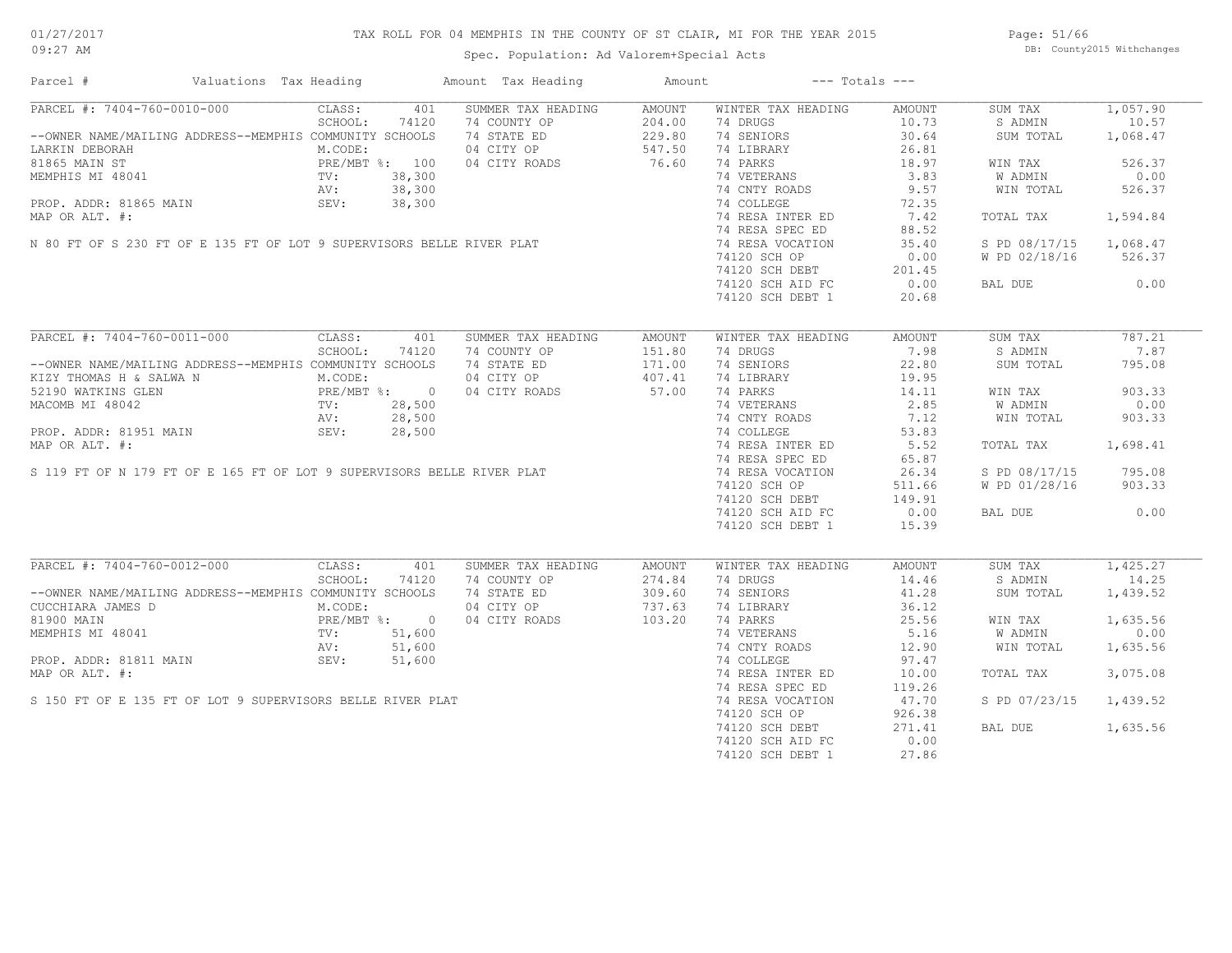## TAX ROLL FOR 04 MEMPHIS IN THE COUNTY OF ST CLAIR, MI FOR THE YEAR 2015

Spec. Population: Ad Valorem+Special Acts

Page: 52/66 DB: County2015 Withchanges

| Parcel #                                                                                                                                                                                                                                   | Valuations Tax Heading                   | Amount Tax Heading                                                          | Amount | --- Totals ---               |               |                |          |
|--------------------------------------------------------------------------------------------------------------------------------------------------------------------------------------------------------------------------------------------|------------------------------------------|-----------------------------------------------------------------------------|--------|------------------------------|---------------|----------------|----------|
| PARCEL #: 7404-760-0013-000                                                                                                                                                                                                                | 401<br>CLASS:                            | SUMMER TAX HEADING                                                          | AMOUNT | WINTER TAX HEADING           | AMOUNT        | SUM TAX        | 1,309.26 |
|                                                                                                                                                                                                                                            | SCHOOL:<br>74120                         | 74 COUNTY OP                                                                | 252.47 | 74 DRUGS                     | 13.28         | S ADMIN        | 13.09    |
| --OWNER NAME/MAILING ADDRESS--MEMPHIS COMMUNITY SCHOOLS                                                                                                                                                                                    |                                          | 74 STATE ED                                                                 | 284.40 | 74 SENIORS                   | 37.92         | SUM TOTAL      | 1,322.35 |
| DAVIS RICHARD E & MULARSKI T                                                                                                                                                                                                               | M.CODE:                                  | 04 CITY OP 677.59<br>04 CITY ROADS 94.80                                    |        | 74 LIBRARY                   | 33.18         |                |          |
| 81885 MAIN<br>MEMPHIS MI 48041<br>PROP. ADDR: 81885 MAIN<br>MAP OR ALT #:<br>MAP OR ALT #:<br>MAP OR ALT #:                                                                                                                                |                                          | 04 CITY ROADS                                                               |        | 74 PARKS                     | 23.48         | WIN TAX        | 651.45   |
|                                                                                                                                                                                                                                            |                                          |                                                                             |        | 74 VETERANS                  | 4,74          | W ADMIN        | 0.00     |
|                                                                                                                                                                                                                                            |                                          |                                                                             |        | 74 CNTY ROADS                | 11.85         | WIN TOTAL      | 651.45   |
|                                                                                                                                                                                                                                            |                                          |                                                                             |        | 74 COLLEGE                   | 89.54         |                |          |
|                                                                                                                                                                                                                                            |                                          |                                                                             |        | 74 RESA INTER ED             | 9.18          | TOTAL TAX      | 1,973.80 |
|                                                                                                                                                                                                                                            |                                          |                                                                             |        | 74 RESA SPEC ED              | 109.55        |                |          |
|                                                                                                                                                                                                                                            |                                          |                                                                             |        | 74 RESA VOCATION             | 43.82         | S PD 08/25/15  | 1,322.35 |
|                                                                                                                                                                                                                                            |                                          |                                                                             |        | 74120 SCH OP                 | 0.00          | W PD 02/02/16  | 651.45   |
|                                                                                                                                                                                                                                            |                                          |                                                                             |        | 74120 SCH DEBT               | 249.32        |                |          |
|                                                                                                                                                                                                                                            |                                          |                                                                             |        | 74120 SCH AID FC             | 0.00          | BAL DUE        | 0.00     |
|                                                                                                                                                                                                                                            |                                          |                                                                             |        | 74120 SCH DEBT 1             | 25.59         |                |          |
|                                                                                                                                                                                                                                            |                                          |                                                                             |        |                              |               |                |          |
| $\frac{1}{24.00}$<br>$\frac{47,400}{47,400}$<br>N 70 FT OF S 300 FT OF E 135 FT OF LOT 9 SUPERVISORS BELLE RIVER PLAT<br>$\frac{7}{100}$<br>$\frac{7}{100}$<br>$\frac{7}{100}$<br>$\frac{7}{100}$                                          |                                          |                                                                             | AMOUNT | WINTER TAX HEADING           | <b>AMOUNT</b> | SUM TAX        | 841.09   |
|                                                                                                                                                                                                                                            | SCHOOL:<br>74120                         | 74 COUNTY OP                                                                | 162.19 | 74 DRUGS                     | 8.53          | S ADMIN        | 8.41     |
|                                                                                                                                                                                                                                            |                                          |                                                                             |        |                              |               |                |          |
| --OWNER NAME/MAILING ADDRESS--MEMPHIS COMMUNITY SCHOOLS                                                                                                                                                                                    |                                          | 74 STATE ED                                                                 | 182.70 | 74 SENIORS                   | 24.36         | SUM TOTAL      | 849.50   |
|                                                                                                                                                                                                                                            |                                          | 04 CITY OP                                                                  | 435.30 | 74 LIBRARY                   | 21.31         |                |          |
|                                                                                                                                                                                                                                            |                                          | 04 CITY ROADS                                                               | 60.90  | 74 PARKS                     | 15.08         | WIN TAX        | 418.49   |
| UELINEK ANNE MARIE M.CODE:<br>81749 MAIN PRE/MBT %: 100<br>MEMPHIS MI 48041 TV: 30,451<br>PROP. ADDR: 81749 MAIN SEV: 47,500<br>PROP. ADDR: 81749 MAIN SEV: 47,500                                                                         |                                          | FREAD 3: 100 04 CITY ROADS 60.90<br>TV: 30,451<br>AV: 47,500<br>SEV: 47,500 |        | 74 VETERANS<br>74 CNTY ROADS | 3.04          | W ADMIN        | 0.00     |
|                                                                                                                                                                                                                                            |                                          |                                                                             |        |                              | 7.61          | WIN TOTAL      | 418.49   |
|                                                                                                                                                                                                                                            |                                          |                                                                             |        | 74 COLLEGE                   | 57.52         |                |          |
| MAP OR ALT. #:                                                                                                                                                                                                                             |                                          |                                                                             |        | 74 RESA INTER ED             | 5.90          | TOTAL TAX      | 1,267.99 |
|                                                                                                                                                                                                                                            |                                          |                                                                             |        | 74 RESA SPEC ED              | 70.38         |                |          |
| LOT 10 SUPERVISORS BELLE RIVER PLAT                                                                                                                                                                                                        |                                          |                                                                             |        | 74 RESA VOCATION             | 28.15         | S PD 08/31/15  | 849.50   |
|                                                                                                                                                                                                                                            |                                          |                                                                             |        | 74120 SCH OP                 | 0.00          | W PD 02/11/16  | 418.49   |
|                                                                                                                                                                                                                                            |                                          |                                                                             |        | 74120 SCH DEBT               | 160.17        |                |          |
|                                                                                                                                                                                                                                            |                                          |                                                                             |        | 74120 SCH AID FC             | 0.00          | BAL DUE        | 0.00     |
|                                                                                                                                                                                                                                            |                                          |                                                                             |        | 74120 SCH DEBT 1             | 16.44         |                |          |
|                                                                                                                                                                                                                                            |                                          |                                                                             |        |                              |               |                |          |
| PARCEL #: 7404-760-0015-001                                                                                                                                                                                                                | 301<br>CLASS:                            | SUMMER TAX HEADING                                                          | AMOUNT | WINTER TAX HEADING           | AMOUNT        | SUM TAX        | 2,187.63 |
|                                                                                                                                                                                                                                            | SCHOOL:<br>74120                         | 74 COUNTY OP                                                                | 421.85 | 74 DRUGS                     | 22.19         | S ADMIN        | 21.87    |
| --OWNER NAME/MAILING ADDRESS--MEMPHIS COMMUNITY SCHOOLS                                                                                                                                                                                    |                                          | 74 STATE ED 475.20                                                          |        | 74 SENIORS                   | 63.36         | S INTRST       | 131.26   |
| DONATO PROPERTIES LLC                                                                                                                                                                                                                      | LC M.CODE:<br>PRE/MBT %: 0<br>TV: 79,200 | 04 CITY OP 1,132.18                                                         |        | 74 LIBRARY                   | 55.44         | SUM TOTAL      | 2,340.76 |
| 81600 BELLE RIVER                                                                                                                                                                                                                          |                                          | 04 CITY ROADS                                                               | 158.40 | 74 PARKS                     | 39.23         |                |          |
|                                                                                                                                                                                                                                            |                                          |                                                                             |        |                              | 7.92          | WIN TAX        | 2,510.40 |
|                                                                                                                                                                                                                                            |                                          |                                                                             |        |                              | 19.80         | <b>W ADMIN</b> | 0.00     |
|                                                                                                                                                                                                                                            |                                          |                                                                             |        |                              | 149.61        | WIN TOTAL      | 2,510.40 |
|                                                                                                                                                                                                                                            |                                          |                                                                             |        |                              | 15.34         |                |          |
|                                                                                                                                                                                                                                            |                                          |                                                                             |        |                              | 183.05        | TOTAL TAX      | 4,851.16 |
|                                                                                                                                                                                                                                            |                                          |                                                                             |        |                              | 73.22         |                |          |
|                                                                                                                                                                                                                                            |                                          |                                                                             |        |                              | 1,421.89      | BAL DUE        | 4,851.16 |
|                                                                                                                                                                                                                                            |                                          |                                                                             |        |                              | 416.59        |                |          |
| MEMPHIS MI 48041<br>MEMPHIS MI 48041<br>PROP. ADDR: 81620 BELLE RIVER<br>MRP OR ALT. #:<br>MRP OR ALT. #:<br>TAT PART OF LOT 11 LYING E OF A LINE; BEG S 1*13'15" W 199.52'; TH S 37*28'25" E<br>THAT PART OF LOT 11 LYING E OF A LINE; BE |                                          |                                                                             |        |                              | 0.00          |                |          |
| PLAT                                                                                                                                                                                                                                       |                                          |                                                                             |        | 74120 SCH DEBT 1             | 42.76         |                |          |
|                                                                                                                                                                                                                                            |                                          |                                                                             |        |                              |               |                |          |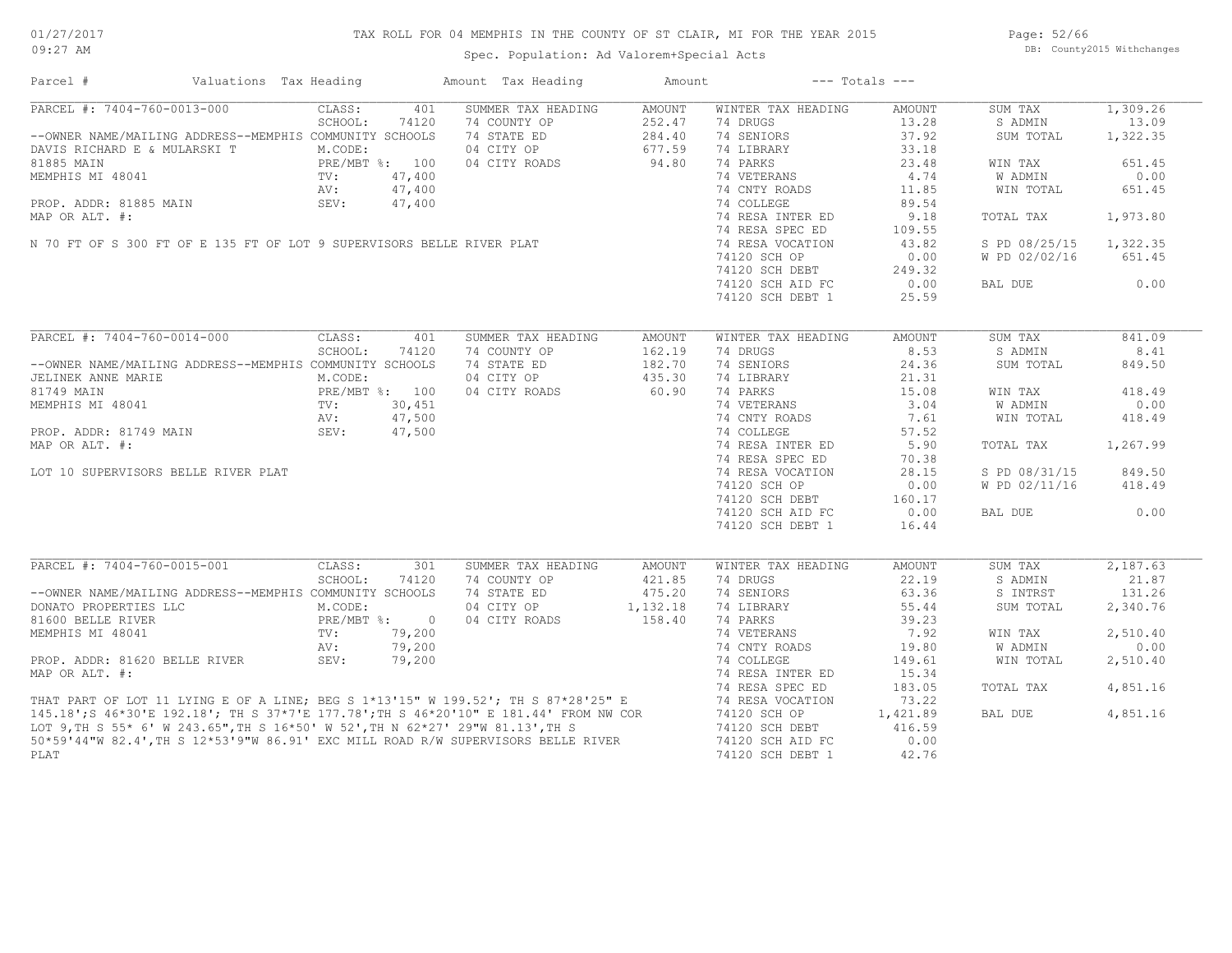Page: 53/66 DB: County2015 Withchanges

| Parcel #                                                                                                                                                                                                                                                       | Valuations Tax Heading | Amount Tax Heading        | Amount        | $---$ Totals $---$ |               |                |        |
|----------------------------------------------------------------------------------------------------------------------------------------------------------------------------------------------------------------------------------------------------------------|------------------------|---------------------------|---------------|--------------------|---------------|----------------|--------|
| PARCEL #: 7404-760-0015-010                                                                                                                                                                                                                                    | CLASS:<br>703          | SUMMER TAX HEADING        | AMOUNT        | WINTER TAX HEADING | <b>AMOUNT</b> | SUM TAX        | 0.00   |
|                                                                                                                                                                                                                                                                | SCHOOL:<br>74120       | 74 COUNTY OP              | 0.00          | 74 DRUGS           | 0.00          | S ADMIN        | 0.00   |
| --OWNER NAME/MAILING ADDRESS--MEMPHIS COMMUNITY SCHOOLS                                                                                                                                                                                                        |                        | 74 STATE ED               | 0.00          | 74 SENIORS         | 0.00          | SUM TOTAL      | 0.00   |
| CITY OF MEMPHIS                                                                                                                                                                                                                                                | M.CODE:                | 04 CITY OP                | 0.00          | 74 LIBRARY         | 0.00          |                |        |
| P                                                                                                                                                                                                                                                              | PRE/MBT %:             | 04 CITY ROADS<br>$\Omega$ | 0.00          | 74 PARKS           | 0.00          | WIN TAX        | 0.00   |
| MEMPHIS MI 48041                                                                                                                                                                                                                                               | TV:                    | $\bigcirc$                |               | 74 VETERANS        | 0.00          | <b>W ADMIN</b> | 0.00   |
|                                                                                                                                                                                                                                                                |                        |                           |               |                    | 0.00          | WIN TOTAL      | 0.00   |
|                                                                                                                                                                                                                                                                |                        |                           |               |                    | 0.00          |                |        |
|                                                                                                                                                                                                                                                                |                        |                           |               |                    | 0.00          | TOTAL TAX      | 0.00   |
|                                                                                                                                                                                                                                                                |                        |                           |               |                    | 0.00          |                |        |
|                                                                                                                                                                                                                                                                |                        |                           |               |                    | 0.00          | BAL DUE        | 0.00   |
|                                                                                                                                                                                                                                                                |                        |                           |               |                    | 0.00          |                |        |
|                                                                                                                                                                                                                                                                |                        |                           |               |                    |               |                |        |
|                                                                                                                                                                                                                                                                |                        |                           |               |                    | 0.00          |                |        |
|                                                                                                                                                                                                                                                                |                        |                           |               |                    | 0.00          |                |        |
| PLAT                                                                                                                                                                                                                                                           |                        |                           |               | 74120 SCH DEBT 1   | 0.00          |                |        |
|                                                                                                                                                                                                                                                                |                        |                           |               |                    |               |                |        |
| PARCEL #: 7404-760-0015-100                                                                                                                                                                                                                                    | CLASS:<br>402          | SUMMER TAX HEADING        | <b>AMOUNT</b> | WINTER TAX HEADING | <b>AMOUNT</b> | SUM TAX        | 66.28  |
|                                                                                                                                                                                                                                                                | SCHOOL:<br>74120       | 74 COUNTY OP              | 12.78         | 74 DRUGS           | 0.67          | S ADMIN        | 0.66   |
| --OWNER NAME/MAILING ADDRESS--MEMPHIS COMMUNITY SCHOOLS                                                                                                                                                                                                        |                        | 74 STATE ED               | 14.40         | 74 SENIORS         | 1.92          | SUM TOTAL      | 66.94  |
| MOSSOIAN GUY M                                                                                                                                                                                                                                                 | M.CODE:                | 04 CITY OP                | 34.30         | 74 LIBRARY         | 1.68          |                |        |
| 81650 BELLE RIVER                                                                                                                                                                                                                                              | PRE/MBT %: 100         | 04 CITY ROADS             | 4.80          | 74 PARKS           | 1.18          | WIN TAX        | 32.94  |
|                                                                                                                                                                                                                                                                |                        |                           |               |                    | 0.24          | W ADMIN        | 0.00   |
|                                                                                                                                                                                                                                                                |                        |                           |               |                    | 0.60          | WIN TOTAL      | 32.94  |
|                                                                                                                                                                                                                                                                |                        |                           |               |                    | 4.53          |                |        |
|                                                                                                                                                                                                                                                                |                        |                           |               |                    | 0.46          | TOTAL TAX      | 99.88  |
|                                                                                                                                                                                                                                                                |                        |                           |               |                    | 5.54          |                |        |
|                                                                                                                                                                                                                                                                |                        |                           |               |                    | 2.21          | S PD 07/08/15  | 66.94  |
|                                                                                                                                                                                                                                                                |                        |                           |               |                    | 0.00          | W PD 12/07/15  | 32.94  |
|                                                                                                                                                                                                                                                                |                        |                           |               |                    | 12.62         |                |        |
|                                                                                                                                                                                                                                                                |                        |                           |               |                    | 0.00          |                | 0.00   |
| MEMPHIS MI 48041<br>MEMPHIS MI 48041<br>MEMPHIS MI 48041<br>MEMPHIS MI 48041<br>MEMPHIS MI 48041<br>MEMPHIS MI 48041<br>MEMPHIS MI 48041<br>MEMPHIS MI 48041<br>MEMPHIS MI 48041<br>TV:<br>2,400<br>2,400<br>2,400<br>2,400<br>2,400<br>74 CELEGE<br>74 CELEGE |                        |                           |               |                    |               | BAL DUE        |        |
| W 267.65', TH N 55*3'53" E 235.29' TO BEG. SUPERVISORS BELLE RIVER PLAT                                                                                                                                                                                        |                        |                           |               | 74120 SCH DEBT 1   | 1.29          |                |        |
| PARCEL #: 7404-760-0015-200                                                                                                                                                                                                                                    | CLASS:<br>202          | SUMMER TAX HEADING        | <b>AMOUNT</b> | WINTER TAX HEADING | <b>AMOUNT</b> | SUM TAX        | 129.81 |
|                                                                                                                                                                                                                                                                | SCHOOL:<br>74120       | 74 COUNTY OP              | 25.03         | 74 DRUGS           | 1.31          | S ADMIN        | 1.29   |
| --OWNER NAME/MAILING ADDRESS--MEMPHIS COMMUNITY SCHOOLS                                                                                                                                                                                                        |                        | 74 STATE ED               | 28.20         | 74 SENIORS         | 3.76          | S INTRST       | 7.79   |
|                                                                                                                                                                                                                                                                |                        |                           |               |                    |               |                |        |
| JAEHN ERIC & SHANA                                                                                                                                                                                                                                             | M.CODE:                | 04 CITY OP                | 67.18         | 74 LIBRARY         | 3.29          | SUM TOTAL      | 138.89 |
| 81630 BELLE RIVER                                                                                                                                                                                                                                              | PRE/MBT %: 100         | 04 CITY ROADS             | 9.40          | 74 PARKS           | 2.32          |                |        |
|                                                                                                                                                                                                                                                                |                        |                           |               |                    | 0.47          | WIN TAX        | 64.55  |
| MEMPHIS MI 48041<br>PROP. ADDR: VACANT BELLE RIVER<br>MEMPHIS MI 48041<br>MEMPHIS MI 48041<br>TV: 4,700<br>PROP. ADDR: VACANT BELLE RIVER<br>SEV: 4,700<br>74 COLLEGE<br>MAP OR ALT. #: 0<br>74 COLLEGE<br>74 RESA INTER ED<br>74 RESA INTER ED<br>74          |                        |                           |               |                    | 1.17          | W ADMIN        | 0.00   |
|                                                                                                                                                                                                                                                                |                        |                           |               |                    | 8.87          | WIN TOTAL      | 64.55  |
|                                                                                                                                                                                                                                                                |                        |                           |               |                    | 0.91          |                |        |
|                                                                                                                                                                                                                                                                |                        |                           |               |                    | 10.86         | TOTAL TAX      | 203.44 |
|                                                                                                                                                                                                                                                                |                        |                           |               |                    | 4.34          |                |        |
|                                                                                                                                                                                                                                                                |                        |                           |               |                    | 0.00          | BAL DUE        | 203.44 |
| 55 3' 53" W 488.61' SUPERVISORS BELLE RIVER PLAT                                                                                                                                                                                                               |                        |                           |               | 74120 SCH DEBT     | 24.72         |                |        |
|                                                                                                                                                                                                                                                                |                        |                           |               | 74120 SCH AID FC   | 0.00          |                |        |
|                                                                                                                                                                                                                                                                |                        |                           |               | 74120 SCH DEBT 1   | 2.53          |                |        |
|                                                                                                                                                                                                                                                                |                        |                           |               |                    |               |                |        |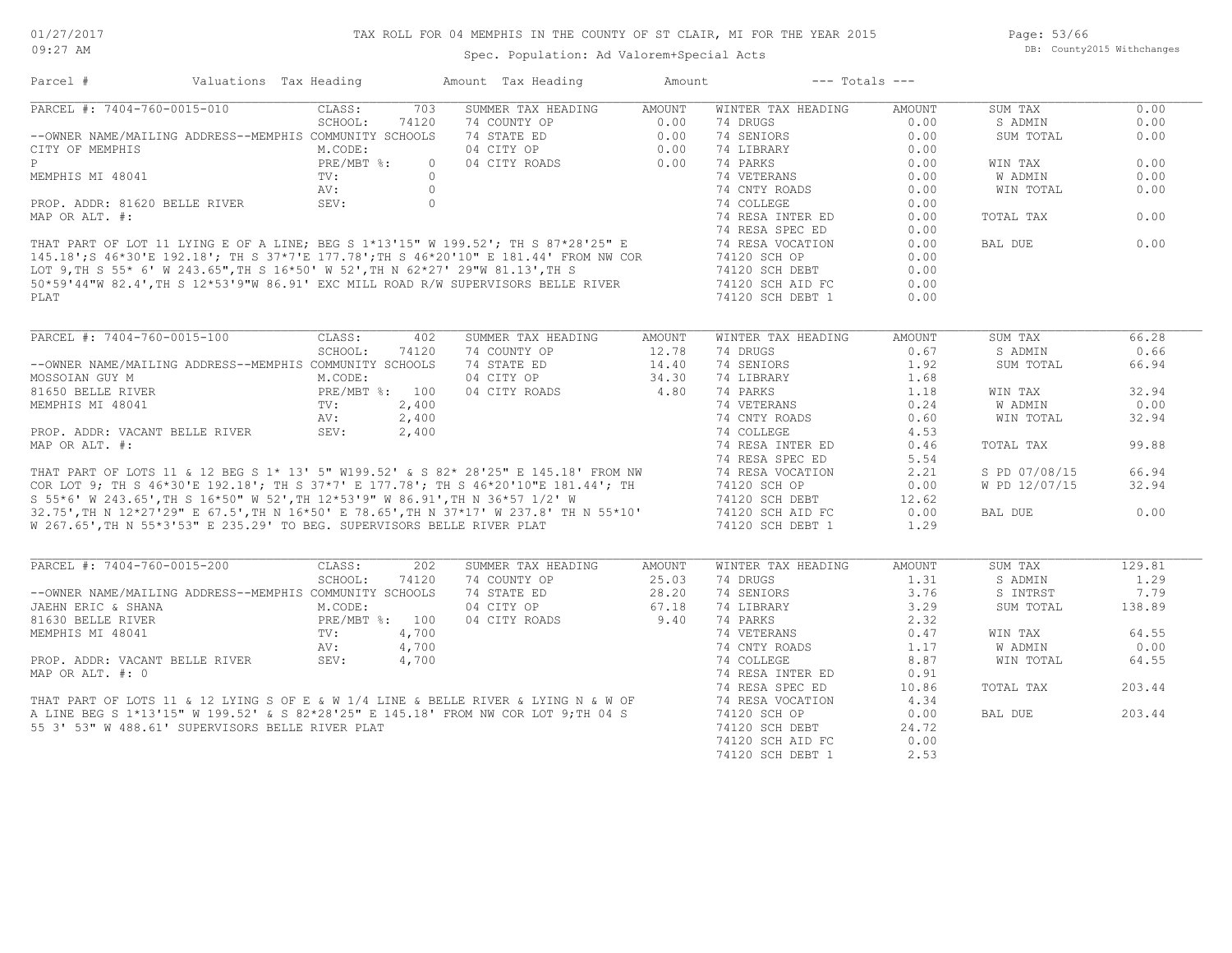Page: 54/66 DB: County2015 Withchanges

| PARCEL #: 7404-760-0015-250<br>401<br>SUMMER TAX HEADING<br>AMOUNT<br>WINTER TAX HEADING<br>CLASS:<br>AMOUNT<br>SUM TAX<br>553.09<br>SCHOOL:<br>74120<br>74 COUNTY OP<br>74 DRUGS<br>29.10<br>S ADMIN<br>28.68<br>--OWNER NAME/MAILING ADDRESS--MEMPHIS COMMUNITY SCHOOLS<br>74 STATE ED<br>623.03<br>74 SENIORS<br>83.07<br>2,896.87<br>SUM TOTAL<br>M.CODE:<br>00001<br>04 CITY OP<br>1,484.40<br>74 LIBRARY<br>72.68<br>PRE/MBT %: 100<br>04 CITY ROADS<br>207.67<br>74 PARKS<br>1,427.15<br>51.44<br>WIN TAX<br>74 VETERANS<br>10.38<br>0.00<br>TV:<br>103,839<br>W ADMIN<br>AV:<br>105,100<br>25.95<br>WIN TOTAL<br>1,427.15<br>74 CNTY ROADS<br>PROP. ADDR: 81650 BELLE RIVER<br>SEV:<br>105,100<br>74 COLLEGE<br>196.16<br>MAP OR ALT. #:<br>74 RESA INTER ED<br>20.12<br>4,324.02<br>TOTAL TAX<br>74 RESA SPEC ED<br>240.00<br>COMM AT THE N W COR OF LOT 9 (CONC MON) OF SAID PLAT; TH S 01*13'05"W 199.52' ALG<br>THE W LINE OF SAID LOT 9; TH S 82*28'25" E 145.18'; TH S 55*03'53" W 235.29' TO THE<br>POB,TH ALG THE NLY & WLY SIDES OF A 50' WIDE DRIVE EASEM<br>74 RESA VOCATION<br>95.99<br>S PD 08/25/15<br>2,896.87<br>74120 SCH OP<br>0.00<br>W PD 12/30/15<br>1,427.15<br>546.19<br>74120 SCH DEBT<br>74120 SCH AID FC<br>0.00<br>0.00<br>BAL DUE<br>74120 SCH DEBT 1<br>56.07<br>49* 23' W 210.00' ON A CHORD OF A 10*59'45" CE TO THE LEFT HAVING A ROD OF<br>521.07', TH 43*13'05" W 344.15' ON A CHORD OF A 10*10'00" CVE TO THE LEFT HAVING A<br>RAD OF 572.92', TH 55*03'53" E 253.12' TO THE POB. SAID PARCEL CONT.3.3 A A MORE OR<br>LESS TO THE C.L. OF BELLE RIVER RD OR 2.9 A. TO THE ROW LINE OF SAID RD & RESERVING<br>ALL EASEMENTS OF RECORD & HAVING FULL USE FOR INGRESS & EGRESS OF THE 50' WIDE<br>DRIVE EASEMENT BEING PART OF LOTS 11 & 12 OF SUPERVISOR'S BELLE RIVER PLAT<br>PARCEL #: 7404-760-0015-500<br>CLASS:<br>WINTER TAX HEADING<br>AMOUNT<br>SUM TAX<br>1.61<br>402<br>SUMMER TAX HEADING<br>AMOUNT<br>74 DRUGS<br>0.01<br>SCHOOL:<br>74120<br>74 COUNTY OP<br>0.31<br>0.01<br>S ADMIN<br>--OWNER NAME/MAILING ADDRESS--MEMPHIS COMMUNITY SCHOOLS<br>74 STATE ED<br>0.35<br>74 SENIORS<br>0.04<br>SUM TOTAL<br>1.62<br>0.84<br>74 LIBRARY<br>HAMMDAN SALEH<br>M.CODE:<br>04 CITY OP<br>0.04<br>40253 SARA ROSE DR<br>1.81<br>04 CITY ROADS<br>0.11<br>74 PARKS<br>0.02<br>$PRE/MBT$ %:<br>$\overline{0}$<br>WIN TAX<br>CLINTON TWP MI 48038-4056<br>59<br>74 VETERANS<br>W ADMIN<br>0.00<br>TV:<br>0.00<br>2,200<br>74 CNTY ROADS<br>0.01<br>WIN TOTAL<br>1.81<br>AV:<br>PROP. ADDR: 81630 BELLE RIVER<br>2,200<br>74 COLLEGE<br>0.11<br>SEV:<br>MAP OR ALT. #:<br>74 RESA INTER ED<br>0.01<br>TOTAL TAX<br>3.43<br>74 RESA SPEC ED<br>0.13<br>THAT PART OF LOT 12 LYING N. OF BELLE RIVER & S. OF E&W 1/4 LINE SUPERVISORS BELLE<br>74 RESA VOCATION<br>1.62<br>0.05<br>S PD 09/14/15<br>1.81<br>74120 SCH OP<br>1.05<br>W PD 02/16/16<br>74120 SCH DEBT<br>0.31<br>0.00<br>74120 SCH AID FC<br>0.00<br>BAL DUE<br>0.03<br>74120 SCH DEBT 1<br>PARCEL #: 7404-999-0002-000<br>2,583.45<br>CLASS:<br>551<br>SUMMER TAX HEADING<br>AMOUNT<br>WINTER TAX HEADING<br>AMOUNT<br>SUM TAX<br>25.83<br>SCHOOL:<br>74120<br>74 COUNTY OP<br>498.18<br>74 DRUGS<br>26.21<br>S ADMIN<br>--OWNER NAME/MAILING ADDRESS--MEMPHIS COMMUNITY SCHOOLS<br>74 STATE ED<br>561.18<br>74 SENIORS<br>74.82<br>SUM TOTAL<br>2,609.28<br>1,337.03<br>M.CODE:<br>04 CITY OP<br>74 LIBRARY<br>65.47<br>DTE ELECTRIC COMPANY<br>PRE/MBT %: 0<br>04 CITY ROADS<br>187.06<br>74 PARKS<br>46.33<br>PROPERTY TAX DEPARTMENT<br>WIN TAX<br>2,964.61<br>93,530<br>74 VETERANS<br>W ADMIN<br>P.O. BOX 33017<br>TV:<br>9.35<br>0.00<br>93,530<br>23.38<br>DETROIT MI 48232<br>AV:<br>74 CNTY ROADS<br>WIN TOTAL<br>2,964.61<br>93,530<br>74 COLLEGE<br>SEV:<br>176.68<br>74 RESA INTER ED<br>18.12<br>5,573.89<br>PROP. ADDR: VARIOUS LOCATION<br>TOTAL TAX<br>74 RESA SPEC ED<br>216.17<br>86.46<br>2,609.28<br>74 RESA VOCATION<br>S PD 08/10/15<br>1,679.16<br>W PD 01/14/16<br>2,964.61<br>74120 SCH OP<br>74120 SCH DEBT<br>491.96<br>0.00<br><b>BAL DUE</b><br>0.00<br>74120 SCH AID FC<br>74120 SCH DEBT 1<br>50.50 | Parcel #          | Valuations Tax Heading | Amount Tax Heading | Amount | $---$ Totals $---$ |          |
|----------------------------------------------------------------------------------------------------------------------------------------------------------------------------------------------------------------------------------------------------------------------------------------------------------------------------------------------------------------------------------------------------------------------------------------------------------------------------------------------------------------------------------------------------------------------------------------------------------------------------------------------------------------------------------------------------------------------------------------------------------------------------------------------------------------------------------------------------------------------------------------------------------------------------------------------------------------------------------------------------------------------------------------------------------------------------------------------------------------------------------------------------------------------------------------------------------------------------------------------------------------------------------------------------------------------------------------------------------------------------------------------------------------------------------------------------------------------------------------------------------------------------------------------------------------------------------------------------------------------------------------------------------------------------------------------------------------------------------------------------------------------------------------------------------------------------------------------------------------------------------------------------------------------------------------------------------------------------------------------------------------------------------------------------------------------------------------------------------------------------------------------------------------------------------------------------------------------------------------------------------------------------------------------------------------------------------------------------------------------------------------------------------------------------------------------------------------------------------------------------------------------------------------------------------------------------------------------------------------------------------------------------------------------------------------------------------------------------------------------------------------------------------------------------------------------------------------------------------------------------------------------------------------------------------------------------------------------------------------------------------------------------------------------------------------------------------------------------------------------------------------------------------------------------------------------------------------------------------------------------------------------------------------------------------------------------------------------------------------------------------------------------------------------------------------------------------------------------------------------------------------------------------------------------------------------------------------------------------------------------------------------------------------------------------------------------------------------------------------------------------------------------------------------------------------------------------------------------------------------------------------------------------------------------------------------------------------------------------------------------------------------------------------------------------------------------------------------------------------------------------------------|-------------------|------------------------|--------------------|--------|--------------------|----------|
|                                                                                                                                                                                                                                                                                                                                                                                                                                                                                                                                                                                                                                                                                                                                                                                                                                                                                                                                                                                                                                                                                                                                                                                                                                                                                                                                                                                                                                                                                                                                                                                                                                                                                                                                                                                                                                                                                                                                                                                                                                                                                                                                                                                                                                                                                                                                                                                                                                                                                                                                                                                                                                                                                                                                                                                                                                                                                                                                                                                                                                                                                                                                                                                                                                                                                                                                                                                                                                                                                                                                                                                                                                                                                                                                                                                                                                                                                                                                                                                                                                                                                                                                              |                   |                        |                    |        |                    | 2,868.19 |
|                                                                                                                                                                                                                                                                                                                                                                                                                                                                                                                                                                                                                                                                                                                                                                                                                                                                                                                                                                                                                                                                                                                                                                                                                                                                                                                                                                                                                                                                                                                                                                                                                                                                                                                                                                                                                                                                                                                                                                                                                                                                                                                                                                                                                                                                                                                                                                                                                                                                                                                                                                                                                                                                                                                                                                                                                                                                                                                                                                                                                                                                                                                                                                                                                                                                                                                                                                                                                                                                                                                                                                                                                                                                                                                                                                                                                                                                                                                                                                                                                                                                                                                                              |                   |                        |                    |        |                    |          |
|                                                                                                                                                                                                                                                                                                                                                                                                                                                                                                                                                                                                                                                                                                                                                                                                                                                                                                                                                                                                                                                                                                                                                                                                                                                                                                                                                                                                                                                                                                                                                                                                                                                                                                                                                                                                                                                                                                                                                                                                                                                                                                                                                                                                                                                                                                                                                                                                                                                                                                                                                                                                                                                                                                                                                                                                                                                                                                                                                                                                                                                                                                                                                                                                                                                                                                                                                                                                                                                                                                                                                                                                                                                                                                                                                                                                                                                                                                                                                                                                                                                                                                                                              |                   |                        |                    |        |                    |          |
|                                                                                                                                                                                                                                                                                                                                                                                                                                                                                                                                                                                                                                                                                                                                                                                                                                                                                                                                                                                                                                                                                                                                                                                                                                                                                                                                                                                                                                                                                                                                                                                                                                                                                                                                                                                                                                                                                                                                                                                                                                                                                                                                                                                                                                                                                                                                                                                                                                                                                                                                                                                                                                                                                                                                                                                                                                                                                                                                                                                                                                                                                                                                                                                                                                                                                                                                                                                                                                                                                                                                                                                                                                                                                                                                                                                                                                                                                                                                                                                                                                                                                                                                              | MOSSOIAN GUY      |                        |                    |        |                    |          |
|                                                                                                                                                                                                                                                                                                                                                                                                                                                                                                                                                                                                                                                                                                                                                                                                                                                                                                                                                                                                                                                                                                                                                                                                                                                                                                                                                                                                                                                                                                                                                                                                                                                                                                                                                                                                                                                                                                                                                                                                                                                                                                                                                                                                                                                                                                                                                                                                                                                                                                                                                                                                                                                                                                                                                                                                                                                                                                                                                                                                                                                                                                                                                                                                                                                                                                                                                                                                                                                                                                                                                                                                                                                                                                                                                                                                                                                                                                                                                                                                                                                                                                                                              | 81650 BELLE RIVER |                        |                    |        |                    |          |
|                                                                                                                                                                                                                                                                                                                                                                                                                                                                                                                                                                                                                                                                                                                                                                                                                                                                                                                                                                                                                                                                                                                                                                                                                                                                                                                                                                                                                                                                                                                                                                                                                                                                                                                                                                                                                                                                                                                                                                                                                                                                                                                                                                                                                                                                                                                                                                                                                                                                                                                                                                                                                                                                                                                                                                                                                                                                                                                                                                                                                                                                                                                                                                                                                                                                                                                                                                                                                                                                                                                                                                                                                                                                                                                                                                                                                                                                                                                                                                                                                                                                                                                                              | MEMPHIS MI 48041  |                        |                    |        |                    |          |
|                                                                                                                                                                                                                                                                                                                                                                                                                                                                                                                                                                                                                                                                                                                                                                                                                                                                                                                                                                                                                                                                                                                                                                                                                                                                                                                                                                                                                                                                                                                                                                                                                                                                                                                                                                                                                                                                                                                                                                                                                                                                                                                                                                                                                                                                                                                                                                                                                                                                                                                                                                                                                                                                                                                                                                                                                                                                                                                                                                                                                                                                                                                                                                                                                                                                                                                                                                                                                                                                                                                                                                                                                                                                                                                                                                                                                                                                                                                                                                                                                                                                                                                                              |                   |                        |                    |        |                    |          |
|                                                                                                                                                                                                                                                                                                                                                                                                                                                                                                                                                                                                                                                                                                                                                                                                                                                                                                                                                                                                                                                                                                                                                                                                                                                                                                                                                                                                                                                                                                                                                                                                                                                                                                                                                                                                                                                                                                                                                                                                                                                                                                                                                                                                                                                                                                                                                                                                                                                                                                                                                                                                                                                                                                                                                                                                                                                                                                                                                                                                                                                                                                                                                                                                                                                                                                                                                                                                                                                                                                                                                                                                                                                                                                                                                                                                                                                                                                                                                                                                                                                                                                                                              |                   |                        |                    |        |                    |          |
|                                                                                                                                                                                                                                                                                                                                                                                                                                                                                                                                                                                                                                                                                                                                                                                                                                                                                                                                                                                                                                                                                                                                                                                                                                                                                                                                                                                                                                                                                                                                                                                                                                                                                                                                                                                                                                                                                                                                                                                                                                                                                                                                                                                                                                                                                                                                                                                                                                                                                                                                                                                                                                                                                                                                                                                                                                                                                                                                                                                                                                                                                                                                                                                                                                                                                                                                                                                                                                                                                                                                                                                                                                                                                                                                                                                                                                                                                                                                                                                                                                                                                                                                              |                   |                        |                    |        |                    |          |
|                                                                                                                                                                                                                                                                                                                                                                                                                                                                                                                                                                                                                                                                                                                                                                                                                                                                                                                                                                                                                                                                                                                                                                                                                                                                                                                                                                                                                                                                                                                                                                                                                                                                                                                                                                                                                                                                                                                                                                                                                                                                                                                                                                                                                                                                                                                                                                                                                                                                                                                                                                                                                                                                                                                                                                                                                                                                                                                                                                                                                                                                                                                                                                                                                                                                                                                                                                                                                                                                                                                                                                                                                                                                                                                                                                                                                                                                                                                                                                                                                                                                                                                                              |                   |                        |                    |        |                    |          |
|                                                                                                                                                                                                                                                                                                                                                                                                                                                                                                                                                                                                                                                                                                                                                                                                                                                                                                                                                                                                                                                                                                                                                                                                                                                                                                                                                                                                                                                                                                                                                                                                                                                                                                                                                                                                                                                                                                                                                                                                                                                                                                                                                                                                                                                                                                                                                                                                                                                                                                                                                                                                                                                                                                                                                                                                                                                                                                                                                                                                                                                                                                                                                                                                                                                                                                                                                                                                                                                                                                                                                                                                                                                                                                                                                                                                                                                                                                                                                                                                                                                                                                                                              |                   |                        |                    |        |                    |          |
|                                                                                                                                                                                                                                                                                                                                                                                                                                                                                                                                                                                                                                                                                                                                                                                                                                                                                                                                                                                                                                                                                                                                                                                                                                                                                                                                                                                                                                                                                                                                                                                                                                                                                                                                                                                                                                                                                                                                                                                                                                                                                                                                                                                                                                                                                                                                                                                                                                                                                                                                                                                                                                                                                                                                                                                                                                                                                                                                                                                                                                                                                                                                                                                                                                                                                                                                                                                                                                                                                                                                                                                                                                                                                                                                                                                                                                                                                                                                                                                                                                                                                                                                              |                   |                        |                    |        |                    |          |
|                                                                                                                                                                                                                                                                                                                                                                                                                                                                                                                                                                                                                                                                                                                                                                                                                                                                                                                                                                                                                                                                                                                                                                                                                                                                                                                                                                                                                                                                                                                                                                                                                                                                                                                                                                                                                                                                                                                                                                                                                                                                                                                                                                                                                                                                                                                                                                                                                                                                                                                                                                                                                                                                                                                                                                                                                                                                                                                                                                                                                                                                                                                                                                                                                                                                                                                                                                                                                                                                                                                                                                                                                                                                                                                                                                                                                                                                                                                                                                                                                                                                                                                                              |                   |                        |                    |        |                    |          |
|                                                                                                                                                                                                                                                                                                                                                                                                                                                                                                                                                                                                                                                                                                                                                                                                                                                                                                                                                                                                                                                                                                                                                                                                                                                                                                                                                                                                                                                                                                                                                                                                                                                                                                                                                                                                                                                                                                                                                                                                                                                                                                                                                                                                                                                                                                                                                                                                                                                                                                                                                                                                                                                                                                                                                                                                                                                                                                                                                                                                                                                                                                                                                                                                                                                                                                                                                                                                                                                                                                                                                                                                                                                                                                                                                                                                                                                                                                                                                                                                                                                                                                                                              |                   |                        |                    |        |                    |          |
|                                                                                                                                                                                                                                                                                                                                                                                                                                                                                                                                                                                                                                                                                                                                                                                                                                                                                                                                                                                                                                                                                                                                                                                                                                                                                                                                                                                                                                                                                                                                                                                                                                                                                                                                                                                                                                                                                                                                                                                                                                                                                                                                                                                                                                                                                                                                                                                                                                                                                                                                                                                                                                                                                                                                                                                                                                                                                                                                                                                                                                                                                                                                                                                                                                                                                                                                                                                                                                                                                                                                                                                                                                                                                                                                                                                                                                                                                                                                                                                                                                                                                                                                              |                   |                        |                    |        |                    |          |
|                                                                                                                                                                                                                                                                                                                                                                                                                                                                                                                                                                                                                                                                                                                                                                                                                                                                                                                                                                                                                                                                                                                                                                                                                                                                                                                                                                                                                                                                                                                                                                                                                                                                                                                                                                                                                                                                                                                                                                                                                                                                                                                                                                                                                                                                                                                                                                                                                                                                                                                                                                                                                                                                                                                                                                                                                                                                                                                                                                                                                                                                                                                                                                                                                                                                                                                                                                                                                                                                                                                                                                                                                                                                                                                                                                                                                                                                                                                                                                                                                                                                                                                                              |                   |                        |                    |        |                    |          |
|                                                                                                                                                                                                                                                                                                                                                                                                                                                                                                                                                                                                                                                                                                                                                                                                                                                                                                                                                                                                                                                                                                                                                                                                                                                                                                                                                                                                                                                                                                                                                                                                                                                                                                                                                                                                                                                                                                                                                                                                                                                                                                                                                                                                                                                                                                                                                                                                                                                                                                                                                                                                                                                                                                                                                                                                                                                                                                                                                                                                                                                                                                                                                                                                                                                                                                                                                                                                                                                                                                                                                                                                                                                                                                                                                                                                                                                                                                                                                                                                                                                                                                                                              |                   |                        |                    |        |                    |          |
|                                                                                                                                                                                                                                                                                                                                                                                                                                                                                                                                                                                                                                                                                                                                                                                                                                                                                                                                                                                                                                                                                                                                                                                                                                                                                                                                                                                                                                                                                                                                                                                                                                                                                                                                                                                                                                                                                                                                                                                                                                                                                                                                                                                                                                                                                                                                                                                                                                                                                                                                                                                                                                                                                                                                                                                                                                                                                                                                                                                                                                                                                                                                                                                                                                                                                                                                                                                                                                                                                                                                                                                                                                                                                                                                                                                                                                                                                                                                                                                                                                                                                                                                              |                   |                        |                    |        |                    |          |
|                                                                                                                                                                                                                                                                                                                                                                                                                                                                                                                                                                                                                                                                                                                                                                                                                                                                                                                                                                                                                                                                                                                                                                                                                                                                                                                                                                                                                                                                                                                                                                                                                                                                                                                                                                                                                                                                                                                                                                                                                                                                                                                                                                                                                                                                                                                                                                                                                                                                                                                                                                                                                                                                                                                                                                                                                                                                                                                                                                                                                                                                                                                                                                                                                                                                                                                                                                                                                                                                                                                                                                                                                                                                                                                                                                                                                                                                                                                                                                                                                                                                                                                                              |                   |                        |                    |        |                    |          |
|                                                                                                                                                                                                                                                                                                                                                                                                                                                                                                                                                                                                                                                                                                                                                                                                                                                                                                                                                                                                                                                                                                                                                                                                                                                                                                                                                                                                                                                                                                                                                                                                                                                                                                                                                                                                                                                                                                                                                                                                                                                                                                                                                                                                                                                                                                                                                                                                                                                                                                                                                                                                                                                                                                                                                                                                                                                                                                                                                                                                                                                                                                                                                                                                                                                                                                                                                                                                                                                                                                                                                                                                                                                                                                                                                                                                                                                                                                                                                                                                                                                                                                                                              |                   |                        |                    |        |                    |          |
|                                                                                                                                                                                                                                                                                                                                                                                                                                                                                                                                                                                                                                                                                                                                                                                                                                                                                                                                                                                                                                                                                                                                                                                                                                                                                                                                                                                                                                                                                                                                                                                                                                                                                                                                                                                                                                                                                                                                                                                                                                                                                                                                                                                                                                                                                                                                                                                                                                                                                                                                                                                                                                                                                                                                                                                                                                                                                                                                                                                                                                                                                                                                                                                                                                                                                                                                                                                                                                                                                                                                                                                                                                                                                                                                                                                                                                                                                                                                                                                                                                                                                                                                              |                   |                        |                    |        |                    |          |
|                                                                                                                                                                                                                                                                                                                                                                                                                                                                                                                                                                                                                                                                                                                                                                                                                                                                                                                                                                                                                                                                                                                                                                                                                                                                                                                                                                                                                                                                                                                                                                                                                                                                                                                                                                                                                                                                                                                                                                                                                                                                                                                                                                                                                                                                                                                                                                                                                                                                                                                                                                                                                                                                                                                                                                                                                                                                                                                                                                                                                                                                                                                                                                                                                                                                                                                                                                                                                                                                                                                                                                                                                                                                                                                                                                                                                                                                                                                                                                                                                                                                                                                                              |                   |                        |                    |        |                    |          |
|                                                                                                                                                                                                                                                                                                                                                                                                                                                                                                                                                                                                                                                                                                                                                                                                                                                                                                                                                                                                                                                                                                                                                                                                                                                                                                                                                                                                                                                                                                                                                                                                                                                                                                                                                                                                                                                                                                                                                                                                                                                                                                                                                                                                                                                                                                                                                                                                                                                                                                                                                                                                                                                                                                                                                                                                                                                                                                                                                                                                                                                                                                                                                                                                                                                                                                                                                                                                                                                                                                                                                                                                                                                                                                                                                                                                                                                                                                                                                                                                                                                                                                                                              |                   |                        |                    |        |                    |          |
|                                                                                                                                                                                                                                                                                                                                                                                                                                                                                                                                                                                                                                                                                                                                                                                                                                                                                                                                                                                                                                                                                                                                                                                                                                                                                                                                                                                                                                                                                                                                                                                                                                                                                                                                                                                                                                                                                                                                                                                                                                                                                                                                                                                                                                                                                                                                                                                                                                                                                                                                                                                                                                                                                                                                                                                                                                                                                                                                                                                                                                                                                                                                                                                                                                                                                                                                                                                                                                                                                                                                                                                                                                                                                                                                                                                                                                                                                                                                                                                                                                                                                                                                              |                   |                        |                    |        |                    |          |
|                                                                                                                                                                                                                                                                                                                                                                                                                                                                                                                                                                                                                                                                                                                                                                                                                                                                                                                                                                                                                                                                                                                                                                                                                                                                                                                                                                                                                                                                                                                                                                                                                                                                                                                                                                                                                                                                                                                                                                                                                                                                                                                                                                                                                                                                                                                                                                                                                                                                                                                                                                                                                                                                                                                                                                                                                                                                                                                                                                                                                                                                                                                                                                                                                                                                                                                                                                                                                                                                                                                                                                                                                                                                                                                                                                                                                                                                                                                                                                                                                                                                                                                                              |                   |                        |                    |        |                    |          |
|                                                                                                                                                                                                                                                                                                                                                                                                                                                                                                                                                                                                                                                                                                                                                                                                                                                                                                                                                                                                                                                                                                                                                                                                                                                                                                                                                                                                                                                                                                                                                                                                                                                                                                                                                                                                                                                                                                                                                                                                                                                                                                                                                                                                                                                                                                                                                                                                                                                                                                                                                                                                                                                                                                                                                                                                                                                                                                                                                                                                                                                                                                                                                                                                                                                                                                                                                                                                                                                                                                                                                                                                                                                                                                                                                                                                                                                                                                                                                                                                                                                                                                                                              |                   |                        |                    |        |                    |          |
|                                                                                                                                                                                                                                                                                                                                                                                                                                                                                                                                                                                                                                                                                                                                                                                                                                                                                                                                                                                                                                                                                                                                                                                                                                                                                                                                                                                                                                                                                                                                                                                                                                                                                                                                                                                                                                                                                                                                                                                                                                                                                                                                                                                                                                                                                                                                                                                                                                                                                                                                                                                                                                                                                                                                                                                                                                                                                                                                                                                                                                                                                                                                                                                                                                                                                                                                                                                                                                                                                                                                                                                                                                                                                                                                                                                                                                                                                                                                                                                                                                                                                                                                              |                   |                        |                    |        |                    |          |
|                                                                                                                                                                                                                                                                                                                                                                                                                                                                                                                                                                                                                                                                                                                                                                                                                                                                                                                                                                                                                                                                                                                                                                                                                                                                                                                                                                                                                                                                                                                                                                                                                                                                                                                                                                                                                                                                                                                                                                                                                                                                                                                                                                                                                                                                                                                                                                                                                                                                                                                                                                                                                                                                                                                                                                                                                                                                                                                                                                                                                                                                                                                                                                                                                                                                                                                                                                                                                                                                                                                                                                                                                                                                                                                                                                                                                                                                                                                                                                                                                                                                                                                                              |                   |                        |                    |        |                    |          |
|                                                                                                                                                                                                                                                                                                                                                                                                                                                                                                                                                                                                                                                                                                                                                                                                                                                                                                                                                                                                                                                                                                                                                                                                                                                                                                                                                                                                                                                                                                                                                                                                                                                                                                                                                                                                                                                                                                                                                                                                                                                                                                                                                                                                                                                                                                                                                                                                                                                                                                                                                                                                                                                                                                                                                                                                                                                                                                                                                                                                                                                                                                                                                                                                                                                                                                                                                                                                                                                                                                                                                                                                                                                                                                                                                                                                                                                                                                                                                                                                                                                                                                                                              |                   |                        |                    |        |                    |          |
|                                                                                                                                                                                                                                                                                                                                                                                                                                                                                                                                                                                                                                                                                                                                                                                                                                                                                                                                                                                                                                                                                                                                                                                                                                                                                                                                                                                                                                                                                                                                                                                                                                                                                                                                                                                                                                                                                                                                                                                                                                                                                                                                                                                                                                                                                                                                                                                                                                                                                                                                                                                                                                                                                                                                                                                                                                                                                                                                                                                                                                                                                                                                                                                                                                                                                                                                                                                                                                                                                                                                                                                                                                                                                                                                                                                                                                                                                                                                                                                                                                                                                                                                              |                   |                        |                    |        |                    |          |
|                                                                                                                                                                                                                                                                                                                                                                                                                                                                                                                                                                                                                                                                                                                                                                                                                                                                                                                                                                                                                                                                                                                                                                                                                                                                                                                                                                                                                                                                                                                                                                                                                                                                                                                                                                                                                                                                                                                                                                                                                                                                                                                                                                                                                                                                                                                                                                                                                                                                                                                                                                                                                                                                                                                                                                                                                                                                                                                                                                                                                                                                                                                                                                                                                                                                                                                                                                                                                                                                                                                                                                                                                                                                                                                                                                                                                                                                                                                                                                                                                                                                                                                                              |                   |                        |                    |        |                    |          |
|                                                                                                                                                                                                                                                                                                                                                                                                                                                                                                                                                                                                                                                                                                                                                                                                                                                                                                                                                                                                                                                                                                                                                                                                                                                                                                                                                                                                                                                                                                                                                                                                                                                                                                                                                                                                                                                                                                                                                                                                                                                                                                                                                                                                                                                                                                                                                                                                                                                                                                                                                                                                                                                                                                                                                                                                                                                                                                                                                                                                                                                                                                                                                                                                                                                                                                                                                                                                                                                                                                                                                                                                                                                                                                                                                                                                                                                                                                                                                                                                                                                                                                                                              |                   |                        |                    |        |                    |          |
|                                                                                                                                                                                                                                                                                                                                                                                                                                                                                                                                                                                                                                                                                                                                                                                                                                                                                                                                                                                                                                                                                                                                                                                                                                                                                                                                                                                                                                                                                                                                                                                                                                                                                                                                                                                                                                                                                                                                                                                                                                                                                                                                                                                                                                                                                                                                                                                                                                                                                                                                                                                                                                                                                                                                                                                                                                                                                                                                                                                                                                                                                                                                                                                                                                                                                                                                                                                                                                                                                                                                                                                                                                                                                                                                                                                                                                                                                                                                                                                                                                                                                                                                              |                   |                        |                    |        |                    |          |
|                                                                                                                                                                                                                                                                                                                                                                                                                                                                                                                                                                                                                                                                                                                                                                                                                                                                                                                                                                                                                                                                                                                                                                                                                                                                                                                                                                                                                                                                                                                                                                                                                                                                                                                                                                                                                                                                                                                                                                                                                                                                                                                                                                                                                                                                                                                                                                                                                                                                                                                                                                                                                                                                                                                                                                                                                                                                                                                                                                                                                                                                                                                                                                                                                                                                                                                                                                                                                                                                                                                                                                                                                                                                                                                                                                                                                                                                                                                                                                                                                                                                                                                                              |                   |                        |                    |        |                    |          |
|                                                                                                                                                                                                                                                                                                                                                                                                                                                                                                                                                                                                                                                                                                                                                                                                                                                                                                                                                                                                                                                                                                                                                                                                                                                                                                                                                                                                                                                                                                                                                                                                                                                                                                                                                                                                                                                                                                                                                                                                                                                                                                                                                                                                                                                                                                                                                                                                                                                                                                                                                                                                                                                                                                                                                                                                                                                                                                                                                                                                                                                                                                                                                                                                                                                                                                                                                                                                                                                                                                                                                                                                                                                                                                                                                                                                                                                                                                                                                                                                                                                                                                                                              |                   |                        |                    |        |                    |          |
|                                                                                                                                                                                                                                                                                                                                                                                                                                                                                                                                                                                                                                                                                                                                                                                                                                                                                                                                                                                                                                                                                                                                                                                                                                                                                                                                                                                                                                                                                                                                                                                                                                                                                                                                                                                                                                                                                                                                                                                                                                                                                                                                                                                                                                                                                                                                                                                                                                                                                                                                                                                                                                                                                                                                                                                                                                                                                                                                                                                                                                                                                                                                                                                                                                                                                                                                                                                                                                                                                                                                                                                                                                                                                                                                                                                                                                                                                                                                                                                                                                                                                                                                              | RIVER PLAT        |                        |                    |        |                    |          |
|                                                                                                                                                                                                                                                                                                                                                                                                                                                                                                                                                                                                                                                                                                                                                                                                                                                                                                                                                                                                                                                                                                                                                                                                                                                                                                                                                                                                                                                                                                                                                                                                                                                                                                                                                                                                                                                                                                                                                                                                                                                                                                                                                                                                                                                                                                                                                                                                                                                                                                                                                                                                                                                                                                                                                                                                                                                                                                                                                                                                                                                                                                                                                                                                                                                                                                                                                                                                                                                                                                                                                                                                                                                                                                                                                                                                                                                                                                                                                                                                                                                                                                                                              |                   |                        |                    |        |                    |          |
|                                                                                                                                                                                                                                                                                                                                                                                                                                                                                                                                                                                                                                                                                                                                                                                                                                                                                                                                                                                                                                                                                                                                                                                                                                                                                                                                                                                                                                                                                                                                                                                                                                                                                                                                                                                                                                                                                                                                                                                                                                                                                                                                                                                                                                                                                                                                                                                                                                                                                                                                                                                                                                                                                                                                                                                                                                                                                                                                                                                                                                                                                                                                                                                                                                                                                                                                                                                                                                                                                                                                                                                                                                                                                                                                                                                                                                                                                                                                                                                                                                                                                                                                              |                   |                        |                    |        |                    |          |
|                                                                                                                                                                                                                                                                                                                                                                                                                                                                                                                                                                                                                                                                                                                                                                                                                                                                                                                                                                                                                                                                                                                                                                                                                                                                                                                                                                                                                                                                                                                                                                                                                                                                                                                                                                                                                                                                                                                                                                                                                                                                                                                                                                                                                                                                                                                                                                                                                                                                                                                                                                                                                                                                                                                                                                                                                                                                                                                                                                                                                                                                                                                                                                                                                                                                                                                                                                                                                                                                                                                                                                                                                                                                                                                                                                                                                                                                                                                                                                                                                                                                                                                                              |                   |                        |                    |        |                    |          |
|                                                                                                                                                                                                                                                                                                                                                                                                                                                                                                                                                                                                                                                                                                                                                                                                                                                                                                                                                                                                                                                                                                                                                                                                                                                                                                                                                                                                                                                                                                                                                                                                                                                                                                                                                                                                                                                                                                                                                                                                                                                                                                                                                                                                                                                                                                                                                                                                                                                                                                                                                                                                                                                                                                                                                                                                                                                                                                                                                                                                                                                                                                                                                                                                                                                                                                                                                                                                                                                                                                                                                                                                                                                                                                                                                                                                                                                                                                                                                                                                                                                                                                                                              |                   |                        |                    |        |                    |          |
|                                                                                                                                                                                                                                                                                                                                                                                                                                                                                                                                                                                                                                                                                                                                                                                                                                                                                                                                                                                                                                                                                                                                                                                                                                                                                                                                                                                                                                                                                                                                                                                                                                                                                                                                                                                                                                                                                                                                                                                                                                                                                                                                                                                                                                                                                                                                                                                                                                                                                                                                                                                                                                                                                                                                                                                                                                                                                                                                                                                                                                                                                                                                                                                                                                                                                                                                                                                                                                                                                                                                                                                                                                                                                                                                                                                                                                                                                                                                                                                                                                                                                                                                              |                   |                        |                    |        |                    |          |
|                                                                                                                                                                                                                                                                                                                                                                                                                                                                                                                                                                                                                                                                                                                                                                                                                                                                                                                                                                                                                                                                                                                                                                                                                                                                                                                                                                                                                                                                                                                                                                                                                                                                                                                                                                                                                                                                                                                                                                                                                                                                                                                                                                                                                                                                                                                                                                                                                                                                                                                                                                                                                                                                                                                                                                                                                                                                                                                                                                                                                                                                                                                                                                                                                                                                                                                                                                                                                                                                                                                                                                                                                                                                                                                                                                                                                                                                                                                                                                                                                                                                                                                                              |                   |                        |                    |        |                    |          |
|                                                                                                                                                                                                                                                                                                                                                                                                                                                                                                                                                                                                                                                                                                                                                                                                                                                                                                                                                                                                                                                                                                                                                                                                                                                                                                                                                                                                                                                                                                                                                                                                                                                                                                                                                                                                                                                                                                                                                                                                                                                                                                                                                                                                                                                                                                                                                                                                                                                                                                                                                                                                                                                                                                                                                                                                                                                                                                                                                                                                                                                                                                                                                                                                                                                                                                                                                                                                                                                                                                                                                                                                                                                                                                                                                                                                                                                                                                                                                                                                                                                                                                                                              |                   |                        |                    |        |                    |          |
|                                                                                                                                                                                                                                                                                                                                                                                                                                                                                                                                                                                                                                                                                                                                                                                                                                                                                                                                                                                                                                                                                                                                                                                                                                                                                                                                                                                                                                                                                                                                                                                                                                                                                                                                                                                                                                                                                                                                                                                                                                                                                                                                                                                                                                                                                                                                                                                                                                                                                                                                                                                                                                                                                                                                                                                                                                                                                                                                                                                                                                                                                                                                                                                                                                                                                                                                                                                                                                                                                                                                                                                                                                                                                                                                                                                                                                                                                                                                                                                                                                                                                                                                              |                   |                        |                    |        |                    |          |
|                                                                                                                                                                                                                                                                                                                                                                                                                                                                                                                                                                                                                                                                                                                                                                                                                                                                                                                                                                                                                                                                                                                                                                                                                                                                                                                                                                                                                                                                                                                                                                                                                                                                                                                                                                                                                                                                                                                                                                                                                                                                                                                                                                                                                                                                                                                                                                                                                                                                                                                                                                                                                                                                                                                                                                                                                                                                                                                                                                                                                                                                                                                                                                                                                                                                                                                                                                                                                                                                                                                                                                                                                                                                                                                                                                                                                                                                                                                                                                                                                                                                                                                                              |                   |                        |                    |        |                    |          |
|                                                                                                                                                                                                                                                                                                                                                                                                                                                                                                                                                                                                                                                                                                                                                                                                                                                                                                                                                                                                                                                                                                                                                                                                                                                                                                                                                                                                                                                                                                                                                                                                                                                                                                                                                                                                                                                                                                                                                                                                                                                                                                                                                                                                                                                                                                                                                                                                                                                                                                                                                                                                                                                                                                                                                                                                                                                                                                                                                                                                                                                                                                                                                                                                                                                                                                                                                                                                                                                                                                                                                                                                                                                                                                                                                                                                                                                                                                                                                                                                                                                                                                                                              |                   |                        |                    |        |                    |          |
|                                                                                                                                                                                                                                                                                                                                                                                                                                                                                                                                                                                                                                                                                                                                                                                                                                                                                                                                                                                                                                                                                                                                                                                                                                                                                                                                                                                                                                                                                                                                                                                                                                                                                                                                                                                                                                                                                                                                                                                                                                                                                                                                                                                                                                                                                                                                                                                                                                                                                                                                                                                                                                                                                                                                                                                                                                                                                                                                                                                                                                                                                                                                                                                                                                                                                                                                                                                                                                                                                                                                                                                                                                                                                                                                                                                                                                                                                                                                                                                                                                                                                                                                              |                   |                        |                    |        |                    |          |
|                                                                                                                                                                                                                                                                                                                                                                                                                                                                                                                                                                                                                                                                                                                                                                                                                                                                                                                                                                                                                                                                                                                                                                                                                                                                                                                                                                                                                                                                                                                                                                                                                                                                                                                                                                                                                                                                                                                                                                                                                                                                                                                                                                                                                                                                                                                                                                                                                                                                                                                                                                                                                                                                                                                                                                                                                                                                                                                                                                                                                                                                                                                                                                                                                                                                                                                                                                                                                                                                                                                                                                                                                                                                                                                                                                                                                                                                                                                                                                                                                                                                                                                                              |                   |                        |                    |        |                    |          |
|                                                                                                                                                                                                                                                                                                                                                                                                                                                                                                                                                                                                                                                                                                                                                                                                                                                                                                                                                                                                                                                                                                                                                                                                                                                                                                                                                                                                                                                                                                                                                                                                                                                                                                                                                                                                                                                                                                                                                                                                                                                                                                                                                                                                                                                                                                                                                                                                                                                                                                                                                                                                                                                                                                                                                                                                                                                                                                                                                                                                                                                                                                                                                                                                                                                                                                                                                                                                                                                                                                                                                                                                                                                                                                                                                                                                                                                                                                                                                                                                                                                                                                                                              |                   |                        |                    |        |                    |          |
|                                                                                                                                                                                                                                                                                                                                                                                                                                                                                                                                                                                                                                                                                                                                                                                                                                                                                                                                                                                                                                                                                                                                                                                                                                                                                                                                                                                                                                                                                                                                                                                                                                                                                                                                                                                                                                                                                                                                                                                                                                                                                                                                                                                                                                                                                                                                                                                                                                                                                                                                                                                                                                                                                                                                                                                                                                                                                                                                                                                                                                                                                                                                                                                                                                                                                                                                                                                                                                                                                                                                                                                                                                                                                                                                                                                                                                                                                                                                                                                                                                                                                                                                              |                   |                        |                    |        |                    |          |
|                                                                                                                                                                                                                                                                                                                                                                                                                                                                                                                                                                                                                                                                                                                                                                                                                                                                                                                                                                                                                                                                                                                                                                                                                                                                                                                                                                                                                                                                                                                                                                                                                                                                                                                                                                                                                                                                                                                                                                                                                                                                                                                                                                                                                                                                                                                                                                                                                                                                                                                                                                                                                                                                                                                                                                                                                                                                                                                                                                                                                                                                                                                                                                                                                                                                                                                                                                                                                                                                                                                                                                                                                                                                                                                                                                                                                                                                                                                                                                                                                                                                                                                                              | MAP OR ALT. #:    |                        |                    |        |                    |          |
|                                                                                                                                                                                                                                                                                                                                                                                                                                                                                                                                                                                                                                                                                                                                                                                                                                                                                                                                                                                                                                                                                                                                                                                                                                                                                                                                                                                                                                                                                                                                                                                                                                                                                                                                                                                                                                                                                                                                                                                                                                                                                                                                                                                                                                                                                                                                                                                                                                                                                                                                                                                                                                                                                                                                                                                                                                                                                                                                                                                                                                                                                                                                                                                                                                                                                                                                                                                                                                                                                                                                                                                                                                                                                                                                                                                                                                                                                                                                                                                                                                                                                                                                              |                   |                        |                    |        |                    |          |
|                                                                                                                                                                                                                                                                                                                                                                                                                                                                                                                                                                                                                                                                                                                                                                                                                                                                                                                                                                                                                                                                                                                                                                                                                                                                                                                                                                                                                                                                                                                                                                                                                                                                                                                                                                                                                                                                                                                                                                                                                                                                                                                                                                                                                                                                                                                                                                                                                                                                                                                                                                                                                                                                                                                                                                                                                                                                                                                                                                                                                                                                                                                                                                                                                                                                                                                                                                                                                                                                                                                                                                                                                                                                                                                                                                                                                                                                                                                                                                                                                                                                                                                                              | PERSONAL PROPERTY |                        |                    |        |                    |          |
|                                                                                                                                                                                                                                                                                                                                                                                                                                                                                                                                                                                                                                                                                                                                                                                                                                                                                                                                                                                                                                                                                                                                                                                                                                                                                                                                                                                                                                                                                                                                                                                                                                                                                                                                                                                                                                                                                                                                                                                                                                                                                                                                                                                                                                                                                                                                                                                                                                                                                                                                                                                                                                                                                                                                                                                                                                                                                                                                                                                                                                                                                                                                                                                                                                                                                                                                                                                                                                                                                                                                                                                                                                                                                                                                                                                                                                                                                                                                                                                                                                                                                                                                              |                   |                        |                    |        |                    |          |
|                                                                                                                                                                                                                                                                                                                                                                                                                                                                                                                                                                                                                                                                                                                                                                                                                                                                                                                                                                                                                                                                                                                                                                                                                                                                                                                                                                                                                                                                                                                                                                                                                                                                                                                                                                                                                                                                                                                                                                                                                                                                                                                                                                                                                                                                                                                                                                                                                                                                                                                                                                                                                                                                                                                                                                                                                                                                                                                                                                                                                                                                                                                                                                                                                                                                                                                                                                                                                                                                                                                                                                                                                                                                                                                                                                                                                                                                                                                                                                                                                                                                                                                                              |                   |                        |                    |        |                    |          |
|                                                                                                                                                                                                                                                                                                                                                                                                                                                                                                                                                                                                                                                                                                                                                                                                                                                                                                                                                                                                                                                                                                                                                                                                                                                                                                                                                                                                                                                                                                                                                                                                                                                                                                                                                                                                                                                                                                                                                                                                                                                                                                                                                                                                                                                                                                                                                                                                                                                                                                                                                                                                                                                                                                                                                                                                                                                                                                                                                                                                                                                                                                                                                                                                                                                                                                                                                                                                                                                                                                                                                                                                                                                                                                                                                                                                                                                                                                                                                                                                                                                                                                                                              |                   |                        |                    |        |                    |          |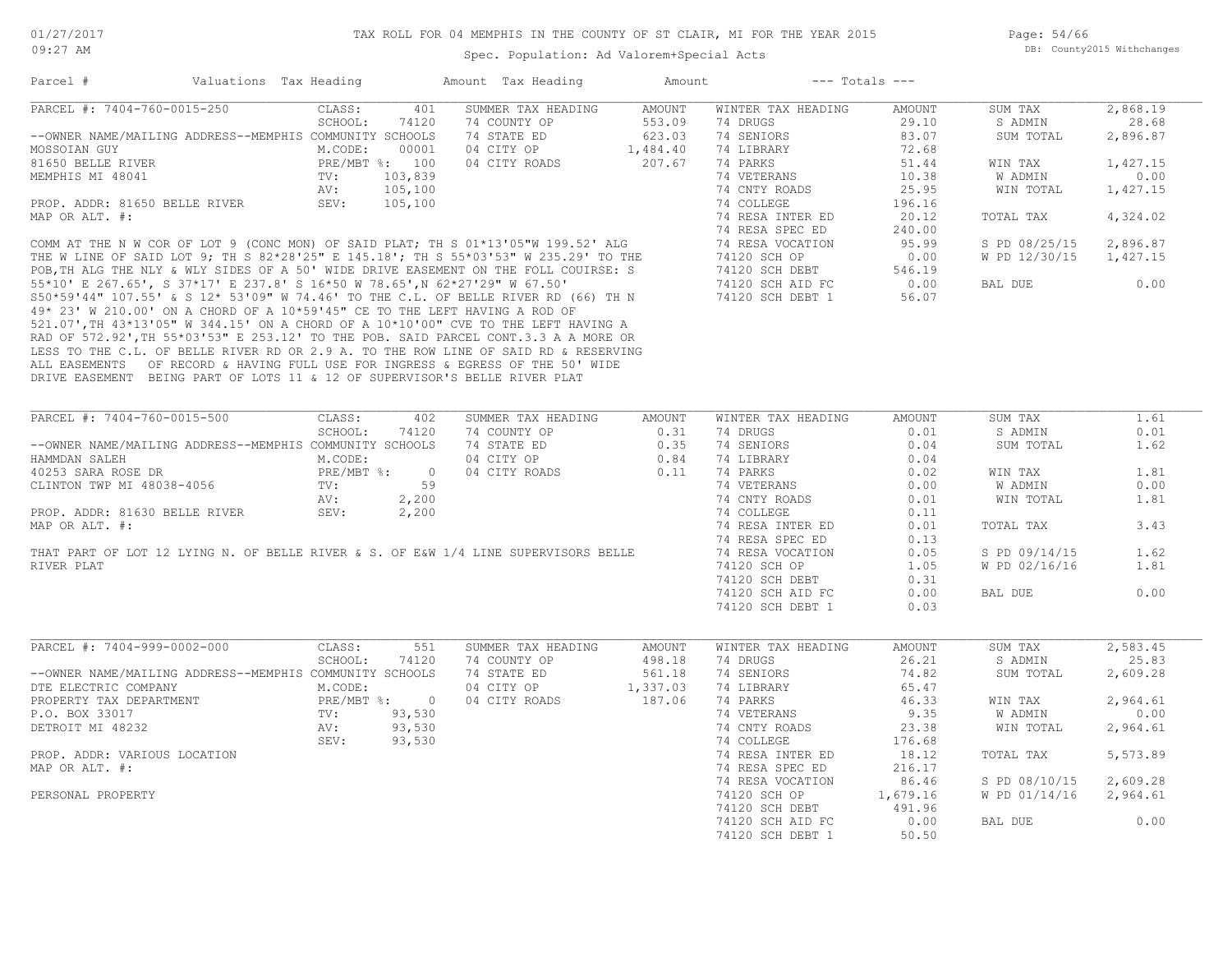## TAX ROLL FOR 04 MEMPHIS IN THE COUNTY OF ST CLAIR, MI FOR THE YEAR 2015

Spec. Population: Ad Valorem+Special Acts

Page: 55/66 DB: County2015 Withchanges

| Parcel #                                                | Valuations Tax Heading |                |                | Amount Tax Heading | Amount              |                    | $---$ Totals $---$ |               |        |
|---------------------------------------------------------|------------------------|----------------|----------------|--------------------|---------------------|--------------------|--------------------|---------------|--------|
| PARCEL #: 7404-999-0004-000                             |                        | CLASS:         | 351            | SUMMER TAX HEADING | AMOUNT              | WINTER TAX HEADING | AMOUNT             | SUM TAX       | 299.67 |
|                                                         |                        | SCHOOL:        | 74120          | 74 COUNTY OP       |                     | 74 DRUGS           | 3.88               | S ADMIN       | 2.99   |
| --OWNER NAME/MAILING ADDRESS--MEMPHIS COMMUNITY SCHOOLS |                        |                |                | 04 CITY OP         | $73.82$<br>$198.13$ | 74 SENIORS         | 11.08              | S INTRST      | 17.98  |
| GRACE ENGINEERING CORP                                  |                        | M.CODE:        |                | 04 CITY ROADS      | 27.72               | 74 LIBRARY         | 9.70               | SUM TOTAL     | 320.64 |
| LOUIS GRACE                                             |                        | PRE/MBT %: 100 |                |                    |                     | 74 PARKS           | 6.86               |               |        |
| P.O. BOX 202                                            | PRE/M<br>TV:<br>AV:    |                | 13,860         |                    |                     | 74 VETERANS        | 1.38               | WIN TAX       | 190.44 |
| MEMPHIS MI 48041                                        |                        |                | 13,860         |                    |                     | 74 CNTY ROADS      | 3.46               | W ADMIN       | 0.00   |
|                                                         |                        | SEV: 13,860    |                |                    |                     | 74 COLLEGE         | 26.18              | WIN TOTAL     | 190.44 |
| PROP. ADDR: 81620 BELLE RIVER                           |                        |                |                |                    |                     | 74 RESA INTER ED   | 2.68               |               |        |
| MAP OR ALT. #:                                          |                        |                |                |                    |                     | 74 RESA SPEC ED    | 32.03              | TOTAL TAX     | 511.08 |
|                                                         |                        |                |                |                    |                     | 74 RESA VOCATION   | 12.81              |               |        |
| PERSONAL PROPERTY                                       |                        |                |                |                    |                     | 74120 SCH DEBT     | 72.90              | BAL DUE       | 511.08 |
|                                                         |                        |                |                |                    |                     | 74120 SCH AID FC   | 0.00               |               |        |
|                                                         |                        |                |                |                    |                     |                    |                    |               |        |
|                                                         |                        |                |                |                    |                     | 74120 SCH DEBT 1   | 7.48               |               |        |
| PARCEL #: 7404-999-0004-900 CLASS:                      |                        |                | 251            | SUMMER TAX HEADING | AMOUNT              | WINTER TAX HEADING | AMOUNT             | SUM TAX       | 490.28 |
|                                                         |                        | SCHOOL:        | 74120          | 74 COUNTY OP       | 94.54               | 74 DRUGS           | 4.97               | S ADMIN       | 4.90   |
| --OWNER NAME/MAILING ADDRESS--MEMPHIS COMMUNITY SCHOOLS |                        |                |                | 74 STATE ED        | 106.50              | 74 SENIORS         | 14.20              | SUM TOTAL     | 495.18 |
| COMCAST CORPORATION                                     |                        | M.CODE:        |                | 04 CITY OP         | 253.74              | 74 LIBRARY         | 12.42              |               |        |
| ONE COMCAST CENTER                                      |                        | PRE/MBT %: 100 |                | 04 CITY ROADS      | 35.50               | 74 PARKS           | 8.79               | WIN TAX       | 349.56 |
| ATTN: PROPERTY TAX DEPT, 32ND FLOOR TV:                 |                        |                | 17,750         |                    |                     | 74 VETERANS        | 1.77               | W ADMIN       | 0.00   |
| PHILADELPHIA PA 19103                                   |                        | AV:            | 17,750         |                    |                     | 74 CNTY ROADS      | 4.43               | WIN TOTAL     | 349.56 |
|                                                         |                        | SEV:           | 17,750         |                    |                     | 74 COLLEGE         | 33.53              |               |        |
|                                                         |                        |                |                |                    |                     |                    |                    |               |        |
| PROP. ADDR: VARIOUS LOCATION                            |                        |                |                |                    |                     | 74 RESA INTER ED   | 3.43               | TOTAL TAX     | 844.74 |
| MAP OR ALT. #:                                          |                        |                |                |                    |                     | 74 RESA SPEC ED    | 41.02              |               |        |
|                                                         |                        |                |                |                    |                     | 74 RESA VOCATION   | 16.40              | S PD 08/10/15 | 495.18 |
| PERSONAL PROPERTY                                       |                        |                |                |                    |                     | 74120 SCH OP       | 105.66             | W PD 02/04/16 | 349.56 |
|                                                         |                        |                |                |                    |                     | 74120 SCH DEBT     | 93.36              |               |        |
|                                                         |                        |                |                |                    |                     | 74120 SCH AID FC   | 0.00               | BAL DUE       | 0.00   |
|                                                         |                        |                |                |                    |                     | 74120 SCH DEBT 1   | 9.58               |               |        |
| PARCEL #: 7404-999-0007-500                             |                        | CLASS:         | 251            | SUMMER TAX HEADING | AMOUNT              | WINTER TAX HEADING | AMOUNT             | SUM TAX       | 0.00   |
|                                                         |                        | SCHOOL:        | 74120          | 74 COUNTY OP       | 0.00                | 74 DRUGS           | 0.00               | S ADMIN       | 0.00   |
| --OWNER NAME/MAILING ADDRESS--MEMPHIS COMMUNITY SCHOOLS |                        |                |                | 74 STATE ED        | 0.00                | 74 SENIORS         | 0.00               | SUM TOTAL     | 0.00   |
| MEMPHIS CAR WASH                                        |                        | M.CODE:        |                | 04 CITY OP         | 0.00                | 74 LIBRARY         | 0.00               |               |        |
|                                                         |                        |                |                |                    |                     |                    |                    |               | 0.00   |
| J & JP MANAGEMENT INC                                   |                        | PRE/MBT %: 100 |                | 04 CITY ROADS      | 0.00                | 74 PARKS           | 0.00               | WIN TAX       |        |
| PO BOX 146                                              |                        | TV:            | $\overline{0}$ |                    |                     | 74 VETERANS        | 0.00               | W ADMIN       | 0.00   |
| EMMETT MI 48022                                         |                        | AV:            | $\circ$        |                    |                     | 74 CNTY ROADS      | 0.00               | WIN TOTAL     | 0.00   |
|                                                         |                        | SEV:           | $\circ$        |                    |                     | 74 COLLEGE         | 0.00               |               |        |
| PROP. ADDR: 81545 MAIN                                  |                        |                |                |                    |                     | 74 RESA INTER ED   | 0.00               | TOTAL TAX     | 0.00   |
| MAP OR ALT. #:                                          |                        |                |                |                    |                     | 74 RESA SPEC ED    | 0.00               |               |        |
|                                                         |                        |                |                |                    |                     | 74 RESA VOCATION   | 0.00               | BAL DUE       | 0.00   |
| PERSONAL PROPERTY                                       |                        |                |                |                    |                     | 74120 SCH OP       | 0.00               |               |        |
|                                                         |                        |                |                |                    |                     | 74120 SCH DEBT     | 0.00               |               |        |
|                                                         |                        |                |                |                    |                     | 74120 SCH AID FC   | 0.00               |               |        |
|                                                         |                        |                |                |                    |                     | 74120 SCH DEBT 1   | 0.00               |               |        |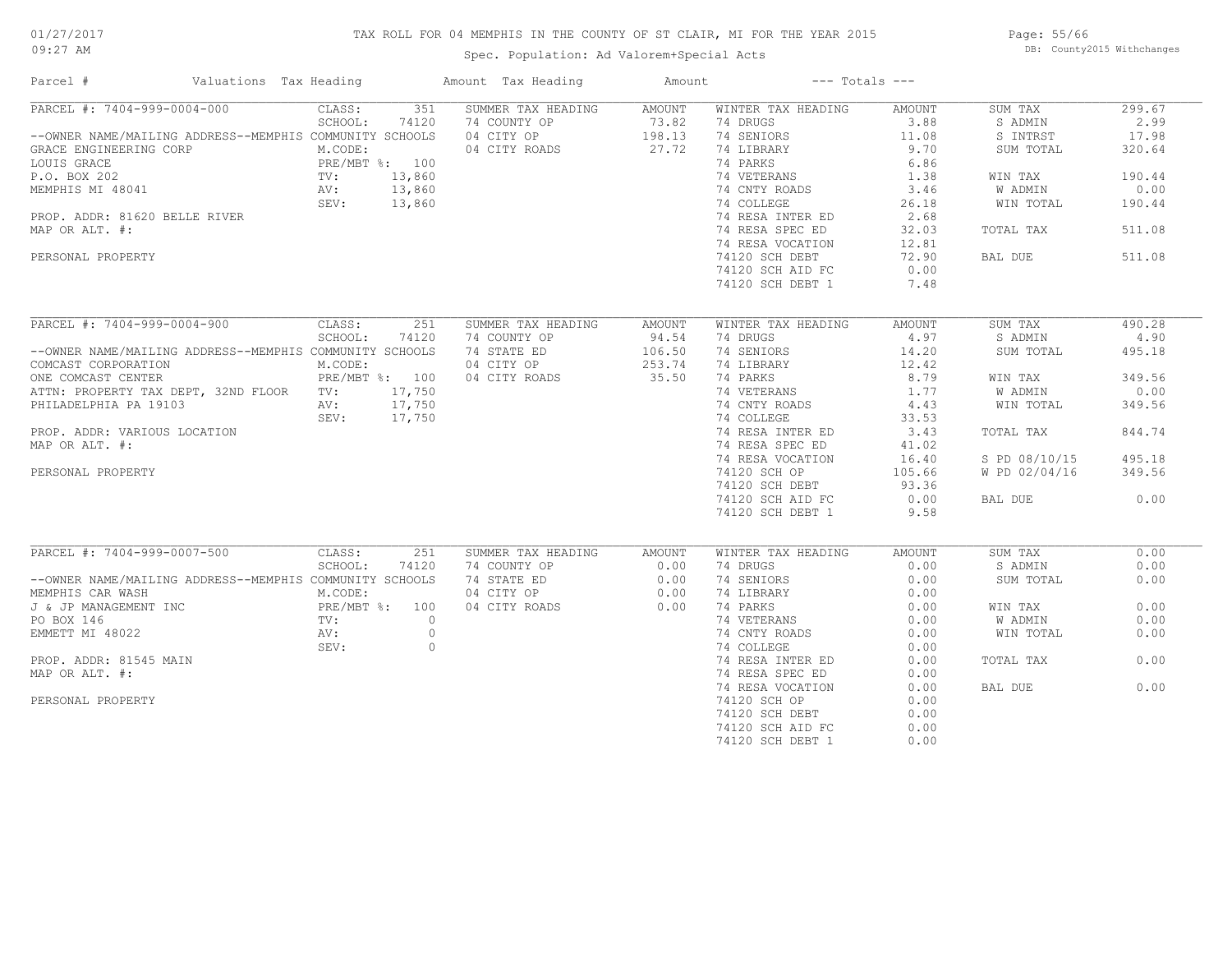## TAX ROLL FOR 04 MEMPHIS IN THE COUNTY OF ST CLAIR, MI FOR THE YEAR 2015

Spec. Population: Ad Valorem+Special Acts

Page: 56/66 DB: County2015 Withchanges

| Parcel #<br>Valuations Tax Heading                      |                  | Amount Tax Heading | Amount        | $---$ Totals $---$ |               |               |            |
|---------------------------------------------------------|------------------|--------------------|---------------|--------------------|---------------|---------------|------------|
| PARCEL #: 7404-999-0009-000                             | 251<br>CLASS:    | SUMMER TAX HEADING | <b>AMOUNT</b> | WINTER TAX HEADING | <b>AMOUNT</b> | SUM TAX       | 0.00       |
|                                                         | SCHOOL:<br>74120 | 74 COUNTY OP       | 0.00          | 74 DRUGS           | 0.00          | S ADMIN       | 0.00       |
| --OWNER NAME/MAILING ADDRESS--MEMPHIS COMMUNITY SCHOOLS |                  | 74 STATE ED        | 0.00          | 74 SENIORS         | 0.00          | SUM TOTAL     | 0.00       |
| BOOMERS AT MEMPHIS HOTEL                                | M.CODE:          | 04 CITY OP         | 0.00          | 74 LIBRARY         | 0.00          |               |            |
| MANCHIK MICHAEL SR & THERESA                            | PRE/MBT %: 100   | 04 CITY ROADS      | 0.00          | 74 PARKS           | 0.00          | WIN TAX       | 0.00       |
| 37682 30 MILE ROAD                                      | $\circ$<br>TV:   |                    |               | 74 VETERANS        | 0.00          | W ADMIN       | 0.00       |
| LENOX MI 48050                                          | AV:<br>$\circ$   |                    |               | 74 CNTY ROADS      | 0.00          | WIN TOTAL     | 0.00       |
|                                                         | SEV:<br>$\circ$  |                    |               | 74 COLLEGE         | 0.00          |               |            |
| PROP. ADDR: 35005 BORDMAN                               |                  |                    |               | 74 RESA INTER ED   | 0.00          | TOTAL TAX     | 0.00       |
| MAP OR ALT. #:                                          |                  |                    |               | 74 RESA SPEC ED    | 0.00          |               |            |
|                                                         |                  |                    |               |                    | 0.00          |               | 0.00       |
|                                                         |                  |                    |               | 74 RESA VOCATION   |               | BAL DUE       |            |
| PERSONAL PROPERTY                                       |                  |                    |               | 74120 SCH OP       | 0.00          |               |            |
|                                                         |                  |                    |               | 74120 SCH DEBT     | 0.00          |               |            |
|                                                         |                  |                    |               | 74120 SCH AID FC   | 0.00          |               |            |
|                                                         |                  |                    |               | 74120 SCH DEBT 1   | 0.00          |               |            |
| PARCEL #: 7404-999-0014-000                             | CLASS:<br>551    | SUMMER TAX HEADING | <b>AMOUNT</b> | WINTER TAX HEADING | <b>AMOUNT</b> | SUM TAX       | 1,461.73   |
|                                                         |                  |                    |               |                    | 14.83         |               | 14.61      |
|                                                         | SCHOOL:<br>74120 | 74 COUNTY OP       | 281.87        | 74 DRUGS           |               | S ADMIN       |            |
| --OWNER NAME/MAILING ADDRESS--MEMPHIS COMMUNITY SCHOOLS |                  | 74 STATE ED        | 317.52        | 74 SENIORS         | 42.33         | SUM TOTAL     | 1,476.34   |
| SEMCOENERGY GAS COMPANY                                 | M.CODE:          | 04 CITY OP         | 756.50        | 74 LIBRARY         | 37.04         |               |            |
| 1411 3RD STREET                                         | PRE/MBT %: 0     | 04 CITY ROADS      | 105.84        | 74 PARKS           | 26.21         | WIN TAX       | 1,677.38   |
| PORT HURON MI 48060                                     | TV:<br>52,920    |                    |               | 74 VETERANS        | 5.29          | W ADMIN       | 0.00       |
|                                                         | 52,920<br>AV:    |                    |               | 74 CNTY ROADS      | 13.23         | WIN TOTAL     | 1,677.38   |
| PROP. ADDR: VARIOUS LOCATION                            | 52,920<br>SEV:   |                    |               | 74 COLLEGE         | 99.97         |               |            |
| MAP OR ALT. #:                                          |                  |                    |               | 74 RESA INTER ED   | 10.25         | TOTAL TAX     | 3, 153. 72 |
|                                                         |                  |                    |               | 74 RESA SPEC ED    | 122.31        |               |            |
| PERSONAL PROPERTY                                       |                  |                    |               | 74 RESA VOCATION   | 48.92         | S PD 08/17/15 | 1,476.34   |
|                                                         |                  |                    |               | 74120 SCH OP       | 950.08        | W PD 02/04/16 | 1,677.38   |
|                                                         |                  |                    |               |                    | 278.35        |               |            |
|                                                         |                  |                    |               | 74120 SCH DEBT     |               |               |            |
|                                                         |                  |                    |               | 74120 SCH AID FC   | 0.00          | BAL DUE       | 0.00       |
|                                                         |                  |                    |               | 74120 SCH DEBT 1   | 28.57         |               |            |
| PARCEL #: 7404-999-0017-000                             | CLASS:<br>251    | SUMMER TAX HEADING | AMOUNT        | WINTER TAX HEADING | <b>AMOUNT</b> | SUM TAX       | 0.00       |
|                                                         | SCHOOL:<br>74120 | 74 COUNTY OP       | 0.00          | 74 DRUGS           | 0.00          | S ADMIN       | 0.00       |
| --OWNER NAME/MAILING ADDRESS--MEMPHIS COMMUNITY SCHOOLS |                  | 74 STATE ED        | 0.00          | 74 SENIORS         | 0.00          | SUM TOTAL     | 0.00       |
| MOM'S COUNTRY KITCHEN                                   | M.CODE:          | 04 CITY OP         | 0.00          | 74 LIBRARY         | 0.00          |               |            |
| P.O. BOX 529                                            | PRE/MBT %: 100   | 04 CITY ROADS      | 0.00          | 74 PARKS           | 0.00          | WIN TAX       | 0.00       |
| MEMPHIS MI 48041                                        | TV:<br>$\circ$   |                    |               | 74 VETERANS        | 0.00          | W ADMIN       | 0.00       |
|                                                         |                  |                    |               |                    |               |               |            |
|                                                         | $\circ$<br>AV:   |                    |               | 74 CNTY ROADS      | 0.00          | WIN TOTAL     | 0.00       |
| PROP. ADDR: 81057 MAIN                                  | SEV:<br>$\circ$  |                    |               | 74 COLLEGE         | 0.00          |               |            |
| MAP OR ALT. #:                                          |                  |                    |               | 74 RESA INTER ED   | 0.00          | TOTAL TAX     | 0.00       |
|                                                         |                  |                    |               | 74 RESA SPEC ED    | 0.00          |               |            |
| PERSONAL PROPERTY                                       |                  |                    |               | 74 RESA VOCATION   | 0.00          | BAL DUE       | 0.00       |
|                                                         |                  |                    |               | 74120 SCH OP       | 0.00          |               |            |
|                                                         |                  |                    |               | 74120 SCH DEBT     | 0.00          |               |            |
|                                                         |                  |                    |               | 74120 SCH AID FC   | 0.00          |               |            |
|                                                         |                  |                    |               | 74120 SCH DEBT 1   | 0.00          |               |            |
|                                                         |                  |                    |               |                    |               |               |            |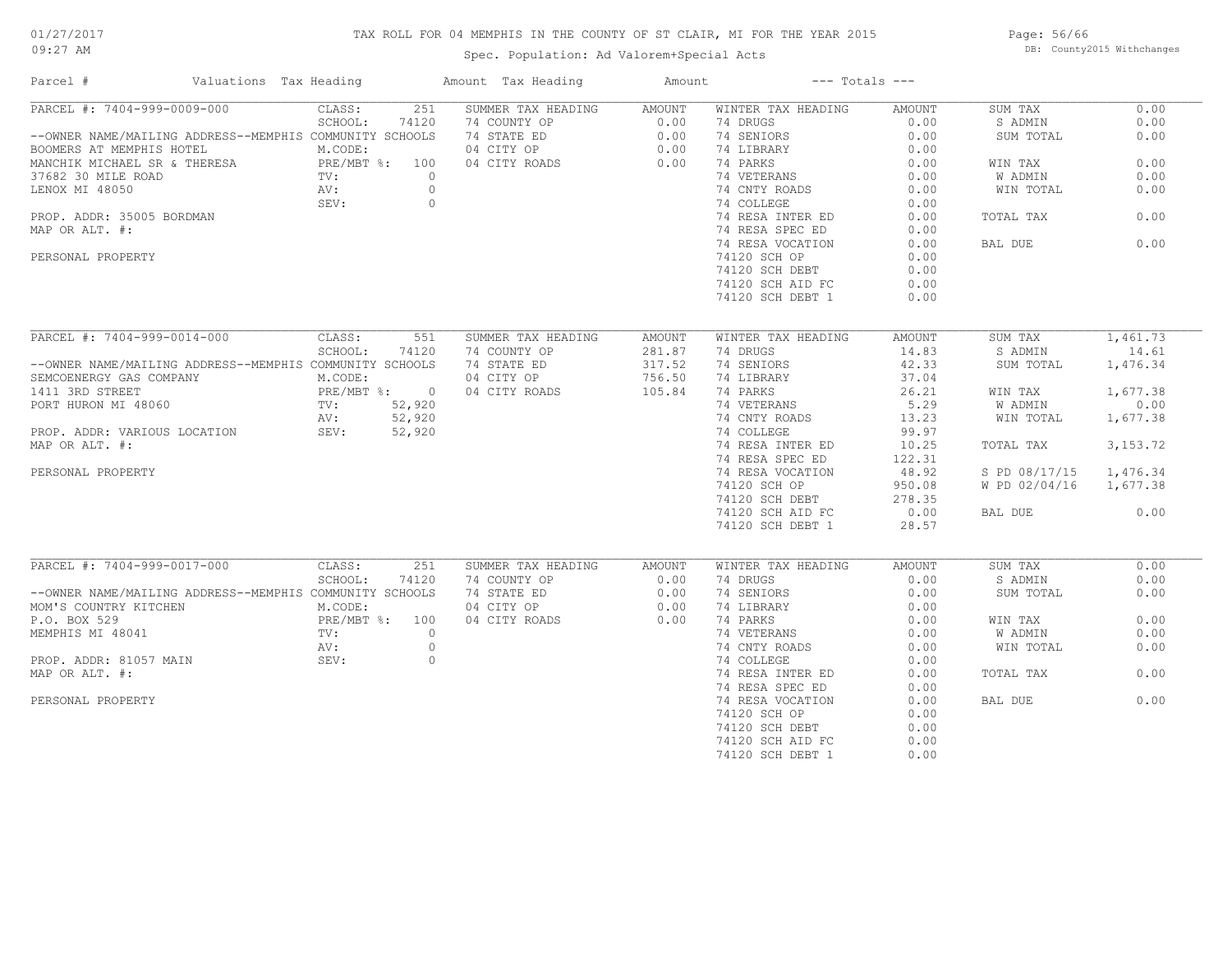## TAX ROLL FOR 04 MEMPHIS IN THE COUNTY OF ST CLAIR, MI FOR THE YEAR 2015

Spec. Population: Ad Valorem+Special Acts

Page: 57/66 DB: County2015 Withchanges

| Parcel #                                                | Valuations Tax Heading |                            | Amount Tax Heading        | Amount         |                    | $---$ Totals $---$    |           |              |
|---------------------------------------------------------|------------------------|----------------------------|---------------------------|----------------|--------------------|-----------------------|-----------|--------------|
| PARCEL #: 7404-999-0028-000                             |                        | CLASS:                     | 251<br>SUMMER TAX HEADING | AMOUNT         | WINTER TAX HEADING | AMOUNT                | SUM TAX   | 0.00         |
|                                                         |                        | SCHOOL:<br>74120           | 74 COUNTY OP              | 0.00           | 74 DRUGS           | 0.00                  | S ADMIN   | 0.00         |
| --OWNER NAME/MAILING ADDRESS--MEMPHIS COMMUNITY SCHOOLS |                        |                            | 74 STATE ED               | 0.00           | 74 SENIORS         | 0.00                  | SUM TOTAL | 0.00         |
| BELLE RIVER LIQUIDATORS/AUCT                            |                        | M.CODE:                    | 04 CITY OP                | 0.00           | 74 LIBRARY         | 0.00                  |           |              |
| 81611 MAIN                                              |                        | PRE/MBT %: 100             | 04 CITY ROADS             | 0.00           | 74 PARKS           | 0.00                  | WIN TAX   | 0.00         |
| MEMPHIS MI 48041                                        |                        | TV:                        | $\circ$                   |                | 74 VETERANS        | 0.00                  | W ADMIN   | 0.00         |
|                                                         |                        | AV:                        | $\circ$                   |                | 74 CNTY ROADS      | 0.00                  | WIN TOTAL | 0.00         |
| PROP. ADDR: 81611 MAIN                                  |                        | SEV:                       | $\circ$                   |                | 74 COLLEGE         | 0.00                  |           |              |
| MAP OR ALT. #:                                          |                        |                            |                           |                | 74 RESA INTER ED   | 0.00                  | TOTAL TAX | 0.00         |
|                                                         |                        |                            |                           |                | 74 RESA SPEC ED    | 0.00                  |           |              |
| PERSONAL PROPERTY                                       |                        |                            |                           |                | 74 RESA VOCATION   | 0.00                  | BAL DUE   | 0.00         |
|                                                         |                        |                            |                           |                | 74120 SCH OP       | 0.00                  |           |              |
|                                                         |                        |                            |                           |                | 74120 SCH DEBT     | 0.00                  |           |              |
|                                                         |                        |                            |                           |                | 74120 SCH AID FC   | 0.00                  |           |              |
|                                                         |                        |                            |                           |                | 74120 SCH DEBT 1   | 0.00                  |           |              |
|                                                         |                        |                            |                           |                |                    |                       |           |              |
| PARCEL #: 7404-999-0031-000                             |                        | CLASS:                     | 251<br>SUMMER TAX HEADING | AMOUNT         | WINTER TAX HEADING | <b>AMOUNT</b>         | SUM TAX   | 0.00         |
|                                                         |                        | SCHOOL:<br>74120           | 74 COUNTY OP              | 0.00           | 74 DRUGS           | 0.00                  | S ADMIN   | 0.00         |
| --OWNER NAME/MAILING ADDRESS--MEMPHIS COMMUNITY SCHOOLS |                        |                            | 74 STATE ED               | 0.00           | 74 SENIORS         | 0.00                  | SUM TOTAL | 0.00         |
| WOLVERINE SIGN WORKS                                    |                        | M.CODE:                    | 04 CITY OP                | 0.00           | 74 LIBRARY         | 0.00                  |           |              |
| 923 BRADLEY ST.                                         |                        | PRE/MBT %: 100             | 04 CITY ROADS             | 0.00           | 74 PARKS           | 0.00                  |           | 0.00         |
|                                                         |                        |                            | $\circ$                   |                |                    |                       | WIN TAX   |              |
| OWOSSO MI 48867                                         |                        | TV:                        |                           |                | 74 VETERANS        | 0.00                  | W ADMIN   | 0.00         |
|                                                         |                        | AV:                        | $\circ$                   |                | 74 CNTY ROADS      | 0.00                  | WIN TOTAL | 0.00         |
| PROP. ADDR: 81560 MAIN                                  |                        | SEV:                       | $\circ$                   |                | 74 COLLEGE         | 0.00                  |           |              |
| MAP OR ALT. #:                                          |                        |                            |                           |                | 74 RESA INTER ED   | 0.00                  | TOTAL TAX | 0.00         |
|                                                         |                        |                            |                           |                | 74 RESA SPEC ED    | 0.00                  |           |              |
| PERSONAL PROPERTY                                       |                        |                            |                           |                | 74 RESA VOCATION   | 0.00                  | BAL DUE   | 0.00         |
|                                                         |                        |                            |                           |                | 74120 SCH OP       | 0.00                  |           |              |
|                                                         |                        |                            |                           |                | 74120 SCH DEBT     | 0.00                  |           |              |
|                                                         |                        |                            |                           |                | 74120 SCH AID FC   | 0.00                  |           |              |
|                                                         |                        |                            |                           |                | 74120 SCH DEBT 1   | 0.00                  |           |              |
|                                                         |                        |                            |                           |                |                    |                       |           |              |
| PARCEL #: 7404-999-0035-000                             |                        | CLASS:<br>SCHOOL:<br>74120 | 251<br>SUMMER TAX HEADING | AMOUNT         | WINTER TAX HEADING | <b>AMOUNT</b><br>0.00 | SUM TAX   | 0.00<br>0.00 |
|                                                         |                        |                            | 74 COUNTY OP              | 0.00           | 74 DRUGS           |                       | S ADMIN   |              |
| --OWNER NAME/MAILING ADDRESS--MEMPHIS COMMUNITY SCHOOLS |                        |                            | 74 STATE ED               | 0.00           | 74 SENIORS         | 0.00                  | SUM TOTAL | 0.00         |
| GRAYHAWK LEASING LLC                                    |                        | M.CODE:                    | 04 CITY OP                | 0.00           | 74 LIBRARY         | 0.00                  |           |              |
| P.O. BOX 660634                                         |                        | PRE/MBT %: 100             | 04 CITY ROADS             | 0.00           | 74 PARKS           | 0.00                  | WIN TAX   | 0.00         |
| DALLAS TX 75266-0634                                    |                        | TV:                        | $\circ$                   |                | 74 VETERANS        | 0.00                  | W ADMIN   | 0.00         |
|                                                         |                        | AV:                        | $\circ$                   |                | 74 CNTY ROADS      | 0.00                  | WIN TOTAL | 0.00         |
| PROP. ADDR:                                             |                        | SEV:                       | $\circ$                   |                | 74 COLLEGE         | 0.00                  |           |              |
| MAP OR ALT. #:                                          |                        |                            |                           |                | 74 RESA INTER ED   | 0.00                  | TOTAL TAX | 0.00         |
|                                                         |                        |                            |                           |                | 74 RESA SPEC ED    | 0.00                  |           |              |
|                                                         |                        |                            |                           |                | 74 RESA VOCATION   | 0.00                  | BAL DUE   | 0.00         |
|                                                         |                        |                            |                           | 74120 SCH OP   | 0.00               |                       |           |              |
|                                                         |                        |                            |                           | 74120 SCH DEBT | 0.00               |                       |           |              |
|                                                         |                        |                            |                           |                | 74120 SCH AID FC   | 0.00                  |           |              |
|                                                         |                        |                            |                           |                | 74120 SCH DEBT 1   | 0.00                  |           |              |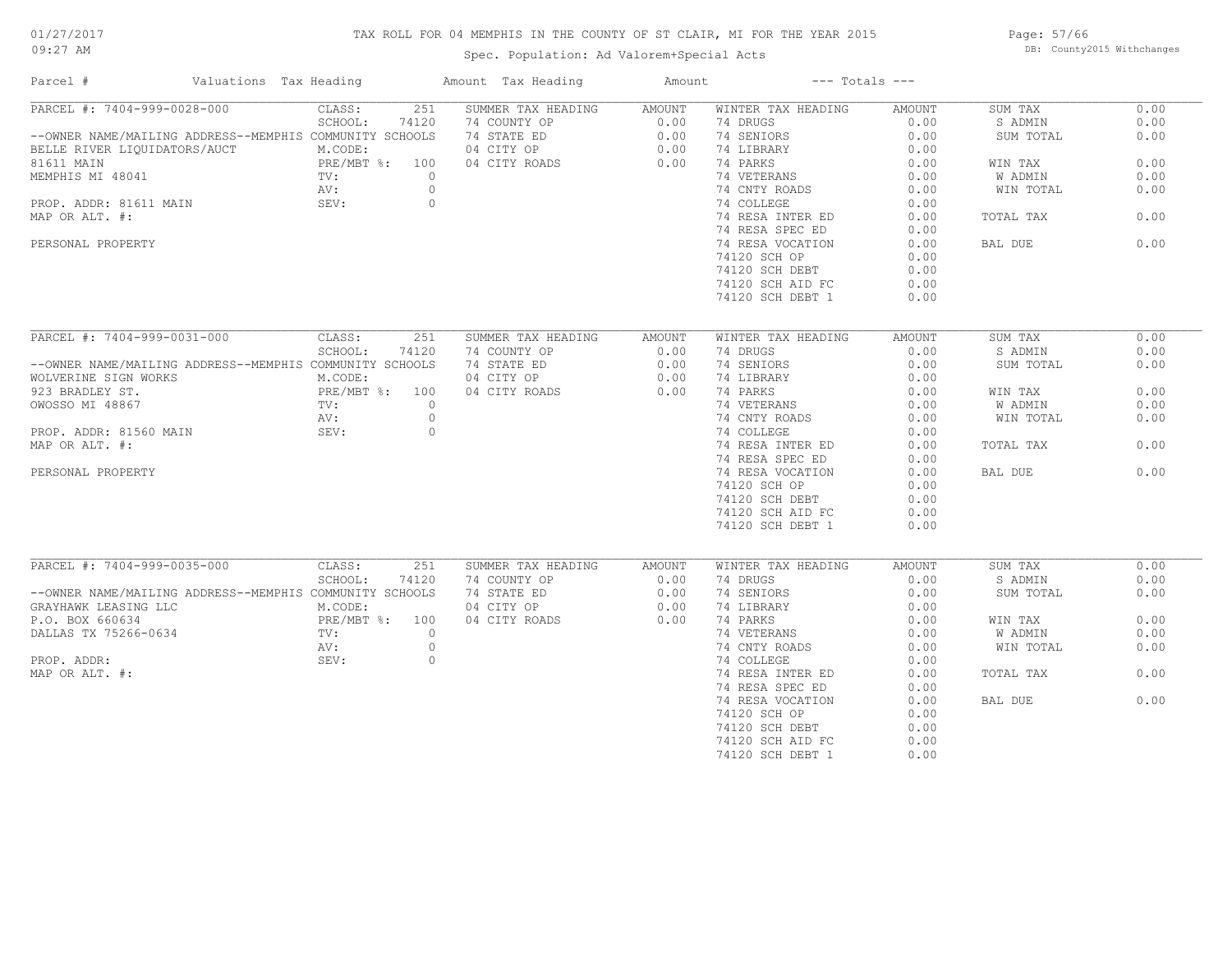## TAX ROLL FOR 04 MEMPHIS IN THE COUNTY OF ST CLAIR, MI FOR THE YEAR 2015

Spec. Population: Ad Valorem+Special Acts

Page: 58/66 DB: County2015 Withchanges

| PARCEL #: 7404-999-0035-005<br>251<br>CLASS:<br>SUMMER TAX HEADING<br>AMOUNT<br>WINTER TAX HEADING<br>AMOUNT<br>SUM TAX<br>SCHOOL:<br>74120<br>74 COUNTY OP<br>$0.00$<br>$0.00$<br>74 DRUGS<br>0.00<br>S ADMIN<br>74 SENIORS<br>--OWNER NAME/MAILING ADDRESS--MEMPHIS COMMUNITY SCHOOLS<br>74 STATE ED<br>0.00<br>SUM TOTAL<br>0.00<br>M.CODE:<br>04 CITY OP<br>74 LIBRARY<br>0.00<br>ITG<br>PRE/MBT %: 100<br>10 MEMORIAL BOULDEVARD<br>04 CITY ROADS<br>0.00<br>74 PARKS<br>0.00<br>WIN TAX<br>PROVIDENCE RI 02903<br>$\overline{0}$<br>74 VETERANS<br>0.00<br>$\text{TV}$ :<br>W ADMIN<br>$\circ$<br>0.00<br>0.00<br>AV:<br>74 CNTY ROADS<br>WIN TOTAL<br>SEV:<br>PROP. ADDR:<br>$\circ$<br>74 COLLEGE<br>0.00<br>MAP OR ALT. #:<br>74 RESA INTER ED<br>0.00<br>0.00<br>TOTAL TAX<br>74 RESA SPEC ED<br>0.00<br>0.00<br>74 RESA VOCATION<br>0.00<br>BAL DUE<br>74120 SCH OP<br>0.00<br>74120 SCH DEBT<br>0.00<br>0.00<br>74120 SCH AID FC<br>74120 SCH DEBT 1<br>0.00<br>PARCEL #: 7404-999-0041-000<br>CLASS:<br>251<br>SUMMER TAX HEADING<br>AMOUNT<br>WINTER TAX HEADING<br>AMOUNT<br>SUM TAX<br>SCHOOL:<br>74120<br>74 COUNTY OP<br>0.00<br>74 DRUGS<br>0.00<br>S ADMIN<br>--OWNER NAME/MAILING ADDRESS--MEMPHIS COMMUNITY SCHOOLS<br>74 STATE ED<br>0.00<br>74 SENIORS<br>0.00<br>SUM TOTAL<br>04 CITY OP<br>0.00<br>THE COCA-COLA COMPANY<br>M.CODE:<br>74 LIBRARY<br>0.00<br>PRE/MBT %: 100<br>TV: 0<br>AV: 0<br>0.00<br>04 CITY ROADS<br>0.00<br>74 PARKS<br>0.00<br>WIN TAX<br>ra DEPT کان به A440<br>BRANDON FL 33509-4440<br>ROP. ADDR MATH<br>0.00<br>0.00<br>74 VETERANS<br>W ADMIN<br>74 CNTY ROADS<br>0.00<br>0.00<br>WIN TOTAL<br>SEV:<br>$\overline{0}$<br>74 COLLEGE<br>0.00<br>74 RESA INTER ED<br>0.00<br>0.00<br>TOTAL TAX<br>MAP OR ALT. #:<br>74 RESA SPEC ED<br>0.00<br>0.00<br>74 RESA VOCATION<br>0.00<br>BAL DUE<br>0.00<br>PERSONAL PROPERTY<br>74120 SCH OP<br>74120 SCH DEBT<br>0.00<br>0.00<br>74120 SCH AID FC<br>74120 SCH DEBT 1<br>0.00<br>PARCEL #: 7404-999-0044-000<br>CLASS:<br>SUMMER TAX HEADING<br>251<br>AMOUNT<br>WINTER TAX HEADING<br>AMOUNT<br>SUM TAX | Parcel # | Valuations Tax Heading | Amount Tax Heading | Amount | $---$ Totals $---$ |  |       |
|----------------------------------------------------------------------------------------------------------------------------------------------------------------------------------------------------------------------------------------------------------------------------------------------------------------------------------------------------------------------------------------------------------------------------------------------------------------------------------------------------------------------------------------------------------------------------------------------------------------------------------------------------------------------------------------------------------------------------------------------------------------------------------------------------------------------------------------------------------------------------------------------------------------------------------------------------------------------------------------------------------------------------------------------------------------------------------------------------------------------------------------------------------------------------------------------------------------------------------------------------------------------------------------------------------------------------------------------------------------------------------------------------------------------------------------------------------------------------------------------------------------------------------------------------------------------------------------------------------------------------------------------------------------------------------------------------------------------------------------------------------------------------------------------------------------------------------------------------------------------------------------------------------------------------------------------------------------------------------------------------------------------------------------------------------------------------------------------------------|----------|------------------------|--------------------|--------|--------------------|--|-------|
|                                                                                                                                                                                                                                                                                                                                                                                                                                                                                                                                                                                                                                                                                                                                                                                                                                                                                                                                                                                                                                                                                                                                                                                                                                                                                                                                                                                                                                                                                                                                                                                                                                                                                                                                                                                                                                                                                                                                                                                                                                                                                                          |          |                        |                    |        |                    |  | 0.00  |
|                                                                                                                                                                                                                                                                                                                                                                                                                                                                                                                                                                                                                                                                                                                                                                                                                                                                                                                                                                                                                                                                                                                                                                                                                                                                                                                                                                                                                                                                                                                                                                                                                                                                                                                                                                                                                                                                                                                                                                                                                                                                                                          |          |                        |                    |        |                    |  | 0.00  |
|                                                                                                                                                                                                                                                                                                                                                                                                                                                                                                                                                                                                                                                                                                                                                                                                                                                                                                                                                                                                                                                                                                                                                                                                                                                                                                                                                                                                                                                                                                                                                                                                                                                                                                                                                                                                                                                                                                                                                                                                                                                                                                          |          |                        |                    |        |                    |  | 0.00  |
|                                                                                                                                                                                                                                                                                                                                                                                                                                                                                                                                                                                                                                                                                                                                                                                                                                                                                                                                                                                                                                                                                                                                                                                                                                                                                                                                                                                                                                                                                                                                                                                                                                                                                                                                                                                                                                                                                                                                                                                                                                                                                                          |          |                        |                    |        |                    |  |       |
|                                                                                                                                                                                                                                                                                                                                                                                                                                                                                                                                                                                                                                                                                                                                                                                                                                                                                                                                                                                                                                                                                                                                                                                                                                                                                                                                                                                                                                                                                                                                                                                                                                                                                                                                                                                                                                                                                                                                                                                                                                                                                                          |          |                        |                    |        |                    |  | 0.00  |
|                                                                                                                                                                                                                                                                                                                                                                                                                                                                                                                                                                                                                                                                                                                                                                                                                                                                                                                                                                                                                                                                                                                                                                                                                                                                                                                                                                                                                                                                                                                                                                                                                                                                                                                                                                                                                                                                                                                                                                                                                                                                                                          |          |                        |                    |        |                    |  | 0.00  |
|                                                                                                                                                                                                                                                                                                                                                                                                                                                                                                                                                                                                                                                                                                                                                                                                                                                                                                                                                                                                                                                                                                                                                                                                                                                                                                                                                                                                                                                                                                                                                                                                                                                                                                                                                                                                                                                                                                                                                                                                                                                                                                          |          |                        |                    |        |                    |  |       |
|                                                                                                                                                                                                                                                                                                                                                                                                                                                                                                                                                                                                                                                                                                                                                                                                                                                                                                                                                                                                                                                                                                                                                                                                                                                                                                                                                                                                                                                                                                                                                                                                                                                                                                                                                                                                                                                                                                                                                                                                                                                                                                          |          |                        |                    |        |                    |  |       |
|                                                                                                                                                                                                                                                                                                                                                                                                                                                                                                                                                                                                                                                                                                                                                                                                                                                                                                                                                                                                                                                                                                                                                                                                                                                                                                                                                                                                                                                                                                                                                                                                                                                                                                                                                                                                                                                                                                                                                                                                                                                                                                          |          |                        |                    |        |                    |  |       |
|                                                                                                                                                                                                                                                                                                                                                                                                                                                                                                                                                                                                                                                                                                                                                                                                                                                                                                                                                                                                                                                                                                                                                                                                                                                                                                                                                                                                                                                                                                                                                                                                                                                                                                                                                                                                                                                                                                                                                                                                                                                                                                          |          |                        |                    |        |                    |  |       |
|                                                                                                                                                                                                                                                                                                                                                                                                                                                                                                                                                                                                                                                                                                                                                                                                                                                                                                                                                                                                                                                                                                                                                                                                                                                                                                                                                                                                                                                                                                                                                                                                                                                                                                                                                                                                                                                                                                                                                                                                                                                                                                          |          |                        |                    |        |                    |  |       |
|                                                                                                                                                                                                                                                                                                                                                                                                                                                                                                                                                                                                                                                                                                                                                                                                                                                                                                                                                                                                                                                                                                                                                                                                                                                                                                                                                                                                                                                                                                                                                                                                                                                                                                                                                                                                                                                                                                                                                                                                                                                                                                          |          |                        |                    |        |                    |  |       |
|                                                                                                                                                                                                                                                                                                                                                                                                                                                                                                                                                                                                                                                                                                                                                                                                                                                                                                                                                                                                                                                                                                                                                                                                                                                                                                                                                                                                                                                                                                                                                                                                                                                                                                                                                                                                                                                                                                                                                                                                                                                                                                          |          |                        |                    |        |                    |  |       |
|                                                                                                                                                                                                                                                                                                                                                                                                                                                                                                                                                                                                                                                                                                                                                                                                                                                                                                                                                                                                                                                                                                                                                                                                                                                                                                                                                                                                                                                                                                                                                                                                                                                                                                                                                                                                                                                                                                                                                                                                                                                                                                          |          |                        |                    |        |                    |  |       |
|                                                                                                                                                                                                                                                                                                                                                                                                                                                                                                                                                                                                                                                                                                                                                                                                                                                                                                                                                                                                                                                                                                                                                                                                                                                                                                                                                                                                                                                                                                                                                                                                                                                                                                                                                                                                                                                                                                                                                                                                                                                                                                          |          |                        |                    |        |                    |  |       |
|                                                                                                                                                                                                                                                                                                                                                                                                                                                                                                                                                                                                                                                                                                                                                                                                                                                                                                                                                                                                                                                                                                                                                                                                                                                                                                                                                                                                                                                                                                                                                                                                                                                                                                                                                                                                                                                                                                                                                                                                                                                                                                          |          |                        |                    |        |                    |  |       |
|                                                                                                                                                                                                                                                                                                                                                                                                                                                                                                                                                                                                                                                                                                                                                                                                                                                                                                                                                                                                                                                                                                                                                                                                                                                                                                                                                                                                                                                                                                                                                                                                                                                                                                                                                                                                                                                                                                                                                                                                                                                                                                          |          |                        |                    |        |                    |  |       |
|                                                                                                                                                                                                                                                                                                                                                                                                                                                                                                                                                                                                                                                                                                                                                                                                                                                                                                                                                                                                                                                                                                                                                                                                                                                                                                                                                                                                                                                                                                                                                                                                                                                                                                                                                                                                                                                                                                                                                                                                                                                                                                          |          |                        |                    |        |                    |  | 0.00  |
|                                                                                                                                                                                                                                                                                                                                                                                                                                                                                                                                                                                                                                                                                                                                                                                                                                                                                                                                                                                                                                                                                                                                                                                                                                                                                                                                                                                                                                                                                                                                                                                                                                                                                                                                                                                                                                                                                                                                                                                                                                                                                                          |          |                        |                    |        |                    |  | 0.00  |
|                                                                                                                                                                                                                                                                                                                                                                                                                                                                                                                                                                                                                                                                                                                                                                                                                                                                                                                                                                                                                                                                                                                                                                                                                                                                                                                                                                                                                                                                                                                                                                                                                                                                                                                                                                                                                                                                                                                                                                                                                                                                                                          |          |                        |                    |        |                    |  | 0.00  |
|                                                                                                                                                                                                                                                                                                                                                                                                                                                                                                                                                                                                                                                                                                                                                                                                                                                                                                                                                                                                                                                                                                                                                                                                                                                                                                                                                                                                                                                                                                                                                                                                                                                                                                                                                                                                                                                                                                                                                                                                                                                                                                          |          |                        |                    |        |                    |  |       |
|                                                                                                                                                                                                                                                                                                                                                                                                                                                                                                                                                                                                                                                                                                                                                                                                                                                                                                                                                                                                                                                                                                                                                                                                                                                                                                                                                                                                                                                                                                                                                                                                                                                                                                                                                                                                                                                                                                                                                                                                                                                                                                          |          |                        |                    |        |                    |  |       |
|                                                                                                                                                                                                                                                                                                                                                                                                                                                                                                                                                                                                                                                                                                                                                                                                                                                                                                                                                                                                                                                                                                                                                                                                                                                                                                                                                                                                                                                                                                                                                                                                                                                                                                                                                                                                                                                                                                                                                                                                                                                                                                          |          |                        |                    |        |                    |  |       |
|                                                                                                                                                                                                                                                                                                                                                                                                                                                                                                                                                                                                                                                                                                                                                                                                                                                                                                                                                                                                                                                                                                                                                                                                                                                                                                                                                                                                                                                                                                                                                                                                                                                                                                                                                                                                                                                                                                                                                                                                                                                                                                          |          |                        |                    |        |                    |  |       |
|                                                                                                                                                                                                                                                                                                                                                                                                                                                                                                                                                                                                                                                                                                                                                                                                                                                                                                                                                                                                                                                                                                                                                                                                                                                                                                                                                                                                                                                                                                                                                                                                                                                                                                                                                                                                                                                                                                                                                                                                                                                                                                          |          |                        |                    |        |                    |  |       |
|                                                                                                                                                                                                                                                                                                                                                                                                                                                                                                                                                                                                                                                                                                                                                                                                                                                                                                                                                                                                                                                                                                                                                                                                                                                                                                                                                                                                                                                                                                                                                                                                                                                                                                                                                                                                                                                                                                                                                                                                                                                                                                          |          |                        |                    |        |                    |  |       |
|                                                                                                                                                                                                                                                                                                                                                                                                                                                                                                                                                                                                                                                                                                                                                                                                                                                                                                                                                                                                                                                                                                                                                                                                                                                                                                                                                                                                                                                                                                                                                                                                                                                                                                                                                                                                                                                                                                                                                                                                                                                                                                          |          |                        |                    |        |                    |  |       |
|                                                                                                                                                                                                                                                                                                                                                                                                                                                                                                                                                                                                                                                                                                                                                                                                                                                                                                                                                                                                                                                                                                                                                                                                                                                                                                                                                                                                                                                                                                                                                                                                                                                                                                                                                                                                                                                                                                                                                                                                                                                                                                          |          |                        |                    |        |                    |  |       |
|                                                                                                                                                                                                                                                                                                                                                                                                                                                                                                                                                                                                                                                                                                                                                                                                                                                                                                                                                                                                                                                                                                                                                                                                                                                                                                                                                                                                                                                                                                                                                                                                                                                                                                                                                                                                                                                                                                                                                                                                                                                                                                          |          |                        |                    |        |                    |  |       |
|                                                                                                                                                                                                                                                                                                                                                                                                                                                                                                                                                                                                                                                                                                                                                                                                                                                                                                                                                                                                                                                                                                                                                                                                                                                                                                                                                                                                                                                                                                                                                                                                                                                                                                                                                                                                                                                                                                                                                                                                                                                                                                          |          |                        |                    |        |                    |  |       |
|                                                                                                                                                                                                                                                                                                                                                                                                                                                                                                                                                                                                                                                                                                                                                                                                                                                                                                                                                                                                                                                                                                                                                                                                                                                                                                                                                                                                                                                                                                                                                                                                                                                                                                                                                                                                                                                                                                                                                                                                                                                                                                          |          |                        |                    |        |                    |  |       |
|                                                                                                                                                                                                                                                                                                                                                                                                                                                                                                                                                                                                                                                                                                                                                                                                                                                                                                                                                                                                                                                                                                                                                                                                                                                                                                                                                                                                                                                                                                                                                                                                                                                                                                                                                                                                                                                                                                                                                                                                                                                                                                          |          |                        |                    |        |                    |  |       |
|                                                                                                                                                                                                                                                                                                                                                                                                                                                                                                                                                                                                                                                                                                                                                                                                                                                                                                                                                                                                                                                                                                                                                                                                                                                                                                                                                                                                                                                                                                                                                                                                                                                                                                                                                                                                                                                                                                                                                                                                                                                                                                          |          |                        |                    |        |                    |  |       |
|                                                                                                                                                                                                                                                                                                                                                                                                                                                                                                                                                                                                                                                                                                                                                                                                                                                                                                                                                                                                                                                                                                                                                                                                                                                                                                                                                                                                                                                                                                                                                                                                                                                                                                                                                                                                                                                                                                                                                                                                                                                                                                          |          |                        |                    |        |                    |  |       |
|                                                                                                                                                                                                                                                                                                                                                                                                                                                                                                                                                                                                                                                                                                                                                                                                                                                                                                                                                                                                                                                                                                                                                                                                                                                                                                                                                                                                                                                                                                                                                                                                                                                                                                                                                                                                                                                                                                                                                                                                                                                                                                          |          |                        |                    |        |                    |  | 6.90  |
| SCHOOL:<br>74120<br>1.33<br>0.07<br>74 COUNTY OP<br>74 DRUGS<br>S ADMIN                                                                                                                                                                                                                                                                                                                                                                                                                                                                                                                                                                                                                                                                                                                                                                                                                                                                                                                                                                                                                                                                                                                                                                                                                                                                                                                                                                                                                                                                                                                                                                                                                                                                                                                                                                                                                                                                                                                                                                                                                                  |          |                        |                    |        |                    |  | 0.06  |
| --OWNER NAME/MAILING ADDRESS--MEMPHIS COMMUNITY SCHOOLS<br>74 STATE ED<br>1.50<br>74 SENIORS<br>0.20<br>SUM TOTAL                                                                                                                                                                                                                                                                                                                                                                                                                                                                                                                                                                                                                                                                                                                                                                                                                                                                                                                                                                                                                                                                                                                                                                                                                                                                                                                                                                                                                                                                                                                                                                                                                                                                                                                                                                                                                                                                                                                                                                                        |          |                        |                    |        |                    |  | 6.96  |
| 3.57<br>LAMAR ADVERTISING OF SAGINAW<br>M.CODE:<br>04 CITY OP<br>74 LIBRARY<br>0.17                                                                                                                                                                                                                                                                                                                                                                                                                                                                                                                                                                                                                                                                                                                                                                                                                                                                                                                                                                                                                                                                                                                                                                                                                                                                                                                                                                                                                                                                                                                                                                                                                                                                                                                                                                                                                                                                                                                                                                                                                      |          |                        |                    |        |                    |  |       |
| PRE/MBT %: 100<br>04 CITY ROADS<br>0.50<br>74 PARKS<br>P.O. BOX 66338<br>0.12<br>WIN TAX                                                                                                                                                                                                                                                                                                                                                                                                                                                                                                                                                                                                                                                                                                                                                                                                                                                                                                                                                                                                                                                                                                                                                                                                                                                                                                                                                                                                                                                                                                                                                                                                                                                                                                                                                                                                                                                                                                                                                                                                                 |          |                        |                    |        |                    |  | 4.87  |
| $\text{TV}$ :                                                                                                                                                                                                                                                                                                                                                                                                                                                                                                                                                                                                                                                                                                                                                                                                                                                                                                                                                                                                                                                                                                                                                                                                                                                                                                                                                                                                                                                                                                                                                                                                                                                                                                                                                                                                                                                                                                                                                                                                                                                                                            |          |                        |                    |        |                    |  |       |
| BATON ROUGE LA 70896<br>250<br>74 VETERANS<br>0.02<br>W ADMIN                                                                                                                                                                                                                                                                                                                                                                                                                                                                                                                                                                                                                                                                                                                                                                                                                                                                                                                                                                                                                                                                                                                                                                                                                                                                                                                                                                                                                                                                                                                                                                                                                                                                                                                                                                                                                                                                                                                                                                                                                                            |          |                        |                    |        |                    |  | 0.00  |
| 74 CNTY ROADS<br>AV:<br>250<br>0.06<br>WIN TOTAL                                                                                                                                                                                                                                                                                                                                                                                                                                                                                                                                                                                                                                                                                                                                                                                                                                                                                                                                                                                                                                                                                                                                                                                                                                                                                                                                                                                                                                                                                                                                                                                                                                                                                                                                                                                                                                                                                                                                                                                                                                                         |          |                        |                    |        |                    |  | 4.87  |
| SEV:<br>PROP. ADDR: 35005 BORDMAN<br>250<br>74 COLLEGE<br>0.47                                                                                                                                                                                                                                                                                                                                                                                                                                                                                                                                                                                                                                                                                                                                                                                                                                                                                                                                                                                                                                                                                                                                                                                                                                                                                                                                                                                                                                                                                                                                                                                                                                                                                                                                                                                                                                                                                                                                                                                                                                           |          |                        |                    |        |                    |  |       |
| MAP OR ALT. #:<br>0.04<br>74 RESA INTER ED<br>TOTAL TAX                                                                                                                                                                                                                                                                                                                                                                                                                                                                                                                                                                                                                                                                                                                                                                                                                                                                                                                                                                                                                                                                                                                                                                                                                                                                                                                                                                                                                                                                                                                                                                                                                                                                                                                                                                                                                                                                                                                                                                                                                                                  |          |                        |                    |        |                    |  | 11.83 |
| 74 RESA SPEC ED<br>0.57                                                                                                                                                                                                                                                                                                                                                                                                                                                                                                                                                                                                                                                                                                                                                                                                                                                                                                                                                                                                                                                                                                                                                                                                                                                                                                                                                                                                                                                                                                                                                                                                                                                                                                                                                                                                                                                                                                                                                                                                                                                                                  |          |                        |                    |        |                    |  |       |
| PERSONAL PROPERTY<br>74 RESA VOCATION<br>0.23<br>S PD 08/11/15                                                                                                                                                                                                                                                                                                                                                                                                                                                                                                                                                                                                                                                                                                                                                                                                                                                                                                                                                                                                                                                                                                                                                                                                                                                                                                                                                                                                                                                                                                                                                                                                                                                                                                                                                                                                                                                                                                                                                                                                                                           |          |                        |                    |        |                    |  | 6.96  |
| 1.48<br>W PD 02/10/16<br>74120 SCH OP                                                                                                                                                                                                                                                                                                                                                                                                                                                                                                                                                                                                                                                                                                                                                                                                                                                                                                                                                                                                                                                                                                                                                                                                                                                                                                                                                                                                                                                                                                                                                                                                                                                                                                                                                                                                                                                                                                                                                                                                                                                                    |          |                        |                    |        |                    |  | 4.87  |
| 74120 SCH DEBT<br>1.31                                                                                                                                                                                                                                                                                                                                                                                                                                                                                                                                                                                                                                                                                                                                                                                                                                                                                                                                                                                                                                                                                                                                                                                                                                                                                                                                                                                                                                                                                                                                                                                                                                                                                                                                                                                                                                                                                                                                                                                                                                                                                   |          |                        |                    |        |                    |  |       |
| 0.00<br>74120 SCH AID FC<br>BAL DUE                                                                                                                                                                                                                                                                                                                                                                                                                                                                                                                                                                                                                                                                                                                                                                                                                                                                                                                                                                                                                                                                                                                                                                                                                                                                                                                                                                                                                                                                                                                                                                                                                                                                                                                                                                                                                                                                                                                                                                                                                                                                      |          |                        |                    |        |                    |  | 0.00  |
| 74120 SCH DEBT 1<br>0.13                                                                                                                                                                                                                                                                                                                                                                                                                                                                                                                                                                                                                                                                                                                                                                                                                                                                                                                                                                                                                                                                                                                                                                                                                                                                                                                                                                                                                                                                                                                                                                                                                                                                                                                                                                                                                                                                                                                                                                                                                                                                                 |          |                        |                    |        |                    |  |       |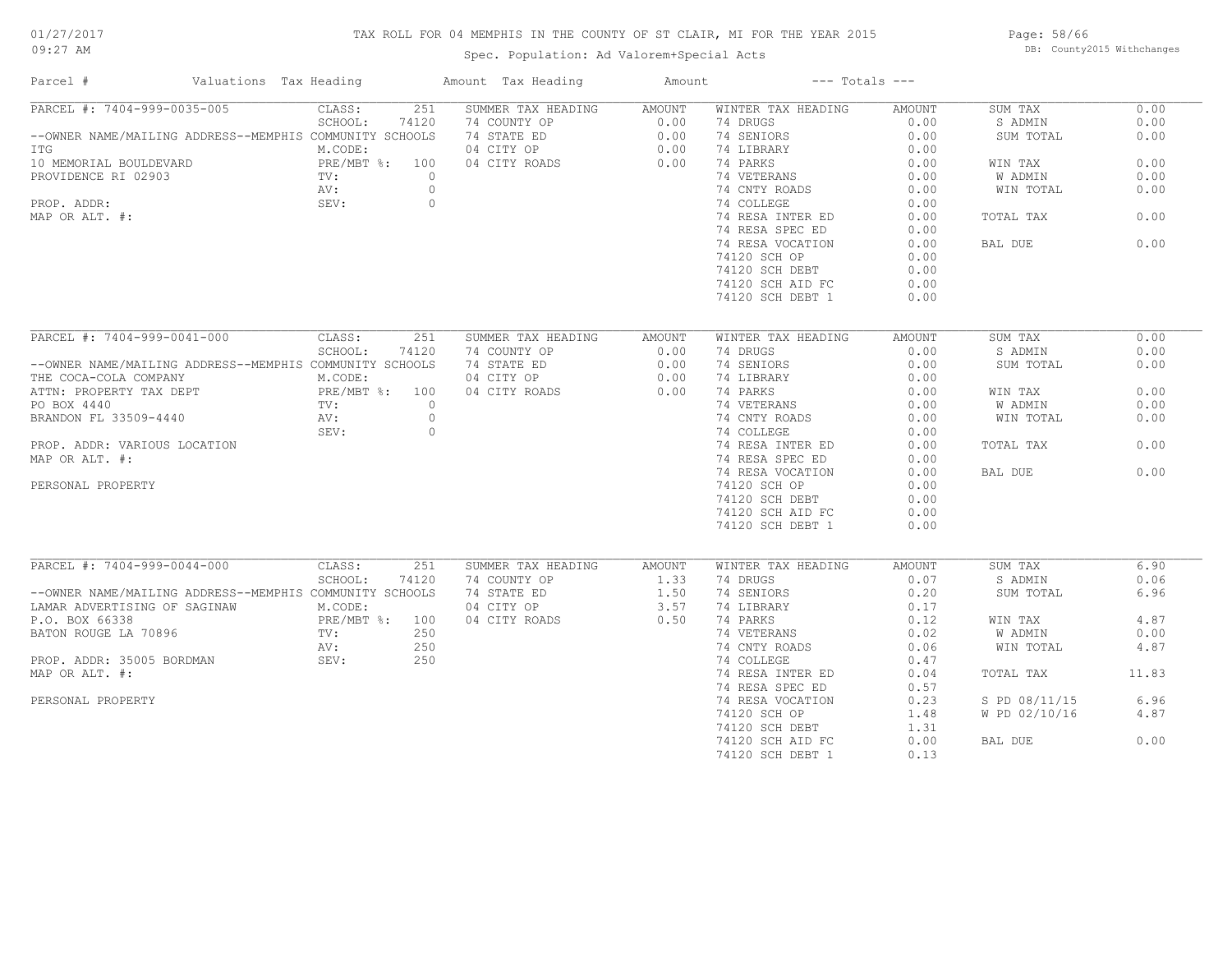## TAX ROLL FOR 04 MEMPHIS IN THE COUNTY OF ST CLAIR, MI FOR THE YEAR 2015

Spec. Population: Ad Valorem+Special Acts

Page: 59/66 DB: County2015 Withchanges

| Parcel #                                                | Valuations Tax Heading |                |                | Amount Tax Heading | Amount |                    | $---$ Totals $---$ |               |          |
|---------------------------------------------------------|------------------------|----------------|----------------|--------------------|--------|--------------------|--------------------|---------------|----------|
| PARCEL #: 7404-999-0058-000                             |                        | CLASS:         | 251            | SUMMER TAX HEADING | AMOUNT | WINTER TAX HEADING | AMOUNT             | SUM TAX       | 0.00     |
|                                                         |                        | SCHOOL:        | 74120          | 74 COUNTY OP       | 0.00   | 74 DRUGS           | 0.00               | S ADMIN       | 0.00     |
| --OWNER NAME/MAILING ADDRESS--MEMPHIS COMMUNITY SCHOOLS |                        |                |                | 74 STATE ED        | 0.00   | 74 SENIORS         | 0.00               | SUM TOTAL     | 0.00     |
| DISH NETWORK, LLC                                       |                        | M.CODE:        |                | 04 CITY OP         | 0.00   | 74 LIBRARY         | 0.00               |               |          |
| P.O. BOX 6623                                           |                        | PRE/MBT %: 100 |                | 04 CITY ROADS      | 0.00   | 74 PARKS           | 0.00               | WIN TAX       | 0.00     |
| ENGLEWOOD CO 80155                                      | TV:                    |                | $\overline{0}$ |                    |        | 74 VETERANS        | 0.00               | W ADMIN       | 0.00     |
|                                                         |                        | AV:            | $\overline{0}$ |                    |        | 74 CNTY ROADS      | 0.00               | WIN TOTAL     | 0.00     |
| AV:<br>PROP. ADDR: P.O. BOX 6623 SEV:                   |                        |                | $\circ$        |                    |        | 74 COLLEGE         | 0.00               |               |          |
| MAP OR ALT. #:                                          |                        |                |                |                    |        | 74 RESA INTER ED   | 0.00               | TOTAL TAX     | 0.00     |
|                                                         |                        |                |                |                    |        | 74 RESA SPEC ED    | 0.00               |               |          |
|                                                         |                        |                |                |                    |        |                    |                    | BAL DUE       | 0.00     |
|                                                         |                        |                |                |                    |        | 74 RESA VOCATION   | 0.00               |               |          |
|                                                         |                        |                |                |                    |        | 74120 SCH OP       | 0.00               |               |          |
|                                                         |                        |                |                |                    |        | 74120 SCH DEBT     | 0.00               |               |          |
|                                                         |                        |                |                |                    |        | 74120 SCH AID FC   | 0.00               |               |          |
|                                                         |                        |                |                |                    |        | 74120 SCH DEBT 1   | 0.00               |               |          |
|                                                         |                        |                |                |                    |        |                    |                    |               |          |
| PARCEL #: 7404-999-0059-000                             |                        | CLASS:         | 251            | SUMMER TAX HEADING | AMOUNT | WINTER TAX HEADING | AMOUNT             | SUM TAX       | 0.00     |
|                                                         |                        | SCHOOL:        | 74120          | 74 COUNTY OP       | 0.00   | 74 DRUGS           | 0.00               | S ADMIN       | 0.00     |
| --OWNER NAME/MAILING ADDRESS--MEMPHIS COMMUNITY SCHOOLS |                        |                |                | 74 STATE ED        | 0.00   | 74 SENIORS         | 0.00               | SUM TOTAL     | 0.00     |
| GORDON FOOD SERVICE, INC.                               |                        | M.CODE:        |                | 04 CITY OP         | 0.00   | 74 LIBRARY         | 0.00               |               |          |
| ADVANCED PROPERTY TAX COMPLIANCE $PRE/MBT$ %: 100       |                        |                |                | 04 CITY ROADS      | 0.00   | 74 PARKS           | 0.00               | WIN TAX       | 0.00     |
| 1611 N. INTERSTATE35E STE230 TV:                        |                        |                | $\overline{0}$ |                    |        | 74 VETERANS        | 0.00               | W ADMIN       | 0.00     |
| CARROLLTON TX 75006-8627                                |                        | AV:            | $\circ$        |                    |        | 74 CNTY ROADS      | 0.00               | WIN TOTAL     | 0.00     |
|                                                         |                        | SEV:           | $\circ$        |                    |        | 74 COLLEGE         | 0.00               |               |          |
|                                                         |                        |                |                |                    |        |                    |                    |               |          |
| PROP. ADDR:                                             |                        |                |                |                    |        | 74 RESA INTER ED   | 0.00               | TOTAL TAX     | 0.00     |
| MAP OR ALT. #:                                          |                        |                |                |                    |        | 74 RESA SPEC ED    | 0.00               |               |          |
|                                                         |                        |                |                |                    |        | 74 RESA VOCATION   | 0.00               | BAL DUE       | 0.00     |
|                                                         |                        |                |                |                    |        | 74120 SCH OP       | 0.00               |               |          |
|                                                         |                        |                |                |                    |        | 74120 SCH DEBT     | 0.00               |               |          |
|                                                         |                        |                |                |                    |        | 74120 SCH AID FC   | 0.00               |               |          |
|                                                         |                        |                |                |                    |        | 74120 SCH DEBT 1   | 0.00               |               |          |
|                                                         |                        |                |                |                    |        |                    |                    |               |          |
| PARCEL #: 7404-999-2108-160                             |                        | CLASS:         | 351            | SUMMER TAX HEADING | AMOUNT | WINTER TAX HEADING | AMOUNT             | SUM TAX       | 810.81   |
|                                                         |                        | SCHOOL:        | 74120          | 74 COUNTY OP       | 199.74 | 74 DRUGS           | 10.51              | S ADMIN       | 8.10     |
| --OWNER NAME/MAILING ADDRESS--MEMPHIS COMMUNITY SCHOOLS |                        |                |                | 04 CITY OP         | 536.07 | 74 SENIORS         | 30.00              | SUM TOTAL     | 818.91   |
| DONATO ENTERPRISES INC.                                 |                        | M.CODE:        |                | 04 CITY ROADS      | 75.00  | 74 LIBRARY         | 26.25              |               |          |
| 81600 BELLE RIVER                                       |                        | PRE/MBT %: 100 |                |                    |        | 74 PARKS           | 18.57              | WIN TAX       | 515.38   |
| MEMPHIS MI 48041                                        | TV: 37,500             |                |                |                    |        | 74 VETERANS        | 3.75               | W ADMIN       | 0.00     |
|                                                         |                        | AV:            | 37,500         |                    |        | 74 CNTY ROADS      | 9.37               | WIN TOTAL     | 515.38   |
| PROP. ADDR: 81600 BELLE RIVER                           |                        | SEV: 37,500    |                |                    |        | 74 COLLEGE         | 70.84              |               |          |
| MAP OR ALT. #:                                          |                        |                |                |                    |        | 74 RESA INTER ED   | 7.26               | TOTAL TAX     | 1,334.29 |
|                                                         |                        |                |                |                    |        | 74 RESA SPEC ED    | 86.67              |               |          |
| PERSONAL PROPERTY                                       |                        |                |                |                    |        | 74 RESA VOCATION   | 34.66              | S PD 08/28/15 | 818.91   |
|                                                         |                        |                |                |                    |        | 74120 SCH DEBT     | 197.25             | W PD 12/30/15 | 515.38   |
|                                                         |                        |                |                |                    |        |                    | 0.00               |               |          |
|                                                         |                        |                |                |                    |        | 74120 SCH AID FC   |                    |               |          |
|                                                         |                        |                |                |                    |        | 74120 SCH DEBT 1   | 20.25              | BAL DUE       | 0.00     |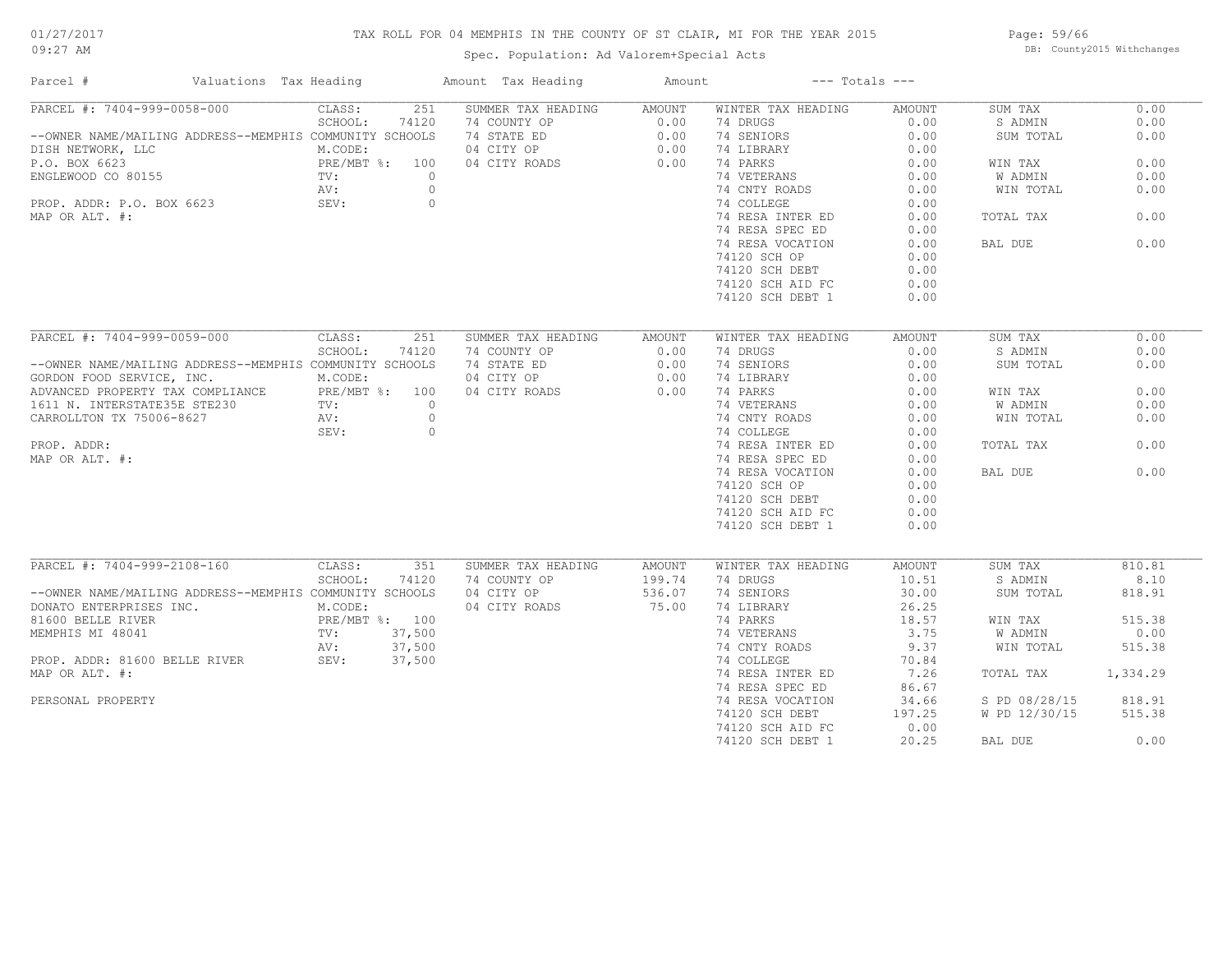## TAX ROLL FOR 04 MEMPHIS IN THE COUNTY OF ST CLAIR, MI FOR THE YEAR 2015

Spec. Population: Ad Valorem+Special Acts

Page: 60/66 DB: County2015 Withchanges

| Parcel #                                                                                                                  | Valuations Tax Heading                                              |         |              | Amount Tax Heading                                                             | Amount           | $---$ Totals $---$                     |                |                    |              |
|---------------------------------------------------------------------------------------------------------------------------|---------------------------------------------------------------------|---------|--------------|--------------------------------------------------------------------------------|------------------|----------------------------------------|----------------|--------------------|--------------|
| PARCEL #: 7404-999-2203-482                                                                                               |                                                                     | CLASS:  | 251          | SUMMER TAX HEADING                                                             | AMOUNT           | WINTER TAX HEADING                     | AMOUNT         | SUM TAX            | 78.99        |
|                                                                                                                           |                                                                     | SCHOOL: | 74120        | 74 COUNTY OP                                                                   |                  | 74 DRUGS                               | 0.80           | S ADMIN            | 0.78         |
| --OWNER NAME/MAILING ADDRESS--MEMPHIS COMMUNITY SCHOOLS                                                                   |                                                                     |         |              | 74 STATE ED                                                                    | 15.23<br>17.16   | 74 SENIORS                             | 2.28           | SUM TOTAL          | 79.77        |
| KOHLER PROPANE SOUTH LLC                                                                                                  |                                                                     | M.CODE: |              | 04 CITY OP 40.88<br>04 CITY ROADS 5.72                                         |                  | 74 LIBRARY                             | 2.00           |                    |              |
| KOHLER GARY                                                                                                               | 300TH LLC<br>PRE/MBT %: 100<br>TV: 2,860<br>AV: 2,860<br>SEV: 2,860 |         |              |                                                                                |                  | 74 PARKS                               | 1.41           | WIN TAX            | 56.28        |
| P.O. BOX 41017                                                                                                            |                                                                     |         |              |                                                                                |                  | 74 VETERANS                            | 0.28           | W ADMIN            | 0.00         |
| MEMPHIS MI 48041                                                                                                          |                                                                     |         |              | $\frac{360}{160}$                                                              |                  | 74 CNTY ROADS                          | 0.71           | WIN TOTAL          | 56.28        |
|                                                                                                                           |                                                                     |         |              |                                                                                |                  | 74 COLLEGE                             | 5.40           |                    |              |
| PROP. ADDR: 34827 BORDMAN                                                                                                 |                                                                     |         |              |                                                                                |                  | 74 RESA INTER ED                       | 0.55           | TOTAL TAX          | 136.05       |
| MAP OR ALT. #:                                                                                                            |                                                                     |         |              |                                                                                |                  | 74 RESA SPEC ED                        | 6.61           |                    |              |
|                                                                                                                           |                                                                     |         |              |                                                                                |                  | 74 RESA VOCATION                       | 2.64           | S PD 08/27/15      | 79.77        |
| PERSONAL PROPERTY                                                                                                         |                                                                     |         |              |                                                                                |                  | 74120 SCH OP                           | 17.02          | W PD 02/16/16      | 56.28        |
|                                                                                                                           |                                                                     |         |              |                                                                                |                  | 74120 SCH DEBT                         | 15.04          |                    |              |
|                                                                                                                           |                                                                     |         |              |                                                                                |                  | 74120 SCH AID FC                       | 0.00           | BAL DUE            | 0.00         |
|                                                                                                                           |                                                                     |         |              |                                                                                |                  | 74120 SCH DEBT 1                       | 1.54           |                    |              |
|                                                                                                                           |                                                                     |         |              |                                                                                |                  |                                        |                |                    |              |
| PARCEL #: 7404-999-2203-506 CLASS:                                                                                        |                                                                     |         | 251          | SUMMER TAX HEADING                                                             | AMOUNT           | WINTER TAX HEADING                     | AMOUNT         | SUM TAX            | 13.80        |
|                                                                                                                           |                                                                     | SCHOOL: | 74120        | 74 COUNTY OP                                                                   |                  | 74 DRUGS                               | 0.14           | S ADMIN            | 0.13         |
| --OWNER NAME/MAILING ADDRESS--MEMPHIS COMMUNITY SCHOOLS                                                                   |                                                                     |         |              | 74 STATE ED                                                                    | $2.66$<br>$3.00$ | 74 SENIORS                             | 0.40           | S INTRST           | 0.83         |
|                                                                                                                           |                                                                     |         |              |                                                                                |                  |                                        | 0.35           |                    | 14.76        |
| CHUCK'S AUTO SURGEONS<br>P.O BOX 316<br>MEMPHIS MI 48041<br>PROP. ADDR: 35065 BORDMAN<br>MAP OR ALT. #:<br>MAP OR ALT. #: | GEONS M.CODE:<br>PRE/MBT                                            |         |              | 04 CITY OP 7.14<br>04 CITY ROADS 1.00                                          | 1.00             | TIPARKY<br>74 PARKS<br>74 VEET         |                | SUM TOTAL          |              |
|                                                                                                                           |                                                                     |         |              | 04 CITY ROADS                                                                  |                  |                                        | 0.24           |                    |              |
|                                                                                                                           |                                                                     |         |              |                                                                                |                  | 74 VETERANS 0.05<br>74 CNTY ROADS 0.12 |                | WIN TAX            | 9.81         |
|                                                                                                                           |                                                                     |         |              |                                                                                |                  |                                        |                | W ADMIN            | 0.00         |
|                                                                                                                           |                                                                     |         |              |                                                                                |                  | 74 COLLEGE                             | 0.94           | WIN TOTAL          | 9.81         |
| MAP OR ALT. #:                                                                                                            |                                                                     |         |              |                                                                                |                  | 74 RESA INTER ED                       | 0.09           |                    |              |
|                                                                                                                           |                                                                     |         |              |                                                                                |                  | 74 RESA SPEC ED                        | 1.15           | TOTAL TAX          | 24.57        |
| PERSONAL PROPERTY                                                                                                         |                                                                     |         |              |                                                                                |                  | 74 RESA VOCATION                       | 0.46           |                    |              |
|                                                                                                                           |                                                                     |         |              |                                                                                |                  | 74120 SCH OP                           | 2.97           | BAL DUE            | 24.57        |
|                                                                                                                           |                                                                     |         |              |                                                                                |                  | 74120 SCH DEBT                         | 2.63           |                    |              |
|                                                                                                                           |                                                                     |         |              |                                                                                |                  | 74120 SCH AID FC                       | 0.00           |                    |              |
|                                                                                                                           |                                                                     |         |              |                                                                                |                  | 74120 SCH DEBT 1                       | 0.27           |                    |              |
|                                                                                                                           |                                                                     |         |              |                                                                                |                  |                                        |                |                    |              |
| PARCEL #: 7404-999-2208-139 CLASS:                                                                                        |                                                                     | SCHOOL: | 251<br>74120 | SUMMER TAX HEADING                                                             | AMOUNT           | WINTER TAX HEADING<br>74 DRUGS         | AMOUNT<br>0.00 | SUM TAX<br>S ADMIN | 0.00<br>0.00 |
| --OWNER NAME/MAILING ADDRESS--MEMPHIS COMMUNITY SCHOOLS                                                                   |                                                                     |         |              | 74 COUNTY OP 0.00<br>74 STATE ED 0.00<br>04 CITY OP 0.00<br>04 CITY ROADS 0.00 |                  | 74 SENIORS                             | 0.00           | SUM TOTAL          | 0.00         |
|                                                                                                                           |                                                                     |         |              |                                                                                |                  | 74 LIBRARY                             | 0.00           |                    |              |
|                                                                                                                           |                                                                     |         |              |                                                                                |                  | 74 PARKS                               | 0.00           | WIN TAX            | 0.00         |
|                                                                                                                           |                                                                     |         |              |                                                                                |                  |                                        |                | W ADMIN            | 0.00         |
|                                                                                                                           |                                                                     |         |              |                                                                                |                  | 74 VETERANS                            | 0.00           |                    |              |
|                                                                                                                           |                                                                     |         |              |                                                                                |                  | 74 CNTY ROADS                          | 0.00           | WIN TOTAL          | 0.00         |
|                                                                                                                           |                                                                     | SEV: 0  |              |                                                                                |                  | 74 COLLEGE                             | 0.00           |                    |              |
| PROP. ADDR: 81393 BELLE RIVER                                                                                             |                                                                     |         |              |                                                                                |                  | 74 RESA INTER ED                       | 0.00           | TOTAL TAX          | 0.00         |
| MAP OR ALT. #:                                                                                                            |                                                                     |         |              |                                                                                |                  | 74 RESA SPEC ED                        | 0.00           |                    |              |
|                                                                                                                           |                                                                     |         |              |                                                                                |                  | 74 RESA VOCATION                       | 0.00           | BAL DUE            | 0.00         |
| PERSONAL PORPERTY                                                                                                         |                                                                     |         |              |                                                                                |                  | 74120 SCH OP                           | 0.00           |                    |              |
|                                                                                                                           |                                                                     |         |              |                                                                                |                  | 74120 SCH DEBT                         | 0.00           |                    |              |
|                                                                                                                           |                                                                     |         |              |                                                                                |                  | 74120 SCH AID FC                       | 0.00           |                    |              |
|                                                                                                                           |                                                                     |         |              |                                                                                |                  | 74120 SCH DEBT 1                       | 0.00           |                    |              |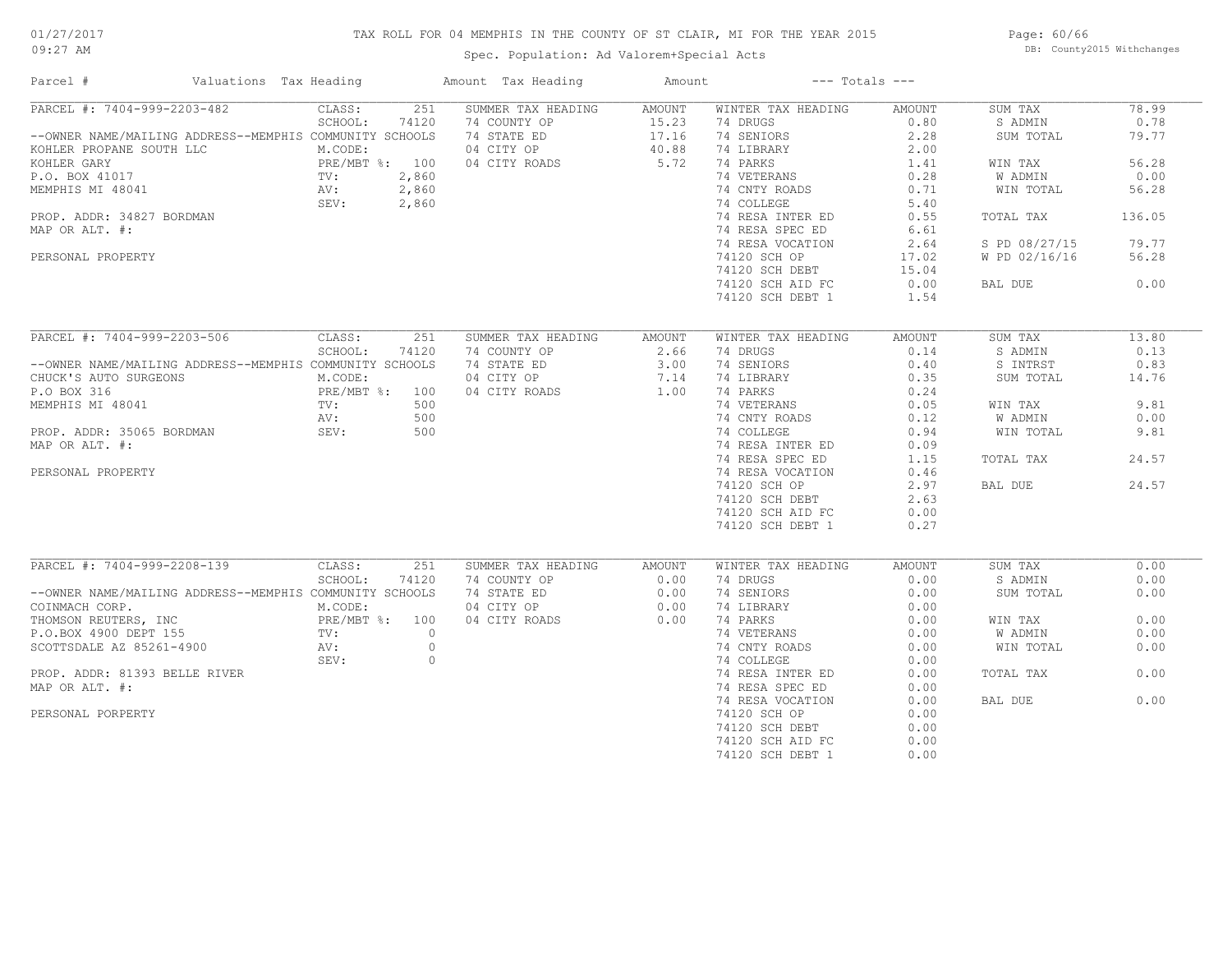## TAX ROLL FOR 04 MEMPHIS IN THE COUNTY OF ST CLAIR, MI FOR THE YEAR 2015

Spec. Population: Ad Valorem+Special Acts

Page: 61/66 DB: County2015 Withchanges

| Parcel #                                                | Valuations Tax Heading | Amount Tax Heading | Amount | $---$ Totals $---$ |               |               |        |
|---------------------------------------------------------|------------------------|--------------------|--------|--------------------|---------------|---------------|--------|
| PARCEL #: 7404-999-2503-504                             | CLASS:<br>251          | SUMMER TAX HEADING | AMOUNT | WINTER TAX HEADING | AMOUNT        | SUM TAX       | 3.30   |
|                                                         | SCHOOL:<br>74120       | 74 COUNTY OP       | 0.63   | 74 DRUGS           | 0.03          | S ADMIN       | 0.03   |
| --OWNER NAME/MAILING ADDRESS--MEMPHIS COMMUNITY SCHOOLS |                        | 74 STATE ED        | 0.72   | 74 SENIORS         | 0.09          | S INTRST      | 0.20   |
| NIEDS REPAIR LLC                                        | M.CODE:                | 04 CITY OP         | 1.71   | 74 LIBRARY         | 0.08          | SUM TOTAL     | 3.53   |
| P.O. BOX 84                                             | PRE/MBT %: 100         | 04 CITY ROADS      | 0.24   | 74 PARKS           | 0.05          |               |        |
| MEMPHIS MI 48041                                        | TV:<br>120             |                    |        | 74 VETERANS        | 0.01          | WIN TAX       | 2.31   |
|                                                         | AV:<br>120             |                    |        | 74 CNTY ROADS      | 0.03          | W ADMIN       | 0.00   |
| PROP. ADDR: 35049 BORDMAN                               | 120<br>SEV:            |                    |        | 74 COLLEGE         | 0.22          | WIN TOTAL     | 2.31   |
| MAP OR ALT. #:                                          |                        |                    |        | 74 RESA INTER ED   | 0.02          |               |        |
|                                                         |                        |                    |        | 74 RESA SPEC ED    | 0.27          | TOTAL TAX     | 5.84   |
|                                                         |                        |                    |        |                    | 0.11          |               |        |
| PERSONAL PROPERTY                                       |                        |                    |        | 74 RESA VOCATION   |               |               |        |
|                                                         |                        |                    |        | 74120 SCH OP       | 0.71          | BAL DUE       | 5.84   |
|                                                         |                        |                    |        | 74120 SCH DEBT     | 0.63          |               |        |
|                                                         |                        |                    |        | 74120 SCH AID FC   | 0.00          |               |        |
|                                                         |                        |                    |        | 74120 SCH DEBT 1   | 0.06          |               |        |
|                                                         |                        |                    |        |                    |               |               |        |
| PARCEL #: 7404-999-2503-509                             | CLASS:<br>251          | SUMMER TAX HEADING | AMOUNT | WINTER TAX HEADING | <b>AMOUNT</b> | SUM TAX       | 0.00   |
|                                                         | SCHOOL:<br>74120       | 74 COUNTY OP       | 0.00   | 74 DRUGS           | 0.00          | S ADMIN       | 0.00   |
| --OWNER NAME/MAILING ADDRESS--MEMPHIS COMMUNITY SCHOOLS |                        | 74 STATE ED        | 0.00   | 74 SENIORS         | 0.00          | SUM TOTAL     | 0.00   |
| BANYAN TECHNOLOGIES                                     | M.CODE:                | 04 CITY OP         | 0.00   | 74 LIBRARY         | 0.00          |               |        |
| P.O. BOX 637                                            | PRE/MBT %: 100         | 04 CITY ROADS      | 0.00   | 74 PARKS           | 0.00          | WIN TAX       | 0.00   |
|                                                         | $\overline{0}$         |                    |        | 74 VETERANS        | 0.00          | W ADMIN       | 0.00   |
| MEMPHIS MI 48041                                        | TV:                    |                    |        |                    |               |               |        |
|                                                         | $\circ$<br>AV:         |                    |        | 74 CNTY ROADS      | 0.00          | WIN TOTAL     | 0.00   |
| PROP. ADDR: 35093 BORDMAN                               | $\circ$<br>SEV:        |                    |        | 74 COLLEGE         | 0.00          |               |        |
| MAP OR ALT. #:                                          |                        |                    |        | 74 RESA INTER ED   | 0.00          | TOTAL TAX     | 0.00   |
|                                                         |                        |                    |        | 74 RESA SPEC ED    | 0.00          |               |        |
| PERSONAL PROPERTY                                       |                        |                    |        | 74 RESA VOCATION   | 0.00          | BAL DUE       | 0.00   |
|                                                         |                        |                    |        | 74120 SCH OP       | 0.00          |               |        |
|                                                         |                        |                    |        | 74120 SCH DEBT     | 0.00          |               |        |
|                                                         |                        |                    |        | 74120 SCH AID FC   | 0.00          |               |        |
|                                                         |                        |                    |        | 74120 SCH DEBT 1   | 0.00          |               |        |
|                                                         |                        |                    |        |                    |               |               |        |
| PARCEL #: 7404-999-2508-190                             | CLASS:<br>351          | SUMMER TAX HEADING | AMOUNT | WINTER TAX HEADING | <b>AMOUNT</b> | SUM TAX       | 216.21 |
|                                                         | SCHOOL:<br>74120       | 74 COUNTY OP       | 53.26  | 74 DRUGS           | 2.80          | S ADMIN       | 2.16   |
|                                                         |                        |                    |        |                    |               |               |        |
| --OWNER NAME/MAILING ADDRESS--MEMPHIS COMMUNITY SCHOOLS |                        | 04 CITY OP         | 142.95 | 74 SENIORS         | 8.00          | SUM TOTAL     | 218.37 |
| JAMES CUCCIHARA                                         | M.CODE:                | 04 CITY ROADS      | 20.00  | 74 LIBRARY         | 7.00          |               |        |
| 81900 MAIN                                              | PRE/MBT %: 100         |                    |        | 74 PARKS           | 4.95          | WIN TAX       | 137.42 |
| MEMPHIS MI 48041                                        | TV:<br>10,000          |                    |        | 74 VETERANS        | 1.00          | W ADMIN       | 0.00   |
|                                                         | 10,000<br>AV:          |                    |        | 74 CNTY ROADS      | 2.50          | WIN TOTAL     | 137.42 |
| PROP. ADDR: 81900 MAIN ST                               | SEV:<br>10,000         |                    |        | 74 COLLEGE         | 18.89         |               |        |
| MAP OR ALT. #:                                          |                        |                    |        | 74 RESA INTER ED   | 1.93          | TOTAL TAX     | 355.79 |
|                                                         |                        |                    |        | 74 RESA SPEC ED    | 23.11         |               |        |
| PERSONAL PROPERTY                                       |                        |                    |        | 74 RESA VOCATION   | 9.24          | S PD 07/27/15 | 218.37 |
|                                                         |                        |                    |        | 74120 SCH DEBT     | 52.60         |               |        |
|                                                         |                        |                    |        | 74120 SCH AID FC   | 0.00          | BAL DUE       | 137.42 |
|                                                         |                        |                    |        | 74120 SCH DEBT 1   | 5.40          |               |        |
|                                                         |                        |                    |        |                    |               |               |        |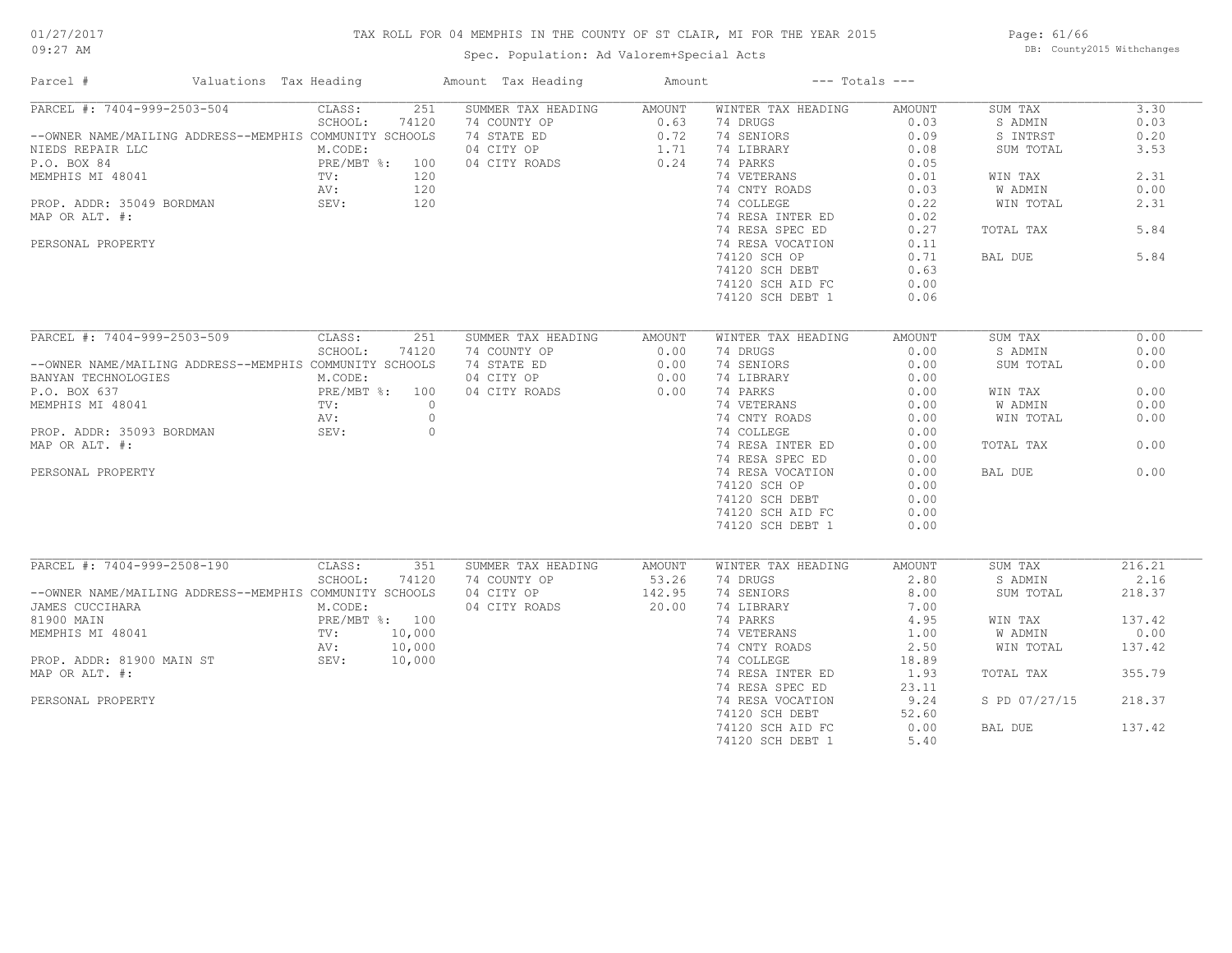## 01/27/2017

09:27 AM

## TAX ROLL FOR 04 MEMPHIS IN THE COUNTY OF ST CLAIR, MI FOR THE YEAR 2015

Spec. Population: Ad Valorem+Special Acts

Page: 62/66 DB: County2015 Withchanges

| Parcel #                                                | Valuations Tax Heading |              |       | Amount Tax Heading | Amount |                    | $---$ Totals $---$ |           |      |
|---------------------------------------------------------|------------------------|--------------|-------|--------------------|--------|--------------------|--------------------|-----------|------|
| PARCEL #: 7404-999-2600-000                             |                        | CLASS:       | 251   | SUMMER TAX HEADING | AMOUNT | WINTER TAX HEADING | AMOUNT             | SUM TAX   | 0.00 |
|                                                         |                        | SCHOOL:      | 74120 | 74 COUNTY OP       | 0.00   | 74 DRUGS           | 0.00               | S ADMIN   | 0.00 |
| --OWNER NAME/MAILING ADDRESS--MEMPHIS COMMUNITY SCHOOLS |                        |              |       | 74 STATE ED        | 0.00   | 74 SENIORS         | 0.00               | SUM TOTAL | 0.00 |
| DDI LEASING INC                                         |                        | M.CODE:      |       | 04 CITY OP         | 0.00   | 74 LIBRARY         | 0.00               |           |      |
| PO BOX 1305                                             |                        | $PRE/MBT$ %: | 100   | 04 CITY ROADS      | 0.00   | 74 PARKS           | 0.00               | WIN TAX   | 0.00 |
| NORTHBROOK IL 60065-1305                                |                        | TV:          |       |                    |        | 74 VETERANS        | 0.00               | W ADMIN   | 0.00 |
|                                                         |                        | AV:          |       |                    |        | 74 CNTY ROADS      | 0.00               | WIN TOTAL | 0.00 |
| PROP. ADDR: VARIOUS                                     |                        | SEV:         |       |                    |        | 74 COLLEGE         | 0.00               |           |      |
| MAP OR ALT. #:                                          |                        |              |       |                    |        | 74 RESA INTER ED   | 0.00               | TOTAL TAX | 0.00 |
|                                                         |                        |              |       |                    |        | 74 RESA SPEC ED    | 0.00               |           |      |
|                                                         |                        |              |       |                    |        | 74 RESA VOCATION   | 0.00               | BAL DUE   | 0.00 |
|                                                         |                        |              |       |                    |        | 74120 SCH OP       | 0.00               |           |      |
|                                                         |                        |              |       |                    |        | 74120 SCH DEBT     | 0.00               |           |      |
|                                                         |                        |              |       |                    |        | 74120 SCH AID FC   | 0.00               |           |      |
|                                                         |                        |              |       |                    |        | 74120 SCH DEBT 1   | 0.00               |           |      |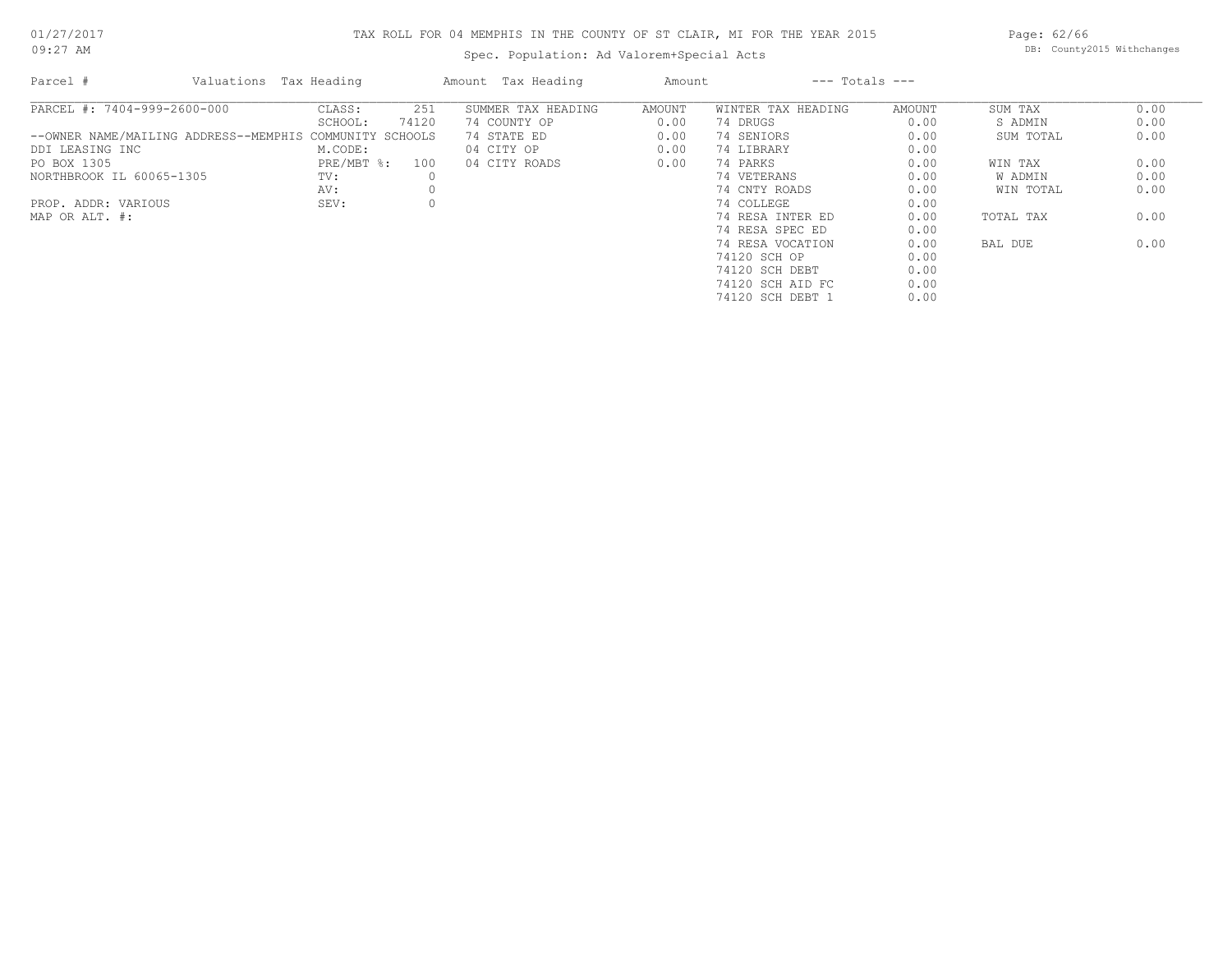Page: 63/66 DB: County2015 Withchanges

| TOTAL ALL DISTRICTS | <b>REAL</b> | (BAL DUE) | PERSONAL           | (BAL DUE) | EXEMPT  | (BAL DUE) |
|---------------------|-------------|-----------|--------------------|-----------|---------|-----------|
| PARCEL COUNT        | 148         |           | 23                 |           | 12      |           |
| TAXABLE VALUE       | 6,231,907   |           | 229,290            |           | 0       |           |
| ASSESSED VALUE      | 6,589,640   |           | 229,290            |           | $\circ$ |           |
| SEV VALUE           | 6,589,640   |           | 229,290            |           | $\circ$ |           |
| PRE/MBT TAXABLE     | 4,380,470   |           | 82,840             |           | $\circ$ |           |
| N PRE/MBT TAXABLE   | 1,851,437   |           | 146,450            |           | $\circ$ |           |
| S 74 COUNTY OP      | 33,193.47   | 2,661.43  | 1,221.26           | 77.11     | 0.00    | 0.00      |
| S 74 STATE ED       | 37,391.23   | 2,998.03  | 1,007.58           | 3.72      | 0.00    | 0.00      |
| S 04 CITY OP        | 89,086.18   | 7,142.89  | 3,277.72           | 206.98    | 0.00    | 0.00      |
| S 04 CITY ROADS     | 12,463.56   | 999.34    | 458.58             | 28.96     | 0.00    | 0.00      |
| W 74 DRUGS          | 1,746.05    | 207.82    | 64.24              | 6.85      | 0.00    | 0.00      |
| W 74 SENIORS        | 4,985.27    | 593.34    | 183.40             | 19.57     | 0.00    | 0.00      |
| W 74 LIBRARY        | 4,362.08    | 519.18    | 160.48             | 17.13     | 0.00    | 0.00      |
| W 74 PARKS          | 3,086.52    | 367.35    | 113.53             | 12.10     | 0.00    | 0.00      |
| W 74 VETERANS       | 622.96      | 74.15     | 22.90              | 2.44      | 0.00    | 0.00      |
| W 74 CNTY ROADS     | 1,557.48    | 185.38    | 57.29              | 6.11      | 0.00    | 0.00      |
| W 74 COLLEGE        | 11,771.94   | 1,401.08  | 433.12             | 46.23     | 0.00    | 0.00      |
| W 74 RESA INTER E   | 1,206.99    | 143.66    | 44.37              | 4.72      | 0.00    | 0.00      |
| W 74 RESA SPEC ED   | 14,403.08   | 1,714.23  | 529.91             | 56.56     | 0.00    | 0.00      |
| W 74 RESA VOCATIO   | 5,760.61    | 685.63    | 211.93             | 22.62     | 0.00    | 0.00      |
| W 74120 SCH OP      | 33,239.01   | 8,653.54  | 2,757.08           | 3.68      | 0.00    | 0.00      |
| W 74120 SCH DEBT    | 32,779.18   | 3,901.35  | 1,206.03           | 128.76    | 0.00    | 0.00      |
| W 74120 SCH AID F   | 0.00        | 0.00      | 0.00               | 0.00      | 0.00    | 0.00      |
| W 74120 SCH DEBT    | 3,364.58    | 400.44    | 123.78             | 13.21     | 0.00    | 0.00      |
| * SP. ASSESSMENTS   | 259.78      | 0.00      | 0.00               | 0.00      | 0.00    | 0.00      |
| S ADMIN FEE         | 1,721.43    | 129.46    | 59.59              | 3.15      | 0.00    | 0.00      |
| <b>W ADMIN FEE</b>  | 0.01        | 0.00      | 0.00               | 0.00      | 0.00    | 0.00      |
| INTEREST            | 828.08      | 828.08    | 19.01              | 19.01     | 0.00    | 0.00      |
| S TOTALS            | 174,942.48  |           | 14,759.23 6,043.74 | 338.93    | 0.00    | 0.00      |
| W TOTALS            | 118,887.01  | 18,847.15 | 5,908.06           | 339.98    | 0.00    | 0.00      |
| <b>GRAND TOTALS</b> | 293,829.49  | 33,606.38 | 11,951.80          | 678.91    | 0.00    | 0.00      |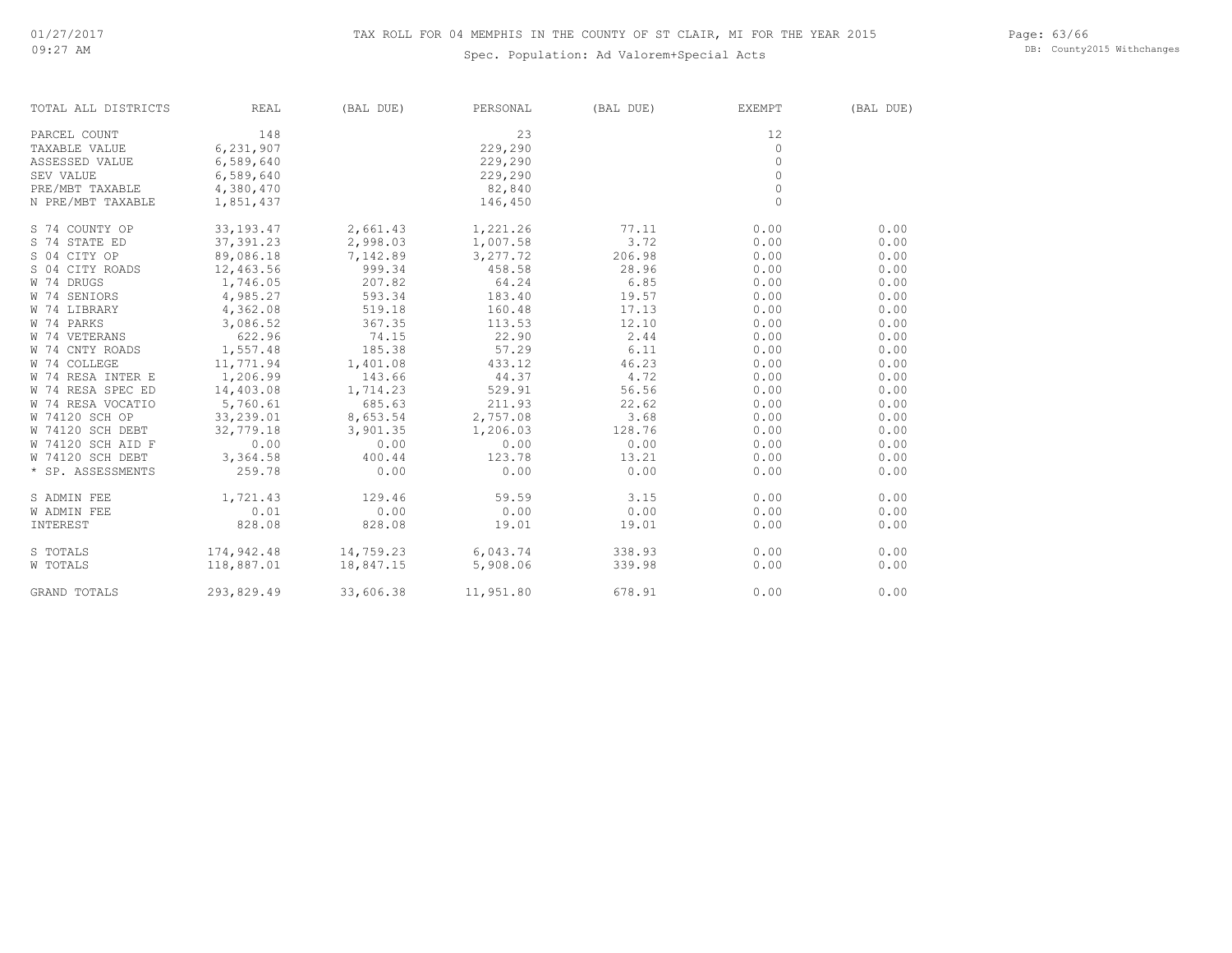Page: 64/66 DB: County2015 Withchanges

| TOTAL ALL DISTRICTS | LEASED LAND | (BAL DUE) | TOTAL      | (BAL DUE) |
|---------------------|-------------|-----------|------------|-----------|
| PARCEL COUNT        | 0           |           | 183        |           |
| TAXABLE VALUE       | $\circ$     |           | 6,461,197  |           |
| ASSESSED VALUE      | $\circ$     |           | 6,818,930  |           |
| SEV VALUE           | $\circ$     |           | 6,818,930  |           |
| PRE/MBT TAXABLE     | $\circ$     |           | 4,463,310  |           |
| NON PRE/MBT TAXABLE | $\Omega$    |           | 1,997,887  |           |
| S 74 COUNTY OP      | 0.00        | 0.00      | 34, 414.73 | 2,738.54  |
| S 74 STATE ED       | 0.00        | 0.00      | 38,398.81  | 3,001.75  |
| S 04 CITY OP        | 0.00        | 0.00      | 92,363.90  | 7,349.87  |
| S 04 CITY ROADS     | 0.00        | 0.00      | 12,922.14  | 1,028.30  |
| W 74 DRUGS          | 0.00        | 0.00      | 1,810.29   | 214.67    |
| W 74 SENIORS        | 0.00        | 0.00      | 5,168.67   | 612.91    |
| W 74 LIBRARY        | 0.00        | 0.00      | 4,522.56   | 536.31    |
| W 74 PARKS          | 0.00        | 0.00      | 3,200.05   | 379.45    |
| W 74 VETERANS       | 0.00        | 0.00      | 645.86     | 76.59     |
| W 74 CNTY ROADS     | 0.00        | 0.00      | 1,614.77   | 191.49    |
| W 74 COLLEGE        | 0.00        | 0.00      | 12,205.06  | 1,447.31  |
| W 74 RESA INTER ED  | 0.00        | 0.00      | 1,251.36   | 148.38    |
| W 74 RESA SPEC ED   | 0.00        | 0.00      | 14,932.99  | 1,770.79  |
| W 74 RESA VOCATION  | 0.00        | 0.00      | 5,972.54   | 708.25    |
| W 74120 SCH OP      | 0.00        | 0.00      | 35,996.09  | 8,657.22  |
| W 74120 SCH DEBT    | 0.00        | 0.00      | 33,985.21  | 4,030.11  |
| W 74120 SCH AID FC  | 0.00        | 0.00      | 0.00       | 0.00      |
| W 74120 SCH DEBT 1  | 0.00        | 0.00      | 3,488.36   | 413.65    |
| * SP. ASSESSMENTS   | 0.00        | 0.00      | 259.78     | 0.00      |
| S ADMIN FEE         | 0.00        | 0.00      | 1,781.02   | 132.61    |
| <b>W ADMIN FEE</b>  | 0.00        | 0.00      | 0.01       | 0.00      |
| INTEREST            | 0.00        | 0.00      | 847.09     | 847.09    |
| S TOTALS            | 0.00        | 0.00      | 180,986.22 | 15,098.16 |
| W TOTALS            | 0.00        | 0.00      | 124,795.07 | 19,187.13 |
| <b>GRAND TOTALS</b> | 0.00        | 0.00      | 305,781.29 | 34,285.29 |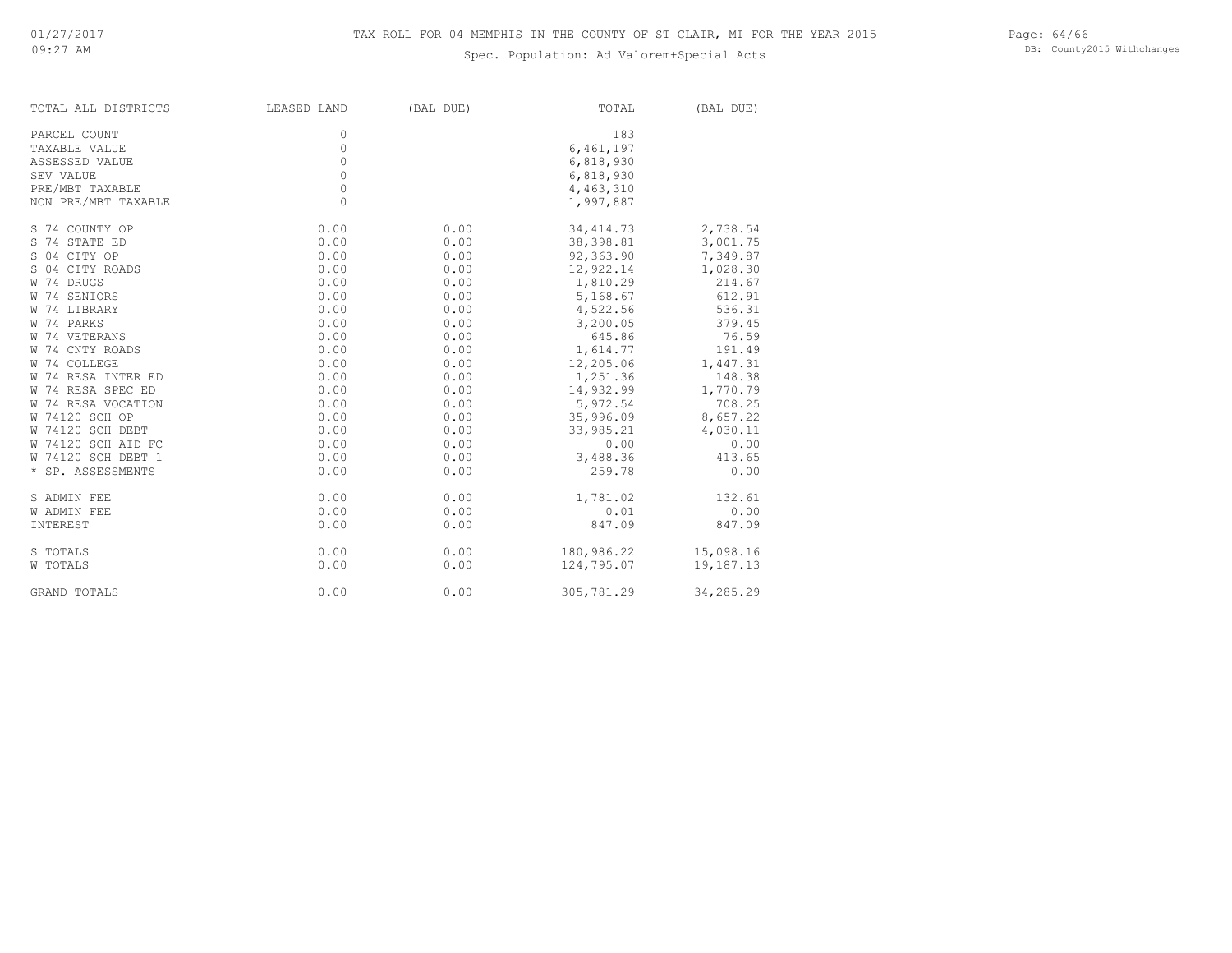Page: 65/66 DB: County2015 Withchanges

| SCHOOL DISTRICT 74120 UNIT 04 | <b>REAL</b> | PERSONAL  | <b>EXEMPT</b> | LEASED LAND | TOTAL      |
|-------------------------------|-------------|-----------|---------------|-------------|------------|
| PARCEL COUNT                  | 148         | 23        | 12            | 0           | 183        |
| TAXABLE VALUE                 | 6,231,907   | 229,290   | $\circ$       | 0           | 6,461,197  |
| ASSESSED VALUE                | 6,589,640   | 229,290   | $\circ$       | 0           | 6,818,930  |
| SEV VALUE                     | 6,589,640   | 229,290   | $\circ$       | 0           | 6,818,930  |
| PRE/MBT TAXABLE               | 4,380,470   | 82,840    | $\circ$       | $\circ$     | 4,463,310  |
| NON PRE/MBT TAXABLE           | 1,851,437   | 146,450   | $\Omega$      | $\Omega$    | 1,997,887  |
| (S) 74 COUNTY OP              | 33, 193. 47 | 1,221.26  | 0.00          | 0.00        | 34, 414.73 |
| (S) 74 STATE ED               | 37, 391.23  | 1,007.58  | 0.00          | 0.00        | 38, 398.81 |
| (S) 04 CITY OP                | 89,086.18   | 3,277.72  | 0.00          | 0.00        | 92,363.90  |
| (S) 04 CITY ROADS             | 12,463.56   | 458.58    | 0.00          | 0.00        | 12,922.14  |
| $(W)$ 74 DRUGS                | 1,746.05    | 64.24     | 0.00          | 0.00        | 1,810.29   |
| (W) 74 SENIORS                | 4,985.27    | 183.40    | 0.00          | 0.00        | 5,168.67   |
| (W) 74 LIBRARY                | 4,362.08    | 160.48    | 0.00          | 0.00        | 4,522.56   |
| (W) 74 PARKS                  | 3,086.52    | 113.53    | 0.00          | 0.00        | 3,200.05   |
| (W) 74 VETERANS               | 622.96      | 22.90     | 0.00          | 0.00        | 645.86     |
| (W) 74 CNTY ROADS             | 1,557.48    | 57.29     | 0.00          | 0.00        | 1,614.77   |
| (W) 74 COLLEGE                | 11,771.94   | 433.12    | 0.00          | 0.00        | 12,205.06  |
| (W) 74 RESA INTER ED          | 1,206.99    | 44.37     | 0.00          | 0.00        | 1,251.36   |
| (W) 74 RESA SPEC ED           | 14,403.08   | 529.91    | 0.00          | 0.00        | 14,932.99  |
| (W) 74 RESA VOCATION          | 5,760.61    | 211.93    | 0.00          | 0.00        | 5,972.54   |
| (W) 74120 SCH OP              | 33,239.01   | 2,757.08  | 0.00          | 0.00        | 35,996.09  |
| (W) 74120 SCH DEBT            | 32,779.18   | 1,206.03  | 0.00          | 0.00        | 33,985.21  |
| (W) 74120 SCH AID FC          | 0.00        | 0.00      | 0.00          | 0.00        | 0.00       |
| (W) 74120 SCH DEBT 1          | 3,364.58    | 123.78    | 0.00          | 0.00        | 3,488.36   |
| (*) SP. ASSESSMENTS           | 259.78      | 0.00      | 0.00          | 0.00        | 259.78     |
| (S) ADMIN FEE                 | 1,721.43    | 59.59     | 0.00          | 0.00        | 1,781.02   |
| (W) ADMIN FEE                 | 0.01        | 0.00      | 0.00          | 0.00        | 0.01       |
| INTEREST                      | 828.08      | 19.01     | 0.00          | 0.00        | 847.09     |
| (S) TOTALS                    | 174,942.48  | 6,043.74  | 0.00          | 0.00        | 180,986.22 |
| (W) TOTALS                    | 118,887.01  | 5,908.06  | 0.00          | 0.00        | 124,795.07 |
| <b>GRAND TOTALS</b>           | 293,829.49  | 11,951.80 | 0.00          | 0.00        | 305,781.29 |